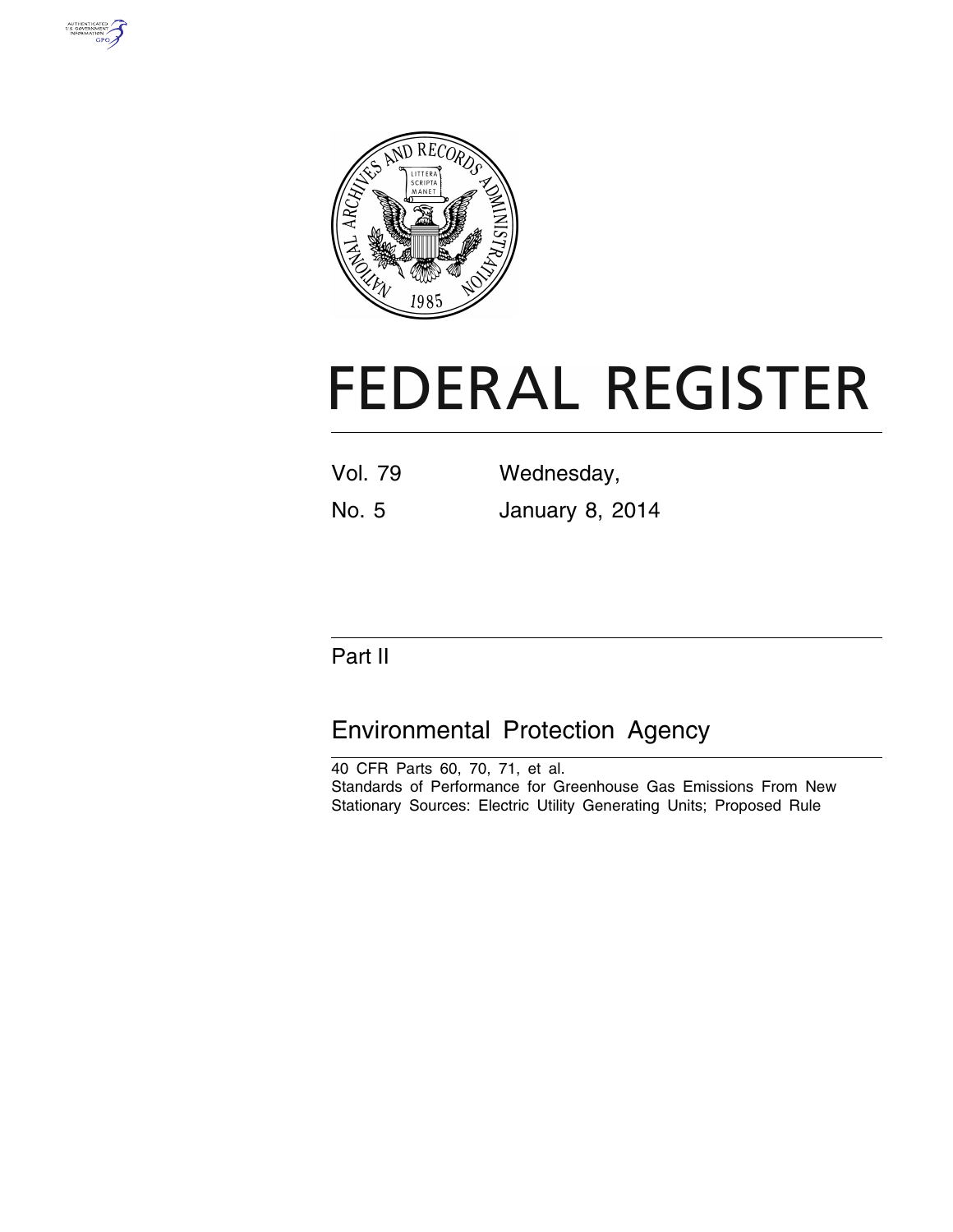# **ENVIRONMENTAL PROTECTION AGENCY**

**40 CFR Parts 60, 70, 71, and 98** 

**[EPA–HQ–OAR–2013–0495; FRL–9839–4]** 

#### **RIN 2060–AQ91**

# **Standards of Performance for Greenhouse Gas Emissions From New Stationary Sources: Electric Utility Generating Units**

**AGENCY:** Environmental Protection Agency (EPA).

**ACTION:** Proposed rule.

**SUMMARY:** On April 13, 2012, the EPA proposed a new source performance standard for emissions of carbon dioxide for new affected fossil fuel-fired electric utility generating units. The EPA received more than 2.5 million comments on the proposed rule. After consideration of information provided in those comments, as well as consideration of continuing changes in the electricity sector, the EPA determined that revisions in its proposed approach are warranted. Thus, in a separate action, the EPA is withdrawing the April 13, 2012, proposal, and, in this action, the EPA is proposing new standards of performance for new affected fossil fuelfired electric utility steam generating units and stationary combustion turbines. This action proposes a separate standard of performance for fossil fuel-fired electric utility steam generating units and integrated gasification combined cycle units that burn coal, petroleum coke and other fossil fuels that is based on partial implementation of carbon capture and storage as the best system of emission reduction. This action also proposes standards for natural gas-fired stationary combustion turbines based on modern, efficient natural gas combined cycle technology as the best system of emission reduction. This action also includes related proposals concerning permitting fees under Clean Air Act Title V, the Greenhouse Gas Reporting Program, and the definition of the pollutant covered under the prevention of significant deterioration program.

**DATES:** *Comments.* Comments must be received on or before March 10, 2014. Under the Paperwork Reduction Act (PRA), since the Office of Management and Budget (OMB) is required to make a decision concerning the information collection request between 30 and 60 days after January 8, 2014, a comment to the OMB is best assured of having its full effect if the OMB receives it by February 7, 2014.

*Public Hearing.* A public hearing will be held on January 28, 2014, at the William Jefferson Clinton Building East, Room 1153 (Map Room), 1201 Constitution Avenue NW., Washington DC 20004. The hearing will convene at 9:00 a.m. (Eastern Standard Time) and end at 8:00 p.m. (Eastern Standard Time). Please contact Pamela Garrett at (919) (541–7966) or at *[garrett.pamela@](mailto:garrett.pamela@epa.gov) [epa.gov](mailto:garrett.pamela@epa.gov)* to register to speak at the hearing. The last day to pre-register in advance to speak at the hearing will be 2 business days in advance of the public hearing. Additionally, requests to speak will be taken the day of the hearing at the hearing registration desk, although preferences on speaking times may not be able to be fulfilled. If you require the service of a translator or special accommodations such as audio description, please let us know at the time of registration.

The hearing will provide interested parties the opportunity to present data, views or arguments concerning the proposed action. The EPA will make every effort to accommodate all speakers who arrive and register. Because this hearing is being held at U.S. government facilities, individuals planning to attend the hearing should be prepared to show valid picture identification to the security staff in order to gain access to the meeting room. In addition, you will need to obtain a property pass for any personal belongings you bring with you. Upon leaving the building, you will be required to return this property pass to the security desk. No large signs will be allowed in the building, cameras may only be used outside of the building and demonstrations will not be allowed on federal property for security reasons.

The EPA may ask clarifying questions during the oral presentations but will not respond to the presentations at that time. Written statements and supporting information submitted during the comment period will be considered with the same weight as oral comments and supporting information presented at the public hearing. Commenters should notify Ms. Garrett if they will need specific equipment, or if there are other special needs related to providing comments at the hearing. The EPA will provide equipment for commenters to show overhead slides or make computerized slide presentations if we receive special requests in advance. Oral testimony will be limited to 5 minutes for each commenter. The EPA encourages commenters to provide the EPA with a copy of their oral testimony electronically (via email or CD) or in hard copy form. Verbatim transcripts of the hearings and written statements will be included in the docket for the

rulemaking. The EPA will make every effort to follow the schedule as closely as possible on the day of the hearing; however, please plan for the hearing to run either ahead of schedule or behind schedule. Information regarding the hearing (including information as to whether or not one will be held) will be available at: *[http://www2.epa.gov/](http://www2.epa.gov/carbon-pollution-standards/) [carbon-pollution-standards/.](http://www2.epa.gov/carbon-pollution-standards/)* 

**ADDRESSES:** *Comments.* Submit your comments, identified by Docket ID No. EPA–HQ–OAR–2013–0495, by one of the following methods:

*At the Web site [http://](http://www.regulations.gov) [www.regulations.gov:](http://www.regulations.gov)* Follow the instructions for submitting comments.

*At the Web site [http://www.epa.gov/](http://www.epa.gov/oar/docket.html) [oar/docket.html:](http://www.epa.gov/oar/docket.html)* Follow the instructions for submitting comments on the EPA Air and Radiation Docket Web site.

*Email:* Send your comments by electronic mail (email) to *[a-and-r](mailto:a-and-r-docket@epa.gov)[docket@epa.gov,](mailto:a-and-r-docket@epa.gov)* Attn: Docket ID No. EPA–HQ–OAR–2013–0495.

*Facsimile:* Fax your comments to (202) 566–9744, Attn: Docket ID No. EPA–HQ–OAR–2013–0495.

*Mail:* Send your comments to the EPA Docket Center, U.S. EPA, Mail Code 2822T, 1200 Pennsylvania Ave. NW., Washington, DC 20460, Attn: Docket ID No. EPA–HQ–OAR–2013–0495. Please include a total of two copies. In addition, please mail a copy of your comments on the information collection provisions to the Office of Information and Regulatory Affairs, OMB, Attn: Desk Officer for EPA, 725 17th St. NW., Washington, DC 20503.

*Hand Delivery or Courier:* Deliver your comments to the EPA Docket Center, William Jefferson Clinton Building West, Room 3334, 1301 Constitution Ave. NW., Washington, DC 20004, Attn: Docket ID No. EPA–HQ– OAR–2013–0495. Such deliveries are accepted only during the Docket Center's normal hours of operation (8:30 a.m. to 4:30 p.m., Monday through Friday, excluding federal holidays), and special arrangements should be made for deliveries of boxed information.

*Instructions:* All submissions must include the agency name and docket ID number (EPA–HQ–OAR–2013–0495). The EPA's policy is to include all comments received without change, including any personal information provided, in the public docket, available online at *[http://www.regulations.gov,](http://www.regulations.gov)*  unless the comment includes information claimed to be Confidential Business Information (CBI) or other information whose disclosure is restricted by statute. Do not submit information that you consider to be CBI or otherwise protected through *[http://](http://www.regulations.gov)*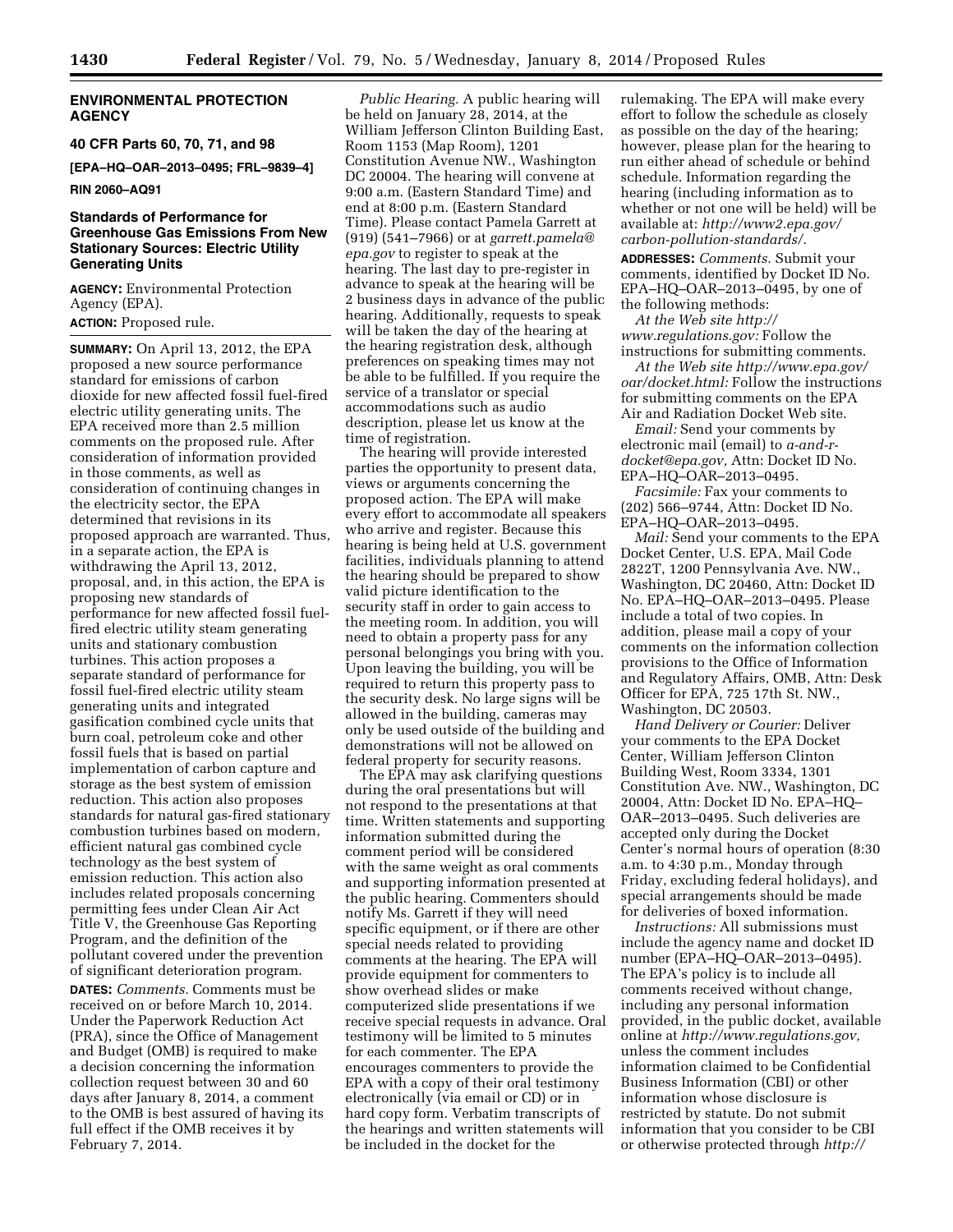*[www.regulations.gov](http://www.regulations.gov)* or email. Send or deliver information identified as CBI only to the following address: Roberto Morales, OAQPS Document Control Officer (C404–02), Office of Air Quality Planning and Standards, U.S. EPA, Research Triangle Park, North Carolina 27711, Attention Docket ID No. EPA– HQ–OAR–2013–0495. Clearly mark the part or all of the information that you claim to be CBI. For CBI information on a disk or CD–ROM that you mail to the EPA, mark the outside of the disk or CD–ROM as CBI and then identify electronically within the disk or CD– ROM the specific information you claim as CBI. In addition to one complete version of the comment that includes information claimed as CBI, you must submit a copy of the comment that does not contain the information claimed as CBI for inclusion in the public docket. Information so marked will not be disclosed except in accordance with procedures set forth in 40 CFR part 2.

The EPA requests that you also submit a separate copy of your comments to the contact person identified below (see **FOR FURTHER INFORMATION CONTACT**). If the comment includes information you consider to be CBI or otherwise protected, you should send a copy of the comment that does not contain the information claimed as CBI or otherwise protected.

The *[www.regulations.gov](http://www.regulations.gov)* Web site is an ''anonymous access'' system, which means the EPA will not know your identity or contact information unless you provide it in the body of your comment. If you send an email comment directly to the EPA without going through *[http://](http://www.regulations.gov) [www.regulations.gov](http://www.regulations.gov)*, your email address will be automatically captured and included as part of the comment that is placed in the public docket and made available on the Internet. If you submit an electronic comment, the EPA recommends that you include your name and other contact information in the body of your comment and with any disk or CD–ROM you submit. If the EPA cannot read your comment due to technical difficulties and cannot contact you for clarification, the EPA may not be able to consider your comment. Electronic files should avoid the use of special characters, any form of encryption and be free of any defects or viruses.

*Docket:* All documents in the docket are listed in the *[http://](http://www.regulations.gov) [www.regulations.gov](http://www.regulations.gov)* index. Although listed in the index, some information is not publicly available (e.g., CBI or other information whose disclosure is restricted by statute). Certain other material, such as copyrighted material,

will be publicly available only in hard copy. Publicly available docket materials are available either electronically in *[http://](http://www.regulations.gov) [www.regulations.gov](http://www.regulations.gov)* or in hard copy at the EPA Docket Center, William Jefferson Clinton Building West, Room 3334, 1301 Constitution Ave. NW., Washington, DC. The Public Reading Room is open from 8:30 a.m. to 4:30 p.m., Monday through Friday, excluding federal holidays. The telephone number for the Public Reading Room is (202) 566–1744, and the telephone number for the Air Docket is (202) 566–1742. Visit the EPA Docket Center homepage at *[http://www.epa.gov/epahome/](http://www.epa.gov/epahome/dockets.htm) [dockets.htm](http://www.epa.gov/epahome/dockets.htm)* for additional information about the EPA's public docket.

In addition to being available in the docket, an electronic copy of this proposed rule will be available on the Worldwide Web (WWW) through the Technology Transfer Network (TTN). Following signature, a copy of the proposed rule will be posted on the TTN's policy and guidance page for newly proposed or promulgated rules at the following address: *[http://](http://www.epa.gov/ttn/oarpg/) [www.epa.gov/ttn/oarpg/.](http://www.epa.gov/ttn/oarpg/)* 

**FOR FURTHER INFORMATION CONTACT:** Dr. Nick Hutson, Energy Strategies Group, Sector Policies and Programs Division (D243–01), U.S. EPA, Research Triangle Park, NC 27711; telephone number (919) 541–2968, facsimile number (919) 541– 5450; email address: *[hutson.nick@](mailto:hutson.nick@epa.gov) [epa.gov](mailto:hutson.nick@epa.gov)* or Mr. Christian Fellner, Energy Strategies Group, Sector Policies and Programs Division (D243–01), U.S. EPA, Research Triangle Park, NC 27711; telephone number (919) 541–4003, facsimile number (919) 541–5450; email address: *[fellner.christian@epa.gov](mailto:fellner.christian@epa.gov)*.

**SUPPLEMENTARY INFORMATION:** *Comments on the April 13, 2012 proposal.* The EPA considered comments submitted in response to the original April 13, 2012, proposal in developing this new proposal. However, we are withdrawing the original proposal. If you would like comments submitted on the April 13, 2012 rulemaking to be considered in connection with this new proposal, you should submit new comments or resubmit your previous comments. Commenters who submitted comments concerning any aspect of the original proposal will need to consider the applicability of those comments to this current proposal and submit them again, if applicable, even if the comments are exactly or substantively the same as those previously submitted, to ensure consideration in the development of the final rulemaking.

*Acronyms.* A number of acronyms and chemical symbols are used in this

preamble. While this may not be an exhaustive list, to ease the reading of this preamble and for reference purposes, the following terms and acronyms are defined as follows:

#### AB Assembly Bill

- AEP American Electric Power
- AEO Annual Energy Outlook
- ANSI American National Standards Institute
- ASME American Society of Mechanical Engineers
- ASTM American Society for Testing of Materials
- BACT Best Available Control Technology
- BDT Best Demonstrated Technology
- BSER Best System of Emission Reduction Btu/kWh British Thermal Units per Kilowatt-hour
- Btu/lb British Thermal Units per Pound
- CAA Clean Air Act
- CAIR Clean Air Interstate Rule
- CBI Confidential Business Information
- CCS Carbon Capture and Storage (or Sequestration)
- CDX Central Data Exchange
- CEDRI Compliance and Emissions Data Reporting Interface
- CEMS Continuous Emissions Monitoring System
- CFB Circulating Fluidized Bed
- CH4 Methane
- CHP Combined Heat and Power
- CO2 Carbon Dioxide
- CSAPR Cross-State Air Pollution Rule
- DOE Department of Energy
- DOT Department of Transportation
- ECMPS Emissions Collection and
- Monitoring Plan System
- EERS Energy Efficiency Resource Standards
- EGU Electric Generating Unit
- EIA Energy Information Administration
- EO Executive Order
- EOR Enhanced Oil Recovery
- EPA Environmental Protection Agency
- FB Fluidized Bed
- FGD Flue Gas Desulfurization
- FOAK First-of-a-kind
- FR **Federal Register**
- GHG Greenhouse Gas
- GW Gigawatts
- H2 Hydrogen Gas
- HAP Hazardous Air Pollutant
- HFC Hydrofluorocarbon
- HRSG Heat Recovery Steam Generator
- IGCC Integrated Gasification Combined
- Cycle
- IPCC Intergovernmental Panel on Climate Change
- IPM Integrated Planning Model
- IRPs Integrated Resource Plans
- kg/MWh Kilogram per Megawatt-hour
- kJ/kg Kilojoules per Kilogram
- kWh Kilowatt-hour
- lb CO2/MMBtu Pounds of CO2 per Million British Thermal Unit
- lb CO<sub>2</sub>/MWh Pounds of CO<sub>2</sub> per Megawatthour
- lb CO2/yr Pounds of CO2 per Year
- lb/lb-mole Pounds per Pound-Mole
- LCOE Levelized Cost of Electricity
- MATS Mercury and Air Toxic Standards
- MMBtu/hr Million British Thermal Units per Hour
- MW Megawatt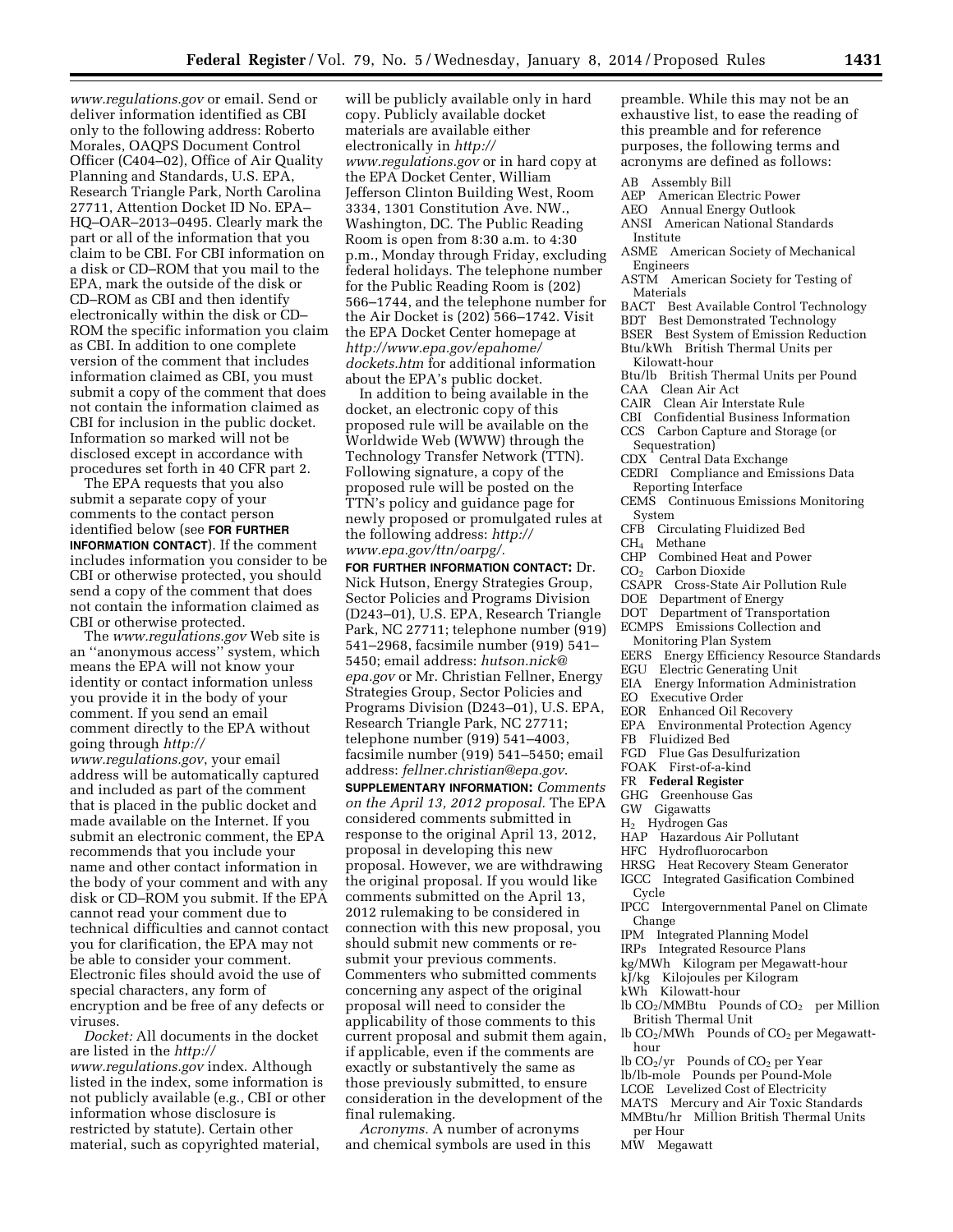- MWh Megawatt-hour
- N2O Nitrous Oxide
- NAAQS National Ambient Air Quality Standards
- NAICS North American Industry Classification System
- NAS National Academy of Sciences
- NETL National Energy Technology Laboratory
- 
- NGCC Natural Gas Combined Cycle NOAK nth-of-a-kind
- NRC National Research Council
- NSPS New Source Performance Standards
- NSR New Source Review
- NTTAA National Technology Transfer and Advancement Act
- O2 Oxygen Gas
- OMB Office of Management and Budget
- PC Pulverized Coal
- PFC Perfluorocarbon
- PM Particulate Matter
- PM2.5 Fine Particulate Matter
- PRA Paperwork Reduction Act
- PSD Prevention of Significant Deterioration
- PUC Public Utilities Commission
- RCRA Resource Conservation and Recovery Act
- RFA Regulatory Flexibility Act
- RGGI Regional Greenhouse Gas Initiative
- RIA Regulatory Impact Analysis
- 
- RPS Renewable Portfolio Standard<br>RTC Response to Comments
- RTC Response to Comments<br>RTP Response to Petitions Response to Petitions
- 
- SBA Small Business Administration<br>SCC Social Cost of Carbon Social Cost of Carbon
- SCR Selective Catalytic Reduction
- SF6 Sulfur Hexafluoride
- SIP State Implementation Plan
- SNCR Selective Non-Catalytic Reduction
- SO<sub>2</sub> Sulfur Dioxide
- SSM Startup, Shutdown, and Malfunction
- Tg Teragram (one trillion (1012) grams)
- Tpy Tons per Year
- TSD Technical Support Document
- TTN Technology Transfer Network
- UIC Underground Injection Control
- UMRA Unfunded Mandates Reform Act of 1995
- U.S. United States
- USGCRP U.S. Global Change Research Program<br>VCS Volt
- Voluntary Consensus Standard
- WGS Water Gas Shift
- WWW Worldwide Web

*Organization of This Document.* The information presented in this preamble is organized as follows:

- I. General Information
- A. Executive Summary
- B. Overview
- C. Does this action apply to me?
- II. Background
- A. Climate Change Impacts from GHG Emissions
- B. GHG Emissions from Fossil Fuel-fired **EGUs**
- C. The Utility Power Sector and How its Structure is Changing
- D. Statutory Background
- E. Regulatory and Litigation Background
- F. Coordination with Other Rulemakings
- G. Stakeholder Input
- III. Proposed Requirements for New Sources A. Applicability Requirements
- B. Emission Standards C. Startup, Shutdown, and Malfunction
- Requirements D. Continuous Monitoring Requirements

X. Impacts of the Proposed Action A. What are the air impacts? B. What are the energy impacts? C. What are the compliance costs? D. How will this proposal contribute to climate change protection?

impacts?

standards? XI. Request for Comments

Regulatory Review B. Paperwork Reduction Act C. Regulatory Flexibility Act D. Unfunded Mandates Reform Act E. Executive Order 13132, Federalism F. Executive Order 13175, Consultation and Coordination With Indian Tribal

Governments

Risks and Safety Risks H. Executive Order 13211, Actions Concerning Regulations That Significantly Affect Energy Supply,

Distribution, or Use

Advancement Act

Populations XIII. Statutory Authority **I. General Information**  *A. Executive Summary* 

E. What are the economic and employment

F. What are the benefits of the proposed

XII. Statutory and Executive Order Reviews A. Executive Order 12866, Regulatory Planning and Review, and Executive Order 13563, Improving Regulation and

G. Executive Order 13045, Protection of Children From Environmental Health

I. National Technology Transfer and

1. Purpose of the Regulatory Action On April 13, 2012, under the authority of Clean Air Act (CAA) section 111, the EPA proposed a new source performance standard (NSPS) to limit emissions of carbon dioxide  $(CO<sub>2</sub>)$  from new fossil fuel-fired electric utility generating units (EGUs), including, primarily, coal- and natural gas-fired units (77 FR 22392). After consideration of the information provided in more than 2.5 million comments on the proposal, as well as consideration of continuing changes in the electricity sector, the EPA is issuing a new proposal. Today's action proposes to establish separate standards for fossil fuel-fired electric steam generating units

(utility boilers and Integrated Gasification Combined Cycle (IGCC) units) and for natural gas-fired stationary combustion turbines. These proposed standards reflect separate determinations of the best system of emission reduction (BSER) adequately demonstrated for utility boilers and IGCC units and for natural gas-fired stationary combustion turbines. In contrast, the April 2012 proposal relied on a single standard and a single BSER determination for all new fossil fuel-

J. Executive Order 12898, Federal Actions To Address Environmental Justice in Minority Populations and Low-Income

- E. Emissions Performance Testing
- Requirements
- F. Continuous Compliance Requirements G. Notification, Recordkeeping, and
- Reporting Requirements
- IV. Rationale for Reliance on Rational Basis To Regulate GHGs from Fossil-fired EGUs A. Overview
	- B. Climate Change Impacts From GHG Emissions; Amounts of GHGs From Fossil Fuel-Fired EGUs
	- C. CAA Section 111 Requirements D. Interpretation of CAA Section 111 Requirements
	- E. Rational Basis To Promulgate Standards for GHGs From Fossil-Fired EGUs
	- F. Alternative Findings of Endangerment
	- and Significant Contribution G. Comments on the State of the Science
- of Climate Change V. Rationale for Applicability Requirements
- A. Applicability Requirements—Original Proposal and Comments
- B. Applicability Requirements—Today's Proposal
- C. Certain Projects Under Development
- VI. Legal Requirements for Establishing
- Emission Standards
- A. Overview
- B. CAA Requirements and Court
- Interpretation
- C. Technical Feasibility
- D. Factors To Consider in Determining the ''Best System''
- E. Nationwide Component of Factors in Determining the "Best System"
- F. Chevron Framework
- G. Agency Discretion
- H. Lack of Requirement That Standard Be Able To Be Met by All Sources
- VII. Rationale for Emission Standards for New Fossil Fuel-Fired Boilers and IGCCs
	- A. Overview
	- B. Identification of the Best System of Emission Reduction
	- C. Determination of the Level of the Standard
	- D. Extent of Reductions in  $CO<sub>2</sub>$  Emissions
	- E. Technical Feasibility

K. Compliance Period L. Geologic Sequestration

F. Costs

Turbines

Programs A. Overview

Performance

Under PSD

- G. Promotion of Technology
- H. Nationwide, Longer-Term Perspective
- I. Deference J. CCS and BSER in Locations Where Costs

Are Too High To Implement CCS

VIII. Rationale for Emission Standards for Natural Gas-Fired Stationary Combustion

A. Best System of Emission Reduction B. Determination of the Standards of

IX. Implications for PSD and Title V

B. Applicability of Tailoring Rule Thresholds Under the PSD Program C. Implications for BACT Determinations

D. Implications for Title V Program E. Implications for Title V Fee Requirements for GHGs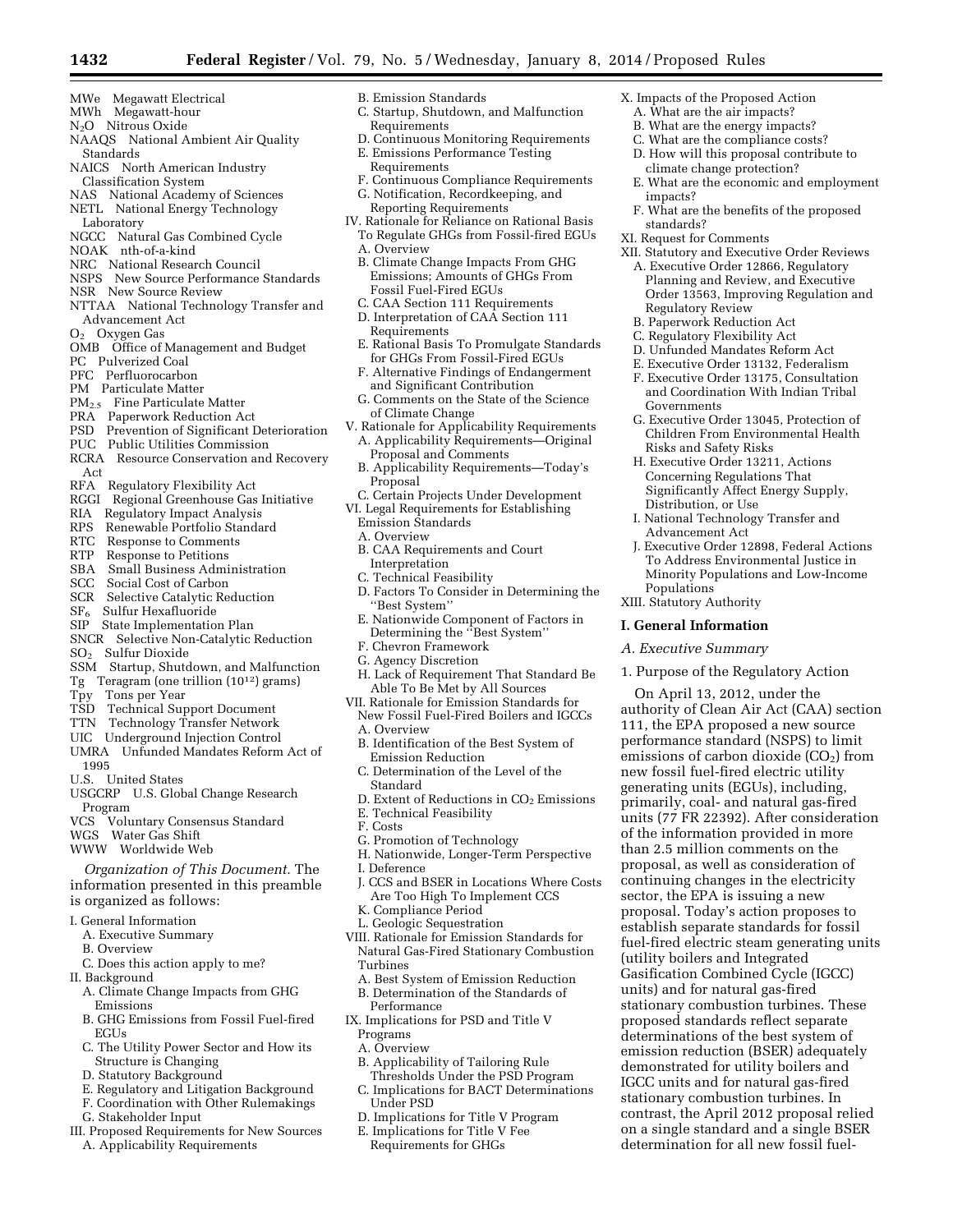fired units. In addition, the applicability requirements proposed today differ from the applicability requirements in the original proposal. In light of these and other differences, the EPA is issuing a document (published separately in today's **Federal Register**) that withdraws the original proposal, as well as issuing this new proposal.

# 2. Summary of the Major Provisions

This action proposes a standard of performance for utility boilers and IGCC units based on partial implementation of carbon capture and storage (CCS) as the BSER. The proposed emission limit for those sources is  $1,100 \text{ lb } CO_2/\text{MWh}.$ <sup>1</sup> This action also proposes standards of performance for natural gas-fired stationary combustion turbines based on modern, efficient natural gas combined cycle (NGCC) technology as the BSER. The proposed emission limits for those sources are  $1,000$  lb  $CO<sub>2</sub>/MWh$  for larger units and  $1,100$  lb  $CO<sub>2</sub>/MWh$  for smaller units. At this time, the EPA is not proposing standards of performance for modified or reconstructed sources.

#### 3. Costs and Benefits

As explained in the Regulatory Impact Analysis (RIA) for this proposed rule, available data—including utility announcements and EIA modeling indicate that, even in the absence of this rule, (i) existing and anticipated economic conditions mean that few, if any, solid fossil fuel-fired EGUs will be built in the foreseeable future; and (ii) electricity generators are expected to choose new generation technologies (primarily natural gas combined cycle) that would meet the proposed standards. Therefore, based on the analysis presented in Chapter 5 of the RIA, the EPA projects that this proposed rule will result in negligible  $CO<sub>2</sub>$ emission changes, quantified benefits, and costs by  $2022.^2$  These projections are in line with utility announcements and Energy Information Administration (EIA) modeling that indicate that coal units built between now and 2020 would have CCS, even in the absence of this rule. However, for a variety of reasons, some companies may consider coal units that the modeling does not anticipate. Therefore, in Chapter 5 of the RIA, we also present an analysis of the project-level costs of a new coal-fired unit with partial CCS alongside the project-level costs of a new coal-fired unit without CCS.

# *B. Overview*

1. Why is the EPA issuing this proposed rule?

Greenhouse gas (GHG) pollution 3 threatens the American public's health and welfare by contributing to longlasting changes in our climate that can have a range of negative effects on human health and the environment. The impacts could include: longer, more intense and more frequent heat waves; more intense precipitation events and storm surges; less precipitation and more prolonged drought in the West and Southwest; more fires and insect pest outbreaks in American forests, especially in the West; and increased ground level ozone pollution, otherwise known as smog, which has been linked to asthma and premature death. Health risks from climate change are especially serious for children, the elderly and those with heart and respiratory problems.

The U.S. Supreme Court ruled that GHGs meet the definition of ''air pollutant'' in the CAA, and this decision clarified that the CAA's authorities and requirements apply to GHG emissions. Unlike most other air pollutants, GHGs may persist in the atmosphere from decades to millennia, depending on the specific greenhouse gas. This special characteristic makes it crucial to take initial steps now to limit GHG emissions from fossil fuel-fired power plants, specifically emissions of  $CO<sub>2</sub>$ , since they are the nation's largest sources of carbon pollution. This rule will ensure that the next generation of fossil fuel-fired power plants in this country will use modern technologies that limit harmful carbon pollution.

On April 13, 2012, the EPA issued a proposed rule to limit GHG emissions from fossil fuel-fired power plants by establishing a single standard applicable to all new fossil fuel-fired EGUs serving intermediate and base load power demand. After consideration of the information provided in more than 2.5 million comments on the proposal, as well as consideration of continuing changes in the electricity sector,<sup>4</sup> the EPA is issuing a new proposal to establish separate standards for fossil fuel-fired electric steam generating units

(utility boilers and IGCC units) and for natural gas-fired stationary combustion turbines. These proposed standards reflect separate determinations of the BSER adequately demonstrated for utility boilers and IGCC units and for natural gas-fired stationary combustion turbines. Because, in contrast, the April 2012 proposal relied on a single standard for all new fossil fuel-fired units, the EPA is issuing, as a final action, a document (published separately in today's **Federal Register**) that withdraws the original proposal, as well as issuing this new proposal.

2. What authority is the EPA relying on to address power plant  $CO<sub>2</sub>$  emissions?

Congress established requirements under section 111 of the 1970 CAA to control air pollution from new stationary sources through NSPS. Specifically, section 111 requires the EPA to set technology-based standards for new stationary sources to minimize emissions of air pollution to the environment. For more than four decades, the EPA has used its authority under section 111 to set cost-effective emission standards that ensure newly constructed sources use the best performing technologies to limit emissions of harmful air pollutants. In this proposal, the EPA is following the same well-established, customary interpretation and application of the law under section 111 to address GHG emissions from new fossil fuel-fired power plants.

3. What sources should the EPA include as it develops proposed standards for GHGs for power plants?

Before determining the appropriate technologies and levels of control that represent BSER for GHG emissions, the EPA must first identify the appropriate sources to control.

The starting point is to consider whether, given current trends concerning coal-fired and natural gasfired power plants and the nature of GHGs, the EPA should regulate  $CO<sub>2</sub>$ from these power plants through the same NSPS regulatory structure that EPA has established for conventional pollutants. The EPA's NSPS regulations already regulate conventional pollutants from these sources under two 40 CFR part 60 subparts: subpart Da, electric utility steam generating units, which includes both steam electric utility boilers and IGCC units, and subpart KKKK, stationary combustion turbines, which includes both simple cycle and combined cycle stationary combustion turbines.

For sources covered under subpart Da, the original proposal relied on analyses,

 $^{\rm 1}$  In this rule<br>making, all references to lb  $\rm CO_2/$ MWh are on a gross output basis, unless specifically noted otherwise.

<sup>2</sup>Conditions in the analysis year of 2022 are represented by a model year of 2020.

<sup>3</sup> Greenhouse gas pollution is the aggregate group of the following gases:  $CO<sub>2</sub>$ , methane (CH<sub>4</sub>), nitrous oxide  $(N_2O)$ , sulfur hexafluoride  $(SF_6)$ , hydrofluorocarbons (HFCs), and perfluorocarbons (PFCs).

<sup>4</sup>For example, since April 2012, there has been significant progress on two CCS projects (Kemper County and Boundary Dam), and they are now both over 75 percent complete. Two other projects have continued to make progress toward construction (Texas Clean Energy Project and Hydrogen Energy California Project).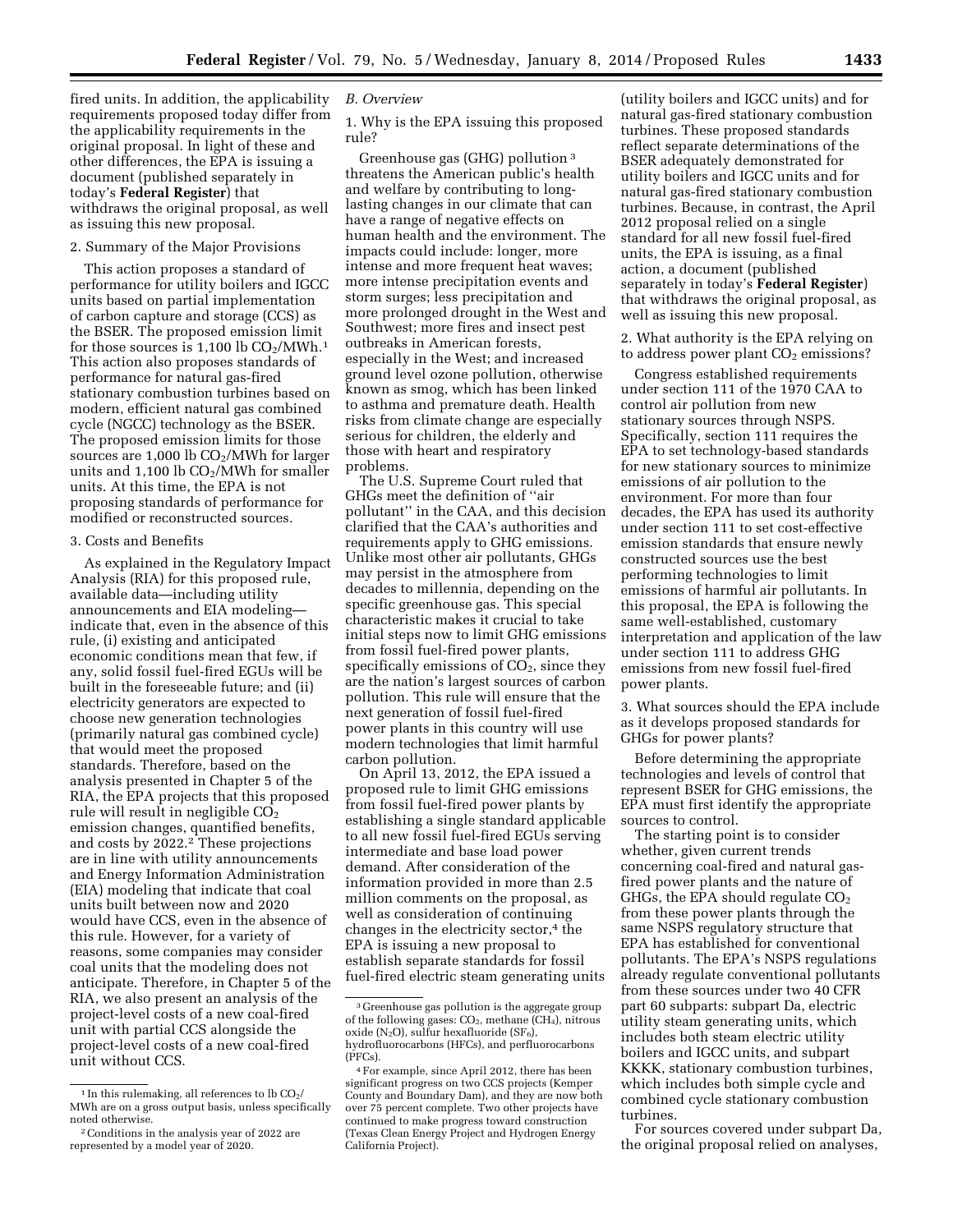primarily undertaken by EIA, indicating that, while substantial reliance on coalfired electricity generation would continue in the future, few, if any, new coal-fired power plants were likely to be built by 2025. Based in part on these results, the EPA concluded that it was appropriate to propose in April 2012 a single fuel-neutral standard covering all intermediate and base load units based on the performance of recently constructed NGCC units. In light of developments in the electricity sector since the April 2012 proposal, and in response to numerous comments on the proposal itself, the EPA is changing the approach in today's document and proposing to set separate standards for new sources covered by subpart Da.5

The EPA notes that, since the original April 2012 proposal, a few coal-fired units have reached the advanced stages of construction and development, which suggests that proposing a separate standard for coal-fired units is appropriate. Since the original proposal, progress on Southern Company's Kemper County Energy Facility, an IGCC facility that will implement partial CCS, has continued, and the project is now over 75 percent complete. Similarly, SaskPower's Boundary Dam CCS Project in Estevan, Saskatchewan, a project that will fully integrate the rebuilt 110 MW coal-fired Unit #3 with available CCS technology to capture 90 percent of its  $CO<sub>2</sub>$  emissions, is more than 75 percent complete. Performance testing is expected to commence in late 2013 and the facility is expected to be fully operational in 2014.

Additionally, two other IGCC projects, Summit Power's Texas Clean Energy Project (TCEP) and the Hydrogen Energy California Project (HECA)—both of which are IGCC units with CCScontinue to move forward. Further, NRG Energy is developing a commercial-scale post-combustion carbon capture project at the company's W.A. Parish generating station southwest of Houston, Texas. The facility is expected to be operational in 2015. Continued progress on these projects is consistent with the EIA modeling which projects that few, if any, new coal-fired EGUs would be built in this decade and that those that are built would include CCS.6 The existence and apparent ongoing viability of these projects which include CCS justify a separate BSER determination for new fossil fuel-fired utility boilers and IGCC power plants.

In addition to these projects, a number of commenters (on the April 2012 proposal) noted that, if natural gas prices increase, there could be greater interest in the construction of additional coal-fired generation capacity. This, too, is consistent with the EIA analysis, which also suggests that, in a limited number of potential scenarios generally associated with both significantly higher than anticipated electric demand and significantly higher than expected natural gas prices, some additional new coal-fired generation capacity may be built beyond 2020. It is also consistent with publicly available electric utility Integrated Resource Plans (IRPs).7

Many of those IRPs indicated the utilities' interest in developing some amount of generating capacity using other intermediate-load and base load technologies, in addition to new NGCC capacity, to meet future demand (albeit, almost always at a higher cost than NGCC technology). Only a few utilities' IRPs indicated that new coal-fired generation without CCS was a technology option that was being considered to meet future demand. Finally, a number of commenters suggested that it was important to set standards that preserve options for fuel diversity, particularly if natural gas prices exceed projected levels. Given this information, the EPA believes that it is appropriate to set a separate standard for solid fossil fuel-fired EGUs, both to address the small number of coal plants that evidence suggests might get built and to set a standard that is robust across a full range of possible futures in the energy and electricity sectors.

Utility announcements about the status of coal projects, IRPs, and EIA projections suggest that, by far, the largest sources of new fossil fuel-fired electricity generation are likely to be NGCC units. The EPA believes, therefore, that it is also appropriate to set a standard for stationary combustion turbines used as EGUs. These units are currently covered under subpart KKKK (stationary combustion turbines).

The EPA also proposes to maintain the definition of EGUs under the NSPS that differentiates between EGUs (sources used primarily for generating electricity for sale to the grid) and non-EGUs (turbines primarily used to generate steam and/or electricity for onsite use). That definition defines EGUs as units that sell more than one-third of their potential electric output to the grid. Under this definition, most simple cycle ''peaking'' stationary combustion turbines, which typically sell significantly less than one-third of their potential electric output to the grid, would not be affected by today's proposal.

Finally, the EPA is not proposing standards today for one conventional coal-fired EGU project which, based on current information, appears to be the only such project under development that has an active air permit and that has not already commenced construction for NSPS purposes. If the EPA observes that the project is truly proceeding, it may propose a new source performance standard specifically for that source at the time the EPA finalizes today's proposed rule.

4. What is the EPA's general approach to setting standards for new sources under Section 111(b)?

Section 111(b) requires the EPA to identify the ''best system of emission reduction … adequately demonstrated'' (BSER) available to limit pollution. The CAA and subsequent court decisions (detailed later in this notice) identify the factors for the EPA to consider in a BSER determination. For this rulemaking, the following factors are key: feasibility, costs, size of emission reductions and technology.

*Feasibility:* The EPA considers whether the system of emission reduction is technically feasible.

*Costs:* The EPA considers whether the costs of the system are reasonable.

*Size of emission reductions:* The EPA considers the amount of emissions reductions that the system would generate.

*Technology:* The EPA considers whether the system promotes the implementation and further development of technology.

After considering these four factors, we propose that efficient generation technology implementing partial CCS is the BSER for new affected fossil fuelfired boilers and IGCC units (subpart Da sources) and modern, efficient NGCC technology is the BSER for new affected combustion turbines (subpart KKKK sources). The foundations for these determinations are described in Sections VII and VIII.

5. What is BSER for new fossil fuel-fired utility boilers and IGCC units?

Power generated from the combustion or gasification of coal emits more  $CO<sub>2</sub>$ than power generated from the combustion of natural gas or by other

<sup>5</sup>While the emphasis of EPA's BSER determination is on coal- and petcoke-fired units, the subpart covers all fossil fuel-fired EGU boilers and IGCC units, including those burning oil and gas.

<sup>6</sup>Even in its sensitivity analysis, the EIA does not project any additional coal projects beyond its reference case until 2023, in a case where power companies assume no emission limitations for GHGs, and until 2024 in any sensitivity analysis in which there are emission limitations for GHGs.

<sup>7</sup> IRPs are planning documents that many Public Utility Commissions require utilities to file outlining their plans to meet future demand. Many of the IRPs that the EPA has reviewed included planning horizons of ten years or more.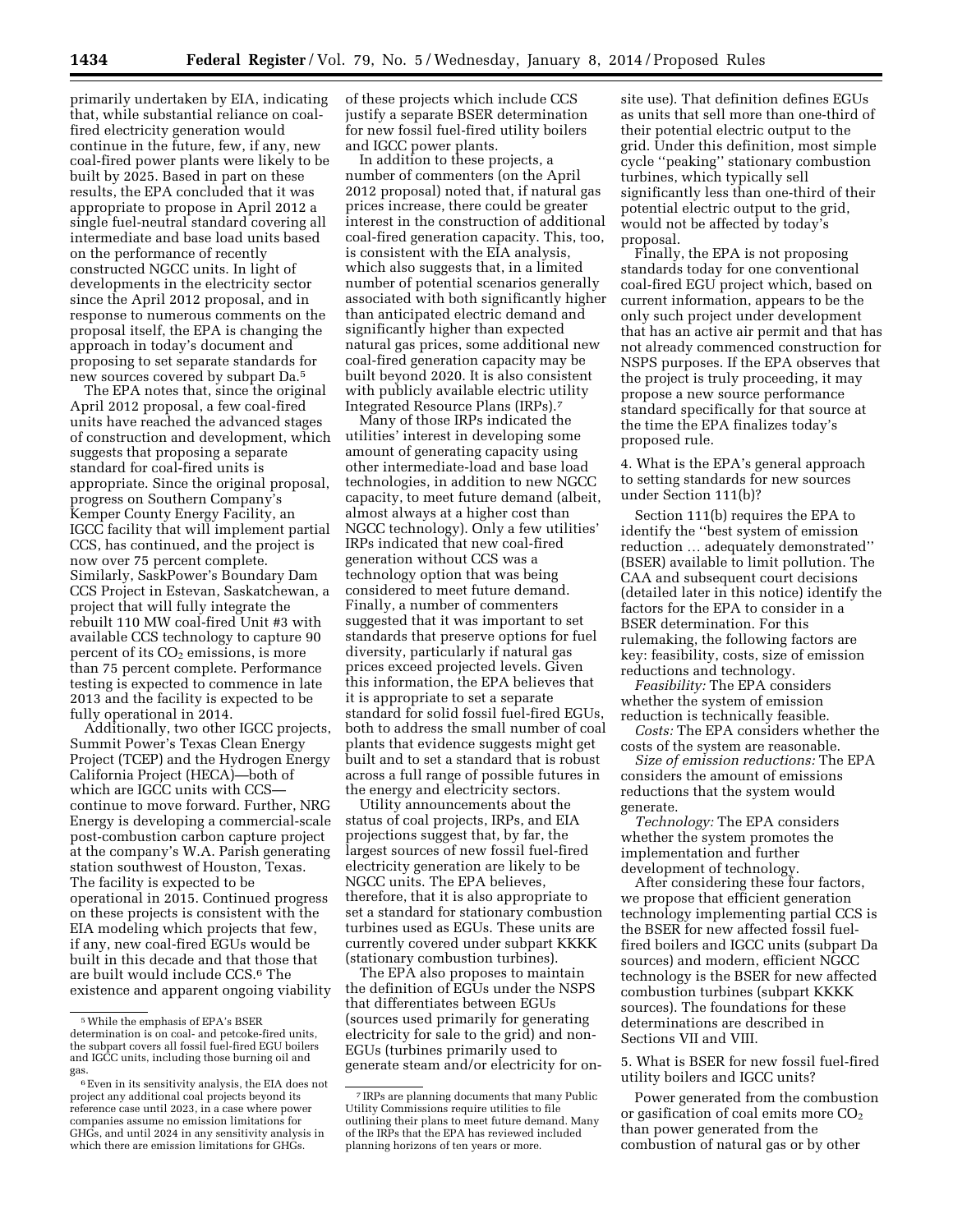means, such as solar or wind. If any new coal-fired unit is built, its  $CO<sub>2</sub>$  emissions would be approximately double that of a new NGCC unit of comparable capacity. Thus, it is important to set a standard for any new coal plant that might be built.

The three alternatives the EPA considered in the BSER analysis for new fossil fuel-fired utility boilers and IGCC units are: (1) highly efficient new generation that does not include CCS technology, (2) highly efficient new generation with ''full capture'' CCS and (3) highly efficient new generation with ''partial capture'' CCS.

Generation technologies representing enhancements in operational efficiency (e.g., supercritical or ultra-supercritical coal-fired boilers or IGCC units) are clearly technically feasible and present little or no incremental cost compared to the types of technologies that some companies are considering for new coalfired generation capacity. However, they do not provide meaningful reductions in CO<sub>2</sub> emissions from new sources. Efficiency-improvement technologies alone result in only very small reductions (several percent) in CO<sub>2</sub> emissions, especially in contrast to those achieved by the application of CCS. Determining that these highefficiency generating technologies represent the BSER for CO<sub>2</sub> emissions from coal-fired generation would fail to promote the development and deployment of  $CO<sub>2</sub>$  pollution-reduction technology from power plants. In fact, a determination that this efficiencyenhancing technology alone, as opposed to CCS, is the BSER for  $CO<sub>2</sub>$  emissions from new coal-fired generation likely would inhibit the development of technology that could reduce  $CO<sub>2</sub>$ emissions significantly, thus defeating one of the purposes of the CAA's NSPS provisions. For example, during its pilot-scale CCS demonstration at the Mountaineer Plant in New Haven, WV, American Electric Power (AEP) announced in 2011 that it was placing on hold its plans to scale-up the CCS system, citing the uncertain status of U.S. climate policy as a key contributing factor to its decision.

An assessment of the technical feasibility and availability of CCS indicates that nearly all of the coal-fired power plants that are currently under development are designed to use some type of CCS. In most cases, the projects will sell or use the captured  $CO<sub>2</sub>$  to generate additional revenue. These projects include the following (note that each of the projects has obtained some governmental financial assistance): Southern Company's Kemper County

Energy Facility, a 582 MW IGCC power

plant that is currently under construction in Kemper County, Mississippi. The plant will include a CCS system designed to capture approximately 65 percent of the produced CO<sub>2</sub>.

SaskPower's Boundary Dam CCS Project, in Estevan, Saskatchewan, Canada, is a commercial-scale CCS project that will fully integrate the rebuilt 110 MW coal-fired Unit #3 with available CCS technology to capture 90 percent of its CO<sub>2</sub> emissions.

Texas Clean Energy Project (TCEP), an IGCC plant near Odessa, Texas, that is under development by the Summit Power Group, Inc. (Summit). TCEP is a 400 MW IGCC plant that expects to capture approximately 90 percent of the produced CO<sub>2</sub>.

Hydrogen Energy California, LLC (HECA), is proposing to build a plant similar to TCEP in western Kern County, California. The HECA plant is an IGCC plant fueled by coal and petroleum coke that will produce 300  $\overline{M}W$  of power and will capture CO<sub>2</sub> for use in enhanced oil recovery (EOR) operations. They expect to capture approximately 90 percent of the produced CO<sub>2</sub>.

The above examples suggest that project developers who are incorporating CCS generally considered two variants: either a partial CCS system or a full CCS system (i.e., usually 90 percent capture or greater). Therefore, the EPA considered both options.

In assessing whether the cost of a certain option is reasonable, the EPA first considered the appropriate frame of reference. Power companies often choose the lowest cost form of generation when determining what type of new generation to build. Based on both the EIA modeling and utility IRPs, there appears to be a general acceptance that the lowest cost form of new power generation is NGCC.

Many states find value in coal investments and have policies and incentives to encourage coal energy generation. Utility IRPs (as well as comments on the April 2012 proposal) suggest that many companies also find value in other factors, such as fuel diversity, and are often willing to pay a premium for it. Utility IRPs suggest that a range of technologies can meet the preference for fuel diversity from a dispatchable form of generation that can provide intermediate or base-load power, including coal without CCS, coal with CCS and nuclear. Biomass-fired power generation 8 and geothermal

power generation are other technologies that are dispatchable and that could potentially meet this objective. These technologies all cost significantly more than natural gas-fired generation, which ranges from a levelized cost of electricity (LCOE) 9 of \$59/MWh to \$86/ MWh, depending upon assumptions about natural gas prices. In assessing whether the cost of coal with CCS would have an unreasonable impact on the cost of power generation, the EPA believes it is appropriate to compare coal with CCS to this range of nonnatural gas-fired electricity generation options. Based on data from the EIA and the DOE National Energy and Technology Laboratory (NETL), the EPA believes that the levelized cost of technologies other than coal with CCS and NGCC range from \$80/MWh to \$130/MWh. These include nuclear, from \$103/MWh to \$114/MWh; biomass, from \$97/MWh to \$130/MWh; and geothermal, from \$80/MWh to \$99/ MWh.

The EPA believes the cost of ''full capture'' CCS without EOR is outside the range of costs that companies are considering for comparable generation and therefore should not be considered BSER for  $CO<sub>2</sub>$  emissions for coal-fired power plants. The EPA projects the LCOE of generation technologies with full capture CCS to be in the range of \$136/MWh to \$147/MWh (without EOR benefits).10 Because these ''full capture'' CCS costs without EOR are significantly above the price range of potential alternative generation options, the EPA believes that full capture CCS does not meet the cost criterion of BSER.

Finally, the EPA considered whether implementation of ''partial capture'' CCS should be proposed to be BSER for new fossil fuel-fired utility boilers and IGCC units.

Partial capture CCS has been implemented successfully in a number of facilities over many years. The Great

10The cost assumptions and technology configurations for these cost estimates are provided in the DOE/NETL ''Cost and Performance Baseline'' reports. For these cost estimates, we used costs for new SCPC and IGCC units utilizing bituminous coal from the reports ''Cost and Performance Baseline for Fossil Energy Plants Volume 1: Bituminous Coal and Natural Gas to Electricity'', Revision 2, Report DOE/NETL–2010/1397 (November 2010) and ''Cost and Performance of PC and IGCC Plants for a Range of Carbon Dioxide Capture'', DOE/NETL–2011/ 1498, May 27, 2011. Additional cost and performance information can be found in additional volumes that are available at *[http://](http://www.netl.doe.gov/energy-analyses/baseline_studies.html) [www.netl.doe.gov/energy-analyses/baseline](http://www.netl.doe.gov/energy-analyses/baseline_studies.html)*\_ *[studies.html.](http://www.netl.doe.gov/energy-analyses/baseline_studies.html)* 

<sup>&</sup>lt;sup>8</sup>The proposed CO<sub>2</sub> emission standards would only apply to new fossil fuel-fired EGUs. New EGUs that primarily fire biomass would not be subject to these proposed standards.

<sup>9</sup>The levelized cost of electricity is an economic assessment of the cost of electricity from a new generating unit or plant, including all the costs over its lifetime: initial investment, operations and maintenance, cost of fuel, and cost of capital. The LCOE value presented here are in \$2007.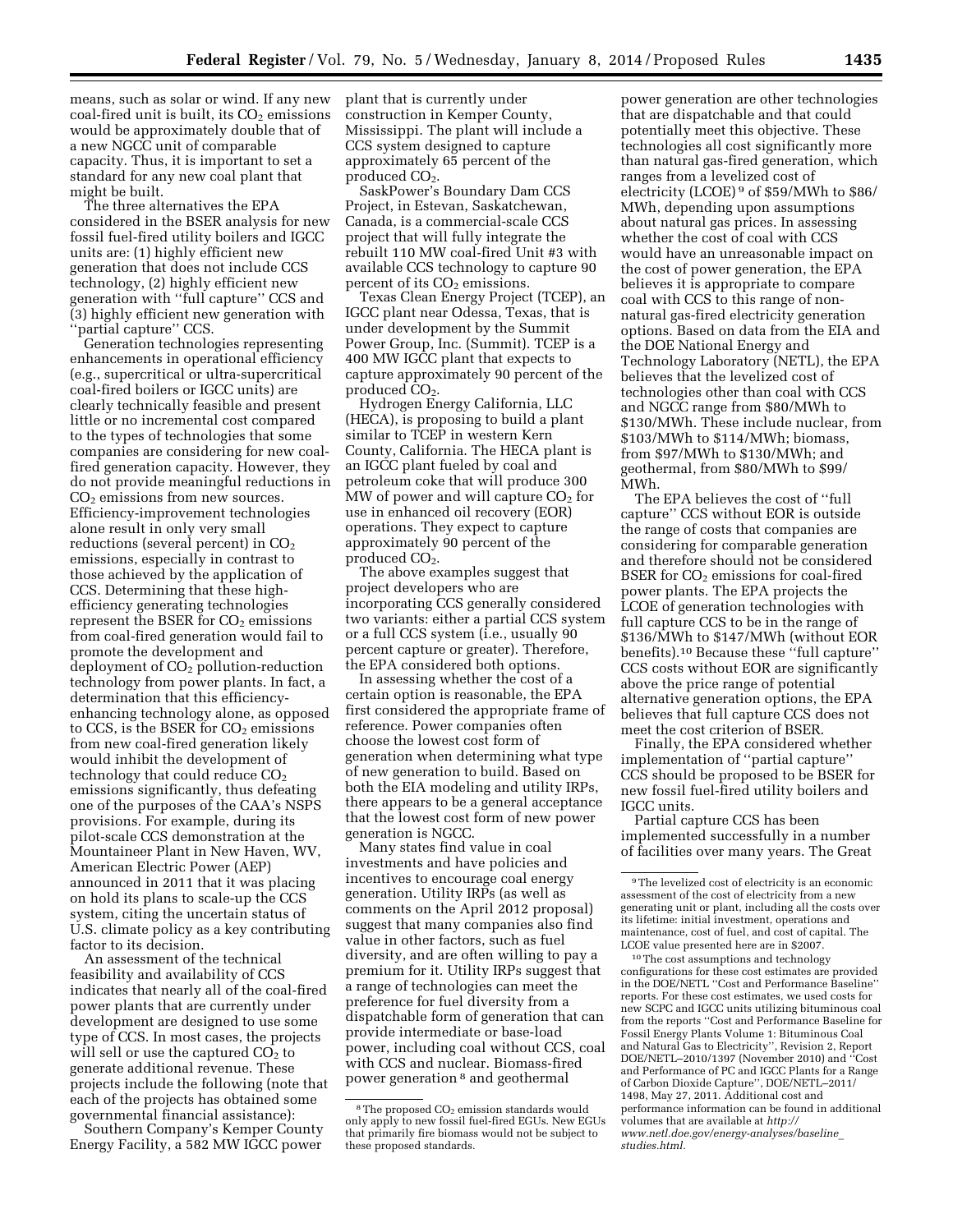Plains Synfuels Facility 11 is a coal gasification facility that has captured at least 50 percent of its produced  $CO<sub>2</sub>$  for use in EOR operations since 2000. Projects such as AEP Mountaineer have successfully demonstrated the performance of partial capture CCS on a significant portion of their exhaust stream. The Southern Company Kemper County Energy Facility will use partial CCS to capture approximately 65 percent of the produced  $CO<sub>2</sub>$  for use in nearby EOR operations. The facility is now more than 75 percent complete and is expecting to begin operation in 2014. The Global CCS Institute maintains a database of international CCS projects in various stages of development.12

The EPA analysis shows that the costs of partial CCS are comparable to costs of other non-NGCC generation. The EPA projects LCOE generation ranging from \$92/MWh to \$110/MWh, depending upon assumptions about technology choices and the amount, if any, of revenue from sale of  $CO<sub>2</sub>$  for EOR. This range compares to levelized costs in a range of \$80/MWh to \$130/MWh for various forms of other non-natural gasfired electricity generation. When considered against the range of costs that would be incurred by projects deploying non-natural gas-fired electricity generation, the implementation costs of partial CCS are reasonable.

The projects in development for new coal-fired generation are few in number, and most would already meet an emission limit based on implementation of CCS.13 As a result, a standard based on partial CCS would not have a significant impact on nationwide energy prices. Moreover, the fact that IGCC developers could meet the requirements of the standard through the use of a conventional turbine (i.e., a syngas turbine, rather than a more advanced hydrogen turbine) reinforces both the technical feasibility and cost basis of today's proposal to determine that CCS with partial capture is the BSER.

Partial CCS designed to meet an emission standard of  $1,100$  lb  $CO<sub>2</sub>/MWh$ would also achieve significant emission reductions, emitting on the order of 30 to 50 percent less  $CO<sub>2</sub>$  than a coal-fired unit without CCS. Finally, a standard based on partial CCS clearly promotes

implementation and further development of CCS technologies, and does so as much as, and perhaps even more than, a standard based on a full capture CCS requirement would.

After conducting a BSER analysis of the three options described above, the EPA proposes that new fossil fuel-fired utility boilers and IGCC units implementing partial CCS best meets the requirements for BSER. It ensures that any new fossil fuel-fired utility boiler or IGCC unit will achieve meaningful emission reductions in  $CO<sub>2</sub>$ , and it will also encourage greater use, development, and refinement of CCS technologies. CCS technology has been adequately demonstrated, and its implementation costs are reasonable. Therefore, the EPA is basing the standards for new fossil fuel-fired utility boilers and IGCC units on partial CCS technology operating to a level of 1,100  $lb$  CO<sub>2</sub>/MWh.

6. What is BSER for natural gas-fired stationary combustion turbines?

We considered two alternatives in evaluating the BSER for new fossil fuelfired stationary combustion turbines: (1) modern, efficient NGCC units and (2) modern, efficient NGCC units with CCS.

NGCC units are the most common type of new fossil fuel-fired units being planned and built today. The technology is in wide use. Nearly all new fossil fuel-fired EGUs being constructed today are using this advanced, efficient system for generating intermediate and base load power. Importantly, NGCC is an inherently lower  $CO<sub>2</sub>$ -emitting technology. Almost every natural gasfired stationary combined cycle unit built in the U.S. in the last five years emits approximately 50 percent less  $CO<sub>2</sub>$ per MWh than a typical new coal-fired plant of the same size. The design is technically feasible, and evidence shows that NGCC units are currently the lowest-cost, most efficient option for new fossil fuel-fired power generation.

By contrast, NGCC with CCS is not a configuration that is being built today. The EPA considered whether NGCC with CCS could be identified as the BSER adequately demonstrated for new stationary combustion turbines, and we decided that it could not. At this time, CCS has not been implemented for NGCC units, and we believe there is insufficient information to make a determination regarding the technical feasibility of implementing CCS at these types of units. The EPA is aware of only one NGCC unit that has implemented CCS on a portion of its exhaust stream. This contrasts with coal units where, in addition to demonstration projects,

there are several full-scale projects under construction and a coal gasification plant which has been demonstrating much of the technology needed for an IGCC to capture  $CO<sub>2</sub>$  for more than ten years. The EPA is not aware of any demonstrations of NGCC units implementing CCS technology that would justify setting a national standard. Further, the EPA does not have sufficient information on the prospects of transferring the coal-based experience with CCS to NGCC units. In fact, CCS technology has primarily been applied to gas streams that have a relatively high to very high concentration of  $CO<sub>2</sub>$  (such as that from a coal combustion or coal gasification unit). The concentration of  $CO<sub>2</sub>$  in the flue gas stream of a coal combustion unit is normally about four times higher than the concentration of  $CO<sub>2</sub>$  in a natural gas-fired unit. Natural gas-fired stationary combustion turbines also operate differently from coal-fired boilers and IGCC units of similar size. The NGCC units are more easily cycled (i.e., ramped up and down as power demands increase and decrease). Adding CCS to a NGCC may limit the operating flexibility in particular during the frequent start-ups/shut-downs and the rapid load change requirements.14 This cyclical operation, combined with the already low concentration of  $CO<sub>2</sub>$  in the flue gas stream, means that we cannot assume that the technology can be easily transferred to NGCC without larger scale demonstration projects on units operating more like a typical NGCC. This would be true for both partial and full capture.

After considering both technology options, the EPA is proposing to find modern, efficient NGCC technology to be the BSER for stationary combustion turbines, and we are basing the proposed standards on the performance of recently constructed NGCC units. The EPA is proposing that larger units be required to meet a standard of 1,000 lb CO2/MWh and that smaller units (typically slightly less efficient, as noted in comments on the original proposal) be required to meet a standard of 1,100  $lb$  CO<sub>2</sub>/MWh.

7. How is EPA proposing to codify the requirements?

The EPA is considering two options for codifying the requirements. Under the first option EPA is proposing to codify the standards of performance for the respective sources within existing 40 CFR Part 60 subparts. Applicable

<sup>11</sup>While this facility is not an EGU, it has significant similarities to a coal gasification combined cycle EGU, and the implementation of the partial CCS technology would be similar enough for comparison.

<sup>12</sup>The Global CCS Institute, *[http://](http://www.globalccsinstitute.com/projects/browse)*

*[www.globalccsinstitute.com/projects/browse](http://www.globalccsinstitute.com/projects/browse)*. 13For example, the Hydrogen Energy California

facility plans to capture approximately 90 percent of the  $CO<sub>2</sub>$  in the emission stream.

<sup>14</sup> ''Operating Flexibility of Power Plants with CCS'', International Energy Agency (IEAGHG) report 2012/6, June 2012.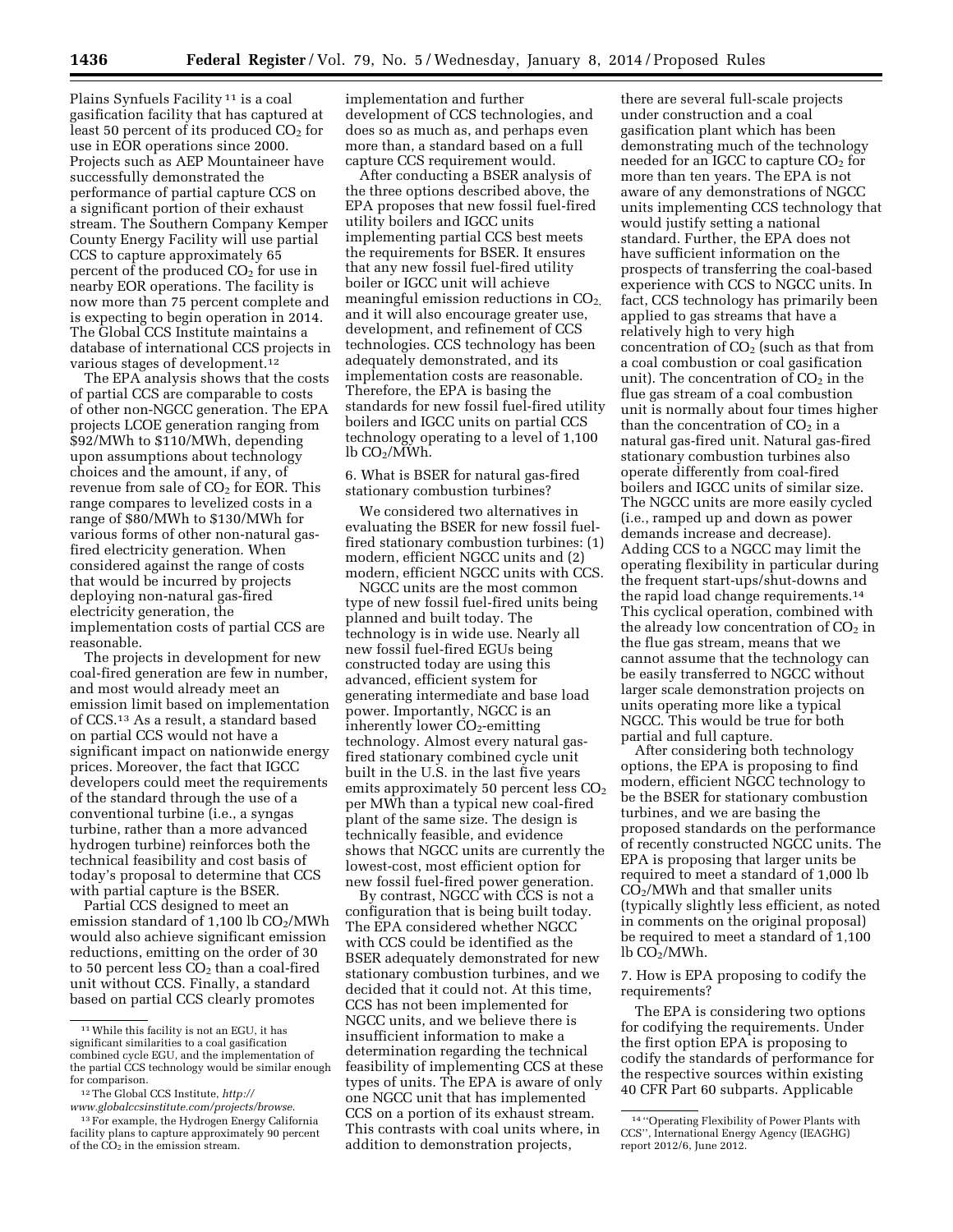GHG standards for electric utility steam generating units would be included in subpart Da and applicable GHG standards for stationary combustion turbines would be included in subpart KKKK. In the second option, the EPA is co-proposing to create a new subpart TTTT (as in the original proposal for this rulemaking) and to include all GHG standards of performance for covered sources in that newly created subpart. Unlike the original proposal, the subpart would contain two different categories, one for utility boilers and IGCC units and one for natural gas-fired stationary combustion turbines.

8. What is the organization and approach for the proposal?

This action presents the EPA's proposed approach for setting standards of performance for new affected fossil fuel-fired electric utility steam generating units (utility boilers) and stationary combustion turbines. The

rationale for regulating GHG emissions from the utility power sector, including related regulatory and litigation background and relationship to other rulemakings, is presented below in Section II. The specific proposed requirements for new sources are described in detail in Section III. The rationale for reliance on a rational basis to regulate GHG emissions from fossil fuel-fired EGUs is presented in Section IV, followed by the rationale for applicability requirements in Section V. The legal requirements for establishing emission standards are discussed in detail in Section VI. Sections VII and VIII describe the rationale for each of the proposed emission standards, including an explanation of the determination of BSER for new fossil fuel-fired utility boilers and IGCC units and for natural gas-fired stationary combustion turbines, respectively. Implications for Prevention of Significant Deterioration (PSD) and title

V programs are described in Section IX, and impacts of the proposed action are described in Section X. In Section XI, the agency specifically requests comments on the proposal. A discussion of statutory and executive order reviews is provided in Section XII, and the statutory authority for this action is provided in Section XIII. Also published today in the **Federal Register** is the document withdrawing the original April 13, 2012 proposal.

Today's proposal outlines an approach for setting standards of performance for emissions of carbon dioxide for new affected fossil fuel-fired electric utility steam generating units (utility boilers) and stationary combustion turbines.

# *C. Does this action apply to me?*

The entities potentially affected by the proposed standards are shown in Table 1 below.

#### TABLE 1—POTENTIALLY AFFECTED ENTITIES a

| Category | <b>NAICS</b><br>Code | <b>Examples of Potentially Affected Entities</b>                                                                                                                                                                                                                                                                             |
|----------|----------------------|------------------------------------------------------------------------------------------------------------------------------------------------------------------------------------------------------------------------------------------------------------------------------------------------------------------------------|
|          |                      | 221112   Fossil fuel electric power generating units.<br><b>b</b> 221112   Fossil fuel electric power generating units owned by the federal government.<br><b>b</b> 221112   Fossil fuel electric power generating units owned by municipalities.<br>921150   Fossil fuel electric power generating units in Indian Country. |

a Includes NAICS categories for source categories that own and operate electric power generating units (including boilers and stationary com-<br>bined cycle combustion turbines).

<sup>b</sup> Federal, state, or local government-owned and operated establishments are classified according to the activity in which they are engaged.

This table is not intended to be exhaustive, but rather to provide a guide for readers regarding entities likely to be affected by this proposed action. To determine whether your facility, company, business, organization, etc., would be regulated by this proposed action, you should examine the applicability criteria in 40 CFR 60.1. If you have any questions regarding the applicability of this action to a particular entity, consult either the air permitting authority for the entity or your EPA regional representative as listed in 40 CFR 60.4 or 40 CFR 63.13 (General Provisions).

## **II. Background**

In this section we discuss climate change impacts from GHG emissions, both on public health and public welfare, and the science behind the agency's conclusions. We present information about GHG emissions from fossil-fuel fired EGUs, and we describe the utility power sector and its changing structure. We then provide the statutory, regulatory, and litigation background for this proposed rule. We close this section by discussing how this proposed rule

coordinates with other rulemakings and describing actions to obtain stakeholder input on this topic and the original proposed rule.

# *A. Climate Change Impacts From GHG Emissions*

In 2009, the EPA Administrator issued the document we refer to as the Endangerment Finding under CAA section  $202(a)(1).$ <sup>15</sup> In the Endangerment Finding, which focused on public health and public welfare impacts within the United States, the Administrator found that elevated concentrations of GHGs in the atmosphere may reasonably be anticipated to endanger public health and welfare of current and future generations. We summarize these adverse effects on public health and welfare briefly here and in more detail in the RIA.

1. Public Health Impacts Detailed in the 2009 Endangerment Finding

Anthropogenic emissions of GHGs and consequent climate change threaten public health in multiple aspects. By raising average temperatures, climate change increases the likelihood of heat waves, which are associated with increased deaths and illnesses. While climate change also leads to reductions in cold-related mortality, evidence indicates that the increases in heat mortality will be larger than the decreases in cold mortality. Climate change is expected to increase ozone pollution over broad areas of the country, including large population areas with already unhealthy surface ozone levels, and thereby increase morbidity and mortality. Other public health threats also stem from increases in intensity or frequency of extreme weather associated with climate change, such as increased hurricane intensity, increased frequency of intense storms and heavy precipitation. Increased coastal storms and storm surges due to rising sea levels are expected to cause increased drownings and other health

<sup>15</sup> ''Endangerment and Cause or Contribute Findings for Greenhouse Gases Under Section 202(a) of the Clean Air Act,'' 74 FR 66496 (Dec. 15, 2009) (''Endangerment Finding'').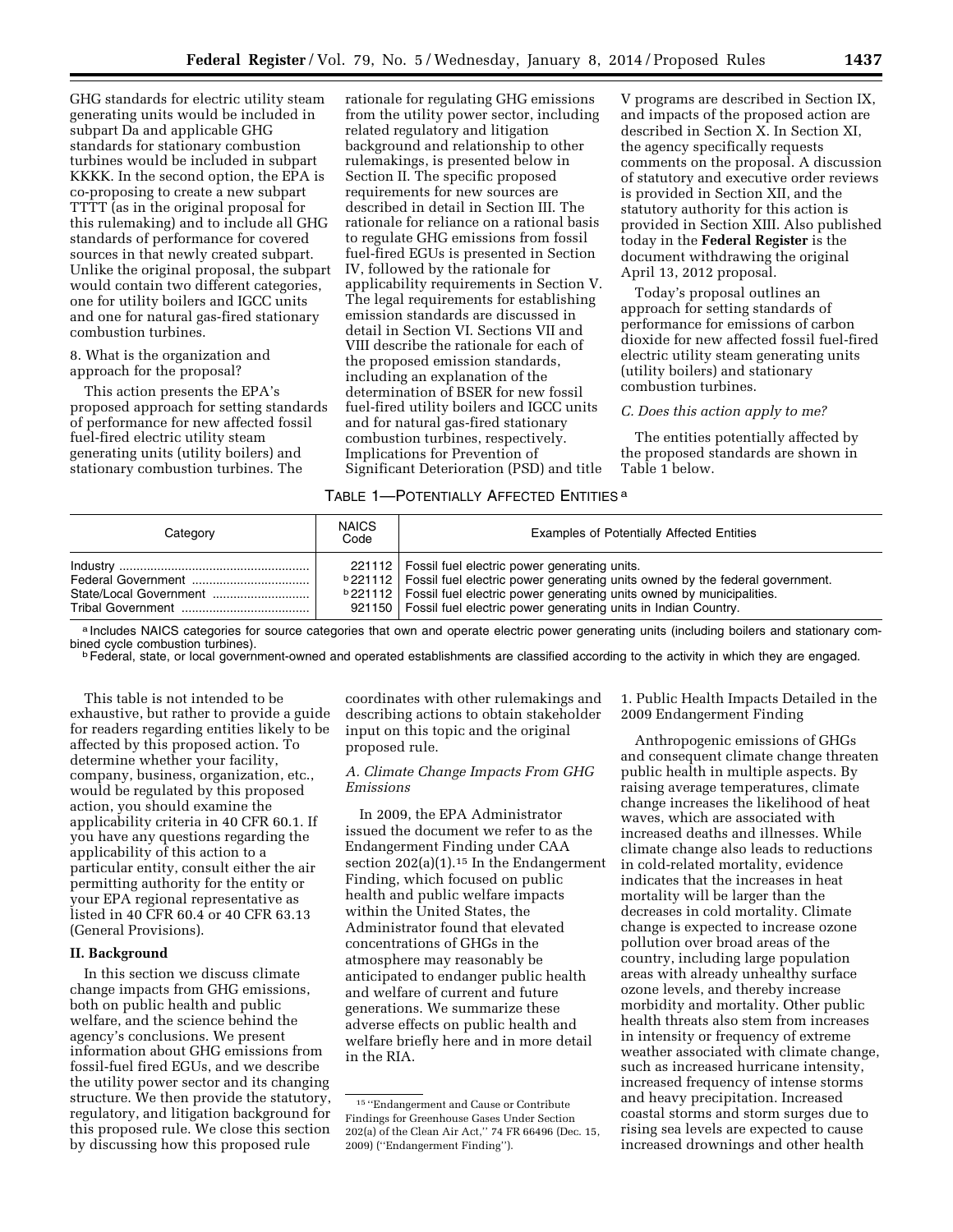impacts. Children, the elderly, and the poor are among the most vulnerable to these climate-related health effects.

# 2. Public Welfare Impacts Detailed in the 2009 Endangerment Finding

Anthropogenic emissions of GHGs and consequent climate change also threaten public welfare in multiple aspects. Climate changes are expected to place large areas of the country at serious risk of reduced water supplies, increased water pollution, and increased occurrence of extreme events such as floods and droughts. Coastal areas are expected to face increased risks from storm and flooding damage to property, as well as adverse impacts from rising sea level, such as land loss due to inundation, erosion, wetland submergence and habitat loss. Climate change is expected to result in an increase in peak electricity demand, and extreme weather from climate change threatens energy, transportation, and water resource infrastructure. Climate change may exacerbate ongoing environmental pressures in certain settlements, particularly in Alaskan indigenous communities. Climate change also is very likely to fundamentally rearrange U.S. ecosystems over the 21st century. Though some benefits may balance adverse effects on agriculture and forestry in the next few decades, the body of evidence points towards increasing risks of net adverse impacts on U.S. food production, agriculture and forest productivity as temperature continues to rise. These impacts are global and may exacerbate problems outside the U.S. that raise humanitarian, trade, and national security issues for the U.S.

3. The Science Upon Which the Agency Relies

The EPA received comments in response to the April 2012 proposed NSPS rule (77 FR 22392) that addressed the scientific underpinnings of the EPA's 2009 Endangerment Finding and hence the proposed rule. The EPA carefully reviewed all of those comments. It is important to place these comments in the context of the history and associated voluminous record on this subject that has been compiled over the last few years, including: (1) the process by which the Administrator reached the Endangerment Finding in 2009; (2) the EPA's response in 2010 to ten administrative petitions for reconsideration of the Endangerment Finding (the Reconsideration Denial) 16;

and (3) the decision by the United States Court of Appeals for the District of Columbia Circuit (the D.C. Circuit or the Court) in 2012 to uphold the Endangerment Finding and the Reconsideration Denial.17 18

As outlined in Section VIII.A. of the 2009 Endangerment Finding, the EPA's approach to providing the technical and scientific information to inform the Administrator's judgment regarding the question of whether GHGs endanger public health and welfare was to rely primarily upon the recent, major assessments by the U.S. Global Change Research Program (USGCRP), the Intergovernmental Panel on Climate Change (IPCC), and the National Research Council (NRC) of the National Academies. These assessments addressed the scientific issues that the EPA was required to examine, were comprehensive in their coverage of the GHG and climate change issues, and underwent rigorous and exacting peer review by the expert community, as well as rigorous levels of U.S. government review. The EPA received thousands of comments on the proposed Endangerment Finding and responded to them in depth in an 11-volume Response to Comments (RTC) document.19 While the EPA gave careful consideration to all of the scientific and technical information received, the agency placed less weight on the much smaller number of individual studies that were not considered or reflected in the major assessments; often these studies were published after the submission deadline for those larger assessments. Primary reliance on the major scientific assessments provided the EPA greater assurance that it was basing its judgment on the best available, well-vetted science that reflected the consensus of the climate science community. The EPA reviewed individual studies not incorporated in the assessment literature largely to see if they would lead the EPA to change its interpretation of, or place less weight on, the major findings reflected in the assessment reports. From its review of

 $^{\rm 18}\!$  We discuss litigation history involving this rulemaking in more detail later in this section.

19 ''Endangerment and Cause or Contribute Findings for Greenhouse Gases under Section 202(a) of the Clean Air Act: EPA's Response to Public Comments,'' *[http://www.epa.gov/](http://www.epa.gov/climatechange/endangerment/#comments) [climatechange/endangerment/#comments](http://www.epa.gov/climatechange/endangerment/#comments)*  (''Response to Comments'' or ''RTC'').

individual studies submitted by commenters, the EPA concluded that these studies did not change the various conclusions and judgments the EPA drew from the more comprehensive assessment reports. The major findings of the USGCRP, IPCC, and NRC assessments supported the EPA's determination that GHGs threaten the public health and welfare of current and future generations. The EPA presented this scientific support at length in the Endangerment Finding, in its Technical Support Document (which summarized the findings of USGCRP, IPCC and NRC) 20 and in the RTC.

The EPA then reviewed ten administrative petitions for reconsideration of the Endangerment Finding in 2010. In the Reconsideration Denial, the Administrator denied those petitions on the basis that the Petitioners failed to provide substantial support for the argument that the EPA should revise the Endangerment Finding and therefore their objections were not of ''central relevance'' to the Finding. The EPA prepared an accompanying three-volume Response to Petitions (RTP) document to provide additional information, often more technical in nature, in response to the arguments, claims, and assertions by the petitioners to reconsider the Endangerment Finding.21

The 2009 Endangerment Finding and the 2010 Reconsideration Denial were challenged in a lawsuit before the D.C. Circuit. On June 26, 2012, the Court upheld the Endangerment Finding and the Reconsideration Denial, ruling that the Finding (including the Reconsideration Denial) was not arbitrary or capricious, was consistent with the U.S. Supreme Court's decision in *Massachusetts* v. *EPA,* which granted to the EPA the authority to regulate GHGs,22 and was adequately supported by the administrative record.23 The Court found that the EPA had based its decision on ''substantial scientific evidence'' and noted that the EPA's reliance on assessments was consistent with the methods decision-makers often use to make a science-based judgment.<sup>24</sup> The Court also agreed with the EPA that the Petitioners had ''not provided substantial support for their argument

- 23*CRR,* 684 F.3d at 117–27.
- 24 *Id.* at 121.

<sup>16</sup> ''EPA's Denial of the Petitions to Reconsider the Endangerment and Cause or Contribute

Findings for Greenhouse Gases Under Section 202(a) of the Clean Air Act,'' 75 FR 49557 (Aug. 13, 2010) (''Reconsideration Denial'').

<sup>17</sup>Coalition for Responsible Regulation, Inc. v. Environmental Protection Agency (*CRR*), 684 F.3d at 102 (D.C. Cir.), reh'g en banc denied, 2012 U.S. App. LEXIS 25997, 26313 (D.C. Cir. 2012), petitions for cert. filed, No. 12–1253 (U.S. Apr. 2013).

<sup>20</sup> ''Technical Support Document for Endangerment and Cause or Contribute Findings for Greenhouse Gases under Section 202(s) of the Clean Air Act (Dec. 7, 2009), *[http://www.epa.gov/](http://www.epa.gov/climatechange/Downloads/endangerment/Endangerment_TSD.pdf) [climatechange/Downloads/endangerment/](http://www.epa.gov/climatechange/Downloads/endangerment/Endangerment_TSD.pdf) [Endangerment](http://www.epa.gov/climatechange/Downloads/endangerment/Endangerment_TSD.pdf)*\_*TSD.pdf* (TSD).

<sup>21</sup>*[http://www.epa.gov/climatechange/](http://www.epa.gov/climatechange/endangerment/petitions.html)  [endangerment/petitions.html.](http://www.epa.gov/climatechange/endangerment/petitions.html)* 

<sup>22</sup> 549 U.S. 497 (2007).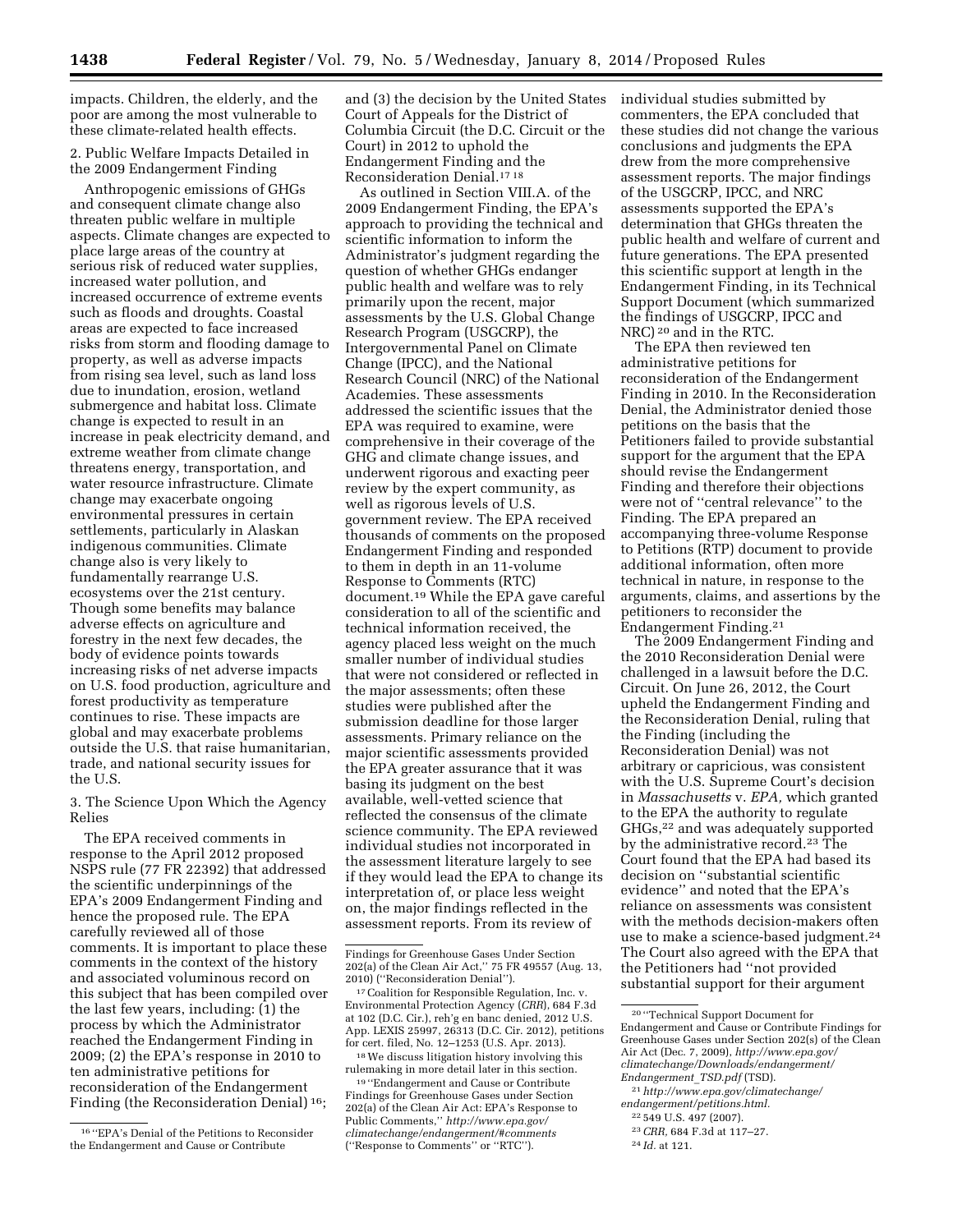that the Endangerment Finding should be revised.'' 25 Moreover, the Court supported the EPA's reliance on the major scientific assessment reports conducted by USGCRP, IPCC, and NRC and found that:

The EPA evaluated the processes used to develop the various assessment reports, reviewed their contents, and considered the depth of the scientific consensus the reports represented. Based on these evaluations, the EPA determined the assessments represented the best source material to use in deciding whether GHG emissions may be reasonably anticipated to endanger public health or welfare.26

#### As the Court stated—

It makes no difference that much of the scientific evidence in large part consisted of 'syntheses' of individual studies and research. Even individual studies and research papers often synthesize past work in an area and then build upon it. This is how science works. The EPA is not required to reprove the existence of the atom every time it approaches a scientific question.27

In the context of this extensive record and the recent affirmation of the Endangerment Finding by the Court, the EPA considered all of the submitted comments and reports for the April 2012 proposed NSPS rule. As it did in the Endangerment Finding, the EPA gave careful consideration to all of the scientific and technical comments and information in the record. The major peer-reviewed scientific assessments, however, continue to be the primary scientific and technical basis for the Administrator's judgment regarding the threats to public health and welfare posed by GHGs.

Commenters submitted two major peer-reviewed scientific assessments released after the administrative record concerning the Endangerment Finding closed following the EPA's 2010 Reconsideration Denial: the IPCC's 2012 ''Special Report on Managing the Risks of Extreme Events and Disasters to Advance Climate Change Adaptation'' (SREX) and the NRC's 2011 ''Report on Climate Stabilization Targets: Emissions, Concentrations, and Impacts over Decades to Millennia'' (Climate Stabilization Targets).

According to the IPCC in the SREX, ''A changing climate leads to changes in the frequency, intensity, spatial extent, duration, and timing of extreme weather and climate events, and can result in unprecedented extreme weather and climate events.28'' The SREX documents observational evidence of changes in

some weather and climate extremes that have occurred globally since 1950. The assessment also provides evidence regarding the cause of some of these changes to elevated concentrations of GHGs, including warming of extreme daily temperatures, intensified extreme precipitation events, and increases in extreme coastal high water levels due to rising sea level. The SREX projects further increases in some extreme weather and climate events during the 21st century. Combined with increasing vulnerability and exposure of populations and assets, changes in extreme weather and climate events have consequences for disaster risk, with particular impacts on the water, agriculture and food security and health sectors.

In the Climate Stabilization Targets assessment, the NRC states:

Emissions of carbon dioxide from the burning of fossil fuels have ushered in a new epoch where human activities will largely determine the evolution of Earth's climate. Because carbon dioxide in the atmosphere is long lived, it can effectively lock Earth and future generations into a range of impacts, some of which could become very severe.<sup>29</sup>

The assessment concludes that carbon dioxide emissions will alter the atmosphere's composition and therefore the climate for thousands of years; and attempts to quantify the results of stabilizing GHG concentrations at different levels. The report also projects the occurrence of several specific climate change impacts, finding warming could lead to increases in heavy rainfall and decreases in crop yields and Arctic sea ice extent, along with other significant changes in precipitation and stream flow. For an increase in global average temperature of 1 to 2 °C above pre-industrial levels, the assessment found that the area burnt by wildfires in western North America will likely more than double and coral bleaching and erosion will increase due both to warming and ocean acidification. An increase of 3 °C will lead to a sea level rise of 0.5 to 1 meter by 2100. With an increase of 4 °C, the average summer in the United States would be as warm as the warmest summers of the past century. The assessment notes that although many important aspects of climate change are difficult to quantify, the risk of adverse impacts is likely to increase with increasing temperature, and the risk of surprises can be expected to increase with the duration and magnitude of the warming.

Several other National Academy assessments regarding climate have also been released recently. The EPA has reviewed these assessments and finds that in general, the improved understanding of the climate system they and the two assessments described above present strengthens the case that GHGs are endangering public health and welfare. Three of the new NRC assessments provide estimates of projected global sea level rise that are larger than, and in some cases more than twice as large as, the rise estimated in a 2007 IPCC assessment of between 0.18 and 0.59 meters by the end of the century, relative to 1990. (It should be noted that in 2007, the IPCC stated that including poorly understood ice sheet processes could lead to an increase in the projections.) 30 While these three NRC assessments continue to recognize and characterize the uncertainty inherent in accounting for ice sheet processes, these revised estimates strongly support and strengthen the existing finding that GHGs are reasonably anticipated to endanger public health and welfare. Other key findings of the recent assessments are described briefly below:

One of these assessments projects a global sea level rise of 0.5 to 1.4 meters by 2100, which is sufficient to lead to rising relative sea level even in the northern states.31 Another assessment considers potential impacts of sea level rise and suggests that ''the Department of the Navy should expect roughly 0.4 to 2 meters global average sea-level rise by 2100.32 This assessment also recommends preparing for increased needs for humanitarian aid; responding to the effects of climate change in geopolitical hotspots, including possible mass migrations; and addressing changing security needs in the Arctic as sea ice retreats. A third NRC assessment found that it would be ''prudent for security analysts to expect climate surprises in the coming decade . . . and for them to become progressively more serious and more frequent thereafter[.]'' 33

Another NRC assessment finds that ''the magnitude and rate of the present greenhouse gas increase place the climate system in what could be one of the most severe increases in radiative forcing of the global climate system in

<sup>25</sup> *Id.* at 125.

<sup>26</sup> *Id.* at 120.

<sup>27</sup> *Id.* at 120.

<sup>&</sup>lt;sup>29</sup> Climate Stabilization Targets, p. 3.

<sup>30</sup>Climate Stabilization Targets; ''National Security Implications for U.S. Naval Forces'' (2011) (National Security Implications); ''Sea Level Rise for the Coasts of California, Oregon, and Washington: Past, Present, and Future'' (2012) (Sea Level Rise).

 $^{\rm 31}$  Sea Level Rise, p. 4.

<sup>32</sup>National Security Implications, p. 9.

<sup>33</sup> ''Climate and Social Stress: Implications for Security Analysis'' (2012), p.3.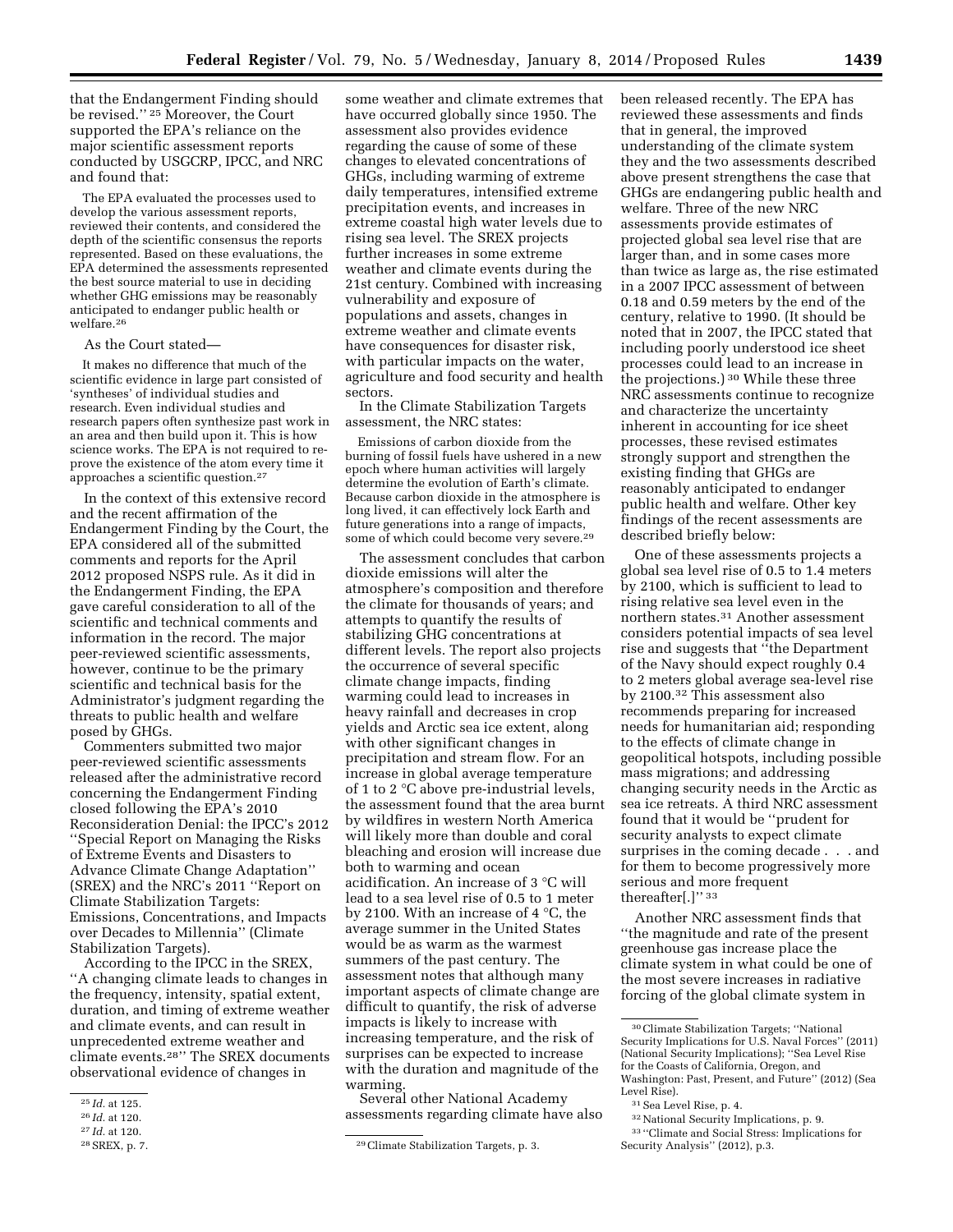Earth history."<sup>34</sup> This assessment finds that  $CO<sub>2</sub>$  concentrations by the end of the century, without a reduction in emissions, are projected to increase to levels that Earth has not experienced for more than 30 million years.35 The report draws potential parallels with nonlinear events such as the Paleo-Eocene Thermal Maximum, a rapid global warming event about 55 million years ago associated with mass extinctions and other disruptions. The assessment notes that acidification and warming caused by GHG increases similar to the changes expected over the next hundred years likely caused up to four of the five major coral reef crises of the past 500 million years.

Similarly, another NRC assessment finds that ''[t]he chemistry of the ocean is changing at an unprecedented rate and magnitude due to anthropogenic carbon dioxide emissions; the rate of change exceeds any known to have occurred for at least the past hundreds of thousands of years.'' 36 The assessment notes that the full range of consequences is still unknown, but the risks ''threaten coral reefs, fisheries, protected species, and other natural resources of value to society.'' 37

Comments were submitted in support of the Endangerment Finding, which provided additional documentation showing that climate change is a threat to public health and welfare. Commenters provided several individual studies and documentation of observed or projected climate changes of local importance or concern to commenters. The EPA appreciates these comments, but as previously stated, we place lesser weight on individual studies than on major scientific assessments. Local observed changes must be assessed in the context of the broader scientific picture, as it is more difficult to draw robust conclusions regarding climate change over short time scales and in small geographic regions.

The EPA plans to continue relying on the major assessments by the USGCRP, the IPCC, and the NRC. Studies from these bodies address the scientific issues that the Administrator must examine, represent the current state of knowledge on the key elements for the endangerment analysis, comprehensively cover and synthesize thousands of individual studies to obtain the majority conclusions from the

Several commenters argued that the Endangerment Finding should be reconsidered or overturned based on those commenters' reviews of specific climate science literature, including publications that have appeared since the EPA's 2010 Reconsideration Denial. Some commenters presented their own compilations of individual studies and other documents to support their assertions that climate change will have beneficial effects in many cases and that climate impacts will not be as severe or adverse as the EPA, and the assessment reports upon which the EPA relied, have stated. Some commenters also concluded that U.S. society will easily adapt to climate change and that it therefore does not threaten public health and welfare, and some commenters questioned the Endangerment Finding based on a 2011 EPA Inspector General's report.

The EPA reviewed the submitted information and found that overall, the commenters' critiques of the rule's scientific basis were addressed in the EPA's response to comments for the 2009 Endangerment Finding, the EPA's responses in the 2010 Reconsideration Denial, or the D.C. Circuit's 2012 decision upholding the EPA's 2009 Endangerment Finding. The EPA nonetheless carefully reviewed these comments and associated documents and found that nothing in them would change the conclusions reached in the Endangerment Finding. These recent publications submitted by commenters, and any new issues they may present, do not undermine either the significant body of scientific evidence that has accumulated over the years or the conclusions presented in the substantial peer-reviewed assessments of the USGCRP, NRC, and IPCC.

One commenter submitted emails between climate change researchers from the period 1999 to 2009 that were surreptitiously obtained from a University of East Anglia server in 2009 and publicly released in 2011. According to the commenter, these emails showed that the climatologists distorted their research results to prove that climate change causes adverse effects. The EPA reviewed these emails and found that they raised no issues that Petitioners had not already raised concerning other emails from the same incident, released in 2009. The commenter's unsubstantiated assumptions and subjective assertions regarding what the emails purport to show about the state of climate change

science is not adequate evidence to challenge the voluminous and welldocumented body of science that underpins the Administrator's Endangerment Finding.

Some commenters argued for reconsideration based on uncertainty regarding climate science. However, the EPA made the decision to find endangerment with full and explicit recognition of the uncertainty involved, stating that ''[t]he Administrator acknowledges that some aspects of climate change science and the projected impacts are more certain than others.'' 38 The D.C. Circuit subsequently noted that ''the existence of some uncertainty does not, without more, warrant invalidation of an endangerment finding.'' 39

Some commenters also argued that the U.S. will adapt to climate change impacts and that therefore climate change impacts pose no threat. However, the D.C. Circuit, in *CRR,* held that considerations of adaption are irrelevant to the Endangerment determination. The Court stated, ''These contentions are foreclosed by the language of the statute and the Supreme Court's decision in *Massachusetts* v. *EPA*'' because ''predicting society's adaptive response to the dangers or harms caused by climate change'' does not inform the ''scientific judgment'' that the EPA is required to make regarding an Endangerment Finding.40

Some commenters raised issues regarding the EPA Inspector General's report, *Procedural Review of EPA's Greenhouse Gases Endangerment Finding Data Quality Processes.*41 These commenters mischaracterized the report's scope and conclusions and thus overstated the significance of the Inspector General's procedural recommendations. Nothing in the Inspector General's report questions the scientific validity of the Endangerment Finding, because that report did not evaluate the scientific basis of the Endangerment Finding. Rather, the Inspector General offers recommendations for clarifying and standardizing internal procedures for documenting data quality and peer

40 *Id.* at 117. The EPA took a similar position in the Endangerment Finding, in which we responded to similar comments regarding society's ability to adapt to climate change by stating: ''Risk reduction through adaptation and GHG mitigation measures is of course a strong focal area of scientists and policy makers, including the EPA; however, the EPA considers adaptation and mitigation to be potential responses to endangerment, and as such has determined that they are outside the scope of the endangerment analysis.'' 74 FR 66512.

41Report No. 11–P–0702 (September 26, 2011).

<sup>34</sup> ''Understanding Earth's Deep Past: Lessons for Our Climate Future'' (2011), p.138. 35 Ibid, p. 1.

<sup>36</sup> ''Ocean Acidification: A National Strategy to Meet the Challenges of a Changing Ocean'' (2010), p. 5. 37 *Id.* 

body of scientific literature and undergo a rigorous and exacting standard of review by the peer expert community and U.S. government.

<sup>38</sup> 74 FR 66524.

<sup>39</sup>*CRR,* 684 F.3d at 121.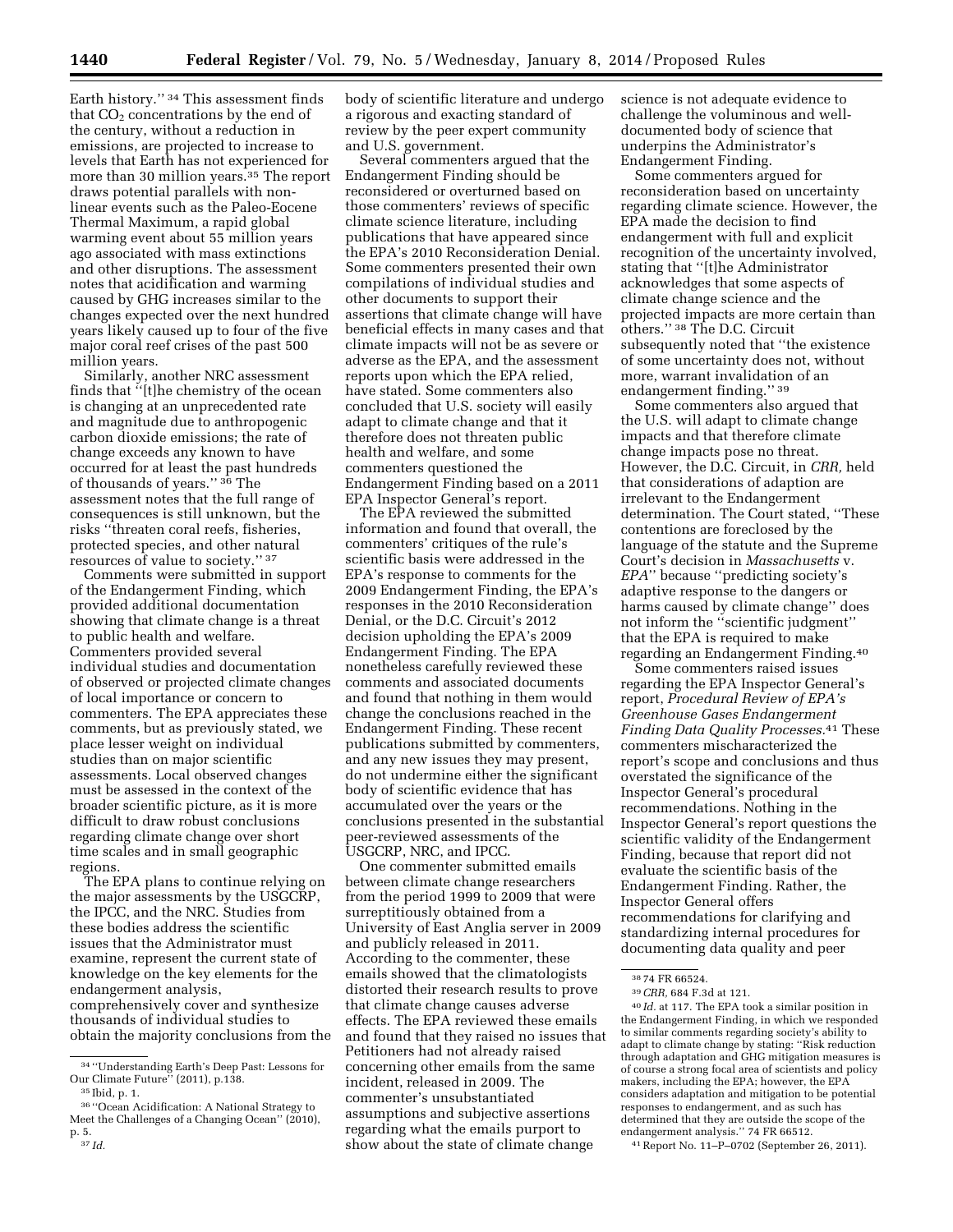review processes when referencing existing peer reviewed science in the EPA actions.42

In addition, some commenters argued that the Endangerment Finding should be overturned because of the carbon dioxide fertilization effect, that is, the proposition that increased amounts of carbon dioxide can spur growth of vegetation. However, these commenters did not show how the science they provide on the subject differs from the carbon dioxide fertilization science already considered by the Administrator in the Endangerment Finding or how the existence of some benefits from the carbon dioxide fertilization effect could outweigh the numerous negative impacts of climate change.

In sum, the EPA reviewed all of the comments purporting to refute the Endangerment Finding to determine whether they provide evidence that the Administrator's judgment that climate change endangers public health and

welfare was flawed, because the Administrator misinterpreted the underlying assessments, because the science in new peer reviewed assessments differs from that in previous assessments, or because new individual studies provide compelling reasons for the EPA to change its interpretation of, or place less weight on, the major findings reflected in the assessment reports. In all cases, the commenters failed to demonstrate that the science that the Administrator relied on was inaccurate or that the additional information from the commenter is of central relevance to the Administrator's judgment regarding endangerment. For these reasons, the commenters on the original proposal that criticized the Endangerment Finding have not provided a sufficient basis to cast doubt on the Finding.

#### *B. GHG Emissions From Fossil Fuel-Fired EGUs*

Fossil fuel-fired electric utility generating units are by far the largest emitters of GHGs, primarily in the form of CO2, among stationary sources in the U.S., and among fossil fuel-fired units, coal-fired units are by far the largest emitters. This section describes the amounts of those emissions and places those amounts in the context of the national inventory of GHGs.

The EPA prepares the official U.S. Inventory of Greenhouse Gas Emissions and Sinks 43 (the U.S. GHG Inventory) to comply with commitments under the United Nations Framework Convention on Climate Change (UNFCCC). This inventory, which includes recent trends, is organized by industrial sectors. It provides the information in Table 2 below, which presents total U.S. anthropogenic emissions and sinks of  $GHGs$ , including  $CO<sub>2</sub>$  emissions, for the years 1990, 2005 and 2011.44

TABLE 2—U.S. GHG EMISSIONS AND SINKS BY SECTOR (TERAGRAM CARBON DIOXIDE EQUIVALENT (TG CO<sub>2</sub> EQ.)) <sup>45</sup>

| Sector | 1990    | 2005    | 2011    |
|--------|---------|---------|---------|
|        | 5.267.3 | 6.251.6 | 5.745.7 |
|        | 316.1   | 330.8   | 326.5   |
|        | 4.4     | 4.4     | 4.4     |
|        | 413.9   | 446.2   | 461.5   |
|        | 13.7    | 25.4    | 36.6    |
|        | 167.8   | 136.9   | 127.7   |
|        | 6.183.3 | 7.195.3 | 6,702.3 |
|        | (794.5) | (997.8) | (905.0) |
|        | 5.388.7 | 6.197.4 | 5.797.3 |

Total fossil energy-related CO<sub>2</sub> emissions (including both stationary and mobile sources) are the largest contributor to total U.S. GHG emissions, representing 78.7 percent of total 2011

GHG emissions. In 2011, fossil fuel combustion by the electric power sector—entities that burn fossil fuel and whose primary business is the generation of electricity—accounted for

39.6 percent of all energy-related  $CO<sub>2</sub>$ emissions. Table 3 below presents total CO2 emissions from fossil fuel-fired EGUs, for years 1990, 2005 and 2011.46

TABLE 3—U.S. GHG EMISSIONS FROM GENERATION OF ELECTRICITY FROM COMBUSTION OF FOSSIL FUELS (TG  $CO<sub>2</sub>$ EQ.)

| <b>GHG Emissions</b> | 1990    | 2005    | 2011    |
|----------------------|---------|---------|---------|
|                      | 1,820.8 | 2.402.1 | 2,158.5 |
|                      | 1.547.6 | 1.983.8 | 1.722.7 |
|                      | 175.3   | 318.8   | 408.8   |
|                      | 97.5    | 99.2    | 26.6    |

42Unrelated to the Endangerment Finding and its validation by the Court, the EPA has made progress towards implementing the recommendations from the Inspector General.

43 ''Inventory of U.S. Greenhouse Gas Emissions and Sinks: 1990–2011'', Report EPA 430–R–13–001, United States Environmental Protection Agency, April 15, 2013.

44Sinks are a physical unit or process that stores GHGs, such as forests or underground or deep sea reservoirs of carbon dioxide.

 $^{46}\,$ Note that for the purposes of reporting national GHG emissions under the UNFCCC, the U.S. GHG Inventory is calculated using internationally accepted methodological guidance from the Intergovernmental Panel on Climate Change (IPCC). In accordance with IPCC guidance,  $CO<sub>2</sub>$  emissions from combustion of biogenic feedstocks are not reported in the energy sector, but are instead reported separately as a ''Memo item'' in the U.S. GHG Inventory. Consistent with the IPCC guidance,

<sup>45</sup>From Table 2–3 of ''Inventory of U.S. Greenhouse Gas Emissions and Sinks: 1990–2011'',

any carbon stock changes related to the use of biogenic feedstocks in the energy sector, and the CO2 emissions associated with those carbon stock changes, are accounted for under the forestry and/ or agricultural sectors of the U.S. GHG Inventory. Attribution of  $CO<sub>2</sub>$  emissions from the combustion of biogenic feedstocks by stationary sources in the energy sector to the forestry and/or agricultural sectors, in the context of U.S. GHG emissions reporting to the UNFCCC, should not be interpreted as an indication that such emissions are ''carbon neutral.''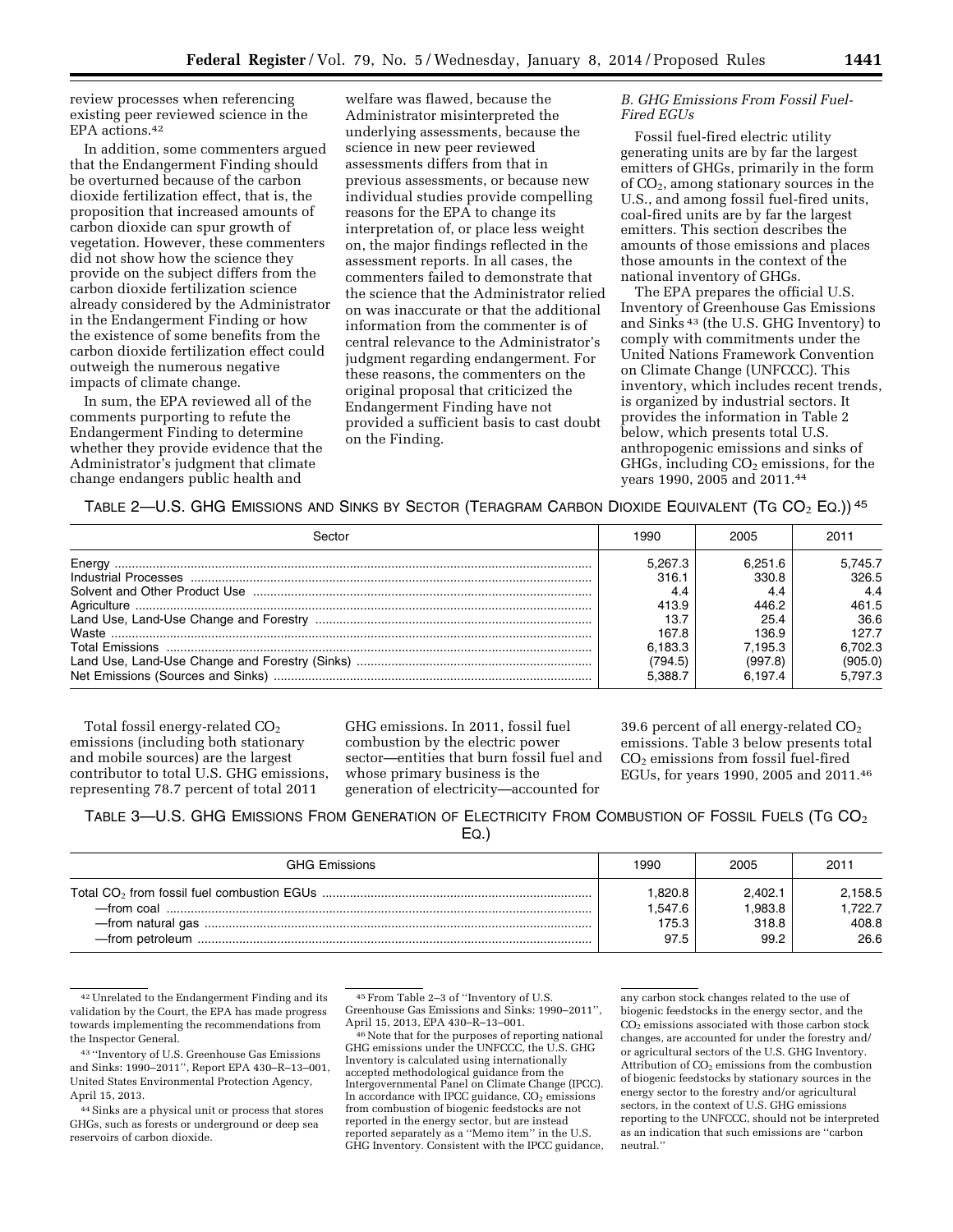We are aware that nitrous oxide  $(N_2O)$ and, to a lesser extent, methane  $(CH_4)$ may be emitted from fossil fuel-fired EGUs, especially from coal-fired circulating fluidized bed (CFB) combustors and from units with selective catalytic reduction (SCR) and selective non-catalytic reduction (SNCR) systems installed for  $NO<sub>x</sub>$  control. The estimated emissions for N2O and CH4 from fossil fuel-fired EGUs are about 17.9 and 0.4 Tg of  $CO<sub>2</sub>$  equivalent in 2011, respectively, which is about 0.8 percent of total  $CO<sub>2</sub>$  equivalent emissions from fossil fuel-fired electric power generating units. However, we are not proposing separate  $N_2O$  or  $CH_4$ emission limits or an equivalent  $CO<sub>2</sub>$ emission limit in today's document because we lack more precise data on the quantity of these emissions and information on cost-effective controls. We request comment on this approach and we solicit information about the quantity of  $N_2O$  and  $CH_4$  emissions from these affected sources and possible controls.

*C. The Utility Power Sector and How Its Structure Is Changing* 

### 1. Utility Power Sector

The majority of power in the U.S. is generated from the combustion of coal, natural gas and other fossil fuels.

Natural gas-fired EGUs typically use one of two technologies: NGCC and simple cycle combustion turbines. NGCC units first generate power from a combustion turbine (the combustion cycle). The unused heat from the combustion turbine is then routed to a Heat Recovery Steam Generator (HRSG) which generates steam which is used to generate power using a steam turbine (the steam cycle). The combining of these generation cycles increases the overall efficiency of the system.

Simple cycle combustion turbines only use a single combustion turbine to produce electricity (i.e., there is no heat recovery). The power output from these simple cycle combustion turbines can be easily ramped up and down making them ideal for ''peaking'' operations.

Coal-fired utility boilers are primarily either pulverized coal (PC) boilers or fluidized bed (FB) boilers. At a PC boiler, the coal is crushed (pulverized) into a powder in order to increase its surface area. The coal powder is then blown into a boiler and burned. In a coal-fired boiler using fluidized bed combustion, the coal is burned in a layer of heated particles suspended in flowing air.

Power can also be generated using gasification technology. An IGCC unit gasifies coal to form a syngas composed of carbon monoxide (CO) and hydrogen  $(H<sub>2</sub>)$ , which can be combusted in a combined cycle system to generate power.

2. Changing Structure of the Power Sector

a. Technological Developments and Costs

Since the April 2012 proposal, a few coal-fired units have reached the advanced stages of construction and development, which suggests that setting a separate standard for new fossil fuel-fired boilers and IGCC units is appropriate. Progress on Southern Company's Kemper County Energy Facility, which will deploy IGCC with partial CCS, has continued, and the project is now over 75 percent complete. Additionally, two other projects, Summit Power's Texas Clean Energy Project (TCEP) and the Hydrogen Energy California Project (HECA)—both of which will deploy IGCC with CCS continue to move forward. The EIA modeling projects that coal-fired power generation will remain the single largest portion of the electricity sector beyond 2030. The EIA modeling also projects that few, if any, new coal-fired EGUs would be built in this decade and that those that are built would have CCS.47 Continued progress on these projects is consistent with the EIA modeling that suggests that a small number of coalfired power plants may be constructed. The primary reasons for this rate of current and projected future development of new coal projects include highly competitive natural gas prices, lower electricity demand, and increases in the supply of renewable energy.

Natural gas prices have decreased dramatically and generally stabilized in recent years, as new drilling techniques have brought additional supply to the marketplace and greatly increased the domestic resource base. As a result, natural gas prices are expected to be competitive for the foreseeable future and EIA modeling and utility announcements confirm that utilities are likely to rely heavily on natural gas to meet new demand for electricity generation. On average, as discussed below, the cost of generation from a new natural-gas fired power plant (a NGCC unit) is expected to be significantly

lower than the cost of generation from a new coal-fired power plant.48

Other drivers that may influence decisions to build new power plants are increases in renewable energy supplies, often due to state and federal energy policies. Many states have adopted renewable portfolio standards (RPS), which require a certain portion of electricity to come from renewable energy sources such as solar or wind. The federal government has also adopted incentives for electric generation from renewable energy sources and loan guarantees for new nuclear power plants.

Due to these factors, the EIA projections from the last several years show that natural gas is likely to be the most widely-used fossil fuel for new construction of electric generating capacity through 2020, along with renewable energy, nuclear power, and a limited amount of coal with CCS.49

#### b. Energy Sector Modeling

Various energy sector modeling efforts, including projections from the EIA and the EPA, forecast trends in new power plant construction and utilization of existing power plants that are consistent with the above-described technological developments and costs. The EIA forecasts the structure and developments in the power sector in its annual report, the Annual Energy Outlook (AEO). These reports are based on economic modeling that reflects existing policy and regulations, such as state RPS programs and federal tax credits for renewables.50 The current report, AEO 2013, $51$  (i) shows that a modest amount of coal-fired power plants that are currently under construction are expected to begin operation in the next several years (referred to as ''planned''); and (ii) projects in the reference case,52 that a very small amount of new (''unplanned'') conventional coal-fired capacity, with CCS, will come online after 2012, and through 2034 in response to Federal and State incentives. According to the AEO 2013,

48Levelized Cost of New Generation Resources in the Annual Energy Outlook 2011 *[http://](http://www.eia.gov/forecasts/aeo/electricity_generation.html) [www.eia.gov/forecasts/aeo/](http://www.eia.gov/forecasts/aeo/electricity_generation.html) electricity*\_*[generation.html.](http://www.eia.gov/forecasts/aeo/electricity_generation.html)* 

49*[http://www.eia.gov/forecasts/aeo/pdf/](http://www.eia.gov/forecasts/aeo/pdf/0383(2013).pdf)  [0383\(2013\).pdf;](http://www.eia.gov/forecasts/aeo/pdf/0383(2013).pdf) [http://www.eia.gov/forecasts/aeo/](http://www.eia.gov/forecasts/aeo/pdf/0383(2012).pdf)  [pdf/0383\(2012\).pdf;](http://www.eia.gov/forecasts/aeo/pdf/0383(2012).pdf) [http://prod-http-80-](http://prod-http-80-800498448.us-east-1.elb.amazonaws.com/w/images/6/6d/0383%282011%29.pdf)  [800498448.us-east-1.elb.amazonaws.com/w/](http://prod-http-80-800498448.us-east-1.elb.amazonaws.com/w/images/6/6d/0383%282011%29.pdf)  [images/6/6d/0383%282011%29.pdf.](http://prod-http-80-800498448.us-east-1.elb.amazonaws.com/w/images/6/6d/0383%282011%29.pdf)* 

50*[http://www.eia.gov/forecasts/aeo/](http://www.eia.gov/forecasts/aeo/chapter_legs_regs.cfm) chapter*\_*legs*\_*[regs.cfm.](http://www.eia.gov/forecasts/aeo/chapter_legs_regs.cfm)* 

51Energy Information Adminstration's Annual Energy Outlook for 2013, Final Release available at *[http://www.eia.gov/forecasts/aeo/index.cfm.](http://www.eia.gov/forecasts/aeo/index.cfm)* 

52EIA's reference case projections are the result of its baseline assumptions for economic growth, fuel supply, technology, and other key inputs.

<sup>47</sup>Even in its sensitivity analysis that assumes higher natural gas prices and electricity demand, EIA does not project any additional coal beyond its reference case until 2023, in a case where power companies assume no GHGs emission limitations, and until 2024 in a case where power companies do assume GHGs emission limitations.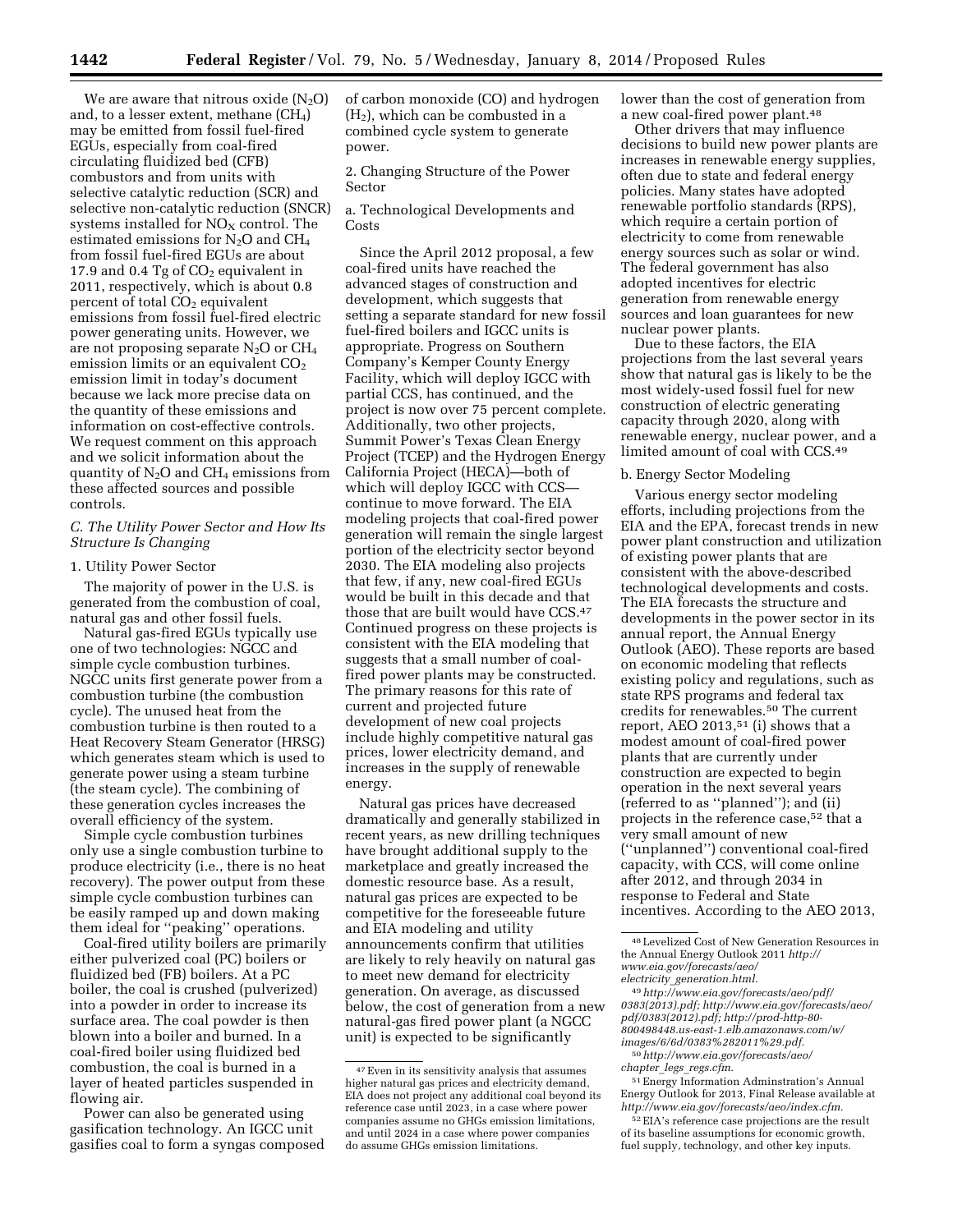the vast majority of new generating capacity during this period will be either natural gas-fired or renewable. Similarly, the EIA projections from the last several years show that natural gas is likely to be the most widely-used fossil fuel for new construction of electric generating capacity through 2020.53

Specifically, the AEO 2013 projects the need for 25.9 GW of additional base load or intermediate load generation capacity through 2020 (this includes projects that are under development i.e., being constructed or in advance planning—and model-projected nuclear, coal, and NGCC projects). The vast majority of this new electric capacity (22.5 GW) is already under development (under construction or in advanced planning); it includes about 6.1 GW of new coal-fired capacity, 5.5 GW of new nuclear capacity, and 10.9 GW of new NGCC capacity. The EPA believes that most current fossil fuel-fired projects are already designed to meet limits consistent with today's proposal (or they have already commenced construction and are thus not impacted by today's notice). The AEO 2013 also projects an additional 3.4 GW of new base load capacity additions, which are model-projected (unplanned). This consists of 3.1 GW of new NGCC capacity, and 0.3 GW of new coal equipped with CCS (incentivized with some government funding). Therefore, the AEO 2013 projection suggests that this proposal would only impact small amounts of new power generating capacity through 2020, all of which is expected to already meet the proposed emissions standards without incurring further control costs. In AEO 2013, this is also true during the period from 2020 through 2034, where new modelprojected (unplanned) intermediate and base load capacity is expected to be compliant with the proposed standard without incurring further control costs (i.e., an additional 45.1 GW of NGCC and no additional coal, for a total, from 2013 through 2030, of 48.2 GW of NGCC and 0.3 GW of coal with CCS).

It should be noted that under the EIA projections, existing coal-fired generation will remain an important part of the mix for power generation. Modeling from both the EIA and the EPA predict that coal-fired generation will remain the largest single source of electricity in the U.S. through 2040. Specifically, in the EIA's AEO 2013, coal will supply approximately 40 percent of all electricity in both 2020 and 2025.

53Annual Energy Outlook 2010, 2011, 2012, and 2013.

#### c. Integrated Resource Plans

The trends in the power sector described above are also apparent in publicly available long-term resource plans, known as IRPs.

The EPA has reviewed publicly available IRPs from a range of companies (e.g., varying in size, location, current fuel mix), and these plans are generally consistent with both EIA and EPA modeling projections. Companies seem focused on demandside management programs to lower future electricity demand and mostly reliant on a mix of new natural gas-fired generation and renewable energy to meet increased load demand and to replace retired generation capacity.

Notwithstanding this clear trend towards natural gas-fired generation and renewables, many of the IRPs raise fuel diversity concerns and include options to diversify new generation capacity beyond natural gas and renewable energy. Several IRPs indicate that companies are considering new nuclear generation, including either traditional nuclear power plants or small modular reactors, and new coal-fired generation capacity with and without CCS technology. Based on these IRPs, the EPA acknowledges that a small number of new coal-fired power plants may be built in the near future. While this is contrary to the economic modeling predictions, the Agency understands that economic modeling may not fully reflect the range of factors that a particular company may consider when evaluating new generation options, such as fuel diversification. By the same token, as discussed below, it is possible that some of this potential new coalfired construction may occur because developers are able to design projects that can provide competitively priced electricity for a specific geographic region.

#### *D. Statutory Background*

Section 111 of the Clean Air Act sets forth the standards of performance for new sources (NSPS) program, and with this program, establishes mechanisms for regulating emissions of air pollutants from stationary sources that are key in

54*[http://www.epa.gov/airmarkets/progsregs/epa](http://www.epa.gov/airmarkets/progsregs/epa-ipm/BaseCasev410.html#documentation)[ipm/BaseCasev410.html#documentation.](http://www.epa.gov/airmarkets/progsregs/epa-ipm/BaseCasev410.html#documentation)* 

this rulemaking.55 As a preliminary step to regulation, the EPA must list categories of stationary sources that the Administrator, in his or her judgment, finds ''cause[ ], or contribute[ ] significantly to, air pollution which may reasonably be anticipated to endanger public health or welfare.''

Once the EPA has listed a source category, the EPA proposes and then promulgates ''standards of performance'' for ''new sources'' in the category.56 A ''new source'' is ''any stationary source, the construction or modification of which is commenced after,'' in general, the date of the proposal.57 A modification is ''any physical change . . . or change in the method of operation . . . which increases the amount of any air pollutant emitted by such source or which results in the emission of any air pollutant not previously emitted.'' 58 The EPA, through regulations, has determined that certain types of changes are exempt from consideration as a modification.59 The EPA's regulations also provide that an existing facility is also considered a new source if it undertakes a ''reconstruction,'' which is the replacement of components to such an extent that the capital costs of the new equipment or components exceed 50 percent of what is believed to be the cost of a completely new facility.60 In establishing standards of performance, the EPA has significant discretion to create subcategories based on source type, class or size.<sup>61</sup>

Clean Air Act section 111(a)(1) defines a ''standard of performance'' as a standard for emissions of air pollutants which reflects the degree of emission limitation achievable through the application of the best system of emission reduction which (taking into account the cost of achieving such reduction and any nonair quality health and environmental impact and energy requirements) the Administrator determines has been adequately demonstrated.

This definition makes clear that the standard of performance must be based on controls that constitute ''the best system of emission reduction . . . adequately demonstrated'' (BSER).62

- 
- 
- 
- 
- 

The EPA modeling using the Integrated Planning Model (IPM), a detailed power sector model that the EPA uses to support power sector regulations, also shows limited future construction of new coal-fired power plants under the base case.54 The EPA's projections from IPM can be found in the RIA.

<sup>55</sup>CAA section 111(b)(1)(A). The EPA has regulated more than 60 stationary source categories under CAA section 111. *See generally* 40 CFR

<sup>&</sup>lt;sup>56</sup> CAA section 111(b)(1)(B).<br><sup>57</sup> CAA section 111(a)(2).<br><sup>58</sup> CAA section 111(a)(4).<br><sup>69</sup> 40 CFR 60.2, 60.14(e).<br><sup>60</sup> 40 CFR 60.15.<br><sup>61</sup> CAA section 111(b)(2).<br><sup>62</sup> As noted, we generally refer to this system of control as the best system of emission reduction, or Continued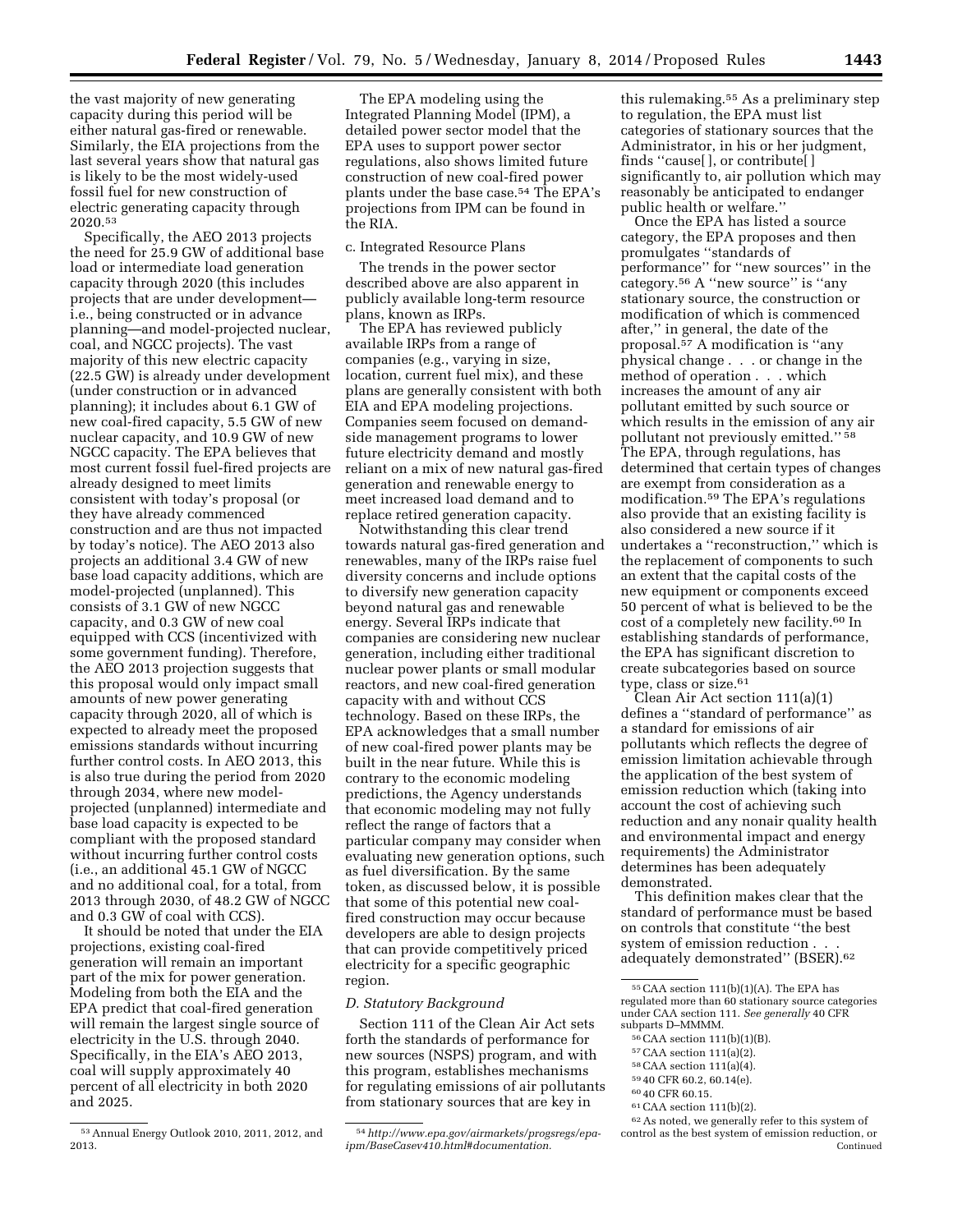The standard that the EPA develops, based on the BSER, is commonly a numerical emissions limit, expressed as a performance level (e.g., a rate-based standard). Generally, the EPA does not prescribe a particular technological system that must be used to comply with a standard of performance. Rather, sources generally can select any measure or combination of measures that will achieve the emissions level of the standard.

Regarding other titles in the CAA, this rulemaking has implications for EGUs and other stationary sources in the CAA PSD program under Title I, part C, and the operating permits program under Title V. We discuss these implications in section IX of this preamble.

#### *E. Regulatory and Litigation Background*

The EPA initially included fossil fuelfired EGUs (which includes EGUs that burn fossil fuel including coal, gas, oil and petroleum coke and that use different technologies, including boilers and combustion turbines) in a category that it listed under section 111(b)(1)(A), and the EPA promulgated the first set of standards of performance for EGUs in 1971, codified in subpart D.63 As discussed in Section IV.D. of this preamble, the EPA has revised those regulations, and in some instances, revised the subparts, several times over the ensuing decades. None of these rulemakings or codifications, however, have constituted a new listing under CAA section  $111(b)(1)(A)$ .

In 1979, the EPA revised subpart D of 40 CFR part 60; as part of this revision, the EPA formed subpart Da and promulgated NSPS for electric utility steam generating units.<sup>64</sup> These NSPS on June 11, 1979 apply to units capable of firing more than 73 megawatts (MW) (250 MMBtu/h) heat input of fossil fuel that commenced construction, reconstruction, or modification after September 18, 1978. The NSPS for EGUs also apply to industrial-commercialinstitutional cogeneration units that sell more than 25 MW and more than onethird of their potential output capacity to any utility power distribution system.

The EPA promulgated amendments to subpart Da in 2006, resulting in new

criteria pollutant limitations for EGUs (the 2006 Final Rule).65 The 2006 Final Rule did not establish standards of performance for GHG emissions. Two groups of petitioners—13 governmental entities and three environmental groups—filed petitions for judicial review of this rule by the D.C. Circuit.66 These petitioners contended, among other issues, that the rule was required to include standards of performance for GHG emissions from EGUs.

The Court severed portions of the petitions for review of the 2006 Final Rule that related to GHG emissions. Following the U.S. Supreme Court's 2007 decision in *Massachusetts* v. *EPA,*  which gave authority to the EPA to regulate GHGs, the D.C. Circuit remanded the 2006 Final Rule to the EPA upon its own motion for further consideration of the issues related to GHG emissions in light of *Massachusetts.* The EPA did not act on that remand. Rather, these State and Environmental Petitioners and the EPA negotiated a proposed settlement agreement that set deadlines for the EPA to propose and take final action on (1) a rule under CAA section 111(b) that includes standards of performance for GHGs for new and modified EGUs that are subject to 40 CFR part 60, subpart Da; and (2) a rule under CAA section 111(d) that includes emission guidelines for GHGs from existing EGUs that would have been subject to 40 CFR part 60, subpart Da if they were new sources. Pursuant to CAA section 113(g), the EPA provided for a notice-and-comment opportunity on the proposed settlement agreement and, after reviewing the comments received, finalized the agreement in late 2010.

In June 2012, the D.C. Circuit, in *Coalition for Responsible Regulation* v. *EPA,* upheld the EPA's Endangerment Finding concerning GHGs and the EPA's companion finding that GHGs from motor vehicles contribute to the air pollution that endangers public health and welfare.67 The Court also upheld standards for motor vehicles that

limited GHG emissions.<sup>68</sup> In addition, the Court affirmed the EPA's view that the CAA PSD and title V permitting requirements became applicable to GHG-emitting stationary sources when the EPA regulated GHG emissions from motor vehicles, because PSD and title V are automatically applicable to a pollutant when that pollutant is regulated under any part of the Act. The Court also dismissed challenges to what we refer to as the Timing Decision,<sup>69</sup> which established the January 2, 2011 date when the PSD and title V permitting requirements applied to GHG-emitting stationary sources; and the Tailoring Rule,70 which is the EPA's common sense approach to phasing in GHG permitting requirements to avoid an initial increase in the number of PSD and title V permit applications that would overwhelm the permitting authorities' administrative capacities.

In June 2012, several companies filed petitions for review of the original proposal for this rulemaking action in the D.C. Circuit. In December 2012, the D.C. Circuit dismissed these petitions on grounds that the challenged proposed rule is not final agency action subject to judicial review.71

In April 2013, EPA completed rulemaking to regulate power plants in the Mercury and Air Toxics rule  $("MATS")$ .<sup>72</sup> In this same rulemaking, EPA promulgated revised standards of performance under CAA section 111(b) for criteria pollutant emissions from EGUs.

#### *F. Coordination With Other Rulemakings*

EGUs are the subject of several recent CAA rulemakings.73 In general, most EPA rulemakings affecting the power sector focus on existing sources.

72 ''Reconsideration of Certain New Source Issues: National Emission Standards for Hazardous Air Pollutants From Coal- and Oil-Fired Electric Utility Steam Generating Units and Standards of Performance for Fossil-Fuel-Fired Electric Utility, Industrial-Commercial-Institutional, and Small Industrial-Commercial-Institutional Steam Generating Units, Final Rulemaking, '' 78 FR 24073 (April 24, 2013).

73We discuss other rulemakings solely for background purposes. The effort to coordinate rulemakings is not a defense to a violation of the CAA. Sources cannot defer compliance with existing requirements because of other upcoming regulations.

BSER, but we may occasionally refer to it as the "best demonstrated system." In the past, this level of control was frequently referred to as the ''best demonstrated technology'' (BDT).

<sup>63</sup> ''Standards of Performance for Fossil-Fuel-Fired Steam Generators for Which Construction Is Commenced After August 17, 1971,'' 36 FR 24875 (Dec. 23, 1971) codified at 40 CFR 60.40–46; 36 FR 5931 (Mar. 31, 1971).

<sup>64</sup> ''Standards of Performance for Electric Utility Steam Generating Units for Which Construction is Commenced After September 18, 1978,'' 44 FR 33580 (June 11, 1979)

 $^{65}$ ''Standards of Performance for Electric Utility Steam Generating Units, Industrial-Commercial-Institutional Steam Generating Units, and Small Industrial-Commercial-Institutional Steam Generating Units, Final Rule.'' 71 FR 9866 (Feb. 27, 2006).

<sup>66</sup>*State of New York, et al.* v. *EPA, No. 06–1322.*  The two groups of petitioners were (1) the States of New York, California, Connecticut, Delaware, Maine, New Mexico, Oregon, Rhode Island, Vermont and Washington; the Commonwealth of Massachusetts; the District of Columbia and the City of New York (collectively ''State Petitioners''); and (2) Natural Resources Defense Council (NRDC), Sierra Club, and Environmental Defense Fund (EDF)(collectively ''Environmental Petitioners''). 67*CRR,* 684 F.3d at 102.

<sup>68</sup> ''Light-Duty Vehicle Greenhouse Gas Emission Standards and Corporate Average Fuel Economy

<sup>69 &</sup>quot;Interpretation of Regulations that Determine Pollutants Covered by Clean Air Act Permitting Programs.'' 75 FR 17004 (April 2, 2010).

<sup>70</sup> ''Prevention of Significant Deterioration and Title V Greenhouse Gas Tailoring Rule; Final Rule.'' 75 FR 31514 (June 3, 2010).

<sup>71</sup> *Las Brisas Energy Center, LLC* v. *Environmental Protection Agency,* No. 12–1248, 2012 U.S. App. LEXIS 25535 (D.C. Cir. Dec. 13, 2012).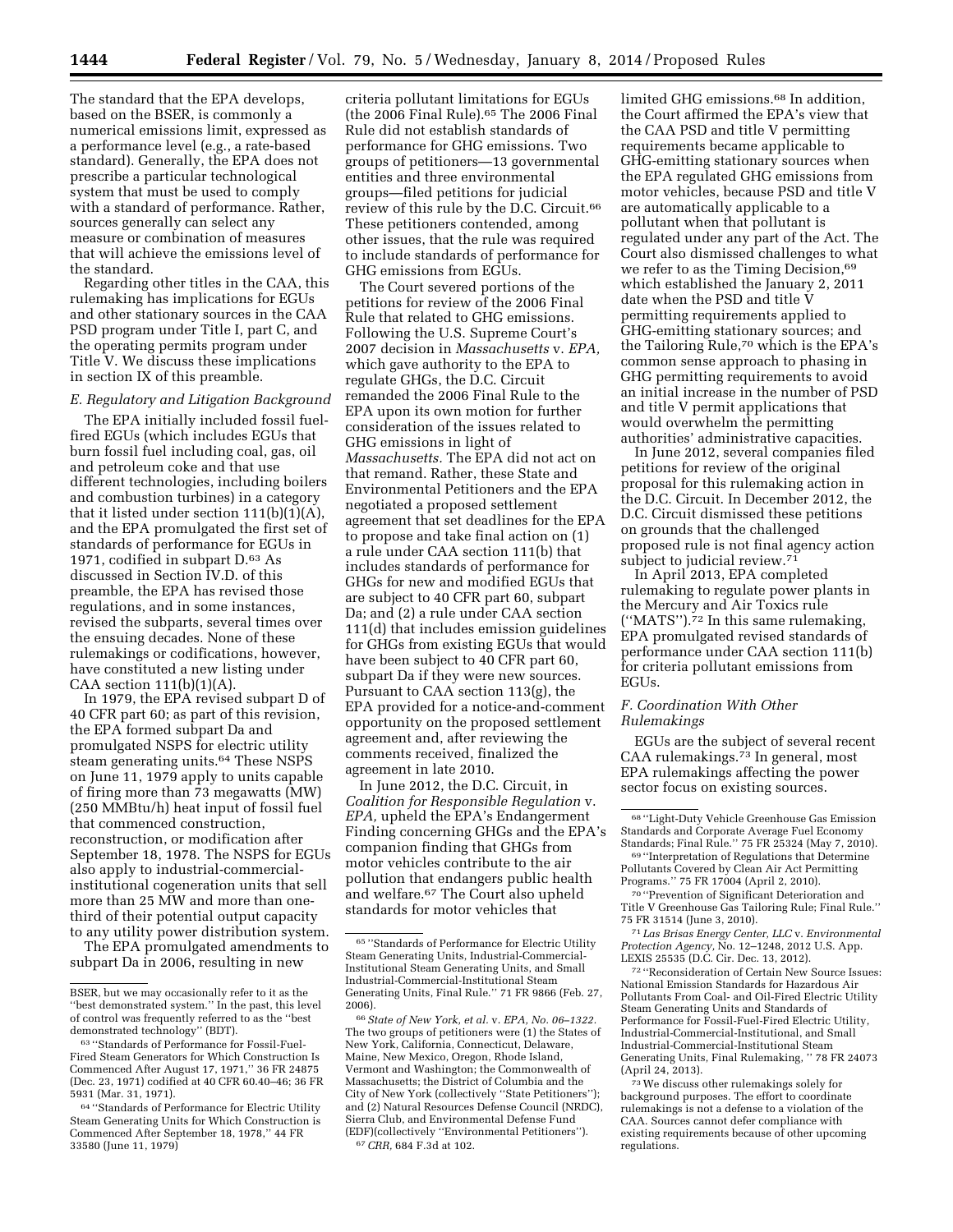Therefore, few interactions are likely between other power sector rules and this rule, which focuses only on new sources.74

We note that the EPA recently finalized revisions to the MATS rule as related to new sources.75 The revised MATS new source emission standards for air toxics and new source performance standards for criteria pollutants, coupled with GHG performance standards in this proposed rule, provide a clear regulatory structure for new fossil fuel-fired generation.

The EPA recognizes that it is important that each of these regulatory efforts achieves its intended environmental objectives in a commonsense, cost-effective manner consistent with the underlying statutory requirements and assures a reliable power system. Executive Order (EO) 13563 states that ''[i]n developing regulatory actions and identifying appropriate approaches, each agency shall attempt to promote . . . coordination, simplification, and harmonization. Each agency shall also seek to identify, as appropriate, means to achieve regulatory goals that are designed to promote innovation.'' Recent guidance from the Office of Management and Budget's Office of Information and Regulatory Affairs has emphasized the importance of, where appropriate and feasible, the consideration of cumulative effects in regulated industries and the harmonization of rules in terms of both content and timing. We believe that these recent finalized and proposed rules will allow industry to comply with its obligations as efficiently as possible, by making coordinated investment decisions and, to the greatest extent possible, adopting integrated compliance strategies.

### *G. Stakeholder Input*

The EPA has extensively interacted with many different stakeholders regarding climate change, source contributions, and emission reduction opportunities. These stakeholders included industry entities, environmental organizations and many regional, state, and local air quality management agencies, as well as the general public. As part of developing the original proposed rule, the EPA held five listening sessions in February and March 2011 to obtain additional information and input from key stakeholders and the public. Each of the

five sessions had a particular target audience; these were the electric power industry, environmental and environmental justice organizations, states and Tribes, coalition groups and the petroleum refinery industry. Each session lasted two hours and featured a facilitated roundtable discussion among stakeholder representatives. The EPA asked key stakeholder groups to identify these roundtable participants in advance of the listening sessions. The EPA accepted comments from the public at the end of each session and via the electronic docket system.76

On May 3, 2012, the EPA announced that it would hold two public hearings on the original proposed rule. The hearings were both held on May 24, 2012, in Washington, DC and Chicago, IL. Also on May 3, 2012, the EPA announced an extension of the public comment period for the original proposed rule, until June 25, 2012. The EPA received more than 2.5 million public comments on the original proposed rule.77 While the Agency is not preparing a RTC document responding to the comments it received as part of that process, the EPA has taken into consideration those comments, as well as information received in the listening sessions, in developing this new proposal.

# **III. Proposed Requirements for New Sources**

This section describes the proposed requirements in this rulemaking for new sources. We describe our rationale for several of these proposed requirements—the applicability requirements, the basis for the standards of performance for fossil-fuel fired boilers, and the basis for the standards of performance for combustion turbines—in Sections V–VIII of this preamble.

#### *A. Applicability Requirements*

We generally refer to sources that would be subject to the standards of performance in this rulemaking as "affected" or "covered" sources, units, facilities, or simply as EGUs. These sources meet both the definition of "affected" and "covered" EGUs subject to an emission standard as provided by this rule, and the requirements for "new" sources as defined under the provisions of CAA section 111.

#### 1. Covered EGUs, Generally

Subpart Da currently defines an EGU as a boiler that is: (1) ''capable of combusting'' more than 250 MMBtu/h heat input of fossil fuel,78 (2) ''constructed for the purpose of supplying more than one-third of its potential net- electric output capacity

. . . to any utility power distribution system for sale" 79 (that is, to the grid), and (3) ''constructed for the purpose of supplying . . . more than 25 MW netelectric output" to the grid.<sup>80</sup> We are proposing to define an EGU slightly differently than it is currently defined in subpart Da or in the original proposal for this rulemaking. First, we are proposing to add additional criteria to be met in addition to the ''constructed for the purpose of supplying more than one-third of its potential electric output capacity'' to the grid. One new criterion would be that a unit actually ''supplies more than one-third of its potential electric output'' to the grid. Both criteria would also be used in subparts KKKK and TTTT. Combined with the three year rolling average methodology to determine if the one-third criteria is met (as explained further below), this approach makes it clear that a unit that was not originally constructed to supply more than one-third of its potential electric output to the grid, but does so for one year does not automatically become affected. The EPA believes that coal-fired utility boilers, IGCCs and large NGCC units are constructed with the purpose of supplying more than one-third of their potential electric output to the grid, and, except in rare cases (such as very extended outages), usually do. Small NGCC units and simple cycle combustion turbines that are generally designed for operation during peak demand will usually supply less than one-third of their potential electric output to the grid. Even though these projects are not generally designed to supply more than one-third of their potential electric output to the grid, there can be rare instances when they do. For instance, when a large base load unit in a transmission-constrained area experiences a long, unexpected outage, it may be necessary to operate simple cycle combustion turbines significantly more than anticipated. The EPA believes the combination of the actual sales criteria and the three year rolling average to determine if the sales criteria are met will address this concern. Second, we are proposing to revise the

<sup>74</sup>Other pending EPA regulatory actions in the power sector are discussed in more detail in Chapter 4 of the RIA.

<sup>75</sup> 78 FR 24073.

<sup>76</sup>Comments related to the listening sessions submitted via the electronic docket system are available at *[www.regulations.gov](http://www.regulations.gov)* (docket number EPA–HQ–OAR–2011–0090).

<sup>77</sup>Those comments are available at *[www.regulations.gov](http://www.regulations.gov)* (docket number EPA–HQ– OAR–2011–0660).

 $^{78}\mathrm{E.g.},$  40 CFR 60.40Da(a)(1).  $^{79}\mathrm{40}$  CFR 60.41Da (definition of (''Electric utility steam-generating unit'').

<sup>80</sup> *Id.*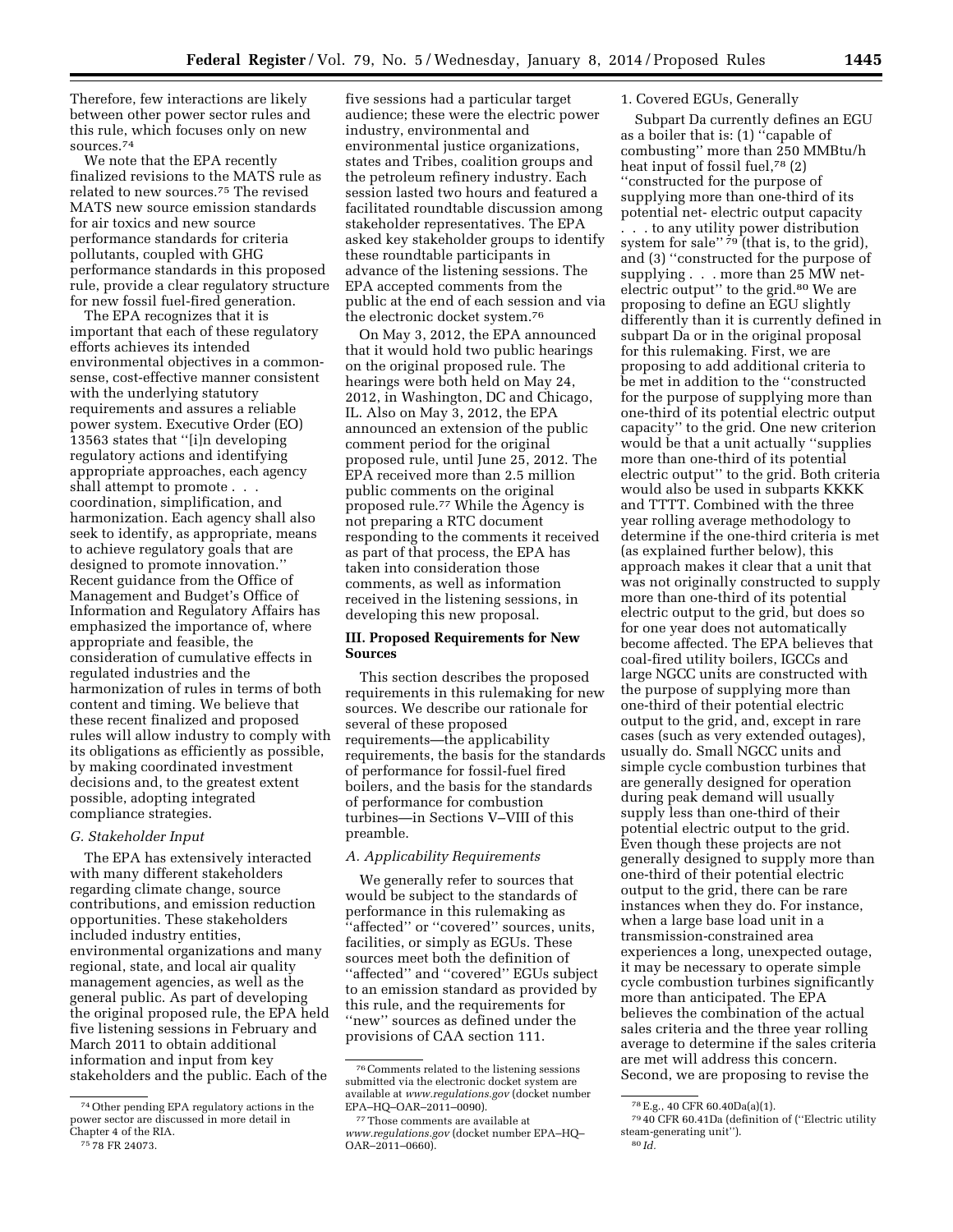third criteria to be met if the EGU is constructed for the purpose of supplying ''more than 219,000 MWh,'' as opposed to ''25 MW,'' net-electrical output to the grid. This proposed change to 219,000 MWh net sales is consistent with the EPA Acid Rain Program (ARP) definition, and we have concluded that it is functionally equivalent to the 25 MW net sales language. The 25 MW sales value has been interpreted to be the continuous sale of 25 MW of electricity on an annual basis, which is equivalent to 219,000 MWh. We are also proposing to revise the averaging period for electric sales from an annual basis to a threeyear rolling average for stationary combustion turbines. In addition, we are proposing to add a new applicability criterion that is not currently in subpart Da: EGUs, for which 10 percent or less of the heat input over a three-year period is derived from a fossil fuel, are not subject to any of the proposed  $CO<sub>2</sub>$ standards.

For the purposes of this rule, we are proposing several additional changes to the way applicability is currently determined under subpart Da. First, the proposed definition of potential electric output includes ''or the design net electric output efficiency'' as an alternative to the default one-third efficiency value for determining the value of the potential electric output. Next, we are proposing to add ''of the thermal host facility or facilities'' to the definition of net-electric output for determining electric sales with respect to the NSPS. Finally, consistent with our approach in the NSPS part of the MATS rule and the original proposal for this rulemaking, we are proposing to amend the definition of a steam generating unit to include ''plus any integrated equipment that provides electricity or useful thermal output to either the affected facility or auxiliary equipment'' instead of the existing language ''plus any integrated combustion turbines and fuel cells''. We are also proposing to add the additional language to the definition of IGCC and stationary combustion turbine.

#### 2. CO<sub>2</sub> Emissions Only

This action proposes to regulate covered EGU emissions of  $CO<sub>2</sub>$ , and not other constituent gases of the air pollutant GHGs. We identify the pollutant we propose to regulate as  $GHGs$ , but, again, only  $CO<sub>2</sub>$  emissions are subject to the proposed standard of performance. We are not proposing separate emission limits for other GHGs (such as methane  $(CH<sub>4</sub>)$  or nitrous oxide  $(N<sub>2</sub>O)$ ) as they represent less than 1 percent of total estimated GHG

emissions from fossil fuel-fired electric power generating units.

The proposed  $CO<sub>2</sub>$  emission standards do not apply a different accounting method for biogenic  $CO<sub>2</sub>$  emissions for the purpose of determining compliance with the standards. However, the proposed  $CO<sub>2</sub>$  emission standards only apply to new fossil fuel-fired EGUs. Based on the applicability provisions in the proposal, as discussed above, an EGU that primarily fires biomass would not be subject to the  $CO<sub>2</sub>$  emission standards. Such units could fire fossil fuels up to 10 percent on a three-year average annual heat input basis (e.g., for start-up and combustion stabilization) without becoming subject to the standards.

Issues related to accounting for biogenic  $CO<sub>2</sub>$  emissions from stationary sources are currently being evaluated by the EPA through its development of an Accounting Framework for Biogenic CO2 Emissions from Stationary Sources (Accounting Framework).81 In general, the overall net atmospheric loading of  $CO<sub>2</sub>$  resulting from the use of a biogenic feedstock by a stationary source, such as an EGU, will ultimately depend on the stationary source process and the type of feedstock used, as well as the conditions under which that feedstock is grown and harvested. In September 2011, the EPA submitted a draft of the Accounting Framework to the Science Advisory Board (SAB) Biogenic Carbon Emissions (BCE) Panel for peer review. The SAB BCE Panel delivered its Peer Review Advisory to the EPA on September 28, 2012.<sup>82</sup> In its Advisory, the SAB recommended revisions to the EPA's proposed accounting approach, and also noted that biomass cannot be considered carbon neutral *a priori,*  without an evaluation of the carbon cycle effects related to the use of the type of biomass being considered. The EPA is currently reviewing the SAB peer review report, and will move forward as warranted once the review is complete.

3. Sources Not Subject to This Rulemaking

We are not proposing standards for certain types of sources. These include new steam generating units and stationary combustion turbines that sell one-third or less of their potential output to the grid; new non-natural gas-

fired stationary combustion turbines; 83 existing sources undertaking modifications or reconstructions; or certain projects under development, including the proposed Wolverine EGU project in Rogers City, Michigan (and, perhaps, up to two others) as discussed below. As a result, under the CAA section 111(a) definitions of ''new source" and "existing source,"  $84$  if those types of sources commence construction or modification, they would not be treated as ''new source[s]'' subject to the standards of performance proposed today, and instead, they would be treated as existing sources.

#### *B. Emission Standards*

In this rulemaking, the EPA is proposing NSPS for  $CO<sub>2</sub>$  emissions from several subcategories of affected sources, which are new fossil fired EGUs described above in Section III.A.

1. Standards of Performance for Affected Sources

#### a. Emission Standard

The proposed standard of performance for each subcategory is in the form of a gross energy output-based CO2 emission limit expressed in units of emissions mass per unit of useful recovered energy, specifically, in pounds per megawatt-hour (lb/MWh). This emission limit would apply to affected sources upon the effective date of the final action. In this notice, we sometimes refer to ''gross energy output'' as ''gross output'' or ''adjusted gross output.''

The subcategories, for which the EPA is proposing separate standards of performance, are (1) natural gas-fired stationary combustion turbines with a heat input rating that is greater than 850 MMBtu/h; 85 (2) natural gas-fired stationary combustion turbines with a heat input rating that is less than or equal to 850 MMBtu/h; and (3) all fossil fuel-fired boilers and IGCC units, which generally are solid-fuel fired.

We are proposing that all affected new fossil fuel-fired EGUs are required to meet an output-based emission rate of a specific mass of  $CO<sub>2</sub>$  per MWh of useful output. Specifically, new combustion turbines with a heat input rating greater

 $\ensuremath{^{81}}$  The EPA's draft accounting framework is available at *[http://www.epa.gov/climatechange/](http://www.epa.gov/climatechange/ghgemissions/biogenic-emissions.html)  [ghgemissions/biogenic-emissions.html.](http://www.epa.gov/climatechange/ghgemissions/biogenic-emissions.html)* 

<sup>82</sup>The text of the SAB Peer Review Advisory is available at *[http://yosemite.epa.gov/sab/](http://yosemite.epa.gov/sab/sabproduct.nsf/0/2f9b572c712ac52e8525783100704886!OpenDocument&TableRow=2.3#2) [sabproduct.nsf/0/2f9b572c712ac52e8525783100704](http://yosemite.epa.gov/sab/sabproduct.nsf/0/2f9b572c712ac52e8525783100704886!OpenDocument&TableRow=2.3#2) [886!OpenDocument&TableRow=2.3#2.](http://yosemite.epa.gov/sab/sabproduct.nsf/0/2f9b572c712ac52e8525783100704886!OpenDocument&TableRow=2.3#2)* 

<sup>83</sup>Oil-fired stationary combustion turbines, including both simple and combined cycle units, are not subject to these proposed standards. These units are typically used only in areas that do not have reliable access to pipeline natural gas (for example, in non-continental areas).

<sup>84</sup>CAA section 111(a)(2), (6).

<sup>85</sup> This subcategorization of stationary combustion turbines is consistent with the subcategories used in the combustion turbine (subpart KKKK) criteria pollutant NSPS. The size limit of 850 MMBtu/h corresponds to approximately 100 MWe.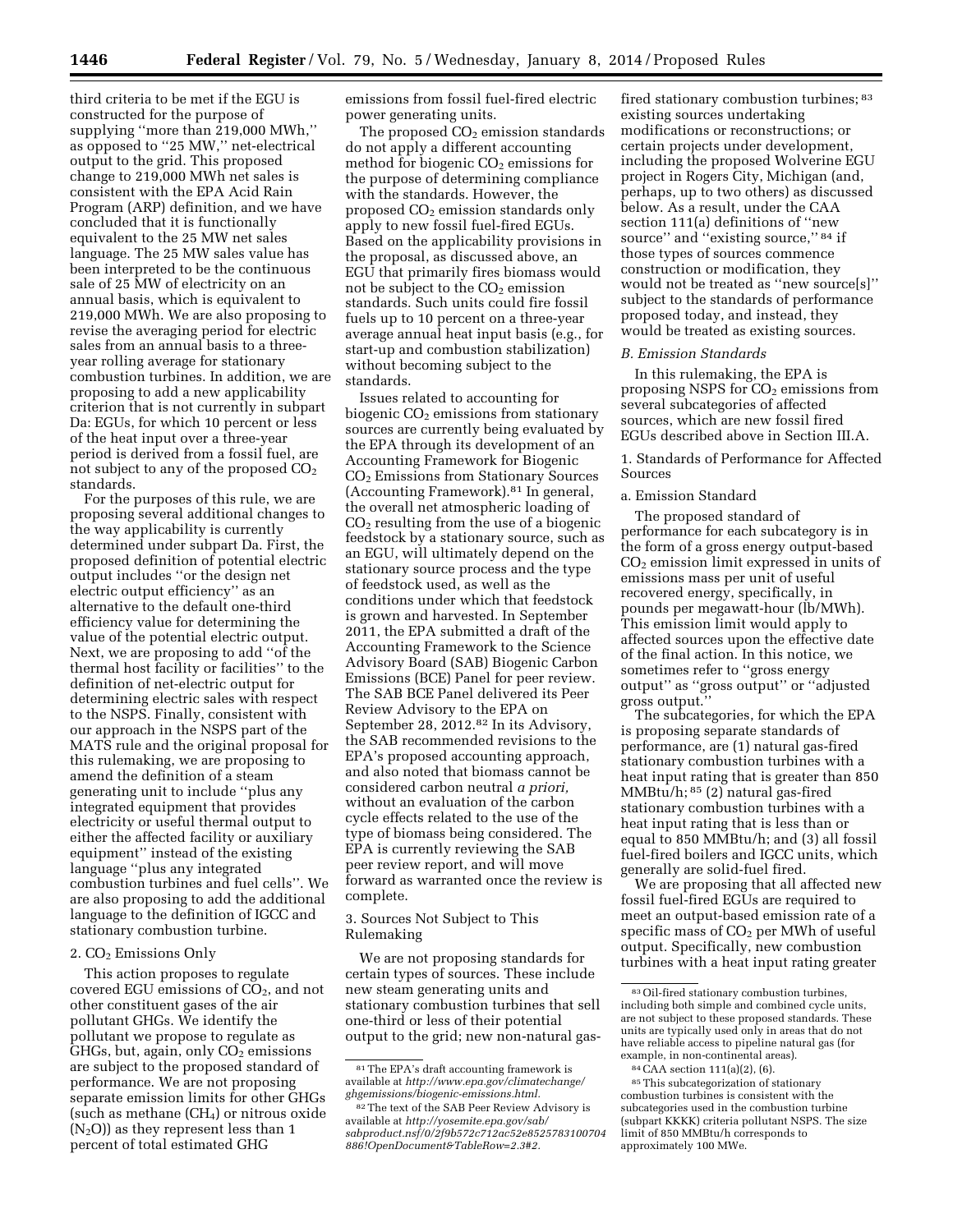than 850 MMBtu/h would be required to meet a standard of 1,000 lb  $CO<sub>2</sub>/MWh$ . New combustion turbines with a heat input rating less than or equal to 850 MMBtu/h would be required to meet a standard of  $1,100$  lb  $CO<sub>2</sub>/MWh$ . As discussed below, these proposed standards are based on the demonstrated performance of recently constructed NGCC units, which are currently in wide use throughout the country, and are currently the predominant fossil fuel-fired technology for new electric generating units in the near future.

While the EPA is proposing specific standards of performance for each subcategory, we are also taking comment on a range of potential emission limitations. We solicit comment on a range of 950–1,100 lb  $CO<sub>2</sub>/MWh$  for new stationary combustion turbines with a heat input rating greater than 850 MMBtu/h. We also solicit comment on an emission limitation range of  $1,000-1,200$  lb  $CO<sub>2</sub>/$ MWh for new stationary combustion turbines with a heat input rating less than or equal to 850 MMBtu/h. In addition, we solicit comment on an emission limitation for new fossil fuelfired boilers and IGCC units in the range of 1,000–1,200 lb CO2/MWh.

The proposed method to calculate compliance is to sum the emissions for all operating hours and to divide that value by the sum of the useful energy output over a rolling 12-operatingmonth period. In the alternative, we solicit comment on requiring calculation of compliance on an annual (calendar year) period.

#### b. Gross Output

Subpart Da currently defines ''gross energy output'' from new units as the ''gross electrical or mechanical output from the affected facility minus any electricity used to power the feedwater pumps and any associated gas compressors (air separation unit main compressor, oxygen compressor, and nitrogen compressor) plus 75 percent of the useful thermal output measured relative to ISO conditions'' 86 87 (referred to in today's document as ''adjusted gross output''). The current criteria pollutant emission standards for new subpart Da units were developed by analyzing the gross emission rates of PC and CFB facilities, and were finalized on February 16, 2013 (77 FR 9304). In that rulemaking, we applied the same standards to traditional coal-fired and

IGCC EGUs. The adjusted gross output definition accounts for the largest gas compressors at an IGCC facility. Consequently, IGCC facilities complying with the NSPS requirements would emit at approximately the same net output based emissions rate (i.e., gross output minus auxiliary power requirements) as a comparable traditional coal-fired EGU. Therefore, with the definition of gross energy output for criteria pollutant emission standards (i.e., adjusted gross output), both IGCC and traditional coalfired EGUs that have the same gross energy output-based emissions rate would have a similar net output-based emissions rate. If we did not include the parasitic load from the primary gas compressors when determining the gross emissions rate of an IGCC facility, it would emit more pollutants to the atmosphere than a traditional coal-fired EGU when complying with the criteria pollutant NSPS.

In contrast, in the April 2012 proposal, we proposed a definition of gross output as ''the gross electrical or mechanical output from the unit plus 75 percent of the useful thermal output measured relative to ISO conditions that is not used to generate additional electrical or mechanical output or to enhance the performance of the unit *(i.e.,* steam delivered to an industrial process).'' This definition was appropriate since NGCC was the BSER for the combined subcategory and auxiliary loads associated with feedwater pumps and associated compressors (air separation unit main compressor, oxygen compressor, and nitrogen compressor) are not relevant to the gross efficiency of an NGCC. However, we requested comment on requiring the use of net output based standards. Part of the rationale behind the use of net output-based standards is that the use of a gross output-based standard as defined could have potentially driven the installation of electrically driven feed pumps instead of steam driven feed pumps at a steam generating unit, even though from an overall net efficiency basis it may be more efficient to use steam-driven feed pumps.

After further consideration and because many of the proposed IGCC facilities are actually co-production facilities (i.e., they produce useful byproducts and chemicals along with electricity), we have concluded that measuring the electricity used by the primary gas compressors associated with electricity production at IGCC facilities could be more challenging to implement.

Therefore, we are proposing to define the gross energy output for traditional

steam generating units to include the electricity measured at the generator terminals minus electric power used to run the feedwater pumps, and to define the gross electric output for IGCC and subpart KKKK affected facilities to include the electricity measured at the generator terminals. We are considering and requesting comment on (1) whether the definition of ''gross energy output'' in subpart Da for GHGs should be consistent with the current definition in subpart Da for criteria pollutants, (2) whether we should adopt the proposed definition of ''gross energy output'', and (3) whether the definition should be the same for both traditional and IGCC facilities. We seek comment on how to account for energy consumption associated with products other than electricity and useful thermal output created at a poly-generation facility and the impact of that energy use on the numerical emissions standard, all of which is relevant to possible adoption of an adjusted gross output definition.

We are also considering and requesting comment on using net-output based standards either as a compliance alternative for, or in lieu of, gross-output based standards, including whether we should have a different approach for different subcategories. In the compliance alternative approach, owners/operators would elect to comply with either a gross-output based standard or an alternate net-output based standard. As described in the original proposal for this rulemaking, net output is the combination of the gross electrical output of the electric generating unit minus the parasitic (i.e., auxiliary) power requirements. A parasitic load for an electric generating unit is any of the loads or devices powered by electricity, steam, hot water, or directly by the gross output of the electric generating unit that does not contribute electrical, mechanical, or thermal output. In general, less than 7.5 percent of non-IGCC and non-CCS coalfired station power output, approximately 15 percent of non-CCS IGCC-based coal-fired station power output and about 2.5 percent of non-CCS combined cycle station power output is used internally by parasitic energy demands, but the amount of these parasitic loads vary from source to source. Reasons for using net output include (1) recognizing the efficiency gains of selecting EGU designs and control equipment that require less auxiliary power, (2) selecting fuels that require less emissions control equipment, and (3) recognizing the environmental benefit of higher efficiency motors, pumps, and fans.

<sup>&</sup>lt;sup>86</sup> 40 CFR 60.41Da.<br><sup>87</sup> International Standards Organization Metric (ISO) Conditions are 288 Kelvin (15 °C), 60 percent relative humidity, and 101.325 kilopascals (kPa) pressure.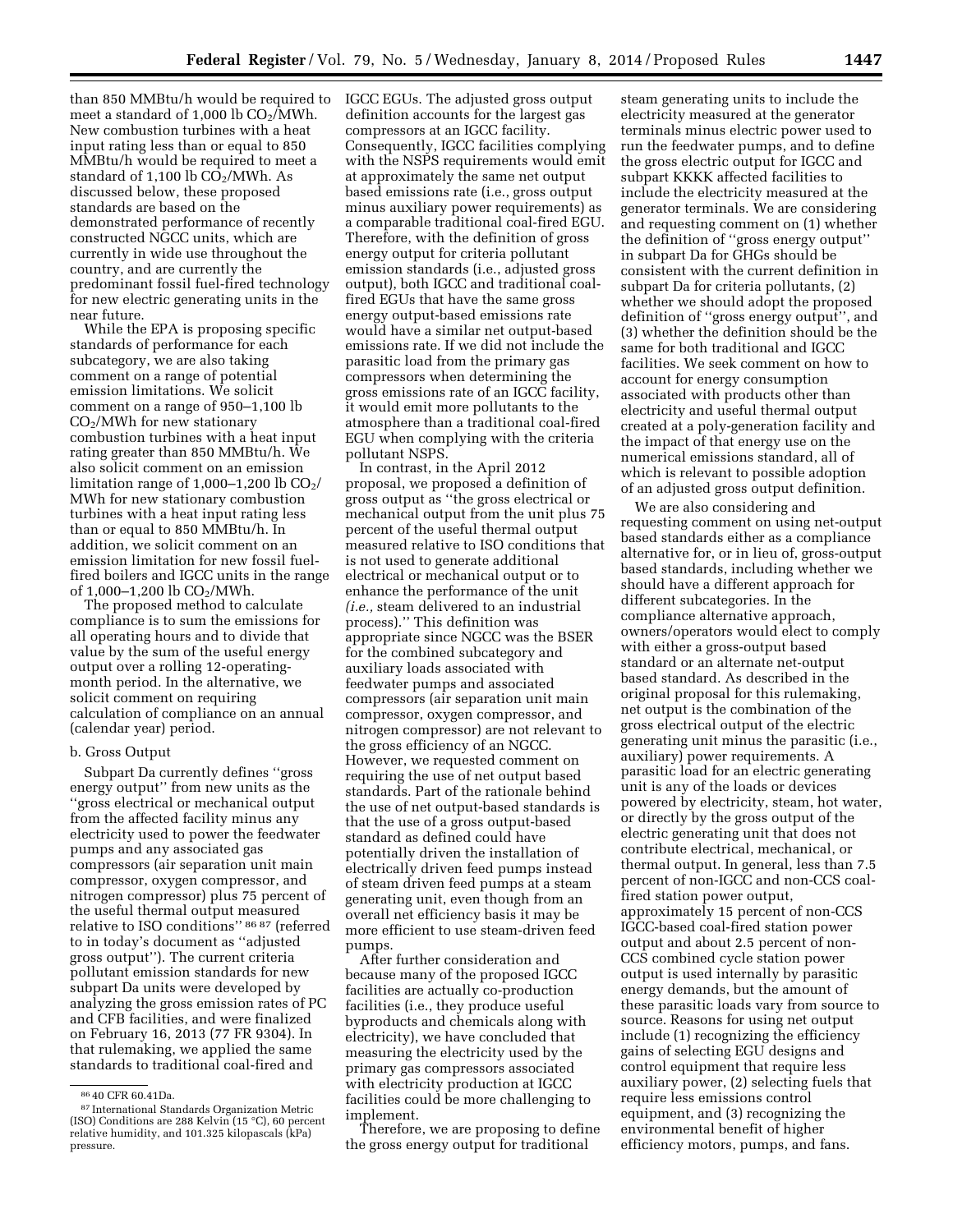While the EPA has concluded that the net power supplied to the end user is a better indicator of environmental performance than gross output from the power producer, we only have CEMS emissions data reported on a gross output basis because that is the way the data is currently reported under 40 CFR

part 75. As noted, switching from gross output to net or adjusted gross output would have little or no impact on the required rates for gas-fired NGCC plants, which are likely to be the dominant fossil fuel-fired technology for new intermediate or base load power generation. Since the change would

have little impact on these units in terms of environmental performance, the EPA has proposed to use a standard consistent with current reporting protocols. However, as is noted in Table 4, the use of net instead of gross output could have a much larger impact on coal-fired power plants.

# TABLE 4—SUBPART DA EMISSION RATES 88

| Gross output based standard | Approximate equivalent adjusted gross<br>output based standard | Approximate equivalent net output based<br>standard |
|-----------------------------|----------------------------------------------------------------|-----------------------------------------------------|
|                             | 510 kg/MWh (1,100 lb/MWh)                                      | 560 kg/MWh (1,200 lb/MWh).                          |
|                             | 570 kg/MWh (1,300 lb/MWh)                                      | 620 kg/MWh (1,400 lb/MWh).                          |
|                             |                                                                | 670 kg/MWh (1,500 lb/MWh).                          |

# TABLE 5—SUBPART KKKK EMISSION **RATES**

| Gross output based<br>standard | Approximate<br>equivalent net<br>output based<br>standard |
|--------------------------------|-----------------------------------------------------------|
| 430 kg/MWh (950 lb/            | 440 kg/MWh (970 lb/                                       |
| MWh).                          | MWh).                                                     |
| 450 kg/MWh (1,000              | 460 kg/MWh (1,000                                         |
| lb/MWh).                       | lb/MWh).                                                  |
| 500 kg/MWh (1,100              | 510 kg/MWh (1,100                                         |
| lb/MWh).                       | lb/MWh).                                                  |
| 540 kg/MWh (1,200              | 560 kg/MWh (1,200                                         |
| lb/MWh).                       | lb/MWh).                                                  |

Requiring or including an optional net-output based standard would provide more operational flexibility and expand the technology options available to comply with the standard for coalfired PC and CFB EGUs.

In addition, we are proposing that with respect to  $CO<sub>2</sub>$  emissions, 75 percent credit is the appropriate discount factor for useful thermal output. However, we are requesting comment on a range of two-thirds to three-fourths credit for useful thermal output in the final rule.

2. 84-Operating-Month Rolling Average Compliance Option

We also propose an 84-operatingmonth rolling average compliance option that would be available for affected subpart Da boilers and IGCC facilities. The EPA suggests that this 84 operating-month rolling average compliance option will offer operational flexibility and will tend to dampen short-term emission excursions, which may be warranted especially at the initial startup of the facility and the CCS system.

Thus, under our proposed approach, new fossil fuel-fired boilers and IGCC units would be required, based on the

performance of currently available CCS technology, to meet a standard of 1,100 lb CO2/MWh on a 12-operating-month rolling average, or alternatively a lower—but equivalently stringent standard on an 84-operating-month rolling average, which we propose as between 1,000 lb  $CO<sub>2</sub>/MWh$  and 1,050 lb CO2/MWh. The EPA has previously offered sources optional, longer-term emission standards that are discounted from the primary emissions standard in combination with a longer averaging period. We are requesting comment on the appropriate numerical standard such that the 84-operating-month standard would be as stringent as or more stringent than the 12-operatingmonth standard. We also request comment on whether owners/operators electing to comply with the 84 operating-month standard should also be required to comply with a maximum 12-operating-month standard. This standard would be between the otherwise applicable proposed 1,100 lb CO2/MWh standard and an emissions rate of a coal-fired EGU without CCS  $(e.g., 1,800 lb CO<sub>2</sub>/MWh)$ , and we solicit comment on what the standard should be. This shorter term standard would facilitate enforceability and assure adequate emission reductions.

We have concluded that this alternative compliance option is not necessary for new stationary combustion turbine EGUs, as they should be able to meet the proposed performance standard with no need for add-on technology. We seek comment on all other aspects of this 84-operatingmonth rolling averaging compliance option.

### 3. Combined Heat and Power

cases. 89 551 F.3d 1019 (D.C. Cir. 2008). useful energy output consists of electric To recognize the environmental benefit of reduced electric transmission and distribution losses of CHP, we are proposing that CHP facilities where at least 20.0 percent of the total gross

or direct mechanical output and 20.0 percent of the total gross useful energy output consists of useful thermal output on a rolling three calendar year basis receive similar credit as currently in subpart Da and the proposed amendments to subpart KKKK (77 FR 52554). Specifically, the measured electric output would be divided by 0.95 to account for a five percent avoided energy loss in the transmission of electricity. The minimal electric and thermal output requirements are to avoid owners/operators from selling trivial amounts of thermal output and claiming a line loss benefit when in reality they are similar to a central power station.

Actual transmission and distribution losses vary from location to location, but we propose that this 5 percent of actual MWh represents a reasonable average amount for the avoided transmission and distribution losses for CHP facilities. Note that we propose to limit this 5 percent adjustment to facilities for which the useful thermal output is at least 20 percent of the total output.

# *C. Startup, Shutdown, and Malfunction Requirements*

#### 1. Startups and Shutdowns

Consistent with *Sierra Club* v. *EPA,*89 the EPA is proposing standards in this rule that apply at all times, including during startups and shutdowns. In proposing the standards in this rule, the EPA has taken into account startup and shutdown periods and, for the reasons explained below has not proposed alternate standards for those periods. In the compliance calculation, periods of startup and shutdown are included as periods of partial load. To establish the proposed NSPS's output-based CO<sub>2</sub> standard, we accounted for periods of startup and shutdown by incorporating them as periods of partial load operation. As noted above, the proposed

<sup>88</sup>Rounding to two significant figures results in the same standard in units of lb/MWh in some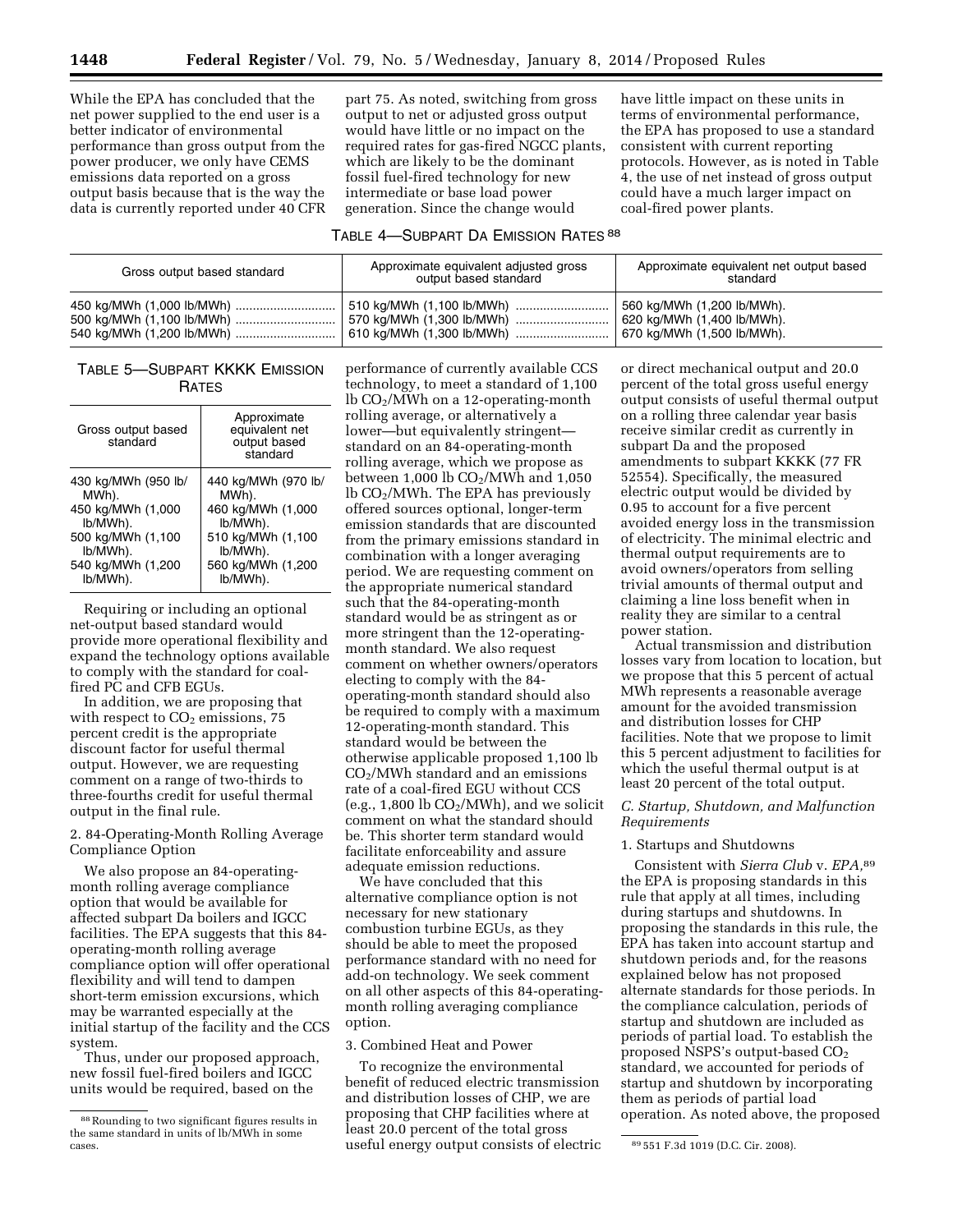method to calculate compliance is to sum the emissions for all operating hours and to divide that value by the sum of the electrical energy output and useful thermal energy output, where applicable for CHP EGUs, over a rolling 12-operating-month period. The EPA is proposing that sources incorporate in their compliance determinations emissions from all periods, including startup or shutdown, that fuel is combusted and emissions monitors are not out-of-control, as well as all power produced over the periods of emissions measurements. Given that the duration of startup or shutdown periods are expected to be small relative to the duration of periods of normal operation and that the fraction of power generated during periods of startup or shutdown is expected to be very small during startup or shutdown periods, the impact of these periods on the total average is expected to be minimal. Periods of startup and shutdown will be short, relative to total operating time. Since we are primarily concerned with overall environmental performance over extended periods of time, incorporating relatively short periods of partial load is believed to have a negligible effect on the performance of the source with respect to long-term efficiency.

We solicit comment on any alternative to our proposal that the periods of startup and shutdown be included as periods of partial load in the 12- and 84-operating-month rolling averaging compliance option.

#### 2. Malfunctions

Periods of startup, normal operations, and shutdown are all predictable and routine aspects of a source's operations. However, by contrast, malfunction is defined as a sudden, infrequent, and not reasonably preventable failure of air pollution control and monitoring equipment, process equipment or a process to operate in a normal or usual manner. Failures that are caused in part by poor maintenance or careless operations are not malfunctions.(40 CFR 60.2). The EPA has determined that CAA section 111 does not require that emissions that occur during periods of malfunction be factored into development of CAA section 111 standards. Nothing in CAA section 111 or in case law requires that the EPA anticipate and account for the innumerable types of potential malfunction events in setting emission standards. CAA section 111 provides that the EPA set standards of performance which reflect the degree of emission limitation achievable through ''the application of the best system of emission reduction'' that the EPA

determines is adequately demonstrated. Applying the concept of ''the application of the best system of emission reduction'' to periods during which a source is malfunctioning presents difficulties. The ''application of the best system of emission reduction'' is more appropriately understood to include operating units in such a way as to avoid malfunctions.

Further, accounting for malfunctions would be difficult, if not impossible, given the myriad different types of malfunctions that can occur across all sources in the category and given the difficulties associated with predicting or accounting for the frequency, degree, and duration of various malfunctions that might occur. As such, the performance of units that are malfunctioning is not ''reasonably'' foreseeable. *See, e.g., Sierra Club* v*. EPA,* 167 F.3d 658, 662 (D.C. Cir. 1999) (The EPA typically has wide latitude in determining the extent of data-gathering necessary to solve a problem. We generally defer to an agency's decision to proceed on the basis of imperfect scientific information, rather than to ''invest the resources to conduct the perfect study.''). *See also, Weyerhaeuser*  v. *Costle,* 590 F.2d 1011, 1058 (D.C. Cir. 1978) (''In the nature of things, no general limit, individual permit, or even any upset provision can anticipate all upset situations. After a certain point, the transgression of regulatory limits caused by 'uncontrollable acts of third parties,' such as strikes, sabotage, operator intoxication or insanity, and a variety of other eventualities, must be a matter for the administrative exercise of case-by-case enforcement discretion, not for specification in advance by regulation''). In addition, the goal of a source that uses the best system of emission reduction is to operate in such a way as to avoid malfunctions of the source and accounting for malfunctions could lead to standards that are significantly less stringent than levels that are achieved by a well-performing non-malfunctioning source. The EPA's approach to malfunctions is consistent with section 111 and is a reasonable interpretation of the statute.

In the event that a source fails to comply with the applicable CAA section 111 standards as a result of a malfunction event, the EPA would determine an appropriate response based on, among other things, the good faith efforts of the source to minimize emissions during malfunction periods, including preventative and corrective actions, as well as root cause analyses to ascertain and rectify excess emissions. The EPA would also consider whether the source's failure to

comply with the CAA section 111 standard was, in fact, ''sudden, infrequent, not reasonably preventable'' and was not instead ''caused in part by poor maintenance or careless operation.'' 40 CFR 60.2 (definition of malfunction).

Finally, the EPA recognizes that even equipment that is properly designed and maintained can sometimes fail and that such failure can sometimes cause a violation of the relevant emission standard. (*See, e.g.,* State Implementation Plans: Response to Petition for Rulemaking; Finding of Excess Emissions During Periods of Startup, Shutdown, and Malfunction; Proposed Rule, 78 FR 12460 (Feb. 22, 2013): (State Implementation Plans: Policy Regarding Excessive Emissions During Malfunctions, Startup, and Shutdown (Sept. 20, 1999); Policy on Excess Emissions During Startup, Shutdown, Maintenance, and Malfunctions (Feb. 15, 1983)). The EPA is therefore proposing to add an affirmative defense to civil penalties for violations of emission standards that are caused by malfunctions. See 40 CFR 60.10042 (defining ''affirmative defense'' to mean, in the context of an enforcement proceeding, a response or defense put forward by a defendant, regarding which the defendant has the burden of proof, and the merits of which are independently and objectively evaluated in a judicial or administrative proceeding). We also are proposing other regulatory provisions to specify the elements that are necessary to establish this affirmative defense; the source must prove by a preponderance of the evidence that it has met all of the elements set forth in § 60.5530. (See 40 CFR 22.24). The criteria are designed in part to ensure that the affirmative defense is available only where the event that causes a violation of the emission standard meets the narrow definition of malfunction in 40 CFR 60.2 (sudden, infrequent, not reasonably preventable and not caused by poor maintenance and or careless operation). For example, to successfully assert the affirmative defense, the source must prove by a preponderance of the evidence that the violation ''[w]as caused by a sudden, infrequent, and unavoidable failure of air pollution control, process equipment, or a process to operate in a normal or usual manner . . .'' The criteria also are designed to ensure that steps are taken to correct the malfunction, to minimize emissions in accordance with § 60.5530 and to prevent future malfunctions. For example, the source must prove by a preponderance of the evidence that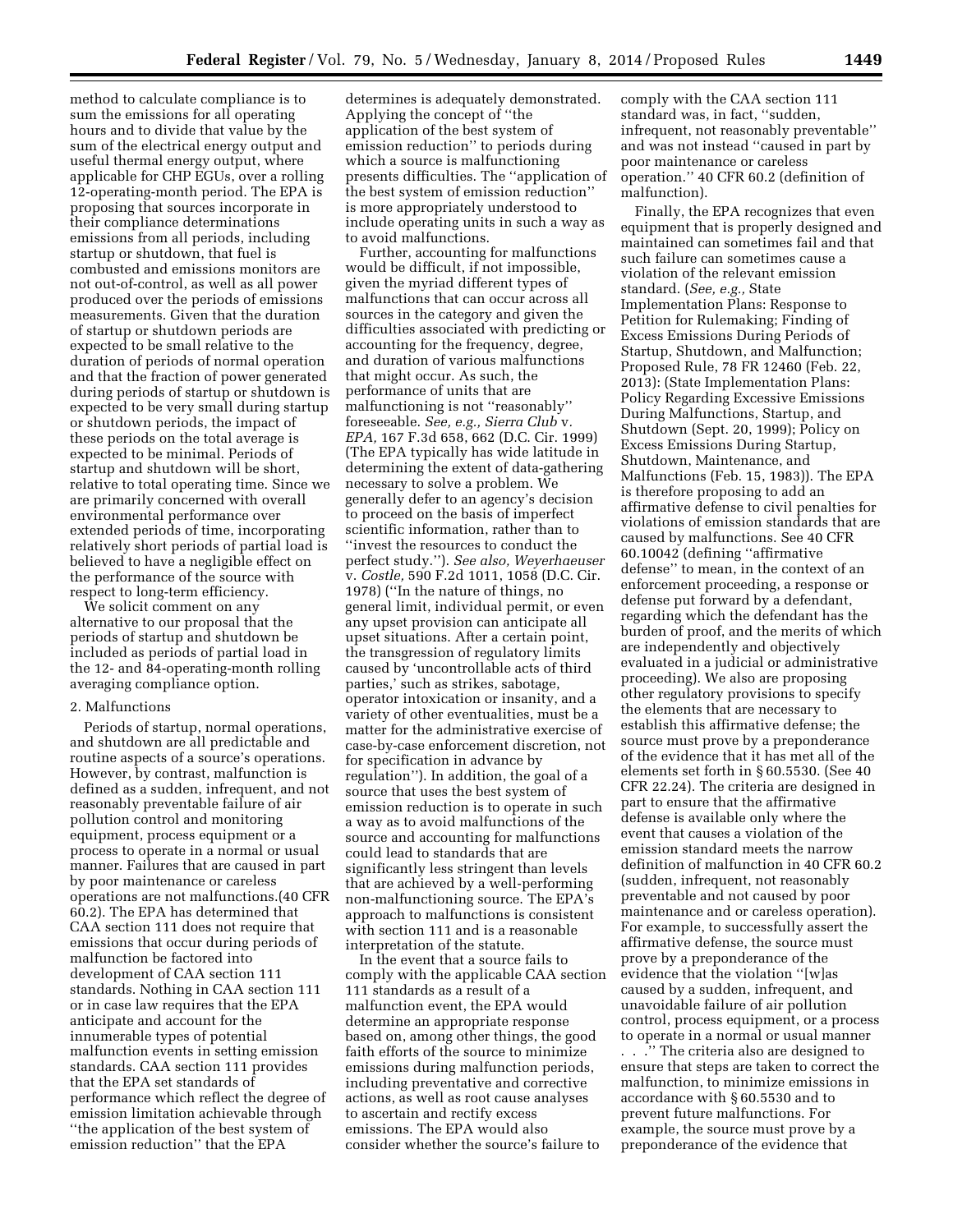''[r]epairs were made as expeditiously as possible when a violation occurred . . .'' and that ''[a]ll possible steps were taken to minimize the impact of the violation on ambient air quality, the environment and human health . . .'' In any judicial or administrative proceeding, the Administrator may challenge the assertion of the affirmative defense and, if the respondent has not met its burden of proving all of the requirements in the affirmative defense, appropriate penalties may be assessed in accordance with section 113 of the CAA (see also 40 CFR 22.27).

The EPA included an affirmative defense in the proposed rule in an attempt to balance a tension, inherent in many types of air regulation, to ensure adequate compliance while simultaneously recognizing that despite the most diligent of efforts, emission standards may be violated under circumstances beyond the control of the source. The EPA must establish emission standards that ''limit the quantity, rate, or concentration of emissions of air pollutants on a continuous basis.'' 42 U.S.C. 7602(k) (defining ''emission limitation'' and ''emission standard''). *See generally Sierra Club* v. *EPA,* 551 F.3d 1019, 1021 (D.C. Cir. 2008) Thus, the EPA is required to ensure that section 111 emissions standards are continuous. The affirmative defense for malfunction events meets this requirement by ensuring that even where there is a malfunction, the emission standard is still enforceable through injunctive relief. The United States Court of Appeals for the Fifth Circuit recently upheld the EPA's view that an affirmative defense provision is consistent with section 113(e) of the Clean Air Act. *Luminant Generation Co. LLC* v. *United States EPA,* 2013 U.S. App. LEXIS 6397 (5th Cir. Mar. 25, 2013) 699 F3d. 427 (5th Cir. Oct. 12, 2012) (upholding the EPA's approval of affirmative defense provisions in a CAA State Implementation Plan). While ''continuous'' standards, on the one hand, are required, there is also case law indicating that in many situations it is appropriate for the EPA to account for the practical realities of technology. For example, in *Essex Chemical* v. *Ruckelshaus,* 486 F.2d 427, 433 (D.C. Cir. 1973), the D.C. Circuit acknowledged that in setting standards under CAA section 111 ''variant provisions'' such as provisions allowing for upsets during startup, shutdown and equipment malfunction ''appear necessary to preserve the reasonableness of the standards as a whole and that the record does not support the 'never to be

exceeded' standard currently in force.'' *See* also, *Portland Cement Association*  v. *Ruckelshaus,* 486 F.2d 375 (D.C. Cir. 1973). Although due to intervening case law such as *Sierra Club* v. *EPA* and the CAA 1977 amendments (which added the ''continuous'' requirement of 42 U.S.C. 7602(k)) these cases are no longer good law on whether EPA can exempt malfunctions from liability, their core principle remains valid: regulatory accommodation is appropriate where a standard cannot be achieved 100 percent of the time due to circumstances out of the control of the owner/operator of the source, and a system that incorporates some level of flexibility is reasonable. The affirmative defense simply provides for a defense to civil penalties for violations that are proven to be beyond the control of the source. By incorporating an affirmative defense, the EPA has formalized its approach to malfunctions. In a Clean Water Act setting, the Ninth Circuit required this type of formalized approach when regulating ''upsets beyond the control of the permit holder.'' *Marathon Oil Co.* v. *EPA,* 564 F.2d 1253, 1272–73 (9th Cir. 1977). *See also, Mont. Sulphur & Chem. Co.* v. *United States EPA,* 666 F.3d. 1174 (9th Cir. 2012) (rejecting industry argument that reliance on the affirmative defense was not adequate). *But see, Weyerhaeuser Co.* v. *Costle,* 590 F.2d 1011, 1057–58 (D.C. Cir. 1978) (holding that an informal approach is adequate). The affirmative defense provisions give the EPA the flexibility to both ensure that its emission standards are ''continuous'' as required by 42 U.S.C. 7602(k), and account for unplanned upsets and thus support the reasonableness of the standard as a whole.

We propose that these same requirements, an affirmative defense to civil penalties for violations of emission limits that are caused by malfunctions, would apply to both the 12-operatingmonth standard and the 84-operatingmonth rolling average compliance option; however, we will take comment on whether it is appropriate to have an affirmative defense for the 84-operatingmonth rolling average portion of that compliance option, given that we would expect malfunctions to only impact shorter averaging periods, and the longer the compliance period, the less likely malfunction events are to impact a source's ability to meet the standard.

#### *D. Continuous Monitoring Requirements*

Today's proposed rule would require owners or operators of EGUs that combust solid fuel to install, certify, maintain, and operate continuous emission monitoring systems (CEMS) to

measure CO<sub>2</sub> concentration, stack gas flow rate, and (if needed) stack gas moisture content in accordance with 40 CFR Part 75, in order to determine hourly  $CO<sub>2</sub>$  mass emissions rates (tons/ hr).

The proposed rule would allow owners or operators of EGUs that burn exclusively gaseous or liquid fuels to install fuel flow meters as an alternative to CEMS and to calculate the hourly CO2 mass emissions rates using Equation G–4 in Appendix G of part 75. To implement this option, hourly measurements of fuel flow rate and periodic determinations of the gross calorific value (GCV) of the fuel are also required, in accordance with Appendix D of part 75.

In addition to requiring monitoring of the  $CO<sub>2</sub>$  mass emission rate, the proposed rule would require EGU owners or operators to monitor the hourly unit operating time and ''gross output'', expressed in megawatt hours (MWh). The gross output includes electrical output plus any mechanical output, plus 75 percent of any useful thermal output.

The proposed rule would require EGU owners or operators to prepare and submit a monitoring plan that includes both electronic and hard copy components, in accordance with §§ 75.53(g) and (h). The electronic portion of the monitoring plan would be submitted to the EPA's Clean Air Markets Division (CAMD) using the Emissions Collection and Monitoring Plan System (ECMPS) Client Tool. The hard copy portion of the plan would be sent to the applicable State and EPA Regional office. Further, all monitoring systems used to determine the  $CO<sub>2</sub>$  mass emission rates would have to be certified according to § 75.20 and section 6 of Appendix A to part 75 within the 180-day window of time allotted under § 75.4(b), and would be required to meet the applicable on-going quality assurance procedures in Appendices B and D of part 75.

The proposed rule would require all valid data collected and recorded by the monitoring systems (including data recorded during startup, shutdown, and malfunction) to be used in assessing compliance. Failure to collect and record required data is a violation of the monitoring requirements, except for periods of monitoring system malfunctions, repairs associated with monitoring system malfunctions, and required monitoring system quality assurance or quality control activities that temporarily interrupt the measurement of stack emissions (e.g., calibration error tests, linearity checks, and required zero and span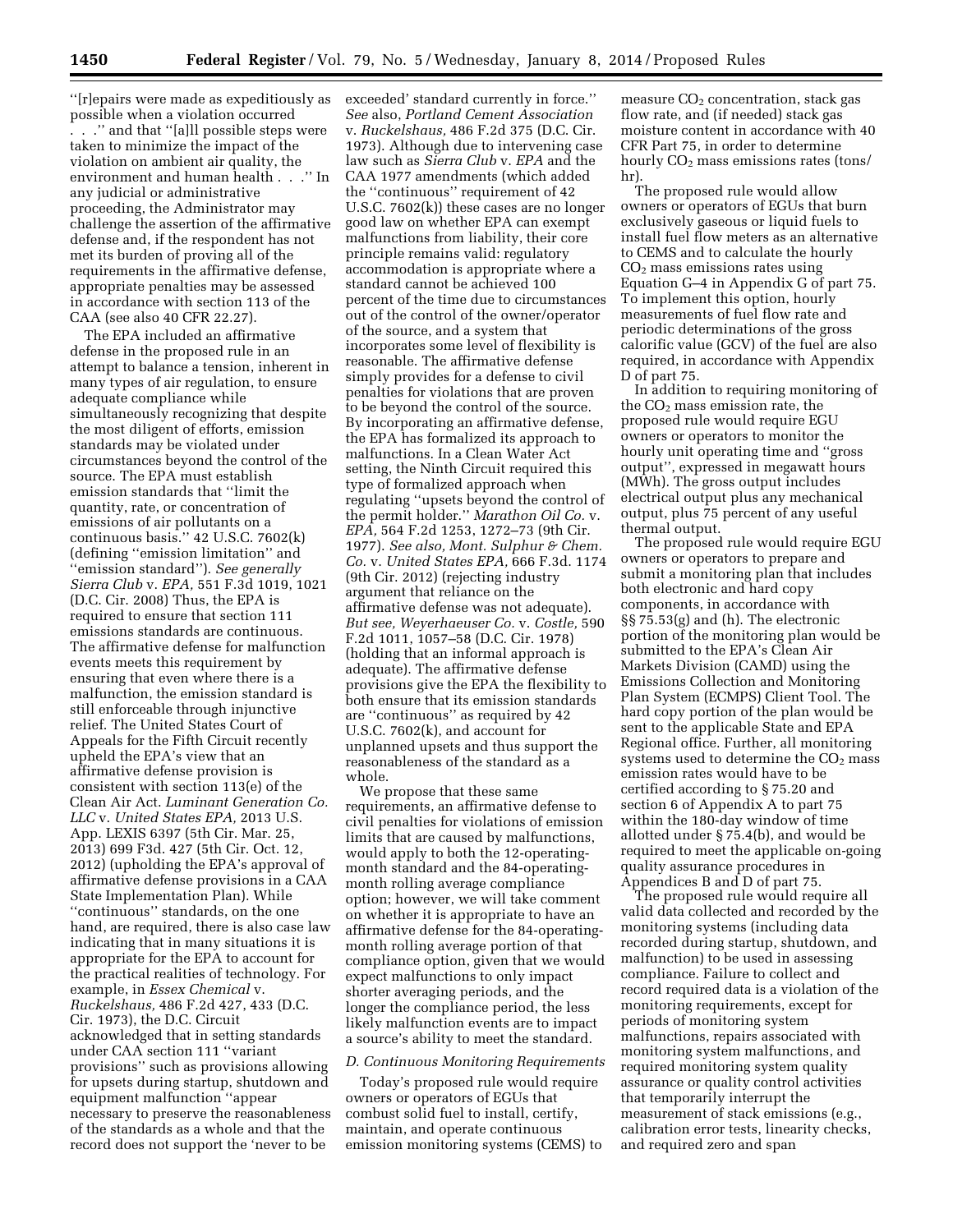adjustments). An affirmative defense to civil penalties for malfunctions is available to a source if it can demonstrate that certain criteria and requirements are satisfied.

The proposed rule would require only those operating hours in which valid data are collected and recorded for all of the parameters in the  $CO<sub>2</sub>$  mass emission rate equation to be used for compliance purposes. Additionally for EGUs using CO<sub>2</sub> CEMS, only unadjusted stack gas flow rate values would be used in the emissions calculations. In this proposal, Part 75 bias adjustment factors (BAFs) would not be applied to the flow rate data. These restrictions on the use of Part 75 data for Part 60 compliance are consistent with previous NSPS regulations and revisions.

The following variations from and additions to the basic part 75 monitoring would be required:

• If you determine compliance using CEMS, you would be required to use a laser device to measure the stack diameter at the flow monitor and the reference method sampling locations prior to the initial setup (characterization) of the flow monitor. For circular stacks, you would need to make measurements of the diameter at 3 or more distinct locations and average the results. For rectangular stacks or ducts, you would need to make measurements of each dimension (i.e., depth and width) at 3 or more distinct locations and average the results. If the flow rate monitor or reference method sampling site is relocated, you would repeat these measurements at the new location.

• If you elect to use Method 2 in Appendix A–1 of part 60 to perform the required relative accuracy test audits (RATAs) of the part 75 flow rate monitoring system, you would have to use a calibrated Type-S pitot tube or pitot tube assembly. Use of the default Type-S pitot tube coefficient would not be permitted.

• If your EGU combusts natural gas and/or fuel oil and you elect to measure the  $CO<sub>2</sub>$  mass emissions rate using Equation G–4 in Appendix G of part 75, you would be allowed to determine sitespecific carbon-based F-factors using Equation F–7b in section 3.3.6 of Appendix F of part 75, and you could use these  $F_c$  values in the emissions calculations instead of using the default Fc values in the Equation G–4 nomenclature.

Today's proposed rule includes the following special compliance provisions for units with common stack or multiple stack configurations; these provisions are consistent with § 60.13(g):

• If two or more of your EGUs share a common exhaust stack, are subject to the same emission limit, and you are required to (or elect to) determine compliance using CEMS, you would be allowed to monitor the hourly  $CO<sub>2</sub>$  mass emission rate at the common stack instead of monitoring each EGU separately. If this option is chosen, the hourly gross electrical load (or steam load) would be the sum of the hourly loads for the individual EGUs and the operating time would be expressed as ''stack operating hours'' (as defined in 40 CFR 72.2). Then, if compliance with the applicable emission limit is attained at the common stack, each EGU sharing the stack would be in compliance with the  $CO<sub>2</sub>$  emissions limit.

• If you are required to (or elect to) determine compliance using CEMS and the effluent from your EGU discharges to the atmosphere through multiple stacks (or, if the effluent is fed to a stack through multiple ducts and you choose to monitor in the ducts), you would be required to monitor the hourly  $CO<sub>2</sub>$ mass emission rate and the ''stack operating time'' at each stack or duct separately. In this case, compliance with the applicable emission limit would be determined by summing the  $CO<sub>2</sub>$  mass emissions measured at the individual stacks or ducts and dividing by the total gross output for the unit.

The proposed rule would require 95 percent of the operating hours in each compliance period (including the compliance periods for the intermediate emission limits) to be valid hours, i.e., operating hours in which qualityassured data are collected and recorded for all of the parameters used to calculate  $CO<sub>2</sub>$  mass emissions. EGU owners or operators would have the option to use backup monitoring systems, as provided in §§ 75.10(e) and 75.20(d), to help meet this proposed data capture requirement.

#### *E. Emissions Performance Testing Requirements*

In accordance with § 75.64(a), the proposed rule would require an EGU owner or operator to begin reporting emissions data when monitoring system certification is completed or when the 180-day window in § 75.4(b) allotted for initial certification of the monitoring systems expires (whichever date is earlier). For EGUs subject to the 450 kg/ MWh (1,000 lb/MWh) standard or the 500 kg/MWh (1,100 lb/MWh) emission standard, the initial performance test would consist of the first 12-operatingmonths of data, starting with the month in which emissions are first required to be reported. The initial 12-operatingmonth compliance period would begin

with the first month of the first calendar year of EGU operation in which the facility exceeds the capacity factor applicability threshold.

The traditional 3-run performance tests (i.e., stack tests) described in § 60.8 would not be required for this rule. Following the initial compliance determination, the emission standard would be met on a 12-operating-month rolling average basis. For EGUs that combust coal and/or petroleum coke and whose owners or operators elect to comply with the alternative 84 operating-month rolling average emissions standard, the first month in the compliance period would be the month in which emissions reporting is required to begin under § 75.64(a).

#### *F. Continuous Compliance Requirements*

Today's proposed rule specifies that compliance with the 1,000 lb/MWh (450 kg/MWh) and 1,100 lb/MWh (500 kg/  $MWh$ ) CO<sub>2</sub> mass emissions rate limits would be determined on a 12-operatingmonth rolling average basis, updated after each new operating month. For each 12-operating-month compliance period, quality-assured data from the certified Part 75 monitoring systems would be used together with the gross output over that period of time to calculate the average  $CO<sub>2</sub>$  mass emissions rate.

The proposed rule specifies that the first operating month included in either the initial 12- or 84-operating-month compliance period would be the month in which reporting of emissions data is required to begin under § 75.64(a), i.e., either the month in which monitoring system certification is completed or the month in which the 180-day window allotted to finish certification testing expires (whichever month is earlier).

We are proposing that initial compliance with the applicable emissions limit in kg/MWh be calculated by dividing the sum of the hourly CO<sub>2</sub> mass emissions values by the total gross output for the 12- or 84 operating-month period. Affected EGUs would continue to be subject to the standards and maintenance requirements in the section 111 regulatory general provisions contained in 40 CFR Part 60, subpart A.

# *G. Notification, Recordkeeping, and Reporting Requirements*

Today's proposed rule would require an EGU owner or operator to comply with the applicable notification requirements in §§ 75.61, 60.7(a)(1) and (a) $(3)$  and 60.19. The proposed rule would also require the applicable recordkeeping requirements in subpart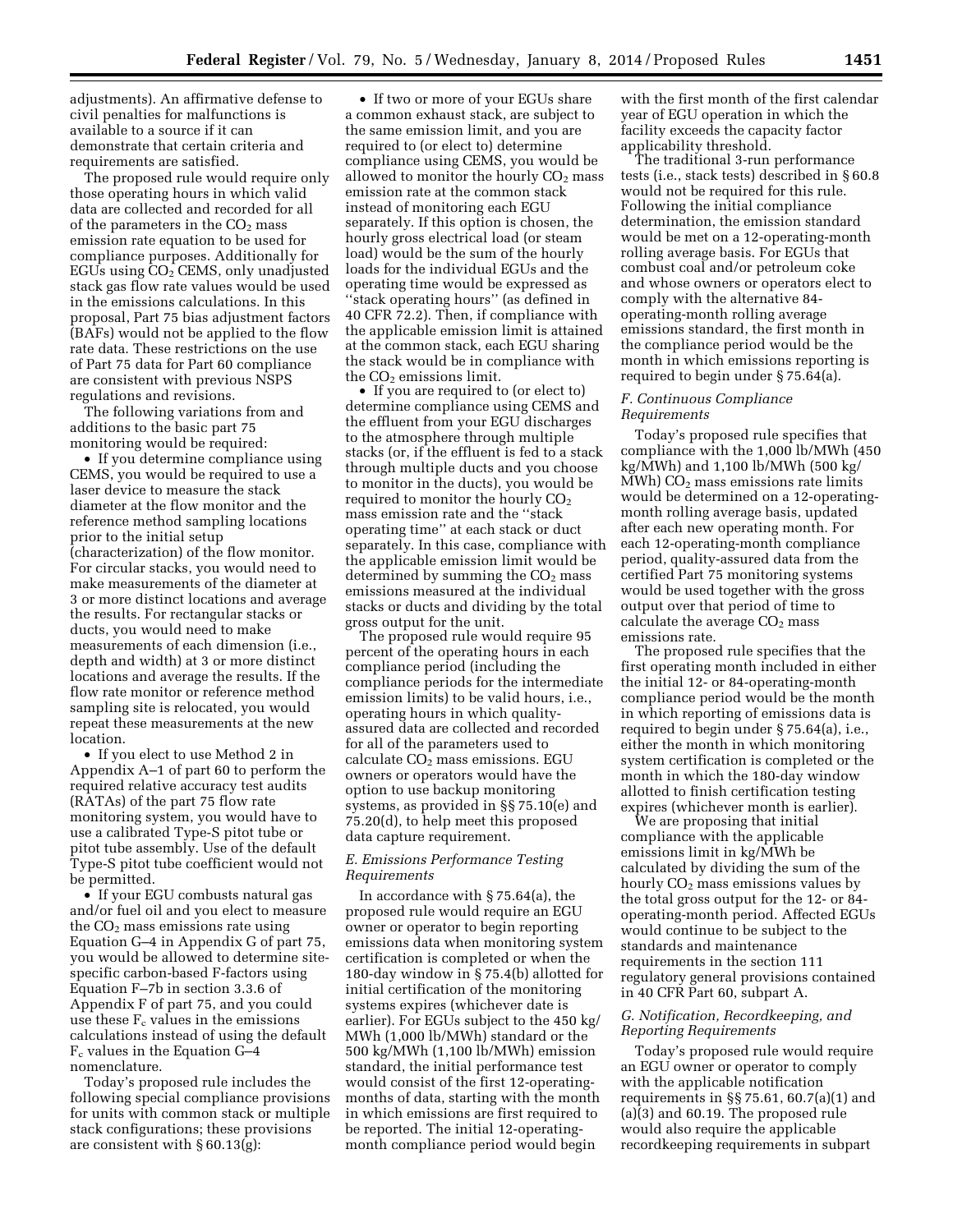F of part 75 to be met. For EGUs using CEMS, the data elements that would be recorded include, among others, hourly  $CO<sub>2</sub>$  concentration, stack gas flow rate, stack gas moisture content (if needed), unit operating time, and gross electric generation. For EGUs that exclusively combust liquid and/or gaseous fuel(s) and elect to determine  $CO<sub>2</sub>$  emissions using Equation G–4 in Appendix G of part 75, the key data elements in subpart F that would be recorded include hourly fuel flow rates, fuel usage times, fuel GCV, gross electric generation.

The proposed rule would require EGU owners or operators to keep records of the calculations performed to determine the total  $CO<sub>2</sub>$  mass emissions and gross output for each operating month. Records would be kept of the calculations performed to determine the average  $CO<sub>2</sub>$  mass emission rate (kg/ MWh) and the percentage of valid  $CO<sub>2</sub>$ mass emission rates in each compliance period. The proposed rule would also require records to be kept of calculations performed to determine site-specific carbon-based F-factors for use in Equation G–4 of part 75, Appendix G (if applicable).

For EGU owners or operators who would elect to comply with the 84 operating-month rolling average emissions standard, records must be kept for 10 years. All other records would be kept for a period of three years. All required records would be kept on-site for a minimum of two years, after which the records could be maintained off-site.

The proposed rule would require all affected EGU owners/operators to submit quarterly electronic emissions reports in accordance with subpart G of part 75. The proposed rule would require these reports to be submitted using the ECMPS Client Tool. Except for a few EGUs that may be exempt from the Acid Rain Program (e.g., oil-fired units), this is not a new reporting requirement. Sources subject to the Acid Rain Program are already required to report the hourly  $CO<sub>2</sub>$  mass emission rates that are needed to assess compliance with today's rule.

Additionally, in the proposed rule and as part of an Agency-wide effort to streamline and facilitate the reporting of environmental data, the rule would require selected data elements that pertain to compliance under this rule, and that serve the purpose of traditional excess emissions reports, to be reported periodically using ECMPS.

Specifically, for EGU owners/ operators who would comply with a 12 operating-month rolling average standard, quarterly electronic ''excess emissions'' reports must be submitted,

within 30 days after the end of each quarter. The first report would be for the quarter that includes the final (12th) operating month of the initial 12 operating-month compliance period. For that initial report and any subsequent report in which the twelfth operating month of a compliance period (or periods) occurs during the calendar quarter, the average  $CO<sub>2</sub>$  mass emissions rate (kg/MWh) would be reported for each compliance period, along with the dates (year and month) of the first and twelfth operating months in the compliance period and the percentage of valid CO2 mass emission rates obtained in the compliance period. The dates of the first and last operating months in the compliance period would clearly bracket the period used in the determination, which facilitates auditing of the data. Reporting the percentage of valid  $CO<sub>2</sub>$  mass emission rates is necessary to demonstrate compliance with the requirement to obtain valid data for 95 percent of the operating hours in each compliance period. Any excess emissions that occur during the quarter would be identified. If there are no compliance periods that end in the quarter, a definitive statement to that effect would be included in the report. If one or more compliance periods end in the quarter but there are no excess emissions, a statement to that effect would be included in the report.

For EGU owners or operators that would comply with an 84-operatingmonth rolling average basis, quarterly electronic ''excess emissions'' reports would be submitted, within 30 days after the end of each quarter. The first report would be for the quarter that includes the final (60th) operating month of the initial 84-operating-month compliance period. For that initial report and any subsequent report in which the sixtieth operating month of a compliance period (or periods) occurs during the calendar quarter, the average  $CO<sub>2</sub>$  mass emissions rate (kg/MWh) must be reported for each compliance period, along with the dates (year and month) of the first and sixtieth operating months in the compliance period and the percentage of valid CO<sub>2</sub> mass emission rates obtained in the compliance period. The dates of the first and last operating months in the compliance period would clearly bracket the period used in the determination, which facilitates auditing of the data. Reporting of the percentage of valid  $CO<sub>2</sub>$  mass emission rates is necessary to demonstrate compliance with the requirement to obtain valid data for 95 percent of the

operating hours in each compliance period. Any excess emissions that occur during the quarter would be identified. If there are no compliance periods that end in the quarter, a definitive statement to that effect would be included in the report. If one or more compliance periods end in the quarter but there are no excess emissions, a statement to that effect would be included in the report.

Currently, ECMPS is not programmed to receive excess emission report information from EGUs. However, we will make the necessary modifications to the system in order to fully implement the reporting requirements of this rule upon promulgation.

For EGU owners or operators that would assert an affirmative defense for a failure to meet a standard due to malfunction, the owner or operator must follow the reporting requirements for affirmative defense. Those requirements are found in 40 CFR 60.5530. The report to the Administrator, with all necessary supporting documentation, explains how the source has met the requirements set forth in subparts Da, KKKK, and TTTT to assert affirmative defense. This report must be submitted on the same schedule as the next quarterly report required after the initial occurrence of the violation of the relevant standard (which may be the end of any applicable averaging period). If the quarterly report is due less than 45 days after the initial occurrence of the violation, the affirmative defense report may be included in the second quarterly report due after the initial occurrence of the violation of the relevant standard.

# **IV. Rationale for Reliance on Rational Basis To Regulate GHGs From Fossil-Fired EGUs**

#### *A. Overview*

In our original proposal, we proposed and solicited comment on what basis we are required to have concerning the health and welfare impacts of GHG emissions from fossil-fuel fired power plants in order to regulate those emissions under CAA section 111. However, we took the position that we are not required to make findings that GHGs from fossil-fired power plants ''cause [ ], or contribute [ ] significantly to, air pollution which may reasonably be anticipated to endanger public health or welfare,'' under CAA section  $111(b)(1)(A).$ 

We have reconsidered that proposal in light of the numerous comments we received. In today's document, we propose that under section 111, the EPA is required to have a rational basis for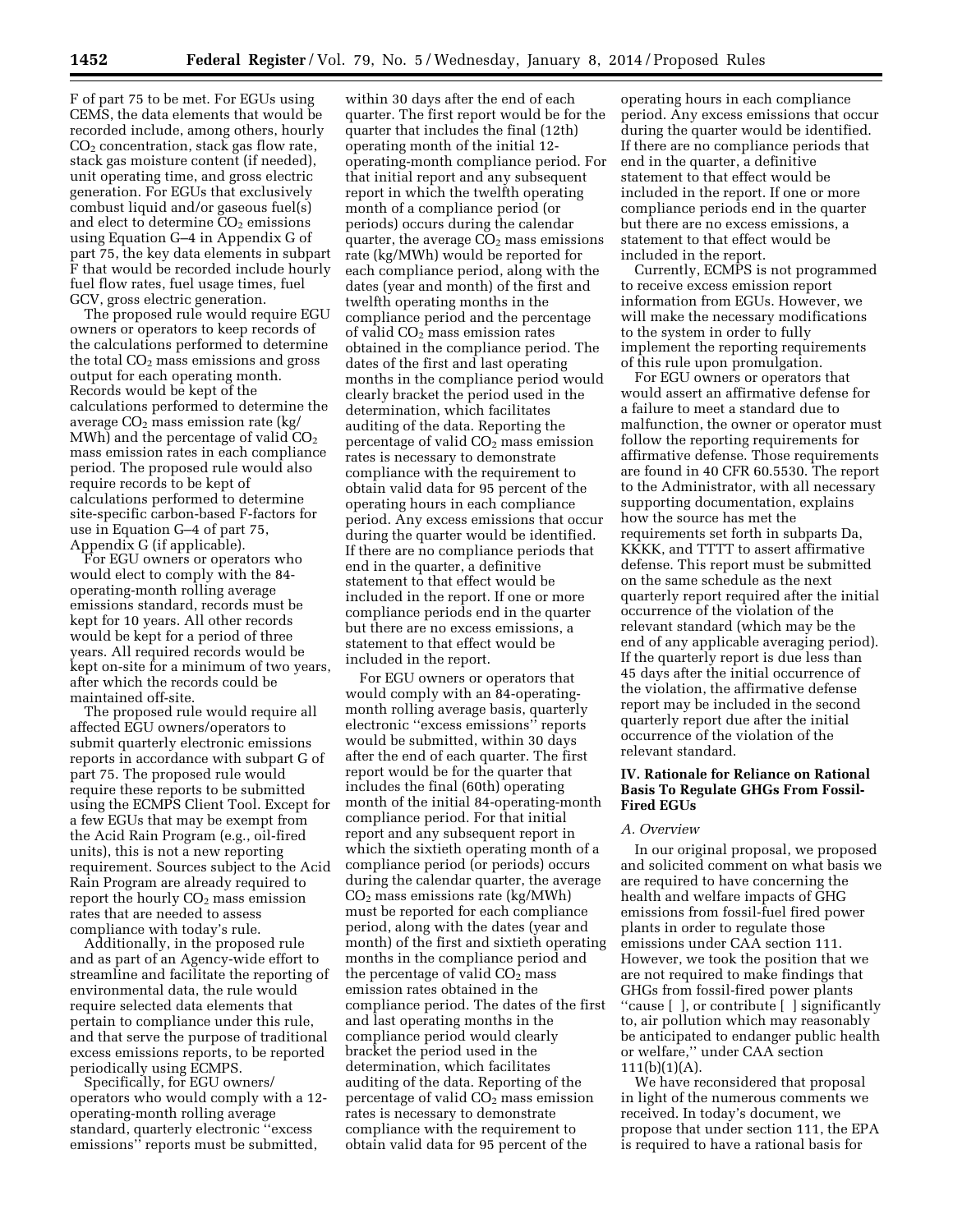promulgating standards for GHG emissions from electricity generating plants, and that the EPA has such a basis because the EPA has already determined that GHG emissions may reasonably be anticipated to endanger public health and welfare, and because electricity generating plants, as an industry, constitute, by a significant margin, the largest emitters in the inventory. In the April 2012 proposal, the EPA discussed whether CAA section 111 requires that the EPA issue, as a prerequisite for this rulemaking, another ''endangerment'' finding. After reviewing the comments, recent scientific developments, the amount of emissions from the power plant sector, and the case law, the EPA has concluded that even if section 111 requires an endangerment finding, the rational basis described in today's action would qualify as an endangerment finding as well.

As related matters, in this notice, we are proposing to establish regulatory requirements for  $CO<sub>2</sub>$  emissions of affected units, which are included in source categories (both steam-generating units and turbines) that the EPA already listed under CAA section 111(b)(1)(A) for regulation under CAA and we are not proposing a listing of a new source category. We are, however, proposing to subcategorize different sets of sources, and establish different  $CO<sub>2</sub>$  standards of performance for them, in accordance with CAA section 111(b)(2). To avoid confusion, we are proposing to codify the  $CO<sub>2</sub>$  standards of performance in the same subparts—Da and KKKK, depending on the types of units—that currently include the standards of performance for conventional pollutants. We are also co-proposing, in the alternative, to codify the  $CO<sub>2</sub>$ standards in a new subpart, TTTT, as we proposed in the original proposal for this rulemaking in April, 2012.90

# *B. Climate Change Impacts From GHG Emissions; Amounts of GHGs From Fossil Fuel-Fired EGUs*

In 2009, the EPA Administrator issued the Endangerment Finding under CAA section 202(a)(1). With the Endangerment Finding, the Administrator found that elevated concentrations of GHGs in the atmosphere may reasonably be anticipated to endanger public health and welfare of current and future generations, and focused on public health and public welfare impacts within the United States. Fossil fuelfired EGUs are by far the largest emitters of GHGs, primarily in the form of  $CO<sub>2</sub>$ , among stationary sources in the U.S. These adverse effects of GHGs on public health and welfare, and the amounts of GHGs emitted by fossil fuel-fired EGUs are briefly summarized in the Section II of this preamble and described in more detail in the RIA, and need not be recited here.

#### *C. CAA Section 111 Requirements*

To review the key CAA section 111 requirements: CAA section 111(b)(1)(A), by its terms, requires that the Administrator publish (and from time to time thereafter shall revise) a list of categories of stationary sources. He shall include a category of sources in such list if in his judgment it causes, or contributes significantly to air pollution which may reasonably be anticipated to endanger public health or welfare.

CAA section  $111(b)(1)(B)$  goes on to provide that after listing the source category, the EPA must promulgate regulations ''establishing federal standards of performance for new sources within such category.'' In turn, CAA section 111(a)(1) defines a ''standard of performance'' as a ''standard for emissions of air pollutants which reflects the degree of emission reduction which (taking into account \* \* \* cost \* \* \* and any nonair quality health and environmental impact and energy requirements) . . . has been adequately demonstrated.'' CAA section 111(b)(2) provides that ''The Administrator may distinguish among classes, types, and sizes within categories of new sources for the purpose of establishing such standards.''

# *D. Interpretation of CAA Section 111 Requirements*

CAA section  $111(b)(1)(A)$  requires the EPA to list a source category if it contributes significantly to air pollution that endangers public health or welfare. The EPA must necessarily conduct this listing by making determinations as to the health or welfare impacts of the

pollution to which the source category's pollutants contribute, and as to the significance of the amount of such contribution. However, by the terms of CAA section  $111(b)(1)(A)$ , the EPA may make these determinations on the basis of the impacts of the air pollution as a whole to which the source category's pollutants, taken as a whole, contribute. Nothing in CAA section 111(b)(1)(A) requires that the EPA make separate determinations for each type of pollution or each pollutant.

After listing a source category, the EPA must proceed to promulgate standards of performance for the source category's pollutants under CAA section 111(b)(1)(B) and 111(a)(1). However, nothing in those provisions requires that, at the time when the EPA promulgates the standards of performance for the individual pollutants, the EPA must make a determination as to the health or welfare effects of those particular pollutants or as to the significance of the amount of the source category's emissions of those pollutants. Clearly, CAA section 111 does not by its terms require that as a prerequisite for the EPA to promulgate a standard of performance for a particular pollutant, the EPA must first find that the pollutant causes or contributes significantly to air pollution that endangers public health or welfare. The lack of any such requirement contrasts with other CAA provisions that do require the EPA to make endangerment and cause-or-contribute findings for the particular pollutant that the EPA regulates under those provisions. *E.g.,* CAA sections 202(a)(1),  $211(c)(1), 231(a)(2)(A).$ 

The lack of any express requirement in CAA section 111 addressing whether and how the EPA is to evaluate emissions of a particular pollutant from the listed source category as a prerequisite for promulgation of a standard of performance is properly viewed as a statutory gap that requires the EPA to make what we refer to as a *Chevron* step 2 interpretation. Under the U.S. Supreme Court's 1984 decision in *Chevron U.S.A. Inc.* v. *NRDC,* 91 to interpret how a statute applies to a particular question, an agency must, at Step 1, determine whether Congress's intent as to the specific question is clear, and, if so, the agency must give effect to that intent. If congressional intent is not clear, then the agency, at Step 2, has discretion to fashion an interpretation that is a reasonable construction of the statute.<sup>92</sup> In this

 $\rm{^{90}It}$  should be noted that CAA section 111 clearly applies to GHGs. The U.S. Supreme Court has made this clear because (i) section 111 applies to ''any air pollutant,'' CAA section 111(a)(3), *see* section 111(d)(1)(A) (exempting, for purposes of section 111(d), certain air pollutants); and in *Massachusetts*  v. *EPA,* 549 U.S. 497 (2007), the Supreme Court held that the term ''air pollutant,'' as defined under CAA section 302(g), includes GHGs; and (ii) in *American Electric Power Company* v. *Connecticut,*  131 S.Ct. 2527 (2011), the Supreme Court based its holding that ''the Clean Air Act and the EPA actions it authorizes displace any federal common law right to seek abatement of carbon-dioxide emissions from fossil fuel-fired power plants'' on the grounds that CAA section 111 ''provides a means to seek limits on emissions of carbon dioxide from domestic power plants \* \* \*.'' *Id.* at 2538.

<sup>91</sup> 467 U.S. 837 (1984).

<sup>92</sup> *Id.* at 842–43.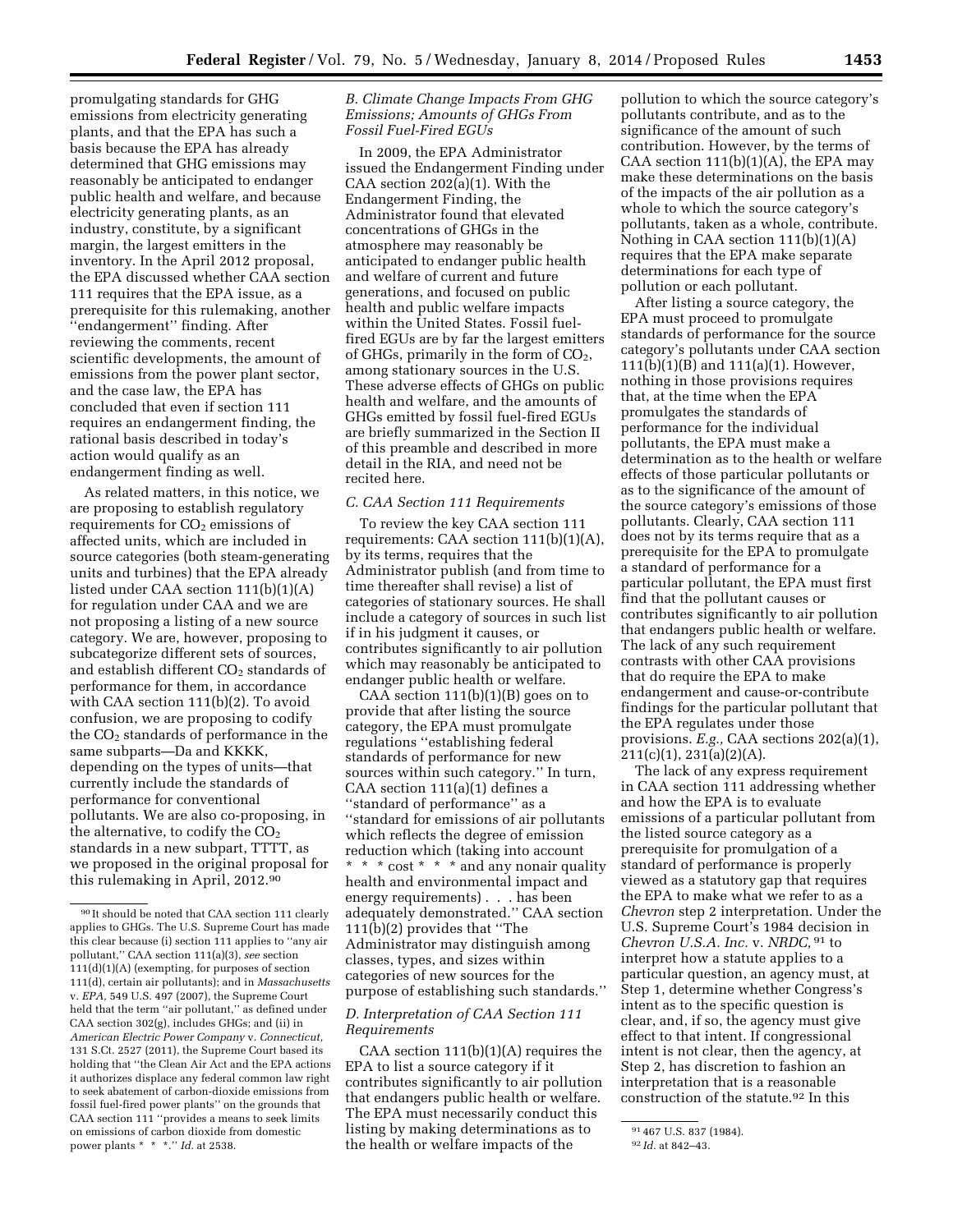case, the EPA is authorized to develop a reasonable interpretation.

Our interpretation is that in order to promulgate a section 111 standard of performance for a particular pollutant, we do not need to make a pollutantspecific endangerment finding, but instead must demonstrate a rational basis for controlling the emissions of the pollutant. That rational basis may be based on information concerning the health and welfare impacts of the air pollution at issue, and the amount of contribution that the source category's emissions make to that air pollution.

Commenters on the April 2012 proposal stated that the EPA is required to make an endangerment finding for  $CO<sub>2</sub>$  because when the EPA listed this source category, it was on the basis of other pollutants, and not  $CO<sub>2</sub>$ . However, to reiterate, CAA section 111(b)(1)(A) by its terms requires that the EPA ''shall publish (and from time to time thereafter, shall revise) a list of categories of stationary sources,'' and that the EPA shall list ''a category of sources'' based on the EPA's judgment that the category ''causes, or contributes significantly to, air pollution'' that endangers public health or welfare. Thus, this provision requires that the EPA make the listing decision on a category basis, and not on a pollutantby-pollutant basis. That is, this provision does not require that the EPA establish separate lists of source categories, with each list covering a different pollutant. Therefore, this provision does not require that the EPA make an endangerment finding on a pollutant by pollutant basis.

Commenters on the April 2012 proposal stated that the EPA was required to make an endangerment finding because by creating the new subpart TTTT in 40 CFR Part 60, the EPA was listing a new source category that included the affected units. However, in neither the original April 2012 proposal nor this new proposal has EPA proposed to list a new source category. The EPA initially included fossil fuel-fired electric steam generating units (which included boilers) in a category that it listed under section 111(b)(1)(A)  $93$  and the EPA promulgated the first set of standards of performance for this source category in 1971, which the EPA codified in subpart D.94 Subsequently, the EPA included

fossil fuel-fired combustion turbines in a category that the EPA listed under section  $111(b)(1)(A)$ , <sup>95</sup> and the EPA promulgated standards of performance for this source category in 1979, which the EPA codified in subpart GG.96

The EPA has revised those regulations, and in some instances, has revised the codifications (that is, the subparts), several times over the ensuing decades. In 1979, the EPA divided subpart D into 3 subparts—Da (''Standards of Performance for Electric Utility Steam Generating Units for Which Construction is Commenced After September 18, 1978''), Db (''Standards of Performance for Industrial-Commercial-Institutional Steam Generating Units'') and Dc (''Standards of Performance for Small Industrial-Commercial-Institutional Steam Generating Units'')—in order to codify separate requirements that it established for these subcategories.97 In 2006, the EPA created subpart KKKK, ''Standards of Performance for Stationary Combustion Turbines,'' which applied to certain sources previously regulated in subparts Da and GG.98 None of these rulemakings, including the revised codifications, however, constituted a new listing under CAA section 111(b)(1)(A).

In today's rulemaking, the EPA is promulgating new standards of performance for  $CO<sub>2</sub>$  emissions from certain sets of sources, e.g., steamgenerating boilers and turbines. Moreover, we are establishing different requirements for different sets of sources, including steam-generating boilers as well as smaller and larger combustion turbines, in accordance with CAA section 111(b)(2). That provision authorizes the EPA to ''distinguish among classes, types, and sizes within categories of new sources for the purpose of establishing . . . standards [of performance.]''

In today's rulemaking, we are including a proposal and, in the alternative, a co-proposal, which take two different approaches to the source categories and their codification.99 Our

proposal is to codify the new  $CO<sub>2</sub>$ standards in the same subparts in which the standards of performance for conventional pollutants are codified. Thus, we propose to codify the GHG standards for steam-generating boilers as a new section in subpart Da, and the GHG standards for combustion turbines as new sections in subpart KKKK. This proposal does not list a new category under section 111(a)(1)(A). Nor does this proposal revise either of the two source categories—steam-generating boilers and combustion turbines—that EPA has already listed, or revise the codification of the new source requirements for those categories in subparts Da, GG, and KKKK. Under this proposal, the establishment of different requirements for different sets of sources—for example, coal-fired power plants, larger NGCC plants, and smaller NGCC plants—constitute subcategorizations within the existing categories.

In the alternative, we co-propose to combine the two source categories again, steam-generating boilers and combustion turbines—for purposes of regulating  $CO<sub>2</sub>$  emissions (but not for regulating emissions of conventional pollutants), and to codify all of the proposed regulatory requirements in a new subpart, TTTT.100 This category, created by combining two existing categories, cannot be considered a new source category that EPA is placing on the list of categories for regulation under CAA section  $111(b)(1)(A)$ . Under this co-proposal, the establishment of different requirements for different sets of sources continues to constitute subcategorizations within the existing category.

We solicit comment on the relative merits of each approach. In particular we seek comment on whether the coproposal to combine the categories and codify the GHG standards for all new affected sources in subpart TTTT will offer any additional flexibility for any future emission guidelines for existing sources, for example, by facilitating a system-wide approach, such as emission rate averaging, that covers fossil-fuel

<sup>93</sup> ''Air Pollution Prevention and Control: List of Categories of Stationary Sources,'' 36 FR 5931 (March 31, 1971).

<sup>94</sup> ''Standards of Performance for Fossil-Fuel-Fired Steam Generators for Which Construction Is Commenced After August 17, 1971,'' 36 FR 24875 (Dec. 23, 1971) codified at 40 CFR 60.40–46; 36 FR 5931 (Mar. 31, 1971).

<sup>95</sup> 42 FR 53657 (Oct. 3, 1977).

<sup>96</sup> ''Standards of Performance for Electric Utility Steam Generating Units for Which Construction is Commenced After September 18, 1978,'' 44 FR 33580 (June 11, 1979).

<sup>97</sup> 44 FR 33580 (June 11, 1979).

<sup>98</sup> 71 FR 38497 (July 6, 2006), as amended at 74 FR 11861 (Mar. 20, 2009).

<sup>99</sup> In the original proposal for this rulemaking, the EPA proposed to create within 40 CFR part 60 a new subpart that would include GHG emission regulatory requirements for electric utility steam generating units (i.e., boilers and IGCC units), whose conventional pollutant regulatory requirements are codified under subpart Da; as well as stationary combustion turbines that generate

electricity for sale and meet certain size and operational criteria, conventional pollutant regulatory requirements are codified under subpart KKKK. The EPA proposed to number this newly created subpart as subpart TTTT. The EPA explained that combining the GHG regulatory requirements for those sources in TTTT was appropriate because the EPA was establishing the same limit for all those sources based on the same BSER, which was NGCC. 77 FR 22410/2–22411/3.

<sup>100</sup>Under this co-proposal, these regulatory requirements are substantively the same as the requirements proposed for inclusion in subparts Da and KKKK, and are simply collected in a separate subpart, TTTT.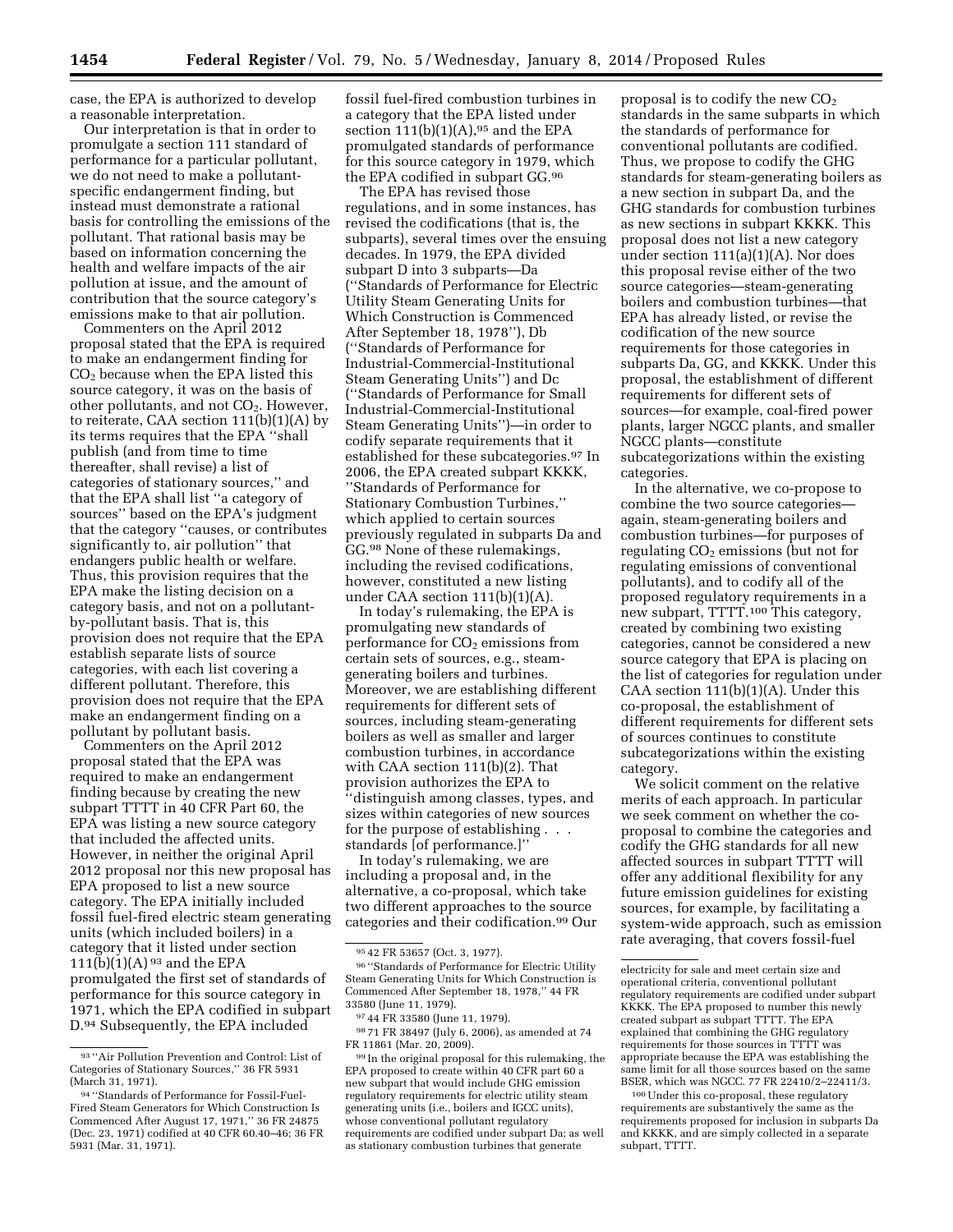fired steam generating units and combustion turbines.

### *E. Rational Basis To Promulgate Standards for GHGs From Fossil-Fired EGUs*

In this rulemaking, the EPA has a rational basis for concluding that emissions of  $CO<sub>2</sub>$  from fossil-fired power plants, which are the major U.S. source of greenhouse gas air pollution, merits taking action under CAA section 111. As noted, in 2009, the EPA made a finding that GHG air pollution may reasonably be anticipated to endanger public health or welfare, and in 2010, the EPA denied petitions to reconsider that finding. The EPA extensively reviewed the available science concerning GHG pollution and its impacts in taking those actions. In 2012, the U.S. Court of Appeals for the D.C. Circuit upheld the finding and denial of petitions to reconsider. In addition, assessments from the NRC and the IPCC, published in 2010, 2011, and 2012 lend further credence to the validity of the Endangerment Finding. As discussed below, no information that commenters have presented or that the EPA has reviewed provides a basis for rescinding that finding. In addition, as noted, the high level of GHG emissions from the fossil-fired EGUs makes clear that it is rational for the EPA to regulate GHG emissions from this sector. This information amply supports that the EPA has a rational basis for promulgating regulations under CAA section 111 designed to address GHG air pollution.

Our conclusion is consistent with the case law handed down by the D.C. Circuit. In its 1980 decision in *National Lime Association* v. *EPA,*101 the Court upheld EPA's determination that lime manufacturing plants emit particulates that contribute significantly to air pollution that endangers public health or welfare. The Court noted that (i) EPA's basis was its prior determination that ''the significant production of particulate emissions . . . cause[s] or contribute[s] to air pollution (which may reasonably be anticipated to endanger public health or welfare);'' and (ii) ''[t]he Agency has made this determination for purposes of establishing national primary and secondary ambient air quality standards under [CAA section 109].'' The Court held:

We think the danger of particulate emissions' effect on health has been sufficiently supported in the Agency's (and its predecessor's) previous determinations to

provide a rational basis for the Administrator's finding in this case.102 Similarly, in *National Asphalt Pavement Ass'n* v. *Train,*103 the D.C. Circuit upheld a determination by the EPA that asphalt cement plants contribute significantly to particulate matter air pollution that endangers public health and welfare. The Court indicated that the EPA's determination that particulate matter endangers is valid simply on grounds that the EPA established a NAAQS for that pollutant.104

These cases support our relying primarily on the analysis and conclusions in our previous Endangerment Finding, and the subsequent assessments, as providing a rational basis for our decision to impose standards of performance on GHG emissions from fossil-fuel fired EGUs.

In comments on the original proposal, commenters state that because the proposed rulemaking limits emissions of only  $CO<sub>2</sub>$ , and not other GHGs, the EPA cannot rely on the analysis and conclusions in the 2009 Endangerment Finding because it concerned a mix of six GHGs: carbon dioxide and five others. These commenters assert that as a prerequisite for regulating  $CO<sub>2</sub>$ emissions alone, the EPA must make an endangerment finding for  $CO<sub>2</sub>$  alone. Because the present proposal also limits emissions of only  $CO<sub>2</sub>$ , and not the other GHGs, we expect that the same issue may arise with respect to this proposal. Commenters' assertion is incorrect for two reasons. First, as discussed above, the EPA does not need to make an endangerment finding with respect to a particular pollutant to set standards for that pollutant under section  $111(b)(1)(B)$ . Second, the EPA may reasonably rely on the analysis and conclusions in the 2009 Endangerment Finding on GHGs even when regulating only CO2. With respect to this proposed rulemaking, the air pollution at issue here is the mix of six GHGs. It is that air pollution that has caused the various impacts on health and welfare that formed the basis for the Endangerment Finding. The  $CO<sub>2</sub>$  emissions from EGUs are a major component of that air pollution. As we noted in the 2009 Endangerment Finding,  $CO<sub>2</sub>$  is the ''dominant anthropogenic greenhouse gas.'' 105 The fact that we are not regulating the other five GHGs in this rulemaking does not mean that we are required to identify the air pollution as  $CO<sub>2</sub>$  alone rather than the mix of six

GHGs. This is consistent with the EPA's past actions. In the 2010 Light Duty Vehicle Rule for which the Endangerment Finding served as the predicate, the EPA regulated only four of the GHGs, not all six.106

Further, the fact that affected EGUs emit almost one-third of all U.S. GHGs and comprise by far the largest stationary source category of GHG emissions, along with the fact that the  $CO<sub>2</sub>$  emissions from even a single new coal-fired power plant may amount to millions of tons each year, provide a rational basis for regulating  $CO<sub>2</sub>$ emissions from affected EGUs.107 This is consistent with previous EPA actions that have been upheld by the D.C. Circuit. In the *National Lime Association* v. *EPA* case, noted above, the Court upheld the EPA's regulation of lime plants on grounds that they were one of the largest—although not within the largest 10 percent—emitting industries of particulates. The Court stated,

EPA . . . focused . . . on the sheer quantity of dust generated by lime plants. *42 Fed. Reg. 22507* (''A study performed for EPA in 1975 by the Research Corporation of New England ranked the lime industry twentyfifth on a list of 112 stationary sources categories which are emitters of particulate matter''); SSEIS 8–2 (''In a study performed for EPA by Argonne National Laboratory in 1975, the lime industry ranked seventh on a list of the 56 largest particulate source categories in the U.S.'').108

In the *National Asphalt Pavement Ass'n*  v. *Train* case, noted above, the Court upheld the EPA's determination that the asphalt industry contributed significantly to the air pollution based on ''the number of existing plants, the expected rate of growth in the number of plants, the rate of uncontrolled emissions, and the level of emissions currently tolerated.'' 109

#### *F. Alternative Findings of Endangerment and Significant Contribution*

Even if CAA section 111 is interpreted to require that the EPA make endangerment and cause-or-contribute significantly findings as prerequisites for today's rulemaking, then our rational

<sup>101</sup> 627 F.2d 416 (D.C. Cir. 1980).

<sup>102</sup> *Id.* at 431–32 n.48.

<sup>103</sup> *539 F.2d 775 (D.C. Cir. 1976).* 

<sup>104</sup> *Id.* at 784.

<sup>105</sup> 74 FR 66496, 66519 (Dec. 15, 2009).

<sup>106</sup> 75 FR 25324, 25396–97 (May 7, 2010).

<sup>107</sup>Commenters on the original proposal stated that new solid-fuel fired power plants made no contribution to air pollution because EPA's modeling projected no new construction of those types of plants. However, CAA section 111(b)(1)(A) is clear by its terms that the source category listing that is the prerequisite to regulation is based on the contribution of the ''category'' to air pollution, and therefore is not based on the contribution of only new sources in the category. The same reasoning applies to the rational basis determination.

<sup>108</sup> 627 F.2d at 432, n. 48. 109 539 F.2d at 784–85.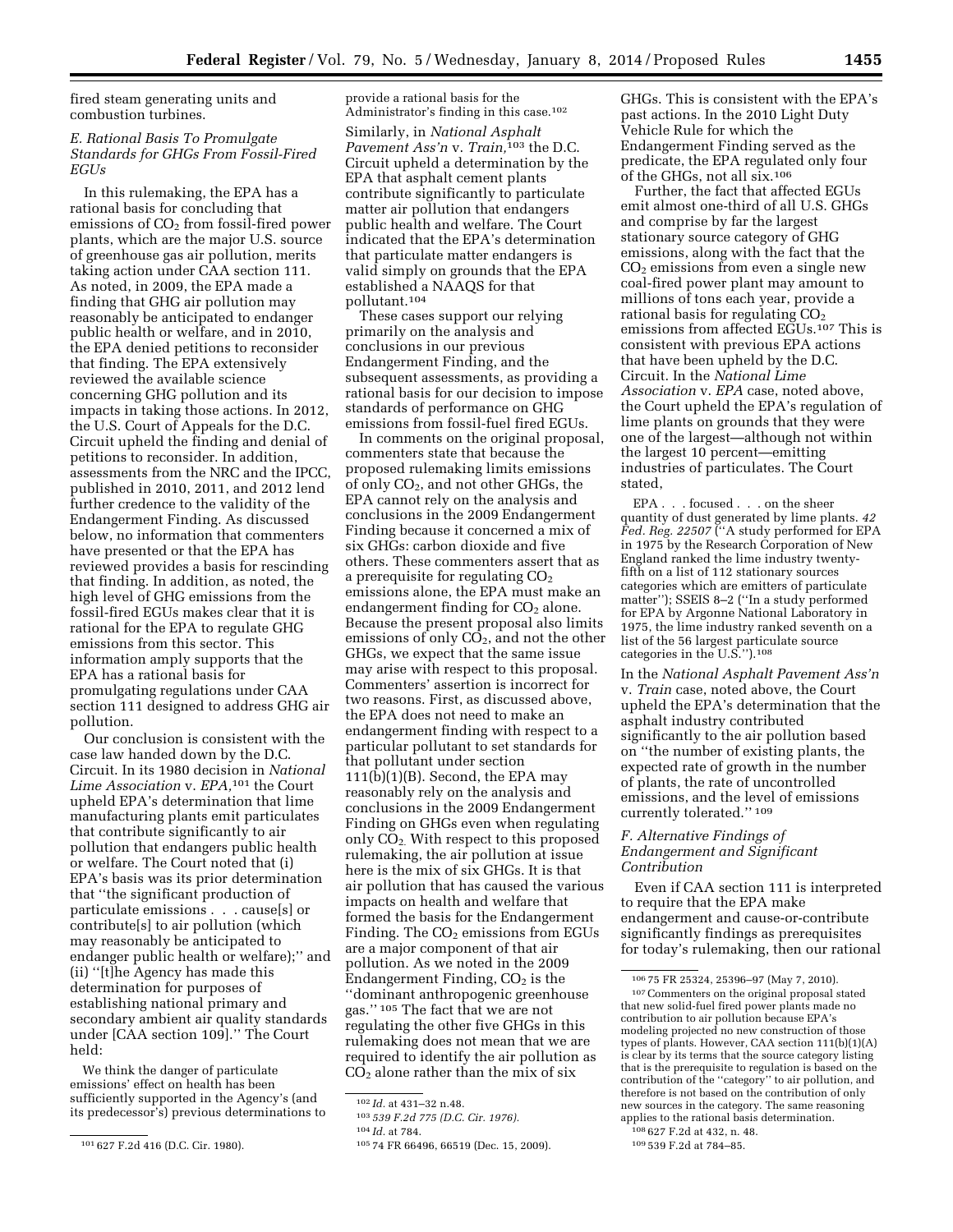basis, as described, should be considered to constitute those findings.

As noted above, the EPA's rational basis for regulating under section 111 GHGs is based primarily on the analysis and conclusions in the EPA's 2009 Endangerment Finding and 2010 denial of petitions to reconsider that Finding, coupled with the 2010, 2011, and 2012 assessments from the IPCC and NRC that describe scientific developments since those EPA actions. In addition, as noted above, we would review comments presenting other scientific information to determine whether that information has any meaningful impact on our primary basis.

This rational basis approach is substantially similar to the approach the EPA took in the 2009 Endangerment Finding and the 2010 denial of petitions to reconsider. As noted, the D.C. Circuit upheld that approach in the *CRR* case. Accordingly, that approach would support an endangerment finding for this rulemaking.

By the same token, if the EPA were required to make a cause-or-contributesignificantly finding for  $CO<sub>2</sub>$  emissions from the fossil fuel-fired EGUs, as a prerequisite to regulating such emissions under CAA section 111, the same facts that support our rational basis determination would support such a finding. In particular, as noted, fossil fuel-fired EGUs emit almost one-third of all U.S. GHG emissions, and constitute by far the largest single stationary source category of GHG emissions; and the  $CO<sub>2</sub>$  emissions from even a single new coal-fired power plant may amount to millions of tons each year. It should be noted that at present, it is not necessary for the EPA to decide whether it must identify a specific threshold for the amount of emissions from a source category that constitutes a significant contribution. Under any reasonable threshold or definition, the emissions from EGUs are a significant contribution.110

# *G. Comments on the State of the Science of Climate Change*

The EPA received a number of comments in response to the original proposed NSPS rule addressing the scientific underpinnings of the EPA's 2009 Endangerment Finding and, in essence, the scientific justification for this rule. Because this action is not a final action, we are not required to respond to those comments. Even so, we

have carefully reviewed all of those comments, and we do provide some responses in this action. It is important to place these comments in the context of the voluminous record on this subject that has been compiled over the last few years. This includes: (1) The process by which the Administrator reached the 2009 finding that GHGs are reasonably anticipated to endanger the public health and welfare of current and future generations; (2) the EPA's response in 2010 to ten administrative petitions for reconsideration of the Endangerment Finding, the ''Reconsideration Denial''; and, (3) the decision by the United States Court of Appeals for the D.C. Circuit (D.C. Circuit) in 2012 to uphold the Endangerment Finding and the Reconsideration Denial.

As outlined in Section VIII.A. of the 2009 Endangerment Finding, the EPA's approach to providing the technical and scientific information to inform the Administrator's judgment regarding the question of whether GHGs endanger human health and welfare was to rely primarily upon the recent, major assessments by the U.S. Global Change Research Program (USGCRP), the Intergovernmental Panel on Climate Change (IPCC), and the National Research Council (NRC) of the National Academies. In brief, these assessments addressed the scientific issues that the EPA was required to examine, were comprehensive in their coverage of the GHG and climate change problem, and underwent rigorous and exacting peer review by the expert community, as well as rigorous levels of U.S. government review and acceptance, in which the EPA took part. The EPA received thousands of comments on the proposed Endangerment Finding and responded to them in depth in an 11 volume RTC document. While the EPA gave careful consideration to *all* of the scientific and technical information received, it placed less weight on the much smaller number of individual studies that were not considered or reflected in the major assessments often these studies were published after the submission deadline for those larger assessments. Primary reliance on the major scientific assessments provided the EPA greater assurance that it was basing its judgment on the best available, well-vetted science that reflected the consensus of the climate science community, rather than selecting the studies it would rely on. Nonetheless, the EPA reviewed individual studies not incorporated in the assessment literature to see if they would lead the EPA to change its interpretation of, or place less weight

on, the major findings reflected in the assessment reports. From its review of individual studies submitted by commenters, the EPA concluded that these studies did not change the various conclusions or judgments the EPA would draw based on the more comprehensive assessment reports. The major findings of the USGCRP, IPCC, and NRC assessments supported the EPA's determination that GHGs threaten the public health and welfare of current and future generations. The EPA demonstrated this scientific support at length in the Endangerment Finding itself, in its Technical Support Document (which summarized the findings of USGCRP, IPCC and NRC), and in its RTC document.

The EPA then reviewed ten administrative petitions for reconsideration of the Endangerment Finding in 2010. The Administrator denied those petitions in the ''Reconsideration Denial'' on the basis that the Petitioners failed to provide substantial support for the argument that the Endangerment Finding should be revised and therefore their objections were not of ''central relevance'' to the Finding.111 The EPA prepared an accompanying 3-volume RTP document to provide additional information, often more technical in nature, in response to the arguments, claims, and assertions by the petitioners to reconsider the Endangerment Finding.

The 2009 Endangerment Finding and the 2010 Reconsideration Denial were challenged in a lawsuit, and on June 26, 2012, the D.C. Circuit upheld them, ruling that they were neither arbitrary nor capricious, were consistent with *Massachusetts* v. *EPA,*112 and were adequately supported by the administrative record.113 The Court found that the EPA had based its decision on ''substantial scientific evidence," 114 and noted that the EPA's reliance on assessments was consistent with the methods decision-makers often use to make a science-based judgment.115 The Court also found that the Petitioners had ''not provided substantial support for their argument that the Endangerment Finding should be revised.'' 116 Moreover, the Court assessed the EPA's reliance on the major scientific assessment reports that were

114 Id at 121.

<sup>110</sup> Indeed, it is literally true that if fossil-fuel fired EGUs cannot be found to contribute significantly to GHG air pollution, then there is no source category in the U.S. that does contribute significantly to GHG air pollution, a result that would defeat the purposes of CAA section 111.

<sup>111</sup> ''EPA's Denial of the Petitions To Reconsider the Endangerment and Cause or Contribute Findings for Greenhouse Gases Under Section 202(a) of the Clean Air Act'' (''Reconsideration Denial''), 75 FR 49556, 58 (Aug. 13, 2010).

<sup>112</sup> *Massachusetts* v. *EPA,* 549 U.S. 497.

<sup>113</sup>*CRR,* 684 F.3d at 102.

<sup>115</sup> Id at 120.

<sup>116</sup> Id at 125.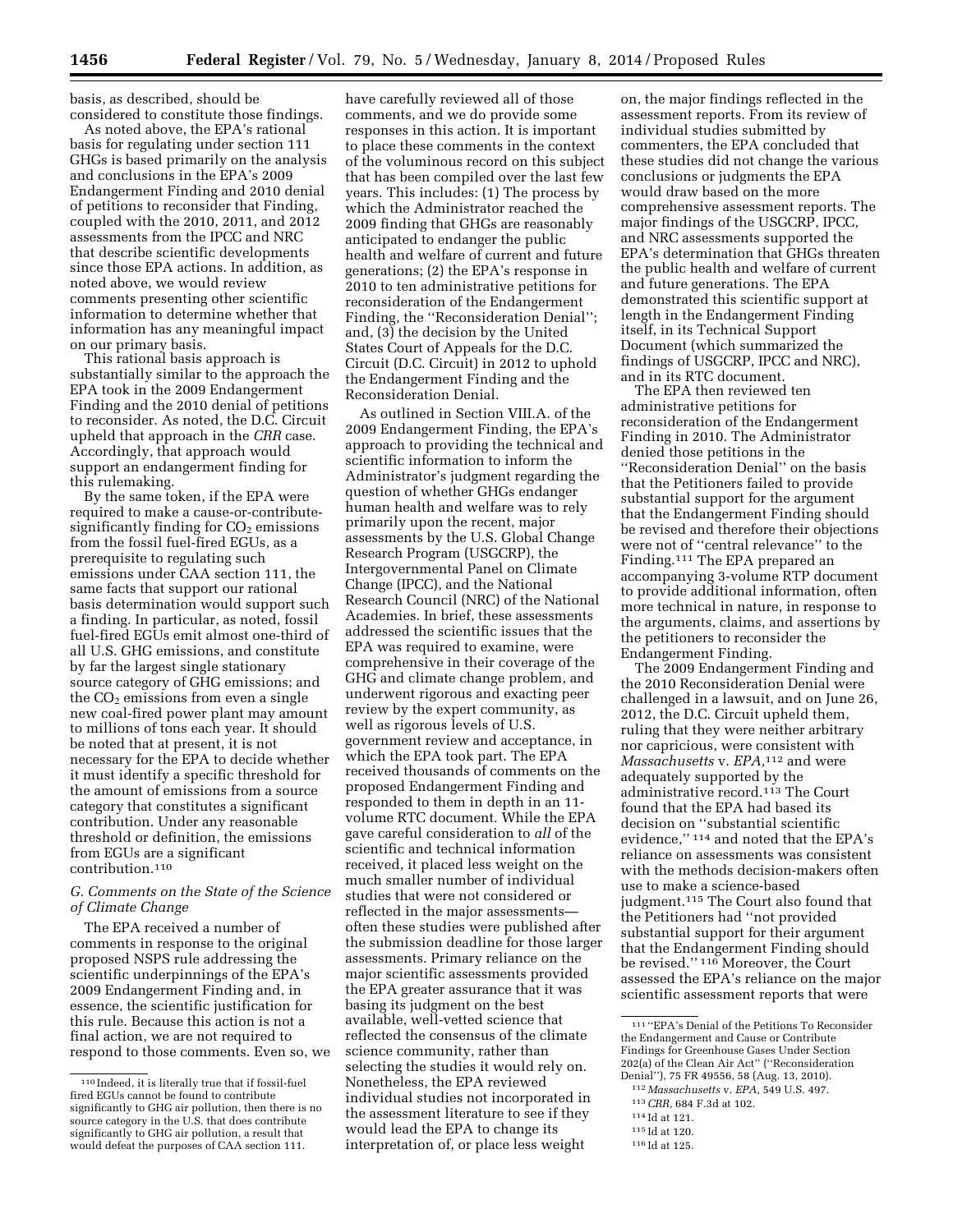conducted by USGCRP, IPCC, and NRC, and subjected to rigorous expert and government review, and found that—

EPA evaluated the processes used to develop the various assessment reports, reviewed their contents, and considered the depth of the scientific consensus the reports represented. Based on these evaluations, the EPA determined the assessments represented the best source material to use in deciding whether GHG emissions may be reasonably anticipated to endanger public health or welfare.117

#### As the Court stated,

It makes no difference that much of the scientific evidence in large part consisted of 'syntheses' of individual studies and research. Even individual studies and research papers often synthesize past work in an area and then build upon it. This is how science works. The EPA is not required to reprove the existence of the atom every time it approaches a scientific question.118

It is within the context of this extensive record, and recent affirmation of the Endangerment Finding by the Court, that the EPA has considered all of the submitted science-related comments and reports for the April 2012 proposed rule, and will consider any further comments in response to today's proposed rule. As we did in the original Endangerment Finding, the EPA is giving careful consideration to all of the scientific and technical information in the record. However, the major peerreviewed scientific assessments continue to provide the primary scientific and technical basis upon which the Administrator's judgment relies regarding the threat to public health and welfare posed by GHGs.

Commenters on the April 2012 proposed rule submitted two major peer-reviewed scientific assessments that were released since the administrative record concerning the Endangerment Finding was closed after the EPA's 2010 Reconsideration Denial: the IPCC Special Report on Managing the Risks of Extreme Events and Disasters to Advance Climate Change Adaptation (2012) (SREX) and the NRC Report on Climate Stabilization Targets: Emissions, Concentrations, and Impacts over Decades to Millennia (2011) (Climate Stabilization Targets). The EPA has reviewed these assessments and they are briefly characterized here:

*SREX.* The IPCC SREX assessment states that, ''A changing climate leads to changes in the frequency, intensity, spatial extent, duration, and timing of extreme weather and climate events, and can result in unprecedented extreme weather and climate events.''

The SREX documents observational evidence of changes in some of the weather and climate extremes that have occurred globally since 1950. The SREX assessment provides evidence regarding the attribution of some of these changes to elevated concentrations of GHGs, including warming of extreme daily temperatures, intensification of extreme precipitation events, and rising extreme coastal high water due to increases in sea level. The assessment notes that further increases in some extreme weather and climate events are projected over the 21st century. The assessment also concludes that, combined with increasing vulnerability and exposure of populations and assets, changes in extreme weather and climate events have consequences for disaster risk, with particular impacts on the water, agriculture and food security, and health sectors.

*Climate Stabilization Targets.* The NRC Climate Stabilization Targets assessment states that, ''Emissions of carbon dioxide from the burning of fossil fuels have ushered in a new epoch where human activities will largely determine the evolution of Earth's climate. Because carbon dioxide in the atmosphere is long lived, it can effectively lock Earth and future generations into a range of impacts, some of which could become very severe.'' The assessment addresses the fact that emissions of carbon dioxide will alter the composition of the atmosphere, and therefore the climate, for thousands of years and attempts to quantify the implications of stabilizing GHG concentrations at different levels. The report also estimates a number of specific climate change impacts, finding warming could lead to increases in heavy rainfall and decreases in crop yields and Arctic sea ice extent, along with other important changes in precipitation and stream flow. For an increase in global average temperature of 1 to 2 °C above pre-industrial levels, the assessment found that the area burnt by wildfires in western North America will likely more than double and coral bleaching and erosion will increase due both to warming and ocean acidification; an increase of 3 °C will lead to a sea level rise of 0.5 to 1.0 meters by 2100; and with an increase of 4 °C, the average summer in the United States would be as warm as the warmest summers of the past century. The assessment notes that although many important aspects of climate change are difficult to quantify, the risk of adverse impacts is likely to increase with increasing temperature, and the risk of dangerous surprises can be expected to

increase with the duration and magnitude of the warming.

A number of other National Academy assessments regarding climate have also been released recently. The EPA has reviewed these assessments, and finds that the improved understanding of the climate system resulting from the two assessments described above and the National Academy assessments strengthens the case that GHGs are endangering public health and welfare. Perhaps the most dramatic change relative to the prior assessments concern sea level rise. The previous 2007 IPCC AR4 assessment projected a rise in global sea level of between 7 and 23 inches by the end of the century relative to 1990 (with an acknowledgment that inclusion of ice sheet processes that were poorly understood would likely increase those projections). Three new NRC assessments have provided estimates of projected sea level rise that are much larger, in some cases more than twice as large as the previous IPCC estimates. Climate Stabilization Targets; National Security Implications for U.S. Naval Forces (2011); Sea Level Rise for the Coasts of California, Oregon, and Washington: Past, Present, and Future (2012). While the three NRC assessments continue to recognize and characterize the uncertainty inherent in accounting for ice sheet processes, these revised estimates strongly support and strengthen the existing finding that GHGs are reasonably anticipated to endanger human health and welfare. Other key findings of the recent assessments are described briefly below:

The *Sea Level Rise for the Coasts of California, Oregon, and Washington: Past, Present, and Future* (2012) assessment notes that observations have shown that sea level rise on the West Coast has risen south of Cape Mendocino over the past century but dropped north of that point during that time due to tectonic uplift and other factors in Oregon and Washington. However, the assessment projects a global sea level rise of 1.6 to 4.6 feet by 2100, which is sufficient to lead to rising relative sea level even in the northern states. The *National Security Implications of Climate Change for U.S. Naval Forces* also considers potential impacts of sea level rise, using a range of 1.3 to 6.6 feet by 2100. This assessment also suggests preparing for increased needs for humanitarian aid, responses to climate change in geopolitical hotspots including possible mass migrations, and addressing changing security needs in the Arctic as sea ice retreats. The *Climate and Social Stress: Implications for Security Analysis* (2012) assessment found that it

<sup>117</sup> Id at 120.

<sup>118</sup> Id at 120.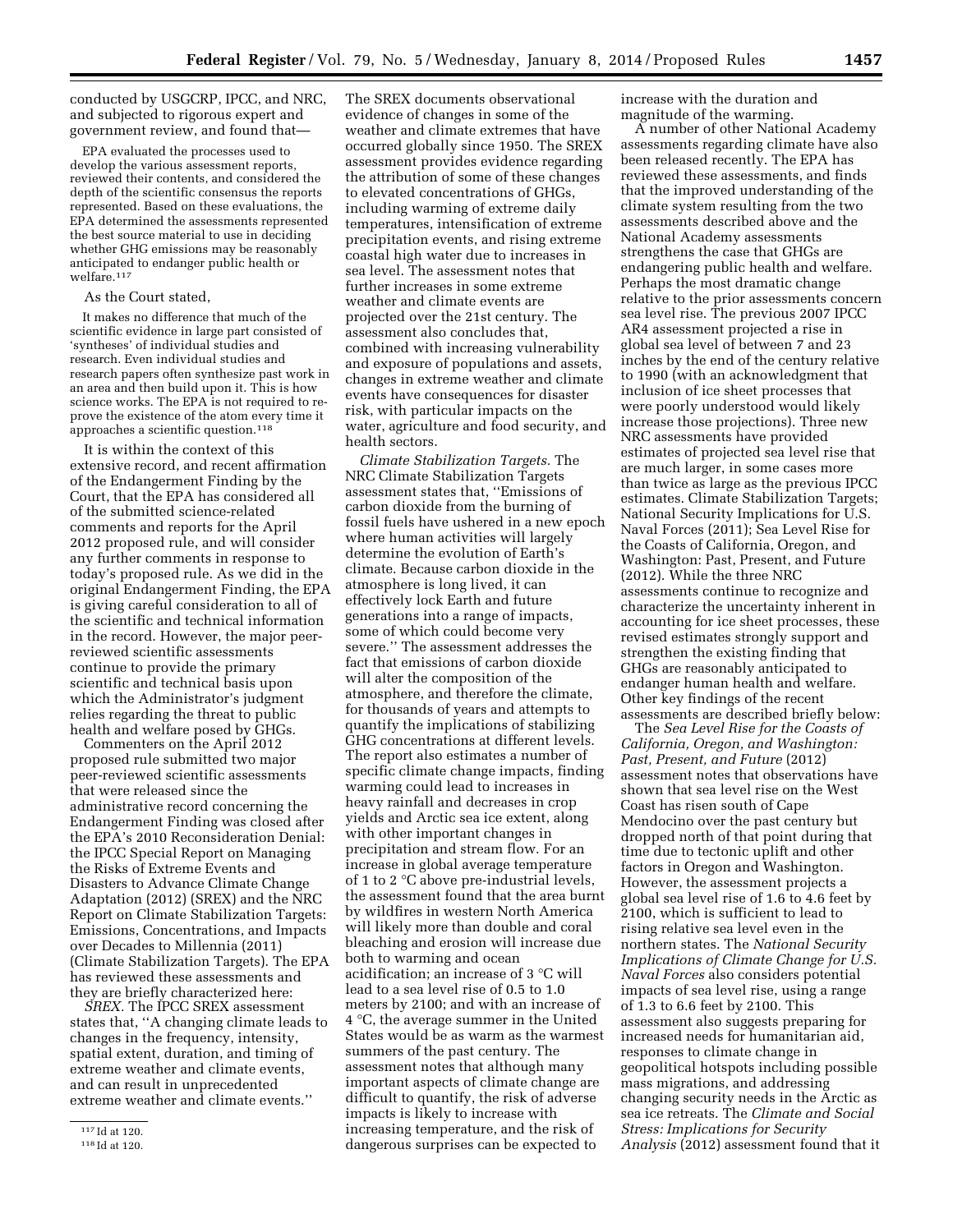would be ''prudent for security analysts to expect climate surprises in the coming decade . . . and for them to become progressively more serious and more frequent thereafter[.]'' *Understanding Earth's Deep Past: Lessons for Our Climate Future* (2011) examines the period of Earth's history prior to the formation of the Antarctic and Greenland Ice Sheets because  $CO<sub>2</sub>$ concentrations by the end of the century will have exceeded levels seen in the 30 million years since that time. The assessment discusses the possibility that analogous paleoclimate states might suggest higher climate sensitivity, less well regulated tropical surface temperatures, higher sea level rise, more anoxic oceans, and more potential for non-linear events such as the Paleo-Eocene Thermal Maximum than previously estimated. The assessment notes that three or four out of the five major coral reef crises of the past 500 million years were probably driven by acidification and warming caused by GHG increases similar to the changes expected over the next hundred years. The assessment states that ''the magnitude and rate of the present greenhouse gas increase place the climate system in what could be one of the most severe increases in radiative forcing of the global climate system in Earth history.'' Similarly, the *Ocean Acidification: A National Strategy to Meet the Challenges of a Changing Ocean* (2010) assessment found that ''[t]he chemistry of the ocean is changing at an unprecedented rate and magnitude due to anthropogenic carbon dioxide emissions; the rate of change exceeds any known to have occurred for at least the past hundreds of thousands of years.'' The assessment notes that the full range of consequences is still unknown, but the risks ''threaten coral reefs, fisheries, protected species, and other natural resources of value to society.''

Several commenters on the April 2012 proposed rule argue that the Endangerment Finding should be reconsidered or overturned based on those commenters' reviews of specific climate science literature, particularly newer publications that have appeared since the EPA's 2010 Denial of Petitions. Some commenters have presented their own compilations of individual studies as support for their assertions that climate change will have beneficial effects in many cases and that climate impacts will not be as severe or adverse as the EPA and assessments like the USGCRP (2009) report have stated. These commenters conclude that U.S. society will continue to easily adapt to

climate change and that climate change therefore does not pose a threat to human health and welfare.

The EPA has reviewed the information submitted and finds that, the fundamental issues raised in the comments that critique the scientific justification for the rule have been addressed by the EPA's 11-volume response to comments for the 2009 Endangerment Finding, the EPA's responses to all issues raised by Petitioners in the Reconsideration Denial, or the D.C. Circuit in its 2012 decision to uphold the EPA's 2009 Endangerment Finding. These comments do not change the various conclusions or judgments that the EPA would draw based on the assessment reports relied upon in the recent 2009 Finding.

These comments often highlight uncertainty regarding climate science as an argument for reconsideration. However, uncertainty was explicitly recognized in the 2009 Endangerment Finding: ''The Administrator acknowledges that some aspects of climate change science and the projected impacts are more certain than others'',119 and the decision to find endangerment was made with full recognition of the uncertainty involved. In addition, the D.C. Circuit Court decision noted that, ''the existence of some uncertainty does not, without more, warrant invalidation of an endangerment finding.'' 120 In short, these recent publications submitted by commenters, and any new issues that are extracted from them, do not undermine either the significant body of scientific evidence that has accumulated over the years or the conclusions presented in the substantial peerreviewed assessments of the USGCRP, NRC, and IPCC.

Regarding the contentions that the U.S. will adapt to climate change impacts and that therefore climate change impacts pose no threat, the EPA stated in the 2009 Endangerment Finding,

Risk reduction through adaptation and GHG mitigation measures is of course a strong focal area of scientists and policy makers, including the EPA; however, the EPA considers adaptation and mitigation to be potential *responses* to endangerment, and as such has determined that they are outside the scope of the endangerment analysis.121

The D.C. Circuit upheld this position, ruling that ''These contentions [that the U.S. can adapt] are foreclosed by the language of the statute and the Supreme Court's decision in *Massachusetts* v. *EPA''* because ''predicting society's adaptive response to the dangers or harms caused by climate change'' does not inform the ''scientific judgment'' that the EPA is required to take regarding Endangerment.122

Some commenters raise issues regarding the EPA Inspector General's report, *Procedural Review of EPA's Greenhouse Gases Endangerment Finding Data Quality Processes (2011).*  These commenters mischaracterize the report's scope and conclusions and, thus, vastly overstate the significance of the Inspector General's procedural recommendations. Ultimately, nothing in the Inspector General report questions the validity of the EPA's Endangerment Finding because that report did not evaluate the scientific basis of the Endangerment Finding. Rather, the Inspector General offers recommendations for clarifying and standardizing internal procedures for documenting data quality and peer review processes when referencing existing peer reviewed science in the EPA actions. Unrelated to the Endangerment Finding and its validation by the Court, the EPA has made progress towards implementing the recommendations by the Inspector General.

One commenter submitted a number of emails from the period 1999 to 2009 that were obtained from a University of East Anglia server in 2009 and publicly released in 2011. After reviewing these emails, the EPA finds that they raise no issues that were not previously raised by Petitioners in regard to an earlier group of emails from the same incident, released in 2009. The commenter makes unsubstantiated assumptions and subjective assertions regarding what the emails purport to show about the state of climate change science; this provides inadequate evidence to challenge the voluminous and well documented body of science that is the technical foundation of the Administrator's Endangerment Finding.

A number of comments were also submitted in support of the Endangerment Finding and/or providing further evidence that climate change is a threat to human health and welfare. A number of individual studies were submitted and a number of observed or projected climate changes of local importance or concern to commenters were documented. Again, the EPA places lesser weight on individual studies than on the major scientific assessments. Local observed changes can be of great concern to individuals

<sup>119</sup> 74 FR 66524.

<sup>120</sup>*CRR,* 684 F.3d at 121.

<sup>121</sup> 74 FR 66512 (emphasis added). 122 984 F.3d at 117.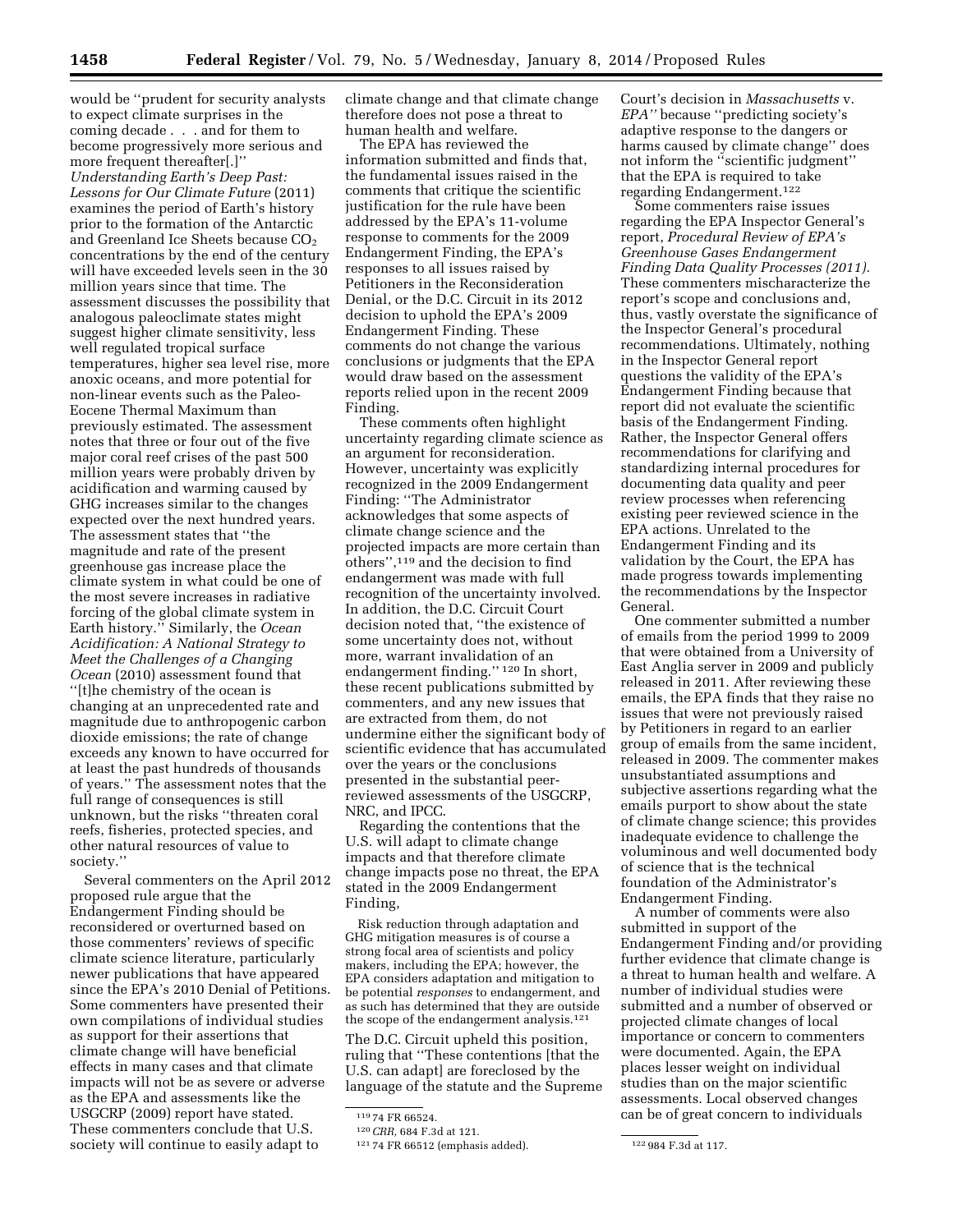and communities but must be assessed in the context of the broader science, as it is more difficult to draw robust conclusions regarding climate change over short time scales and in small geographic regions.

#### **V. Rationale for Applicability Requirements**

# *A. Applicability Requirements— Original Proposal and Comments*

The original proposal was designed to apply to new intermediate and base load EGUs, specifically, (1) fossil fuel-fired utility boilers and IGCC EGUs subject to subpart Da for criteria pollutant emissions, and (2) natural gas combined cycle EGUs subject to subpart KKKK for criteria pollutant emissions. The original proposal explicitly did not apply to simple cycle turbines because we concluded that they were operated infrequently and therefore only contributed small amounts to total GHG emissions. (For convenience, we occasionally refer to this explicit statement that the original proposed NSPS did not apply to a type of source as an exclusion.)

We received comments that supported the simple cycle exclusion and others that opposed it. Commenters in support stated that a new simple cycle power plant serves a different purpose than a new combined cycle plant and that economics will drive the use of combined cycle facilities over simple cycle plants. They also stated that the original proposed standard is not achievable by, and therefore is not BSER for, simple cycle turbines. Commenters opposing the exclusion stated that it creates an opportunity to evade the standard and could thereby increase GHG emissions. According to these commenters, any applicability distinctions should be based on utilization and function rather than purpose or technology.

After considering these comments, we are proposing a different approach to the applicability provisions with respect to simple cycle turbines.

## *B. Applicability Requirements—Today's Proposal*

In today's rulemaking, we propose that standards of performance apply to a facility if the facility supplies more than one-third of its potential electric output and more than 219,000 MWh net electric output to the grid per year. (We refer to a facility's sale of more than one-third of its potential electric output as the one-third sales criterion, and we refer to the amount of potential electric output supplied to a utility power distribution system, expressed in MWh,

as the capacity factor.) This proposed definition does not explicitly exclude simple cycle combustion turbines, but as a practical matter, it would exclude most of them because the vast majority of simple cycle turbines sell less than one-third of their potential electric output. The few simple-cycle combustion turbines that sell more than one-third of their potential electric output to the grid would be subject to the proposed standards of performance. As explained below, we have concluded that at this level of output, there are less expensive and lower emitting technologies that could be constructed consistent with today's proposed standards. Although, as noted, today's proposal does not explicitly exclude simple cycle combustion turbines, we solicit comment on whether to provide an explicit exclusion.

We are proposing to apply the onethird sales criterion on a rolling three year basis instead of an annual basis for stationary combustion turbines for multiple reasons. First, extending the period to three years would ensure that the  $CO<sub>2</sub>$  standards apply only to intermediate and base load EGUs by allowing facilities intended to generally operate at low capacity factors (e.g. simple cycle turbines that generally sell less than one-third of their potential electric output) to avoid applicability even though they may provide system capacity and, in fact, operate at high capacity factors during individual years with abnormally high electric demand. Second, only 0.2 percent of existing simple cycle turbines had a three-year average capacity factor of greater than one-third between 2000 and 2012. Therefore, as noted, from a practical standpoint, few new simple cycle turbines will be subjected to the standards of performance in this rulemaking.

The 2013 AEO cost and performance characteristics for new generation technologies include costs for advanced and conventional combined cycle facilities and advanced simple cycle turbines. According to the AEO 2013 values, advanced combined cycle facilities have a lower cost of electricity than advanced simple cycle turbine facilities above approximately a 20 percent capacity factor. Therefore, the use of a combined cycle technology would be BSER for higher capacity factor stationary combustion turbines. However, advanced combined cycle facilities do not have a lower cost of electricity than less capital intensive conventional combined cycle facilities until above approximately a 40 percent capacity factor. Between approximately 20 to 40 percent capacity factors,

conventional combined cycle facilities offer the lowest cost of electricity, and below approximately 20 percent capacity factors advanced simple cycle turbines offer the lowest cost of electricity. A capacity factor exemption at 40 percent (i.e., sales of less than twofifths of potential electric output per year) would allow conventional combined cycle facilities built with the intent to operate at relatively low capacity factors as an alternative technology to simple cycle turbines because neither would be subject to the NSPS requirements. Based on these cost considerations, we are specifically requesting comment on a range of 20 to 40 percent of potential electric output sales on a three-year basis for the capacity factor exemption. The 20 percent applicability limit is consistent with generating the lowest cost of electricity for advanced combined cycle turbines compared to advanced simple cycle turbines, and based on historical capacity factors would impact the operation of only approximately two percent of simple cycle turbines. The 40 percent applicability limit would be more consistent with the annual run hour limitations currently contained in many simple cycle operating permits.

We are also requesting comments on whether applicability for stationary combustion turbines should be defined on a single calendar year basis, similar to the current subpart Da applicability provisions for criteria pollutants, instead of a three-year basis. With a single year basis, we are considering an applicability level of up to 40 (instead of 33 and one-third) percent sales. Only 0.4 percent of existing simple cycle turbines had an annual capacity factor of greater than 40 percent between 2000 and 2012. Assuming the average hourly output of a simple cycle turbine is 80 percent of the maximum rated output, a simple cycle turbine could operate up to 4,400 hours annually before exceeding the capacity factor threshold. This is consistent with the operation hour limitation in many permits. Therefore, with this 40 percent sales criterion on a single-year basis, as a practical matter, it is anticipated that few new simple cycle turbines would be subject to the proposed standards of performance. Thus, we are specifically requesting comment on a range of one-third to twofifths of potential electric output annual sales. The lower range would be consistent with how an EGU is currently defined in the EPA rules, and would mean that the proposed standards of performance would impact approximately one percent of new simple cycle turbines.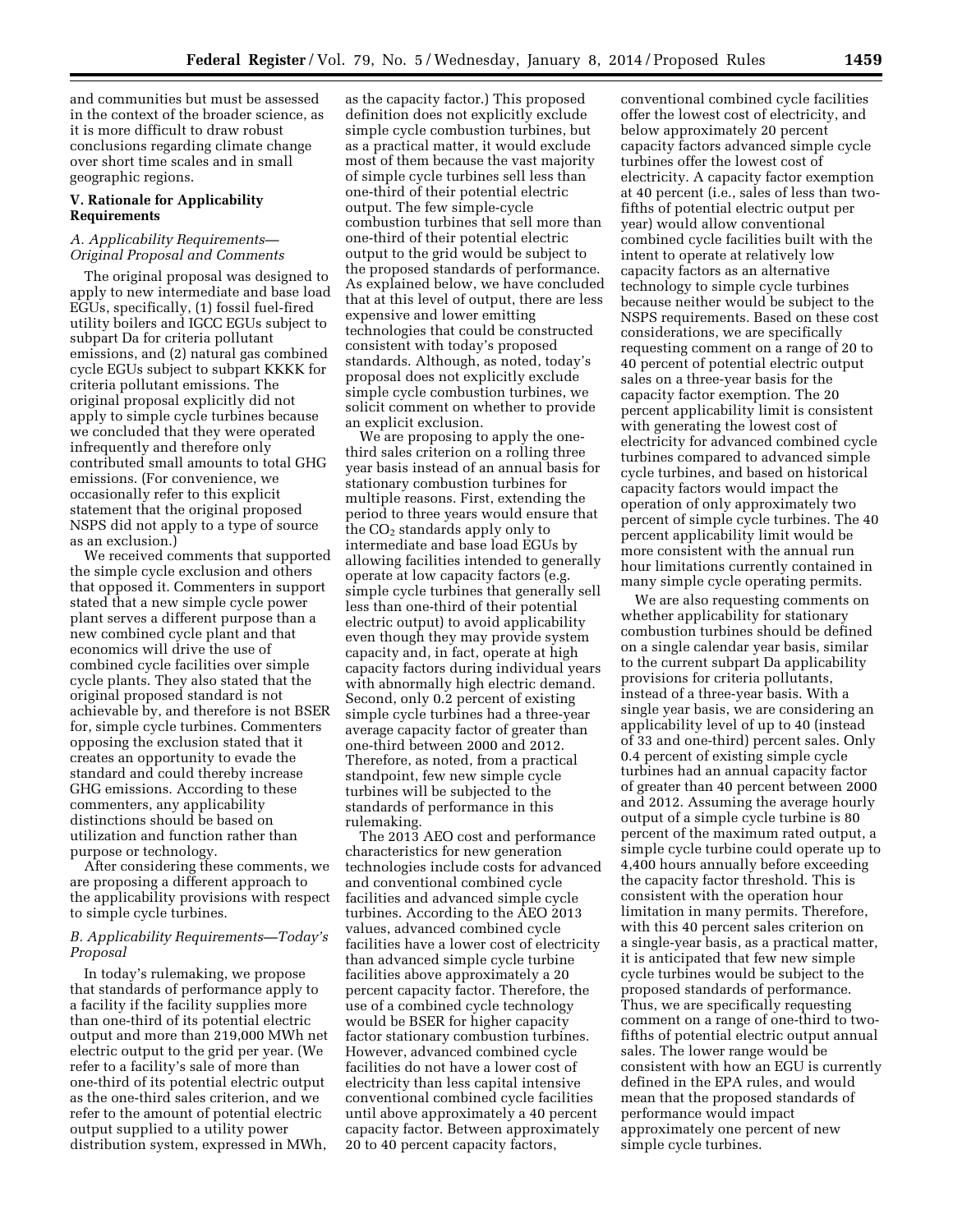We are also proposing a different definition of potential electric output from the current definition that determines the potential electric output (in MWh on an annual basis) considering only the design heat input capacity of the facility and does not account for efficiency. It assumes a 33 percent net electric efficiency, regardless of the actual efficiency of the facility and could discourage the installation of more efficient facilities. For example, a 33 percent efficient 100 MW facility would have a heat input of 1,034 MMBtu/h and a 40 percent efficient 100 MW facility would have a heat input of 853 MMBtu/h.<sup>123</sup> The 33 percent efficient facility would become subject to the NSPS requirements when it sells more than one-third of its potential electric output, 880,000 MWh. The 40 percent efficient facility would become subject to the NSPS requirements when it sells more than 730,000 MWh.124 This could potentially encourage the construction of less efficient facilities, since they could have a higher actual capacity factor than a more efficient unit, while still not being an EGU subject to a  $CO<sub>2</sub>$  standard. Therefore, we are proposing a definition of potential electric output that allows the source the option of calculating its potential electric output on the basis of its actual design electric output efficiency on a net output basis, as an alternative to the default one-third value. The proposed definition would permit the 40 percent efficient facility to use the actual efficiency of the facility so that the electric sales applicability criteria would be 880,000 MWh and applicability would be determined the same as for the less efficient facility.

The April 2012 proposal would have applied to facilities that primarily burn non-fossil fuels but also co-fire a fossil fuel. We have concluded that it is not appropriate to subject these facilities to the standards in today's proposal. This is because these types of units more closely resemble the non-fossil fuelfired boilers and stationary combustion turbines that are not covered by today's proposed rule, than they do the fossil fuel-fired boilers and stationary combustion turbines that are covered by this rule. This approach is similar to the approach used in the Mercury and Air Toxics Standards, another CAA regulatory effort focused on fossil fuelfired power plants. Therefore, we are

proposing to limit the applicability of the standard to facilities where the heat input is comprised of more than 10.0 percent fossil fuel on a three-year rolling average basis. To simplify determining applicability with the  $CO<sub>2</sub>$  standard, we also request comment on whether the applicability for facilities that co-fire non-fossil fuels should be made on an annual average basis, instead of a threeyear rolling average basis.

In the original proposal, we requested comment on the applicability of the GHG NSPS to combined heat and power (CHP) facilities and if applicability should be changed from how it is currently determined in subpart Da. In today's action, we propose that if CHP facilities meet the general applicability criteria they should be subject to the same requirements as electric-only generators. However, one potential issue that we have identified is inequitable applicability to third-party CHP developers compared to CHP facilities owned by the facility using the thermal output from the CHP facility. As noted above, we propose that the proposed  $CO<sub>2</sub>$  standard of performance apply to a facility that supplies more than onethird of its potential electricity output and more than 219,000 MWh ''net electric output'' to the grid per year. The current definition of net electric output for purposes of criteria pollutants is ''the gross electric sales to the utility power distribution system minus purchased power on a calendar year basis.'' 40 CFR 60.41Da. Owners/ operators of a CHP facility under common ownership as an adjacent facility using the thermal output from the CHP facility (i.e., the thermal host) can subtract out power purchased by the adjacent facility on an annual basis when determining applicability. However, third-party CHP developers would not be able to benefit from the ''minus purchased power on a calendar year basis'' provision in the definition of net electric output when determining applicability since the CHP facility and the thermal host(s) are not under common ownership. We are therefore proposing to add ''of the thermal host facility or facilities'' to the definition of net-electric output for qualifying CHP facilities (i.e., the clause would read, ''the gross electric sales to the utility power distribution system minus purchased power *of the thermal host facility or facilities on a calendar year basis''* (emphasis added)). This would make applicability consistent for both facility-owned CHP and third-partyowned CHP.

This proposal includes within the definition of a steam electric generating unit, IGCC, and stationary combustion

turbine that are subject to the proposed requirements, any integrated device that provides electricity or useful thermal output to the boiler, the stationary combustion turbine or to power auxiliary equipment. The rationale behind including integrated equipment recognizes that the integrated equipment may be a type of combustion unit that emits GHGs, and that it is important to assure that those GHG emissions are included as part of the overall GHG emissions from the affected source. Including integrated equipment avoids circumvention of the requirements by having a boiler not subject to the standard supplying useful energy input (e.g., an industrial boiler supplying steam for amine regeneration in a CCS system) without accounting for the GHG emissions when determining compliance with the NSPS. In addition, the proposed definition would provide additional compliance flexibility similar to when the HRSG was included in the combustion turbine NSPS by recognizing the environmental benefit of integrated equipment that lowers the overall emissions rate of the affected facility. Even without this specific language, the original 1979 steam electric generating unit definition in subpart Da allows the use of solar thermal equipment for feedwater heating as an approach to integrating non-emitting generation to reduce environmental impact and lower the overall emissions rate. The current definition expands the flexibility to include combustion turbines, fuel cells, or other combustion technology for reheating or preheating boiler feedwater, preheating combustion air, producing steam for use in the steam turbine or to power the boiler feedpumps, or using the exhaust directly in the boiler to generate steam. This in theory could lower generation costs as well as lower the GHG emissions rate for an EGU.

We solicit comment on various issues concerning, and different approaches to, the applicability requirements for steam generating units and combustion turbines. In particular, we recognize that several of the requirements proposed today are based on the source's operations. These include, for both steam generating units and combustion turbines, the requirement that the source supply more than one-third of its potential electric output and more than 219,000 MWh net-electric output to the grid for sale on an annual or tri-annual basis (the one-third and 219,000 MWh sales requirement), as well as the requirement that the source burn fossil fuel for more than 10 percent of the heat input during three years; and for

<sup>123</sup> (100 MW)\*(3.412 MMBtu/h/1 MWh)\*(1/0.33) = 1,034 MMBtu/h. (100 MW)\*(3.412 MMBtu/h/1  $MWh$ <sup>\*</sup>(1/0.40) = 853 MMBtu/h.

<sup>124</sup> (1,034 MMBtu/h)\*(1 MWh/3.412MMBtu/ h)\*(1/3)\*(8,760h/yr) = 880,000 MWh. (853 MMBtu/ h)\*(1 MWh/3.412MMBtu/h)\*(1/3)\*(8,760h/yr) = 730,000 MWh.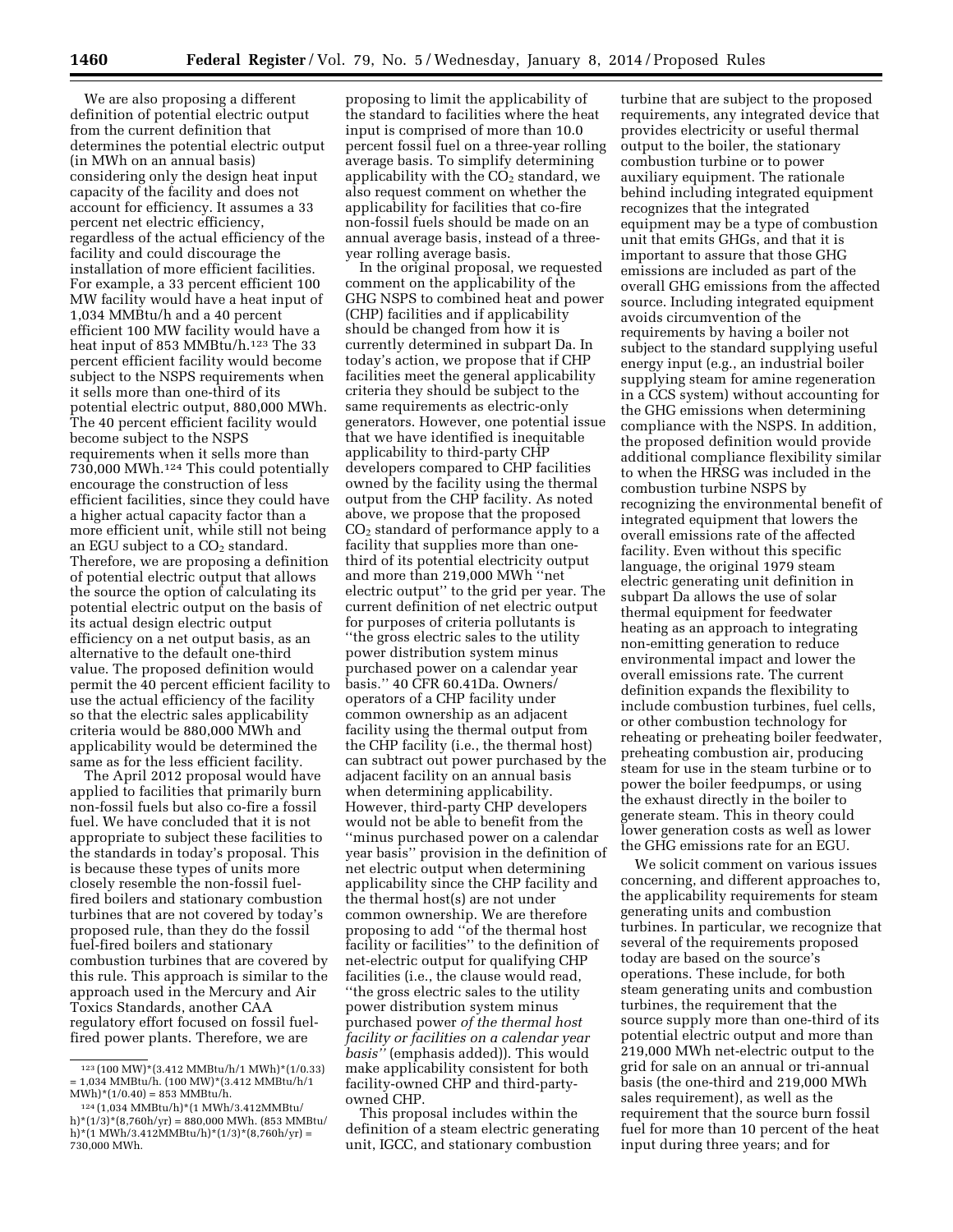combustion turbines, the additional requirement that the source combust over 90 percent natural gas on a heat input basis over three years.

We solicit comment on whether these requirements raise implementation issues because they are based on source operation after construction has occurred. We also solicit comment on whether, to avoid any such implementation issues, these requirements should be recast to be based on the source's purpose at the time of construction. For example, should we recast the 10% percent requirement so that it would be met if the source was constructed for the purpose of burning fossil fuel for more than 10 percent of its heat input over any three-year period?

In addition, we solicit comment on whether we should include these requirements not as applicability requirements for whether the source is subject to the standard of performance, but rather as criteria for which part of the standard of performance the source is subject to. Under this approach, at least for combustion turbines, the EPA would promulgate applicability requirements or a definition of utility unit designed to assure that combustion turbine utility units—but not combustion turbine industrial units or other types of non-utility units—would be subject to the standard of performance. For example, under this approach, all combustion turbine units that meet such applicability requirements or definition of utility units and that have a design heat input to the turbine engine greater than 250 MMBtu/h, would be subject to the standard of performance for CO<sub>2</sub> emissions. That standard would be: (i) during periods when certain conditions (noted below) are met, 1,000 or 1,100 lb  $CO<sub>2</sub>/MWh$  (depending on whether the unit has a design heat input to the turbine engine of greater than 850 MMBtu/h); and (ii) during periods when one or more of those conditions is not met, no emission limit (that is, the unit could emit at an uncontrolled level). In the latter case, although the unit would not be subject to an emission limit, it would remain subject to the standard of performance, and therefore would be subject to any monitoring, reporting, and recordkeeping requirements. The conditions could include, during any 3 year period on a rolling average basis, combusting over 10% fossil fuel on a heat input basis, combusting over 90% natural gas on a heat input basis, and selling more than one-third of potential electric output and more than 219,000 MWh net-electric output to the grid.

Under this approach, as noted, in order to be consistent with today's proposal to apply the standard of performance for  $CO<sub>2</sub>$  emissions to only utility units—and not to industrial or other non-utility units—we would need to include other applicability requirements or definitional provisions that would explicitly limit the standard to utility units.

We solicit comment on all aspects of this approach, including the extent to which it would achieve the policy objectives of assuring that a simple cycle turbine and a combined cycle turbine are subject to the same standard if they sell more than one-third of their capacity and more than 219,000 KWh net electric output to the grid, and are subject to the same standard if they sell less than those amounts to the grid. We also solicit comment on how to implement the three-year requirements described above during the period within three years after an affected EGU begins operations. For example, under the approach where operational criteria that entail a three-year compliance period are used to determine to which standard of performance the facility is subject, the owner or operator and permitting authority would not know for certain what standard applies to the facility until three years after initial startup. For this scenario, we request comment on how to implement the three year operational requirements and what documentation should be collected and reported to the EPA during the period up to the end of the third year after a source begins operation.

#### *C. Certain Projects Under Development*

This proposal does not apply to the proposed Wolverine EGU project in Rogers City, Michigan. Based on current information, the Wolverine project appears to be the only fossil fuel-fired boiler or IGCC EGU project presently under development that may be capable of ''commencing construction'' for NSPS purposes 125 in the very near future and, as currently designed, could not meet the 1,100 lb  $CO<sub>2</sub>/MWh$  standard proposed for other new fossil fuel-fired boiler and IGCC EGUs. The EPA has not formulated a view as to the project's status in the development process or as to whether the proposed 1,100 lb  $CO<sub>2</sub>/$ MWh standard or some other  $CO<sub>2</sub>$ standard of performance would be representative of BSER for this project, and invites comment on these

questions.126 At the time of finalization of this proposal, if the Wolverine project remains under development and has not either commenced construction or been canceled, we anticipate proposing that the project either be made subject to the 1,100 lb  $CO<sub>2</sub>/MWh$  standard or be assigned to a subcategory with an alternate  $CO<sub>2</sub>$  standard. Further discussion is provided in the technical support document in the docket entitled ''Fossil Fuel-Fired Boiler and IGCC EGU Projects under Development: Status and Approach.''

There are two other fossil fuel-fired boiler or IGCC EGU projects without CCS—the Washington County project in Georgia and the Holcomb project in Kansas—that appear to remain under development but whose developers have recently represented that the projects have commenced construction for NSPS purposes. Based solely on the developers' representations, the projects would be existing sources, and thus not subject to this proposal. However, neither developer has sought a formal EPA determination of NSPS applicability; and, if upon review it was determined that the projects have not commenced constructions, the projects should be situated similarly to the Wolverine project. Accordingly, if it is determined in the future that either of these projects has not commenced construction as of the date of this proposal, then that project will be addressed in the same manner as the Wolverine project.127 Further discussion

127 In this event, there will not be any proposed standard ''which will be applicable to such source'' within the meaning of CAA section 111(a)(2), and to the extent that this proposal did, until the time of the construction commencement determination, apply to that project, this proposal will be considered automatically to be withdrawn as it applies to that project as of the time of that determination. The purpose of this automatic withdrawal is to ensure that the project is placed on the same footing as the Wolverine project as Continued

<sup>125</sup>The NSPS regulations include definitions of ''commenced'' and ''construction''. *See* 40 CFR 60.2.

<sup>126</sup>The EPA's lack of view regarding the appropriate CO2 standard is closely related to the existence of conflicting information on where the project stands in the development process. The developer has claimed that the project was delayed by issues related to the standards of performance for hazardous air pollutants promulgated in December 2011, 77 FR 9304 (Feb. 16, 2012) (Mercury and Air Toxics Standards, or MATS). Specifically, the developer cited a perceived inability to obtain guarantees from pollution control equipment vendors that the plant would achieve the MATS standards. *See* Jim Dulzo, *As Coal Plant Teeters, Groups Mount Legal Attack,* Michigan Land Use Institute blog, Feb. 13, 2012, *[http://www.mlui.org/](http://www.mlui.org/energy/news-views/news-views-articles/as-coal-plant-teeters-groups-mount-legal-attack.html) [energy/news-views/news-views-articles/as-coal](http://www.mlui.org/energy/news-views/news-views-articles/as-coal-plant-teeters-groups-mount-legal-attack.html)[plant-teeters-groups-mount-legal-attack.html.](http://www.mlui.org/energy/news-views/news-views-articles/as-coal-plant-teeters-groups-mount-legal-attack.html)* While some of the MATS new-unit standards were revised upon reconsideration in March 2013, 78 FR 24073 (Apr. 24, 2013), the developer's claims raise the possibility that the EPA's own actions may have delayed the project and contributed to the present uncertainty as to the project's development status.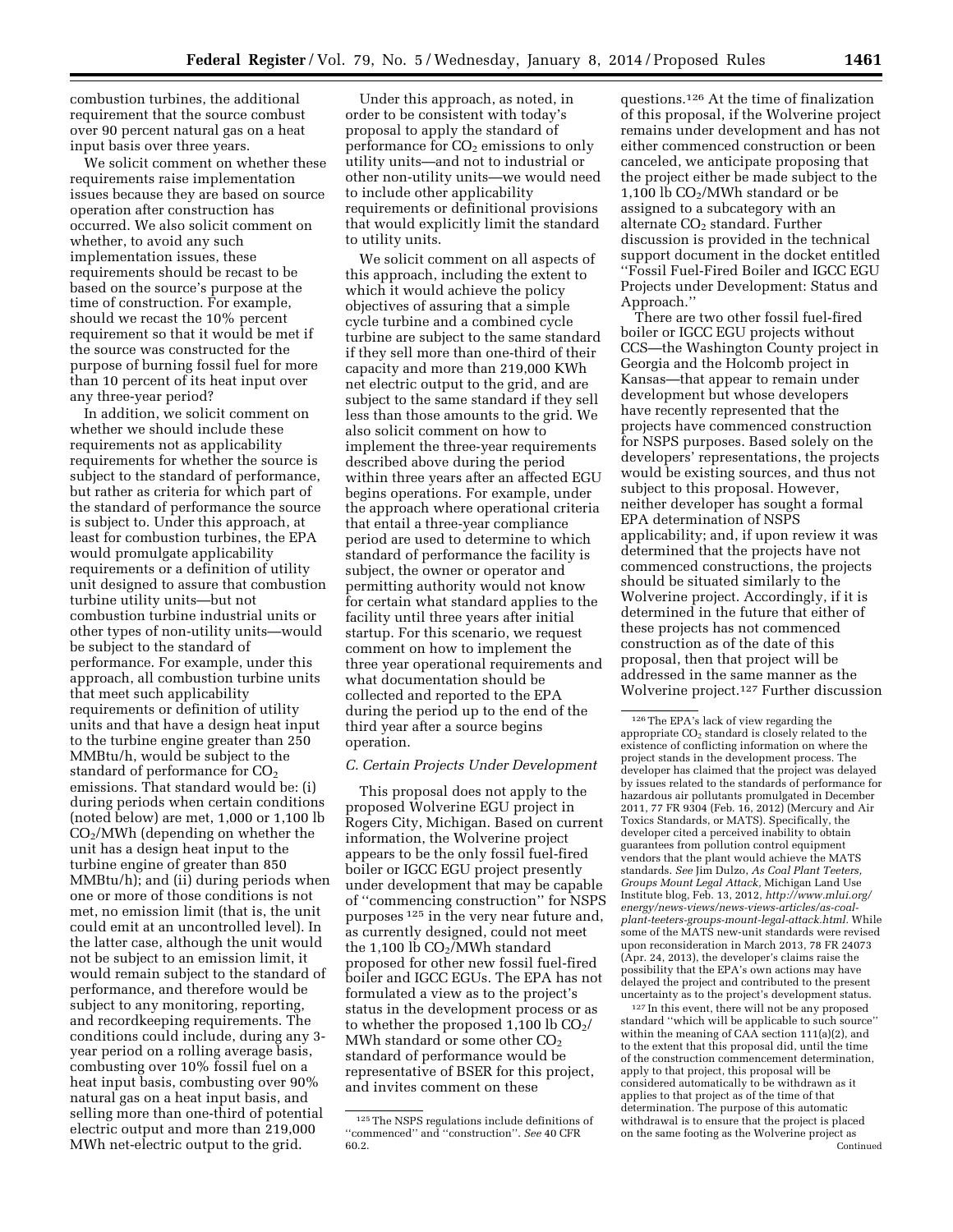is provided in the technical support document in the docket referenced above.128

We invite comment on all aspects of this approach for addressing the Wolverine project (and the Washington County and Holcomb projects, if applicable).129

# **VI. Legal Requirements for Establishing Emission Standards**

### *A. Overview*

In this section, we describe the principal legal requirement for the standards of performance under CAA section 111 that we propose in this rulemaking, which is that the standards must consist of emission limits that are based on the ''best system of emission reduction . . . adequately demonstrated,'' taking into account cost and other factors (BSER). In this manner, CAA section 111 provides that the EPA's central task is to identify the BSER. The D.C. Circuit has handed down case law, which we review in detail, that interprets this CAA provision, including its component elements. The Court's interpretation indicates the technical, economic, and energy-related factors that are relevant for determining the BSER, and provides the framework for analyzing those factors.

According to the D.C. Circuit, EPA determines the best demonstrated system based on the following key considerations, among others:

128 In the April 2012 GHG NSPS proposal, the Wolverine, Washington County, and Holcomb projects were among a group of 15 projects distinguished from other EGU projects as ''potential transitional sources.'' This proposal does not continue that distinction. Except as described above for the Wolverine project, and possibly the Washington County and Holcomb projects, any former ''potential transitional source'' that commences construction after publication of this proposal (and meets any other applicability criteria) will be subject to the final  $CO<sub>2</sub>$  standards established in this rulemaking. Any former ''potential transitional source'' that commenced construction prior to publication of this proposal is an existing source not subject to the  $CO<sub>2</sub>$  standards established in this rulemaking, but instead subject to the CO2 standards that are required to be established for existing sources pursuant to CAA section 111(d).

129The EPA intends that its treatment of the Wolverine project (and the Washington County and Holcomb projects, if applicable) be severable from its treatment of differently situated sources and considers that severability is logical because of the record-based differences between these sources and differently situated sources and because there is no interdependency in the EPA's treatment of the different types of sources. This statement concerning severability should not be construed to have implications for whether other components in this rulemaking are severable.

• The system of emission reduction must be technically feasible.

• EPA must consider the amount of emissions reductions that the system would generate.

• The costs of the system must be reasonable. EPA may consider the costs on the source level, the industry-wide level, and, at least in the case of the power sector, on the national level in terms of the overall costs of electricity and the impact on the national economy over time.

• EPA must also consider that CAA section 111 is designed to promote the development and implementation of technology.

Other considerations are also important, including that EPA must also consider energy impacts, and, as with costs, may consider them on the source level and on the nationwide structure of the power sector over time. Importantly, EPA has discretion to weigh these various considerations, may determine that some merit greater weight than others, and may vary the weighting depending on the source category.

#### *B. CAA Requirements and Court Interpretation*

#### 1. Clean Air Act Requirements

The EPA's basis for proposing that partial capture CCS is the BSER for new fossil fuel-fired utility boilers and IGCC units, and that NGCC is the BSER for natural gas-fired stationary combustion turbines, is rooted in the provisions of CAA section 111 requirements, as interpreted by the United States Court of Appeals for the D.C. Circuit (''D.C. Circuit'' or ''Court''), which is the federal Court of Appeals with jurisdiction over the EPA's CAA rulemaking.

As the first step towards establishing standards of performance, the EPA ''shall publish . . . a list of categories of stationary sources . . . [that] cause[], or contribute[ ] significantly to, air pollution which may reasonably be anticipated to endanger public health or welfare." section  $111(b)(1)(A)$ . Following that listing, the EPA ''shall publish proposed regulations, establishing federal standards of performance for new sources within such category'' and then ''promulgate . . . such standards'' within a year after proposal. section 111(b)(1)(B). The EPA ''may distinguish among classes, types, and sizes within categories of new sources for the purpose of establishing such standards.'' section 111(b)(2). The term ''standard of performance'' is defined to ''mean[ ] a standard for emissions of air pollutants which reflects the degree of emission

limitation achievable through the application of the best system of emission reduction which (taking into account the cost of achieving such reduction and any nonair quality health and environmental impact and energy requirements) the Administrator determines has been adequately demonstrated.'' section 111(a)(1).

#### 2. Court Interpretation

For present purposes, the key section 111 provisions are the definition of ''standard of performance,'' under CAA section 111(a)(1), and, in particular, the ''best system of emission reduction which (taking into account . . . cost . . . nonair quality health and

environmental impact and energy requirements) . . . has been adequately demonstrated.'' The D.C. Circuit has reviewed rulemakings under section 111 on numerous occasions during the past 40 years, handing down decisions dated from 1973 to 2011,<sup>130</sup> through which the Court has developed a body of case law that interprets the term ''standard of performance.'' These interpretations are of central importance to the EPA's justification for the standards of performance in the present rulemaking.

At the outset, it should be noted that Congress first included the definition of ''standard of performance'' when enacting CAA section 111 in the 1970 Clean Air Act Amendments (CAAA), and then amended it in the 1977 CAAA, and then amended it again in the 1990 CAAA, generally repealing the amendments in the 1977 CAAA and, therefore, reverting to the version as it read after the 1970 CAAA. The legislative history for the 1970 and 1977 CAAAs explained various aspects of the definition as it read at those times. Moreover, the various decisions of the D.C. Circuit interpreted the definition that was applicable to the rulemakings before the Court. Notwithstanding the amendments to the definition, the D.C. Circuit's interpretations discussed below remain applicable to the current definition.131

131 In the 1970 CAAA, Congress defined ''standard of performance,'' under section 111(a)(1), as a standard for emissions of air pollutants which reflects the degree of emission limitation achievable through the application of the best system of emission reduction which (taking into account the cost of achieving such reduction) the Administrator determines has been adequately demonstrated.

In the 1977 CAAA, Congress revised the definition to distinguish among different types of sources, and to require that for fossil fuel-fired sources, the standard (i) be based on, in lieu of the ''best system of emission reduction . . . adequately

soon as possible. It is worth noting that nothing in this proposal binds the EPA to the position that the projects have ''commenced construction'' for NSPS purposes.

<sup>130</sup>*Portland Cement Ass'n* v. *Ruckelshaus*, 486 F.2d 375 (D.C. Cir. 1973); *Essex Chemical Corp.* v. *Ruckelshaus*, 486 F.2d 427, (D.C. Cir. 1973); *Portland Cement Ass'n* v. *EPA*, 665 F.3d 177 (D.C. Cir. 2011).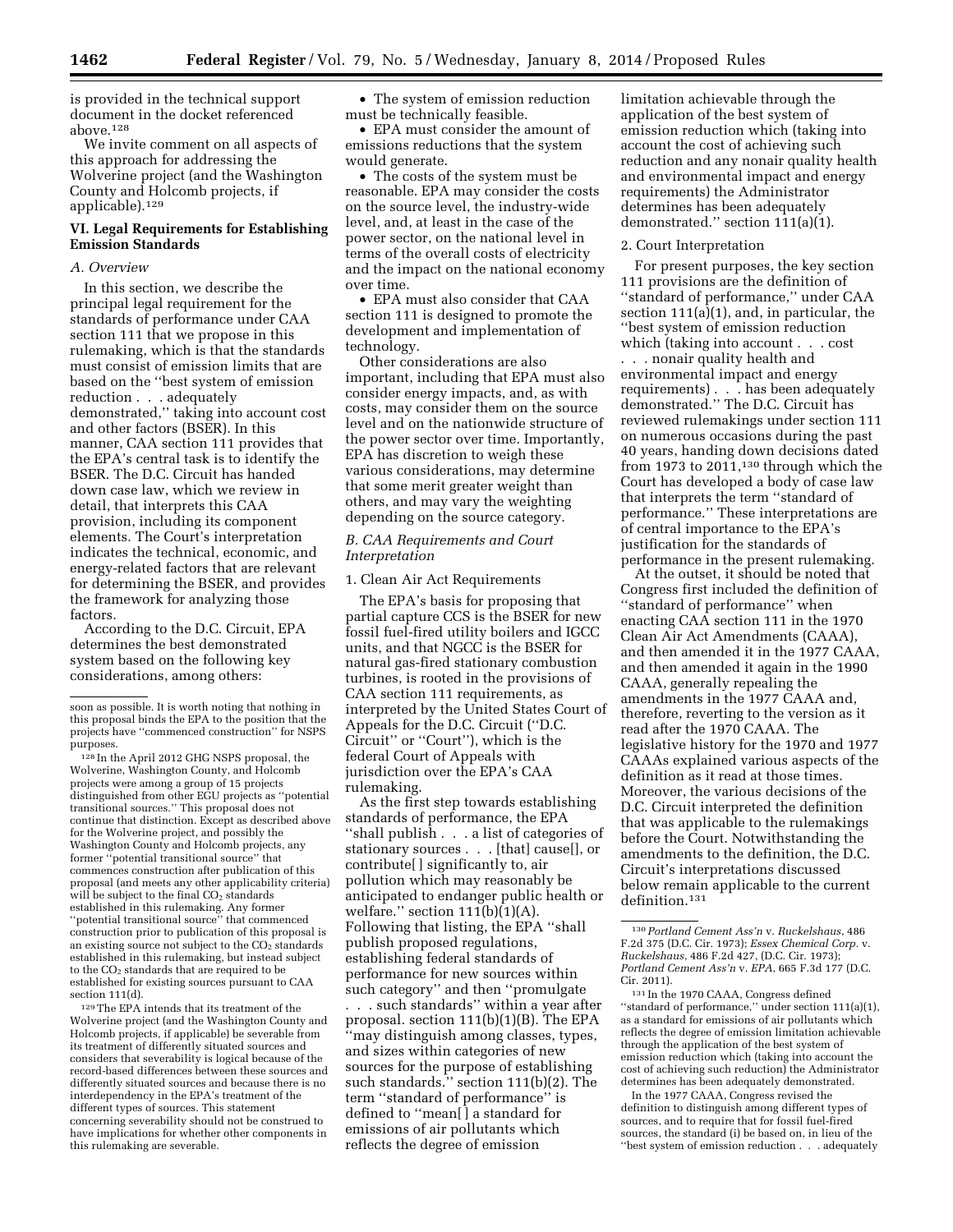#### 3. Overview of Interpretation

By its terms, the definition of ''standard of performance'' under CAA section 111(a)(1) provides that the emission limit that the EPA promulgates must be ''achievable'' and must be based on a system of emission reduction generally, but not required to be always, a technological control—that the EPA determines to be the ''best system'' that is ''adequately demonstrated,'' ''taking into account . . . cost . . . nonair quality health and environmental impact and energy requirements.'' The D.C. Circuit has stated that in determining the ''best'' system, the EPA must also take into account ''the amount of air pollution'' 132 and ''technological innovation.''133

As discussed below, the D.C. Circuit has elaborated on the criteria and process for determining whether a standard is ''achievable,'' based on an ''adequately demonstrated'' technology or system. In addition, the Court has identified limits on the costs and other factors that are acceptable for the technology or system to qualify as the ''best.'' The Court has also held that the EPA may consider the costs and other factors on a regional or national level (e.g., the EPA may consider impacts on the national economy and the affected industry as a whole) and over time, and not just on a plant-specific level at the time of the rulemaking.134 In addition, the Court has emphasized that the EPA has a great deal of discretion in weighing the various factors to determine the ''best system.'' 135

In the 1990 CAAA, Congress again revised the definition, this time repealing the requirements that the standard of performance be based on the best technological system and achieve a percentage reduction in emissions, and replacing those provisions with the terms used in the 1970 CAAA version of section 111(a)(1) that the standard of performance be based on the ''best system of emission reduction . . . adequately demonstrated.'' This 1990 CAAA version is the current definition, which is applicable at present. Even so, because parts of the definition as it read under the 1977 CAAA were retained in the 1990 CAAA, the explanation in the 1977 CAAA legislative history, and the interpretation in the case law, of those parts of the definition remain relevant to the definition as it reads today.

132*See Sierra Club* v. *Costle,* 657 F.2d 298, 326 (D.C. Cir. 1981).

133*See Sierra Club* v. *Costle,* 657 F.2d at 347.

134See *Sierra Club* v. *Costle,* 657 F.2d at 330.

135See *Lignite Energy Council* v. *EPA,* 198 F.3d 930, 933 (D.C. Cir. 1999).

Moreover, the Court has stated that in considering the various factors and determining the ''best system,'' the EPA must be mindful of the purposes of section 111, and the Court has identified those purposes as ''not giv[ing] a competitive advantage to one State over another in attracting industry[,]''. . . ''reducing emissions as much as practicable[,]''. . . ''forc[ing] the installation of all the control technology that will ever be necessary on new plants at the time of construction[,]. . .'' and ''forc[ing] the development of improved technology.''136 Finally, based on cases the D.C. Circuit has handed down under related provisions of the CAA and the EPA's regulatory precedent under section 111, the EPA may promulgate a standard of performance for a particular category of sources even if not every type of new source in the category would be able to achieve that standard.137

We next discuss in more detail each of these components of the interpretation of ''standard of performance.''

#### *C. Technical Feasibility*

The D.C. Circuit's first decision under section 111, *Portland Cement Ass'n* v. *Ruckelshaus,* 486 F.2d 375, 391 (D.C. Cir. 1973), concerned whether EPA's standard of performance for the cement industry met the requirement to be ''achievable,'' which, in turn, depended on whether the technology on which EPA based the standard was "adequately demonstrated."<sup>138</sup> In this case, the Court interpreted these provisions to require that the technology must be technically feasible for the source category, and established criteria for determining technical feasibility.

The Court explained that a standard of performance is ''achievable'' if a technology can reasonably be projected to be available to new sources at the time they are constructed that will allow them to meet the standard. Specifically, the D.C. Circuit explained:

Section 111 looks toward what may fairly be projected for the regulated future, rather than the state of the art at present, since it is addressed to standards for new plants. . . .—It is the ''achievability'' of the proposed standard that is in issue . . . .

The Senate Report made clear that it did not intend that the technology ''must be in actual routine use somewhere.'' The essential question was rather whether the technology would be available for installation in new plants. . . . The Administrator may make a

projection based on existing technology, though that projection is subject to the restraints of reasonableness and cannot be based on ''crystal ball'' inquiry.139 In subsequent cases, the D.C. Circuit has consistently reiterated this formulation of ''achievable.'' 140

It should be noted that in another of the early cases, *Essex Chemical Corp.* v. *Ruckelshaus,* 486 F.2d 427 (D.C. Cir. 1973), the D.C. Circuit upheld a standard of performance as "achievable" on the basis of test data showing that the tested plant emitted less than or at the standard on three occasions and emitted above the standard on 16 occasions, and that, on average, it emitted 15 percent above the standard on a total of 19 occasions.<sup>141</sup> The fact that the plant had achieved the standard on at least a few occasions, even though the plant had not done so on the great majority of occasions, ''adequately demonstrated'' that the standard was ''achievable.''

### *D. Factors To Consider in Determining the ''Best System''*

1. Amount of Emissions Reductions

Although the definition of ''standard of performance'' does not by its terms identify the amount of emissions from the category of sources and the amount of emission reductions achieved as factors the EPA must consider in determining the ''best system of emission reduction,'' the D.C. Circuit has stated that the EPA must do so. *See Sierra Club* v. *Costle,* 657 F.2d 298, 326 (D.C. Cir. 1981) (''we can think of no sensible interpretation of the statutory words ''best . . . system'' which would not incorporate the amount of air pollution as a relevant factor to be weighed when determining the optimal standard for controlling . . . emissions'').142 This is consistent with the Court's statements in *Essex Chemical Corp.* v. *Ruckelshaus,* 486 F.2d 427 (D.C. Cir. 1973) that it is necessary to ''[k]eep[ ] in mind Congress' intent that new plants be

demonstrated,'' the ''best technological system of continuous emission reduction . . . adequately demonstrated;'' and (ii) require a percentage reduction in emissions. In addition, in the 1977 CAAA, Congress expanded the parenthetical requirement that the Administrator consider the cost of achieving the reduction to also require the Administrator to consider ''any nonair quality health and environment impact and energy requirements.''

<sup>136</sup>*Sierra Club* v. *Costle,* 657 F.2d at 325 & n.83 (quoting 44 FR 33580, 33581/3–33582/1).

<sup>137</sup>*See, e.g., International Harvester Co.* v. *EPA,*  478 F.2d 615, 640 (D.C. Cir. 1973). 138 486 F.2d at 390.

<sup>139</sup>*Portland Cement Ass'n* v. *Ruckelshaus,* 486 F.2d 375, 391 (D.C. Cir. 1973) (citations omitted).

<sup>140</sup>*See, e.g., National Asphalt Pavement Ass'n* v. *Train,* 539 F.2d 775, 785 (D.C. Cir. 1976); *Lignite Energy Council* v. *EPA,* 109 F.3d 930, 934 (D.C. Cir. 1999).

<sup>141</sup>*Essex Chemical Corp.* v. *Ruckelshaus,* 486 F.2d at 437 & n. 27.

<sup>142</sup>*Sierra Club* v. *Costle,* 657 F.2d 298 (D.C. Cir. 1981) was governed by the 1977 CAAA version of the definition of ''standard of performance,'' which revised the phrase ''best system'' to read, ''best *technological* system.'' The 1990 CAAA deleted ''technological,'' and thereby returned the phrase to how it read under the 1970 CAAA. The *Sierra Club*  v. *Costle'*s interpretation of this phrase to require consideration of the amount of air emissions remains valid for the phrase ''best system.''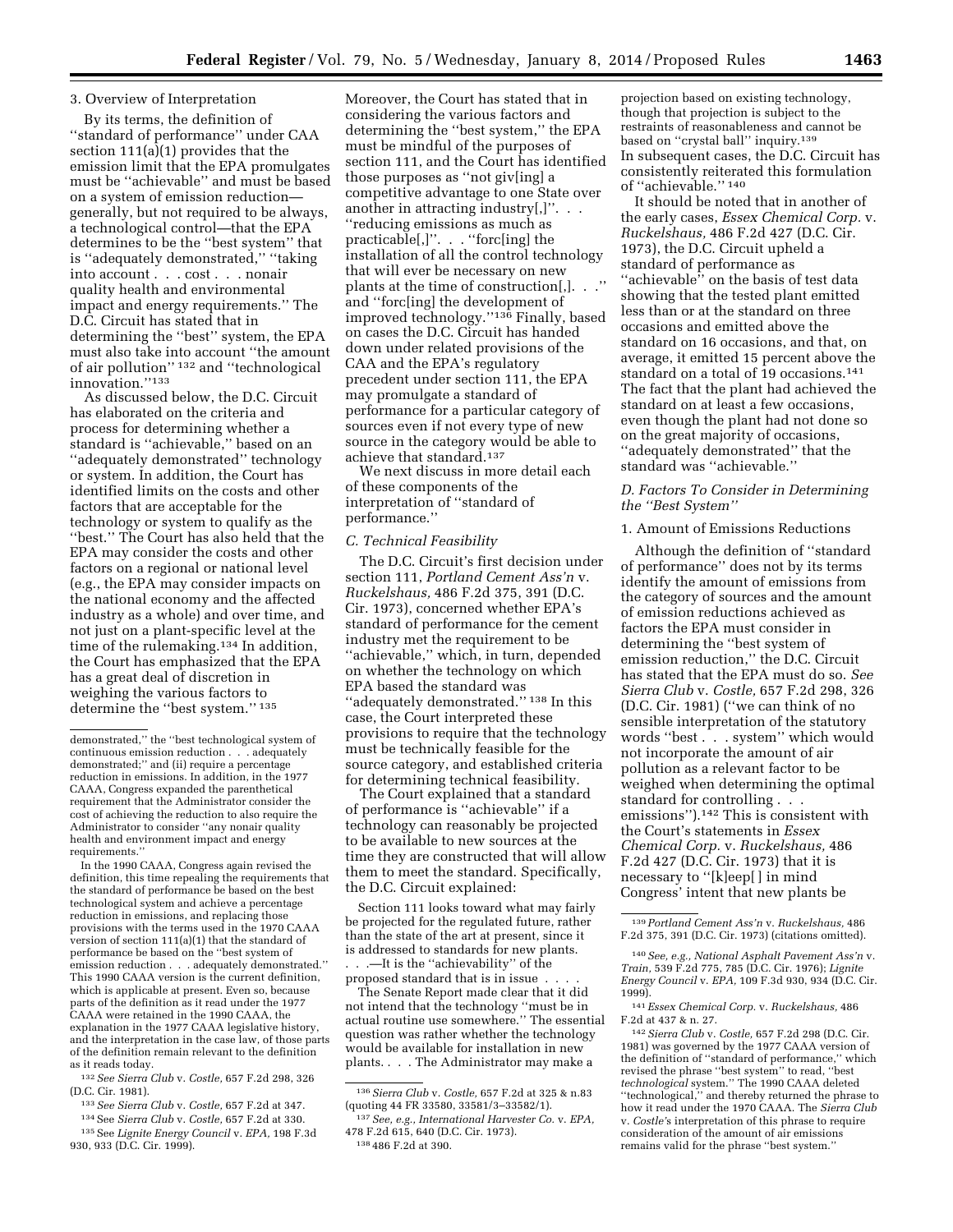controlled to the 'maximum practicable degree.'" 143

#### 2. Costs

In several cases, the D.C. Circuit has elaborated on the cost factor that the EPA is required to consider under CAA section 111(a)(1), and has identified limits to how costly a control technology may be before it no longer qualifies as the ''best system of emission reduction . . . adequately demonstrated.'' As a related matter, although no D.C. Circuit case addresses how to account for revenue generated from the byproducts of pollution control, it is logical and a reasonable interpretation of the statute that any expected revenues from the sale of pollutants or pollution control byproducts associated with those controls may be considered when determining the overall costs of implementation of the control technology. Clearly, such a sale would offset regulatory costs and so must be included to accurately assess the costs of the standard.

# a. Criteria for Costs

#### (i) Formulation

In *Essex Chemical Corp.* v. *Ruckelshaus,* 486 F.2d 427, 433 (D.C. Cir. 1973), the D.C. Circuit stated that to be ''adequately demonstrated,'' the system must be ''reasonably reliable, reasonably efficient, and . . . reasonably expected to serve the interests of pollution control without becoming exorbitantly costly in an economic or environmental way.'' The Court has reiterated this limit in subsequent case law, including *Lignite Energy Council* v. *EPA,* 198 F.3d 930, 933 (D.C. Cir. 1999), in which it stated: ''EPA's choice will be sustained unless the environmental or economic costs of using the technology are exorbitant.'' In *Portland Cement Ass'n* v. *EPA,* 513 F.2d 506, 508 (D.C. Cir. 1975), the Court elaborated by explaining that the inquiry is whether the costs of the standard are ''greater than the industry could bear and survive.'' 144

In *Sierra Club* v. *Costle,* 657 F.2d 298, 343 (D.C. Cir. 1981), the Court provided a substantially similar formulation of the cost standard when it held: ''EPA concluded that the Electric Utilities' forecasted cost was not excessive and did not make the cost of compliance with the standard unreasonable. This is a judgment call with which we are not inclined to quarrel.'' We believe that these various formulations of the cost standard—''exorbitant,'' ''greater than the industry could bear and survive,'' ''excessive,'' and ''unreasonable''—are synonymous; the D.C. Circuit has made no attempt to distinguish among them. For convenience, in this rulemaking, we will use reasonableness as the standard, so that a control technology may be considered the ''best system of emission reduction . . . adequately demonstrated'' if its costs are reasonable, but cannot be considered the best system if its costs are unreasonable.

#### (ii) Examples

In the case law under CAA section 111, the D.C. Circuit has never invalidated a standard of performance on grounds that it was too costly. In several cases, the Court upheld standards that entailed high costs. In *Portland Cement Association* v. *Ruckelshaus,* 486 F.2d 375 (D.C. Cir. 1973), the Court considered a standard of performance that the EPA promulgated for particulate matter emissions from new and modified Portland cement plants. According to the Court, the cost for the control technologies that a new facility would need to install to meet the standard was about 12 percent of the capital investment for the total facility, and annual operating costs for the control equipment would be 5–7 percent of the total plant operating costs. The Court found that these costs ''could be passed on without substantially affecting competition'' because the demand for the product was not ''highly elastic with regard to price and would not be very sensitive to small price changes.'' The Court held that the EPA gave appropriate consideration to the ''economic costs to the industry.'' 145

In *Sierra Club* v. *Costle,* 657 F.2d 298 (D.C. Cir. 1981), the D.C. Circuit upheld a standard of performance imposing

costly controls on  $SO<sub>2</sub>$  emissions from coal-fired power plants. The Court noted:

The importance of the challenged standards arises not only from the magnitude of the environmental and health interests involved, but also from the critical implications the new pollution controls have for the economy at the local and national levels.

\* \* \* \* \* Coal is the dominant fuel used for generating electricity in the United States. . . . In 1976 power plant emissions accounted for 64 percent of the total estimated sulfur dioxide emissions and 24 percent of the total estimated particulate matter emissions in the entire country.

EPA's revised NSPS are designed to curtail these emissions. EPA predicts that the new standards would reduce national sulfur dioxide emissions from new plants by 50 percent and national particulate matter emissions by 70 percent by 1995. The cost of the new controls, however, is *substantial.*  EPA estimates that utilities will have to spend *tens of billions of dollars* by 1995 on pollution control under the new NSPS. *Consumers will ultimately bear these costs, both directly in the form of residential utility bills, and indirectly in the form of higher consumer prices due to increased energy costs.*146

#### b. Revenue Enhancements

In determining the costs of pollution control technology, it is reasonable to take into account any revenues generated by the sale of any by-products of the control process. Many types of pollution control technology generate byproducts that must be disposed, and the costs of that disposal are considered part of the costs of the control technology. For example, CCS generates a stream of  $CO<sub>2</sub>$  that must be disposed of through sequestration.

In some instances, however, the byproducts of pollution control have marketable value. In these cases, revenues from selling the by-products would defray the costs of pollution control. For example, in a recent rulemaking under the CAA regional haze program that entailed determining the ''best available retrofit technology'' (BART) for power plants, revenue from fly ash generated during boiler combustion and sold for use in concrete production factored into the State's selection of BART).147

<sup>143</sup>*Essex Chemical Corp.* v. *Ruckelshaus,* 486 F.2d at 437 & n. 27 (citing ''Summary of the Provisions of Conference Agreement on the Clean Air Amendments of 1970,'' 116 Cong. Rec. 42384, 42385 (1970)).

<sup>144</sup>The 1977 House Committee Report noted: In the [1970] Congress [*sic:* Congress's] view, it was only right that the costs of applying best practicable control technology be considered by the owner of a large new source of pollution as a normal and proper expense of doing business.

<sup>1977</sup> House Committee Report at 184. Similarly, the 1970 Senate Committee Report stated:

The implicit consideration of economic factors in determining whether technology is ''available'' should not affect the usefulness of this section. The

overriding purpose of this section would be to prevent new air pollution problems, and toward that end, maximum feasible control of new sources at the time of their construction is seen by the committee as the most effective and, in the long run, the least expensive approach.

S. Comm. Rep. No. 91–1196 at 16.

<sup>145</sup>*Portland Cement Association* v. *Ruckelshaus,*  486 F.2d at 387–88.

<sup>146</sup>*Sierra Club* v. *Costle,* 657 F.2d at 313 (citations omitted) (emphasis added).

<sup>147</sup>Similarly, the EPA has taken into account the value of fuel savings in determining the costs of rules that limit emissions from motor vehicles, which limits manufacturers are expected to achieve by reducing the rates of fuel consumption by the vehicles. *See, e.g.,* 77 FR 62624, 62628–29; 62923– 27; 62942–46 (October 15, 2012) (rulemaking setting GHG emissions standards for Light-Duty Vehicles for Model Years 2017–2025).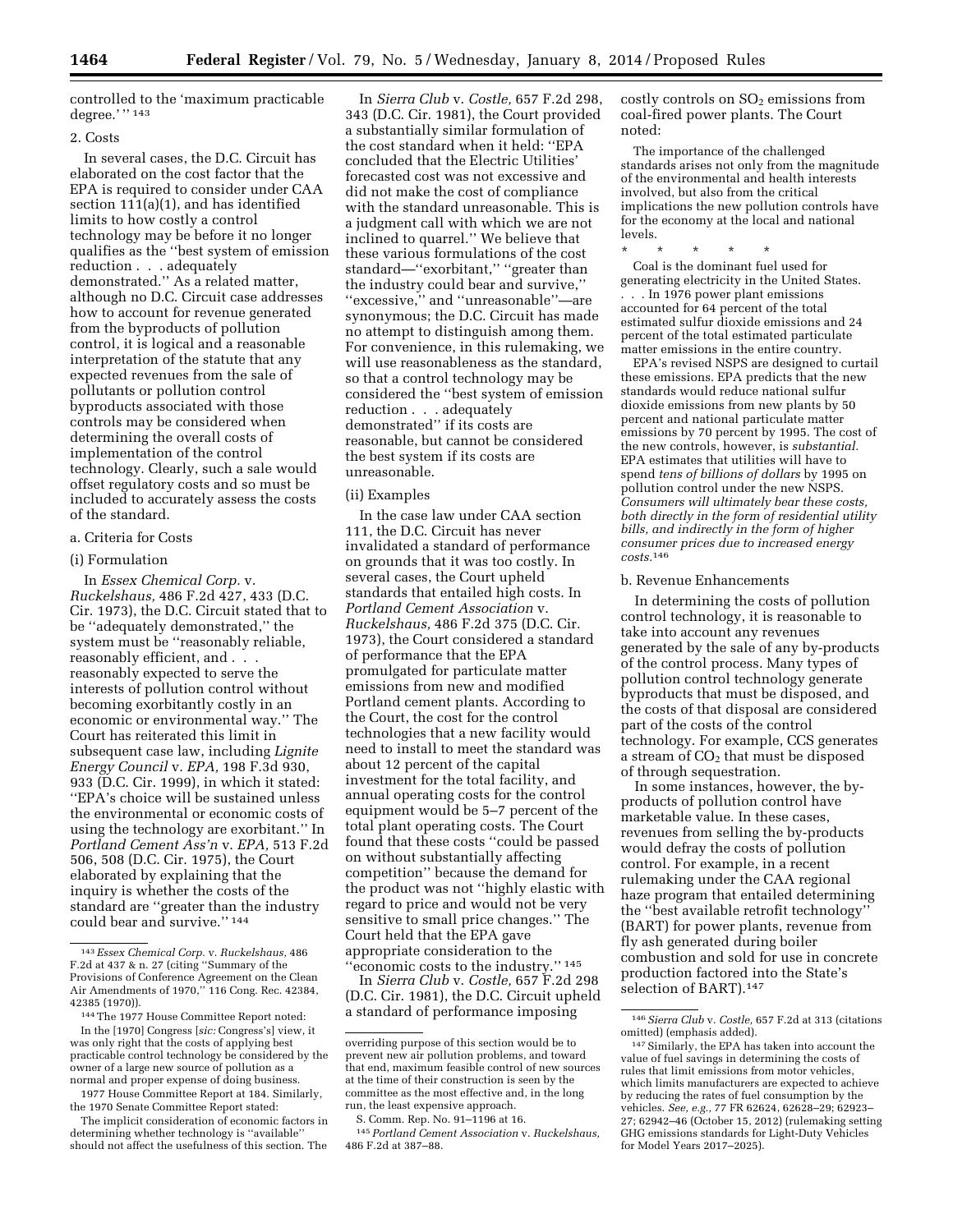3. Expanded Use and Development of Technology

In *Sierra Club* v. *Costle,* the Court made clear that technological innovation was grounded in the terms of section 111 itself, and therefore should be considered one of the factors to be considered in determining the ''best system of emission reduction:''

Our interpretation of section 111(a) is that the mandated balancing of cost, energy, and nonair quality health and environmental factors embraces consideration of technological innovation as part of that balance. The statutory factors which EPA must weigh are broadly defined and include within their ambit subfactors such as technological innovation.148

The Court's interpretation finds firm grounding in the legislative history. For example, the 1970 Senate Committee Report stated:

Standards of performance should provide an incentive for industries to work toward constant improvement in techniques for preventing and controlling emissions from stationary sources, since more effective emission control will provide greater latitude in the selection of sites for new facilities.149

Similarly, the 1977 Senate Committee Report stated:

In passing the Clean Air Amendments of 1970, the Congress for the first time imposed a requirement for specified levels of control technology. The section 111 Standards of Performance for New Stationary Sources required the use of the ''best system of emission reduction which (taking into account the cost of achieving such reduction) the Administrator determines has been adequately demonstrated.'' This requirement sought to assure the use of available technology and to stimulate the development of new technology.150

These five sets of requirements will be difficult to meet. But the committee is convinced that industry can make compliance with them possible or impossible. It is completely within their control. Industry has been presented with challenges in the past that seemed impossible to meet, but has been made possible.

116 Cong. Rec. 32902 (Sept. 21, 1970) (statement of Sen. Muskie).

150S. Rep. 95–127 at 17 (1977), cited in *Sierra Club* v. *Costle,* 657 F.2d at 346 n. 174. The 1977 CAAA legislative history is replete with other references to the technology forcing nature of section 111 or the CAAA as a whole. *See ''*1977 Clean Air Act Conference Report: Statement of Intent; Clarification of Select Provisions,'' 123 Cong. Rec. 27071 (1977) (quoted in *Sierra Club* v. *Costle,*  657 F.2d at 346 n. 174) (one of the enumerated purposes of section 111 was to ''create incentives for new technology''); 123 Cong. Reg. 16195 (May 24, 1977) (statement of Rep. Meads) (''The main

The legislative history just quoted identifies three different ways that Congress designed section 111 to authorize standards of performance that promote technological improvement: (i) the development of technology that may be treated as the ''best system of emission reduction . . . adequately demonstrated;'' under section  $111(a)(1)$ <sup>151</sup>; (ii) the expanded use of the best demonstrated technology; 152 and (iii) the development of emerging technology.153

# *E. Nationwide Component of Factors in Determining the ''Best System''*

Another component of the D.C. Circuit's interpretations of section 111 is that the EPA may consider the various factors it is required to balance on a national or regional level and over time, and not only on a plant-specific level at the time of the rulemaking.154 As the D.C. Circuit stated in *Sierra Club* v. *Costle:* 

The language of [the definition of 'standard of performance' in] section 111 . . . gives EPA authority when determining the best . . . system to weigh cost, energy, and environmental impacts in the broadest sense at the national and regional levels and over time as opposed to simply at the plant level in the immediate present.155

In that case, in upholding the EPA's variable standard for  $SO<sub>2</sub>$  emissions, the D.C. Circuit justified and elaborated on that interpretation of the definition of ''standard of performance'' and then went on to evaluate the EPA's justification for its rulemaking in light of that interpretation. It is useful to set out these parts of the Court's opinion at some length in order to make clear the scope of the factors and the nature of the balancing exercise that the Court held section 111(a)(1) authorizes the EPA to take.

The Court first recited the terms of the definition of ''standard of performance,'' as it read following the 1977 CAA Amendments:

The pertinent portion of section 111 reads:

151*See Portland Cement Ass'n* v. *Ruckelshaus,*  486 F.2d 375, 391 (D.C. Cir. 1973) (the best system of emission reduction must ''look[ ] toward what may fairly be projected for the regulated future, rather than the state of the art at present'').

152*See* 1970 Senate Committee Report No. 91– 1196 at 15 (''The maximum use of available means of preventing and controlling air pollution is essential to the elimination of new pollution problems'').

153*See Sierra Club* v. *Costle,* 657 F.2d at 351 (upholding a standard of performance designed to promote the use of an emerging technology).

154Sierra Club v. Costle, 657 F.2d at 351. 155*Sierra Club* v. *Costle,* 657 F.2d at 330.

A standard of performance shall reflect the degree of emission limitation . . . achievable through application of the best . . . system of . . . emission reduction which (taking into consideration the cost of achieving such emission reduction, any nonair quality health and environmental impact and energy requirements) the Administrator determines has been adequately demonstrated.156

The Court then stated that these terms could reasonably be read to authorize the EPA to establish the standard of performance based on environmental, economic, and energy considerations ''on the grand scale:''

Parsed, section 111 most reasonably seems to require that EPA identify the emission levels that are ''achievable'' with ''adequately demonstrated technology.'' After EPA makes this determination, it must exercise its discretion to choose an achievable emission level which represents the best balance of economic, environmental, and energy considerations. It follows that to exercise this discretion EPA must examine the effects of technology on the grand scale in order to decide which level of control is best. For example, an efficient water intensive technology capable of 95 percent removal efficiency might be ''best'' in the East where water is plentiful, but environmentally disastrous in the water-scarce West where a different technology, capable of only 80 percent reduction efficiency might be ''best.'' . . . The standard is, after all, a national standard with long-term effects.157

The Court then justified its ''reading of . . . section 111 as authorizing the EPA to balance long-term national and regional impacts of alternative standards'' on the 1977 CAAA legislative history:

The Conferees defined the best technology in terms of ''long-term growth,'' ''long-term cost savings,'' effects on the ''coal market,'' including prices and utilization of coal reserves, and ''incentives for improved technology.'' Indeed, the Reports from both Houses on the Senate and House bills illustrate very clearly that Congress itself was using a long-term lens with a broad focus on future costs, environmental and energy effects of different technological systems when it discussed section 111.<sup>158</sup>

157*Sierra Club* v. *Costle,* 657 F.2d at 330 (emphasis added). As noted, after the 1990 CAAA which changed the term ''best *technological* system

. . . of emission reduction . . . adequately demonstrated'' to ''best system . . . of emission reduction . . . adequately demonstrated''—the Court's discussion of ''adequately demonstrated technology'' should be considered to hold true for adequately demonstrated system of emission reduction.

158*Sierra Club* v. *Costle,* 657 F.2d at 331 (citations omitted) (citing legislative history).

<sup>148</sup>*Sierra Club* v. *Costle,* 657 F.2d at 347.

<sup>149</sup>S. Rep. 91–1196 at 16 (1970). The technologyforcing nature of section 111 is consistent with the technology-forcing nature of the 1970 CAAA as a whole. The principal Senate author of the 1970 CAAA, Sen. Edmund Muskie (D–ME), during the Senate floor debate, described the overall requirements of the 1970 CAAA and then observed:

purposes of the Clean Air Act Amendments of 1977 are as follows: … tenth, to promote the utilization of new technologies for pollution choice'').

<sup>156</sup>*Sierra Club* v. *Costle,* 657 F.2d at 330. Note that the elipses in the quotation of the definition of "standard of performance" in the text indicate the omission of terms repealed by the 1990 CAAA. The Court's analysis of the meaning of this definition did not turn on those repealed terms, and as a result, the Court's analysis remains relevant for the current definition of ''standard of performance.''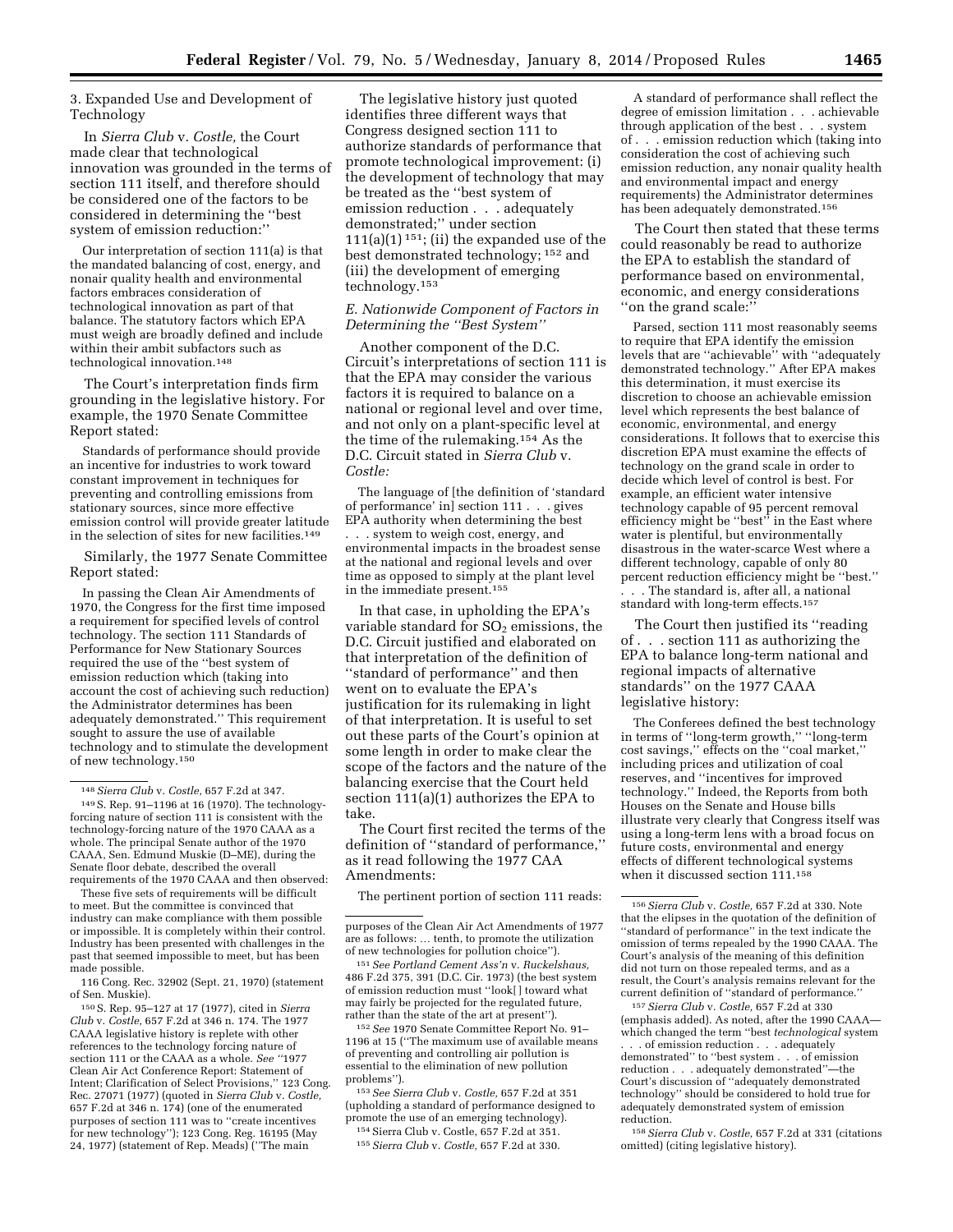The Court then examined the EPA's justification for the variable standard, and held that the justification was reasonable.159 The Court quoted at length the EPA's discussion of how it ''justified the variable standard in terms of the policies of the Act,'' including balancing long-term national and regional impacts:

The standard reflects a balance in environmental, economic, and energy consideration by being sufficiently stringent to bring about substantial reductions in  $SO<sub>2</sub>$ emissions (3 million tons in 1995) yet does so at reasonable costs without significant energy penalties. . . . By achieving a balanced coal demand within the utility sector and by promoting the development of less expensive  $SO<sub>2</sub>$  control technology, the final standard will expand environmentally acceptable energy supplies to existing power plants and industrial sources.

By substantially reducing  $SO<sub>2</sub>$  emissions, the standard will enhance the potential for long term economic growth at both the national and regional levels.160

### *F. Chevron Framework*

Above, we discuss how in *Sierra Club*  v. *Costle* the D.C. Circuit interpreted the definition of ''standard of performance'' in CAA section 111(a)(1), among other things, to authorize the EPA to balance economic, environmental, or energy factors through a nationwide lens, and to encompass technology forcing. The D.C. Circuit handed down this decision in 1981, and therefore it did not employ the two-step framework for statutory construction in federal rulemaking that the U.S. Supreme Court mandated in 1984, in *Chevron U.S.A. Inc.* v. *NRDC,*  467 U.S. 837 (1984). However, the D.C. Circuit's interpretations are fully consistent with the *Chevron* framework.

In *Chevron,* the Supreme Court held that an agency must, at Step 1, determine whether Congress's intent as to the specific matter at issue is clear, and, if so, the agency must give effect to that intent. If congressional intent is not clear, then, at Step 2, the agency has discretion to fashion an interpretation that is a reasonable construction of the statute.161

As noted, under CAA section 111(a)(1), a standard of performance must be based on the ''best system of emission reduction which (taking into account the cost of achieving such reduction and any nonair quality health and environmental impact and energy requirements) . . . has been adequately demonstrated.'' The terms ''best system of emission reduction,'' ''cost,'' and

''energy requirements,'' on their face, can be interpreted to apply on a regionwide or nationwide basis, and are not limited to the individual source. Thus, this interpretation is supportable under *Chevron* step 1, but even if not, then the EPA considers the interpretation supportable under step 2 because it is reasonable and consistent with the purposes of the CAA. Similarly, the technology-development interpretation is supportable under *Chevron* step 1 because encouraging the utilization or development of improved technology is a logical consideration in determining the ''best system of emission reduction'' and, as noted, was clearly a focus of the legislative history. Even if that interpretation is not supportable under *Chevron* step 1, however, then the EPA considers the interpretation supportable under step 2 because it is reasonable and consistent with the purposes of the CAA.

### *G. Agency Discretion*

The D.C. Circuit has made clear that the EPA has broad discretion in determining the appropriate standard of performance under the definition in CAA section 111(a)(1), quoted above. Specifically, in *Sierra Club* v. *Costle,*  657 F.2d 298 (D.C. Cir. 1981), the Court explained that ''section 111(a) explicitly instructs the EPA to balance multiple concerns when promulgating a NSPS,'' 162 and emphasized that ''[t]he text gives the EPA broad discretion to weigh different factors in setting the standard.'' 163 In *Lignite Energy Council*  v. *EPA,* 198 F.3d 930 (D.C. Cir. 1999), the Court reiterated:

Because section 111 does not set forth the weight that should be assigned to each of these factors, we have granted the agency a great degree of discretion in balancing them. . . . EPA's choice [of the ''best system''] will be sustained unless the environmental or economic costs of using the technology are exorbitant. . . . EPA [has] considerable discretion under section 111.164

The important point is that Courts acknowledge that there are several factors to be considered and what is ''best'' depends on how much weight to give the factors. In promulgating certain standards of performance, EPA may give greater weight to particular factors than it may do so in promulgating other standards of performance. Thus, the determination of what is ''best'' is complex and necessarily requires an exercise of judgment. By analogy, the question of who is the ''best'' sprinter in

the 100-meter dash primarily depends on only one criterion—speed—and therefore is relatively straightforward, while the question of who is the ''best'' baseball player depends on a more complex weighing of several criteria and therefore requires a greater exercise of judgment.

# *H. Lack of Requirement That Standard Be Able To Be Met by All Sources*

Under CAA section 111, an emissions standard may meet the requirements of a ''standard of performance'' even if it cannot be met by every new source in the source category that would have constructed in the absence of that standard. As discussed below, this is clear in light of (i) the legislative history of CAA section 111, read in conjunction with the legislative history of the CAA as a whole; (ii) case law under analogous CAA provisions; and (iii) long-standing precedent in the EPA rulemakings under CAA section 111.

## 1. Legislative History

As noted, Congress, in enacting section 111 in the 1970 CAAA, intended that the EPA promulgate uniform, nationwide controls. Congress was explicit that this meant that large industrial sources, including electric generating power plants, would be required to implement controls meeting the requirements regardless of their location. According to the 1970 Senate Committee Report:

Major new facilities such as electric generating plants, kraft pulp mills, petroleum refineries, steel mills, primary smelting plants, and various other commercial and industrial operations must be controlled to the maximum practicable degree regardless of their location and industrial operations  $* 165$ 

Congress's purposes in designing a standard that called for uniform national controls were to prevent pollution havens—caused by some states seeking competitive advantage by limiting their pollution control requirements—and to assure that areas that had good air quality would be able to maintain good air quality even after new industrial sources located there, which, in turn, would allow more sources to locate there as well.<sup>166</sup>

At the same time, Congress recognized that in light of the attainment provisions of the CAAA of 1970, sources—particularly large industrial sources, again, including electric generating plants—may not be

<sup>159</sup>*Sierra Club* v. *Costle,* 657 F.2d at 337–39. 160*Sierra Club* v. *Costle,* 657 F.2d at 327–28 (quoting 44 FR 33583/3–33584/1).

<sup>161</sup>*Chevron U.S.A. Inc.* v. *NRDC,* 467 U.S. 837, 842–43 (1984).

<sup>162</sup>*Sierra Club* v. *Costle,* 657 F.2d at 319. 163*Sierra Club* v. *Costle,* 657 F.2d at 321. 164 *Lignite Energy Council* v. *EPA,* 198 F.3d 930, 933 (D.C. Cir. 1999) (paragraphing revised for convenience).

<sup>165</sup>S. Rep. 91–1116 at 16 (1970). *See* 116 Cong. Rec. 42,384 (statement of Sen. Muskie) (summarizing the House-Senate Conference agreement).)

<sup>166</sup>*See* S. Rep. 91–1196 at 16 (1970).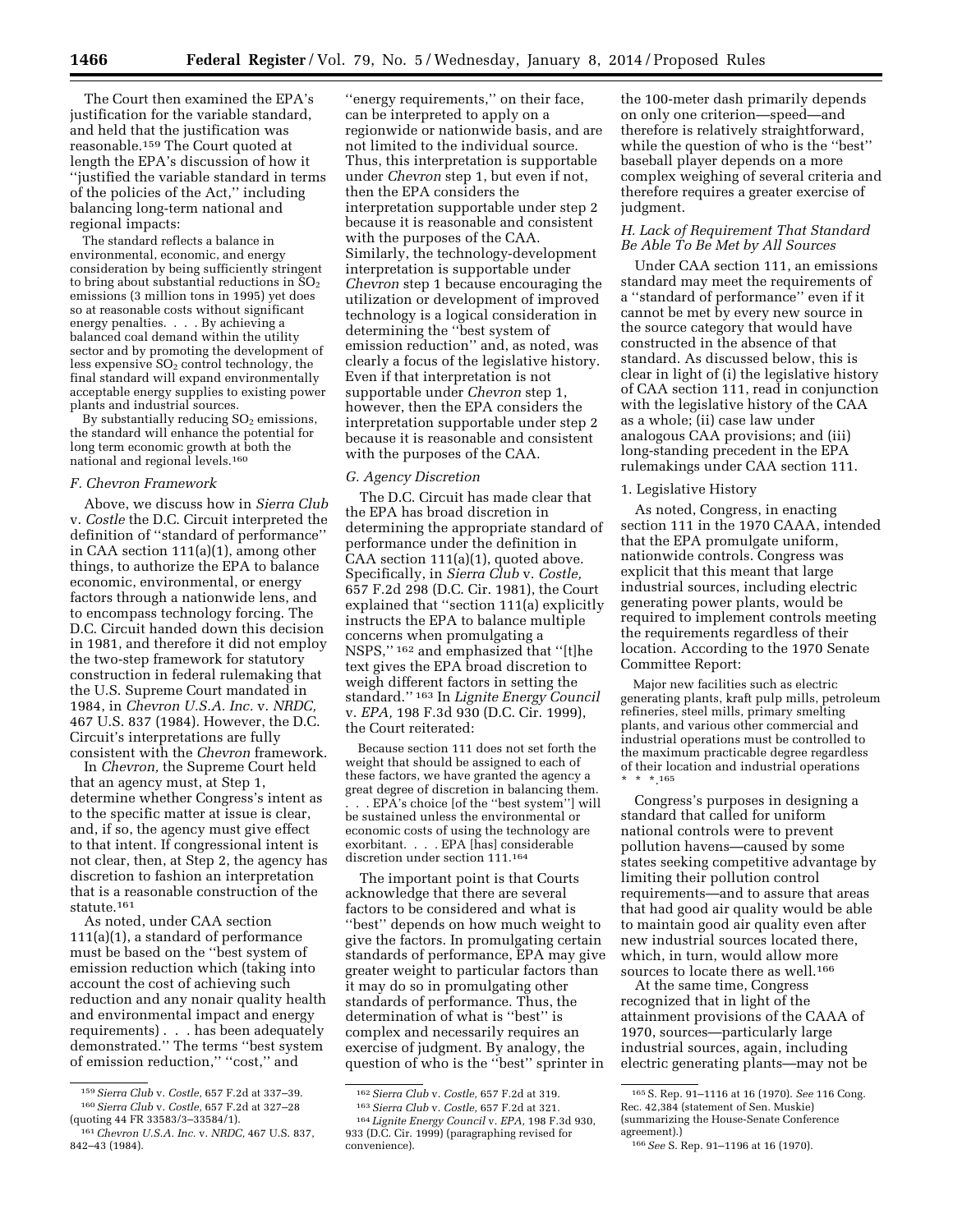able to construct new facilities anywhere in the country; that is, an area with air quality at or above the NAAQS limits might not have enough room in its airshed to accommodate these new facilities. The 1970 Senate Committee Report stated, ''[l]and use policies must be developed to prevent location of facilities which are not compatible with implementation of national standards.'' 167 Senator Muskie added:

Land use planning and control should be used by State, local, and regional agencies as a method of minimizing air pollution. Large

industries and power generating facilities should be located in places where their adverse effect on the air is minimal. There is a need for State or regional agencies to revise proposed power plant sites to assure that a number of environmental values, including air pollution, are considered.168

The 1970 CAAA legislative history includes other statements that also recognize that under the newly required air pollution control requirements, new sources may not be able to build anywhere in the country and, in fact, some existing sources might have to be shut down.<sup>169</sup>

Thus, in 1970, Congress designed section 111 to require uniform national controls for large industrial facilities, while recognizing that those facilities could not necessarily construct in every place in the country. Although at the time, Congress expected that the reason why some sources would not be able to locate in certain places was related to local air quality concerns, if the reason turns out to be related to the emission limits that the EPA promulgates under section 111, that should not be viewed as inconsistent with congressional intent for section 111. For example, if the EPA promulgates section 111 emission limits based on a particular type of technology, and for economic or technical reasons, sources are able to utilize that technology in only certain parts of the country and not other parts, that result should not be viewed as inconsistent with congressional intent for CAA section 111. Rather, that result is consistent with Congress's recognition that certain sources may be precluded from locating in certain areas.

2. Case Law Under Analogous CAA Provisions

Under analogous CAA provisions, the D.C. Circuit has recognized that the EPA may promulgate uniform standards that

apply to new sources in a group or category of sources, even though some types of those new sources that would otherwise construct would no longer be able to construct because they could not meet the standard. One of these cases was *International Harvester Co.* v. *EPA,*  478 F.2d 615 (D.C. Cir. 1973). There, the EPA declined to exercise its discretion under the CAA mobile source provisions, as they read at that time (42 U.S.C. 1857f–1(b)(5)(D) (1970 CAAA)), to grant automakers a one-year extension to comply with exhaust standards. The EPA stated that the automakers had failed to meet their burden of establishing that controls were not available. The EPA based its decision on grounds that certain technology was available for the motor vehicles in question. The EPA dismissed the automakers' objections that this technology could not feasibly be installed in all models or engine types, and the EPA explained that the public's ''basic demand'' for automobiles could be met by the models and engine types that could feasibly install that technology. 478 F.2d at 626.

Although the Court remanded the EPA's decision not to grant the one-year extension, it agreed with the EPA on this point, stating:

We are inclined to agree with the Administrator that as long as feasible technology permits the demand for new passenger automobiles to be generally met, the basic requirements of the Act would be satisfied, even though this might occasion fewer models and a more limited choice of engine types. The driving preferences of hot rodders are not to outweigh the goal of a clean environment.170

Similarly, in a 2007 decision under CAA section 112, *NRDC* v. *EPA,* 489 F.3d 1364, 1376 (D.C. Cir. 2007) the D.C. Circuit upheld the EPA's decision to apply the same hazardous air pollutant requirements to different types of plywood and composite wood products facilities—even though one of those types of facilities faced greater difficulties meeting the requirements than the other types of facilities—in part on the grounds that the facilities "compet[ed] in the same markets."<sup>171</sup>

Thus, these decisions supported EPA's emissions requirements, even though certain types of sources could meet those requirements more readily than others, on grounds that the requirements would not impede the manufacture of products that would satisfy overall consumer demand. By the same token, the inability of some coal-

fired sources to locate in certain areas would not create reliability problems or prevent the satisfaction of overall demand for electricity.

# 3. Section 111 Rulemaking Precedent

Through long-standing rulemaking precedent, the EPA has taken the position that section 111 authorizes a standard of performance for a source category that may not be feasible for all types of new sources in the category, as long as there are other types of sources in the category that can serve the same function and meet the standard. Specifically, in a 1976 rulemaking under section 111 covering primary copper, zinc, and lead smelters, the EPA established, as the standard of performance, a single standard for  $SO<sub>2</sub>$ emissions for new construction or modifications of reverberatory, flash, and electric smelting furnaces in primary copper smelters that process materials with low levels of volatile impurities. The EPA acknowledged that although for flash and electric smelting furnaces, the cost of the controls was ''reasonable,'' for reverberatory smelting furnaces, the cost of the standard was ''unreasonable in most cases.'' Even so, the EPA determined that this standard would not adversely affect new construction or modification of primary copper smelters processing materials containing low levels of volatile impurities because new construction could use flash and electric smelting furnaces, and existing sources could expand without increasing emissions.172 The EPA explained:

[T]he Agency believes that section 111 authorizes the promulgation of one standard applicable to all processes used by a class of sources, in order that the standard may reflect the maximum feasible control for that class. When the application of a standard to a given process would effectively ban the process, however, a separate standard must be prescribed for it unless some other process(es) is available to perform the function at reasonable cost. . .

The Administrator has determined that the flash copper smelting process is available and will perform the function of the reverberatory copper smelting process at reasonable cost....173

# **VII. Rationale for Emission Standards for New Fossil Fuel-Fired Boilers and IGCCs**

### *A. Overview*

In this section we explain our rationale for emission standards for new fossil fuel-fired boiler and IGCC EGUs,

<sup>167</sup> 1970 Senate Commitee Report at 2.

<sup>168</sup> 116 Cong. Rec. 32,917 (1970) (statement of Sen. Muskie).

<sup>169</sup>*See* 116 Cong. Rec. 42,385 (Dec. 18, 1970) (statement of Sen. Muskie) (sources of hazardous air pollutants could be required to close due to absence of control techniques).

<sup>170</sup> *International Harvester Co.* v. *EPA,* 478\_F.2d at 640.

<sup>171</sup>*NRDC* v. *EPA,* 489 F.3d at 1376.

 $^{\rm 172}$  Standards of Performance for New Stationary Sources, Primary Copper, Zinc, and Lead Smelters, 41 FR 2331, 2333 (Jan. 15, 1976).

<sup>173</sup> 41 FR 2333.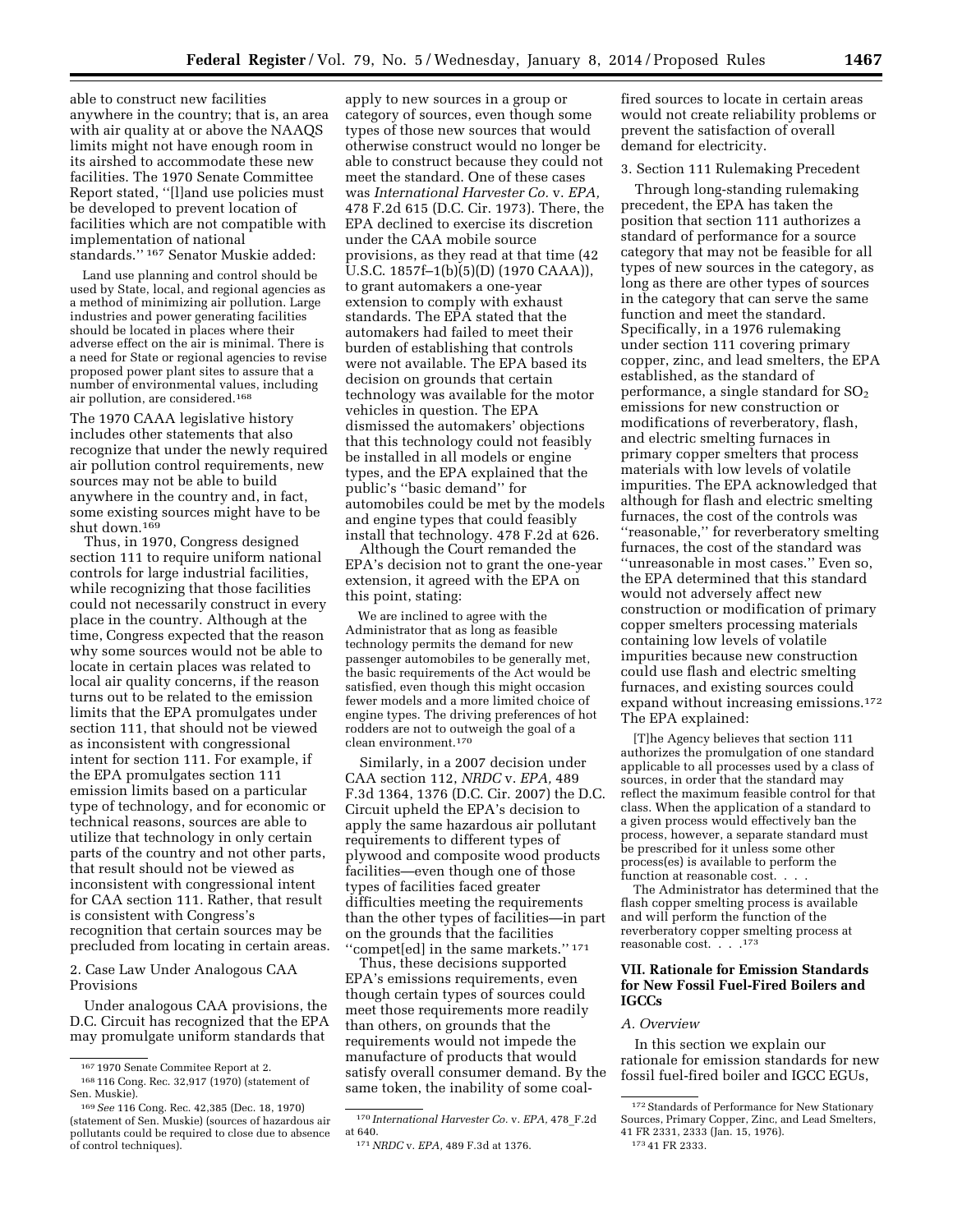which are based on our proposal that efficient generating technology implementing partial CCS is the BSER adequately demonstrated for those sources.

As noted, CAA section 111 and subsequent court decisions establish a set of factors for the EPA to consider in a BSER determination, including criteria listed in CAA section 111 or identified in the court decisions and the underlying purposes of section 111. Key factors include: emission reductions, technical feasibility, costs, and encouragement of technology. Other factors, such as energy impacts, may also be important. As also noted, the EPA has discretion in balancing those factors, and may balance them differently in promulgating standards for different source categories.

The EPA considered three alternative control technology configurations as potentially representing the BSER for new fossil fuel-fired boilers and IGCC units. Power company announcements indicate that the few new coal-fired projects that may occur will likely consider one or more of these three configurations. The three alternatives are: (1) Highly efficient new generation technology that does not include any level of CCS, (2) highly efficient new generation technology with ''full capture'' CCS (that is, CCS with capture of at least 90 percent  $CO<sub>2</sub>$  emissions) and (3) highly efficient new generation technology with ''partial capture'' CCS (that is, CCS with capture of a lower level of  $CO<sub>2</sub>$  emissions).

We discuss each of these alternatives below, and explain why we propose that partial capture CCS qualifies as the BSER. We first discuss the technical systems that we considered for the BSER, our evaluations of them, and our reasons for determining that only partial CCS meets the criteria to qualify as the BSER. We include in this discussion our rationale for selecting  $1,100$  lb  $CO<sub>2</sub>/$ MWh as the emission limitation for these sources and why we are considering a range from 1,000 to 1,200 lb  $CO<sub>2</sub>/MWh$  for the final rule. We next discuss our rationale for allowing an 84 operating-month averaging period as an alternative compliance method, with the requirement that sources choosing that method meet a limit of between 1,000 lb  $CO<sub>2</sub>/MWh$  and 1,050 lb  $CO<sub>2</sub>/MWh.<sup>174</sup>$ We then explain our rationale for the requirements for geologic sequestration.<sup>175</sup>

# *B. Identification of the Best System of Emission Reduction*

1. Highly Efficient New Generation Without CCS Technology

Some commenters on the April 2012 proposal suggested that the emission limitation for new coal-fired EGUs should be based on the performance of highly efficient generation technology that does not include CCS, such as (i) a supercritical 176 pulverized coal (SCPC) or CFB boiler, or (ii) a modern, wellperforming IGCC unit.

These options are technically feasible. However, we do not consider them to qualify as the BSER for the following reasons:

a. Lack of Significant  $CO<sub>2</sub>$  Reductions

Because of the large amount of  $CO<sub>2</sub>$ emissions from solid-fuel fired power plants, it is important, in promulgating a standard of performance for these sources, to give effect to the purpose of CAA section 111 of providing ''as much [emission reduction] as practicable.'' 177 Accordingly, we reviewed the emission rates of efficient PC and CFB units. According to the DOE/NETL estimates, a new subcritical PC unit firing bituminous coal would emit approximately  $1,800$  lb  $CO<sub>2</sub>/MWh,$ <sup>178</sup> a new SCPC unit using bituminous coal would emit nearly  $1,700$  lb  $CO<sub>2</sub>/MWh$ , and a new IGCC unit 179 would emit about 1,450 lb  $\rm CO_2/MWh.^{180}$ 

new fossil-fired utility steam-generating units of 1,100 lb CO2/MWh applies to new liquid oil- and natural-gas fired units, as well as solid fuel-fired units. However, we are not conducting a separate analysis of the best system of emission reduction for new liquid oil- and natural gas-fired units. That is because no new utility steam-generating units designed to be fired primarily with liquid oil or natural gas have been built for many years, and none are expected to be built in the foreseeable future, due to the significantly lower costs of building combustion turbines to be fired with those fuels.

176 Subcritical coal-fired boilers are designed and operated with a steam cycle below the critical point of water. Supercritical coal-fired boilers are designed and operated with a steam cycle above the critical point of water. Increasing the steam pressure and temperature increases the amount of energy within the steam, so that more energy can be extracted by the steam turbine, which in turn leads to increased efficiency and lower emissions.

177Sierra Club, F.2d at 327 & n. 83 (quoting 44 FR 33581/3—33582/1).

178Exhibit ES–2 from ''Cost and Performance Baseline for Fossil Energy Plants Volume 1: Bituminous Coal and Natural Gas to Electricity'', Revision 2, Report DOE/NETL–2010/1397 (November 2010).

 $^{179\,\textrm{''}}$  Case 1'' from Exhibit ES–2 from ''Cost and Performance Baseline for Fossil Energy Plants Volume 1: Bituminous Coal and Natural Gas to Electricity'', Revision 2, Report DOE/NETL–2010/ 1397 (November 2010).

New power sector projects using coal as a primary fuel that have been proposed or are currently under construction are generally SCPC or IGCC projects. For example, since 2007, almost all coal-fired EGUs that have broken ground have been high performing versions of SCPC or IGCC projects.181 Among those plants are: (1) AEP's John W. Turk, Jr. Power Plant, a 600 MW ultra-supercritical 182 PC (USCPC) facility located in the southwest corner of Arkansas; (2) Duke Power's Edwardsport plant, a 618 MW coal IGCC unit located in Knox County, Indiana; and (3) Southern Company's Kemper County Energy Facility, a 582 MW lignite IGCC unit located in Kemper County, Mississippi. These facilities all use advanced generation technology: Turk, as noted, is an ultrasupercritical boiler; Edwardsport is an IGCC unit that is ''CCS ready;'' and Kemper is an IGCC unit that will implement partial CCS.

Under these circumstances, in this rule, identifying a new supercritical unit as the BSER and requiring the associated emission limitation, would provide little meaningful  $CO<sub>2</sub>$  emission reductions for this source category. As noted, for the most part, new sources are already designed to achieve at least that emission limitation. Identifying IGCC as the BSER and requiring the associated emission limitation, would provide some  $CO<sub>2</sub>$  emission reductions from the segment of the industry that would otherwise construct new PC units, but not from the segment of the industry that would already construct new IGCC units.

As a result, emission reductions in the amount that would result from an emission standard based on SCPC/ USCPC or even IGCC as the BSER would not be consistent with the purpose of CAA section 111 to achieve ''as much [emission reduction] as practicable.'' 183 As we discuss below, identifying CCSpartial capture as the BSER would provide for significantly greater emissions reductions.

b. Lack of Incentive for Technological Innovation

Identifying highly efficient generation technology as the BSER would not achieve another purpose of CAA section 111, to encourage the development and implementation of control technology.

<sup>174</sup>This is on a gross output basis. All emission rates in this section are on a gross output basis unless specifically noted otherwise.

<sup>175</sup> It should be noted that the standard of performance that we propose in this rulemaking for

<sup>180</sup>The comparable emissions on a net basis are: subcritical PC $-1,888$  lb CO<sub>2</sub>/MWh; supercritical PC—1,768 lb CO<sub>2</sub>/MWh; and IGCC—1,723 lb CO<sub>2</sub>/ MWh.

<sup>181</sup>The only exception that we are aware of is the Virginia City subcritical CFB unit.

<sup>182</sup>Ultra-supercritical (USC) and advanced ultrasupercritical (A–USC) are terms often used to designate a coal-fired power plant design with steam conditions well above the critical point.

<sup>183</sup>*Sierra Club,* F.2d at 327 & n. 83 (quoting 44 FR 33581/3—33582/1).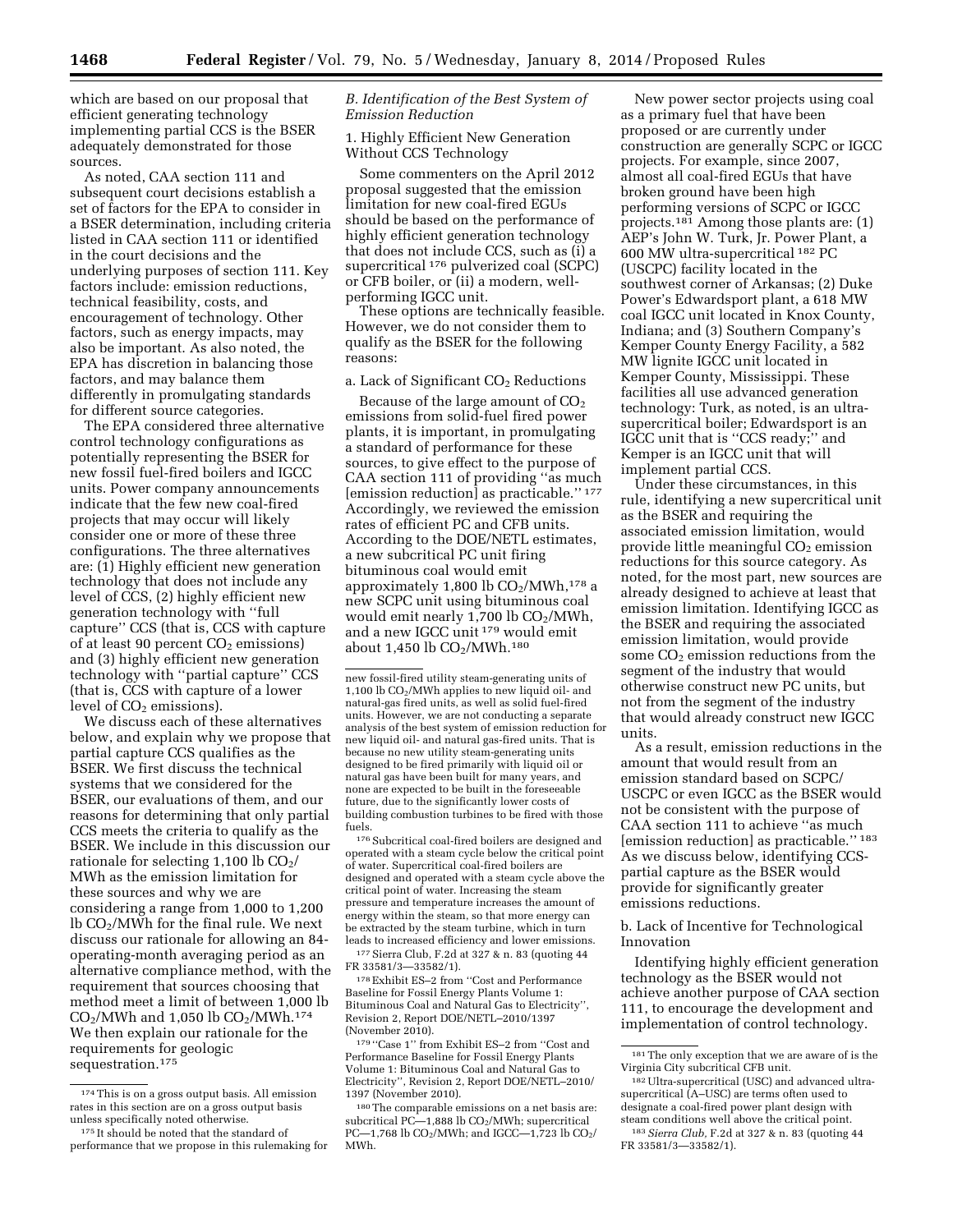At present, CCS technologies are the most promising options to achieve significant reductions in  $CO<sub>2</sub>$  emissions from fossil-fuel fired utility boilers and IGCC units. A standard based on the performance of highly efficient coalfired generation does not advance the development and implementation of control technologies that reduce  $CO<sub>2</sub>$ emissions. In addition, highly efficient generation technology does not develop control technology that is transferrable to existing EGUs. Further, highly efficient generation technology does not necessarily promote the development of generation technologies that would minimize the auxiliary load requirements and costs of future CCS requirements (e.g., developing an IGCC design where the costs and auxiliary load requirements of adding CCS are minimized).

On the contrary, such a standard could impede the advancement of CCS technology by creating regulatory disincentives for such technology. In 2011, AEP deferred construction of a large-scale CCS retrofit demonstration project on one of their coal-fired power plants because the state's utility regulators would not approve cost recovery for CCS investments without a regulatory requirement to reduce  $CO<sub>2</sub>$ emissions. AEP's chairman was explicit on this point, stating in a July 17, 2011 press release announcing the deferral:

We are placing the project on hold until economic and policy conditions create a viable path forward . . . We are clearly in a classic 'which comes first?' situation. The commercialization of this technology is vital if owners of coal-fueled generation are to comply with potential future climate regulations without prematurely retiring efficient, cost-effective generating capacity. But as a regulated utility, it is impossible to gain regulatory approval to recover our share of the costs for validating and deploying the technology without federal requirements to reduce greenhouse gas emissions already in place. The uncertainty also makes it difficult to attract partners to help fund the industry's share.184

As we discuss below, regulatory requirements for  $CO<sub>2</sub>$  reductions with some level of CCS as the BSER will promote further development of the technology.

## 2. Carbon Capture and Storage

We have also considered whether the emission limitation for new coal-fired EGUs should be based on the performance of CCS, including either ''full capture'' CCS that treats the entire flue gas or syngas stream to achieve on the order of 90 percent reduction in  $CO<sub>2</sub>$  emissions, or ''partial capture'' CCS that achieves some level less than 90 percent of capture.

We propose that implementation of partial capture CCS technology is the BSER for new fossil fuel-fired boilers and IGCC units because it fulfills the criteria established under CAA section 111. In the sections that follow, we explain the technical configurations that facilitate full and partial capture, describe the operational flexibilities that partial capture offers, and then identify and justify the emission rate that we propose based on partial capture. After that, we discuss the criteria for BSER, and describe why partial capture meets those criteria and why full capture does not. Among other things, partial capture provides meaningful emission reductions, it has been adequately demonstrated to be technically feasible, it can be implemented at a reasonable cost, and it promotes deployment and further development of the technology.

# 3. Technical Configurations for CCS

The DOE's National Energy Technology Laboratory (NETL) performed a study to establish the cost and performance for a range of  $CO<sub>2</sub>$ capture levels for new SCPC and IGCC power plants.185 The study identified technical configurations that were tailored to achieve a specific level of carbon capture.

# a. SCPC

For the new SCPC case, the study assumed a new SCPC boiler with a combination of low- $NO<sub>X</sub>$  burners (LNB) with overfire air (OFA) and a selective catalytic reduction (SCR) system for  $NO<sub>X</sub>$  control. The plant was assumed to have a fabric filter and a wet limestone flue gas desulfurization (FGD) scrubber for particulate matter and sulfur dioxide  $(SO<sub>2</sub>)$  control, respectively. The plant was also assumed to have a sodium hydroxide (NaOH) polishing scrubber to ensure that the flue gas entering the  $CO<sub>2</sub>$ capture system has a  $SO<sub>2</sub>$  concentration of 10 ppmv or less. The SCPC plant was equipped with Fluor's Econamine FG Plus<sup>SM</sup> process for post-combustion CO<sub>2</sub> capture via temperature swing absorption with a monoethanolamine (MEA) solution as the chemical solvent.

The study's authors identified two options for achieving partial capture  $(i.e., less than 90 percent CO<sub>2</sub> capture)$ in the SCPC unit. The first option was to process the entire flue gas stream through the MEA capture system at reduced solvent circulation rates. The

second option was to maintain the same high solvent circulation rate and steam stripping requirement as would be used for full capture but only treat a portion of the total flue gas stream. The authors determined that the second approach the ''slip stream'' approach—was the most economical. The authors further noted that the cost of  $CO<sub>2</sub>$  capture with an amine scrubbing process is dependent on the volume of gas being treated, and a reduction in flue gas flow rate will: (1) Decrease the quantity of energy consumed by flue gas blowers, (2) reduce the size of the  $CO<sub>2</sub>$  absorption columns, and (3) trim the cooling water requirement of the direct contact cooling system. The slip stream approach leads to lower capital and operating costs. All of the partial capture cases in the NETL study assumed this approach.

## b. IGCC

For a new IGCC unit, the product syngas would contain primarily  $H_2$ , CO and some lesser amount of  $CO<sub>2</sub>$ .<sup>186</sup> The amount of  $CO<sub>2</sub>$  can be increased by ''shifting'' the composition via the catalytic water-gas shift (WGS) reaction. This process involves the catalytic reaction of steam (''water'') with CO ("gas") to form  $H_2$  and  $CO_2$ . An emission standard that requires partial capture of  $CO<sub>2</sub>$  from the syngas could be met by adjusting the level of  $CO<sub>2</sub>$  in the syngas stream by controlling the level of syngas ''shift'' prior to treatment in the pre-combustion acid gas treatment system.

For a new IGCC EGU, the study's authors assumed the use of the GE gasifier coupled with a variety of potential configurations (i.e., no WGS reactor, single-stage WGS, two-stage WGS, varying WGS bypass ratios, and CO2 scrubber removal efficiency). The study evaluated a number of IGCC plant configurations. The first was an IGCC that used the SelexolTM process for acid gas control (i.e., hydrogen sulfide  $(H_2S)$ and  $CO<sub>2</sub>$ ) but no WGS reactor. This unit was capable of  $CO<sub>2</sub>$  capture ranging from zero up to 25 percent. The no- $CO<sub>2</sub>$ capture case employed a one-stage Selexol<sup>TM</sup> unit for  $H_2S$  control and the 25 percent CO<sub>2</sub> capture case utilized a  $two$ -stage Selexol $\overline{M}$  unit to maximize CO2 capture from the unshifted syngas  $(i.e., >90$  percent of the  $CO<sub>2</sub>$  from the unshifted syngas was captured in the second stage Selexol<sup>TM</sup> scrubber).

<sup>184</sup>*[http://www.aep.com/newsroom/newsreleases/](http://www.aep.com/newsroom/newsreleases/?id=1704) [?id=1704.](http://www.aep.com/newsroom/newsreleases/?id=1704)* 

<sup>185</sup> ''Cost and Performance of PC and IGCC Plants for a Range of Carbon Dioxide Capture'', DOE/ NETL–2011/1498, May 27, 2011.

 $186$  The amount of  $CO<sub>2</sub>$  in un-shifted syngas depends upon the specific gasifier technology used, the operating conditions, and the fuel used; but is typically less than 20 volume percent (*[http://](http://www.netl.doe.gov/technologies/coalpower/gasification/gasifipedia/4-gasifiers/4-3_syngas-table2.html) [www.netl.doe.gov/technologies/coalpower/](http://www.netl.doe.gov/technologies/coalpower/gasification/gasifipedia/4-gasifiers/4-3_syngas-table2.html) [gasification/gasifipedia/4-gasifiers/4-3](http://www.netl.doe.gov/technologies/coalpower/gasification/gasifipedia/4-gasifiers/4-3_syngas-table2.html)*\_*syngas[table2.html](http://www.netl.doe.gov/technologies/coalpower/gasification/gasifipedia/4-gasifiers/4-3_syngas-table2.html)*).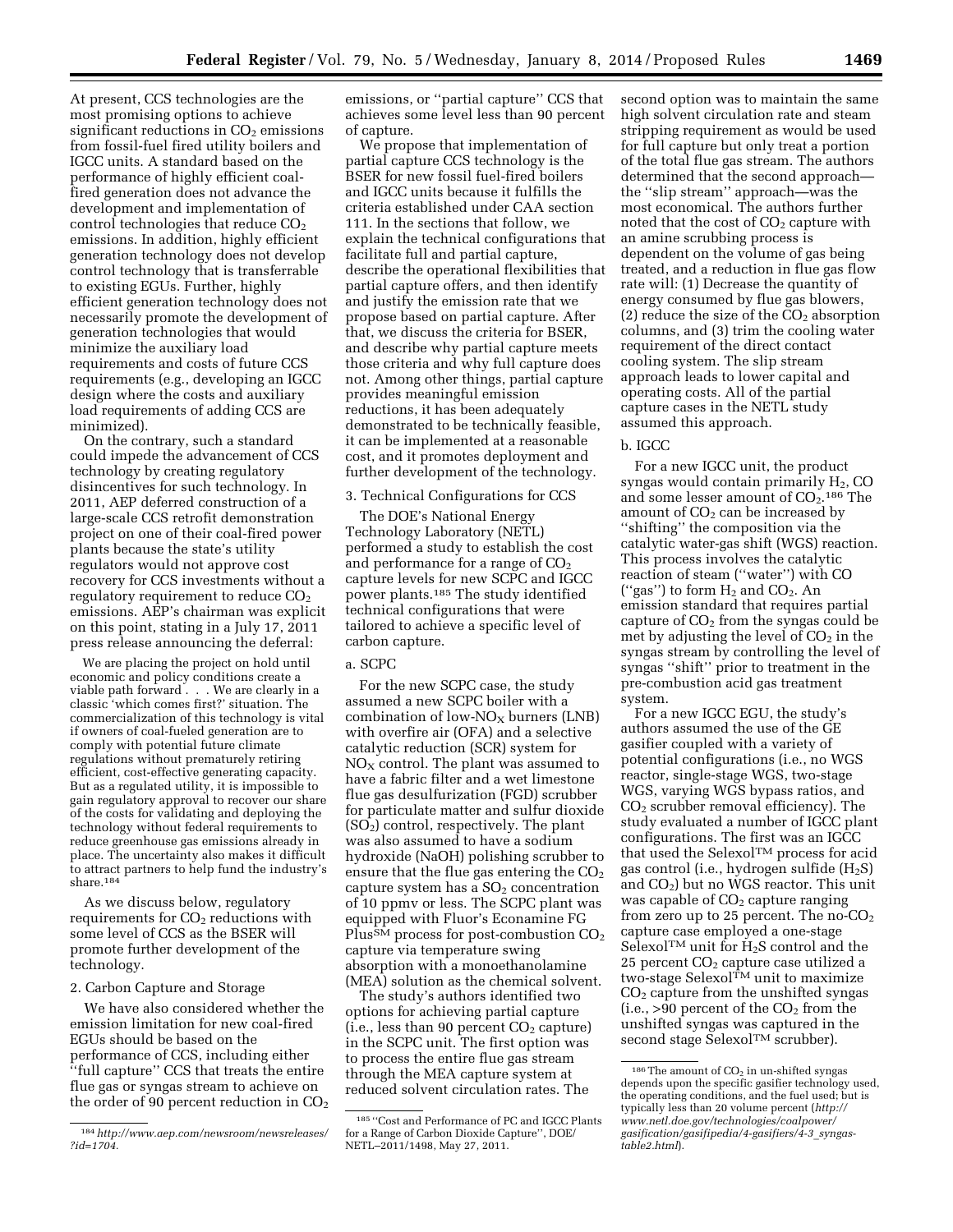To achieve moderate levels of partial  $CO<sub>2</sub>$  capture—approximately 25 to 75 percent—the IGCC was configured with a single-stage WGS reactor with bypass and a two-stage SelexolTM unit. Varying the extent of the WGS reaction by controlling the amount of syngas that was processed through the WGS reactor (by controlling the amount that bypassed the WGS reactor) manipulated the level of  $CO<sub>2</sub>$  capture. As more syngas is processed through the WGS reactor, the steam demand increases. The SelexolTM removal efficiency was manipulated by varying the solvent circulation rate. Thus, a facility using this configuration could select or ''dial in'' a level of control of between 25–75 percent.

To achieve higher  $CO<sub>2</sub>$  capture levels—levels greater than 75 percent the IGCC was configured with a twostage WGS with bypass and the twostage acid gas (SelexolTM) scrubbing system. The facility could ''dial in'' a level of control of between 25 to greater than 90 percent by controlling the WGS bypass and the Selexol™ scrubber recirculation rates.

The water-gas shift involves the catalytic reaction of carbon monoxide and steam. Since the syngas initially contains primarily CO and  $H_2$ , this shift reaction diminishes the concentration of CO and enriches the concentration of  $H_2$ in the pre-combustion syngas stream via the following reaction:

 $CO + H_2O \stackrel{\Delta}{\rightarrow} CO_2 + H_2$ <br>An unshifted or partially shifted syngas can be combusted using a typical combustion turbine. However, as the level of  $H_2$  in the syngas increases, the more the syngas must be diluted with  $N_2$  or air. Very high levels of  $H_2$  in the syngas stream require use of a specialty hydrogen turbine.

# 4. Operational and Design Flexibility

To this point, most of the studies involving research, development and demonstration of carbon capture technology, along with most of the studies that have modeled the costs and implementation of such technology have assumed capture requirements of 90 percent for fossil fuel-fired power plants (''full capture''). However, the EPA believes that partial capture provides significant benefits because an emission limit based on partial capture offers operators considerable operational flexibility. With such emission limits, project developers would have the option of designing and installing  $CO<sub>2</sub>$  capture technology at a size sufficient to treat the entire flue gas stream, with the capability to meet  $CO<sub>2</sub>$ 

emission limits that are much lower than required. The operator of the plant could then choose to achieve those deeper capture rates during non-peak electricity demand periods and to achieve lesser capture rates (and thus generate more electricity) during peak electricity demand periods. This type of operational flexibility provides owners and operators the opportunity to optimize the operation and minimize the cost of CCS in new fossil fuel-fired projects.

In addition, an emission standard that can be met with partial capture offers the opportunity for design flexibility. A project developer of a new conventional coal-fired plant (i.e., a new supercritical PC or CFB) could install postcombustion  $CO<sub>2</sub>$  scrubbers that have been designed and sized to treat only a portion of the flue gas stream.

For a new IGCC unit, as noted, an emission standard that requires partial capture of  $CO<sub>2</sub>$  offers operational flexibility because the standard could be met by adjusting the level of  $CO<sub>2</sub>$  in the syngas stream by controlling the level of syngas ''shift'' prior to treatment in the pre-combustion acid gas treatment system.

# *C. Determination of the Level of the Standard*

Once the EPA has determined that a technology has been adequately demonstrated based on cost and other factors, including the impact a standard will have on further technology development, and therefore represents BSER, the EPA must establish an emission standard. In this case, for new fossil fuel-fired boiler and IGCC EGUs, the EPA proposes to find that the level of partial capture of  $CO<sub>2</sub>$  that qualifies as the BSER supports a standard of 1,100 lb  $CO<sub>2</sub>/MWh$  on a gross basis. The level of the standard is based on the emission reductions that can be achieved by an IGCC with a single-stage WGS reactor and a two-stage acid gas removal system. According to the DOE/ NETL partial capture study, an IGCC with this configuration would be expected to achieve a  $CO<sub>2</sub>$  emission reduction of 25 to 75 percent, which corresponds to emissions of approximately 1,060 and 380 lb  $CO<sub>2</sub>/$ MWh-gross, respectively. The EPA is proposing a standard of performance of 1,100 lb  $CO<sub>2</sub>/MWh-gross$ , which is the high end of this range, for several reasons.

First, both a new IGCC and a conventional coal-fired boiler (PC or CFB), can achieve this emission standard at a reasonable cost and the standard is based on technology that has been adequately demonstrated.

The partial capture requirement and standard of performance will allow new IGCC project developers to minimize the need for multi-stage water-gas shift reactors (and the associated steam requirement) and will allow for the continued use of conventional syngas combustion turbines (rather than requiring the use of advanced hydrogen turbines). Second, this partial capture configuration will provide operators with operational flexibility. Third, this level of the standard best promotes further enhancement of the performance of existing technology and promotes continued development of new, better performing technology. Because the proposed emission standard would require only partial implementation of CCS, it will provide developers with the opportunity to investigate new emerging technologies that may achieve deeper reductions at lower or comparable cost. For instance, developers could build plants with the capacity to achieve deeper CO<sub>2</sub> reductions and choose to employ those greater capture rates during non-peak periods, and then employ lower capture rates (and thus generate more electricity) during peak periods.

While the EPA is proposing an emission rate of  $1,100$  lb  $CO<sub>2</sub>/MWh$ , we are also soliciting comment on whether the emission limit may be more appropriately set at a different level. Based on the rationale included in this proposal, we are considering a range of 1,000 to 1,200 lb  $CO<sub>2</sub>/MWh-gross$  for the final rule. An emission rate of 1,200 lb  $CO<sub>2</sub>/MWh-gross could potentially be$ met by an IGCC unit that does not include a WGS reactor (although an owner/operator might still use a WGS reactor or co-fire natural gas to maintain operational flexibility), thus further reducing the capital and operating costs. An emission limit of  $1,000$  lb  $CO<sub>2</sub>/$ MWh-gross would provide greater emission reductions, could still be achieved with a single WGS reactor, and would also advance CCS technology but would offer less operational flexibility and increase costs.

We are not currently considering a standard below  $1,000$  lb  $CO<sub>2</sub>/MWh$ . With a standard of 1,000 lb  $CO<sub>2</sub>/MWh$ , an owner/operator of an IGCC facility could burn natural gas during periods when the gasifier is unavailable while still maintaining an annual emissions rate that is below the NSPS. In addition, an owner/operator could elect to co-fire natural gas as an option to reduce the amount of CCS required to comply with the NSPS. With a standard below 1,000 lb CO2/MWh, those operational flexibilities may not be available. We request that commenters who suggest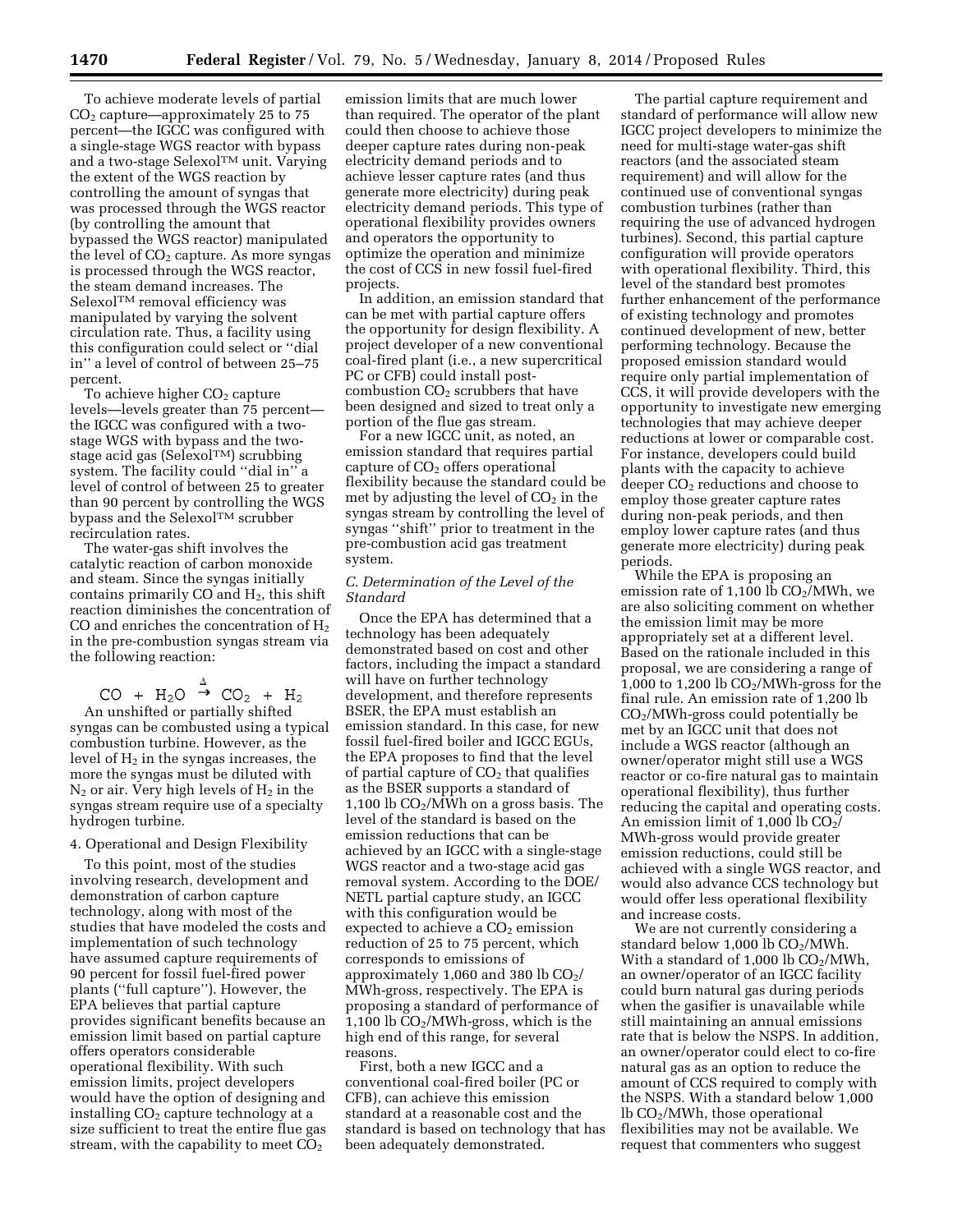emission rates below  $1,000$  lb  $CO<sub>2</sub>/MWh$ address potential concerns about operational flexibility.

We are not currently considering a standard above  $1,200$  lb  $CO<sub>2</sub>/MWh$ because at that level, the NSPS would not necessarily promote the development of CO<sub>2</sub> emissions control technology or provide significant  $CO<sub>2</sub>$ reductions. At an emissions rate of 1,300 lb  $CO<sub>2</sub>/MWh$ , IGCC facilities would only be required to capture approximately 10 percent of the CO2, and many designs would have a sufficient compliance margin that they would not need to use a WGS reactor. Further, an owner/operator of an IGCC facility could comply with this standard without the use of any CCS. For example, a new IGCC facility designed to co-fire 20 percent natural gas or using fuel cells instead of combustion turbines could comply with an emissions rate of 1,300 lb  $\overline{CO_2}/MWh$  without the use of CCS. An emissions rate of  $1,400 \text{ lb } CO_2$ / MWh would provide even less technology development and emissions reductions. At an emissions rate of 1,400 lb  $CO<sub>2</sub>/MWh$ , an IGCC facility could comply with no WGS reactor and by (i) capturing less than 5 percent of the  $CO<sub>2</sub>$ , (ii) co-firing less ten percent natural gas with no CCS, or (iii) using integrated solar thermal for supplemental steam production without CCS. In addition, at an emissions rate of 1,400 lb CO<sub>2</sub>/MWh a PC or CFB could use integrated combustion turbines or fuel cells for boiler feedwater heating, supplemental steam production, or for preheated air for the boiler as an alternative to CCS. We request that commenters who suggest emission rates above 1,200 lb  $CO<sub>2</sub>/\widetilde{M}Wh$  address potential concerns about providing adequate reductions and technology development to be considered BSER.

The next several sections review the factors for determining BSER and explain why partial capture at the level we are proposing meets those requirements, as well as why full capture does not meet some of them.

# *D. Extent of Reductions in CO*2 *Emissions*

The proposed standard of 1,100 lb CO2/MWh will provide meaningful reductions in emissions. As mentioned earlier, the DOE/NETL has estimated that a new SCPC boiler using bituminous coal would emit 1,675 lb CO2/MWh. The DOE/NETL has also estimated that a new IGCC unit would emit 1,434 lb  $CO<sub>2</sub>/MWh$ . The emissions would be higher for units utilizing subbituminous coal or lignite and will vary when utilizing other fossil fuels such as petroleum coke or mixtures of

fuels. We estimate that this standard will result in reduction in emissions of at least 40 percent when compared to the expected emissions of a new SCPC boiler.

## *E. Technical Feasibility*

The EPA proposes to find that partial CCS is feasible because each step in the process has been demonstrated to be feasible through an extensive literature record, fossil fuel-fired industrial plants currently in commercial operation and pilot-scale fossil fuel-fired EGUs currently in operation, the progress towards completion of construction of fossil fuel-fired EGUs implementing CCS at commercial scale. This literature record and experience demonstrate that partial CCS is achievable for all types of new boiler and IGCC configurations. Although much of this information also serves to demonstrate the technical feasibility of full capture, we note that several of the CCS projects that are the furthest along are partial capture projects, which further supports our view that partial capture is BSER.

#### 1. Literature

The current status of CCS technology was described and analyzed by the 2010 Interagency Task Force on CCS, established by President Obama on February 3, 2010, co-chaired by the DOE and the EPA, and composed of 14 executive departments and federal agencies. The Task Force was charged with proposing a plan to overcome the barriers to the widespread, cost-effective deployment of CCS within 10 years, with a goal of bringing five to ten commercial demonstration projects online by 2016. The Task Force found that, although early CCS projects face economic challenges related to climate policy uncertainty, first-of-a-kind technology risks, and the current cost of CCS relative to other technologies, there are no insurmountable technological, legal, institutional, regulatory or other barriers that prevent CCS from playing a role in reducing GHG emissions.187

The Pacific Northwest National Laboratory (PNNL) recently prepared a study that evaluated the development status of various CCS technologies for the DOE.188 The study addressed the availability of capture processes, transportation options (CO<sub>2</sub> pipelines), injection technologies, and measurement, verification and monitoring technologies. The study concluded that, in general, CCS is technically viable today and that key component technologies of complete CCS systems have been deployed at scales large enough to meaningfully inform discussions about CCS deployment on large commercial fossilfired power plants.

In addition, DOE/NETL has prepared other reports—in particular their ''Cost and Performance Baseline'' reports,189 including one on partial capture 190 that further support our proposed determination of the technical feasibility of partial capture.

2. Capture, Transportation and Storage Technologies

Each of the core components of CCS— CO2 capture, compression, transportation and storage—has already been implemented and, in fact, in some instances, implemented on a commercial scale. The U.S. experience with large-scale  $CO<sub>2</sub>$  injection, including injection at enhanced oil and gas recovery projects, combined with ongoing CCS research, development, and demonstration programs in the U.S. and throughout the world, provide confidence that the capture, transport, compression, and storage of large amounts of  $CO<sub>2</sub>$  can be achieved.

#### a. CO<sub>2</sub> Capture Technology

Capture of  $CO<sub>2</sub>$  from industrial gas streams has occurred since the 1930s, through use of a variety of approaches to separate  $CO<sub>2</sub>$  from other gases. These processes have been used in the natural gas industry and to produce food and chemical-grade  $CO<sub>2</sub>$ .

Although current capture technologies are feasible, the costs of CO2 capture and compression represent the largest barriers to widespread commercialization of CCS. Currently available  $CO<sub>2</sub>$  capture and compression processes are estimated to represent 70 to 90 percent of the overall CCS costs.191

In general,  $CO<sub>2</sub>$  capture technologies applicable to coal-fired power generation can be categorized into three approaches: 192

<sup>187</sup>Report of the Interagency Task Force on Carbon Capture and Storage (August 2010), page 7.

<sup>188</sup> ''An Assessment of the Commercial Availability of Carbon Dioxide Capture and Storage Technologies as of June 2009'', PNNL–18520, Pacific Northwest National Laboratory, Richland, WA, June 2009. Available at: *[http://www.pnl.gov/](http://www.pnl.gov/main/publications/external/technical_reports/PNNL-18520.pdf) [main/publications/external/technical](http://www.pnl.gov/main/publications/external/technical_reports/PNNL-18520.pdf)*\_*reports/ [PNNL-18520.pdf.](http://www.pnl.gov/main/publications/external/technical_reports/PNNL-18520.pdf)* 

<sup>189</sup>The ''Cost and Performance Baseline'' reports are a series of reports by DOE/NETL that establish estimates for the cost and performance of combustion- and gasification-based power plants all with and without CO<sub>2</sub> capture and storage Available at *[www.netl.doe.gov/energy-analyses/](http://www.netl.doe.gov/energy-analyses/baseline_studies.html)  baseline*\_*[studies.html.](http://www.netl.doe.gov/energy-analyses/baseline_studies.html)* 

<sup>190</sup> ''Cost and Performance of PC and IGCC Plants for a Range of Carbon Dioxide Capture'', DOE/ NETL–2011/1498, May 27, 2011.

<sup>191</sup>Report of the Interagency Task Force on Carbon Capture and Storage (August 2010). 192 *Id* at 29.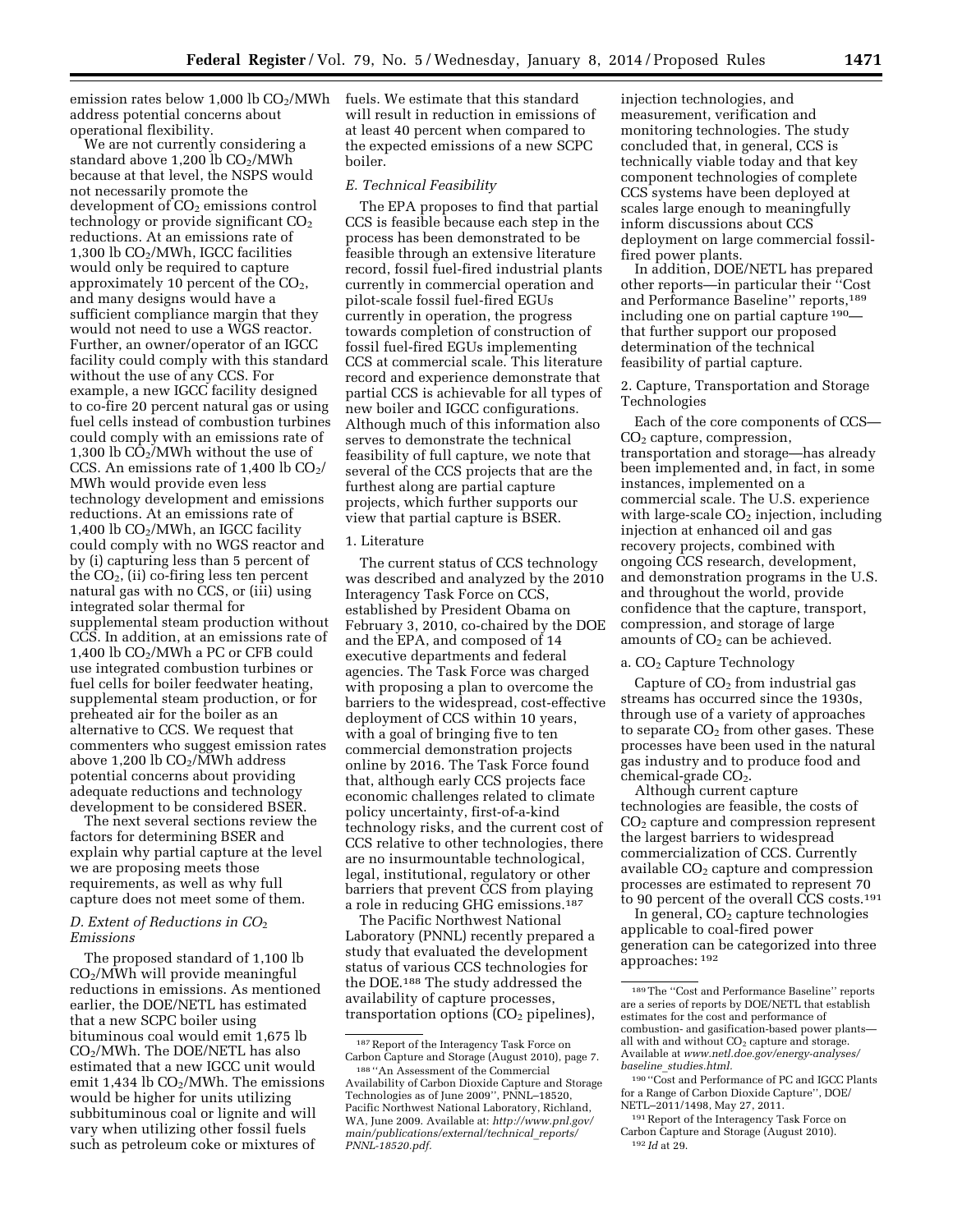• Pre-combustion systems that are designed to separate  $CO<sub>2</sub>$  and  $H<sub>2</sub>$  in the high-pressure syngas produced at IGCC power plants.

• Post-combustion systems that are designed to separate  $CO<sub>2</sub>$  from the flue gas produced by fossil-fuel combustion in air.

• Oxy-combustion that uses highpurity  $O_2$ , rather than air, to combust coal and thereby produce a highly concentrated  $CO<sub>2</sub>$  stream.

Each of these three carbon capture approaches (pre-combustion, postcombustion, and oxy-combustion) is technologically feasible. However, each results in increased capital and operating costs and decreased electricity output (that is, an energy penalty), with a resulting increase in the cost of electricity. The energy penalty occurs because the  $CO<sub>2</sub>$  capture process uses some of the energy (e.g., electricity, steam, heat) produced from the plant.

## $b. CO<sub>2</sub>$  Transportation

Carbon dioxide has been transported via pipelines in the U.S. for nearly 40 years. Approximately 50 million metric tons of  $\overline{CO}_2$  are transported each year through 3,600 miles of pipelines. Moreover, a review of the 500 largest  $CO<sub>2</sub>$  point sources in the U.S. shows that 95 percent are within 50 miles of a possible geologic sequestration site,193 which would lower transportation costs. There are multiple factors that contribute to the cost of  $CO<sub>2</sub>$ transportation via pipelines including but not limited to: availability and acquisition of rights-of-way for new pipelines, capital costs, operating costs, length and diameter of pipeline, terrain, flow rate of  $CO<sub>2</sub>$ , and the number of sources utilizing the pipeline. At the same time, studies and DOE quality guidelines have shown CO2 pipeline transport costs in the \$1 to \$4 dollar per ton of  $CO<sub>2</sub>$  range.<sup>194 195</sup> 196 197 For these

194Report of the Interagency Task Force on Carbon Capture and Storage (August 2010).

195McCollum, D., Ogden, J., 2006. Techno-Economic Models for Carbon Dioxide Compression, Transport, and Storage & Correlations for Estimating Carbon Dioxide Density and Viscosity. Institute of Transportation Studies, University of California, Davis, Davis, CA.

196McCoy, S., E.S. Rubin and M.B. Berkenpas, 2008. Technical Documentation: The Economics of CO2 Transport by Pipeline Storage in Saline Aquifers and Oil Reserves. *Final Report,* Prepared by Carnegie Mellon University, Pittsburgh, PA for U.S. Department of Energy, National Energy Technology Center, Pittsburgh, PA.

reasons, the transportation component of CCS is well-established as technically feasible and is not a significant component of the cost of CCS.

### c. CO<sub>2</sub> Storage

(i) Current availability of geologic sequestration

Existing project and regulatory experience (including EOR), research, and analogs (e.g. naturally existing  $CO<sub>2</sub>$ sinks, natural gas storage, and acid gas injection), indicate that geologic sequestration is a viable long term  $CO<sub>2</sub>$ storage option. While EPA has confidence that geologic sequestration is technically feasible and available, EPA recognizes the need to continue to advance the understanding of various aspects of the technology, including, but not limited to, site selection and characterization,  $CO<sub>2</sub>$  plume tracking, and monitoring. On-going Federal government efforts such as DOE/NETL's activities to enhance the commercial development of safe, affordable, and broadly deployable CCS technologies in the United States, including: Research, development, and demonstration of CCS technologies and the assessment of the country's geologic capacity to store carbon dioxide, are particularly important.198 Furthermore, this rule, including the information collected through the GHG Reporting Program, will facilitate further deployment of CCS and advancements in the technology. Information collected under the GHG Reporting Program will provide a transparent means for EPA and the public to continue to evaluate the effectiveness of CCS, including improvements needed in monitoring technologies.

The viability of geologic sequestration of  $CO<sub>2</sub>$  is based on a demonstrated understanding of the fate of  $CO<sub>2</sub>$  in the subsurface. Geologic sequestration occurs through a combination of structural and stratigraphic trapping (trapping below a low permeability confining layer), residual  $CO<sub>2</sub>$  trapping (retention as an immobile phase trapped in the pore spaces of the storage formation), solubility trapping (dissolution in the in situ formation fluids), mineral trapping (reaction with the minerals in the storage formation and confining layer to produce carbonate minerals), and preferential adsorption trapping (adsorption onto

organic matter in coal and shale).199 200 These mechanisms are functions of the physical and chemical properties of  $CO<sub>2</sub>$ and the geologic formations into which the  $CO<sub>2</sub>$  is injected.

Project and research experience continues to add to the confidence in geologic sequestration as a viable  $CO<sub>2</sub>$ reduction technology. In addition to the four existing commercial CCS facilities in other countries,201 multiple studies have been completed that have demonstrated geologic sequestration of  $CO<sub>2</sub>$  as well as have improved technologies to monitor and verify that the CO<sup>2</sup> remains sequestered.202 For example,  $CO<sub>2</sub>$  has been injected in the SACROC Unit in the Permian basin since 1972 for enhanced oil recovery purposes. A study evaluated this project, and estimated that about 93 million metric tons of CO<sub>2</sub> were injected and about 38 million metric tons were produced from 1972 to 2005, resulting in a geologic  $CO<sub>2</sub>$  accumulation of 55 million metric tons of  $CO<sub>2</sub>$ .<sup>203</sup> This study evaluated the ongoing and potential  $CO<sub>2</sub>$  trapping occurring through various mechanisms using modeling and simulations, and collection and analysis of seismic surveys and well logging data. The monitoring at this site demonstrated that  $CO<sub>2</sub>$  can indeed become trapped in geologic formations. Studies on the permanence of  $CO<sub>2</sub>$  storage in geologic sequestration have been conducted internationally as well. For example, the Gorgon Carbon Dioxide Injection Project and Collie-South West CO2 Geosequestration Hub project in Australia have both demonstrated geologic CO<sup>2</sup> trapping mechanisms.204

Numerous other field studies, for example those conducted by the DOE/

202Report of the Interagency Task Force on Carbon Capture and Storage (August 2010).

203Han, Weon Shik et al. (2010). *Evaluation of trapping mechanisms in geologic CO*2 *sequestration: Case study of SACROC northern platform, a 35-year CO*2 *injection site.* American Journal of Science Online April 2010 vol. 310 no. 4 282–324. Retrieved from: *[http://www.ajsonline.org/content/310/4/](http://www.ajsonline.org/content/310/4/282.abstract) [282.abstract.](http://www.ajsonline.org/content/310/4/282.abstract)* 

204Sewell, Margaret, Frank Smith and Dominique Van Gent. Western Australia Greenhouse Gas Capture and Storage: A tale of two projects. (2012) Australian Department of Resources, Energy and Tourism and Western Australia Government of Western Australia. Retrieved from *[http://cdn.global](http://cdn.globalccsinstitute.com/sites/default/files/publications/39961/ccsinwareport-opt.pdf) [ccsinstitute.com/sites/default/files/publications/](http://cdn.globalccsinstitute.com/sites/default/files/publications/39961/ccsinwareport-opt.pdf) [39961/ccsinwareport-opt.pdf.](http://cdn.globalccsinstitute.com/sites/default/files/publications/39961/ccsinwareport-opt.pdf)* 

<sup>193</sup> JJ Dooley, CL Davidson, RT Dahowski, MA Wise, N Gupta, SH Kim, EL Malone (2006), Carbon Dioxide Capture and Geologic Storage: A Key Component of a Global Energy Technology Strategy to Address Climate Change. Joint Global Change Research Institute, Battelle Pacific Northwest Division. PNWD–3602. College Park, MD.

<sup>197</sup> DOE/NETL. (2013). Carbon Dioxide Transport and Storage Costs in NETL Studies, Quality Guidelines for energy system studies. March 2013. DOE/NETL–2013/1614.

<sup>198</sup>Report of the Interagency Task Force on Carbon Capture and Storage (August 2010).

<sup>199</sup> Intergovernmental Panel on Climate Change. (2005). *Special Report on Carbon Dioxide Capture and Storage.* Retrieved from *[http://www.ipcc.ch/](http://www.ipcc.ch/pdf/special-reports/srccs/srccs_chapter5.pdf) [pdf/special-reports/srccs/srccs](http://www.ipcc.ch/pdf/special-reports/srccs/srccs_chapter5.pdf)*\_*chapter5.pdf.* 

<sup>200</sup>Benson, Sally M. and David R. Cole. (2008). *CO*2 *Sequestration in Deep Sedimentary Formations.* Elements, Vol. 4, pp. 325–331.

 $^{\rm 201}$  Sleipner in the North Sea, Snøhvit in the Barents Sea, In Salah in Algeria, and Weyburn in Canada.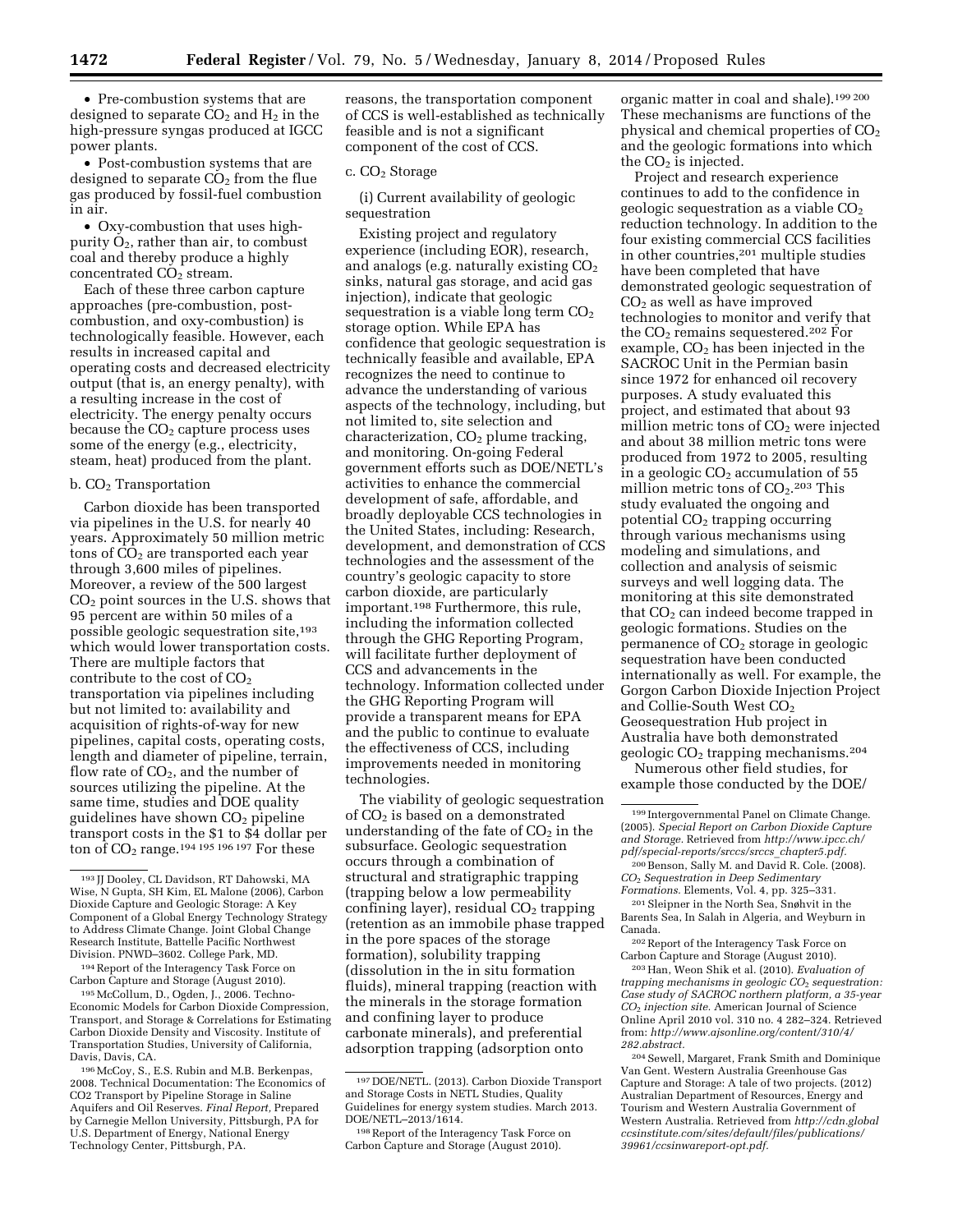NETL Regional Carbon Sequestration Partnerships, have been completed that  $d$ emonstrate  $CO<sub>2</sub>$  trapping mechanisms working in geologic formations in smaller scale projects. Examples of these DOE/NETL studies include: 205

• Midwest Regional Carbon Sequestration Partnership Michigan Basin Phase II Validation Test, which injected approximately 60,000 metric tons of CO<sub>2</sub> over two periods from February to March 2008 (∼10,000 metric tons) and from January to July 2009 (∼50,000 metric tons).

• Midwest Geologic Sequestration Consortium Loudon, Mumford Hills, and Sugar Creek Phase II Validation Test, which consisted of injecting over 14,000 tons of  $CO<sub>2</sub>$  across three EORscale field tests.

• Southwest Regional Partnership on Carbon Sequestration (SWP) San Juan Basin Phase II Validation Test, which injected 16,700 metric tons into the coal layers of the Fruitland Formation.

Geologic storage potential for  $CO<sub>2</sub>$  is widespread and available throughout the U.S. and Canada. Estimates based on DOE studies indicate that areas of the U.S. with appropriate geology have a storage potential of 2,300 billion to more than 20,000 billion metric tons of  $CO<sub>2</sub>$ in deep saline formations, oil and gas reservoirs and un-mineable coal seams.206 Other types of geologic formations such as organic rich shale and basalt may also have the ability to store  $CO<sub>2</sub>$ ; and the DOE is currently evaluating their potential storage capacity. While these are estimates, each potential geologic sequestration site must undergo appropriate site characterization to ensure that the site can safely and securely store  $CO<sub>2</sub>$ . Estimates of  $CO<sub>2</sub>$  storage resources by state/province are compiled by the DOE's National Carbon Sequestration Database and Geographic Information System (NATCARB).

Further evidence of the widespread availability  $CO<sub>2</sub>$  storage reserves in the U.S. comes from the Department of Interior's U.S. Geological Survey (USGS) which has recently completed a comprehensive evaluation of the technically accessible storage resource for carbon storage for 36 sedimentary basins in the onshore areas and State

waters of the United States.207 The USGS assessment estimates a mean of 3,000 billion metric tons of subsurface CO2 storage potential across the United States. For comparison, this amount is 500 times the 2011 annual U.S. energyrelated  $CO<sub>2</sub>$  emissions of 5.5 Gigatons (Gt).208

Nearly every state in the U.S. has or is in close proximity to formations with carbon storage potential including vast areas offshore.

(ii) Current availability of enhanced oil and gas recovery

Geologic storage options also include use of  $CO<sub>2</sub>$  in EOR, which is the injection of fluids into a reservoir to increase oil production efficiency. EOR is typically conducted at a reservoir after production yields have decreased from primary production. Fluids commonly used for EOR include brine, fresh water, steam, nitrogen, alkali solutions, surfactant solutions, polymer solutions, and  $CO<sub>2</sub>$ . EOR using  $CO<sub>2</sub>$ , sometimes referred to as ' $CO<sub>2</sub>$  flooding' or  $CO<sub>2</sub>$ -EOR, involves injecting  $CO<sub>2</sub>$  into an oil reservoir to help mobilize the remaining oil and make it available for recovery. The crude oil and  $CO<sub>2</sub>$  mixture is produced, and sent to a separator where the crude oil is separated from the gaseous hydrocarbons and  $CO<sub>2</sub>$ . The gaseous  $CO<sub>2</sub>$ -rich stream then is typically dehydrated, purified to remove hydrocarbons, recompressed, and reinjected into the oil or natural gas reservoir to further enhance recovery.

CO2-EOR has been successfully used at many production fields throughout the U.S. to increase oil recovery. The oil and natural gas industry in the United States has over 40 years of experience of injection and monitoring of  $CO<sub>2</sub>$  in the deep subsurface for the purposes of enhancing oil and natural gas production. This experience provides a strong foundation for the injection and monitoring technologies that will be needed for successful deployment of CCS.

Monitoring  $CO<sub>2</sub>$  at EOR sites can be an important part of the petroleum reservoir management system to ensure the  $CO<sub>2</sub>$  is effectively sweeping the oil zone, and can be supplemented by techniques designed to detect  $CO<sub>2</sub>$ leakage. Recently many studies have

been conducted to better understand the fate of injected  $CO<sub>2</sub>$  at well-established, operational EOR sites. A large number of methods are available to monitor surface and subsurface leakage at EOR sites. Some recent studies are presented below.

• At the SACROC field in the Permian Basin, the Texas Bureau of Economic Geology conducted an extensive groundwater sampling program to look for evidence of  $\mathrm{CO}_2$ leakage in the shallow freshwater aquifers. At the time of the study (2011), the SACROC field had injected 175 million metric tons of  $CO<sub>2</sub>$  over 37 years. No evidence of leakage was detected.209

 $\bullet$  An extensive CO<sub>2</sub> leakage monitoring program was conducted by a third party (International Energy Agency Greenhouse Gas Programme) for 10 years at the Weyburn oil field in Saskatchewan, during which time over 16 million tonnes of  $CO<sub>2</sub>$  have been stored. A comprehensive analysis of surface and subsurface monitoring methods was conducted and resulted in a best practices manual for  $CO<sub>2</sub>$ monitoring at EOR sites.210

• The Texas Bureau of Economic Geology has also been testing a wide range of surface and subsurface monitoring tools and approaches to document storage efficiency and storage permanence at a  $CO<sub>2</sub>$  EOR site in Mississippi.211 The Cranfield Field, under CO2 flood by Denbury Onshore LLC, is a depleted oil and gas reservoir that injected greater than 1.2 million tons/year during the tests. The preliminary findings demonstrate the availability and effectiveness of many different monitoring techniques for tracking  $CO<sub>2</sub>$  underground and detecting  $CO<sub>2</sub>$  leakage.

The Department of Energy has conducted numerous evaluations of  $CO<sub>2</sub>$ 

210 Geoscience Publishing. (2012). *Best Practices for Validating CO*2 *Geological Storage: Observations and Guidance from the IEAGHG Weyburn-Midale CO*2 *Monitoring and Storage Project.* Brian Hitchon (Ed.).

211Hovorka, S.D., et al. (2011). *Monitoring a large volume CO*2 *injection: Year two results from SECARB project at Denbury's Cranfield, Mississippi, USA:* Energy Procedia, v. 4, Proceedings of the 10th International Conference on Greenhouse Gas Control Technologies GHGT10, September 19–23, 2010, Amsterdam, The Netherlands, p. 3478–3485. GCCC Digital Publication #11–16. Retrieved from *[http://](http://www.sciencedirect.com/science/article/pii/S1876610211004711) [www.sciencedirect.com/science/article/pii/](http://www.sciencedirect.com/science/article/pii/S1876610211004711) [S1876610211004711.](http://www.sciencedirect.com/science/article/pii/S1876610211004711)* 

<sup>205</sup> DOE/NETL. (2012). *Best Practices for: Monitoring, Verification, and Accounting of CO2 Stored in Deep Geologic Formations—2012 Update.*  DOE/NETL–2012/1568. Retrieved from *[http://www.](http://www.netl.doe.gov/technologies/carbon_seq/refshelf/BPM-MVA-2012.pdf) [netl.doe.gov/technologies/carbon](http://www.netl.doe.gov/technologies/carbon_seq/refshelf/BPM-MVA-2012.pdf)*\_*seq/refshelf/BPM-[MVA-2012.pdf.](http://www.netl.doe.gov/technologies/carbon_seq/refshelf/BPM-MVA-2012.pdf)* 

<sup>206</sup>The United States 2012 Carbon Utilization and Storage Atlas, Fourth Edition, U.S. Department of Energy, Office of Fossil Energy, National Energy Technology Laboratory (NETL).

<sup>207</sup>U.S. Geological Survey Geologic Carbon Dioxide Storage Resources Assessment Team, 2013, National assessment of geologic carbon dioxide storage resources—Results: U.S. Geological Survey Circular 1386, 41 p., *[http://pubs.usgs.gov/fs/2013/](http://pubs.usgs.gov/fs/2013/1386/) [1386/.](http://pubs.usgs.gov/fs/2013/1386/)* 

<sup>208</sup>U.S. Geological Survey Geologic Carbon Dioxide Storage Resources Assessment Team, 2013, National assessment of geologic carbon dioxide storage resources—Summary: U.S. Geological Survey Factsheet 2013–3020, 6p.*[http://](http://pubs.usgs.gov/fs/2013/3020/) [pubs.usgs.gov/fs/2013/3020/.](http://pubs.usgs.gov/fs/2013/3020/)* 

<sup>209</sup> K.D. Romanak, R.C. Smyth, C. Yang, S.D. Hovorka, M. Rearick, J. Lu. (2011). *Sensitivity of groundwater systems to CO2*: *Application of a sitespecific analysis of carbonate monitoring parameters at the SACROC CO2*-*enhanced oil field.*  GCCC Digital Publication Series #12–01. Retrieved from *[http://www.beg.utexas.edu/gccc/forum/code](http://www.beg.utexas.edu/gccc/forum/codexdownloadpdf.php?ID=190) [xdownloadpdf.php?ID=190.](http://www.beg.utexas.edu/gccc/forum/codexdownloadpdf.php?ID=190)*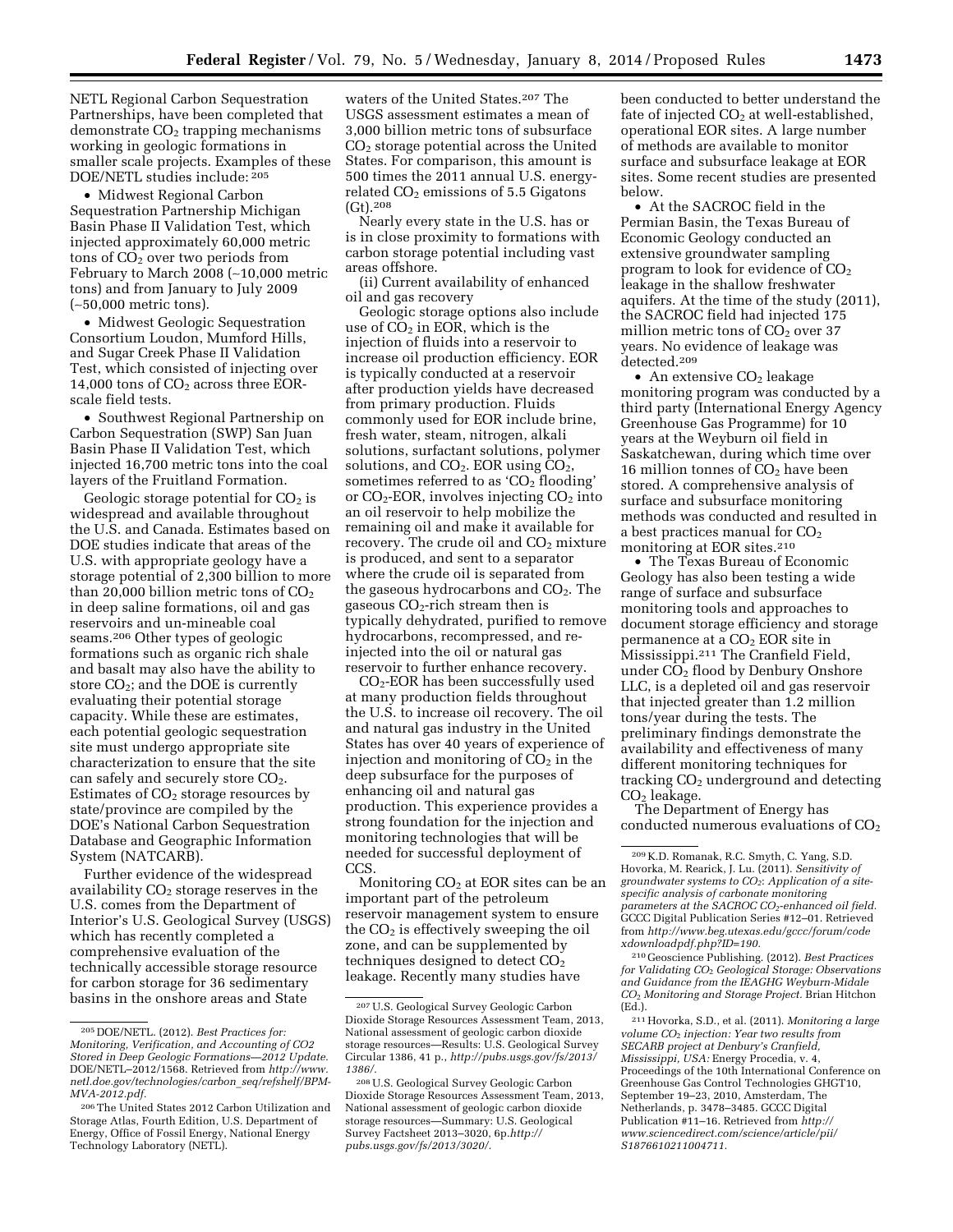monitoring techniques at EOR pilot sites throughout the U.S. as part of the Regional Sequestration Partnership Phase II and III programs. For example, in the Illinois Basin surface and subsurface monitoring techniques were tested at three short duration  $CO<sub>2</sub>$ injections. At one of the Illinois Basin sites, a landowner became concerned when excessive odor in a water well was observed. The ongoing groundwater monitoring program results were used to verify the odor was from a different origin.212

The EPA anticipates that many early geologic sequestration projects may be sited in active or depleted oil and gas reservoirs because these formations have been previously well characterized for hydrocarbon recovery, likely already have suitable infrastructure (e.g., wells, pipelines, etc.), and have an associated economic benefit of oil production. EOR sites including those that inject  $CO<sub>2</sub>$ , are typically selected and operated with the intent of oil production; however, they may also be suitable for long term containment of  $CO<sub>2</sub>$ . Although deep saline formations provide the largest  $CO<sub>2</sub>$  storage opportunity (2,102 to 20,043 billion metric tons), oil and gas reservoirs are currently estimated to have 226 billion metric tons of  $CO<sub>2</sub>$ storage resource.<sup>213</sup>

 $CO<sub>2</sub>$ -EOR is the fastest-growing EOR technique in the U.S., providing approximately 281,000 barrels of oil per day in the U.S. which equals about 6 percent of U.S. crude oil production. The vast majority of  $CO<sub>2</sub>$ -EOR is conducted in oil reservoirs in the U.S. Permian Basin, which extends through southwest Texas and southeast New Mexico. Other U.S. states where  $CO<sub>2</sub>$ -EOR is utilized are Alabama, Colorado, Illinois, Kansas, Louisiana, Michigan, Mississippi, New Mexico, Oklahoma, Utah, and Wyoming. A well-established and expanding network of pipeline infrastructure supports  $CO<sub>2</sub>$ -EOR in these areas. The  $CO<sub>2</sub>$  supply for EOR operations currently is largely obtained from natural underground formations or domes that contain CO<sub>2</sub>. While natural sources of  $CO<sub>2</sub>$  comprise the majority of CO2 supplied for EOR operations, recent developments targeting anthropogenic sources of  $CO<sub>2</sub>$  (e.g., ethanol plants, gas processing plants, refineries, power

plants) have expanded or led to planned expansions in existing infrastructure related to  $CO<sub>2</sub>$ -EOR. Several hundred miles of dedicated CO2 pipeline is under construction, planned, or proposed that would allow continued growth in  $CO<sub>2</sub>$  supply for EOR.

Potential sources of  $CO<sub>2</sub>$  for EOR continue to increase as new projects are being planned or implemented. Based on an evaluation of publicly available sources, the EPA notes there are currently twenty-three industrial source CCS projects in twelve states that are either operational, under-construction, or actively being pursued which are or will supply captured  $CO<sub>2</sub>$  for the purposes of EOR.214 This further demonstrates that CCS projects associated with large point sources are occurring due to a demand for  $CO<sub>2</sub>$  by EOR operations. Nationally, approximately 60 million metric tons of CO2 were received for injection at EOR operations in 2012.215 A recent study by DOE found that the market for captured  $CO<sub>2</sub>$  emissions from power plants created by economically feasible CO<sub>2</sub>-EOR projects would be sufficient to permanently store the  $CO<sub>2</sub>$  emissions from 93 large (1,000 MW) coal-fired power plants operated for 30 years.216 Based on all of these factors, the EPA anticipates opportunities to utilize  $CO<sub>2</sub>$ -EOR operations for geologic storage will continue to increase.

Based on a recent resource assessment by the DOE, the application of next generation  $CO<sub>2</sub>$ -EOR technologies would significantly increase oil production areas, further expanding the geographic extent and accessibility of  $CO<sub>2</sub>$ -EOR operations in the U.S. $^{217}$  Additionally, oil and gas fields now considered to be 'depleted' may resume operation because of increased availability and decreased cost of anthropogenic  $CO<sub>2</sub>$ , and developments in EOR technology, thereby increasing the demand for and accessibility of  $CO<sub>2</sub>$  utilization for EOR.

The use of  $CO<sub>2</sub>$  for EOR can significantly lower the net cost of implementing CCS. The opportunity to sell the captured  $CO<sub>2</sub>$  for EOR, rather

than paying directly for its long-term storage, improves the overall economics of the new generating unit. According to the International Energy Agency (IEA), of the CCS projects under construction or at an advanced stage of planning, 70 percent intend to use captured  $CO<sub>2</sub>$  to improve recovery of oil in mature fields.218

# d. Examples of CCS Demonstration Projects

The following is a brief summary of some examples of currently operating or planned  $CO<sub>2</sub>$  capture or storage systems, including, in some cases, components necessary for coal-fired power plant CCS applications.

AES's coal-fired Warrior Run (Cumberland, MD) and Shady Point (Panama, OK) power plants are equipped with amine scrubbers developed by ABB/Lummus. They were designed to process a slip stream of each plant's flue gas. At Warrior Run, approximately 110,000 metric tons of  $CO<sub>2</sub>$  per year are captured. At Shady Point  $66,000$  metric tons of  $CO<sub>2</sub>$  per year are captured. The  $CO<sub>2</sub>$  from both plants is used in the food processing industry.219

At the Searles Valley Minerals soda ash plant in Trona, CA, approximately 270,000 metric tons of  $CO<sub>2</sub>$  per year are captured from the flue gas of a coal-fired power plant via amine scrubbing and used for the carbonation of brine in the process of producing soda ash.220

A pre-combustion Rectisol® system is used for  $CO<sub>2</sub>$  capture at the Dakota Gasification Company's synthetic natural gas production plant located in North Dakota, which is designed to remove approximately 1.6 million metric tons of  $CO<sub>2</sub>$  per year from the synthesis gas. The  $CO<sub>2</sub>$  is purified and transported via a 200-mile pipeline for use in EOR operations in the Weyburn oilfield in Saskatchewan, Canada.

In September 2009, AEP began a pilotscale CCS demonstration at its Mountaineer Plant in New Haven, WV. The Mountaineer Plant is a 1,300 MWe coal-fired unit that was retrofitted with Alstom's patented chilled ammonia  $CO<sub>2</sub>$ capture technology on a 20 MWe slip stream of the plant's exhaust flue gas. In May 2011, Alstom Power announced the successful operation of the chilled-

<sup>212</sup> DOE/NETL. (2012). *Best Practices for: Monitoring, Verification, and Accounting of CO*2 *Stored in Deep Geologic Formations—2012 Update.*  DOE/NETL–2012/1568. Retrieved from *[http://](http://www.netl.doe.gov/technologies/carbon_seq/refshelf/BPM-MVA-2012.pdf) [www.netl.doe.gov/technologies/carbon](http://www.netl.doe.gov/technologies/carbon_seq/refshelf/BPM-MVA-2012.pdf)*\_*seq/refshelf/ [BPM-MVA-2012.pdf.](http://www.netl.doe.gov/technologies/carbon_seq/refshelf/BPM-MVA-2012.pdf)* 

<sup>213</sup>U.S. Department of Energy National Energy Technology Laboratory (2012). United States Carbon Utilization and Storage Atlas, Fourth Edition.

<sup>214</sup>See ''Documentation for the Summary of Carbon Dioxide Industrial Capture to Enhanced Oil Recovery Projects'' (Docket EPA–HQ–OAR–2013– 0495).

<sup>215</sup> ''Opportunities for Utilizing Anthropogenic CO<sub>2</sub> for Enhanced Oil Recovery and CO<sub>2</sub> Storage", Michael L. Godec, Advanced Resources International, June 11, 2013 presentation at the Introduction to CO2 EOR Workshop, *[http://](http://na2050.org/introduction-to-carbon-dioxide-enhanced-oil-recovery-co2-eor) [na2050.org/introduction-to-carbon-dioxide](http://na2050.org/introduction-to-carbon-dioxide-enhanced-oil-recovery-co2-eor)[enhanced-oil-recovery-co2-eor.](http://na2050.org/introduction-to-carbon-dioxide-enhanced-oil-recovery-co2-eor)* 

<sup>216</sup> ''Improving Domestic Energy Security and Lowering CO<sub>2</sub> Emissions with "Next Generation" CO2-Enhanced Oil Recovery (CO2-EOR)'', DOE/ NETL–2011/1504 (June 20, 2011). 217 Ibid.

<sup>218</sup>Tracking Clean Energy Progress 2013, International Energy Agency (IEA), Input to the Clean Energy Ministerial, OECD/IEA 2013.

<sup>219</sup> Dooley, J. J., et al. (2009). An Assessment of the Commercial Availability of Carbon Dioxide Capture and Storage Technologies as of June 2009. U.S. DOE, Pacific Northwest National Laboratory, under Contract DE–AC05–76RL01830. 220 IEA (2009), World Energy Outlook 2009, OECD/IEA, Paris.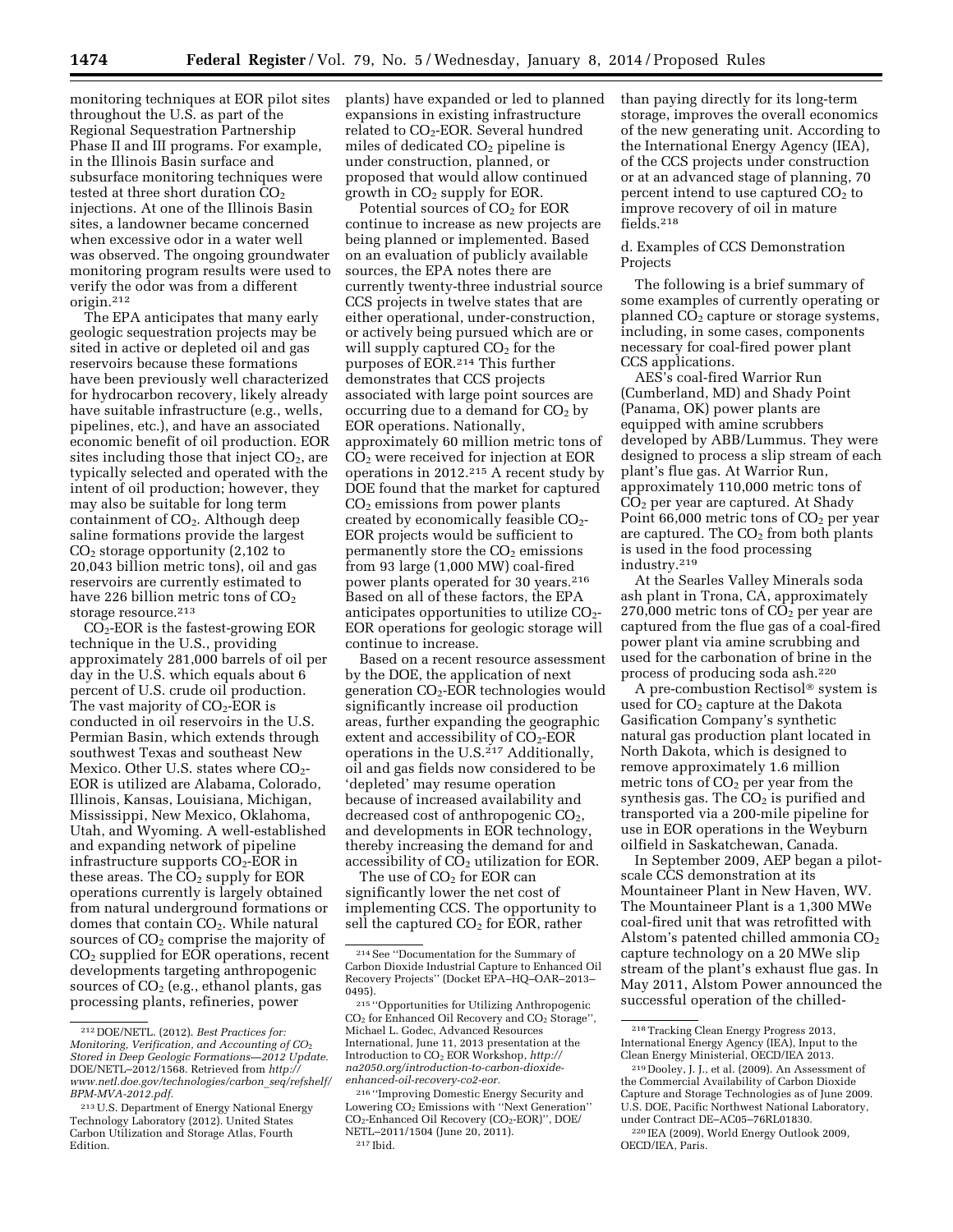ammonia CCS validation project. The demonstration achieved capture rates from 75 percent (design value) to as high as 90 percent, and produced  $CO<sub>2</sub>$ at purity of greater than 99 percent, with energy penalties within a few percent of predictions. The facility reported robust steady-state operation during all modes of power plant operation including load changes, and saw an availability of the CCS system of greater than 90 percent.

AEP, with assistance from the DOE, had planned to expand the slip stream demonstration to a commercial scale, fully integrated demonstration at the Mountaineer facility. The commercialscale system was designed to capture at least 90 percent of the  $CO<sub>2</sub>$  from 235 MW of the plant's 1,300 MW total capacity. Plans were for the project to be completed in four phases, with the system to begin commercial operation in 2015. However, in July 2011, AEP announced that it would terminate its cooperative agreement with the DOE and place its plans to advance  $CO<sub>2</sub>$ capture and storage technology to commercial scale on hold, citing the uncertain status of U.S. climate policy as a contributor to the decision.

Oxy-combustion of coal is being demonstrated in a 10 MWe facility in Germany. The Vattenfall plant in eastern Germany (Schwarze Pumpe) has been operating since September 2008. It is designed to capture 70,000 metric tons of  $CO<sub>2</sub>$  per year. A larger scale project—the FutureGen 2.0 Project—is in advanced stages of planning in the U.S.221

In June 2011, Mitsubishi Heavy Industries, an equipment manufacturer, announced the successful launch of operations at a 25 MW coal-fired carbon capture facility at Southern Company's Alabama Power Plant Barry. The demonstration captures approximately 165,000 metric tons of  $CO<sub>2</sub>$  annually at a CO2 capture rate of over 90 percent. The captured  $CO<sub>2</sub>$  is being permanently stored underground in a deep saline geologic formation.

Southern Company has begun construction of Mississippi Power Kemper County Energy Facility. This is a 582 MW IGCC plant that will utilize local Mississippi lignite and include pre-combustion carbon capture to reduce  $CO<sub>2</sub>$  emissions by 65 percent.

The captured  $CO<sub>2</sub>$  will be used for EOR in the Heidelberg Oil Fields in Jasper County, MS. The project is now more than 75 percent complete with start-up and operation expected to begin in 2014.

SaskPower's Boundary Dam CCS Project in Estevan, a city in Saskatchewan, Canada, is the world's largest commercial-scale CCS project of its kind. The project will fully integrate the rebuilt 110 MW coal-fired Unit #3 with available CCS technology to capture 90 percent of its  $CO<sub>2</sub>$  emissions. The facility is currently under construction. Performance testing is expected to commence in late 2013 and the facility is expected to be fully operational in 2014.

The Texas Clean Energy Project, a 400 MW IGCC facility located near Odessa, Texas will capture 90 percent of its  $CO<sub>2</sub>$ , which is approximately 3 million metric tons annually. The captured  $CO<sub>2</sub>$  will be used for EOR in the West Texas Permian Basin. Additionally, the plant will produce urea and smaller quantities of commercial-grade sulfuric acid, argon, and inert slag, all of which will also be marketed. The developer expects financing to be fully arranged in 2013.

There are other CCS projects domestic and worldwide—that are helping to further develop the CCS technology. They are noted in the DOE/ NETL's Carbon Capture, Utilization, and Storage (CCUS) Database.222 The database includes active, proposed, canceled, and terminated CCUS projects worldwide.

### *F. Costs*

As noted, according to the D.C. Circuit case law, control costs are considered acceptable as long as they are reasonable, meaning that they can be accommodated by the industry.223 To determine reasonableness, the Court has looked to the amount of the control costs, whether they could be passed on to the consumer, and how much they would lead prices to increase. As we discuss below, where EOR opportunities

are available, the sale of captured  $CO<sub>2</sub>$ offers the opportunity to defray much of the costs. However, we recognize that there are places where opportunities to sell captured  $CO<sub>2</sub>$  for utilization in EOR operations may not be presently available. Nevertheless, as discussed below, our analysis shows that this cost structure—with and without EOR—is consistent with the D.C. Circuit's criteria for determining that costs are reasonable.

At the outset, it should be noted that even though the costs of coal-fired electricity generation—even when not incorporating CCS technology—are high when compared to the current costs of new NGCC generation, some utilities and other project developers have indicated a willingness to proceed with new fossil fuel-fired boilers and IGCC units. They have indicated the need for energy and fuel diversity. They have also indicated a skepticism regarding long-term projections for low natural gas prices and high availability. And there may be other reasons why developers have indicated a willingness to build new coal-fired plants, even if they currently do not appear to be the most economic choice.

1. Cost Estimates for Implementation of Partial CCS

The EPA has examined costs of new fossil fueled power generation options. These options are shown in Table 6 below. The costs in Table 6 are projected for new fossil generation with and without various carbon capture options. The costs for new NGCC technology are provided at two different natural gas prices: at \$6.11/MMBtu, which is reasonably consistent with current and projected prices; and at \$10/ MMBtu, which would be well above current and projected natural gas prices. We also show projected costs for SCPC and IGCC units with no CCS (i.e., units that would not meet the proposed emission standard) and for those units with partial capture CCS installed such that their emissions would meet the proposed  $1,100$  lb  $CO<sub>2</sub>/MWh$  standard. We have also included costs for those same units when EOR opportunities are available. We have included a ''low EOR'' case assuming a low EOR price of \$20 per ton of  $CO<sub>2</sub>$ , and a "high EOR" of \$40/ton. These EOR prices are net of the costs of transportation, storage, and monitoring (TSM). We also show the projected costs for implementation of full capture CCS (i.e., 90 percent capture).

<sup>221</sup> In cooperation with the U.S. Department of Energy (DOE), the FutureGen 2.0 project partners will upgrade a power plant in Meredosia, IL with oxy-combustion technology to capture approximately more than 90 percent of the plant's carbon emissions. *[http://](http://www.futuregenalliance.org/)* 

*[www.futuregenalliance.org/.](http://www.futuregenalliance.org/)* 

<sup>222</sup>Available at *[http://www.netl.doe.gov/](http://www.netl.doe.gov/technologies/carbon_seq/global/database/) technologies/carbon*\_*[seq/global/database/.](http://www.netl.doe.gov/technologies/carbon_seq/global/database/)* 

Information in the database regarding technologies being developed for capture, evaluation of sites for carbon dioxide  $(CO<sub>2</sub>)$  storage, estimation of project costs, and anticipated dates of completion is sourced from publically available information. The CCUS Database provides the public with information regarding efforts by various industries, public groups, and governments towards development and eventual deployment of CCUS technology.

<sup>&</sup>lt;sup>223</sup> In addition, the EPA may consider costs through a national lens, as discussed below.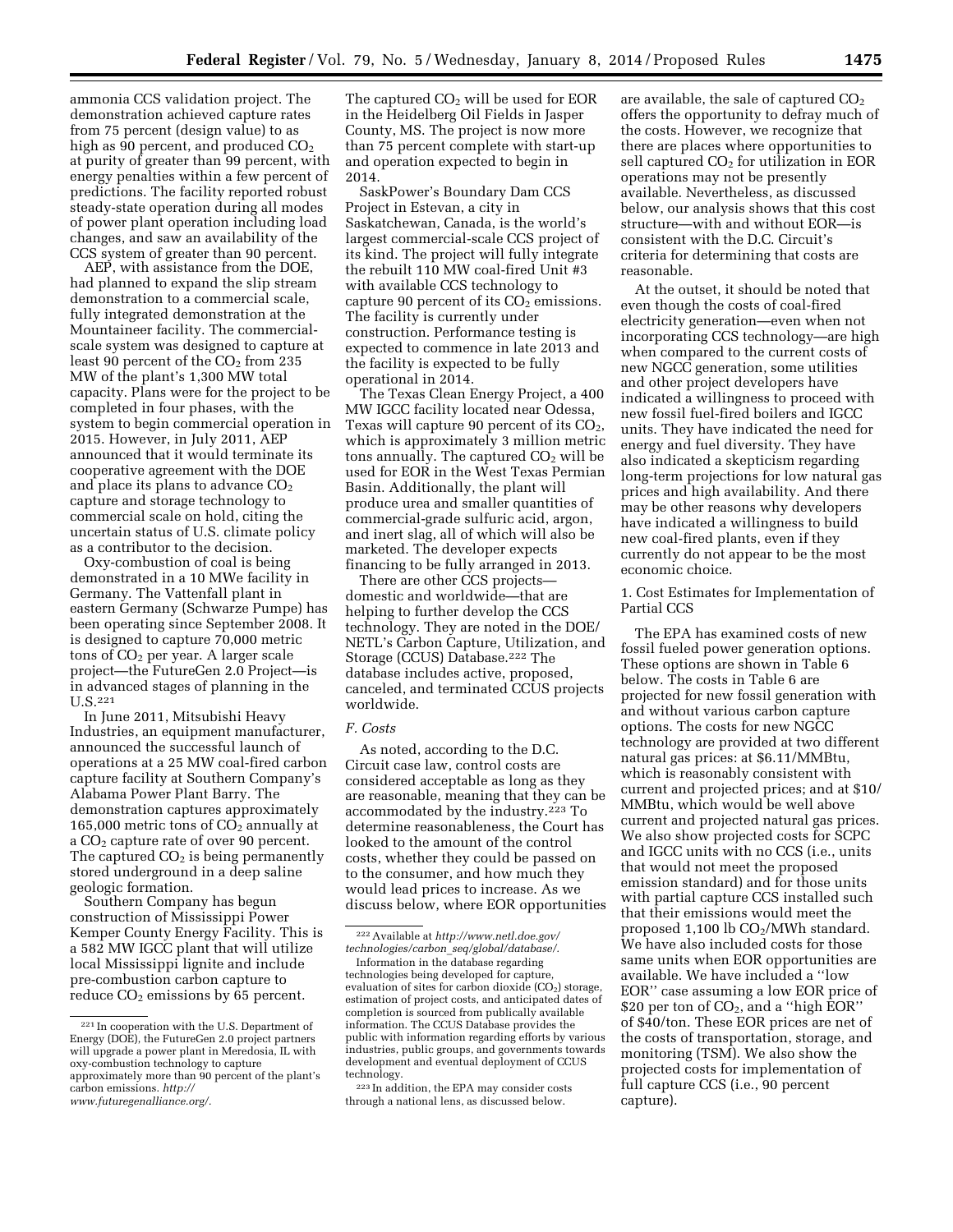TABLE 6—LEVELIZED COST OF ELEC-TRICITY FOR FOSSIL FUEL ELECTRIC GENERATING TECHNOLOGIES, EX-CLUDING TRANSMISSION COSTS 224 225

| Technology             | Levelized cost<br>of electricity<br>(\$2011/MWh) |
|------------------------|--------------------------------------------------|
| NGCC @ \$6.11/MMBtu    | 59                                               |
| NGCC @ \$10.0/MMBtu    | 86                                               |
| SCPC w/o CCS 226       | 92                                               |
| SCPC (1,100 lb/MWh;    |                                                  |
| no EOR)                | 110                                              |
| SCPC (1,100 lb/MWh;    |                                                  |
| low EOR)               | 96                                               |
| SCPC (1,100 lb/MWh;    |                                                  |
| high EOR)              | 88                                               |
| SCPC (full, 90 percent |                                                  |
| CCS)                   | 147                                              |
| IGCC w/o CCS           | 97                                               |
| IGCC (1,100 lb/MWh;    |                                                  |
| no EOR)                | 109                                              |
| IGCC (1,100 lb/MWh;    |                                                  |
| low EOR)               | 101                                              |
| IGCC (1,100 lb/MWh;    |                                                  |
| high EOR)              | 97                                               |
| IGCC (full, 90 percent |                                                  |
| CCS)                   | 136                                              |

The DOE/NETL reports cite an accuracy range of  $-15%$  to  $+30%$  for the central point estimates shown in Table 6, which are based on a number of assumptions, including: an EPCM 227 contracting methodology, ISO ambient conditions, Midwest merit-shop labor costs, and a level greenfield site in the United States Midwest with no unusual characteristics (e.g., flood plain, seismic zones, environmental remediation). For specific sites that differ from this generic description, plant costs could differ from the quoted range. We have

presented that central estimate above. Also note that the 2010 DOE/NETL capital and operating costs and coal price were updated to 2011 dollars using the values from the 2012 DOE/ NETL report. The value of the DOE/ NETL studies lies not in the absolute accuracy of the individual case results but in the fact that all cases were evaluated under the same set of technical and economic assumptions. This consistency of approach allows meaningful comparisons among the cases evaluated.

For an emerging technology like CCS, costs can be estimated for a ''first-of-akind'' (FOAK) plant or an ''nth-of-akind'' (NOAK) plant, the latter of which has lower costs due to the ''learning by doing'' and risk reduction benefits that result from serial deployments as well as from continuing research, development and demonstration projects.228 The estimates provided in Table 6 for a new NGCC unit and for a SCPC plant without  $CO<sub>2</sub>$  capture are based on mature technologies and are thus NOAK costs. For plants that utilize technologies that are not yet fully mature and/or which have not yet been serially deployed in a commercial context, such as IGCC or any plant that includes  $CO<sub>2</sub>$  capture, the cost estimates in Table 6 represent a plant that is somewhere between FOAK and NOAK, sometimes referred to as ''next-of-akind'', or ''next commercial offering''. These cost estimates for next commercial offerings do not include the unique cost premiums associated with FOAK plants that must demonstrate emerging technologies and iteratively improve upon initial plant designs. However, these costs do utilize currently available cost bases for emerging technologies with associated process contingencies applied at the appropriate subsystem levels. It should also be noted that successful RD&D can

lead to improved performance and lower costs.

Because there are a number of projects currently under development, the EPA believes it is reasonable to focus on the next-of-a-kind costs provided in Table 6. The lessons learned from design, construction and operation of those projects, as well as for that of Duke Energy's Edwardsport IGCC (which does not include CCS) will help lower costs for future gasification facilities implementing CCS. The TCEP project and the HECA project are both in advanced stages of design and development. Summit Power, the developer of TCEP, is also pursuing a number of additional projects that would benefit from lessons learned from TCEP. These include the Captain Clean Energy Project in the United Kingdom (UK) and another poly-generation project in Texas.229 For a new conventional PC plant implementing post-combustion CCS, the Boundary Dam project will perhaps represent a FOAK project while the W.A. Parish project may represent a second-of-akind project—or perhaps even a next-ofa-kind project.

Further, as discussed elsewhere in this preamble, many of the individual components of a new generation project with CCS have been previously demonstrated. For example, capturing  $CO<sub>2</sub>$  from a coal gasification syngas stream has been occurring for more than ten years at the Dakota Gasification facility. Experience gained at that facility can inform design and operational choices of a new IGCC implementing partial CCS.

For all these reasons, the next IGCC and SCPC facilities with CCS can be expected to be less expensive than the current FOAK projects, but more expensive than the NOAK facilities with CCS that construct when CCS has become a fully mature technology. The costs in Table 6 reflect those next-of-akind costs.

The EPA has also examined costs of new non-fossil fueled power generation options. These options are shown in Table 7 below.

<sup>224</sup>These costs are derived from the following DOE/NETL studies: (1) Cost and Performance Baseline for Fossil Energy Plants Volume 1: Bituminous Coal and Natural Gas to Electricity, Rev 2, DOE/NETL–2010/1397 (Nov 2010); (2) Updated Costs (June 2011 Basis) for Selected Bituminous Baseline Cases'' DOE/NETL–341/082312 (Aug 2012); (3) Cost and Performance of PC and IGCC Plants for a Range of Carbon Dioxide Capture, DOE/ NETL–2011/1498 (May 2011). Capacity factor are assumed at 85 percent.

<sup>225</sup>These costs do not include the impact of subsidies that may potentially be available to developers of new projects that include CCS.

<sup>226</sup>SCPC LCOE includes a 3 percent increase to the weighted average cost of capital to reflect EIA's climate uncertainty adder (CUA).

<sup>227</sup>Engineering, Procurement, and Construction Management.

<sup>228</sup>Elsewhere in this preamble, we describe the evidence that as technology matures, its costs decrease. Note also that EPA regulations of mobile source air emissions incorporate the decreasing costs of technology over time. See, e.g., ''2017 and Later Model Year Light-Duty Vehicle Greenhouse Gas Emissions and Corporate Average Fuel Economy Standards—Final Rule,'' 77 Fed. Reg. 62624, 62984/1 to 62985/1 (October 15, 2012) (incorporating ''cost reductions, due to learning effects'').

<sup>229</sup>*[http://ghgnews.com/index.cfm/summit-even](http://ghgnews.com/index.cfm/summit-even-without-uk-demo-funding-project-will-move-forward/?mobileFormat=true)[without-uk-demo-funding-project-will-move](http://ghgnews.com/index.cfm/summit-even-without-uk-demo-funding-project-will-move-forward/?mobileFormat=true)[forward/?mobileFormat=true.](http://ghgnews.com/index.cfm/summit-even-without-uk-demo-funding-project-will-move-forward/?mobileFormat=true)*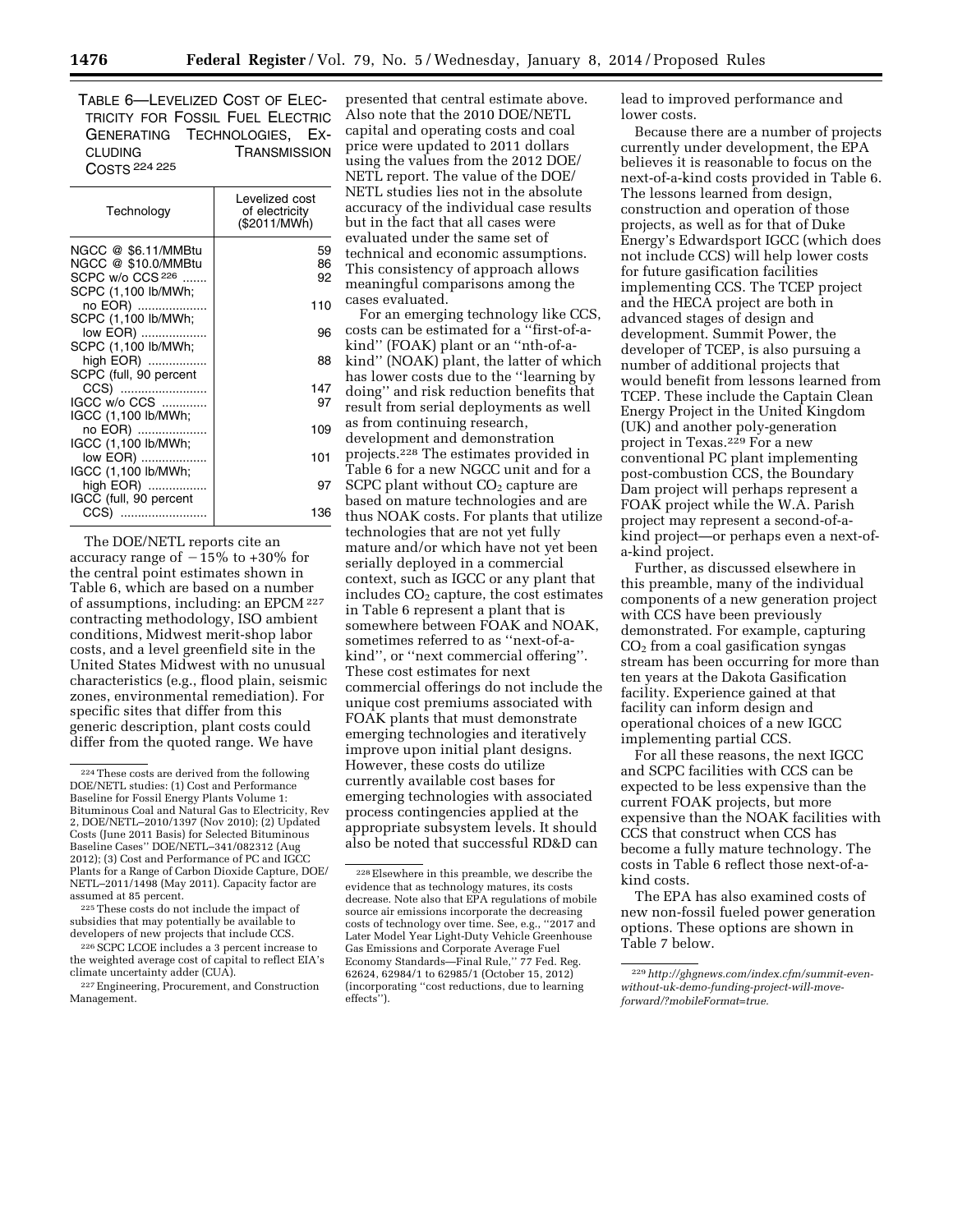TABLE 7—RANGE OF LEVELIZED COST OF ELECTRICITY FOR NON-FOSSIL FUEL ELECTRIC GENERATING TECH-NOLOGIES, EXCLUDING TRANS-MISSION COSTS 230 231

| Technology                                                                                                                                                                     | Levelized cost of<br>electricity<br>(\$2011/MWh)                                                                             |
|--------------------------------------------------------------------------------------------------------------------------------------------------------------------------------|------------------------------------------------------------------------------------------------------------------------------|
| Nuclear<br>Biomass<br>Geothermal<br><b>Combustion Turbine</b><br>Onshore Wind<br>Offshore Wind<br>Solar PV <sup>232</sup><br>Solar Thermal<br>Nuclear<br>Biomass<br>Geothermal | 103-114<br>$97 - 130$<br>$80 - 99$<br>87-116<br>$70 - 97$<br>177-289<br>109-220<br>184-412<br>103-114<br>$97 - 130$<br>80–99 |
|                                                                                                                                                                                |                                                                                                                              |

It is important to note here that both the EIA and the EPA apply a climate uncertainty adder (CUA)—represented by a three percent increase to the weighted average cost of capital—to certain coal-fired capacity types. The EIA developed the CUA to address the disconnect between power sector modeling absent GHG regulation and the widespread use of a cost of  $CO<sub>2</sub>$ emissions in power sector resource planning.

The CUA reflects the additional planning cost typically assigned by project developers and utilities to GHGintensive projects in a context of climate uncertainty. The EPA believes the CUA is consistent with the industry's planning and evaluation framework (demonstrable through IRPs and PUC orders) and is therefore necessary to adopt in evaluating the cost competitiveness of alternative generating technologies.

EPA believes the CUA is relevant in considering the range of costs that power companies are willing to pay for

231The LCOE estimates in Table 7 are presented as a range that reflects EIA's view on the regional variation in local labor markets, cost and availability of fuel, and renewable resources. The capacity factor ranges for renewable nondispatchable technologies are as follows: Wind—30 to 39 percent, Wind Offshore—33 to 42 percent, Solar PV—22 to 32 percent, and Solar Thermal— 11 to 26 percent. Capacity factors for dispatchable non-fossil fueled technologies are as follows: Nuclear—90 percent, Biomass—83 percent, and Geothermal—92 percent. There is no capacity credit provided to dispatchable resources.

232Costs are expressed in terms of net AC power available to the grid for the installed capacity.

generation alternatives to natural gas. To the extent that a handful of project developers are still considering coal without CCS, EPA believes, based both on the analysis the EIA undertook in developing the CUA approach and the EPA's review of IRPs,<sup>233</sup> they must fall into one of two classes. The first, which is the minority, is not factoring in any form of a CUA. The second, which is the majority, assume that coal-fired power plants without CCS entail additional costs due to the risk of future regulation of CO2. Factoring in risk associated with  $CO<sub>2</sub>$  suggests that these companies are, in fact, willing to pay the higher cost for coal without CCS (even if they are not actually incurring those costs today). For these reasons, EPA believes that it is appropriate to consider the cost of coal without CCS to include the CUA in the range of costs that utilities are willing to pay for alternatives to natural gas.

The EPA is requesting comment on all aspects of the CUA, including its magnitude and technology-specific application, to ensure that the EPA's supporting analysis best reflects the current standards and practices of the power sector's long-term planning process.

2. Comparison With the Costs of Other New Power Generation Options

As Tables 6 and 7 above show, while new coal-fired generation that includes CCS is more expensive than either new coal-fired generation without CCS or new NGCC generation, it is competitive with new nuclear power, which, besides natural gas combustion turbines, is the principal other option often considered for providing new base load power. It is also competitive with biomass-fired generation, which is another generation technology often considered for base load power.234 A review of utility IRPs shows that a number of companies are considering new nuclear power as an option for new base load generation capacity in lieu of new coal-fired generation with or without CCS, because, according to the IRPs, nuclear power is a cost-effective way to generate base load electricity that addresses risks associated with potential future carbon liabilities. New fossil fuel-fired generation that includes CCS serves the same basic function as new nuclear power: providing base load power with

a lower carbon footprint. New coal-fired generation that incorporates partial CCS that is sufficient to meet the  $CO<sub>2</sub>$ emission limitation that we are proposing in today's action (1,100 lb CO2/MWh) would have a similar levelized cost of electricity (LCOE) as a new nuclear power plant (about \$103/ MWh–\$114/MWh). This indicates that, at the proposed emission limitation of 1,100 lb CO2/MWh, the cost of new coal-fired generation that includes CCS is reasonable today.

# 3. Costs of ''Full Capture'' CCS

As noted in Table 6, above, and discussed in the RIA 235 for this rulemaking, implementation of CCS to achieve 90 percent  $CO<sub>2</sub>$  capture adds considerably to the LCOE from a new SCPC or IGCC unit. The LCOE for a new SCPC and a new IGCC, both without CCS, are estimated to be \$92/MWh and \$97/MWh, respectively. The corresponding costs with implementation of ''full capture'' CCS are \$147/MWh for the new SCPC unit and \$136/MWh for the new IGCC unit. These costs exceed what project developers have been willing to pay for other low GHG-emitting base load generating technologies (e.g., nuclear) that also provide energy diversity. For that reason alone, we do not believe that the costs of full implementation of CCS are reasonable at this time.

4. Reasonableness of Costs of Partial CCS

As noted, the current costs of coal, natural gas, and construction of coalfired or natural gas-fired EGUs have led to little currently announced or projected new coal-fired generating capacity. This very likely reflects the large price differential between the cost of a new NGCC (cost of electricity: \$59/ MWh at a natural gas price of \$6.11/ MMBtu) and SCPC without CCS (cost of electricity: \$92/MWh) and IGCC without CCS (cost of electricity: \$97/MWh), coupled with a leveling of demand for electricity and the recent increase in renewable sources.

We observe that most of the industry appears to take the view that the price of natural gas will remain sufficiently low for at least a long enough period into the future that new natural-gas fired electricity generation will be less expensive than new coal-fired generation. As a result, in most cases, customers or utilities that contract for

<sup>230</sup> Data for non-fossil fuel-fired generation comes from DOE Energy Information Administration (EIA) Annual Energy Outlook (AEO) 2013. Levelized Cost of Electricity (LCOE) estimates come from *[http://](http://www.eia.gov/forecasts/aeo/electricity_generation.cfm) [www.eia.gov/forecasts/aeo/electricity](http://www.eia.gov/forecasts/aeo/electricity_generation.cfm)*\_ *[generation.cfm.](http://www.eia.gov/forecasts/aeo/electricity_generation.cfm)* To maintain consistency with DOE/ NETL estimates in Table 6, the EIA estimates provided in this table do not include transmission investment.

<sup>233</sup>See Technical Support Document: ''Review of Electric Utility Integrated Resource Plans'' (Docket EPA–HQ–OAR–2013–0495).

<sup>234</sup>Although geothermal energy is also generally considered for base load power, it is limited in availability. The other low-GHG emitting generation listed in Table 4—solar and wind—are not used for base load.

<sup>235</sup>Regulatory Impact Analysis for the Standards of Performance for Greenhouse Gas Emissions for New Fossil Fuel-Fired Electric Utility Steam Generating Units and Stationary Combustion Turbines (available in the rulemaking docket EPA– HQ–OAR–2013–0495).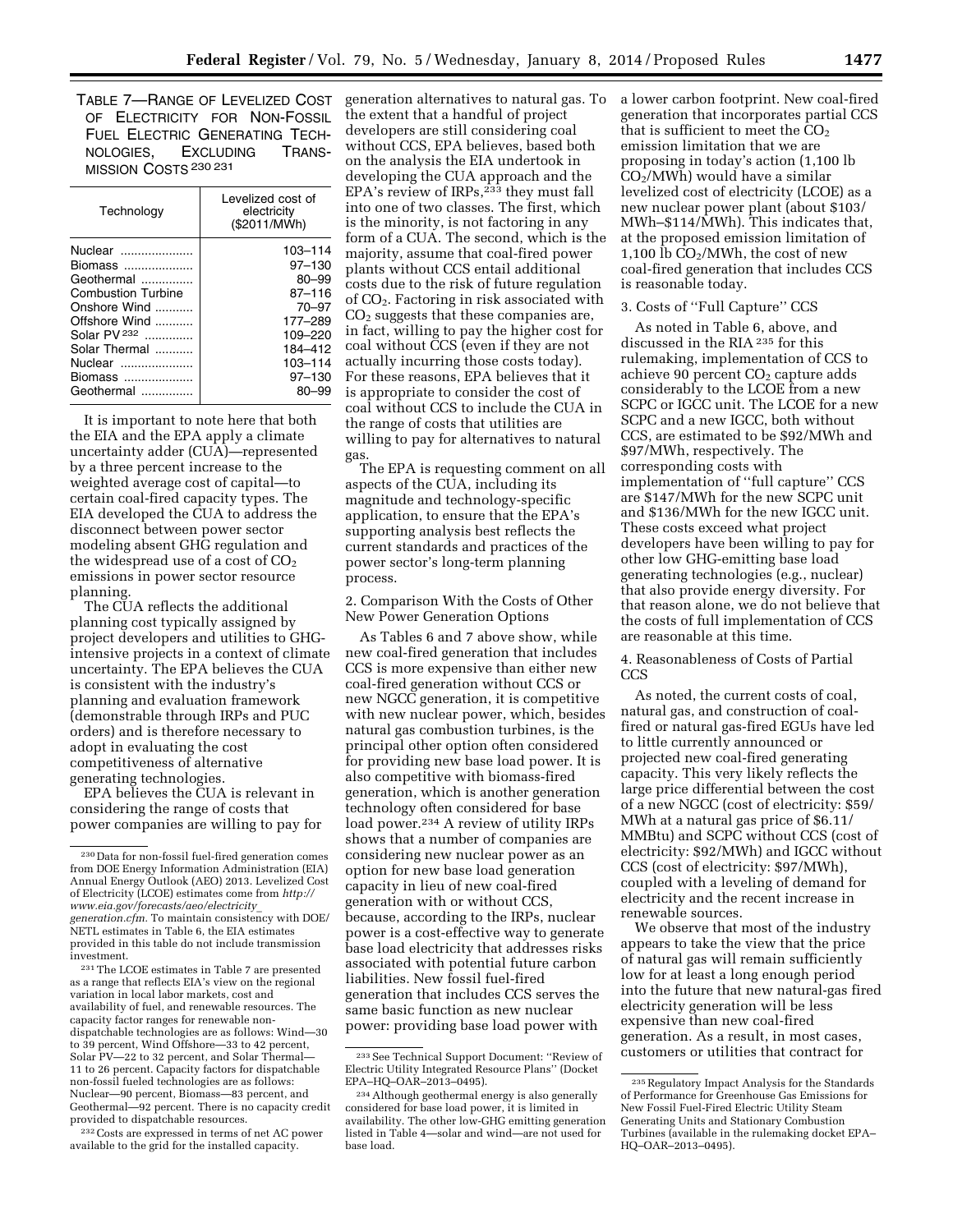new generation are doing so for natural gas-fired generation. Long-term contracts for electricity supply are commonly for a 25-year period; thus, most of the industry appears to consider contracting for new natural gas-fired generation for a 25-year period to be the most economical of their choices.

As shown in Table 6, we estimate that a new SCPC plant costs \$92/MWh, which is \$33/MWh, or about 56 percent higher than the new NGCC cost of \$59/ MWh. Limiting the emission rate to 1,100 lb  $CO<sub>2</sub>/MWh$  (which can be achieved by adding partial CCS), without sale of captured CO<sub>2</sub> for EOR, would add another \$18/MWh to the cost of electricity, for a total of \$110/MWh. Thus, the total additional cost to meet the proposed standard by implementing partial capture CCS (without revenues from  $CO<sub>2</sub>$  sales for EOR) is about half the additional cost of coal-fired generation, compared to natural-gas fired generation.

We are aware of another segment of the industry, which includes electricity suppliers who have indicated a preference for new coal-fired generation to establish or maintain fuel diversity in their generation portfolio because their customers have expressed a willingness to pay a premium for that diversity. It appears these utilities and project developers see lower risks to long-term reliance on coal-fired generation and greater risks to long-term reliance on natural gas-fired generation, compared to the rest of the industry.

We consider the costs of CCS to be reasonable for this segment of the industry as well. The additional costs of CCS for new SCPC of \$18/MWh LCOE (\$110/MWh for SCPC with partial CCS compared to \$92/MWh for SCPC without CCS) are only about half as much as the additional costs that are already needed to be incurred to develop coal-fired electricity as compared to new NGCC generation (\$92/MWh for SCPC without CCS compared to \$59 MWh for NGCC at a natural gas price of \$6.11/MMBtu). Moreover, it is possible that under these circumstances, the demand for the electricity would be inelastic with respect to the price because it may not depend on cost as much as on a demand for energy diversity. These circumstances would be similar to the *Portland Cement* (1975) case, discussed above, in which the D.C. Circuit upheld NSPS controls that increased capital and operating costs by a substantial percentage because the demand for the goods was inelastic with respect to

price, so that the industry could pass along the costs.236

In addition, we consider the costs of partial CCS to be reasonable because a segment of the industry is already accommodating them. As noted, a segment of the industry consists of the several coal-fired EGU projects that already incorporate at least partial CCS. These projects, which are each progressing, include Kemper, TCEP, and HECA. Each is an IGCC plant that expects to generate profits from the sale of products that result from coal gasification, in addition to the sale of electricity. It is true that each of these projects has received DOE grants to encourage the development of CCS technology, but we do not consider such government subsidies to mean that the costs of CCS would otherwise be unreasonable. As we noted in the original proposal for this rulemaking,237 many types of electricity generation receive government subsidies. For example, nuclear power is the beneficiary of the Price-Anderson Act, which partially indemnifies nuclear power plants against liability claims arising from nuclear incidents,238 and domestic oil and gas production,<sup>239</sup> coal exploration and development,<sup>240</sup> and renewable energy generation 241 are each the beneficiary of Federal tax incentives.

5. Opportunities to Further Reduce the Costs of Partial CCS

a. Enhanced Oil Recovery

While the reasons noted above are sufficient to justify the reasonableness of the costs of partial CCS, in most cases, we believe that the actual costs will be less. One reason is the availability of EOR. As noted, EOR is being actively used in various counties in the U.S., and  $CO<sub>2</sub>$  pipelines extend into those counties from, in some cases, hundreds of miles away. We consider areas in close proximity to active EOR locations, including the pipelines that extend into those locations, to be places where EOR is available.

We recognize that, at present, certain locations are far enough away from either oilfields with EOR availability or pipelines to those oil fields that any coal-fired power plants that build in

*Environmental Study Group,* 438 U.S. 59 (1978). 239See Internal Revenue Code section 263.

240See ''General Explanations of the Administration's Fiscal Year 2013 Revenue Proposals,'' pp. 120–24. *[http://www.treasury.gov/](http://www.treasury.gov/resource-center/tax-policy/Documents/General-Explanations-FY2013.pdf) [resource-center/tax-policy/Documents/General-](http://www.treasury.gov/resource-center/tax-policy/Documents/General-Explanations-FY2013.pdf)[Explanations-FY2013.pdf.](http://www.treasury.gov/resource-center/tax-policy/Documents/General-Explanations-FY2013.pdf)* 

241*See* Internal Revenue Code section 45.

those locations would incur costs to build pipeline extensions that may render EOR non-economical. Those locations are relatively limited when legal or practical limits on building coal-fired power plants are taken into account. For example, some states with locations that are not located near EOR availability are not expected to have new coal-fired builds without CCS in any event, for legal or practical reasons. A number of States, at least in the short term, already have high reserve margins and/or have large renewable targets which push new decisions towards renewables and quick starting natural gas to provide backup to renewables over coal-fired generation.

In addition, it is important to note that coal-fired power plants that build in any particular location may serve demand in a wide area. There are many examples where coal-fired power generated in one state is used to supply electricity in other states. For instance, historically, nearly 40 percent of the power for the City of Los Angeles was provided from two coal-fired power plants located in Arizona and Utah. In another example, Idaho Power, which serves customers in Idaho and Eastern Oregon, meets its demand in part from coal-fired power plants located in Wyoming and Nevada.

As a result, the geographic scope of areas in which EOR is available to defray the costs of CCS should be considered to be large. The costs provided in Table 6 show how the ability to sell  $CO<sub>2</sub>$  for utilization in EOR can significantly affect the overall costs of the project.

We also considered how the opportunity to sell captured  $CO<sub>2</sub>$  for EOR may affect the costs for new units implementing full capture CCS. We previously indicated that the costs— \$147/MWh for the new SCPC unit and \$136/MWh for the new IGCC unit—are not reasonable and we rejected that option as BSER on that basis. We estimated that the SCPC with full capture LCOE could be reduced to between \$93 and \$115/MWh (depending on selling price of the  $CO<sub>2</sub>$ ) and the IGCC with full capture could be reduced between \$91 and \$109/MWh (again, depending upon the selling price of the  $CO<sub>2</sub>$ ). These costs are similar with the reasonable costs for partial capture similar units with no opportunity to sell captured  $CO<sub>2</sub>$  for EOR. This indicates that in some cases (Summit's TCEP, for example), developers may determine that a new unit with full capture is economically viable. However, this factor alone does not lead us to conclude that full capture CCS should be BSER. When considered in

<sup>236</sup>*Portland Cement Ass'n* v. *EPA,* 513 F.2d 506, 508 (D.C. Cir. 1975).

<sup>237</sup> 77 FR 22418/3.

<sup>238</sup>*See Duke Power Co.* v. *Carolina*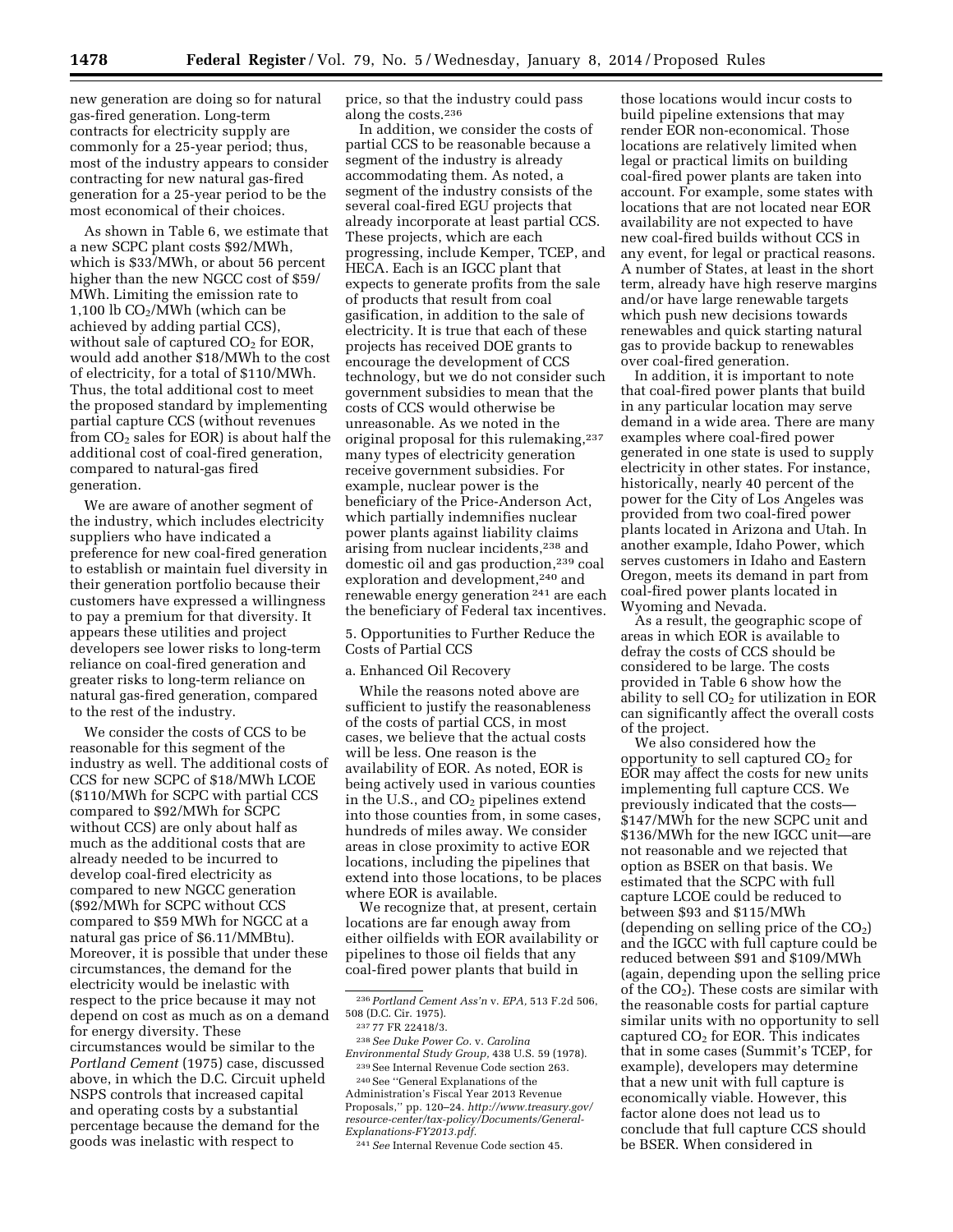conjunction with other factors, such as the cost of full CCS where EOR is not available and the fact that more projects using partial CCS than full CCS are underway, the EPA believes that partial CCS should be considered BSER.

#### b. Government Subsidies

In some instances, the costs of CCS can be defrayed by grants or other benefits provided by the DOE or the states. Although, for the reasons noted earlier, we consider the current costs of partial-capture CCS even without subsidization to be reasonable, the availability of these governmental subsidies supports the reasonableness of the costs.

The 2010 Interagency Task Force Report on CCS report described the DOE program as follows:

The DOE is currently pursuing multiple demonstration projects using \$3.4 billion of available budgetary resources from the American Recovery and Reinvestment Act in addition to prior year appropriations. Up to ten integrated CCS demonstration projects supported by DOE are intended to begin operation by 2016 in the United States. These demonstrations will integrate current CCS technologies with commercial-scale power and industrial plants to prove that they can be permitted and operated safely and reliably. New power plant applications will focus on integrating pre-combustion  $CO<sub>2</sub>$ capture, transport, and storage with IGCC technology. Power plant retrofit and industrial applications will demonstrate integrated post-combustion capture.242

DOE allocated some \$3.4 billion for 5–10 projects, and has committed \$2.2 billion for 5 projects to date. In addition, various other federal and state incentives are also available to many projects. The 2010 Interagency Task Force on CCS, in surveying all of the federal and state benefits available, concluded that the DOE grants, ''plus . . . federal loan guarantees, tax incentives, and state-level drivers, cover a large group of potential CCS options.'' 243

In addition, regulatory programs may serve to defray the costs of CCS, including, for example, Clean Energy Standards or guaranteed electricity purchase price agreements.244

As noted above and in the April 2012 proposal, the need for subsidies to support emerging energy systems and new control technologies is not unusual. Each of the major types of energy used to generate electricity has been or is currently being supported by some type

of government subsidy such as tax benefits, loan guarantees, low-cost leases, or direct expenditures for some aspect of development and utilization, ranging from exploration to control installation. This is true for fossil fuelfired; as well as nuclear-, geothermal-, wind-, and solar-generated electricity.245

c. Expected Reductions in the Costs of CCS

The EPA reasonably projects that the costs of CCS will decrease over time as the technology becomes more widely used. Although, for the reasons noted earlier, we consider the current costs of CCS to be reasonable, the projected decrease in those costs further supports their reasonableness. The D.C. Circuit case law that authorizes determining the ''best'' available technology on the basis of reasonable future projections supports taking into account projected cost reductions as a way to support the reasonableness of the costs.

As noted above, the D.C. Circuit, in the 1973 *Portland Cement Ass'n* v. *Ruckelshaus* case, stated that the EPA, in identifying the ''best system of emission reduction . . . adequately demonstrated,'' may ''look[ ] toward what may fairly be projected for the regulated future, rather than the state of the art at present.  $\ldots$  ." <sup>246</sup> In the 1999 *Lignite Energy Council* v. *EPA* case, the Court elaborated:

Of course, where data are unavailable, EPA may not base its determination that a technology is adequately demonstrated or that a standard is achievable on mere speculation or conjecture . . . but EPA may compensate for a shortage of data through the use of other qualitative methods, including the reasonable extrapolation of a technology's performance in other industries.247

It is logical to read these statements in the D.C. Circuit case law to apply as well to the cost component of the ''best system of emission reduction . . . adequately demonstrated.''

We expect the costs of CCS technologies to decrease for several reasons. We expect that significant additional knowledge will be gained from deployment and operation of at least two new coal-fired generation

projects that include CCS. These projects are the Southern Company's Kemper County Energy Facility IGCC with CCS and the Boundary Dam CCS project on a conventional coal-fired power plant in Canada. They are currently under construction and are expected to commence operation next year. In addition there are several other CCS projects in advanced stages of development in the U.S. (e.g., the Texas Clean Energy Project, the Hydrogen Energy California Project, and the Future Gen project in Illinois) that may also provide additional information. In addition, research is underway to reduce CO<sub>2</sub> capture costs and to improve performance. The DOE/NETL sponsors an extensive research, development and demonstration program that is focused on developing advanced technology options designed to dramatically lower the cost of capturing  $CO<sub>2</sub>$  from fossil-fuel energy plants compared to today's available capture technologies. The DOE/NETL estimates that using today's available CCS technologies would add significantly to the cost of electricity for a new pulverized coal plant, and the cost of electricity for a new advanced gasification-based plant would be increased by approximately half of the increase at a comparable PC facility. (Note that these cost increases would be less for the partial capture standard being proposed in today's document.) The CCS research, development and demonstration program is aggressively pursuing efforts to reduce these costs to a less than 30 percent increase in the cost of electricity for PC power plants and a less than 10 percent increase in the cost of electricity for new gasification-based power plants.248 The large-scale  $CO<sub>2</sub>$  capture demonstrations that are currently planned and in some cases underway, under the DOE's initiatives, as well as other domestic and international projects, will generate operational knowledge and enable continued commercialization and deployment of these technologies.

Gas absorption processes using chemical solvents, such as amines, to separate  $CO<sub>2</sub>$  from other gases have been in use since the 1930s in the natural gas industry and to produce food and chemical grade  $CO<sub>2</sub>$ . The advancement of amine-based solvents is an example of technology development that has improved the cost and performance of CO2 capture. Most single component amine systems are not practical in a flue

<sup>242</sup>Task Force Report on CCS, p. 76

<sup>243</sup>Task Force Report on CCS, p. 76 244See Center for Climate and Energy Solutions,

<sup>&#</sup>x27;'Financial Incentives for CCS''—available at *[http://](http://www.c2es.org/)  [www.c2es.org/.](http://www.c2es.org/)* 

<sup>245</sup> 77 FR 22418/3.

<sup>246</sup>*Portland Cement Ass'n* v. *Ruckelshaus,* 486 F.2d 375, 391 (D.C. Cir. 1973), *quoted in Lignite Energy Council* v. *EPA,* 198 F.3d 930, 933–34 (D.C. Cir. 1999).

<sup>247</sup> *Lignite Energy Council* v. *EPA,* 198 F.3d 930, 934 (D.C. Cir. 1999). Based on this view that EPA may extrapolate from other industries, the Court in the *Lignite Energy Council* v. *EPA* case upheld a control technology as being ''adequately demonstrated'' for coal-fired industrial boilers because the technology was utilized by utility boilers.

<sup>248</sup> DOE/NETL Carbon Dioxide Capture and Storage RD&D Roadmap, U.S. Department of Energy National Energy Technology Laboratory, December 2010.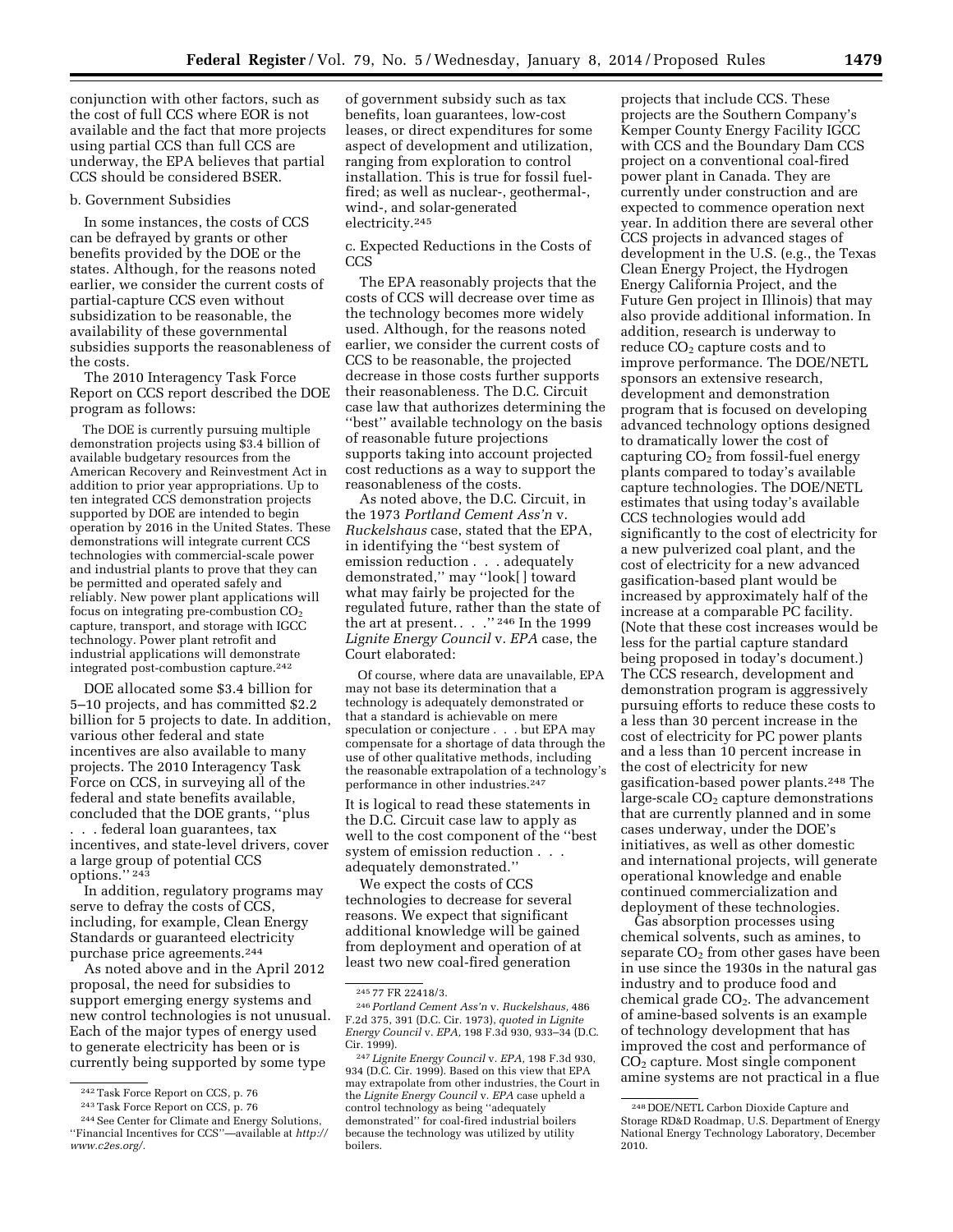gas environment as the amine will rapidly degrade in the presence of oxygen and other contaminants. The Fluor Econamine FGSM process uses a monoethanolamine (MEA) formulation specially designed to recover CO<sub>2</sub> and contains a corrosion inhibitor that allows the use of less expensive, conventional materials of construction. Other commercially available processes use sterically hindered amine formulations (for example, the Mitsubishi Heavy Industries KS–1 solvent) which are less susceptible to degradation and corrosion issues. The DOE/NETL and private industry are continuing to sponsor research on advanced solvents (including new classes of amines) to improve the  $CO<sub>2</sub>$ capture performance and reduce costs.

Significant reductions in the cost of CO2 capture would be consistent with overall experience with the cost of pollution control technology. A significant body of literature suggests that the per-unit cost of producing or using a given technology declines as experience with that technology increases over time,<sup>249</sup> and this has certainly been the case with air pollution control technologies. Reductions in the cost of air pollution control technologies as a result of learning-by-doing, reductions in financial premiums related to risk, research and development investments, and other factors have been observed over the decades.

In addition, we note that the 2010 Interagency Task Force on CCS report recognized that CCS would not become more widely available without a regulatory framework that promoted CCS or a strong price signal for  $CO<sub>2</sub>$ . Today's action is an important component in developing that framework.

# *G. Promotion of Technology*

It is clear that identifying partial CCS as the BSER promotes the utilization of CCS because any new fossil fuel-fired

utility boiler or IGCC unit will need to install partial capture CCS in order to meet the emission standard. Particularly because the technology is relatively new, additional utilization is expected to result in improvements in the performance technology and in cost reductions. Moreover, identifying partial capture CCS as the BSER will encourage continued research and development efforts, such as those sponsored by the DOE/NETL. In contrast, not identifying partial CCS as the BSER could potentially impede further utilization and development of CCS. It is important to promote deployment and further development of CCS technologies because they are the only technologies that are currently available or are expected to be available in the foreseeable future that can make meaningful reductions in  $CO<sub>2</sub>$  emissions from fossil fuel-fired utility boilers and IGCC units.

Identifying partial CCS as the BSER also promotes further use of EOR because, as a practical matter, we expect that new fossil fuel-fired EGUs that install CCS will generally make the captured  $CO<sub>2</sub>$  available for use in EOR operations. The use of EOR lowers costs for production of domestic oil, which promotes the important goal of energy independence.

#### *H. Nationwide, Longer-Term Perspective*

As noted, the D.C. Circuit in *Sierra Club* held:

The language of [the definition of ''standard of performance'' in] section 111 . . . gives EPA authority when determining the best . . . system to weigh cost, energy, and environmental impacts in the broadest sense at the national and regional levels and over time as opposed to simply at the plant level in the immediate present.250

Considering on ''the national and regional levels and over time'' the criteria that go into determining the ''best system of emission reduction . . . adequately demonstrated'' also supports identifying partial CCS as that best system because doing so would not have adverse impacts on the power sector, national electricity prices, or the energy sector.

#### 1. Structure of the Power Sector

Identifying partial CCS as the BSER for new fossil fuel-fired utility boilers and IGCC units is consistent with the current and projected future structure of the power sector. As noted, we project that in light of the current and projected trends in coal and natural gas costs, virtually all new electric generating capacity will employ NGCC technology

or renewable energy, and very little new capacity will be coal-fired.

As noted above, the recent history of solid fossil fuel-fired projects suggest that these new coal-fired builds, if they occur, may (i) consist of an IGCC unit, including features such as sale of additional byproducts (e.g., plants such as the Texas Clean Energy Project, which intends to manufacture fertilizer products for sale and sell captured  $CO<sub>2</sub>$ for EOR in addition to selling electricity), use of lower cost opportunity fuels (such as petcoke proposed to be used at the Hydrogen Energy California facility) and/or rely on additional local regulatory drivers (such as California's AB–32 program which incentivizes lower  $CO<sub>2</sub>$  generating technologies), all of which would be designed to offset enough of the additional coal-related costs to be able to compete with natural-gas fired electricity in the marketplace; and (ii) be designed to offer fuel diversity to a group of customers that are willing to pay a premium in electricity prices (such as the Power4Georgians project in Washington County, Georgia).

Projects in the first category would by definition already include at least partial CCS and, as a result, would be affected by this rule to only a limited extent. Projects in the second category would be more affected, but developers of these projects would nevertheless have several options. They could pursue coal with CCS and possibly rely on cost savings from EOR or on their customers' willingness to pay a higher premium. Alternatively, they could choose a different generation technology (most likely natural gas). Even if they chose a different generation technology, the small number of these sources and the fact that the basic demand for electricity would still be met would limit the impact of this rule on the power sector.

2. Impacts on Nationwide Electricity Prices

Identifying partial CCS as the BSER for fossil fuel-fired utility boilers and IGCC units will not have significant impacts on nationwide electricity prices. The reason is that the additional costs of partial CCS will, on a nationwide basis, be small because no more than a few new coal-fired projects are expected, and because, as noted, at least some of these can be expected to incorporate CCS technology in any event. It should be noted that the computerized model the EPA relies on to assess energy sector and nationwide impacts—the Integrated Planing Model (IPM)—does not forecast any new coalfired EGUs through 2020. Based on these IPM analyses, the RIA for this

<sup>249</sup>These studies include: John M. Dutton and Annie Thomas, ''Treating Progress Functions as a Managerial Opportunity,'' Academy of Management review, 1984, vol. 9, No. 2, 235–247; Dennis Epple, Linda Argote, and Rukmini Devadas, ''Organizational Learning Curves: A Method for Investigating Intra-plant Transfer of Knowledge Acquired Through Learning by Doing,'' Organizational Science, Vol. 2, No. 1 (February 1991); International Energy Agency, Experience Curves for Energy Technology Policy (2000); and Paul L. Joskow and Nancy L. Rose, ''The Effects of Technological Change, Experience, and Environmental Regulation on the Construction Cost of Coal-Burning Generating Units,'' RAND Journal of Economics, Vol. 16, Issue 1, 1–27 (1985). See discussion in ''The Benefits and Costs of the Clean Air Act from 1990 to 2020," U.S. EPA, Office of Air<br>and Radiation (April 2011).

<sup>&</sup>lt;sup>250</sup> Sierra Club v. *Costle*, 657 F.2d at 330.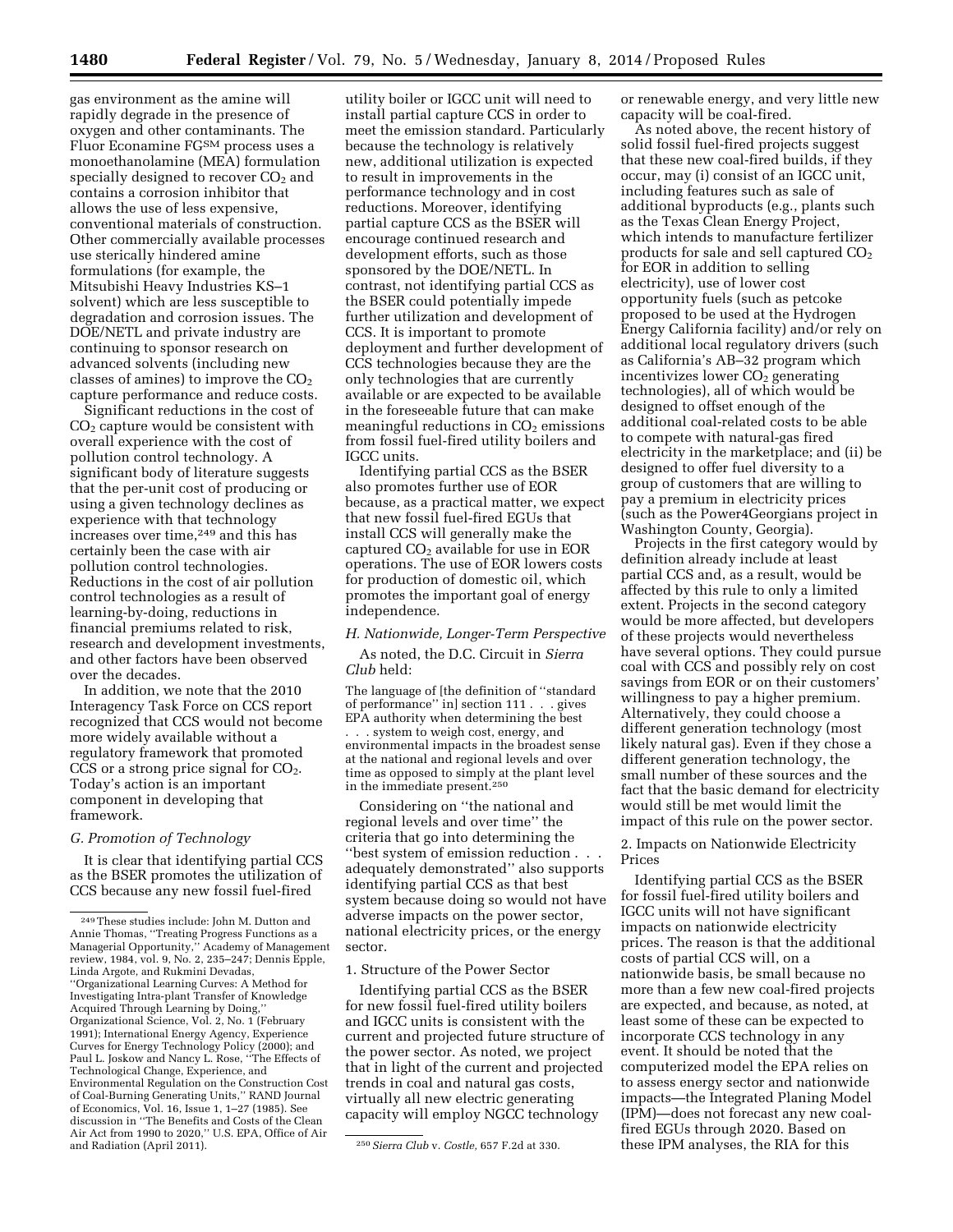rulemaking concludes that the proposed standard of 1,100 lb of  $CO<sub>2</sub>/MWh$  for new fossil fuel-fired EGUs, which is based on partial CCS as the best demonstrated system, does not create any costs.

#### 3. Energy Considerations

Identifying partial CCS as the BSER for new fossil fuel-fired utility boilers and IGCC units is consistent with nationwide energy considerations because it will not have adverse effects on the structure of the power sector, will promote fuel diversity over the long term, and will not have adverse effects on the supply of electricity.

Identifying partial CCS as the BSER will not have adverse impacts on the structure of the power sector because, as noted, for reasons related to the cost differential between natural gas-fired and coal-fired electricity, very little, if any, new coal-fired EGUs are projected to be built, and at least some of those that may be built would be expected to include CCS technology in any event.

In addition, identifying partial CCS as the BSER for coal will be beneficial to coal-fired electric generation, and therefore fuel diversity, over the long term. This is because identifying partial CCS as BSER eliminates uncertainty as to future control obligations for coalfired capacity. Currently, any new coalfired source that constructs without CCS faces the risk that future state or federal controls may require carbon capture, which would require the source to retrofit to CCS, which, in turn, is a more expensive proposition. This risk is heightened because power plants have expected lives of 30 to 40 years and the likelihood of future carbon limitations can be expected to remain throughout that period. Any new coal-fired source that constructs with partial-capture CCS will achieve some level of  $CO<sub>2</sub>$ emissions reductions, which lowers the risk of future liability, and may provide competitive advantages over higher emitting sources. Because at present, new electric generating construction is primarily natural gas-fired, benefiting new coal-fired capacity, at least over the long term, protects fuel diversity.

Moreover, even if requiring CCS adds sufficient costs to prevent a new coalfired plant from constructing in a particular part of the country due to lack of available EOR to defray the costs, or, in fact, from constructing at all, a new NGCC plant can be built to serve the electricity demand that the coal-fired plant would otherwise serve. Thus, the present rulemaking does not prevent basic electricity demand from being met, and thus does not have an adverse effect on the supply of electricity. As

noted above, the EPA is authorized to promulgate standards of performance under CAA section 111 that may have the effect of precluding construction of sources in certain geographic locations.

#### 4. Environmental Considerations

Identifying partial CCS as the BSER for coal-fired power plants protects the environment by preventing large amounts of  $CO<sub>2</sub>$  emissions from new fossil fuel-fired utility boilers and IGCC units. As noted, CCS is the only technology available at present or within the foreseeable future that provides meaningful reductions in the amount of  $CO<sub>2</sub>$  emissions in this sector.

#### *I. Deference*

As noted above, the D.C. Circuit has held that it will grant a high degree of deference to the EPA in determining the appropriate standard of performance. Because determining the BSER for coalfired power plants requires balancing several factors, including on a nationwide basis and over time, the EPA's determination that partial CCS is the BSER should be granted a high degree of deference.

# *J. CCS and BSER in Locations Where Costs Are Too High To Implement CCS*

As noted above, under CAA section 111, an emissions standard may meet the requirements of a ''standard of performance'' even if it cannot be met by every new source in the source category that would have constructed in the absence of that standard. As also noted above, the EPA's analysis for this proposal indicates that coal-fired power plants that would otherwise construct in the absence of the standards in this proposal may still do so.

However, we recognize that there may be some geographic locations where EOR is not practicably available, so that in those locations, the higher costs of CCS may tilt the economics against new coal-fired construction. Even in this case, the standard would remain valid under CAA section 111, particularly because the basic demand for electricity could still be served by NGCC, which this rulemaking determines to be the ''best system'' for natural gas-fired power plants.

## *K. Compliance Period*

# 1. 12-Operating-Month Period

Under today's proposal, sources must meet the 1,100 lb  $CO<sub>2</sub>/MWh$  limit on a 12-operating-month rolling basis. This 12-operating-month period is important due the inherent variability in power plant GHG emissions rates. Establishing a shorter averaging period would necessitate establishing a standard to

account for the conditions that result in the lowest efficiency and therefore the highest GHG emissions rate.

EGU efficiency has a significant impact on the source's GHG emission rate. By comparison, efficiency has a smaller impact on the emissions rate for criteria or hazardous air pollutants (HAPs). This is because control of criteria pollutants and HAPs often involves the use of a pollution control device that results in significant reductions, often greater than 90 percent. In this situation, the performance of the specific pollution control device impacts the emissions rate much more than the EGU efficiency.

EGU efficiency can vary from month to month throughout the year. For example, high ambient temperature can negatively impact the efficiency of combustion turbine engines and steam generating units. As a result, an averaging period shorter than 12 operating-months would require us to set a standard that could be achieved under these conditions. This standard could potentially be high enough that it would not be a meaningful constraint during other parts of the year. In addition, operation at low load conditions can also negatively impact efficiency. It is likely that for some short period of time an EGU will operate at an unusually low load. A short averaging period that accounts for this operation would again not produce a meaningful constraint for typical loads.

On the other hand, a 12-operatingmonth rolling average explicitly accounts for variable operating conditions, allows for a more protective standard and decreased compliance burden, allows EGUs to have and use a consistent basis for calculating compliance (i.e., ensuring that 12 operating months of data would be used to calculate compliance irrespective of the number of long-term outages), and simplifies compliance for state permitting authorities. Because the 12 operating-month rolling average can be calculated each month, this form of the standard makes it possible to assess compliance and take any needed corrective action on a monthly basis. The EPA proposes that it is not necessary to have a shorter averaging period for  $CO<sub>2</sub>$  from these sources because the effect of GHGs on climate change depends on global atmospheric concentrations which are dependent on cumulative total emissions over time, rather than hourly or daily emissions fluctuations or local pollutant concentrations. Unlike for emissions of criteria and hazardous air pollutants, we do not believe that there are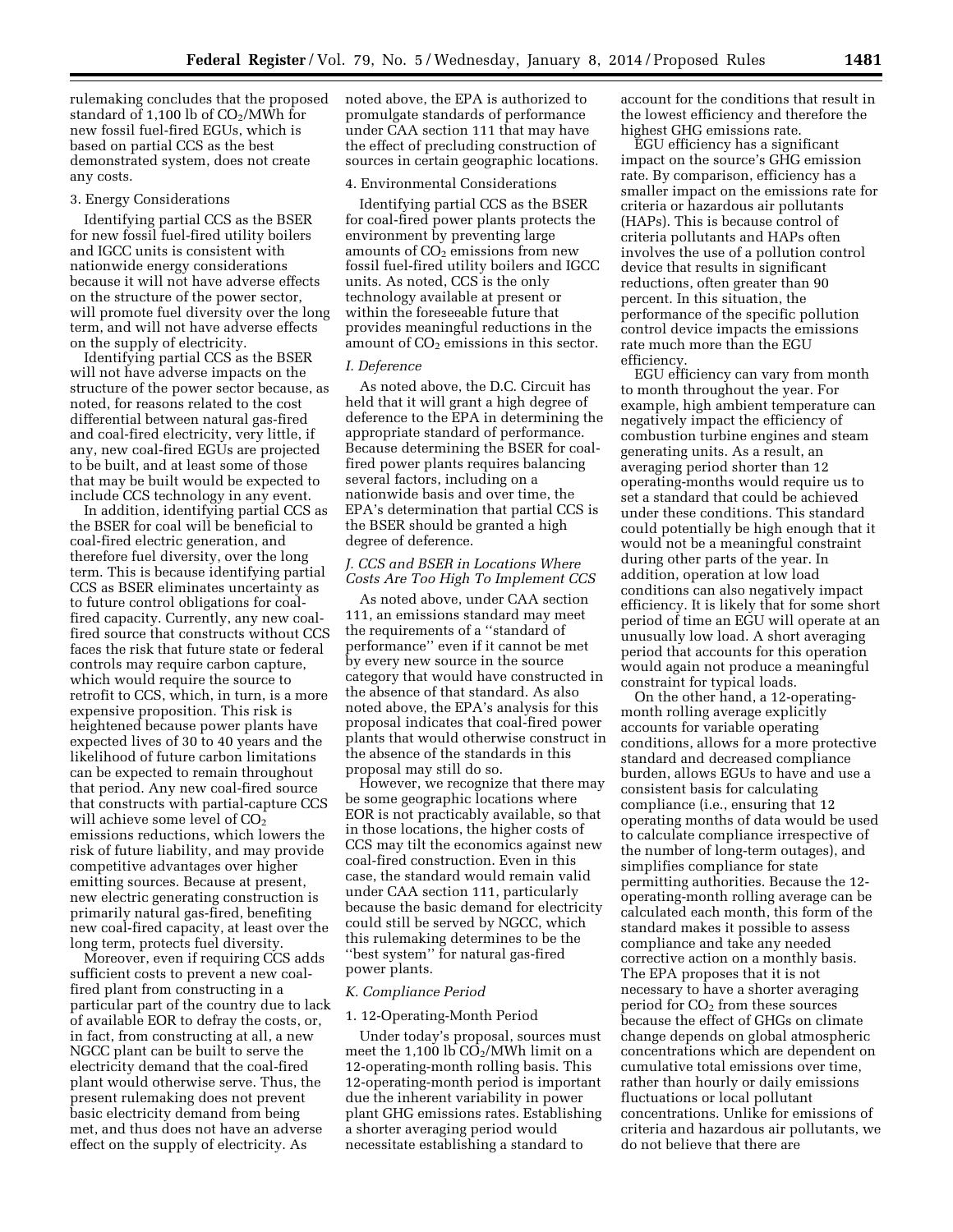measureable implications to health or environmental impacts from short-term higher  $CO<sub>2</sub>$  emission rates as long as the 12-month average emissions rate is maintained.

We solicit comment on, in the alternative, basing compliance requirements on an annual (calendar year) average basis.

# 2. 84-Operating-Month Compliance Period

Under today's proposal, new fossil fuel-fired boilers and IGCC units will have the option to alternatively meet an emission standard on an 84-operatingmonth rolling basis.

The EPA has previously offered sources optional, longer-term emission standards that are stricter than the primary emissions standard in combination with a longer averaging period. We are proposing that this alternative emission limit should be between  $1,000-1,050$  lb  $CO<sub>2</sub>/MWh$  and we are requesting comment on what the final numerical standard should be (within that range) such that the 84 operating-month standard would be as stringent as or more stringent than the 12-operating-month standard.

We are also requesting comment on an appropriate 12-operating-month standard that owners/operators electing to comply with the 84-operating-month standard would have to comply with. This standard would be numerically between the alternate 12-operatingmonth standard and an emissions rate of a coal-fired EGU without CCS (e.g., 1,800 lb  $CO<sub>2</sub>/MWh$ ). This shorter term standard would be more easily enforced and assure adequate emission reductions.

This 84-operating-month period offers increased operational flexibility and will tend to compensate for short-term emission excursions, which may especially occur at the initial startup of the facility and the CCS system.

## *L. Geologic Sequestration*

#### 1. Overview

We expect that for the immediate future, virtually all of the  $CO<sub>2</sub>$  captured at EGUs will be injected underground for long-term geologic sequestration at sites where enhanced oil recovery is also occurring. There is an existing regulatory framework for geologic sequestration and enhanced oil recovery activities. We intend to rely upon this existing framework to verify that the  $CO<sub>2</sub>$  captured from an affected unit is injected underground for long-term containment. More specifically, as discussed in Section III, the EPA is proposing to build from the existing

GHG Reporting Program 40 CFR part 98 to track that the captured  $CO<sub>2</sub>$  is geologically sequestered.

In addition, we recognize that types of  $CO<sub>2</sub>$  storage technologies other than geologic sequestration are under development (e.g. precipitated calcium carbonate, etc). EGUs may use another type of  $CO<sub>2</sub>$  storage technology to meet the standard, once the EPA has approved its use, including methods for reporting, monitoring, and verifying long-term CO<sub>2</sub> storage. We welcome comments on an appropriate mechanism for making this determination.

2. Existing Regulatory Framework for CCS

As noted, the EPA expects that for the immediate future, captured  $CO<sub>2</sub>$  from affected units will be injected underground for geologic sequestration at sites where EOR is occurring. Underground injection is currently the only technology available that can accommodate the large quantities of  $CO<sub>2</sub>$ captured at EGUs, and EOR provides an associated economic incentive and benefit. Three solid-fuel fired EGU projects incorporating CCS—Kemper, TCEP, and HECA—all include utilization of captured  $CO<sub>2</sub>$  for EOR.

The EPA has promulgated, or recently proposed, several rules to protect underground sources of drinking water and track the total amount of  $CO<sub>2</sub>$  that is supplied to the economy and injected underground for geologic sequestration. First, the EPA's Underground Injection Control (UIC) Class VI rule, established under authority of the Safe Drinking Water Act, sets requirements to ensure that geologic sequestration wells are appropriately sited, constructed, tested, monitored, and closed in a manner that ensures protection of underground sources of drinking water.251 The UIC Class VI regulations contain monitoring requirements to protect underground sources of drinking water, including the development of a comprehensive testing and monitoring plan. This includes testing of the mechanical integrity of the injection well, ground water monitoring, and tracking of the location of the injected  $CO<sub>2</sub>$  and the associated area of elevated pressure using both direct and indirect methods, as appropriate. Projects are also required to conduct extended post-injection monitoring and site care to track the location of the injected  $CO<sub>2</sub>$  and monitor subsurface pressures until it can be demonstrated that there is no longer a risk of

endangerment to underground sources of drinking water.

UIC Class II wells inject fluids associated with oil and natural gas production and the storage of liquid hydrocarbons. Most of the injected fluid is salt water, which is brought to the surface in the process of producing (extracting) oil and gas and subsequently re-injected. In addition, other fluids, including  $CO<sub>2</sub>$ , are injected to enhance oil and gas production. Class II regulations include site characterization, well construction, operating, monitoring, testing, reporting, financial responsibility, and closure requirements to prevent endangerment of underground sources of drinking water. Wells that inject  $CO<sub>2</sub>$ underground for enhanced oil or gas recovery may be permitted as UIC Class II or Class VI wells. However, the designation of the appropriate well class depends, principally, on the risks posed or changes in the risks posed to underground sources of drinking water by a specific injection operation.

Second, the GHG Reporting Program covers sources that generate electricity (40 CFR part 98, subpart D), sources that supply  $CO<sub>2</sub>$  to the economy (40 CFR part 98, subpart PP) and sources that inject  $CO<sub>2</sub>$  underground for geologic sequestration (40 CFR part 98, subpart RR). Subpart D owners or operators of facilities that contain electricitygenerating units must report emissions from electricity-generating units and all other source categories located at the facility for which methods are defined in part 98.252 Owners or operators are required to collect emission data; calculate GHG emissions; and follow the specified procedures for quality assurance, missing data, recordkeeping, and reporting.

Subpart PP provides requirements for quantifying  $CO<sub>2</sub>$  supplied to the economy.253 Affected units that capture CO2 to inject underground or supply offsite, are subject to all of the requirements under subpart PP of the GHG Reporting Program, which relates to suppliers of  $CO<sub>2</sub>$ . Specifically, subpart PP requires facilities with production process unit(s) that capture a CO2 stream for purposes of supplying CO2 for commercial applications or that capture and maintain custody of a  $CO<sub>2</sub>$ stream in order to sequester or otherwise inject it underground and which meet certain applicability requirements to report the mass of  $CO<sub>2</sub>$ captured.  $CO<sub>2</sub>$  suppliers are required to

<sup>251</sup>*[http://water.epa.gov/type/groundwater/uic/](http://water.epa.gov/type/groundwater/uic/wells_sequestration.cfm) wells*\_*[sequestration.cfm.](http://water.epa.gov/type/groundwater/uic/wells_sequestration.cfm)* 

<sup>252</sup>*[http://www.epa.gov/ghgreporting/reporters/](http://www.epa.gov/ghgreporting/reporters/subpart/d.html) [subpart/d.html.](http://www.epa.gov/ghgreporting/reporters/subpart/d.html)* 

<sup>253</sup>*[http://www.epa.gov/ghgreporting/reporters/](http://www.epa.gov/ghgreporting/reporters/subpart/pp.html) [subpart/pp.html.](http://www.epa.gov/ghgreporting/reporters/subpart/pp.html)*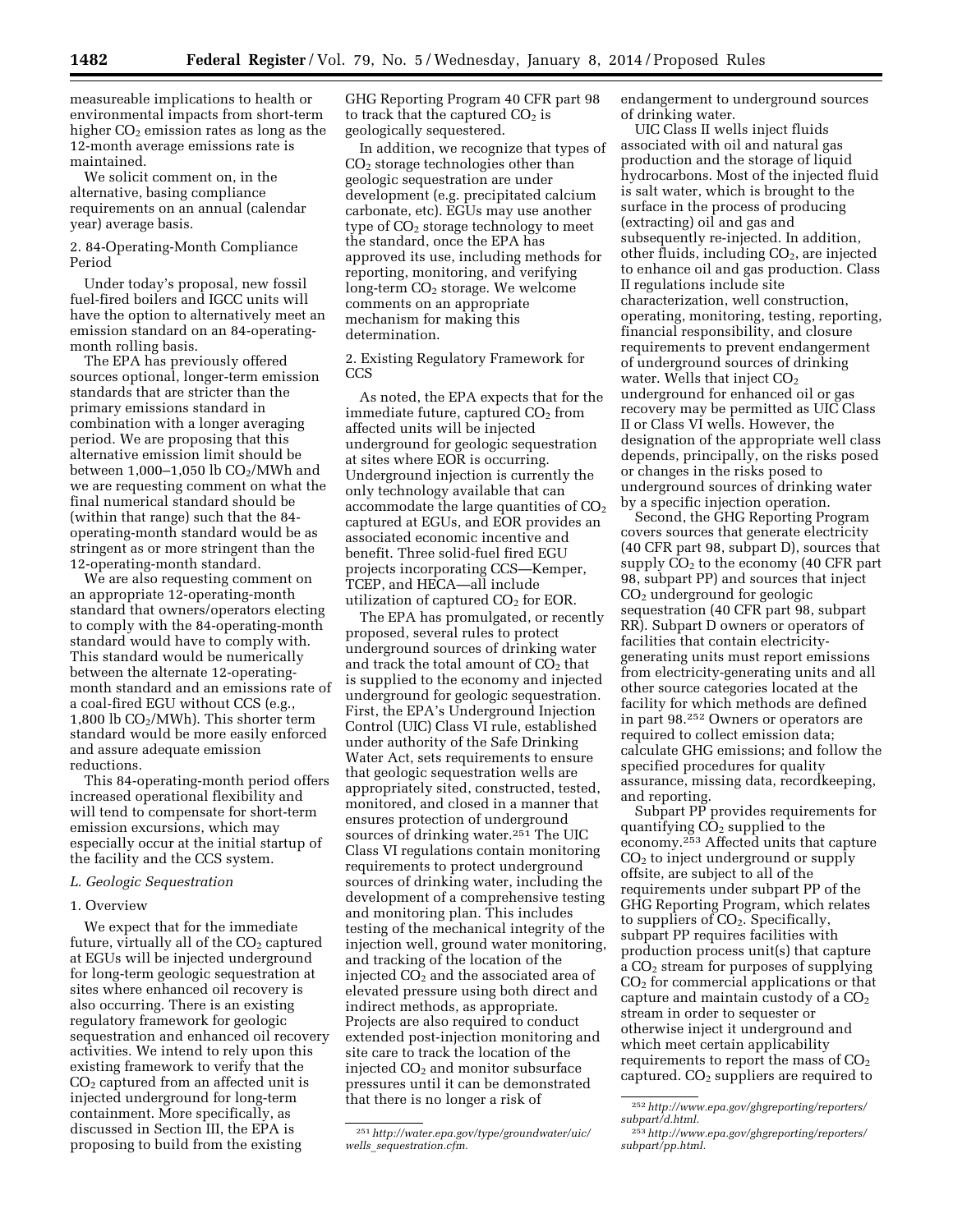report the annual quantity of  $CO<sub>2</sub>$ transferred offsite and for what end use, including geologic sequestration.

Subpart RR requires facilities meeting the source category definition (40 CFR 98.440) for any well or group of wells to report basic information on the amount of  $CO<sub>2</sub>$  received for injection; develop and implement an EPAapproved monitoring, reporting, and verification (MRV) plan; and report the amount of  $CO<sub>2</sub>$  sequestered using a mass balance approach and annual monitoring activities. The MRV plan must be submitted and approved by the EPA and revised if necessary over time according to 40 CFR 98.448(d). The subpart RR MRV plan must include five major components:

• A delineation of the maximum monitoring area (MMA) and the active monitoring area (AMA).

• An identification and evaluation of the potential surface leakage pathways and an assessment of the likelihood, magnitude, and timing, of surface leakage of  $CO<sub>2</sub>$  through these pathways in the MMA.

• A strategy for detecting and quantifying any surface leakage of  $CO<sub>2</sub>$ in the event leakage occurs.

• An approach for establishing the expected baselines for monitoring  $CO<sub>2</sub>$ surface leakage.

• A summary of considerations made to calculate site-specific variables for the mass balance equation.

More information on the MRV plan is available in the Technical Support Document for the subpart RR final rule (75 FR 75065).

If an enhanced oil and gas recovery project holds a UIC Class VI permit, it is required to report under subpart RR. If the project holds a UIC Class II permit and is injecting a  $CO<sub>2</sub>$  stream underground, it is not subject to subpart RR, but the owner or operator may choose to opt-in to subpart RR. Sources reporting under subpart RR, whether they are UIC Class VI or Class II well(s), must follow the same set of requirements.

As stated in the preamble to the final subpart RR rule:

''while requirements under the UIC program are focused on demonstrating that USDWs are not endangered as a result of  $CO<sub>2</sub>$ injection into the subsurface, requirements under the GHG Reporting Program through 40 CFR part 98, subpart RR will enable EPA to verify the quantity of  $CO<sub>2</sub>$  that is geologically sequestered and to assess the efficacy of GS as a mitigation strategy. Subpart RR achieves this by requiring facilities conducting GS to develop and implement a MRV plan to detect and quantify leakage of injected  $CO<sub>2</sub>$  to the surface in the event leakage occurs and to report the amount of  $CO<sub>2</sub>$  geologically

sequestered using a mass balance approach, regardless of the class of UIC permit that a facility holds.'' (75 FR 75060)

The Internal Revenue Service relies on the existing regulatory framework to verify geologic sequestration when determining eligibility of taxpayers claiming the 45Q tax credit. As stated in the preamble to the final subpart RR rule:

''EPA notes that the Internal Revenue Service (IRS) published IRS Notice 2009–83 7 to provide guidance regarding eligibility for the Internal Revenue Code section 45Q credit for  $CO<sub>2</sub>$  sequestration, computation of the section 45Q tax credit, reporting requirements for taxpayers claiming the section 45Q tax credit, and rules regarding adequate security measures for secure GS. As clarified in the IRS guidance, taxpayers claiming the section 45Q tax credit must follow the appropriate UIC requirements. The guidance also clarifies that taxpayers claiming section 45Q tax credit must follow the MRV procedures that are being finalized under 40 CFR part 98, subpart RR in this final rule.'' (75 FR 75060)

Third, the EPA proposed a rule that would conditionally exclude CO<sub>2</sub> streams from the definition of hazardous waste under RCRA, where these streams are being injected for purposes of geologic sequestration, into a UIC Class VI well and meet other conditions.254 The rationale for the rule was that any  $CO<sub>2</sub>$  stream that would otherwise be defined as hazardous waste, need not be managed as hazardous waste, provided it is managed under other regulatory programs that address the potential risks to human health and the environment that these materials may pose.

#### 3. Proposal

### a. Geologic Sequestration

To provide certainty and verify that CO2 captured at an affected unit is geologically sequestered, today's action relies upon the existing regulatory framework the EPA already has in place under the GHG Reporting Program 40 CFR part 98. As discussed in the previous section, there are key subparts (i.e., subpart D, PP and RR) under 40 CFR part 98 that provide a transparent reporting and verification mechanism for EPA and the public. The EPA requires electric generating units to report CO<sub>2</sub> emissions under subpart D. Facilities that capture  $CO<sub>2</sub>$  are required to report quantities of  $CO<sub>2</sub>$  captured and injected on site or transferred off-site under subpart PP. Facilities that inject CO2 underground for geologic sequestration report under subpart RR.

First, the EPA is proposing that any affected unit that employs CCS

technology which captures enough CO<sub>2</sub> to meet the 1,100 lb/MWh standard must report, under 40 CFR part 98, subpart RR, if the captured  $CO<sub>2</sub>$  is injected onsite. If the captured  $CO<sub>2</sub>$  is sent offsite, then the facility injecting the  $CO<sub>2</sub>$  underground must report under 40 CFR part 98, subpart RR. As noted above, owners and operators of projects that inject  $CO<sub>2</sub>$  underground and that are permitted under a UIC Class VI permit are required to comply with subpart RR. The practical impact of our proposal would be that owners and operators of projects injecting CO2 underground that are permitted under UIC Class II and that receive  $CO<sub>2</sub>$ captured from EGUs to meet the proposed performance standard will also be required to submit and receive approval of a subpart RR MRV plan and report under subpart RR. This proposal does not change any of the requirements to obtain or comply with a UIC permit for facilities that are subject to EPA's UIC program under the Safe Drinking Water Act.

In order to use the GHG Reporting Program to ensure that the affected unit is sending its captured  $CO<sub>2</sub>$  to a site reporting under subpart RR, the EPA proposes minor modifications to subpart PP, CO2 supply. We propose that a facility capturing  $CO<sub>2</sub>$  from an affected unit, and therefore subject to 40 CFR part 98, subpart PP, must provide additional information in its subpart PP annual report including (1) the electronic GHG Reporting Tool identification (e-GGRT ID) of the facility with the electric generating unit from which  $CO<sub>2</sub>$  was captured, and (2) the e-GGRT ID(s) for, and mass of  $CO<sub>2</sub>$ transferred to, each geologic sequestration site reporting under subpart RR. This proposed amendment to the GHG Reporting Program provides a transparent and consistent method to track  $CO<sub>2</sub>$  capture and sequestration without significantly increasing burden on the affected sources. If the affected unit does not report under 40 CFR part 98, subpart PP and comply with these proposed requirements, it will be considered in noncompliance with today's proposal.

The EPA notes that compliance with the standard of 1,100 lb  $CO<sub>2</sub>/MWh$  is determined exclusively by the tons of  $CO<sub>2</sub>$  captured by the emitting EGU. The tons of  $CO<sub>2</sub>$  sequestered by the geologic sequestration site are not part of that calculation. However, to verify that the CO2 captured at the emitting EGU is sent to a geologic sequestration site, we are building on existing regulatory requirements under the GHG Reporting program.

<sup>254</sup> 76 FR 48073 (Aug. 8, 2011).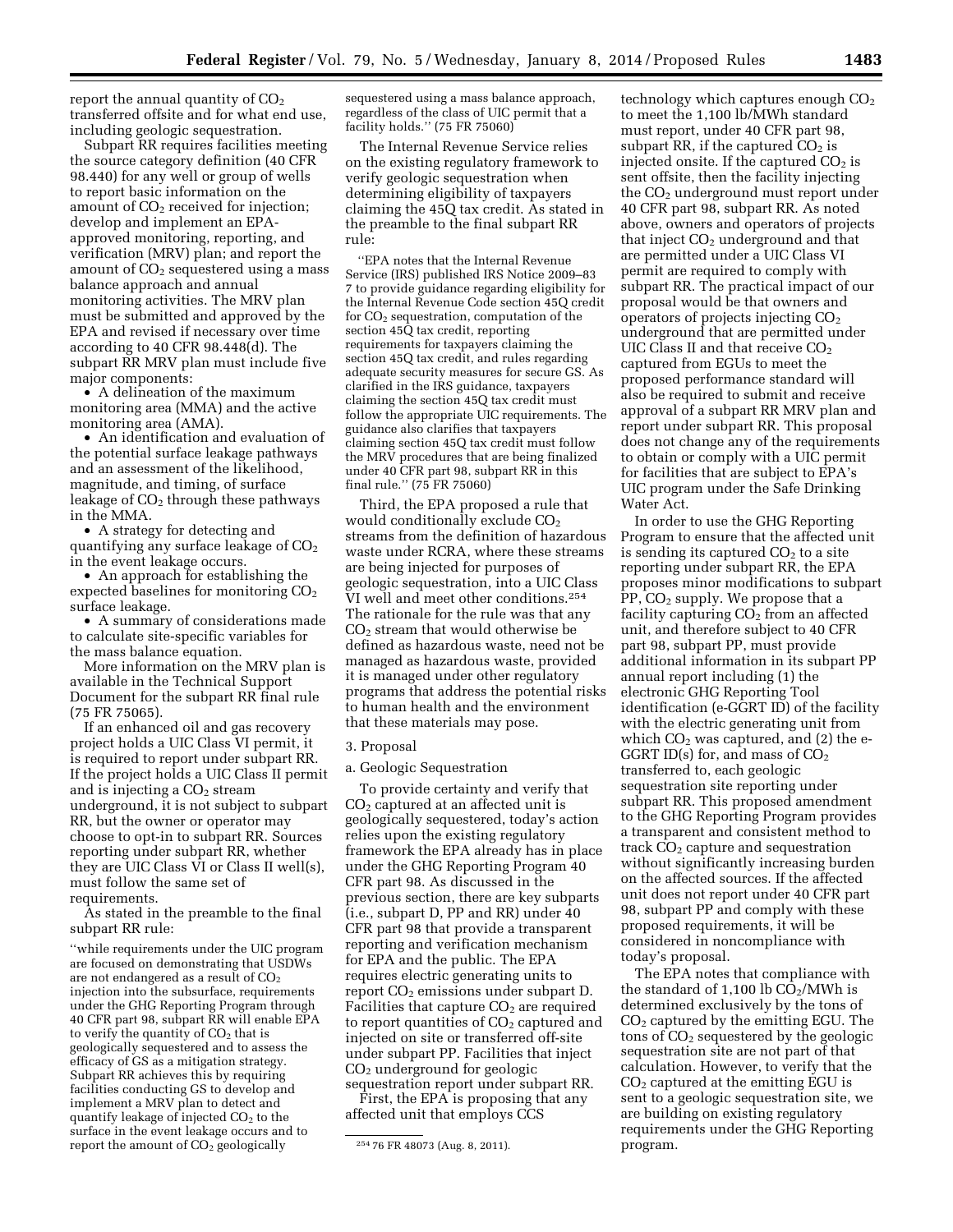The EPA acknowledges that there can be downstream losses of  $CO<sub>2</sub>$  after capture, for example during transportation, injection or storage. Though a well selected and operated site is expected to contain  $CO<sub>2</sub>$  for the long-term, there is the potential for unanticipated leakage. The EPA expects these losses to be modest with incentives due to the market use of  $CO<sub>2</sub>$ as a purchased product. There remains an issue of whether the standard itself should be adjusted to reflect these downstream losses. The EPA is not proposing to do so. Moreover, the EPA wishes to encourage rather than discourage EOR using captured  $CO<sub>2</sub>$ since the practice makes CCS itself more economic and thus promotes use of the technology on which the proposed standard is based. See *Sierra Club* v. *Costle,* 657 F. 2d at 347 (one purpose of section 111 standards is to promote expanded use and development of technology).

We also emphasize that today's proposal does not involve regulation of any downstream recipients of captured  $CO<sub>2</sub>$ . That is, the regulatory standard applies exclusively to the emitting EGU, not to any downstream user or recipient of the captured  $CO<sub>2</sub>$  (whether the captured CO2 is sold for EOR or otherwise sequestered underground). The requirement that the emitting EGU assure that captured  $CO<sub>2</sub>$  is managed at an entity subject to the GHG reporting rules is thus exclusively an element of enforcement of the EGU standard. Similarly, the existing regulatory requirements applicable to geologic sequestration are not part of the proposed NSPS. The standard is a numeric value, applicable exclusively to the emitting EGU.

The approach proposed today relies on the existing GHG Reporting framework to ensure that  $CO<sub>2</sub>$  captured at an affected unit is transferred to a facility reporting geologic sequestration, and it does not impose any additional requirements for an affected unit to demonstrate how the captured  $CO<sub>2</sub>$  is transferred to a facility that is compliant with 40 CFR part 98, subpart RR. We seek comment on whether there should be such requirements and suggestions for what those might include.

## b. Alternatives to Geologic Sequestration

In the development of this proposal, the EPA has identified some potential alternatives to geologic sequestration, including but not limited to  $CO<sub>2</sub>$  stored in precipitated calcium carbonate and certain types of cement. The EPA solicits comment on whether these and other alternatives to geologic

sequestration permanently store CO<sub>2</sub> (so that the stack standard is assured of achieving its object—to capture  $CO<sub>2</sub>$  and prevent its atmospheric release) and if they are technically available for EGUs to meet the performance standard. Consideration of how these alternatives could meet the performance standard involves understanding the ultimate fate of the captured  $CO<sub>2</sub>$  and the degree to which the method permanently isolates the  $CO<sub>2</sub>$  from the atmosphere, as well as existing methodologies to verify this permanent storage. The EPA proposes that alternatives to geologic sequestration could not be used until the EPA finalizes a mechanism to demonstrate that a non-CCS technology would result in permanent storage of CO2. The EPA believes that the number of cases where an EGU would seek to comply with the performance standard through an alternative to CCS will be very few. However, the EPA wishes to encourage development of alternatives to geologic sequestration that could help offset the cost of  $CO<sub>2</sub>$  capture.

c. Drafting PSD Permits for Affected Sources Using Geologic Sequestration

In most cases, sources that are subject to this NSPS will also be a major source or major modification under PSD and required to obtain a PSD permit prior to commencing construction. A permit is the legal tool used to establish all the source limitations deemed necessary by the reviewing agency during review of the permit application, and is the primary basis for enforcement of PSD requirements. A well written permit reflects the outcome of the permit review process and clearly defines what is expected of the source. The permit must be a ''stand-alone'' document that: (1) Identifies the emissions units to be regulated; (2) establishes emissions standards or other operational limits to be met; (3) specifies methods for determining compliance and/or excess emissions, including reporting and recordkeeping requirements; and (4) outlines the procedures necessary to maintain continuous compliance with the emission limits.

One of the criteria that must be met to obtain a PSD permit is that the owner or operator of the facility must demonstrate that emissions from construction or operation of the facility will not cause or contribute to air pollution in excess of ''any other applicable emissions standard or standard of performance under this chapter.'' 42 U.S.C. 7475(a)(3)(C); see also 42 U.S.C. 7410(j). Accordingly, PSD permits for EGU sources that are subject to this NSPS will need to reflect that, at a minimum, the source will meet the

requirements of this NSPS. Compliance with the NSPS emissions standard is determined exclusively by evaluating emissions of  $CO<sub>2</sub>$  at the EGU.<sup>255</sup>

As noted in the ''Implications for PSD and Title V programs'' section of this preamble, some states have authority to issue PSD permits. In other cases, the EPA issues the permit. States with EPAapproved permitting programs have some discretion in making permit decisions and including the necessary conditions in the permit to ensure the enforceability of the requirements. Additionally, some states may have additional state-specific requirements (e.g., a renewable portfolio standard adopted by a state) that may affect the stringency of the emission limits for the permits issued in their states. Thus, permits for similar source types may vary from state to state depending on the permitting program of the state, and the case-specific PSD evaluation of the source under review. However, the permits for similar sources should generally contain the same basic information.

Thus, while EPA recognizes that permit conditions may vary from state to state, the EPA believes it is important to clarify the key components that should be included in a PSD permit for sources subject to the NSPS, as proposed here, and that intend to comply with the standard using geologic storage. We believe the following general condition areas of a PSD permit would adequately show that the source will not cause or contribute to air pollution in excess of this NSPS:

• A BACT emissions limit that applies to the EGU (or EGUs) at the stationary source (''EGU facility'') that does not exceed the NSPS emission limit standard using the 12-operatingmonth rolling average or the NSPS alternative compliance method.

• Procedures for how the EGU will demonstrate compliance with the permitted emissions limit, which, at a minimum, meet the monitoring and recordkeeping requirements defined in § 60.5355.

• A requirement that  $CO<sub>2</sub>$  produced by the EGU (or EGUs) is reported under Subpart PP by the permittee.

• A requirement that all  $CO<sub>2</sub>$  that is geologically sequestered at the site of the EGU facility is reported under subpart RR by the permittee.

• A requirement that the captured CO2 that the permittee sends offsite of the EGU facility is transferred to an

 $255$  We note that the PSD program regulates  $CO<sub>2</sub>$ as part of the ''Greenhouse Gas'' pollutant, which includes the aggregate group of the following gases:  $CO<sub>2</sub>$ ,  $CH<sub>4</sub>$ ,  $N<sub>2</sub>0$ ,  $SF<sub>6</sub>$ , HFCs, and PFCs.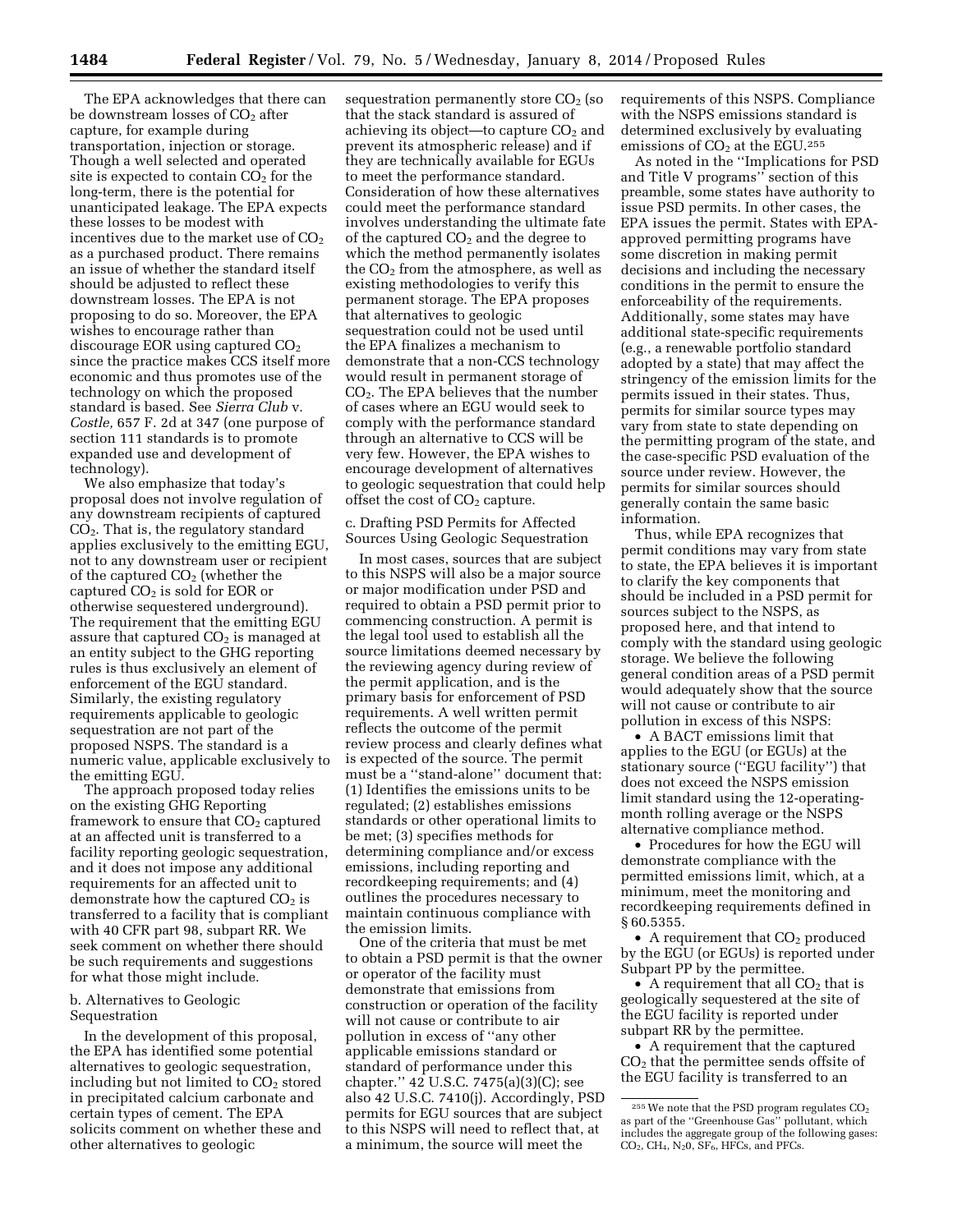entity that is subject to the requirements of Subpart RR.

We specifically request comment on this basic framework for PSD permits that are issued for affected EGU sources that use geologic sequestration.

# **VIII. Rationale for Emission Standards for Natural Gas-Fired Stationary Combustion Turbines**

### *A. Best System of Emission Reduction*

The EPA evaluated several different control technology configurations as potentially representing the ''best system of emissions reductions . . . adequately demonstrated'' (BSER) for new natural gas-fired stationary combustion turbines: (i) The use of full or partial capture CCS; and two types of efficient generation without any CCS, including (ii) high efficiency simple cycle aeroderivative turbines; and (iii) natural gas combined cycle (NGCC) technology. We do not consider full or partial capture CCS to be BSER because of insufficient information to determine technical feasibility and because of adverse impact on electricity prices and the structure of the electric power sector. In addition, we do not consider simple cycle turbines to be BSER because they have a higher emission rate and a higher cost than NGCC technology. We do find NGCC technology to be the BSER because it is technically feasible and relatively inexpensive, its emission profile is acceptably low, and it would not adversely affect the structure of the electric power sector.

We note at the outset that currently, virtually all new sources in this category are using NGCC technology. That technology is considered to be the state of the art for this source category. Because, in this rulemaking, we are considering, and selecting, NGCC as the BSER for this category, as a matter of terminology, to avoid confusion, we generally refer to the affected sources as natural gas-fired combustion turbines, and not as NGCC sources.

## 1. Full and Partial CCS

To determine the BSER for naturalgas-fired stationary source combustion turbines, we evaluated full and partial CCS against the criteria. We propose to reject CCS technology as the BSER because we cannot conclude that it meets several of the key criteria.

First, it is not clear that full or partial capture CCS is technically feasible for this source category. There are significant differences between natural gas-fired combustion turbines and solid fossil fuel-fired EGUs that lead us to this conclusion. First, while some of these

turbines are used to serve base load power demand, many cycle their operation much more frequently than coal-fired power plants. It is unclear how part-load operation and frequent startup and shutdown events would impact the efficiency and reliability of CCS. We are not aware that any of the pilot-scale CCS projects have operated in a cycling mode. Similarly, none of the larger CCS projects being constructed, or under development, are designed to operate in a cycling mode. Furthermore, the  $CO<sub>2</sub>$  concentration in the flue gas of a natural gas combustion turbine is much lower (usually approximately 4 volume percent) than the  $CO<sub>2</sub>$  concentration in the flue gas stream of a typical coal-fired plant (which is approximately 16 volume percent for a SCPC or CFB unit) or the syngas of an IGCC unit (in which  $CO<sub>2</sub>$ can be as high as 60 volume percent). Therefore, the overall amount of  $CO<sub>2</sub>$ that can be captured in a CCS project is likely lower. Finally, unlike subpart Da affected facilities, where there are fullscale plants with CCS that are currently under construction or in advanced stages of development, the EPA is aware of only one demonstration project, which is an approximately 40 MW slip stream installation on a 320 MW NGCC unit.

Additional factors that make CCS more challenging for a natural gas combustion turbine compared to coalfired EGUs include the time it would take to complete the CCS project and the water use requirements. Requiring CCS at a natural gas combustion turbine facility would potentially delay the project more than at a coal-fired EGU. Natural gas combustion turbine facilities can be constructed in about half the time required to construct a coal-fired EGU. Therefore, the time necessary to construct the carbon capture equipment and any associated pipelines to transport the  $CO<sub>2</sub>$  would have a relatively larger impact on a natural gas combustion turbine than a coal-fired EGU. Natural gas combustion turbines have relatively low cooling requirements for the steam condensing cooling cycle compared to coal-fired EGUs and often use dry cooling technology. The imposition of CCS would have a larger impact on water requirements for a natural gas combustion turbine facility compared to a coal-fired EGU.

Moreover, identifying partial or full CCS as the BSER for new stationary combustion turbines would have significant adverse effects on national electricity prices, electricity supply, and the structure of the power sector. Because virtually all new fossil fuel-

fired power is projected to use NGCC technology, requiring CCS would have more of an impact on the price of electricity than the few projected coal plants with CCS and the number of projects would make it difficult to implement in the short term. In addition, requiring CCS could lead some operators and developers to forego retiring older coal-fired plants and replacing them with new NGCC projects, and instead keep the older plants on line longer, which could have adverse emission impacts. Identifying CCS and BSER for combustion turbines would likely result in higher nationwide electricity prices and could adversely affect the supply of electricity, since virtually all new fossil fuel-fired power is projected to use NGCC technology.

We recognize that identifying full or partial CCS as the BSER for this source category would result in significant emissions reductions, but at present, we already consider natural gas to be a low-GHG-emitting fuel and NGCC to be a low-emitting technology. Although identifying CCS as the BSER would promote the development and implementation of emission control technology, for the reasons described, the EPA does not believe that CCS represents BSER for natural gas combustion turbines at this time.

# 2. Energy Efficient Generation Technology

To determine the BSER, the EPA also evaluated the use of energy efficient generation technology, including high efficiency simple cycle aeroderivative turbines.

The use of high efficiency simple cycle aeroderivative turbines does not provide emission reductions from the current state-of-the-art technology, is more expensive than the current stateof-the-art technology, and does not develop emission control technology. For these reasons, we do not consider it BSER. According to the AEO 2013 emissions rate information, advanced simple cycle combustion turbines have a base load rating  $CO<sub>2</sub>$  emissions rate of 1,150 lb  $CO<sub>2</sub>/M\bar{W}$ h, which is higher than the base load rating emission rates of 830 and 760 lb  $CO<sub>2</sub>/MWh$  for the conventional and advanced NGCC model facilities, respectively.

In the April 2012 proposal, we identified NGCC as the BSER for this source category, and proposed a standard of 1,000 lb/MWh. We stated:

[A] NGCC facility is the best system of emission reduction for new base load and intermediate load EGUs. To establish an appropriate, natural gas-based standard, we reviewed the emissions rate of natural gasfired (non-CHP) combined cycle facilities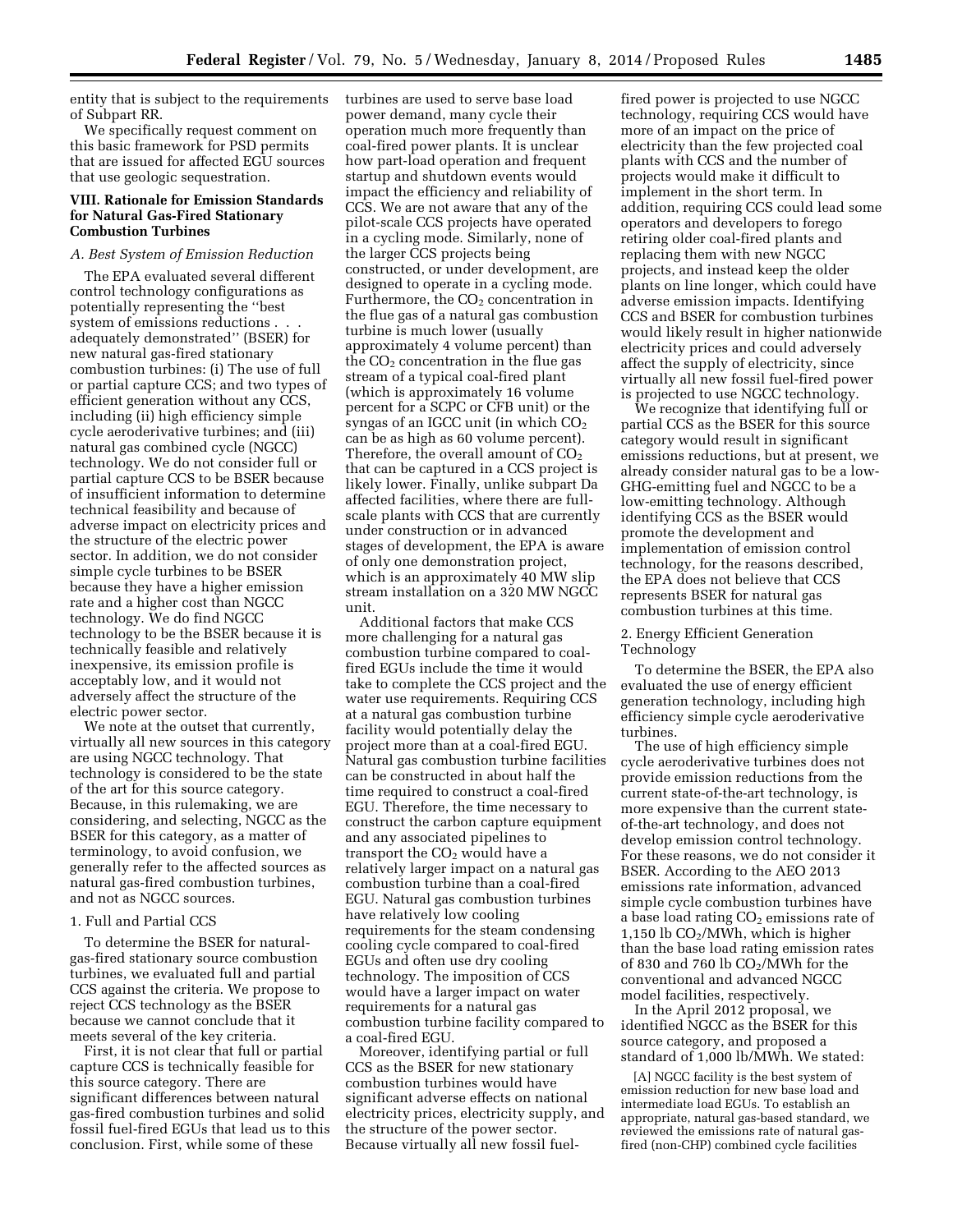used in the power sector that commenced operation between 2006 and 2010 and that report complete generation data to EPA. Based on this analysis, nearly 95% of these facilities meet the proposed standards on an annual basis. These units represent a wide range of geographic locations (with different elevations and ambient temperatures), operational characteristics, and sizes.256

The same information supports our current proposal. As described above, NGCC has a lower cost of electricity than simple cycle turbines at intermediate and high capacity factors. In addition, NGCC has an emissions rate that is approximately 25 percent lower than the most efficient simple cycle facilities. Therefore, the use of a heat recovery steam generator in combination with a steam turbine to generate additional electricity is a cost effective control for intermediate and high capacity factor stationary combustion turbines. Therefore, BSER for intermediate and high capacity factor stationary combustion turbines is the use of modern high efficiency NGCC technology.

# *B. Determination of the Standards of Performance*

Multiple commenters on the April 2012 proposal stated the proposed standard of 1,000 lb CO2/MWh for combined cycle facilities in the April 2012 proposal was too stringent and should be increased to a minimum of 1,100 lb  $CO<sub>2</sub>/MWh$ . Commenters explained that the increased use of renewable energy for electricity generation will require combined cycle facilities to startup, shutdown, cycle, and operate at part-load more frequently than they currently do, and that this more cyclical operation necessarily entails a higher emission rate. The commenters stated that the recent historical emissions data that the EPA relied on for the original proposal does not account for these likely operational changes. Additional reasons given justifying a higher standard include the deterioration of efficiencies over time, the need for flexibility to use distillate oil as a backup fuel, the operation of combined cycle facilities in simple cycle mode, the fact that combined cycle facilities located at high elevations and/or in locations with high ambient temperatures are less efficient, and the fact that smaller combined cycle facilities are inherently less efficient than larger facilities. On the other hand, other commenters stated that the final standard should be lower than proposed on grounds that the best performing facilities are operating below the

original proposed standard. Multiple commenters also stated that the EPA should evaluate additional CEMS data to determine the appropriate standard.

In light of these comments, we have reviewed the  $CO<sub>2</sub>$  emissions data from 2007 to 2011 for natural gas-fired (non-CHP) combined cycle units that commenced operation on or after January 1, 2000, and that reported complete electric generation data, including output from the steam turbine, to the EPA. A more detailed description of this emissions data analysis is included in a technical support document in the docket for this rulemaking. These 307 NGCC units are diverse in location, age, capacity, and operating profile. Based on these data, we propose to subcategorize the turbines into the same two size-related subcategories currently in subpart KKKK for standards of performance for the combustion turbine criteria pollutants. These subcategories are based on whether the design heat input rate to the turbine engine is either less than or equal to 850 MMBtu/h or greater than 850 MMBtu/h. We further propose to establish different standards of performance for these two subcategories.

This subcategorization has a basis in differences in several types of equipment used in the differently sized units, which affect the efficiency of the units. Large-size combustion turbines use industrial frame type combustion turbines and may use multiple pressure or steam reheat turbines in the heat recovery steam generator (HRSG) portion of a combined cycle facility. Multiple pressure HRSGs employ two or three steam drums that produce steam at multiple pressures. The availability of multiple pressure steam allows the use of a more efficient multiple pressure steam turbine, compared to a single pressure steam turbine. A steam reheat turbine is used to improve the overall efficiency of the generation of electricity. In a steam reheat turbine, steam is withdrawn after the high pressure section of the turbine and returned to the boiler for additional heating. The superheated steam is then returned to the intermediate section of the turbine, where it is further expanded to create electricity. Although HRSGs with steam reheat turbines are more expensive and complex than HRSGs without them, steam reheat turbines offer significant reductions in  $CO<sub>2</sub>$ emission rates. In contrast, small-size combustion turbines frequently use aeroderivative turbine engines instead of industrial frame design turbines. While there is not a strict definition for

of aeroderivative turbines are derived from aircraft engines. Aeroderivative and frame turbines use different combustor designs, lubrication oil systems, and bearing designs. While aeroderivative turbines are typically more expensive than industrial frame turbines, they are generally more compact, lighter, are able to start up and shut down more quickly, and handle rapid load changes more easily than industrial frame turbines. Due to their higher simple cycle efficiencies, they have traditionally been used more for peak and intermittent purposes rather than base power generation. However, combined cycle facilities based on aeroderivative combustion turbines are available. Due to the higher efficiency of the simple cycle portion of an aeroderivative turbine based combined cycle facility, the HRSG portion would contribute relatively less to the overall efficiency than a HRSG in a frame turbine based combined cycle facility. Therefore, adding a multiple steam pressure and/or a reheat steam turbine to the HRSG would be relatively more expensive to an aeroderivative turbine based combined cycle facility compared to a frame based combined cycle facility. Consequently, multiple pressure steam and reheat steam turbine HRSG are not widely available for aeroderivative turbine based combined cycle facilities. In addition, since aeroderivative turbine engines have faster start times and change load more quickly than frame turbines, aeroderivative turbine based combined cycle facilities are more likely to run at part load conditions and to potentially bypass the HRSG and run in simple cycle mode for short periods of time than industrial frame turbine based combined cycle facilities.

Because of these differences in equipment and inherent efficiencies of scale, the smaller capacity NGCC units (850 MMBtu/h and smaller) available on the market today are less efficient than the larger units (larger than 850 MMBtu/ h). According to the data in the EPA's Clean Air Markets Division database, which contains information on 307 NGCC facilities, there is a 7 percent difference in average  $CO<sub>2</sub>$  emission rate between the small- and large-size units. This relative difference is consistent with what would be predicted when comparing the efficiency values reported in *Gas Turbine World* of small and large combined cycle designs.257 Fourteen of the study NGCC facilities evaluated using the Clean Air Markets data have heat input rates of less than or equal to 850 MMBtu/h, and the

<sup>256</sup> 77 FR 22414/1. 257 Gas Turbine World—2012 GTW Handbook. an aeroderivative turbine, at least parts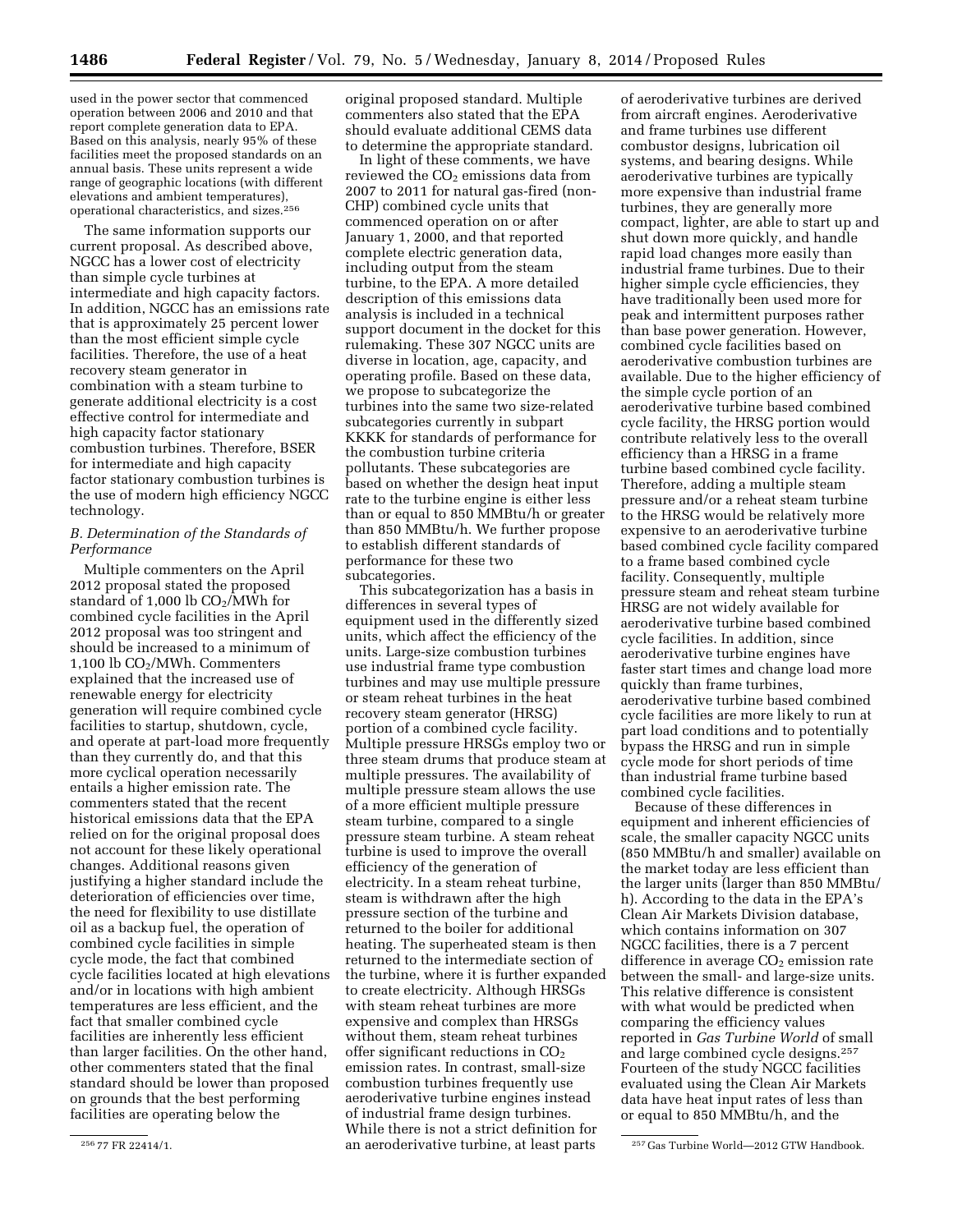remaining 293 are above 850 MMBtu/ MWh. Two of the small combined cycle facilities had a maximum 12-operatingmonth rolling average emissions rate equal to or greater than 1,000 lb  $CO<sub>2</sub>/$ MWh and one had a maximum 12 operating-month rolling average emissions rate equal to or greater than 1,100 lb  $CO<sub>2</sub>/MWh$ . Twenty three of the large turbines had at least one occurrence of a 12-operating-month rolling average emissions rate greater than or equal to  $1,000$  lb  $CO<sub>2</sub>/MWh$  and forty four had at least one occurrence of a 12-operating-month rolling average emissions rate greater than or equal to 950 lb  $CO<sub>2</sub>/MWh$ . Therefore, because over 90 percent of small and large existing NGCC facilities are currently operating below the emission rates of 1,100 lb  $CO_2/MWh$  and 1,000 lb  $CO_2/$ MWh, respectively, these rates are considered BSER for new NGCC facilities in those respective subcategories. These values represent the emission rates that a modern high efficiency NGCC facility located in the U.S. would be able to maintain over its life.

To further evaluate the impact of the proposed rule we reviewed the GHG BACT permits for eight recently permitted NGCC facilities. Of these facilities, seven are larger than 850 MMBtu/h, and one is smaller. The seven larger facilities all have emission rates below 1,000 lb/MWh, and as low as 880 lb/MWh. The single smaller facility, which is 400 MMBtu/h, has a permitted emissions rate of  $1,100$  lb  $CO<sub>2</sub>/MWh$ . The GHG BACT permit limits are higher than the base load rating emissions rates because they take into account actual operating conditions.

We are requesting comment on a range of 950 to 1,100 lb  $CO<sub>2</sub>/MWh$  (430 to 500 kg  $CO<sub>2</sub>/MWh$ ) for the large turbine subcategory and 1,000 to 1,200 lb  $CO<sub>2</sub>/MWh$  (450 to 540 kg  $CO<sub>2</sub>/MWh$ ) for the small turbine subcategory.

# **IX. Implications for PSD and Title V Programs**

### *A. Overview*

The proposal in this rulemaking would, for the first time, regulate GHGs under CAA section 111. Commenters have raised questions regarding whether this rule will have implications for regulations and permits written under the CAA PSD preconstruction permit program and the CAA Title V operating permit program.

Today's proposal should not require any additional SIP revisions to make clear that the Tailoring Rule thresholds—described below—continue to apply to the PSD program. Likewise,

today's rulemaking does not have implications for the Tailoring Rule thresholds established with respect to sources subject to title V requirements. Furthermore, this proposal does not have any direct applicability on the determination of Best Available Control Technology (BACT) for existing EGUs that require PSD permits to authorize a major modification of the EGU. Finally, this proposal does have some implications for Title V fees, but EPA is proposing action to address those implications as discussed below.

# *B. Applicability of Tailoring Rule Thresholds Under the PSD Program*

States with approved PSD programs in their state implementation plans (SIPs) implement PSD, and most of these States have recently revised their SIPs to incorporate the higher thresholds for PSD applicability to GHGs that the EPA promulgated under what we call the Tailoring Rule.<sup>258</sup> Commenters have queried whether under the EPA's PSD regulations, promulgation of a section 111 standard of performance for GHGs would require these states to revise their SIPs again to incorporate the Tailoring Rule thresholds again. The EPA included an interpretation in the Tailoring Rule preamble, which makes clear that the Tailoring Rule thresholds continue to apply if and when the EPA promulgates requirements under CAA section 111. Even so, in today's proposal, the EPA is including a provision in the CAA section 111 regulations that confirms this interpretation.

However, if a state with an approved PSD SIP program that applies to GHGs believes that were the EPA to finalize the rulemaking proposed today, the state would be required to revise its SIP to make clear that the Tailoring Rule thresholds continue to apply, then (i) the EPA encourages the state to do so as soon as possible, and (ii) if the State cannot do so promptly, the EPA will assess whether to proceed with a separate rulemaking action to narrow its approval of that state's SIP so as to assure that for federal purposes, the Tailoring Rule thresholds will continue to apply as of the effective date of the final rule that the EPA is proposing today.

In the alternative, if the Tailoring Rule thresholds would not continue to apply

when the EPA promulgates requirements under CAA section 111, then the EPA would assess whether to proceed with a separate rulemaking action to narrow its approval of all of the State's approved SIP PSD programs to assure that for federal purposes, the Tailoring Rule thresholds will continue to apply as of the effective date of the final rule that EPA is proposing today.

Under the PSD program in part C of title I of the CAA, in areas that are classified as attainment or unclassifiable for NAAQS pollutants, a new or modified source that emits any air pollutant subject to regulation at or above specified thresholds is required to obtain a preconstruction permit. This permit assures that the source meets specified requirements, including application of BACT. States that are authorized by the EPA to administer the PSD program may issue PSD permits. If a state is not authorized, then the EPA issues the PSD permits.

Regulation of GHG emissions in the Light Duty Vehicle Rule (75 FR 25324) triggered applicability of stationary sources to regulations for GHGs under the PSD and title V provisions of the CAA. Hence, on June 3, 2010 (75 FR 31514), the EPA issued the ''Tailoring Rule,'' which establishes thresholds for GHG emissions in order to define and limit when new and modified industrial facilities must have permits under the PSD and title V programs. The rule addresses emissions of six GHGs: CO2,  $CH<sub>4</sub>, N<sub>2</sub>O$ , HFCs, PFCs and SF<sub>6</sub>. On January 2, 2011, large industrial sources, including power plants, became subject to permitting requirements for their GHG emissions if they were already required to obtain PSD or title V permits due to emissions of other (non-GHG) air pollutants.

Commenters have queried whether, because of the way that the EPA's PSD regulations are written, promulgating the rule we propose today may raise questions as to whether the EPA must revise its PSD regulations—and, by the same token, whether states must revise their SIPs—to assure that the Tailoring Rule thresholds will continue to apply to sources subject to PSD. That is, under the EPA's regulations, PSD applies to a ''major stationary source'' that undertakes construction and to a ''major modification.'' 40 CFR 51.166(a)(7)(i) and (iii). A ''major modification'' is defined as ''any physical change in or change in the method of operation of a major stationary source that would result in a significant emissions increase

. . . and a significant net emissions increase. . . .'' Thus, for present purposes, the key component of these

<sup>258</sup> ''Prevention of Significant Deterioration and Title V Greenhouse Gas Tailoring Rule; Final Rule,'' 75 FR 31514 (June 3, 2010). In the Tailoring Rule, EPA established a process for phasing in PSD and Title V applicability to sources based on the amount of their GHG emissions, instead of immediately applying PSD and title V at the 100 or 250 ton per year or thresholds included under the PSD and title V applicability provisions.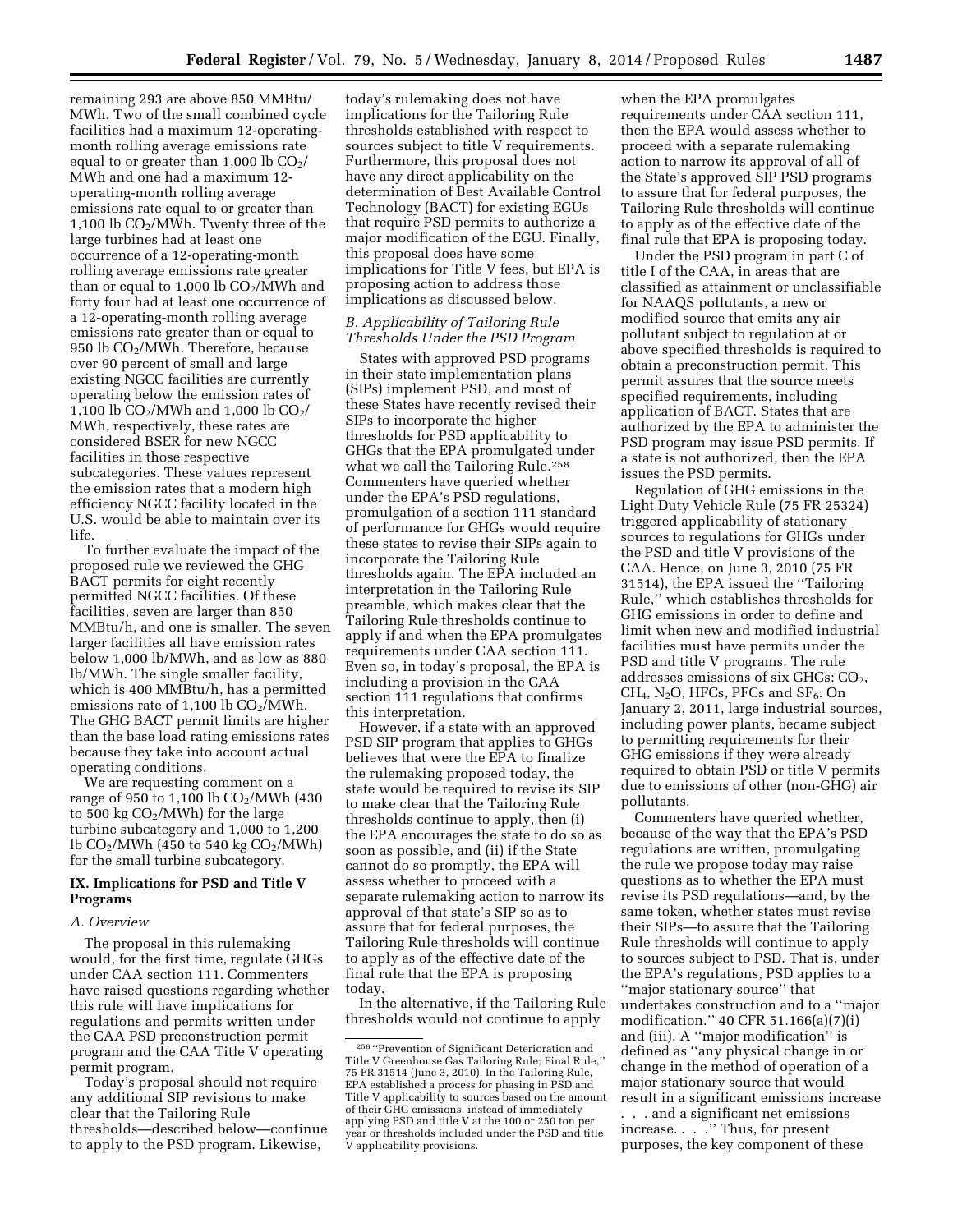applicability provisions is that PSD applies to a ''major stationary source.''

The EPA's regulations define the term ''major stationary source'' as a ''stationary source of air pollutants which emits, or has the potential to emit, 100 [or, depending on the source category, 250] tons per year or more of any regulated NSR pollutant.'' 40 CFR 51.166(b)(1)(i)(a). The EPA's regulations go on to define ''regulated NSR pollutant'' 40 CFR 51.166(b)(49) to include any pollutant that is subject to any standard promulgated under section 111 of the Act. Thus, the PSD regulations contain a separate PSD trigger for pollutants regulated under the NSPS, 40 CFR 51.166(b)(49)(ii) (the ''NSPS trigger provision''), so that as soon as the EPA promulgates the first NSPS for a particular air pollutant, as we are doing in this rulemaking with respect to the GHG air pollutant, then PSD is triggered for that air pollutant.

The Tailoring Rule, on the face of its regulatory provisions, incorporated the revised thresholds it promulgated into only the fourth prong (''[a]ny pollutant that otherwise is subject to regulation under the Act''), and not the NSPS trigger provision in the second prong (''[a]ny pollutant that is subject to any standard promulgated under section 111 of the Act''). For this reason, a question may arise as to whether the Tailoring Rule thresholds apply to the PSD requirement as triggered by the NSPS that the EPA is promulgating in this rulemaking.

However, although the Tailoring Rule thresholds on their face apply to only the term, ''subject to regulation'' in the definition of ''regulated NSR pollutant,'' the EPA stated in the Tailoring Rule preamble that the thresholds should be interpreted to apply to other terms in the definition of ''major stationary source'' and in the statutory provision, ''major emitting facility.'' Specifically, the EPA stated:

### 3. Other Mechanisms

As just described, we selected the ''subject to regulation'' mechanism because it most readily accommodated the needs of States to expeditiously revise—through interpretation or otherwise—their state rules. Even so, it is important to recognize that this mechanism has the same substantive effect as the mechanism we considered in the proposed rule, which was revising numerical thresholds in the definitions of major stationary source and major modification. Most importantly, although we are codifying the ''subject to regulation'' mechanism, that approach is driven by the needs of the states, and our action in this rulemaking should be interpreted to rely on any of several legal mechanisms to accomplish this result. Thus, our action in this rule should be understood

as revising the meaning of several terms in these definitions, including: (1) The numerical thresholds, as we proposed; (2) the term, ''any source,'' which some commenters identified as the most relevant term for purposes of our proposal; (3) the term, ''any air pollutant; or (4) the term, ''subject to regulation.'' The specific choice of which of these constitutes the nominal mechanism does not have a substantive legal effect because each mechanism involves one or another of the components of the terms ''major stationary source''—which embodies the statutory term, ''major emitting facility''—and ''major modification,'' which embodies the statutory term, ''modification,'' and it is those statutory and regulatory terms that we are defining to exclude the indicated GHG-emitting sources.<sup>[Footnote]</sup>

[Footnote: We also think that this approach better clarifies our long standing practice of interpreting open-ended SIP regulations to automatically adjust for changes in the regulatory status of an air pollutant, because it appropriately assures that the Tailoring Rule applies to both the definition of ''major stationary source'' and ''regulated NSR pollutant.'' ]

#### 75 FR 31582.

Thus, according to the preamble of the final Tailoring Rule, the definition of ''major stationary source'' itself already incorporates the Tailoring Rule thresholds, and not just through one component (the ''subject to regulation'' prong of the term ''regulated NSR pollutant'') of that definition. For this reason, it is the EPA's position that the Tailoring Rule thresholds continue to apply even when the EPA promulgates the first NSPS for GHGs (which, as noted above, triggers the PSD requirement under the NSPS trigger provision in the definition of ''regulated NSR pollutant'').259

As a result, the EPA believes that states that incorporated the Tailoring Rule thresholds into their SIPs may take the position that they also incorporated the EPA's interpretation in the preamble that the thresholds apply to the definition ''major stationary source.''

Even so, to clarify and confirm that the Tailoring Rule thresholds apply to the section 111 prong of the definition of regulated NSR pollutant, in this

proposed rulemaking, the EPA is proposing to add new provisions to the NSPS regulations, although not the PSD regulations, to make explicit that the NSPS trigger provision in the PSD regulations incorporates the Tailoring Rule thresholds.260 Under these new provisions, to the extent that promulgation of section 111 requirements for GHGs triggers PSD requirements for GHGs, it does so only for GHGs emitted at or above the Tailoring Rule thresholds.

The EPA requests that all States with approved SIP PSD programs that apply to GHGs indicate during the comment period on this rule whether, (i) in light of EPA's interpretation that the Tailoring Rule thresholds continue to apply even when the EPA promulgates the first NSPS for GHGs, and (ii) assuming that EPA finalizes the added provisions to the section 111 regulations proposed today, they can interpret their SIPs already to apply the Tailoring Rule thresholds to the NSPS prong or whether they must revise their SIPs. For any State that says it must revise its SIP (or that does not respond), the EPA will assess whether to propose a rule shortly after the close of the comment period, to narrow its approval of that state's SIP so as to assure that for federal purposes, the Tailoring Rule thresholds will continue to apply as of the effective date of the final rule that the EPA is proposing today. Such a rule would be comparable to what we call the SIP PSD Narrowing Rule that EPA promulgated in December, 2010.261 The EPA may finalize such a narrowing rule at the same time that it finalizes this NSPS rule.

## *C. Implications for BACT Determinations Under PSD*

New major stationary sources and major modifications at existing major stationary sources are required by the CAA to, among other things, obtain a permit under the PSD program before commencing construction. A source is subject to PSD by way of its proposed construction and the effect of the construction and operation of the new equipment on emissions. The emission thresholds that define PSD applicability can be found in 40 CFR parts 51 and 52 and are discussed briefly in the above section.

As mentioned above, sources that are subject to PSD must obtain a

<sup>259</sup>This position reads the regulations to be consistent with the CAA PSD provisions themselves. Under those provisions, PSD applies to any ''major emitting facility,'' which is defined to mean stationary sources that emit or have the potential to emit ''any air pollutant'' at either 100 or 250 tons per year, depending on the source category. CAA section 165(a), 169(1). EPA has long interpreted these provisions to apply PSD to a stationary source that emits the threshold amounts of any air pollutant subject to regulation. See Tailoring Rule, 75 FR 31579. Under these provisions, at present, PSD is already applicable to GHGs because GHGs are already subject to regulation, and regulating GHGs under CAA section 111 does not create any additional type of PSD trigger.

 $^{\rm 260}\rm{The\ Tailoring\ Rule\ thresholds\ themselves\ are}$ not at issue in this rulemaking.

<sup>261</sup> ''Limitation of Approval of Prevention of Significant Deterioration Provisions Concerning Greenhouse Gas Emitting-Sources in State Implementation Plans; Final Rule,'' 75 FR 82536 (December 30, 2010).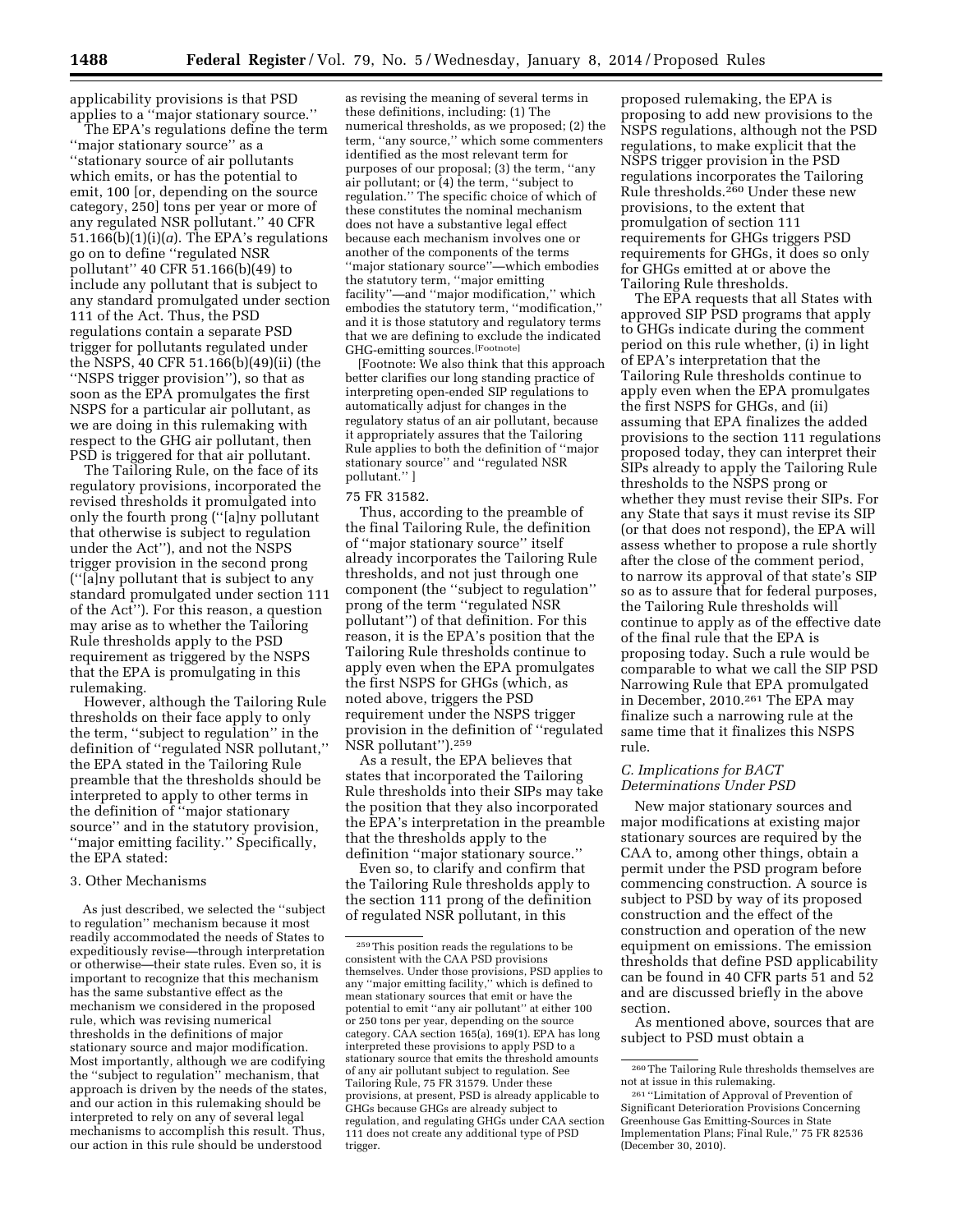preconstruction permit that contains emission limitations based on application of Best Available Control Technology for each regulated NSR pollutant. The BACT requirement is set forth in section 165(a)(4) of the CAA, and in EPA regulations under 40 CFR parts 51 and 52. These provisions require that BACT determinations be made on a case-by-case basis after consideration of the record in each case. CAA section 169(3) defines BACT as an emissions limitation (including a visible emission standard) based on the maximum degree of reduction for each pollutant subject to regulation under the Clean Air Act which would be emitted from any proposed major stationary source or major modification which the Administrator, on a case-by-case basis, taking into account energy, environmental, and economic impacts and other costs, determines is achievable for such facility through application of production processes and available methods, systems, and techniques, including fuel cleaning, clean fuels, or treatment or innovative fuel combustion techniques for control of each such pollutant.

Furthermore, this definition in the CAA specifies that ''[i]n no event shall application of [BACT] result in emissions of any pollutants which will exceed the emissions allowed by any applicable standard established pursuant to section 111 or 112 of the Act.'' This has historically been interpreted to mean that BACT cannot be less stringent than any applicable standard of performance under the NSPS. See e.g. EPA, PSD and Title V Permitting Guidance for Greenhouse Gases, p. 20–21 (March 2011). Thus, upon completion of an NSPS, EPA reads the CAA to mean that the NSPS establishes a ''BACT Floor'' for PSD permits issued to affected facilities covered by an NSPS. It is important to note that a proposed NSPS does not establish the BACT Floor for affected facilities seeking a PSD permit. This is explained on page 25 of EPA's PSD and Title V Permitting Guidance for Greenhouse Gases (March 2011):

In cases where a NSPS is proposed, the NSPS will not be controlling for BACT purposes since it is not a final action and the proposed standard may change, but the record of the proposed standard (including any significant public comments on EPA's evaluation) should be weighed when considering available control strategies and achievable emission levels for BACT determinations made that are completed before a final standard is set by EPA. However, even though a proposed NSPS is not a controlling floor for BACT, the NSPS is an independent requirement that will apply to an NSPS source that commences construction after an

NSPS is proposed and carries with it a strong presumption as to what level of control is achievable. This is not intended to limit available options to only those considered in the development of the NSPS. (p.25)

However, once an NSPS is finalized, then the standard applies to any new source or modification that meets the applicability of the NSPS and has not commenced construction as of the date of the proposed NSPS.

It is also important to keep in mind that BACT is a case-by-case review that considers a number of factors, and the fact that a minimum control requirement is established by EPA through an NSPS does not mean that a more stringent control cannot be chosen by the permitting agency. The EPA's PSD and Title V Permitting Guidance for Greenhouse Gases (March 2011) discusses considerations (e.g., technical feasibility, economic impacts and other costs, and environmental and energy impacts) when evaluating BACT for CO2, as well as other greenhouse gases.

Under this proposed NSPS, an affected facility is a new EGU. In this rule we are not proposing standards for modified or reconstructed sources. However, since both a new and existing power plant can add new EGUs to increase generating capacity, this NSPS will apply to both a new, greenfield EGU facility or an existing facility that adds EGU capacity by adding a new EGU that is an affected facility under this NSPS. While this latter scenario can be considered the modification of existing sources under PSD, this proposed NSPS will not apply to modified or reconstructed sources as those terms are defined under part 60. Thus, this NSPS would not establish a BACT floor for sources that are modifying an existing EGU, for example, by adding new steam tubes in an existing boiler or replacing blades in their existing combustion turbine with a more efficient design.

Furthermore, our analysis for this proposed NSPS considers only the extent to which particular pollution control techniques are BSER for new units, and does not evaluate whether such techniques also qualify as BSER for modified or reconstructed sources under Part 60 or are otherwise achievable methods for reducing GHG emission from such sources considering economic, environmental, and energy impacts. Therefore, we do not believe that the content of this rule has any direct applicability on the determination of BACT for any part 60 modified or reconstructed sources obtaining a PSD permit.

## *D. Implications for Title V Program*

Under the title V program, a source that emits any air pollutant subject to regulation at or above specified thresholds (along with certain other sources) is required to obtain an operating permit. This permit includes all of the CAA requirements applicable to the source. These permits are generally issued through EPA-approved State title V programs.

As the EPA explained in the Tailoring Rule preamble, title V applies to a "major source," CAA section 502(a), which is defined to include, among other things, certain sources, including any ''major stationary source,'' CAA section 501(2)(B), which, in turn, is defined to include a stationary source of ''any air pollutant'' at or above 100 tpy. CAA section 302(j). The EPA's regulations under title V define the term ''major source,'' and in the Tailoring Rule, the EPA revised that definition to make clear that the term is limited to stationary sources that emit any air pollutant ''subject to regulation.'' The EPA incorporated the Tailoring Rule threshold within the definition of ''subject to regulation.'' The EPA described its action as follows in the preamble to the Tailoring Rule:

Thus, EPA is adding the phrase ''subject to regulation'' to the definition of ''major source'' under 40 CFR 70.2 and 71.2. The EPA is also adding to these regulations a definition of ''subject to regulation.'' Under the part 70 and part 71 regulatory changes adopted, the term ''subject to regulation,'' for purposes of the definition of ''major source,'' has two components. The first component codifies the general approach EPA recently articulated in the ''Reconsideration of Interpretation of Regulations That Determine Pollutants Covered by Clean Air Act Permitting.'' 75 FR 17704. Under this first component, a pollutant ''subject to regulation'' is defined to mean a pollutant subject to either a provision in the CAA or regulation adopted by EPA under the CAA that requires actual control of emissions of that pollutant and that has taken effect under the CAA. *See id.* at 17022–23; Wegman Memorandum at 4–5. To address tailoring for GHGs, EPA includes a second component of the definition of ''subject to regulation,'' specifying that GHGs are not subject to regulation for purposes of defining a major source, unless as of July 1, 2011, the emissions of GHGs are from a source emitting or having the potential to emit 100,000 tpy of GHGs on a CO<sub>2</sub>e basis.

### 75 FR 31583.

Unlike the PSD regulations described above, the title V definition of ''major source'', as revised by the Tailoring Rule, does not on its face distinguish among types of regulatory triggers for title V. Because title V has already been triggered for GHG-emitting sources, the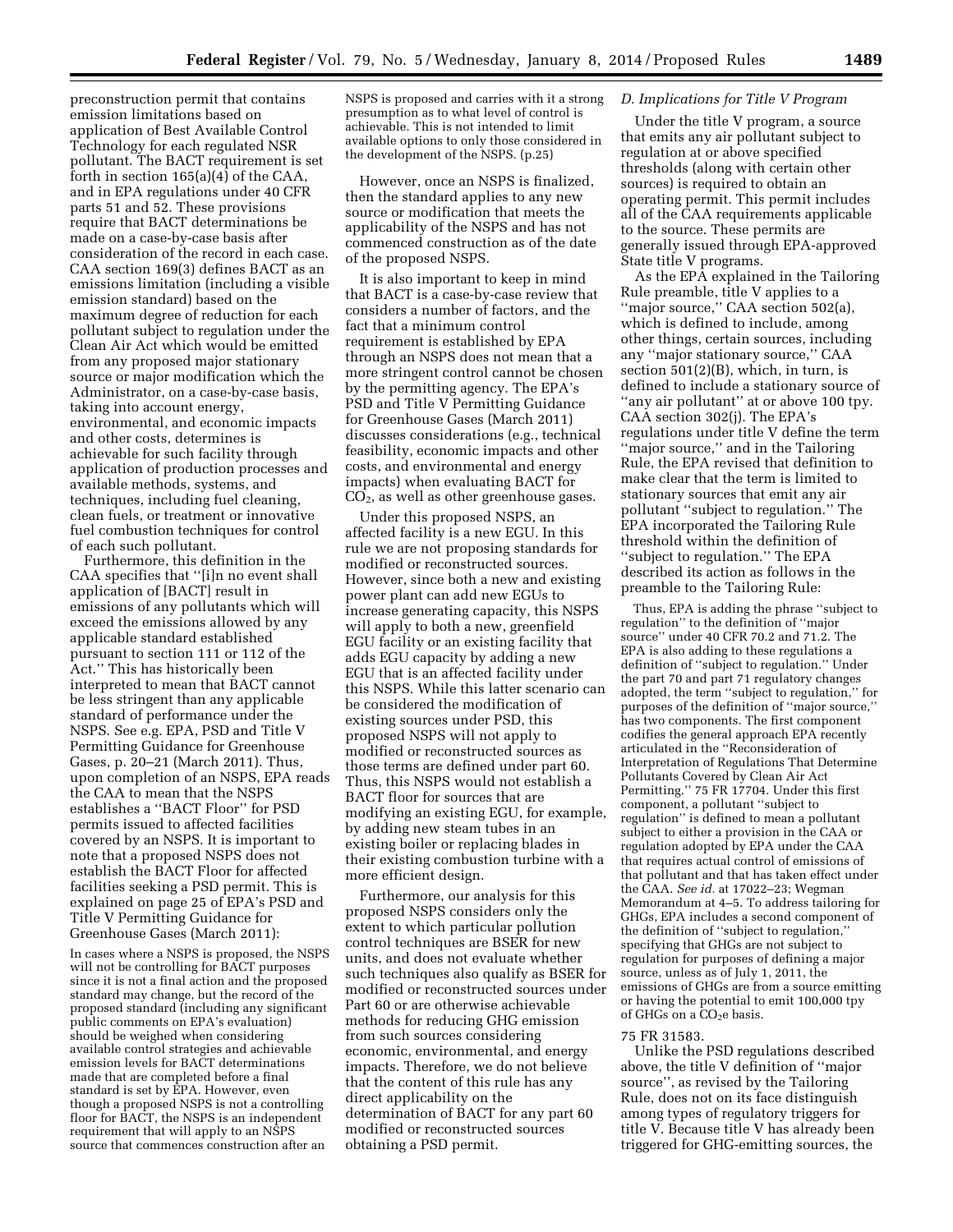promulgation of CAA section 111 requirements has no further impact on title V applicability requirements for major sources of GHGs. Accordingly, today's rulemaking has no title V implications with respect to the Tailoring Rule threshold. Of course, unless exempted by the Administrator through regulation under CAA section 502(a), sources subject to a NSPS are required to apply for, and operate pursuant to, a title V permit that assures compliance with all applicable CAA requirements for the source, including any GHG-related applicable requirements. We have concluded that this rule will not affect non-major sources and there is no need to consider whether to exempt non-major sources.

Note that we propose to move the definition of ''Greenhouse gases'' currently within the definitions of ''Subject to regulation'' in 40 CFR 70.2 and 71.2 to a definition within 70.2 and 71.2 to promote clarity in the regulations.

# *E. Implications for Title V Fee Requirements for GHGs*

The issuance of the final EGU GHG NSPS will trigger certain requirements related to title V fees for GHG emissions under 40 CFR parts 70 and 71. States (and approved local and tribal permitting authorities) will be required to include GHG emissions in determining whether they collect adequate fees, if the state relies on the ''presumptive minimum'' approach to demonstrating fee adequacy. In addition, sources subject to federal permitting under part 71 will be required to include GHG emissions in calculating their annual permit fee.262 The EPA is proposing changes to the title V rules to limit the impact of the requirements that would otherwise occur under the existing rules, provide flexibility to the states to ensure sufficient funding for their programs, and to ensure that the requirements are consistent with the Clean Air Act.

These requirements would be triggered because the regulation of GHGs under section 111 for the first time through the issuance of the EGU GHG NSPS would make GHGs a ''regulated air pollutant,'' as defined under 40 CFR parts 70 and 71, a ''regulated pollutant (for presumptive fee calculation)'' as defined under part 70 and a ''regulated pollutant (for fee calculation)'' as defined under part 71.

Under the current part 70, regulation of GHGs under section 111 through the issuance of any NSPS would result in GHGs being added to the list of air pollutants used in ''presumptive minimum'' fee calculations. Also, in EPA's part 71 permit program, and possibly in certain state part 70 programs, issuance of a NSPS standard would result in GHGs being added to the list of air pollutants that are subject to fee payment by sources. This effect of adding GHGs to certain title V fee requirements was not discussed in the original proposal for the EGU GHG NSPS; however, several public comments were raised on this issue, and a number of related issues, during the public comment period on the original proposal for the EGU GHG NSPS.

In this re-proposal of the EGU GHG NSPS, we discuss this issue for GHGs related to title V fees and propose rule amendments that will enable permitting authorities to collect fees as needed to support their programs, and to avoid excessive and unnecessary fees. We also respond to and clarify some related issues raised by commenters on the original proposal.

In summary, we are proposing to exempt GHGs from the presumptive fee calculation, yet account for the costs of GHG permitting program costs through a cost adjustment to ensure that fees will be collected that are sufficient to cover the program costs. We are also proposing that permitting agencies that do not use the presumptive fee approach can continue to demonstrate that their fee structures are adequate to implement their title V programs.

Prior to explaining our proposal in more detail, the following discussion provides background on the fee requirements of the title V rules, what those fees cover in terms of agencies' program implementation, what additional activities agencies might be expected to have to undertake as a result of GHGs becoming ''regulated pollutants'' under the NSPS, what the GHG Tailoring Rule said about title V fees, background on title V fees in the context of the original proposal for the EGU GHG NSPS, and existing limitations on the collection of GHG fees.

## 1. Background

#### a. The Title V Rules

Title V is implemented through 40 CFR parts 70 and 71. Part 70 defines the minimum requirements for state, local and tribal (state) agencies to develop, implement and enforce a title V operating permit program; these programs are developed by the state and

the state submits a program to EPA for a review of consistency with part 70. There are about 112 approved part 70 programs in effect, with about 15,000 part 70 permits currently in effect. (See Appendix A of 40 CFR part 70 for the approval status of each state program). Part 71 is a federal permit program run by the EPA, primarily where there is no part 70 program in effect (e.g., in Indian country, the federal Outer Continental Shelf and for offshore Liquified Natural Gas terminals).263 There are about 100 part 71 permits currently in effect (most are in Indian country).

# b. The Fee Requirements of Title V

Section 502(b)(3)(A) of the Act requires owners or operators of all sources subject to permitting to ''pay an annual fee, or the equivalent over some other period, sufficient to cover all reasonable (direct and indirect) costs required to develop and administer the permit program.'' Section 502(b)(3)(B) of the Act generally sets forth the methods for determining whether a permitting authority is collecting sufficient fees in total to cover the costs of the program. First, under the ''presumptive minimum'' approach set forth in section 502(b)(3)(B)(i), a state can satisfy the requirement by showing that ''the program will result in the collection, in the aggregate, from all sources subject to [the program] of an amount not less than \$25 per ton of each regulated pollutant, or such other amount as the Administrator may determine adequately reflects the reasonable costs of the permit program.'' The statute further provides that emissions in excess of 4,000 tpy for any one pollutant need not be included in the calculation, and that the initial fee rate (\$25 per ton) shall be adjusted for inflation.264 See section  $502(b)(3)(B)(iii)$ –(v). Also, section 502(b)(3)(B)(ii) of the Act sets forth a definition of ''regulated pollutant'' for purposes of the presumptive fee calculation that includes, in part, each pollutant regulated under section 111 of the Act, such as any pollutants regulated under any NSPS, which would make GHG a ''regulated pollutant'' based on our proposal for the EGU GHG NSPS. Each of the title V rules that implement title V contains a definition of ''regulated air

<sup>262</sup>Also, we understand several states may have fee requirements that are structured with similar definitions that would result in GHGs being added to the list of air pollutants that are subject to title V fees.

<sup>263</sup> In some circumstances, EPA may delegate authority for part 71 permitting to another permitting agency, such as a tribal agency or a state. The EPA has entered into delegation agreements for certain part 71 permitting activities with at least one tribal agency. There are currently no states that do not have an approved part 70 program; thus, there is no need for EPA to delegate part 71 permitting authority to any state at this time.

<sup>264</sup>The current corresponding part 70 fee rate, adjusted for inflation, is approximately \$47 per ton.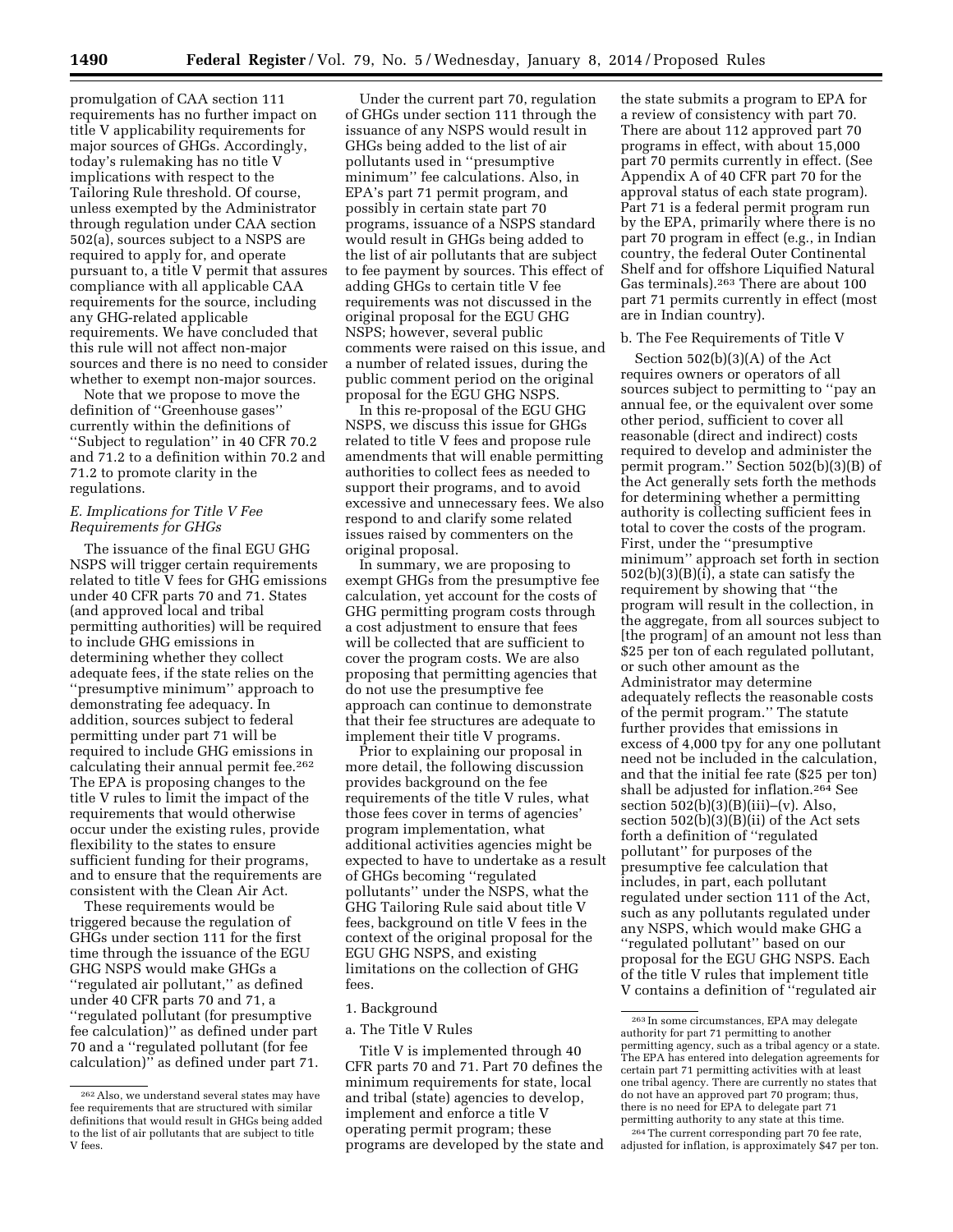pollutant''265 (at 40 CFR 70.2 and 71.2) that tracks the Act definition of ''regulated pollutant.'' The ''regulated air pollutant'' definition is used in the regulatory text for application and other purposes and it is relevant for fee purposes because it is cross-referenced as the starting point for two fee-related definitions: ''regulated pollutant (for presumptive fee calculation) 266'' in 40 CFR 70.2 and ''regulated pollutant (for fee calculation)  $^{267}$ " in 40 CFR 71.2.

Alternatively, if a state does not wish to show it collects an amount of fees at least equal to the presumptive minimum amount, section  $502(b)(3)(B)(iv)$ provides that a program may be approved if the state demonstrates that it collects sufficient fees to cover the costs of the program, even if that amount is below the presumptive minimum.

The presumptive fee approach of the statute is reflected in the part 70 regulations for those states that wish to use it for fee adequacy purposes. In addition, for the federal part 71 permitting program, which the EPA implements directly, the EPA has adopted rules to ensure that it collects adequate fees, consistent with the statute. These statutory requirements for fees are reflected in 40 CFR 70.9 and 71.9, respectively.

Although the Clean Air Act and part 70 require that a title V permit program must collect sufficient fees to cover the costs of the program, neither the Act nor part 70 specifies the details of how those fees must be charged to particular sources in their fee schedules. The part 70 regulations specifically provide, at 40  $CFR 70.9(b)(3)$ , that a "state program's fee schedule may include emission fees, application fees, service fees or other types of fees, or any combination thereof.'' Many states use emission fees and other types of fees in combination in their fee schedules and we understand that some state fee schedules are structured such that they would result in GHG fees being required when GHGs are regulated under any NSPS. For example, states may have chosen for convenience sake to use the

''regulated pollutant (for presumptive fee calculation)'' definition of part 70, or a similar state definition, to identify the pollutants subject to fees as part of their fee schedule. For part 71, the EPA chose to promulgate an emissions-based fee schedule that uses the definition of ''regulated pollutants (for fee calculation)'' to identify the pollutants subject to fees, and thus, part 71 is structured such that GHG fees would be required when GHGs are regulated under any NSPS.

State fee schedules charge emissionsbased fees that range from about \$15 to \$100 or more per ton for each air pollutant for which they charge a fee, while part 71 charges about \$48 per ton,268 effective for calendar year 2013, for each of the ''regulated pollutants (for fee calculation).'' See 40 CFR 71.9(c)(1). Most part 70 and part 71 programs require sources to pay the fees on an annual basis, initially with the submittal of its permit application, and thereafter, on the anniversary of application submittal. See 40 CFR 70.9(a), 71.9(e).

Section 502(b)(3)(A) of the CAA broadly requires permit fees ''sufficient to cover all reasonable (direct and indirect) costs required to develop and administer the permit program'' including the reasonable costs of: ''(i) reviewing and acting upon any application for such a permit, (ii) implementing and enforcing the terms and conditions of any such permit (not including any court costs or other costs associated with any enforcement action), (iii) emissions and ambient monitoring, (iv) preparing generally applicable regulations, or guidance, (v) modeling, analyses, and demonstrations, and (vi) preparing inventories and tracking emissions.'' These statutory requirements were incorporated into the regulations at 40 CFR 70.9(b)(1) and 71.9(b), EPA has provided detailed guidance on EPA's interpretation of this list of activities in several memoranda,269 and these activities have been considered in the context of the ICR development and renewal process for part 70 and 71.

c. How EPA Addressed Title V Fees in the Tailoring Rule

The GHG Tailoring Rule concerned when sources are required to obtain permits under prevention of significant deterioration (PSD) and title V due to emissions of GHGs. (*See* Prevention of Significant Deterioration and Title V Greenhouse Tailoring Rule; Final Rule [the Tailoring Rule]; 75 FR 31514, June 3, 2010.) GHGs became subject to regulation as a result of the Light Duty Vehicle Rule (75 FR 25234, May 7, 2010), and the Tailoring Rule established emissions thresholds for purposes of PSD and title V. Neither the Light Duty Vehicle Rule nor the Tailoring Rule made any changes that would cause GHGs to meet the definition of ''regulated air pollutant,'' or related fee definitions in the title V regulations. The EPA has promulgated no other standards that would trigger fee requirements for GHGs in title V programs.

The GHG Tailoring Rule addressed the possible need for states and the EPA to charge fees for GHG emissions based on the burdens imposed under the Tailoring Rule for states to incorporate GHGs into permits or to issue permits to sources based on GHG emissions. We did not revise the part 70 rules to require fees for GHGs, although we did clarify that states have the option of charging fees to recover the costs of permitting related to GHGs. Also, we did not revise part 71 to require GHG fees, and we stated that we would review the need for additional fees to cover program costs for GHGs over time. (See 75 FR 31526 and 31584.) We retained this approach in last year's Step 3 Tailoring Rule. (See Prevention of Significant Deterioration and Title V Greenhouse Tailoring Rule Step 3, GHG Plantwide Applicability Limitations and GHG Synthetic Minor Limitations, (Step 3 of the Tailoring Rule), 77 FR 41051, July 12, 2012).

# d. Title V Fees in the Previous EGU GHG NSPS Proposal

The previous EGU GHG NSPS proposal did not discuss any title V fee issues related to regulating GHGs under a section 111 standard; however, several public commenters (two state agencies and one industry group) raised several concerns or asked for clarification on a number of issues related to title V fees during the public comment period. Two of these commenters requested clarification as to whether the issuance of the EGU GHG NSPS would make either GHGs or  $CO<sub>2</sub>$  subject to regulation such that title V fee requirements would be triggered for either of these

<sup>265</sup>The definition includes any pollutant that is subject to any standard promulgated under section

<sup>111</sup> of the Act. 266 40 CFR 70.2 defines *regulated pollutant (for presumptive fee calculation)* to include any regulated air pollutant except carbon monoxide, any pollutant that is a regulated air pollutant solely because it is a Class I or II substance subject to a standard promulgated under or established by title VI of the Act and any pollutant that is a regulated air pollutant solely because it is subject to a standard or regulation under section 112(r) of the Act.

<sup>267</sup> 40 CFR 71.2 defines *regulated pollutant (for fee calculation*) the same as *reegulated pollutant (for presumptive fee calculation)* in 40 CFR 70.2.

<sup>268</sup>Note that the part 71 fee rate and the part 70 presumptive fee rate are slightly different because the part 71 rate was set based on an analysis that showed that the EPA needed slightly more than the presumptive minimum to collect sufficient revenue to fund the program.

<sup>269</sup>For example, see ''Reissuance of Guidance on Agency Review of State Fee Schedules for Operating Permits Programs Under Title V''; from John S. Seitz, Director, Office of Air Quality Planning and standards, to Air Division Directors, Regions I–X; August 4, 1993; available at *[http://](http://www.epa.gov/region07/air/title5/t5memos/fees.pdf) [www.epa.gov/region07/air/title5/t5memos/fees.pdf.](http://www.epa.gov/region07/air/title5/t5memos/fees.pdf)*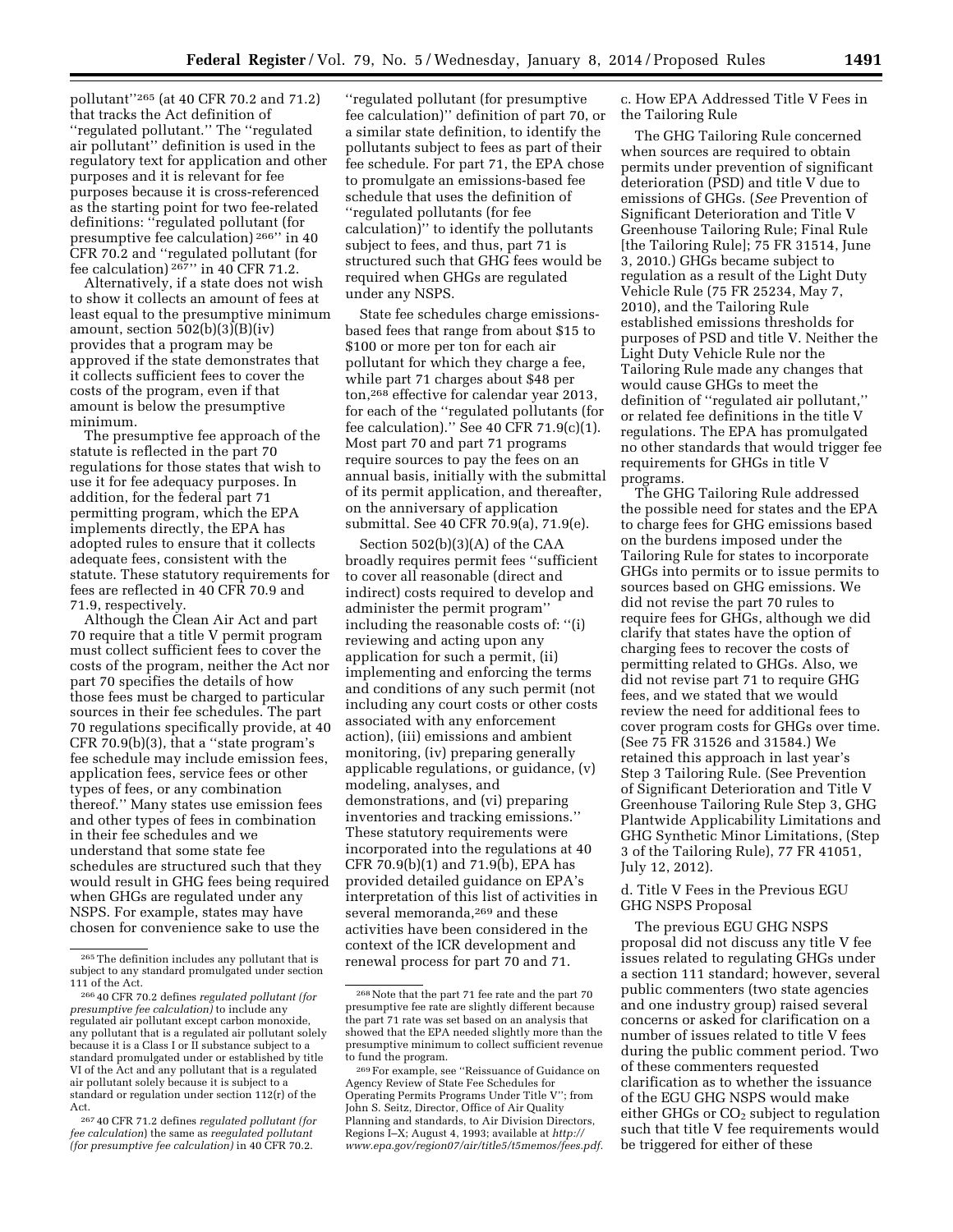pollutants. One commenter requested clarification on whether fees are required for ''regulated NSR pollutants,'' such as GHG. One commenter questioned whether the rationale of the Tailoring Rule for deferring fees for GHGs would also apply to the EGU GHG NSPS. Finally, one commenter asked us to clarify if a state could refrain from charging a fee for  $CO<sub>2</sub>$  (based on the issuance of the EGU GHG NSPS) if the state otherwise generates a fee sufficient to meet the ''program support requirements'' of title V. Note that we address the substance of several of these comments related to title V fees in section B of this portion of the proposal.

e. Unique Characteristics of GHGs Relative to Fees

There are a number of provisions in part 70 and part 71 and characteristics of GHGs that are relevant to any discussion related to charging fees for GHGs. First, it should be noted that GHG are emitted in extremely high quantities relative to other air pollutants, such as the criteria pollutants, which are typically emitted by combustion sources that also emit GHGs. A review of emission factors in EPA's AP–42 shows that GHGs are typically emitted in quantities as much as one thousand or more times higher than CO or  $NO<sub>x</sub>$  and many other pollutants as a product of combustion for a given mass of fuel.270 Thus, we expect that charging fees for GHGs at the same rate (in dollars per ton) as other regulated air pollutants would lead to fee revenue that would be excessive, far beyond the reasonable costs of the program. Even though most part 70 and 71 programs cap total fees at 4,000 tons per air pollutant per year 271 we note that the total GHG fee for a particular source under the current part 71 rule could still be significant, up to about \$194,000 per year for GHGs alone, if GHGs are charged at the same rate as for other ''regulated pollutants (for fee calculation).'' 272

Second, unlike other pollutants, GHGs can be estimated in two ways: by mass or by  $CO<sub>2</sub>$  equivalent ( $CO<sub>2</sub>e$ ). While the title V permitting threshold

for the Tailoring Rule was established at 100,000  $CO<sub>2</sub>e$  and 100 tpy mass, the fee provisions of part 70 and 71, and we believe the fee provisions of the majority, if not all, state programs, charge fees on a mass (per ton), rather than on a CO<sub>2</sub>e,<sup>273</sup> basis. *See* 40 CFR 70.9(b)(2)(i) and 40 CFR 71.9(c)(1).

2. Response to Comments on Fees From the Previous EGU GHG NSPS Proposal

In response to concerns raised by commenters, and because response to certain of these issues will help to provide a better proposal, we respond to several of these comments at this time. In response to the question as to whether  $CO<sub>2</sub>$  or GHGs would be regulated by the EGU GHG NSPS, we clarify that GHG would be regulated under section 111 of the Act and that this does not affect the applicability thresholds previously established for PSD and title V in the Tailoring Rule. First, the EPA considers the pollutant being regulated by the NSPS for the purposes of PSD and title V to be GHG, rather than  $CO<sub>2</sub>$ . Thus, under this interpretation, this NSPS has not caused  $CO<sub>2</sub>$  to be treated as a "regulated air pollutant'' under the third prong of the definition of ''regulated air pollutant'' contained in 40 CFR 70.2 and 71.2, which includes ''[a]ny pollutant that is subject to any standard promulgated under section 111 of the Act,'' because it causes GHG, rather than  $CO<sub>2</sub>$ , to be the ''regulated air pollutant.'' Second, although EPA's PSD regulations provide that regulation of GHGs under CAA section 111 triggers PSD applicability, the Tailoring Rule thresholds for GHG continue to apply for major source applicability for both the PSD and Title V permitting programs.274 In addition, we are proposing regulatory text in section 60.46Da(f) and section 60.4315(b) to make clear that for purposes of PSD and title V, greenhouse gases (not carbon dioxide) is the pollutant subject to a standard promulgated under section 111.

In response to the comment inquiring whether the rationale of the Tailoring

Rule remains relevant for deferring action on fees, we are proposing several revisions to the part 70 and part 71 regulations in response to the proposed regulation of GHGs under section 111, while retaining the general approach that we described in the Tailoring Rule. At the time of the promulgation of the Tailoring Rule, there were no section 111 standards (or other standards) that had been promulgated that would have resulted in title V fee requirements being triggered for GHGs. Thus, the rationale we use now is necessarily different than the rationale we used for the Tailoring Rule fee discussion. If the commenter is referring to the requests of certain state agencies in their comments on the Tailoring Rule for the EPA to set a presumptive fee of GHGs, we are responding to that request in this proposal by proposing to set a presumptive fee cost adjustment. If the commenter is referring to the fee flexibility afforded by 40 CFR 70.9(b)(3), we respond that we are not proposing to revise that regulatory provision. A state commenter generally asked us if it could refrain from requiring a fee for  $CO<sub>2</sub>$  (or GHG) if it could show that it can otherwise generate a fee sufficient to meet the ''program support requirements'' of title V. The response to this comment is yes, based on the following analysis. Title V requires permitting authorities to collect fees from sources that are ''sufficient to cover all reasonable (direct and indirect) costs required to develop and administer [title V] programs.'' 275 States have adopted various fee schedules to meet this requirement. 40 CFR 70.9(b)(3) allows a State program's fee schedule to include emissions fees, application fees, service-based fees or other types of fees, or any combination thereof, to meet the requirements of the collection and retention of revenues sufficient to cover the permit program costs. Further, states are not required to calculate fees on any particular basis or in the same manner for all part 70 sources or for all regulated air pollutants, provided that they collect a total amount of fees sufficient to meet the program support requirements. This flexibility is also true for states that use the presumptive minimum approach to demonstrate they would collect sufficient fees to fund the program. In the final Tailoring Rule (75 FR 31584, June 3, 2010), we did not change our fee regulations to require title V fees for GHGs or require new fee demonstrations from states related to permitting GHGs, and we have retained

<sup>270</sup>See AP–42, Compilation of Air Pollution Emission Factors, Volume I, Stationary and Area Sources, Fifth Edition. For example, for external combustion of bituminous and subbituminous coals, see table 1.1–3 for  $NO<sub>X</sub>$  and CO emission factors and table  $1.1-20$  for  $CO<sub>2</sub>$  emissions factors.

<sup>271</sup>Consistent with the option afforded states at 40 CFR 70.9(b)(2)(ii)(B) and the EPA's fee schedule at 40 CFR 71.9(c)(5).

<sup>272</sup>Note that most sources that emit GHGs, particularly major sources of GHG, also emit other regulated air pollutants subject to fees; thus, they would pay significant title V fees even if a fee for GHGs is not charged.

 $273$  The term "tpy  $CO<sub>2</sub>$  equivalent emissions" (or  $"CO<sub>2</sub>e"$ ) is defined within the definition of "subject" to regulation'' in 40 CFR 70.2 and 71.2. The definitions read, in relevant part, ''[CO2e] shall represent an amount of GHGs emitted, and shall be computed by multiplying the mass amount of emissions (tpy), for each of the six greenhouse gases in the pollutant GHGs, by the gas's associated global warming potential published at Table A–1 to subpart A of part 98 of this chapter-Global Warming Potentials, and summing the resultant value for each to compute a tpy  $CO<sub>2</sub>e$ .

<sup>274</sup>We have clarified these points further in a memorandum added to the docket for this rulemaking (''PSD Threshold Memorandum,'' dated May 8, 2012). See document number EPA–HQ– OAR–2011–0660–7602.

<sup>275</sup>The fee provisions are set forth in CAA section 502(b)(3) and in our regulations at 40 CFR 70.9 and 71.9.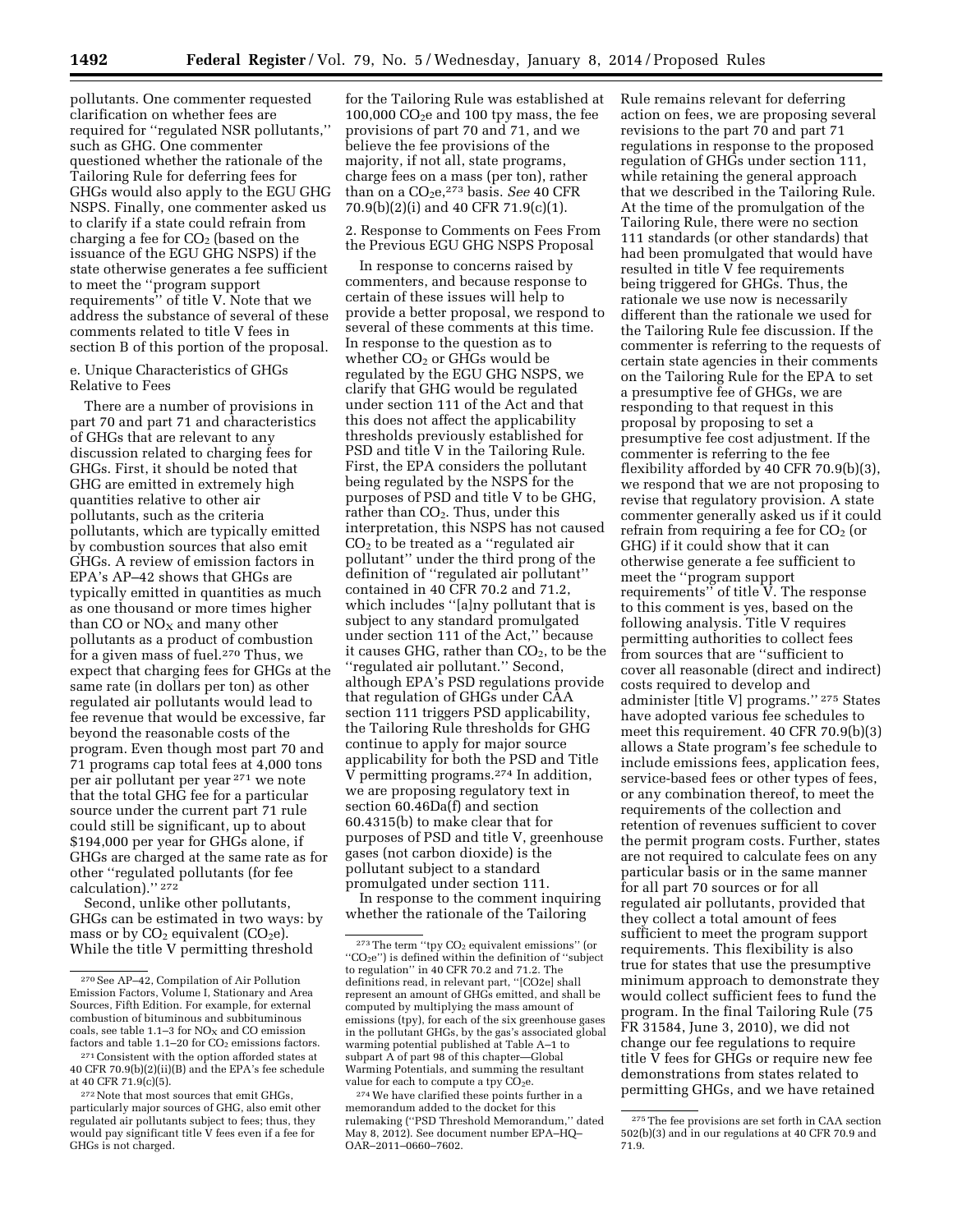the same policies for the purposes of the recent Step 3 rule (77 FR 41051, July 12, 2012). In the final Tailoring Rule, we recommended that each state, local or tribal program review its resource needs for GHGs and determine if the existing fee approaches would be adequate. If those approaches were not adequate, we suggested that they should be proactive in raising fees to cover the direct and indirect costs of the program or develop other alternative approaches to meet the shortfall. Therefore, we agree with the commenter that consistent with 40 CFR 70.9(b)(3), if a state generates fees ''sufficient to meet the program support requirements,'' without charging fees based on GHG emissions, then a fee does not have to be charged specifically for GHGs.276 Thus, this proposal does not seek to revise fee schedule flexibility for states and instead focuses on revising the presumptive minimum fee provisions under part 70 to more appropriately account for GHG program costs. This notice does not propose any new requirements for states that do not use the presumptive approach to establish adequacy of fees.

3. Today's Proposal To Address GHGs in Title V Fees

In this part of the preamble we explain and solicit comment on options to address the title V fee issues raised by the proposed regulation of GHGs under this NSPS. In sum, we propose to exempt GHGs from the presumptive fee calculation, yet account for the costs of GHG permitting through a cost adjustment to ensure that fees will be collected that are sufficient to cover the program costs. We request comment on these proposals, particularly from state, local, and tribal permitting agencies, and particularly with respect to which approach would be most appropriate, feasible, and workable and result in fees that would be adequate to cover the direct and indirect costs of permitting GHGs. We also invite comments on ways to improve this proposal and/or address this issue in other ways consistent with the same principles, concerns, and statutory authority that we have described for this proposal.

a. Exemption of GHGs From Presumptive Fee Calculation

For the reasons discussed earlier in this proposal, we propose to exempt GHGs from the definition of ''regulated pollutant (for presumptive fee calculation)'' in 40 CFR 70.2 in order to exclude GHGs from being subject to the statutory fee rate set for the presumptive minimum fee calculation of 40 CFR 70.9(b)(2)(i). Pursuant to the authority of section 502(b)(3)(B)(i), we are proposing to determine that utilizing the statutory fee rate for GHGs would be inappropriate because it would result in excessive fees, far above the reasonable costs of a program. We are proposing a significantly smaller cost adjustment for GHGs to reflect the program costs related to GHGs.

We have estimated the cost of permitting GHGs associated with the Tailoring Rule thresholds in an economic analysis performed for the Tailoring Rule and in several documents related to Information Collection Request (ICR) requirements for part 70 and 71, and we believe these analyses provide a basis for estimating the costs related to GHG permitting for the typical permitting authority. Thus, we propose to revise 40 CFR  $70.9(b)(2)(i)$  to add a GHG cost adjustment to account for the GHG permitting program costs.

b. Addition of a GHG Cost Adjustment to the Presumptive Minimum Fee Calculation

We propose to revise the presumptive minimum fee provisions of part 70 to add a GHG cost adjustment to account for the typical GHG permitting program costs that may not already be covered by the existing presumptive minimum fee provisions of parts 70 and 71. The current presumptive minimum fee provisions of the title V rules implements the statutory mandate to collect fees that are sufficient to cover the direct and indirect GHG program costs. Since we are not proposing to charge fees for GHGs at the statutory rate (\$25 per ton, adjusted for inflation) due to concerns raised by permitting authorities and others about this resulting in excessive fees, we may need an alternative presumptive minimum fee to recover any costs related to GHGs that would not otherwise be covered by the presumptive minimum fee that is calculated based on emissions of regulated air pollutants, excluding GHGs. We estimated certain incremental GHG program costs that would not be covered under the context of the Tailoring Rule, but we did not revise our permit rule to reflect those costs at that time. We are aware that the EGU NSPS may further increase permitting authority costs above the levels that would be covered by presumptive minimum fee provisions that exclude GHGs, but we are also concerned that accounting for GHGs using the statutory rate would result in excessive calculation of costs. Thus, to address

these concerns, we are proposing two alternative options to adjust the presumptive minimum fee provisions of the regulations, including a modest additional cost for each GHG-related activity of certain types that a permitting authority would process over the period covered by the presumptive minimum fee calculation, and a modest additional increase in the per ton rate used in the presumptive minimum calculation. We are also soliciting comment on an option that would calculate no additional costs for GHGs.

When we promulgate step 4 of the Tailoring Rule, and depending on EPA's proposal(s) and final action(s) there, we may revisit the GHG cost adjustment and potentially revise it, taking into account any changes in permitting authority costs for GHGs related to the obligations for permitting authorities under that rulemaking.

In addition, as a general matter, the presumptive minimum adjustments for part 70 we propose for GHGs are based, in part, on information concerning permitting authority burden (in hours) and cost (in dollars) contained in the Information Collection Request (ICR) renewal for part 70 277 approved by the Office of Management and Budget on October 3, 2012 for the 36 month period of October 31, 2012 through September 30, 2015. Also, this information is consistent with, and updates, burden and cost information in the Regulatory Impact Assessment (RIA) for the Tailoring Rule 278 and an ICR change request for the GHG Tailoring Rule (EPA ICR Number 1587.11), which was approved by OMB at the time of the promulgation of the Tailoring Rule279. These assumptions are relevant at least through step 3 of the implementation of the Tailoring Rule. The supporting statement for the ICR renewal for part 70 sets forth our estimate of the three-year and annual incremental burden related to certain activities performed by permitting authorities under the Tailoring Rule. (See Supporting Statement for the part 70 state Operating Permits Program, document number EPA–HQ–OAR–2004–0016–0023). The information in the supporting statement is designed to be a directionally correct assessment of costs, and thus, may serve as a starting point for considerations of

<sup>276</sup>Conversely, where a state cannot show that sufficient fees are being collected, the state would need to modify its fee schedule (which could, but need not, involve charging fees for GHG emissions).

<sup>277</sup>The most recent part 70 ICR renewal is identified as EPA ICR number 1587.12 and the ICR for part 70 has been assigned OMB control number

<sup>&</sup>lt;sup>278</sup> Regulatory Impact Analysis for the Final Prevention of Significant Deterioration and Title V Greenhouse Gas Tailoring Rule, Final Report, May

<sup>&</sup>lt;sup>279</sup>The ICR change request form for the Tailoring Rule was based on the assumptions made in the RIA for the Tailoring Rule.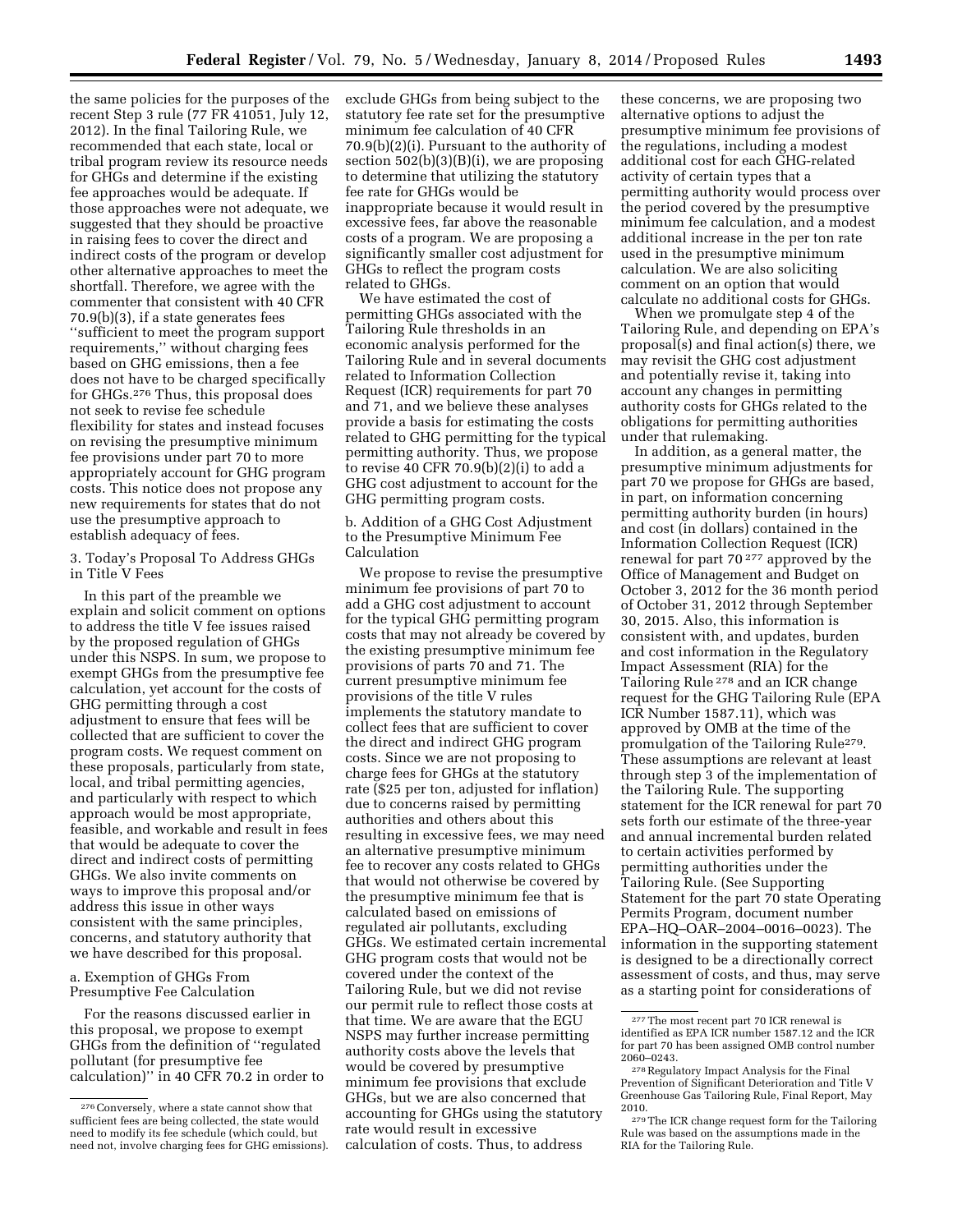the possible range of costs to consider when proposing adjustments to the presumptive minimum fee provisions of part 70 to appropriately account for GHG permitting program costs.

First, we are proposing to adjust the presumptive minimum fee to account for GHG costs by adding a cost for each GHG-related activity of certain types that a permitting authority may perform over the period covered by a presumptive minimum fee calculation. Additional information supporting this approach may be found in part in Table 12 of the supporting statement (in the ICR) summarizing the permitting authority burden for particular GHGrelated permitting activities. Table 12 in the ICR shows certain incremental burden assumptions for certain activities related to GHG permitting program costs in the form of an hourly burden for each activity that a permitting authority may process. Based on observations regarding permitting activities since the Tailoring Rule, we have adapted these assumptions for the purposes of this option and included certain activities with a somewhat different description than we used in the table in the ICR in an attempt to more accurately reflect the types of permitting activities that have occurred in the GHG permit program. In addition, by making these clarifying changes, we are trying to more closely track the language in the CAA and parts 70 and 71 regarding the specific of the permit process. We are proposing to include three general activities in this proposed option: (1) ''GHG completeness determination (for initial permits or for updated applications)'' at 43 hours, (2) ''GHG evaluation for a modification or related permit action'' at 7 hours, and (3) ''GHG evaluation at permit renewal'' at 10 burden hours.280 The GHG cost

adjustment for the presumptive fee would be calculated under this approach by multiplying the burden hours for each activity by the cost of staff time (in \$ per hour), including wages, benefits, and overhead, as determined by the state for the particular activities undertaken. We also solicit comment on the specific burden hours we propose for these GHG-related activities. The proposed burden hours for the three activities above were not directly discussed in the ICR or directly subject to public comment in that context. We believe this proposal would benefit from state input on the burden hour assumptions for the activities identified and we solicit comment the burden hour assumptions and on additional GHG-related permitting activities that should be added to the list.

We are also co-proposing an alternative option under which we would increase the fee rate used in the presumptive minimum calculation for each regulated air pollutant, excluding GHGs. This option would rely primarily on data concerning the state burdens of permitting GHGs through step 3 of the tailoring rule found in the Information Collection Request (ICR) for part 70. This suggests that when looking at Tailoring Rule burden in isolation, that GHG permitting increases permitting authority burden by about 7 percent above the baseline burden,281 which would be multiplied by the presumptive minimum fee rate in effect to calculate the revise presumptive fee rate to account for GHG. Under this approach, the new presumptive minimum fee effective for the current period would be \$50.00 per ton for each regulated pollutant (for presumptive fee calculation).282 Several states suggested

281The baseline costs in the supporting statement for the ICR were the costs of permitting looking at all activities except for those related to the GHG tailoring rule and certain other recent rule changes. Table 14 of the supporting statement shows a permitting authority burden of 102,122 hours for implementing the GHG tailoring rule and 1,414,293 hours of baseline permitting authority burden, and Table 15 shows a permitting authority cost of \$5.5 million for implementing the GHG tailoring rule and \$76.4 million for the baseline permitting program.

282At the current rate for part 70 of \$46.73, this would result in a GHG fee adjustment of about \$3.27, or a new rate of \$50.00 per ton for each regulated pollutant (for presumptive fee calculation).

an approach similar to this in comments on the Tailoring Rule, however, their comments assumed we would not be exempting GHGs from the definition of regulated pollutants (for presumptive fee calculation), as we are proposing today. We solicit comment on the appropriateness of the 7 percent fee increase for the presumptive minimum fee we propose to account for the GHG permitting costs for permitting authorities under this alternative option. We are particularly interested in state input on whether this level should be higher or lower than we propose.

The two options we co-propose for adjusting the presumptive minimum fee to account for the costs of GHG permitting are similar in that we believe they would both result in about the same amount of additional fee revenue being collected. For the first option, we took the assumptions approved into the ICR and adapted them somewhat so that they more accurately reflect the actual implementation experience of permitting authorities related to GHGs. On the second, alternative option, we used the ICR estimate to determine the relative contribution of GHG tailoring rule costs to the total costs of title V permitting and we assume these relative costs will hold true in any particular state that uses the presumptive minimum fee approach to demonstrating fee adequacy. The two options differ in that the first option calculates the GHG adjustment to the presumptive fee minimum by determining the number of actual GHGrelated activities they have performed for a period, while the second option calculates the GHG adjustment by increasing the presumptive fee rate for non-GHG pollutants by a set ratio to reflect average expected costs. The first approach requires a state to track the number of activities of these types it is performing and is thus more burdensome to calculate, although it may more accurately reflect the actual costs. The second approach is simpler to calculate and predictable but is less directly tied to actual implementation experience in a particular state.

We also solicit comment on whether we need to revise the presumptive minimum calculation provisions to account for GHGs costs if we exempt GHGs from the calculation of the presumptive minimum fee. The basis for this option would be that because most GHG sources that would be subject to title V permitting, whether due to GHGs or due for other reasons under the proposed NSPS and applicability provisions of the permitting rules (see 40 CFR 70.3 and 71.3) would have actual emissions of other regulated air

<sup>280</sup>A completeness determination is the first step performed by the permitting authority once a permit application is received. This step is generally more time consuming for an initial permit application compared to other permit applications because this is the initial evaluation leading to the drafting and issuance of the permit for the first time. Because GHG permitting is in the early stages of implementation and EPA is in the early stages of issuing new applicable requirements for GHGs, we believe permitting authorities will experience additional burdens related to GHGs as part of this initial completeness determination. Thus, the first item, ''GHG completeness determination (for initial permit or update application)'' reflects these additional burdens for completeness determinations related to GHGs. This item would also cover subsequent application updates related to an initial application. See, e.g., 40 CFR 70.5(a)(2). The second item, ''GHG evaluation for a permit modification or related permitting action'' applies where a permitting authority undertakes an evaluation of whether a permit modification involves any GHGrelated requirements. This might also occur, for example, where a synthetic or true minor application is submitted and the permitting

authority needs to undertake a GHG related analysis to determine if it affects the existing title V permit. The third item, ''GHG evaluation at permit renewal'' applies where the permitting authority receives a renewal application that is not coupled with any facility modifications. The EPA suggests this language because it is more closely tied to the specific work to be performed by permitting authorities consistent with statutory and regulatory obligations.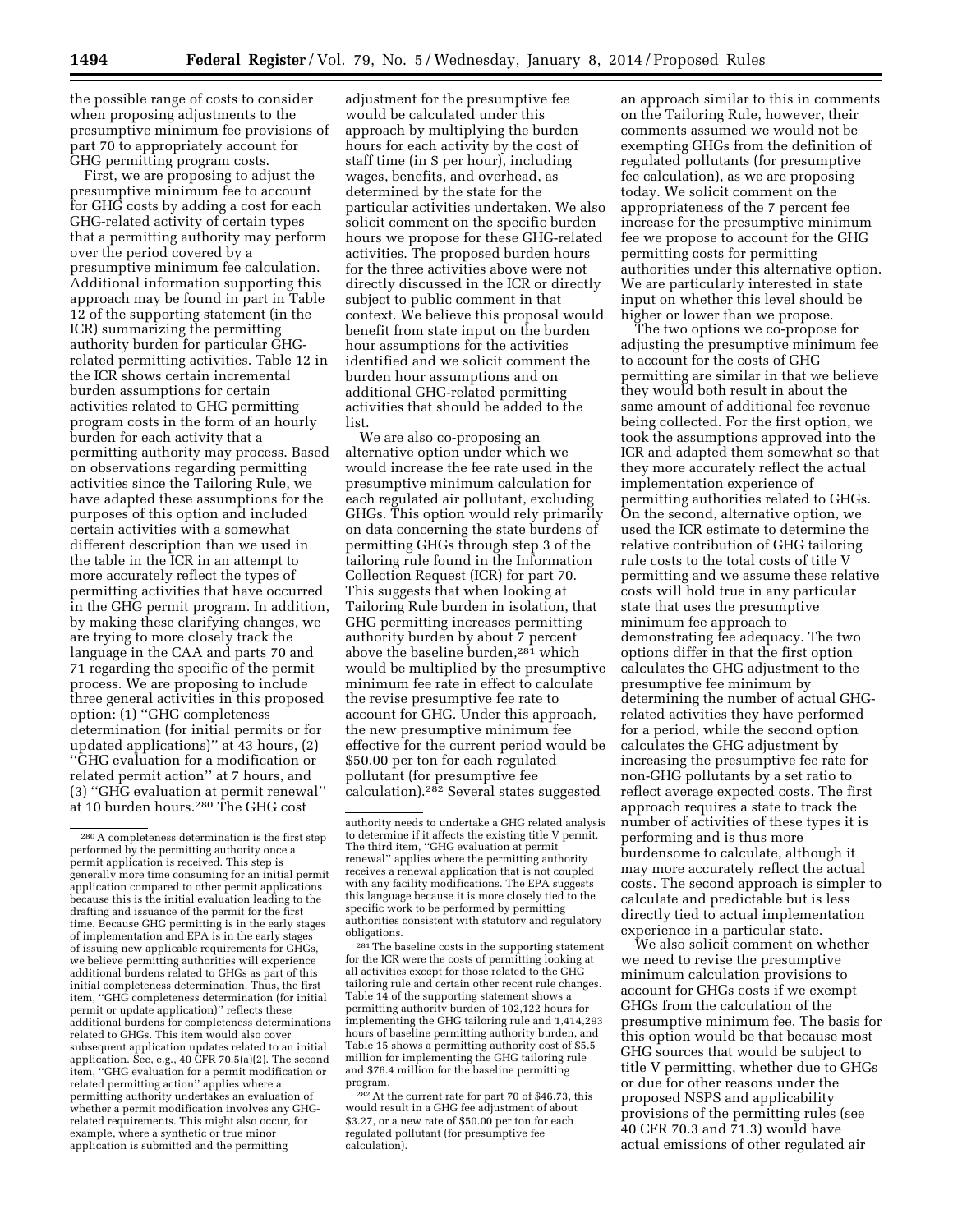pollutants subject to fees, and thus the cost of permitting these sources may be adequately accounted for without charging any additional fees specifically based on emissions of GHGs. We also note that support for this approach can be found in the current OMB-approved ICR for part 70, tables 14, 15 and 18, where the cost of permitting for permitting authorities is summarized, considering the effects of several recent EPA rulemakings that were conducted since the last ICR update.

This proposal does not directly affect those states that do not rely on the presumptive minimum fee approach to show fee adequacy; however, nonpresumptive fee states are still required to charge sufficient fees to recover all reasonable direct and indirect program costs. Part 70 allows the EPA to review state fee programs at any time to determine if they are collecting fees sufficient to cover their costs, whether or not states rely on the presumptively minimum fee approach. We are not requiring any additional detailed fee submittals from states at this time based on these proposed changes.

Some states may conclude that they wish to revise their part 70 programs in response to this proposal either to revise their state fee schedules to prevent any possible collection of excessive fees (e.g., if they require any regulated pollutant subject to a section 111 standard to pay a fee) or to charge additional fees to sources because their presumptive minimum fee target has increased. We solicit comment on the most expeditious means for EPA to approve title V program revisions across the states once this proposal is finalized.

There may be other viable options consistent with statutory and regulatory authority, principles, and concerns, in addition to those we have described in this proposal. For example, states have previously commented on establishing a separate, lower presumptive fee per ton of GHG emissions). The EPA invites states, local, and/or Tribal authorities to provide more refined data and/or information surrounding the unique costs associated with permitting GHG sources under this proposed rule, and other fee options such data supports. Notably, the regulatory text included today represents only one option on which comments are solicited. The EPA is providing full regulatory text only for this option because it represents the most novel approach. The EPA is also soliciting comment on other viable approaches described herein, but considers the discussion provided herein to provide an adequate basis for public comment. The EPA notes that the final rule may be based on any of the approaches described in the preamble.

# c. Revisions to the Part 71 Fee Schedule

As part of the promulgation of the final part 71 rule, the EPA performed a detailed analysis of the costs of developing and implementing the program and reviewed the inventory of emissions of regulated pollutants (for fee calculation) to determine the appropriate emission fee that would be sufficient to recover all direct and indirect programs costs—we set the fee at \$32 per ton, adjusted for inflation, times the emissions of regulated pollutant (for fee calculation). (*See*  Federal Operating Programs Fees, Revised Cost Analysis, February 1996; legacy docket A–93–51, document number II–A–3.)

For part 71, we also propose to exempt GHGs from the definition of regulated pollutant (for fee calculation), which is similar to the definition of regulated pollutants (for presumptive fee calculation) used in part 70, for the same reasons we have explained for part 70. In addition, for the same reasons we explained for part 70, we are proposing two options for revising the fee schedule of 40 CFR 71.9(c) to ensure that we continue to recover sufficient fees to fully fund the part 71 GHG permitting program. The bases for the options were described in more detail earlier in this proposal with respect to part 70 proposals and those also apply here to part 71.

First, the EPA (or delegate agency) burden hour assumptions we propose for each GHG-related permitting activity under part 71 are the same as we are proposing for states under the presumptive minimum fee provisions of part 70.283 This option would rely on the following information. The labor rate assumption we propose for the EPA (or delegate agency) staff time under part 71 is the average hourly rate we assumed in the supporting statement for the recent part 71 ICR renewal of \$52 per hour in 2011 dollars, including wages, benefits and overhead costs. We propose to determine the GHG fee adjustment for each GHG permitting program activity by multiplying the burden hour assumption we propose by the EPA (or delegate agency) labor rate

we propose. Thus, for example, we propose a set fee to be paid by sources for each ''completeness determination (for new permit or updated application)'' of \$364 (7 hours times \$52 per hour for the current period). Also, we propose to charge, for simplicity sake, the same set fees for GHG activities, whether performed by the EPA, a delegate agency, or by the EPA with contractor assistance. The appropriate set fees for all GHG permitting program activities performed for the source would be added to the traditional fee that is determined based on emissions of each regulated pollutant (for fee calculation) to determine the total fee for the source.

The second option we propose for part 71 is to increase the emission fee by a modest amount for each regulated air pollutant, excluding GHGs. For simplicity sake, we propose to charge the same adjustment under this option that we propose for part 70, or 7 percent, which would be multiplied by annual part 71 fee in effect to calculate the revise fee rate.284 The rationale for this approach is described in more detail earlier in this preamble during the part 70 discussion.

We also solicit comment on whether we could exclude GHG emissions from the calculation of the annual part 71 fee for reasons similar to those we explained for part 70 (e.g., because permitting costs can be covered by the existing part 71 permit fee).

#### **X. Impacts of the Proposed Action** 285

### *A. What are the air impacts?*

As explained in the Regulatory Impact Analysis (RIA) for this proposed rule, available data indicate that, even in the absence of this rule, existing and anticipated economic conditions will lead electricity generators to choose new generation technologies that would meet the proposed standard without installation of additional controls. Therefore, based on the analysis presented in Chapter 5 of the RIA, the EPA projects that this proposed rule will result in negligible  $CO<sub>2</sub>$  emission changes, quantified benefits, and costs by 2022.286

<sup>283</sup>See the supporting statement for the ICR renewal for part 71 approved by the Office of Management and Budget on June 13, 2012 for the 36 month period of June 30, 2012 through May 31, 2015. The ICR renewal for part 71 is identified as EPA ICR number 1713.10 and the ICR for part 71 has been assigned OMB control number 2060-0336. The assumptions of this part 71 ICR renewal for GHG burden are identical to those used for the part 70 ICR. See Table 12 of the part 71 supporting statement.

<sup>284</sup>At the current rate for part 71 of \$48.33, this would result in a GHG fee adjustment of \$3.38, or a new rate of \$51.71 per ton for each regulated pollutant (for fee calculation).

<sup>285</sup>Note that EPA does not project any difference in the impacts between the alternative to regulate sources under subparts Da and KKKK versus regulating them under new subpart TTTT.

<sup>286</sup>Conditions in the analysis year of 2022 are represented by a model year of 2020.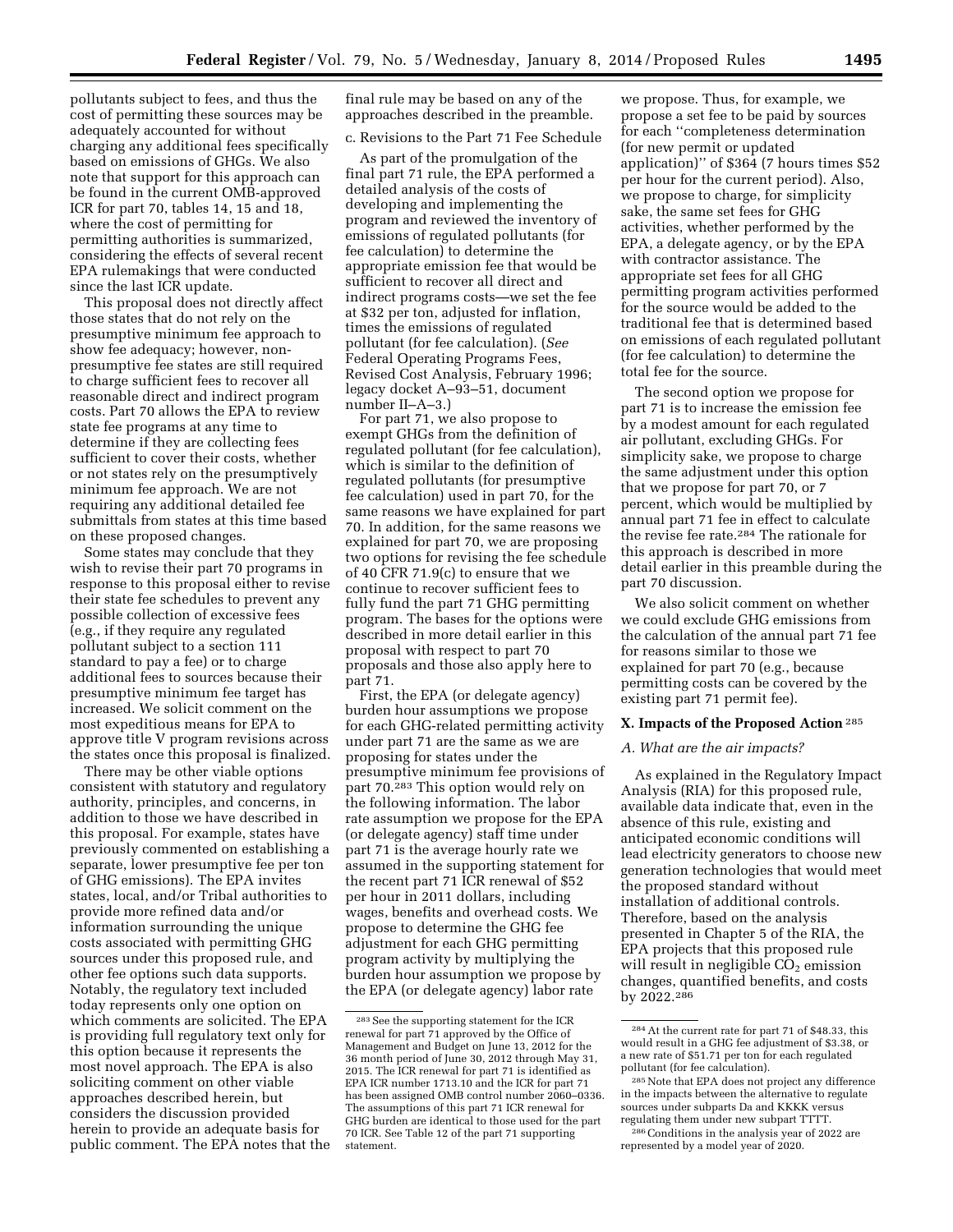### *B. What are the energy impacts?*

This proposed rule is not anticipated to have a notable effect on the supply, distribution, or use of energy. As previously stated, the EPA believes that electric power companies would choose to build new EGUs that comply with the regulatory requirements of this proposal even in its absence, because of existing and expected market conditions. In addition, the EPA does not project any new coal-fired EGUs without CCS to be built in the absence of this proposal.

#### *C. What are the compliance costs?*

The EPA believes this proposed rule will have no notable compliance costs associated with it, because electric power companies would be expected to build new EGUs that comply with the regulatory requirements of this proposal even in the absence of the proposal, due to existing and expected market conditions. The EPA does not project any new coal-fired EGUs without CCS to be built in the absence of the proposal. However, because some companies may choose to construct coal or other fossil fuel-fired units, the RIA also analyzes project-level costs of a unit with and without CCS, to quantify the potential cost for a fossil fuel-fired unit with CCS.

# *D. How will this proposal contribute to climate change protection?*

As previously explained, the special characteristics of GHGs make it important to take initial steps to control the largest emissions categories without delay. Unlike most traditional air pollutants, GHGs persist in the atmosphere for time periods ranging from decades to millennia, depending on the gas. Fossil-fueled power plants emit more GHG emissions than any other stationary source category in the United States, and among new GHG emissions sources, the largest individual sources are in this source category.

This proposed rule will limit GHG emissions from new sources in this source category to levels consistent with current projections for new fossil fuelfired generating units. The proposed rule will also serve as a necessary predicate for the regulation of existing sources within this source category under CAA section 111(d). In these ways, the proposed rule will contribute to the actions required to slow or reverse the accumulation of GHG concentrations in the atmosphere, which is necessary to protect against projected climate change impacts and risks.

### *E. What are the economic and employment impacts?*

The EPA does not anticipate that this proposed rule will result in notable  $CO<sub>2</sub>$ emission changes, energy impacts, monetized benefits, costs, or economic impacts by 2022. The owners of newly built electric generating units will likely choose technologies that meet these standards even in the absence of this proposal due to existing economic conditions as normal business practice. Likewise, the EPA believes this rule will not have any impacts on the price of electricity, employment or labor markets, or the U.S. economy.

# *F. What are the benefits of the proposed standards?*

As previously stated, the EPA does not anticipate that the power industry will incur compliance costs as a result of this proposal and we do not anticipate any notable  $CO<sub>2</sub>$  emission changes resulting from the rule. Therefore, there are no direct monetized climate benefits in terms of  $CO<sub>2</sub>$ emission reductions associated with this rulemaking. However, by clarifying that in the future, new coal-fired power plants will be required to meet a particular performance standard, this rulemaking reduces uncertainty and may enhance the prospects for new coal-fired generation and the deployment of CCS, and thereby promote energy diversity.

### **XI. Request for Comments**

We request comments on all aspects of the proposed rulemaking including the RIA. All significant comments received will be considered in the development and selection of the final rule. We specifically solicit comments on additional issues under consideration as described below.

*Measurement.* We are requesting comment on requiring the use the following procedures that increase the precision of GHG measurements:

a. EPA Method 2F of 40 CFR part 60 for flow rate measurement during the relative accuracy test audit and performance testing. Method 2F provides velocity data for three dimensions and provides measurements more representative of actual gas flow rates than EPA Method 2 or 2G of 40 CFR part 60.

b. EPA Method 2H of 40 CFR part 60 or Conditional Test Method (CTM)-041 (see: *[http://www.epa.gov/airmarkets/](http://www.epa.gov/airmarkets/emissions/docs/square-ducts-wall-effects-test-method-ctm-041.pdf) [emissions/docs/square-ducts-wall](http://www.epa.gov/airmarkets/emissions/docs/square-ducts-wall-effects-test-method-ctm-041.pdf)[effects-test-method-ctm-041.pdf](http://www.epa.gov/airmarkets/emissions/docs/square-ducts-wall-effects-test-method-ctm-041.pdf)* ) to account for wall effects for stack gas flow rate calculations during CEMS relative accuracy determinations and for performance testing.

c. EPA Method 4 of 40 CFR part 60 to determine moisture for flow rate during CEMS relative accuracy determinations and for performance test calculations.

d. EPA Method 3A of 40 CFR part 60 for  $CO<sub>2</sub>$  concentration measurement and for molecular weight determination during CEMS relative accuracy determinations or for performance testing.

e. An ambient air argon concentration of 0.93 percent 287 and a molecular weight of 39.9 lb/lb-mol in calculating the dry gas molecular weight.

f. A value for pi of 3.14159 when calculating the effective area for circular stacks.

g. A daily calibration drift cap no greater than 0.3 percent  $CO<sub>2</sub>$  for  $CO<sub>2</sub>$ CEMS.

h. A maximum relative accuracy specification of 2.5 percent for both  $CO<sub>2</sub>$ and flow rate measurement CEMS.

i. Method 3B of 40 CFR part 60 in addition to Method 3A, for CO<sub>2</sub> concentration measurement and for molecular weight determination during CEMS relative accuracy determinations or for performance testing.

*Coal refuse.* In the original proposal, we requested comment on subcategorizing EGUs that burn over 75 percent coal refuse on an annual basis. Multiple commenters supported the exemption, citing numerous environmental benefits of remediating coal refuse piles. Other commenters disagreed with any exemption, specifically citing the  $N_2O$  emissions from fluidized bed boilers (coal refusefired EGUs typically use fluidized bed technology). Due to the environmental benefits of remediating coal refuse piles cited by commenters, the limited amount of coal refuse, and that a new coal refuse-fired EGU would be located in close proximity to the coal refuse pile, we are continuing to consider establishing a subcategory for coal refuse-fired EGUs and are requesting additional comments. Specifically, we are requesting additional information on the net environmental benefits of coal refuse-fired EGUs, and in the event we do establish a coal refuse-fired subcategory, what the emissions standard for that subcategory should be (i.e., should it be based on a lower amount of partial CCS or on highly efficient generation alone, without the use of CCS). One commenter on the original proposal stated that existing coal refuse piles are naturally combusting at a rate of 0.3 percent annually. We are requesting comment

<sup>287</sup>*[http://www.physicalgeography.net/](http://www.physicalgeography.net/fundamentals/7a.html) [fundamentals/7a.html.](http://www.physicalgeography.net/fundamentals/7a.html)*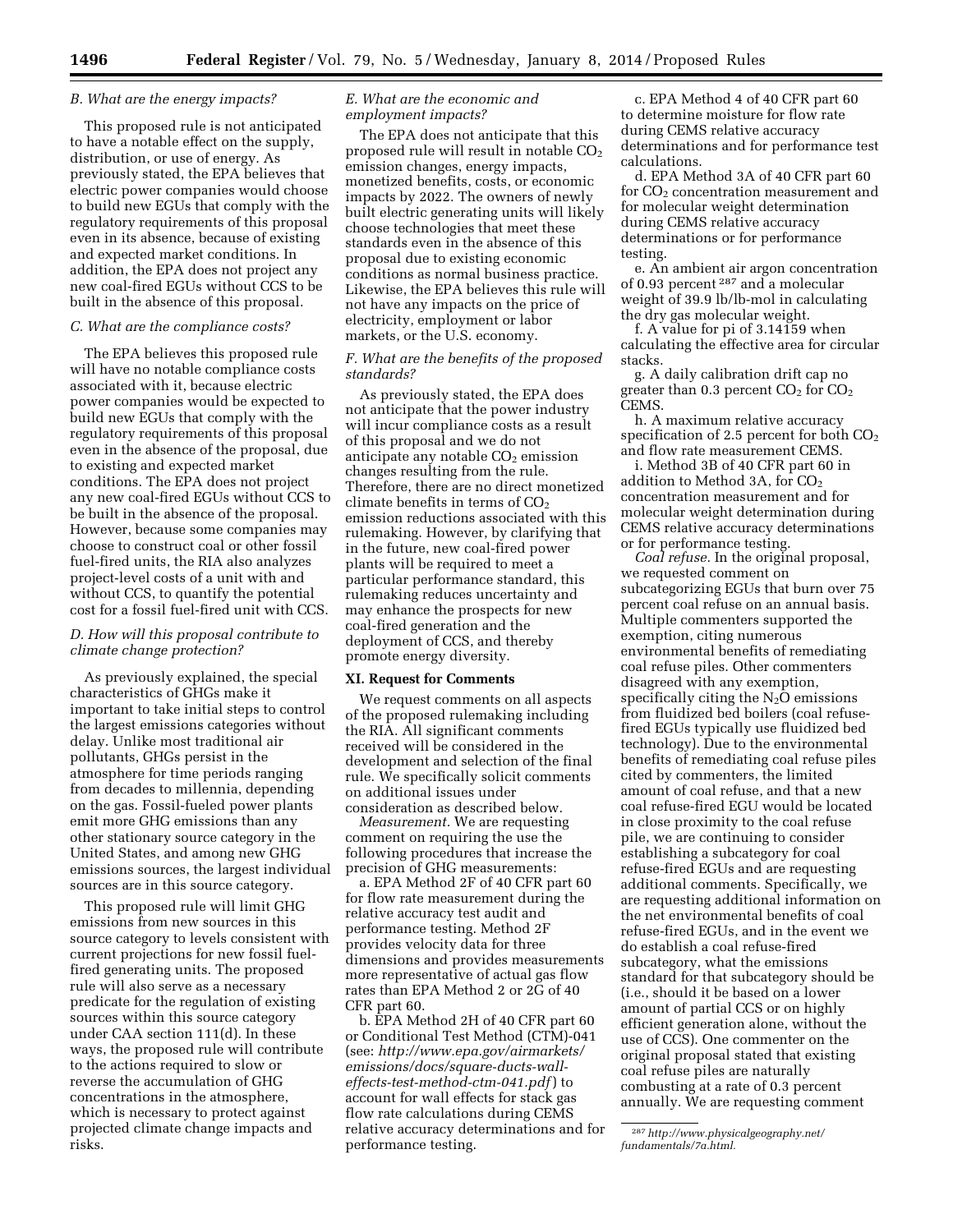on assuming this rate of natural combustion and the proper approach to accounting for naturally occurring emissions from coal refuse piles.

*Compressed Air Energy Storage (CAES) Facilities.* CAES technology is an energy storage technology that involves two steps. Air is compressed by electric motor driven compressors during off-peak electricity demand hours and stored in a storage media (e.g., an underground cavern). Electricity is then generated during peak electricity demand periods by releasing the high-pressure air, heating the air with natural gas, and expanding it through sequential turbines (expanders), which drive an electrical generator. Since natural gas is combusted in the stationary combustion turbine, a new CAES would potentially have to comply with one of the proposed emissions standards. However, based on anticipated capacity factors for new CAES facilities, it is our understanding that the proposed one-third electric sales of potential electric output applicability criteria would exempt new CAES facilities from the proposed emission standards. The EPA is requesting comment on whether this assumption is accurate. In the event that this is not the case, the EPA is considering and requesting comment on if new source review is the appropriate mechanism to establish site specific GHG requirements for CAES facilities and, if so, whether the EPA should exempt stationary combustion turbines at CAES facilities from the proposed  $CO<sub>2</sub>$  emission standards. We have concluded this could be appropriate since we expect only a limited number of new CAES facilities, and the use of stored energy complicates the determination of compliance with the proposed emission standards.

*District Energy.* District energy systems produce steam, hot water or chilled water at a central facility. The steam, hot water or chilled water is then distributed through pipes to individual consumers for space heating, domestic hot water heating and air conditioning. As a result, individual consumers served by a district energy system do not need their own heating, water heating or air conditioning systems. Even though with the proposed definition of net-electric output it is unlikely that a district energy system would be subject to an emissions standard, we are considering and requesting comment on an appropriate method to recognize the environmental benefit of district energy systems. The steam or hot water distribution system of a district energy system located in urban areas, college and university

campuses, hospitals, airports, and military installations eliminates the need for multiple, smaller boilers at individual buildings. A central facility typically has superior emission controls and consists of a few larger boilers facilitating more efficient operation than numerous separate smaller individual boilers. However, when the hot water or steam is distributed, approximately two to three percent of the thermal energy in the water and six to nine percent of the thermal energy in the steam is lost, reducing the net efficiency advantage. To recognize the net environmental benefit of district energy systems compared to multiple smaller heating and cooling systems, we are requesting comment on whether it is appropriate to adjust the measured thermal output from district energy systems when calculating the emissions rate used for compliance purposes. For example, if thermal energy from central district energy systems is approximately 5 percent more efficient than thermal energy supplied by multiple smaller heating and cooling systems, the measured thermal output would be divided by 0.95 (e.g., 100 MMBtu/h of measured steam would be 105 MMBtu/ h when determining the emissions rate). This approach would be similar to the proposed approach to how the electric output for CHP is considered when determining regulatory compliance and is consistent with the approach in the proposed amendments to the combustion turbine NSPS (77 FR 52554). We request that comments include technical analysis of the net benefits in support of any conclusions on an appropriate adjustment factor.

*Emergency conditions.* We are requesting comment on excluding electricity generated as a result of a grid emergency declared by the Regional Transmission Organizations (RTO), Independent System Operators (ISO) or control area Administrator from counting as net sales when determining applicability as an EGU. For example, under this approach, if grid voltage drops below acceptable levels and the affected facility is the only facility with available capacity, then electricity generated during this period would not count for applicability purposes. While the proposed 3 year average electric sales applicability provides significant flexibility for simple cycle turbines, we are considering including the emergency conditions exemption to allow facilities designed with the intent to sell less than one-third of their potential electric output to continue to generate electricity during a grid emergency without such generation

counting towards the one-third sales applicability criterion. In the original 1979 electric utility NSPS rulemaking (44 FR 33580), the EPA recognized that emergency periods do occur from unplanned EGU outages, transmission outages or surging customer demand loads. Such occurrences may require that all available operable EGUs interconnected to the electrical grid supply power to the grid. Provisions were added to 40 CFR part 60, subpart Da to address emergency conditions when continued operation of an EGU with a malfunctioning flue gas desulfurization (FGD) system is acceptable and not considered a violation of the  $SO<sub>2</sub>$  emissions standard. These conditions require that all available capacity from the power company's other EGUs is being used and all available purchase power from interconnected power companies is being obtained. In this case, the EPA concluded that the broader benefits of operating the power plant with the malfunctioning FGD system to generate electrical power during emergency conditions in order to ensure uninterrupted electricity supply to the public outweigh any adverse impacts from a short-term increase in  $SO<sub>2</sub>$ emission to the atmosphere from the power plant. The definition for a system emergency we are considering is ''any abnormal system condition that the Regional Transmission Organizations (RTO), Independent System Operators (ISO) or control area Administrator determines requires immediate automatic or manual action to prevent or limit loss of transmission facilities or generators that could adversely affect the reliability of the power system and therefore call for maximum generation resources to operate in the affected area, or for the specific affected facility to operate to avert loss of load.''

*Initial Design Efficiency Test.* We are considering and requesting comment on requiring an initial performance test for stationary combustion turbines in addition to the 12-operating-month rolling average standard. Requiring an initial compliance test that is numerically more stringent than the annual standard for new combined cycle facilities would insure that the most efficient stationary combustion turbines are installed. The less stringent 12-month rolling average standard would be set at a level that would take into account actual operating conditions.

*Integrated Equipment.* The proposed affected facility definitions include the traditional generating unit ''plus any integrated equipment that provides electricity or useful thermal output.''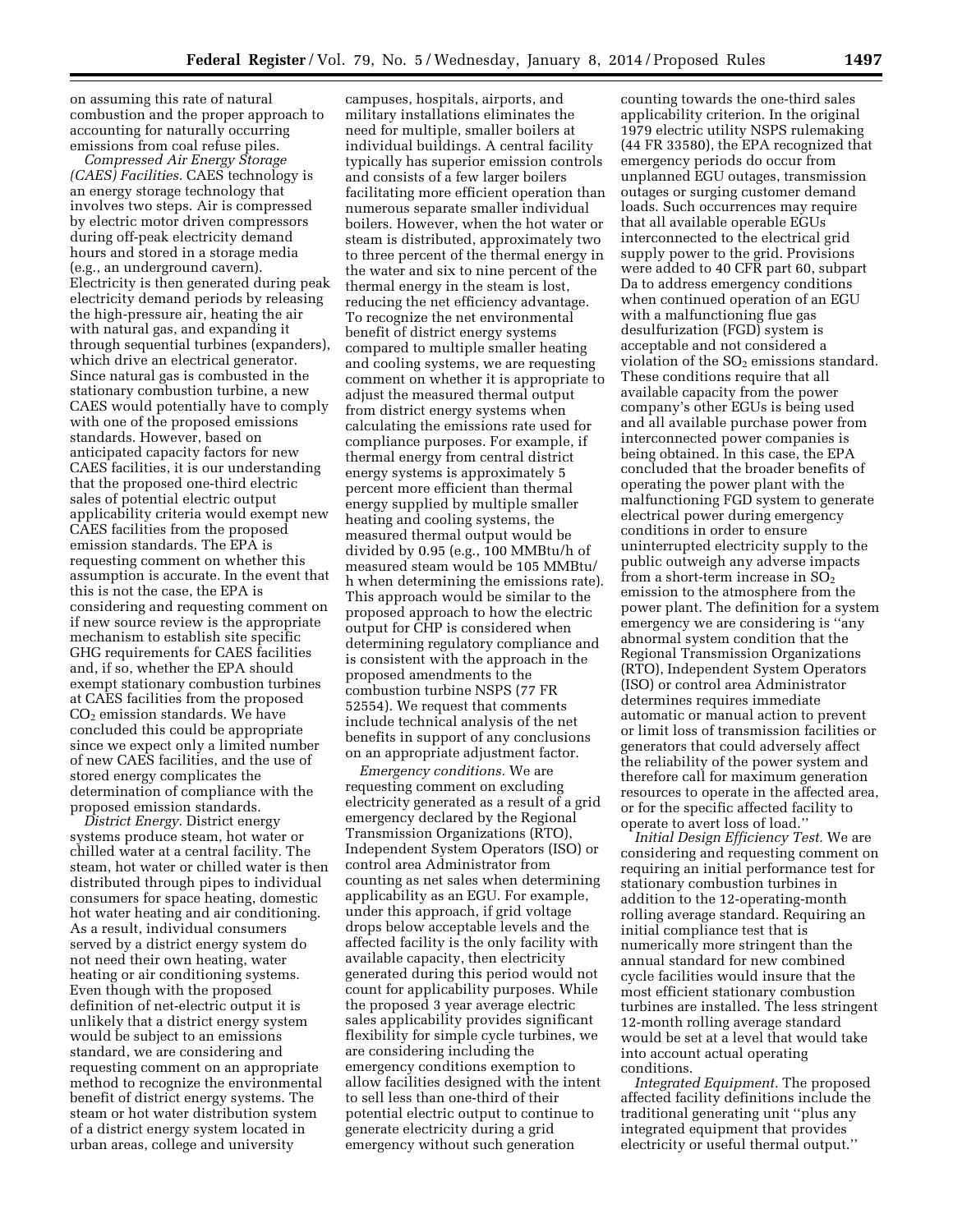For example, the definition of a steam generating unit for GHG purposes, ''means any furnace, boiler, or other device used for combusting fuel for the purpose of producing steam (including fossil fuel-fired steam generators associated with combined cycle gas turbines; nuclear steam generators are not included) *plus any integrated equipment that provides electricity or useful thermal output to either the boiler or to power auxiliary equipment''*  (emphasis added). We are considering and requesting comment on also including in the definition of the affected facility co-located non-emitting energy generation equipment that is not integrated into the operation of the affected facility. This approach would provide additional flexibility, lower compliance costs, and recognize the environmental benefit of non-emitting sources of electricity and not limit options to integrated solar thermal. The definition would include the additional language ''or co-located non-emitting energy generation included in the facility operating permit.'' For example, the definition of a steam generating unit for GHG purposes would be expanded to read, ''any furnace, boiler, or other device used for combusting fuel for the purpose of producing steam (including fossil fuel-fired steam generators associated with combined cycle gas turbines; nuclear steam generators are not included) plus any integrated equipment that provides electricity or useful thermal output to either the boiler or to power auxiliary equipment *or co-located non-emitting energy generation included in the facility operating permit''* (emphasis added). This would permit the use of co-located photovoltaic solar power, wind turbines, and other non-emitting energy generation as means for achieving compliance with the emission standards. Since integrated solar thermal is primarily a feasible option only for facilities that operate daily (e.g., thermal energy from the solar thermal is used in the steam cycle generated from the combustion of fossil fuels), this approach would expand options for more intermittent intermediate load generators to efficiently integrate nonemitting energy generation into their design.

*Other GHGs.* Today's proposed rule would require continuous measurement of CO2 from fossil fuel-fired EGUs. Other GHGs, such as  $CH_4$  and  $N_2O$  are not included in the proposed emission standards and are also not required to be measured and reported by affected EGUs as part of today's proposal, even though their 100-year global warming

potential is 21 to 310 times greater than that of  $CO<sub>2</sub>$  because their emissions from EGUs are believed to be negligible when compared to  $CO<sub>2</sub>$  emissions. We request comment on the appropriateness, technique, and frequency (one-time or periodic, but not continuous) of measurement and reporting of  $CH_4$  and  $N_2O$  emissions from fossil fuel-fired EGUs as part of the proposed emissions standard. Receipt of this data would enhance understanding of total GHG emissions from EGUs and could aid future policy decisions regarding whether these GHGs should be included in a revised emission standard, as part of 8-year NSPS review and potential revision cycle.

*Violations.* We are proposing that the calculation of the number of daily violations within an averaging period be determined using the following methodology. If, for any 12- or 84 operating month period, the source's emission rate exceeds the standard, the number of daily violations in the 12- or 84-operating-month averaging period would be the number of operating days in that period. However, if a violation occurs directly following the previous 12-operating-month or 84-operatingmonth averaging period, daily violations would not double count operating days that were determined as violations under the previous averaging period. For example, assume that a facility operates 10 days out of each month for 12 months from January 1, Year 1 to December 31, Year 1, and exceeds the emissions standard during that 12 month period. The violation for this January-December Year 1 period would constitute 120 daily violations. If the facility operated 20 days the following month, which would be January, Year 2, and was still in excess of the emissions standard over the period from February, Year 1 to January, Year 2, then 20 additional daily violations would result, for a total of 140 daily violations. We are requesting comment on this determination of daily violations for owners/operators that exceeds either a 12-operating-month or 84-operatingmonth standard.

# **XII. Statutory and Executive Order Reviews**

*A. Executive Order 12866, Regulatory Planning and Review, and Executive Order 13563, Improving Regulation and Regulatory Review* 

Under Executive Order (EO) 12866 (58 FR 51735, October 4, 1993), this action is a ''significant regulatory action'' because it ''raises novel legal or policy issues arising out of legal mandates''. Accordingly, the EPA

submitted this action to the Office of Management and Budget (OMB) for review under Executive Orders 12866 and 13563 (76 FR 3821, January 21, 2011) and any changes made in response to OMB recommendations have been documented in the docket for this action. In addition, the EPA prepared an analysis of the potential costs and benefits associated with this action. This analysis is contained in the Regulatory Impact Analysis for the Standards of Performance for Greenhouse Gas Emissions for New Fossil Fuel-Fired Electric Utility Steam Generating Units and Stationary Combustion Turbines.

The EPA believes this rule will have no notable compliance costs associated with it over a range of likely sensitivity conditions because electric power companies would choose to build new EGUs that comply with the regulatory requirements of this proposal even in the absence of the proposal, because of existing and expected market conditions. (See the RIA for further discussion of sensitivities). The EPA does not project any new coal-fired EGUs without CCS to be built in the absence of this proposal. However, because some companies may choose to construct coal or other fossil fuel-fired units, the RIA also analyzes projectlevel costs of a unit with and without CCS, to quantify the potential cost for a fossil fuel-fired unit with CCS.

## *B. Paperwork Reduction Act*

The information collection requirements in this proposed rule have been submitted for approval to the Office of Management and Budget (OMB) under the *Paperwork Reduction Act,* 44 U.S.C. 3501 *et seq.* The Information Collection Request (ICR) document prepared by the EPA has been assigned the EPA ICR number 2465.02.

This proposed action would impose minimal new information collection burden on affected sources beyond what those sources would already be subject to under the authorities of CAA parts 75 and 98. OMB has previously approved the information collection requirements contained in the existing part 75 and 98 regulations (40 CFR part 75 and 40 CFR part 98) under the provisions of the *Paperwork Reduction Act,* 44 U.S.C. 3501 *et seq.* and has assigned OMB control numbers 2060–0626 and 2060– 0629, respectively. Apart from certain reporting costs based on requirements in the NSPS General Provisions (40 CFR part 60, subpart A), which are mandatory for all owners/operators subject to CAA section 111 national emission standards, there are no new information collection costs, as the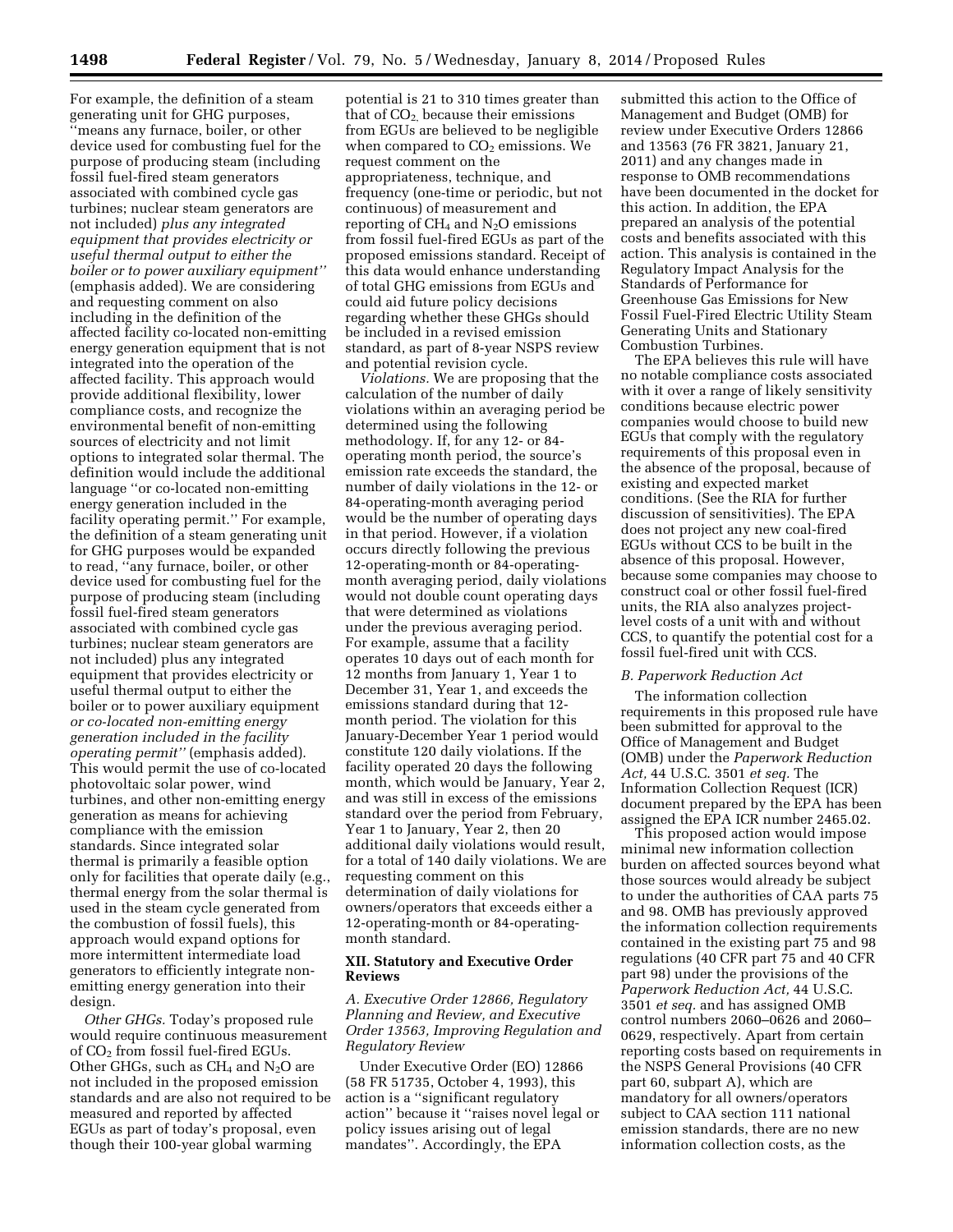information required by this proposed rule is already collected and reported by other regulatory programs. The recordkeeping and reporting requirements are specifically authorized by CAA section 114 (42 U.S.C. 7414). All information submitted to the EPA pursuant to the recordkeeping and reporting requirements for which a claim of confidentiality is made is safeguarded according to Agency policies set forth in 40 CFR part 2, subpart B.

The EPA believes that electric power companies will choose to build new EGUs that comply with the regulatory requirements of this proposal because of existing and expected market conditions. The EPA does not project any new coal-fired EGUs that commence construction after this proposal to commence operation over the 3-year period covered by this ICR. We estimate that 17 new affected NGCC units would commence operation during that time period. As a result of this proposal, those units would be required to prepare a summary report, which includes reporting of emissions and downtime, every 3 months.

When a malfunction occurs, sources must report them according to the applicable reporting requirements of 40 CFR part 60, subparts Da and KKKK or subpart TTTT 60.5530. An affirmative defense to civil penalties for exceedances of emission limits that are caused by malfunctions is available to a source if it can demonstrate that certain criteria and requirements are satisfied. The criteria ensure that the affirmative defense is available only where the event that causes an exceedance of the emission limit meets the narrow definition of malfunction (sudden, infrequent, not reasonably preventable, and not caused by poor maintenance or careless operation) and where the source took necessary actions to minimize emissions. In addition, the source must meet certain notification and reporting requirements. For example, the source must prepare a written root cause analysis and submit a written report to the Administrator documenting that it has met the conditions and requirements for assertion of the affirmative defense.

To provide the public with an estimate of the relative magnitude of the burden associated with an assertion of affirmative defense, the EPA has estimated what the notification, recordkeeping, and reporting requirements associated with the assertion of the affirmative defense might entail. The EPA's estimate for the required notification, reports, and records, including the root cause

analysis, associated with a single incident totals approximately totals \$3,141, and is based on the time and effort required of a source to review relevant data, interview plant employees, and document the events surrounding a malfunction that has caused an exceedance of an emission limit. The estimate also includes time to produce and retain the record and reports for submission to the EPA. The EPA provides this illustrative estimate of this burden, because these costs are only incurred if there has been a violation, and a source chooses to take advantage of the affirmative defense.

Given the variety of circumstances under which malfunctions could occur, as well as differences among sources' operation and maintenance practices, we cannot reliably predict the severity and frequency of malfunction-related excess emissions events for a particular source. It is important to note that the EPA has no basis currently for estimating the number of malfunctions that would qualify for an affirmative defense. Current historical records would be an inappropriate basis, as this rule applies only to sources built in the future. Of the number of excess emissions events that may be reported by source operators, only a small number would be expected to result from a malfunction, and only a subset of excess emissions caused by malfunctions would result in the source choosing to assert an affirmative defense. Thus, we believe the number of instances in which source operators might be expected to avail themselves of the affirmative defense will be extremely small. In fact, we estimate that there will be no such occurrences for any new sources subject to 40 CFR part 60, subpart Da and subpart KKKK or subpart TTTT over the 3-year period covered by this ICR. We expect to gather information on such events in the future, and will revise this estimate as better information becomes available.

The annual information collection burden for this collection consists only of reporting burden as explained above. The reporting burden for this collection (averaged over the first 3 years after the effective date of the standards) is estimated to be \$15,570 and 396 labor hours. This estimate includes quarterly summary reports which include reporting of emissions and downtime. All burden estimates are in 2010 dollars. Average burden hours per response are estimated to be 8 hours. The total number of respondents over the 3-year ICR period is estimated to be 36. Burden is defined at 5 CFR 1320.3(b).

An agency may not conduct or sponsor, and a person is not required to respond to, a collection of information unless it displays a currently valid OMB control number. The OMB control numbers for the EPA's regulations in 40 CFR are listed in 40 CFR part 9.

To comment on the Agency's need for this information, the accuracy of the provided burden estimates, and any suggested methods for minimizing respondent burden, the EPA has established a public docket for this rule, which includes this ICR, under Docket ID number EPA–HQ–OAR–2013–0495. Submit any comments related to the ICR to the EPA and OMB. See **ADDRESSES** section at the beginning of this notice for where to submit comments to the EPA. Send comments to OMB at the Office of Information and Regulatory Affairs, Office of Management and Budget, 725 17th Street, NW., Washington, DC 20503, Attention: Desk Officer for the EPA. Since OMB is required to make a decision concerning the ICR between 30 and 60 days after January 8, 2014, a comment to OMB is best assured of having its full effect if OMB receives it by February 7, 2014. The final rule will respond to any OMB or public comments on the information collection requirements contained in this proposal.

### *C. Regulatory Flexibility Act*

The Regulatory Flexibility Act (RFA) generally requires an agency to prepare a regulatory flexibility analysis of any rule subject to notice and comment rulemaking requirements under the Administrative Procedure Act or any other statute unless the agency certifies that the rule will not have a significant economic impact on a substantial number of small entities. Small entities include small businesses, small organizations, and small governmental jurisdictions.

For purposes of assessing the impacts of this rule on small entities, small entity is defined as:

(1) A small business that is defined by the SBA's regulations at 13 CFR 121.201 (for the electric power generation industry, the small business size standard is an ultimate parent entity defined as having a total electric output of 4 million MWh or less in the previous fiscal year. The NAICS codes for the affected industry are in Table 8 below);

(2) A small governmental jurisdiction that is a government of a city, county, town, school district or special district with a population of less than 50,000; and

(3) A small organization that is any not-for-profit enterprise which is independently owned and operated and is not dominant in its field.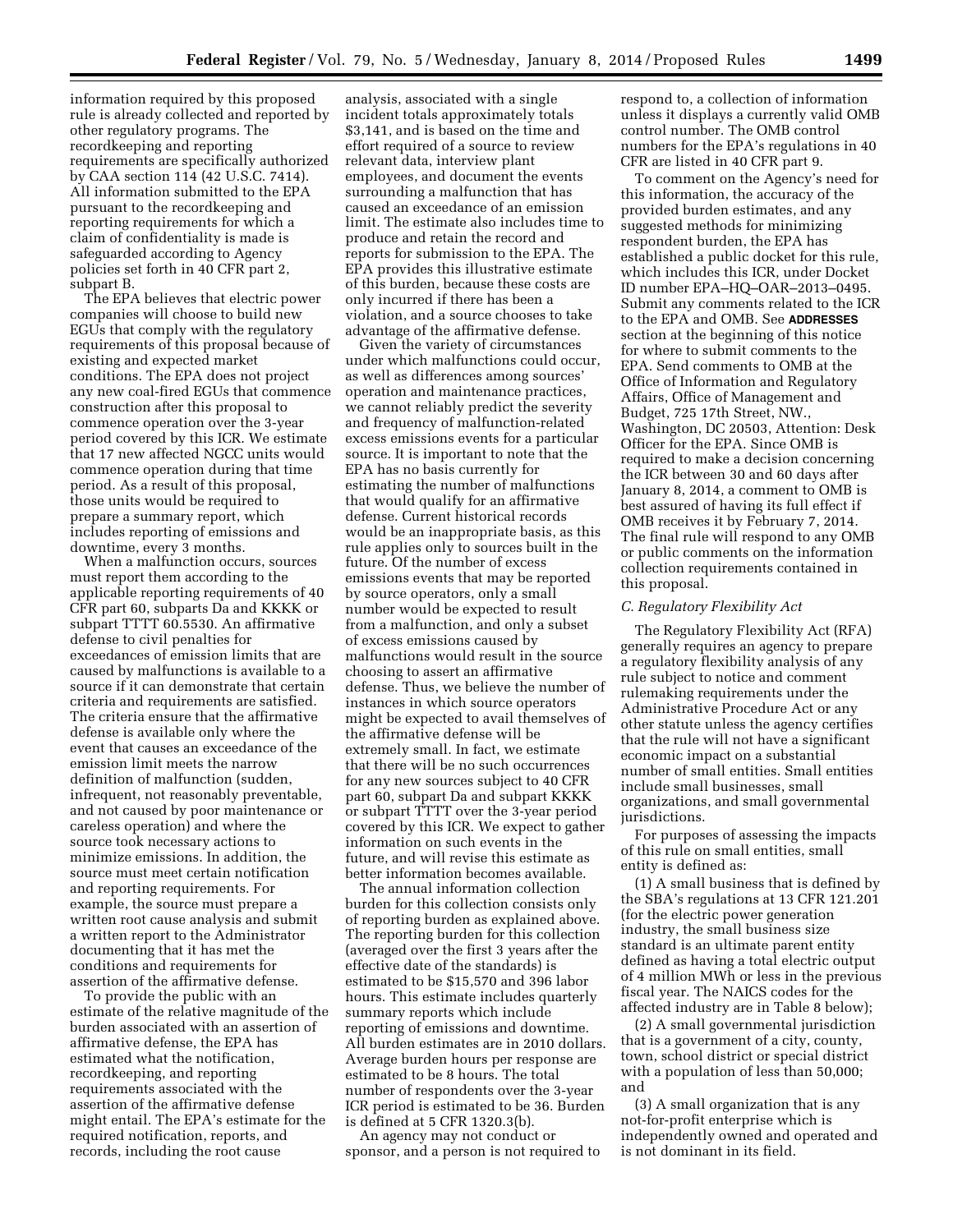# TABLE 8—POTENTIALLY REGULATED CATEGORIES AND ENTITIES a

| Category | NAICS Code | Examples of potentially regulated entities                                                                                                      |
|----------|------------|-------------------------------------------------------------------------------------------------------------------------------------------------|
|          |            | 221112   Fossil fuel electric power generating units.<br><b>b</b> 221112   Fossil fuel electric power generating units owned by municipalities. |

a Include NAICS categories for source categories that own and operate electric power generating units (includes boilers and stationary com-<br>bined cycle combustion turbines).

<sup>b</sup> State or local government-owned and operated establishments are classified according to the activity in which they are engaged.

After considering the economic impacts of this proposed rule on small entities, I certify that this action will not have a significant economic impact on a substantial number of small entities.

We do not include an analysis of the illustrative impacts on small entities that may result from implementation of this proposed rule because we do not anticipate any compliance costs over a range of likely sensitivity conditions as a result of this proposal. Thus the costto-sales ratios for any affected small entity would be zero costs as compared to annual sales revenue for the entity. The EPA believes that electric power companies will choose to build new EGUs that comply with the regulatory requirements of this proposal because of existing and expected market conditions. (See the RIA for further discussion of sensitivities). The EPA does not project any new coal-fired EGUs without CCS to be built. Accordingly, there are no anticipated economic impacts as a result of this proposal.

Nevertheless, the EPA is aware that there is substantial interest in this rule among small entities (municipal and rural electric cooperatives). In light of this interest, prior to the April 13, 2012 proposal (77 FR 22392), the EPA determined to seek early input from representatives of small entities while formulating the provisions of the proposed regulation. Such outreach is also consistent with the President's January 18, 2011 Memorandum on Regulatory Flexibility, Small Business, and Job Creation, which emphasizes the important role small businesses play in the American economy. This process has enabled the EPA to hear directly from these representatives, at a very preliminary stage, about how it should approach the complex question of how to apply Section 111 of the CAA to the regulation of GHGs from these source categories. The EPA's outreach regarded planned actions for new and existing sources, but only new sources would be affected by this proposed action.

The EPA conducted an initial outreach meeting with small entity representatives on April 6, 2011. The purpose of the meeting was to provide an overview of recent EPA proposals

impacting the power sector. Specifically, overviews of the Transport Rule, the Mercury and Air Toxics Standards, and the Clean Water Act 316(b) Rule proposals were presented.

The EPA conducted outreach with representatives from 20 various small entities that potentially would be affected by this rule. The representatives included small entity municipalities, cooperatives, and private investors. We distributed outreach materials to the small entity representatives; these materials included background, an overview of affected sources and GHG emissions from the power sector, an overview of CAA section 111, an assessment of  $CO<sub>2</sub>$  emissions control technologies, potential impacts on small entities, and a summary of the listening sessions. We met with eight of the small entity representatives, as well as three participants from organizations representing power producers, on June 17, 2011, to discuss the outreach materials, potential requirements of the rule, and regulatory areas where the EPA has discretion and could potentially provide flexibility.

A second outreach meeting was conducted on July 13, 2011. We met with nine of the small entity representatives, as well as three participants from organizations representing power producers. During the second outreach meeting, various small entity representatives and participants from organizations representing power producers presented information regarding issues of concern with respect to development of standards for GHG emissions. Specifically, topics suggested by the small entity representatives and discussed included: boilers with limited opportunities for efficiency improvements due to NSR complications for conventional pollutants; variances per kilowatt-hour and in heat rates over monthly and annual operations; significance of plant age; legal issues; importance of future determination of carbon neutrality of biomass; and differences between municipal government electric utilities and other utilities.

While formulating the provisions of this proposed regulation, the EPA also

considered the input provided in the over 2.5 million public comments on the April 13, 2012 proposed rule (77 FR 22392). We invite comments on all aspects of the proposal and its impacts, including potential adverse impacts, on small entities.

### *D. Unfunded Mandates Reform Act*

This proposed rule does not contain a federal mandate that may result in expenditures of \$100 million or more for State, local, and tribal governments, in the aggregate, or the private sector in any one year. The EPA believes this proposed rule will have no compliance costs associated with it over a range of likely sensitivity conditions because electric power companies will choose to build new EGUs that comply with the regulatory requirements of this proposal because of existing and expected market conditions. (See the RIA for further discussion of sensitivities). The EPA does not project any new coal-fired EGUs without CCS to be built. Thus, this proposed rule is not subject to the requirements of sections 202 or 205 of UMRA.

This proposed rule is also not subject to the requirements of section 203 of UMRA because it contains no regulatory requirements that might significantly or uniquely affect small governments.

In light of the interest in this rule among governmental entities, the EPA initiated consultations with governmental entities prior to the April 13, 2012 proposal (77 FR 22392). The EPA invited the following 10 national organizations representing state and local elected officials to a meeting held on April 12, 2011, in Washington DC: (1) National Governors Association; (2) National Conference of State Legislatures, (3) Council of State Governments, (4) National League of Cities, (5) U.S. Conference of Mayors, (6) National Association of Counties, (7) International City/County Management Association, (8) National Association of Towns and Townships, (9) County Executives of America, and (10) Environmental Council of States. These 10 organizations representing elected state and local officials have been identified by the EPA as the ''Big 10'' organizations appropriate to contact for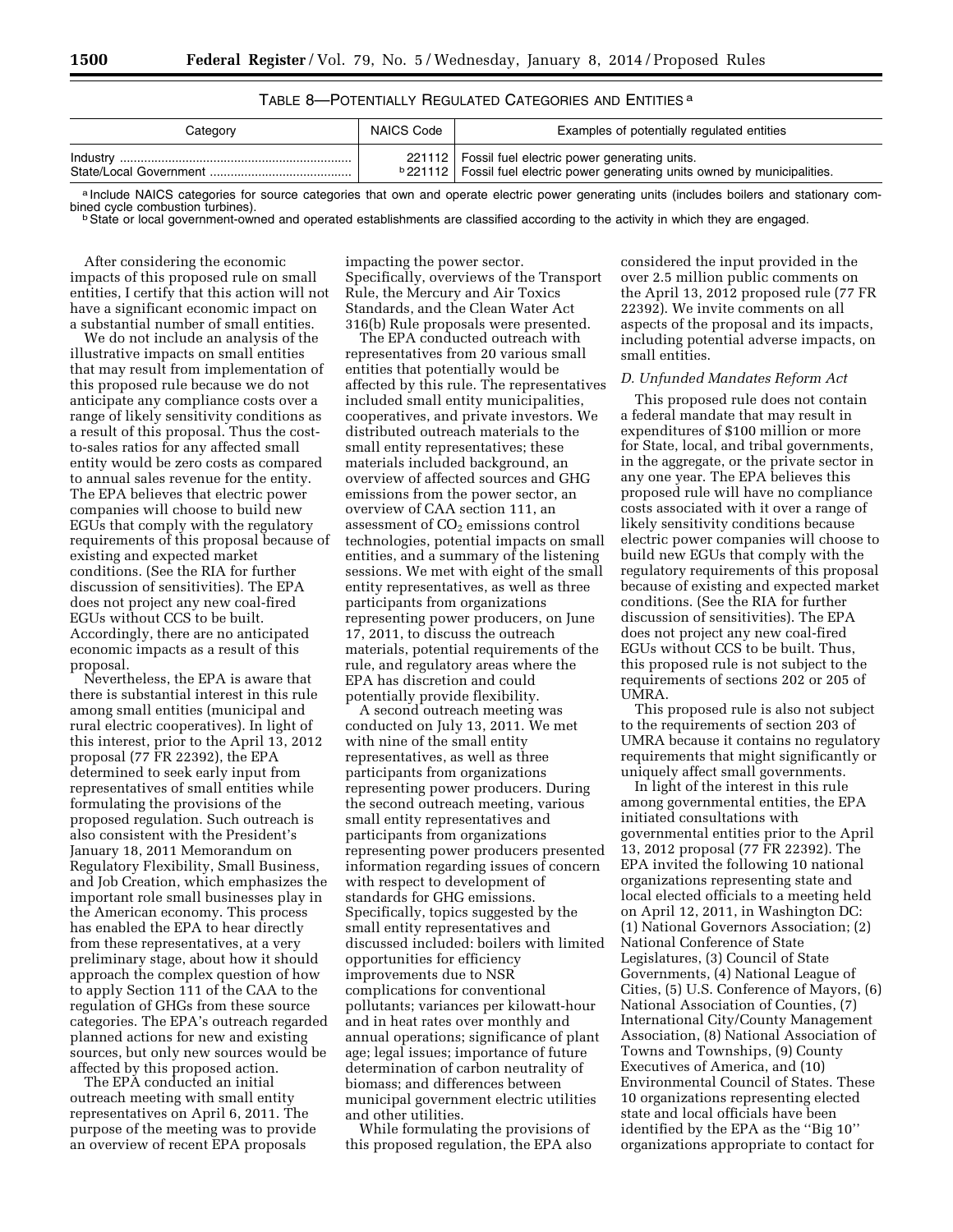purpose of consultation with elected officials. The purposes of the consultation were to provide general background on the proposal, answer questions, and solicit input from state/ local governments. The EPA's consultation regarded planned actions for new and existing sources, but only new sources would be affected by this proposed action.

During the meeting, officials asked clarifying questions regarding CAA section 111 requirements and efficiency improvements that would reduce  $CO<sub>2</sub>$ emissions. In addition, they expressed concern with regard to the potential burden associated with impacts on state and local entities that own/operate affected utility boilers, as well as on state and local entities with regard to implementing the rule. Subsequent to the April 12, 2011 meeting, the EPA received a letter from the National Conference of State Legislatures. In that letter, the National Conference of State Legislatures urged the EPA to ensure that the choice of regulatory options maximizes benefit and minimizes implementation and compliance costs on state and local governments; to pay particular attention to options that would provide states with as much flexibility as possible; and to take into consideration the constraints of the state legislative calendars and ensure that sufficient time is allowed for state actions necessary to come into compliance.

While formulating the provisions of this proposed regulation, the EPA also considered the input provided in the over 2.5 million public comments on the April 13, 2012 proposed rule (77 FR 22392).

#### *E. Executive Order 13132, Federalism*

This proposed action does not have federalism implications. It would not have substantial direct effects on the States, on the relationship between the national government and the States, or on the distribution of power and responsibilities among the various levels of government, as specified in EO 13132. This proposed action would not impose substantial direct compliance costs on state or local governments, nor would it preempt state law. Thus, Executive Order 13132 does not apply to this action. Prior to the April 13, 2012 proposal (77 FR 22392), the EPA consulted with state and local officials in the process of developing the proposed rule to permit them to have meaningful and timely input into its development. The EPA's consultation regarded planned actions for new and existing sources, but only new sources would be affected by this proposed

action. The EPA met with 10 national organizations representing state and local elected officials to provide general background on the proposal, answer questions, and solicit input from state/ local governments. The UMRA discussion in this preamble includes a description of the consultation. While formulating the provisions of this proposed regulation, the EPA also considered the input provided in the over 2.5 million public comments on the April 13, 2012 proposed rule (77 FR 22392). In the spirit of EO 13132, and consistent with the EPA policy to promote communications between the EPA and state and local governments, the EPA specifically solicits comment on this proposed action from state and local officials.

# *F. Executive Order 13175, Consultation and Coordination With Indian Tribal Governments*

This action does not have tribal implications, as specified in Executive Order 13175 (65 FR 67249, November 9, 2000). It would neither impose substantial direct compliance costs on tribal governments, nor preempt Tribal law. This proposed rule would impose requirements on owners and operators of new EGUs. The EPA is aware of three coal-fired EGUs located in Indian Country but is not aware of any EGUs owned or operated by tribal entities. The EPA notes that this proposal does not affect existing sources such as the three coal-fired EGUs located in Indian Country, but addresses  $CO<sub>2</sub>$  emissions for new EGU sources only. Thus, Executive Order 13175 does not apply to this action.

Although Executive Order 13175 does not apply to this action, EPA consulted with tribal officials in developing this action. Because the EPA is aware of Tribal interest in this proposed rule, prior to the April 13, 2012 proposal (77 FR 22392), the EPA offered consultation with tribal officials early in the process of developing the proposed regulation to permit them to have meaningful and timely input into its development. The EPA's consultation regarded planned actions for new and existing sources, but only new sources would be affected by this proposed action.

Consultation letters were sent to 584 tribal leaders. The letters provided information regarding the EPA's development of NSPS and emission guidelines for EGUs and offered consultation. A consultation/outreach meeting was held on May 23, 2011, with the Forest County Potawatomi Community, the Fond du Lac Band of Lake Superior Chippewa Reservation, and the Leech Lake Band of Ojibwe.

Other tribes participated in the call for information gathering purposes. In this meeting, the EPA provided background information on the GHG emission standards to be developed and a summary of issues being explored by the Agency. Tribes suggested that the EPA consider expanding coverage of the GHG standards to include combustion turbines, lowering the 250 MMBtu per hour heat input threshold so as to capture more EGUs, and including credit for use of renewables. The tribes were also interested in the scope of the emissions averaging being considered by the Agency (e.g., over what time period, across what units). In addition, the EPA held a series of listening sessions on this proposed action. Tribes participated in a session on February 17, 2011 with the state agencies, as well as in a separate session with tribes on April 20, 2011.

While formulating the provisions of this proposed regulation, the EPA also considered the input provided in the over 2.5 million public comments on the April 13, 2012 proposed rule (77 FR 22392).

The EPA will also hold additional meetings with tribal environmental staff to inform them of the content of this proposal as well as provide additional consultation with tribal elected officials where it is appropriate. We specifically solicit additional comment on this proposed rule from tribal officials.

# *G. Executive Order 13045, Protection of Children From Environmental Health Risks and Safety Risks*

The EPA interprets EO 13045 (62 FR 19885, April 23, 1997) as applying to those regulatory actions that concern health or safety risks, such that the analysis required under section 5–501 of the Order has the potential to influence the regulation. This action is not subject to EO 13045 because it is based solely on technology performance.

# *H. Executive Order 13211, Actions Concerning Regulations That Significantly Affect Energy Supply, Distribution, or Use*

This proposed action is not a ''significant energy action'' as defined in EO 13211 (66 FR 28355 (May 22, 2001)) because it is not likely to have a significant adverse effect on the supply, distribution, or use of energy. This proposed action is not anticipated to have notable impacts on emissions, costs or energy supply decisions for the affected electric utility industry.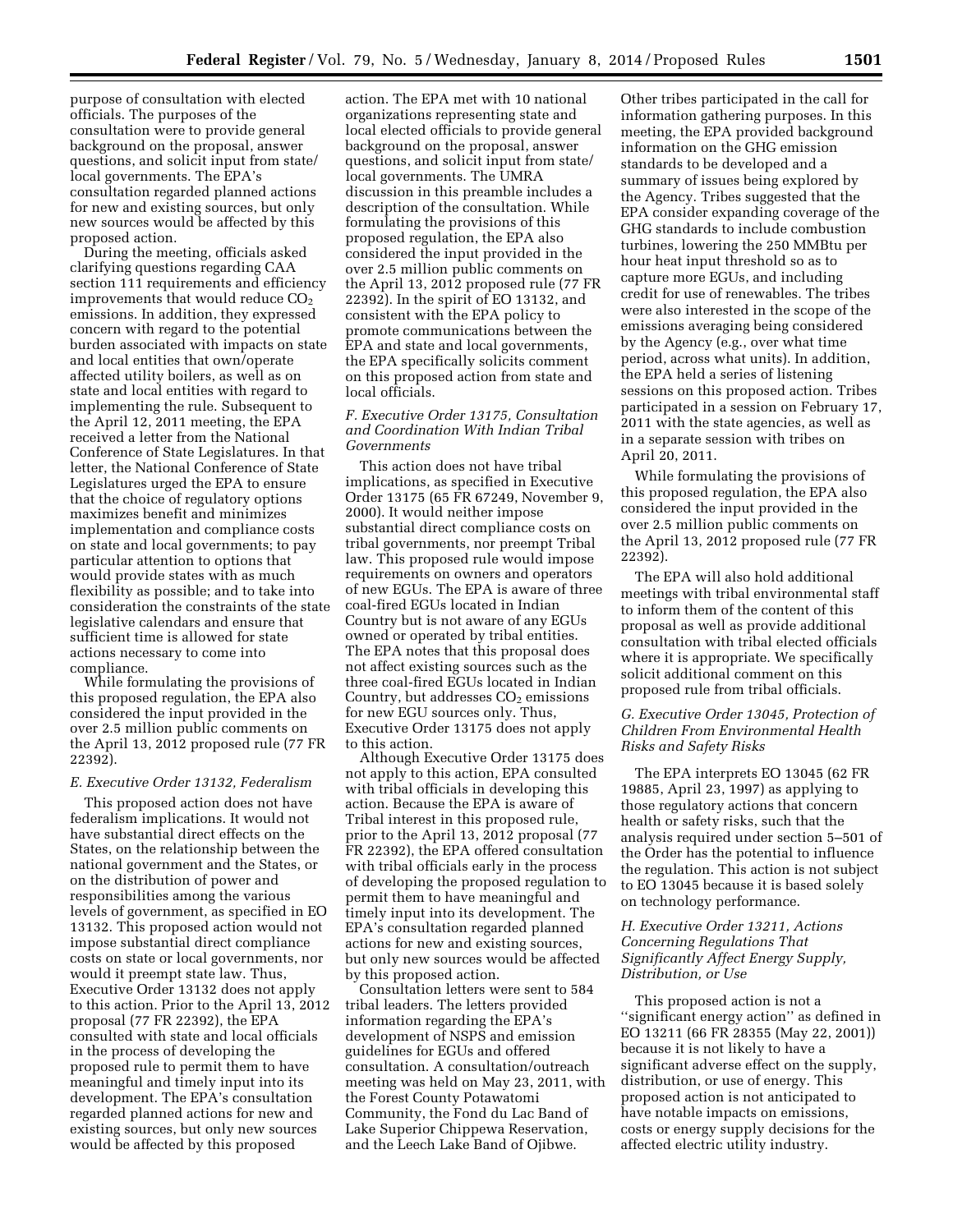# *I. National Technology Transfer and Advancement Act*

Section 12(d) of the NTTAA of 1995 (Pub. L. 104–113; 15 U.S.C. 272 note) directs the EPA to use Voluntary Census Standards in their regulatory and procurement activities unless to do so would be inconsistent with applicable law or otherwise impractical. Voluntary consensus standards are technical standards (e.g., materials specifications, test methods, sampling procedures, business practices) developed or adopted by one or more voluntary consensus bodies. The NTTAA directs the EPA to provide Congress, through annual reports to the OMB, with explanations when an agency does not use available and applicable VCS.

This proposed rulemaking involves technical standards. The EPA proposes to use the following standards in this proposed rule: D5287–08 (Standard Practice for Automatic Sampling of Gaseous Fuels), D4057–06 (Standard Practice for Manual Sampling of Petroleum and Petroleum Products), and D4177–95(2010) (Standard Practice for Automatic Sampling of Petroleum and Petroleum Products). The EPA is proposing use of Appendices B, D, F, and G to 40 CFR part 75; these Appendices contain standards that have already been reviewed under the NTTAA.

The EPA welcomes comments on this aspect of the proposed rulemaking and, specifically, invites the public to identify potentially-applicable VCS and to explain why such standards should be used in this action.

# *J. Executive Order 12898: Federal Actions To Address Environmental Justice in Minority Populations and Low-Income Populations*

Executive Order 12898 (59 FR 7629, February 16, 1994) establishes federal executive policy on environmental justice. Its main provision directs federal agencies, to the greatest extent practicable and permitted by law, to make environmental justice part of their mission by identifying and addressing, as appropriate, disproportionately high and adverse human health or environmental effects of their programs, policies, and activities on minority populations and low-income populations in the U.S.

This proposed rule limits GHG emissions from new fossil fuel-fired EGUs by establishing national emission standards for  $CO<sub>2</sub>$ . The EPA has determined that this proposed rule would not result in disproportionately high and adverse human health or environmental effects on minority, low-

income, and indigenous populations because it increases the level of environmental protection for all affected populations without having any disproportionately high and adverse human health or environmental effects on any population, including any minority, low-income or indigenous populations.

### **XIII. Statutory Authority**

The statutory authority for this action is provided by sections 111, 301, 302, and 307(d)(1)(C) of the CAA as amended (42 U.S.C. 7411, 7601, 7602,  $7607(d)(1)(C)$ . This action is also subject to section 307(d) of the CAA (42 U.S.C. 7607(d)).

# **List of Subjects**

#### *40 CFR Part 60*

Environmental protection, Administrative practice and procedure, Air pollution control, Intergovernmental relations, Reporting and recordkeeping requirements.

### *40 CFR Part 70*

Environmental protection, Administrative practice and procedure, Air pollution control, Intergovernmental relations, Reporting and recordkeeping requirements.

### *40 CFR Part 71*

Environmental Protection, Administrative practice and procedure, Air pollution control, Reporting and recordkeeping requirements.

#### *40 CFR Part 98*

Environmental protection, Greenhouse gases and monitoring, Reporting and recordkeeping requirements.

Dated: September 20, 2013.

#### **Gina McCarthy,**

#### *Administrator.*

For the reasons stated in the preamble, title 40, chapter I, part 60, 70, 71, and 98 of the Code of the Federal Regulations is proposed to be amended as follows:

# **PART 60—STANDARDS OF PERFORMANCE FOR NEW STATIONARY SOURCES**

■ 1. The authority citation for part 60 continues to read as follows:

**Authority:** 42 U.S.C. 7401 *et seq.* 

# **Subpart Da—Standards of Performance for Electric Utility Steam Generating Units**

■ 2. Section 60.46Da is added to read as follows:

### **§ 60.46Da Standards for carbon dioxide (CO**2**).**

(a) Your affected facility is subject to this section if construction commenced after [DATE OF PUBLICATION IN THE **FEDERAL REGISTER**], and the affected facility meets the conditions specified in paragraphs (a)(1) and (a)(2) of this section, except as specified in paragraph (b) of this section.

(1) The affected facility combusts fossil fuel for more than 10.0 percent of the heat input during any 3 consecutive calendar years.

(2) The affected facility supplies more than one-third of its potential electric output and more than 219,000 MWh net-electric output to a utility power distribution system for sale on an annual basis.

(b) The following EGUs are not subject to this section:

(1) The proposed Wolverine EGU project described in Permit to Install No. 317–07 issued by the Michigan Department of Environmental Quality, Air Quality Division, effective June 29, 2011 (as revised July 12, 2011).

(2) The proposed Washington County EGU project described in Air Quality Permit No. 4911–303–0051–P–01–0 issued by the Georgia Department of Natural Resources, Environmental Protection Division, Air Protection Branch, effective April 8, 2010, provided that construction had not commenced for NSPS purposes as of [DATE OF PUBLICATION IN THE **FEDERAL REGISTER**].

(3) The proposed Holcomb EGU project described in Air Emission Source Construction Permit 0550023 issued by the Kansas Department of Health and Environment, Division of Environment, effective December 16, 2010, provided that construction had not commenced for NSPS purposes as of [DATE OF PUBLICATION IN THE **FEDERAL REGISTER**].

(c) As owner or operator of an affected facility subject to this section, you shall not cause to be discharged into the atmosphere from the affected facility any gases that contain  $CO<sub>2</sub>$  in excess of the emissions limitation specified in either paragraphs  $(c)(1)$  or  $(c)(2)$  of this section.

(1) 500 kilograms (kg) of  $CO<sub>2</sub>$  per megawatt-hour (MWh) of gross energy output (1,100 lb  $CO<sub>2</sub>/MWh$ ) on a 12operating month rolling average basis; or

(2) 480 kg of CO2 per MWh of gross energy output  $(1,05\overline{0} \text{ lb CO}_2/\text{MW} \overline{h})$  on an 84-operating month rolling average basis.

(d) You must make compliance determinations at the end of each operating month, as provided in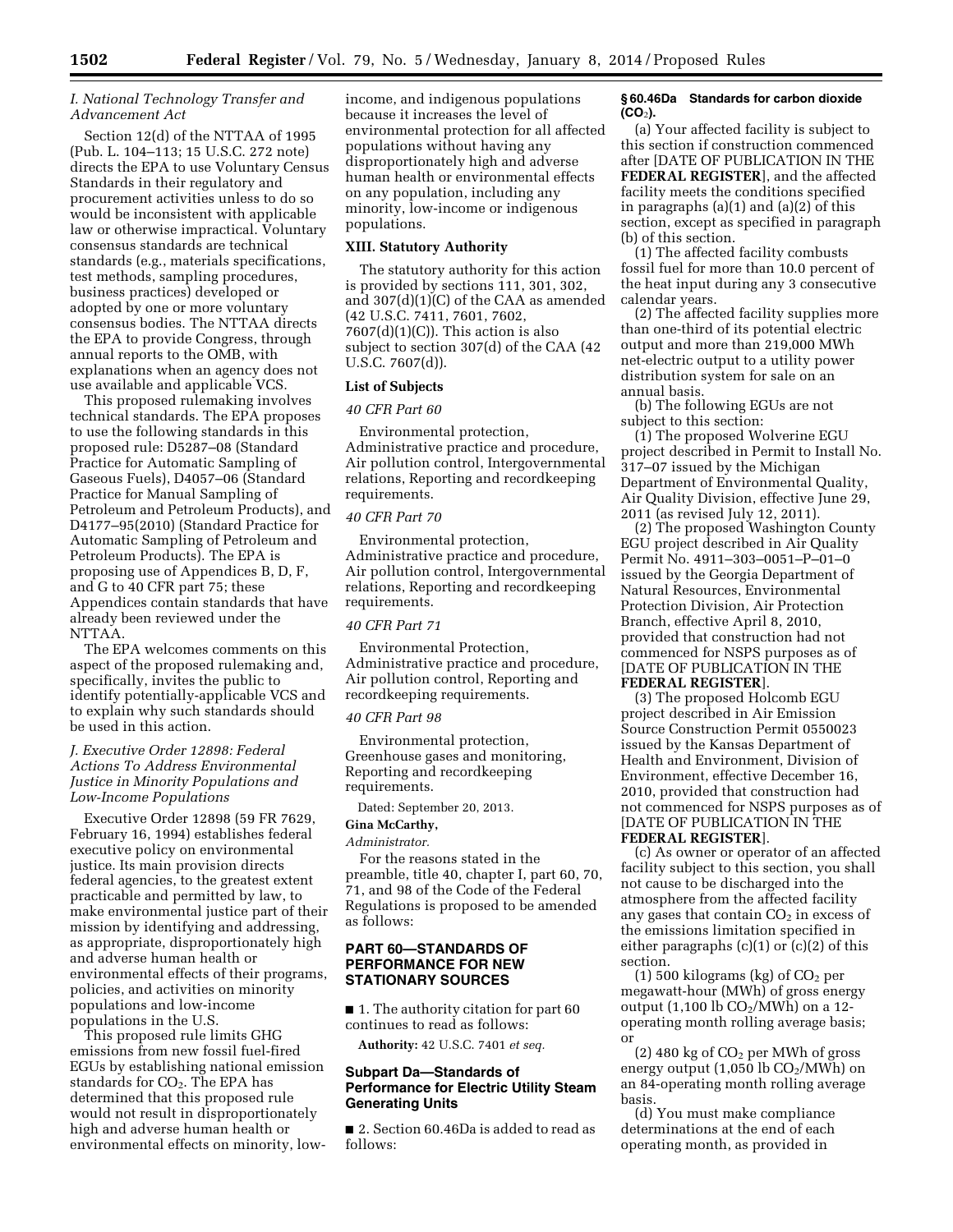paragraphs  $(d)(1)$  and  $(d)(2)$  of this section. For the purpose of this section, operating month means a calendar month during which any fossil fuel is combusted in the affected facility.

(1) If you elect to comply with the  $CO<sub>2</sub>$  emissions limitation in paragraph (c)(1) of this section, you must determine compliance monthly by calculating the average  $CO<sub>2</sub>$  emissions rate for the affected facility at the end of each 12-operating month period that includes, as the last month, the month for which you are determining compliance.

(2) If you elect to comply with the  $CO<sub>2</sub>$  emissions limitation in paragraph (c)(2) of this section, you must determine compliance monthly by calculating the average  $CO<sub>2</sub>$  emissions rate for the affected facility at the end of each 84-operating month period that includes, as the last month, the month for which you are determining compliance.

(e) You must conduct an initial compliance determination with the  $CO<sub>2</sub>$ emissions limitation for your affected facility within 30 days after accumulating the required number of operating months for the compliance period with which you have elected to comply (i.e., 12-operating months or 84 operating months). The first operating month included in this compliance period is the month in which emissions reporting is required to begin under § 75.64(a) of this chapter.

(f) You must monitor and collect data to demonstrate compliance with the  $CO<sub>2</sub>$ emissions limitation according to the requirements in paragraphs (f)(1) through (4) of this section.

(1) You must prepare a monitoring plan in accordance with the applicable provisions in § 75.53(g) and (h) of this chapter.

(2) You must measure the hourly  $CO<sub>2</sub>$ mass emissions from each affected facility using the procedures in paragraphs (f)(2)(i) through (vii) of this section, except as provided in paragraph (f)(3) of this section.

(i) You must install, certify, operate, maintain, and calibrate a  $CO<sub>2</sub>$ continuous emission monitoring system (CEMS) to directly measure and record CO2 concentrations in your affected facility's exhaust gases that are emitted to the atmosphere and an exhaust gas flow rate monitoring system according to § 75.10(a)(3)(i) of this chapter. If you measure  $CO<sub>2</sub>$  concentration on a dry basis, you must also install, certify, operate, maintain, and calibrate a continuous moisture monitoring system, according to § 75.11(b) of this chapter.

(ii) For each monitoring system used to determine the  $CO<sub>2</sub>$  mass emissions,

you must meet the applicable certification and quality assurance procedures in § 75.20 of this chapter and Appendices B and D to part 75 of this chapter.

(iii) You must use a laser device to measure the dimensions of each exhaust gas stack or duct at the flow monitor and the reference method sampling locations prior to the initial setup (characterization) of the flow monitor. For circular stacks, you must make measurements of the diameter at three or more distinct locations and average the results. For rectangular stacks or ducts, you must make measurements of each dimension (i.e., depth and width) at three or more distinct locations and average the results. If the flow rate monitor or reference method sampling site is relocated, you must repeat these measurements at the new location.

(iv) You can only use unadjusted exhaust gas volumetric flow rates to determine the hourly CO<sub>2</sub> mass emissions from the affected facility; you must not apply the bias adjustment factors described in section 7.6.5 of Appendix A to part 75 of this chapter to the exhaust gas flow rate data.

(v) If you choose to use Method 2 in Appendix A–1 to this part to perform the required relative accuracy test audits (RATAs) of the part 75 flow rate monitoring system, you must use a calibrated Type-S pitot tube or pitot tube assembly. You must not use the default Type-S pitot tube coefficient.

(vi) If two or more affected facilities share a common exhaust gas stack and are subject to the same  $CO<sub>2</sub>$  emissions limitation in paragraph (c) of this section, you may monitor the hourly CO2 mass emissions at the common exhaust gas stack rather than monitoring each affected facility separately.

(vii) If the exhaust gases from the affected facilities are emitted to the atmosphere through multiple stacks (or if the exhaust gases are routed to a common stack through multiple ducts and you choose to monitor in the ducts), you must monitor the hourly  $CO<sub>2</sub>$  mass emissions and the ''stack operating time'' (as defined in § 72.2 of this chapter) at each stack or duct separately.

(3) As an alternative to complying with paragraph (f)(2) of this section, for affected facilities that do not combust any solid fuel, you may determine the hourly  $CO<sub>2</sub>$  mass emissions by using Equation G–4 in Appendix G to part 75 of this chapter according to the requirements specified in paragraphs  $(f)(3)(i)$  and  $(f)(3)(ii)$  of this section.

(i) You must implement the applicable procedures in Appendix D to part 75 of this chapter to determine hourly unit heat input rates (MMBtu/h),

based on hourly measurements of fuel flow rate and periodic determinations of the gross calorific value (GCV) of each fuel combusted.

(ii) You may determine site-specific carbon-based F-factors  $(F_c)$  using Equation F–7b in section 3.3.6 of Appendix F to part 75 of this chapter, and you may use these  $F_c$  values in the emissions calculations instead of using the default  $F_c$  values in the Equation G-4 nomenclature.

(4) You must install, calibrate, maintain, and operate a sufficient number of watt meters to continuously measure and record the gross electric output from the affected facility, and you must meet the requirements specified in paragraphs (f)(4)(i) and (ii) of this section, as applicable.

(i) If your affected facility is a combined heat and power unit as defined in § 60.42Da, you must also install, calibrate, maintain, and operate meters to continuously determine and record the total useful recovered thermal energy. For process steam applications, you must install, calibrate, maintain, and operate meters to continuously determine and record steam flow rate, temperature, and pressure. If your affected facility has a direct mechanical drive application, you must submit a plan to the Administrator or delegated authority for approval of how gross energy output will be determined. Your plan shall ensure that you install, calibrate, maintain, and operate meters to continuously determine and record each component of the determination.

(ii) If two or more affected facilities have steam generating units that serve a common electric generator, you must apportion the combined hourly gross electric output to each individual affected facility using a plan approved by the Administrator (e.g., using steam load or heat input to each affected facility). Your plan shall ensure that you install, calibrate, maintain, and operate meters to continuously determine and record each component of the determination.

(g) You must demonstrate compliance with the  $CO<sub>2</sub>$  emissions limitation using the procedures specified in paragraphs  $(g)(1)$  and  $(2)$  of this section.

(1) You must calculate the  $CO<sub>2</sub>$  mass emissions rate for your affected facility using the calculation procedures in paragraphs  $(g)(1)(i)$  through  $(v)$  of this section with the hourly  $CO<sub>2</sub>$  mass emissions and gross energy output data determined and recorded according to the procedures in paragraph (f) of this section for each operating hour in the applicable compliance period (i.e., 12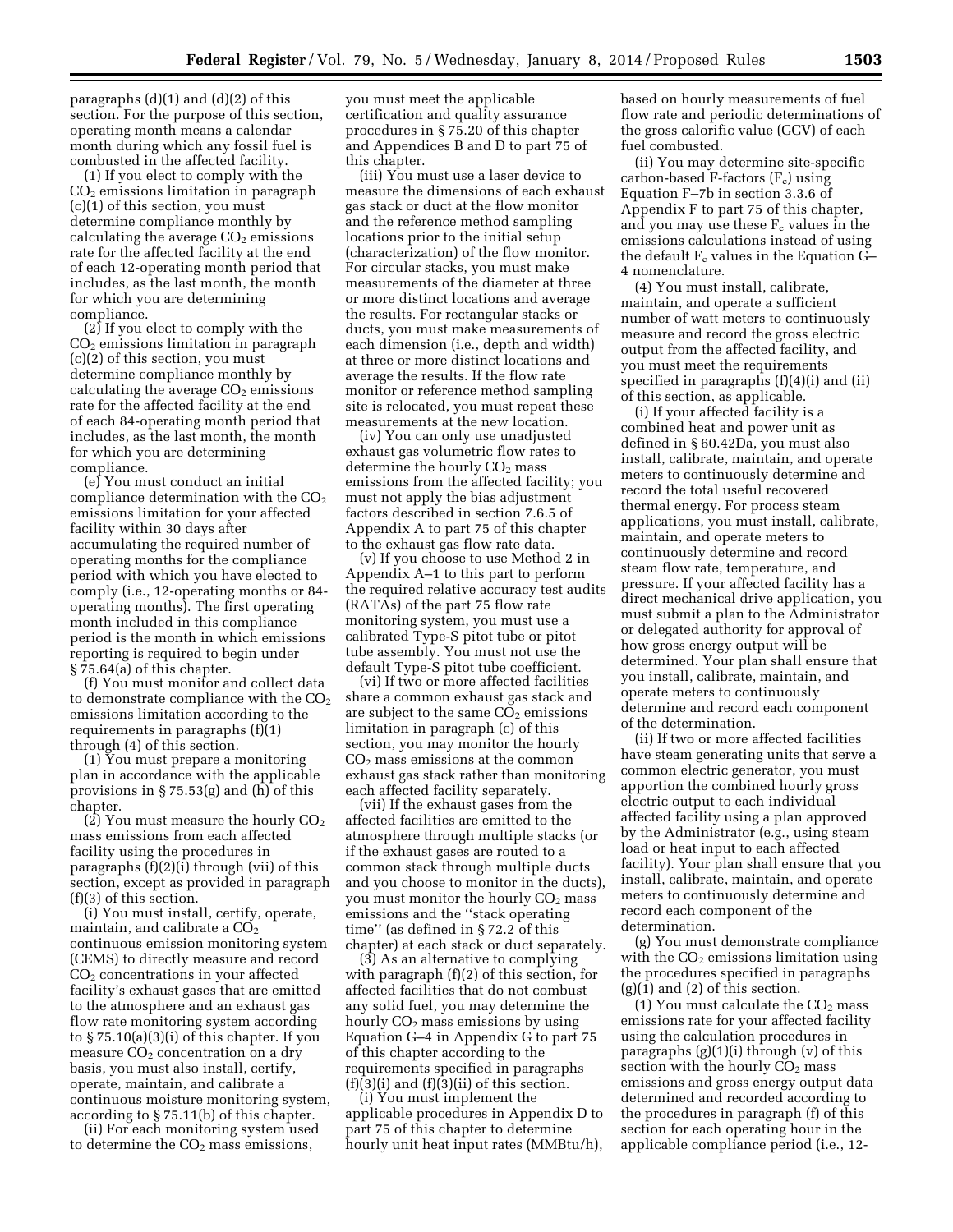operating months or 84-operating months).

(i) You must only use operating hours in the compliance period for which you have valid data for all the parameters you use to determine the hourly  $CO<sub>2</sub>$ mass emissions and gross output data. You must not use operating hours which use the substitute data provisions of part 75 of this chapter for any of the parameters in the calculation. For the compliance determination calculation, you must obtain valid hourly values for a minimum of 95 percent of the

operating hours in the applicable compliance period.

(ii) You must calculate the total  $CO<sub>2</sub>$ mass emissions by summing all of the valid hourly  $CO<sub>2</sub>$  mass emissions values for the applicable compliance period. If exhaust gases from the affected facility are emitted to the atmosphere through multiple stacks or ducts, you must calculate the total  $CO<sub>2</sub>$  mass emissions for the affected facility by summing the total  $CO<sub>2</sub>$  mass emissions from each of the individual stacks or ducts.

(iii) For each operating hour of the compliance period used in paragraph  $(g)(1)(ii)$  of this section to calculate the total  $CO<sub>2</sub>$  mass emissions, you must determine the affected facility's corresponding hourly gross energy output using the appropriate definitions in § 60.42Da and paragraph (k) of this section and using the procedure specified in paragraphs  $(g)(3)(iii)(A)$ through (D) of this section.

(A) Calculate  $P_{\text{gross}}$  for your affected facility using the following equation:

$$
P_{\text{gross}} = \frac{(Pe)_{ST} + (Pe)_{CT} + (Pe)_{IB} - (Pe)_{FW}}{T} + 0.75 \times [(Pt)_{PS} + (Pt)_{HR} + (Pt)_{IB}]
$$

Where: a

- $P<sub>gross</sub> = Gross energy output of your affected$ facility in megawatt-hours in MWh.
- $(Pe)_{ST} = Electric energy output plus$ mechanical energy output (if any) of steam turbines in MWh.
- $(Pe)_{CT}$  = Electric energy output plus mechanical energy output (if any) of stationary combustion turbine(s) in MWh.
- $(Pe)_{IE}$  = Electric energy output plus mechanical energy output (if any) of your affected facility's integrated equipment that provides electricity or mechanical energy to the affected facility or auxiliary equipment in MWh.
- $(Pe)_{FW}$  = Electric energy used to power boiler feedwater pumps at steam generating units in MWh. This term is not applicable to IGCC facilities.
- $(Pt)_{PS}$  = Useful thermal energy output of steam measured relative to ISO conditions that is used for applications that do not generate additional electricity, produce mechanical energy output, or enhance the performance of the affected facility. This term is calculated using the equation specified in paragraph  $(g)(3)(iii)(B)$  of this section in MWh.
- $(Pt)_{HR}$  = Hourly useful thermal energy output measured relative to ISO conditions from heat recovery that is used for applications other than steam generation or performance enhancement of the affected facility in MWh.
- $(Pt)_{IE}$  = Useful thermal energy output relative to ISO conditions from any integrated equipment that provides thermal energy to the affected facility or auxiliary equipment in MWh.
- T = Electric Transmission and Distribution Factor.
	- T = 0.95 for a combined heat and power affected facility where at least on an annual basis 20.0 percent of the total gross energy output consists of electric or direct mechanical output and 20.0 percent of the total gross energy output consists of useful thermal energy output on a rolling 3 year basis.
	- $T = 1.0$  for all other affected facilities.

(B) If applicable to your affected facility, calculate  $(Pt)_{PS}$  using the following equation:

$$
(Pt)_{PS} = \frac{Q_m \times H}{3.6 \times 10^9}
$$

Where:

- $Q_m$  = Measured steam flow in kilograms (kg) (or pounds (lb)) for the operating hour.
- H = Enthalpy of the steam at measured temperature and pressure relative to ISO conditions in Joules per kilogram (J/kg) (or Btu/lb).
- $3.6 \times 10^9$  = Conversion factor (J/MWh) (or  $3.413 \times 10^6$  Btu/MWh).

(C) For an operating hour in which there is no gross electric load, but there is mechanical or useful thermal output, you must still determine the gross energy output for that hour. In addition, for an operating hour in which there is no useful output, you must still determine the hourly gross  $CO<sub>2</sub>$ emissions for that hour.

(D) If hourly CO2 mass emissions are determined for a common stack, you must determine the hourly gross energy output (electric, thermal, and/or mechanical, as applicable) by summing the hourly loads for the individual affected facility and you must express the operating time as ''stack operating hours'' (as defined in § 72.2 of this chapter).

(iv) You must calculate the total gross energy output by summing the hourly gross energy output values for the affected facility determined from paragraph (g)(1)(iii) of this section for all of the operating hours in the applicable compliance period.

(v) You must calculate the  $CO<sub>2</sub>$  mass emissions rate for the applicable compliance period interval by dividing the total  $CO<sub>2</sub>$  mass emissions value from paragraph (g)(1)(ii) of this section by the total gross energy output value from paragraph  $(g)(1)(iv)$  of this section.

(2) You must determine compliance with the  $CO<sub>2</sub>$  emissions limitation in paragraph (c) of this section is determined as specified in paragraphs (g)(2)(i) and (ii) of this section using the CO2 mass emissions rate for your affected facility that you determined in paragraph (g)(1) of this section.

(i) If the  $CO<sub>2</sub>$  mass emissions rate for your affected facility is less than or equal to the  $CO<sub>2</sub>$  emissions limitation applicable to your affected facility, then your affected facility is in compliance with the  $CO<sub>2</sub>$  emissions limitation. If you attain compliance with the  $CO<sub>2</sub>$ emissions limitation at a common stack for two or more affected facilities subject to the same  $CO<sub>2</sub>$  emissions limitation, each affected facility sharing the stack is in compliance with the  $CO<sub>2</sub>$ emissions limitation.

(ii) If the CO2 mass emissions rate for the affected facility is greater than the  $CO<sub>2</sub>$  emissions limitation in paragraph (c) of this section applicable to the affected facility, then the affected facility has excess  $CO<sub>2</sub>$  emissions.

(h) You must prepare and submit notifications and reports according to paragraphs  $(h)(1)$  through  $(4)$  of this section.

(1) You must prepare and submit the notifications in  $\S$ § 60.7(a)(1) and (a)(3) and 60.19, as applicable to your affected facility.

 $(2)$  You must prepare and submit notifications in § 75.61 of this chapter, as applicable to your affected facility.

(3) You must submit electronic quarterly reports according to the requirements specified in paragraphs (h)(3)(i) through (iii) of this section.

(i) Initially, after you have accumulated the required number of operating months for the  $CO<sub>2</sub>$  emission limitation compliance period that you have chosen to comply with (i.e., 12 operating months or 84-operating months), you must submit a report for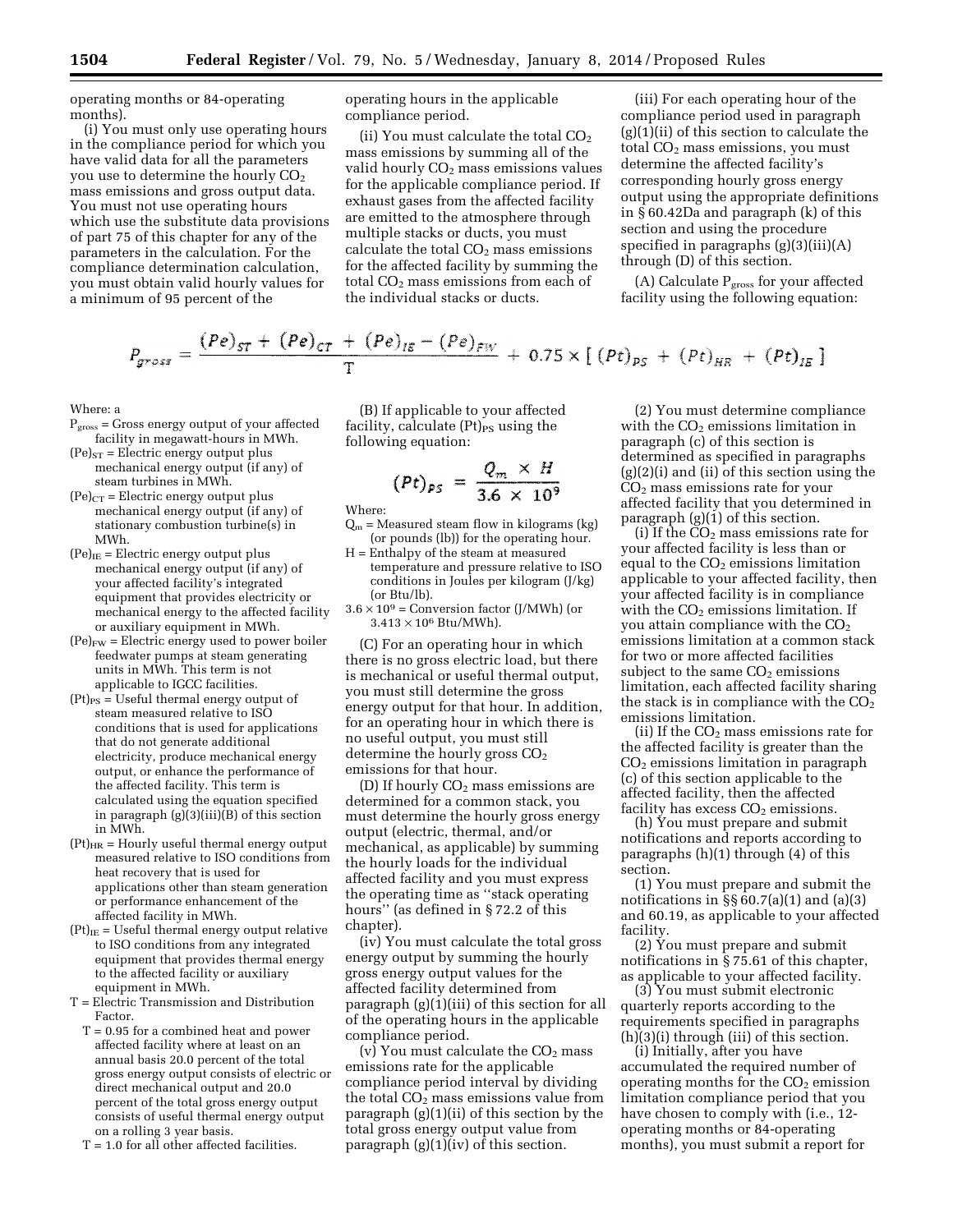the calendar quarter that includes the final (12th- or 84th) operating month no later than 30 days after the end of that quarter. Thereafter, you must submit a report for each subsequent calendar quarter no later than 30 days after the end of the quarter.

(ii) In each quarterly report you must include the information in paragraphs  $(h)(3)(ii)(A)$  through  $(E)$  of this section.

 $(A)$  The  $CO<sub>2</sub>$  emission limitation compliance period with which you have chosen to comply.

(B) Any months in the calendar quarter that you are not counting as operating months.

(C) For each operating month in the calendar quarter, the corresponding average  $CO<sub>2</sub>$  mass emissions rate for the applicable compliance period interval that you determined according to paragraph (g) of this section.

(D) The percentage of valid  $CO<sub>2</sub>$  mass emission rates in each compliance period (i.e., the total number of valid  $CO<sub>2</sub>$  mass emission rates in that period divided by the total number of operating hours in that period, multiplied by 100 percent).

(E) Any operating months in the calendar quarter with excess  $CO<sub>2</sub>$ emissions.

(iii) In the final quarterly report of each calendar year you must include the following:

(A) Net electric output sold to an

electric grid over the calendar year; and (B) The potential electric output of the facility.

(iv) You must submit each electronic report using the Emissions Collection and Monitoring Plan System (ECMPS) Client Tool provided by the Clean Air Markets Division in the EPA Office of Atmospheric Programs.

(4) You must meet all applicable reporting requirements and submit reports as required under subpart G of part 75 of this chapter.

(5) If your affected unit uses geologic sequestration to meet the applicable emissions limit, you must report in accordance with the requirements of 40 CFR Part 98, subpart PP and either:

(i) if injection occurs onsite, report in accordance with the requirements of 40 CFR Part 98, subpart RR, or

(ii) if injection occurs offsite, transfer the captured  $CO<sub>2</sub>$  to a facility or facilities that reports in accordance with the requirements of 40 CFR Part 98, subpart RR.

(i) For each affected electric utility stream generating unit, you must maintain records according to paragraphs (i)(1) through (i)(8) of this section.

(1) You must comply with the applicable recordkeeping requirements and maintain records as required under subpart F of part 75 of this chapter.

(2) You must maintain records of the calculations you performed to determine the total  $CO<sub>2</sub>$  mass emissions for each operating month, and the averages for each compliance period interval (i.e., 12-operating months or 84 operating months, as applicable to the CO2 emissions limitations).

(3) You must maintain records of the applicable data recorded and calculations performed that you used to determine the gross energy output for each operating month.

(4) You must maintain records of the calculations you performed to determine the percentage of valid  $CO<sub>2</sub>$ mass emission rates in each compliance period.

(5) You must maintain records of the calculations you performed to assess compliance with each applicable CO<sub>2</sub> emissions limitation in paragraph (c) of this section.

(6) Your records must be in a form suitable and readily available for expeditious review.

(7) You must maintain each record for 5 years after the date of each occurrence, measurement, maintenance, corrective action, report, or record except those records required to demonstrate compliance with an 84-operating month compliance period. You must maintain records required to demonstrate compliance with an 84-operating month compliance period for at least 10 years following the date of each occurrence, measurement, maintenance, corrective action, report, or record.

(8) You must maintain each record on site for at least 2 years after the date of each occurrence, measurement, maintenance, corrective action, report, or record, according to § 60.7. You may maintain the records off site and electronically for the remaining year(s) as required by this subpart.

(j) *PSD and Title V Thresholds for Greenhouse Gases.* 

(1) For purposes of 40 CFR 51.166(b)(49)(ii), with respect to GHG emissions from new affected facilities, the ''pollutant that is subject to the standard promulgated under section 111 of the Act'' shall be considered to be the pollutant that otherwise is subject to regulation under the Act as defined in 40 CFR 51.166(b)(48) and in any SIP approved by the EPA that is interpreted to incorporate, or specifically incorporates, 40 CFR 51.166(b)(48).

(2) For purposes of 40 CFR 52.21(b)(50)(ii), with respect to GHG emissions from new affected facilities, the ''pollutant that is subject to the standard promulgated under section 111 of the Act'' shall be considered to be the

pollutant that otherwise is subject to regulation under the Act as defined in 40 CFR 52.21(b)(49).

(3) For purposes of 40 CFR 70.2, with respect to greenhouse gas emissions from new affected facilities, the ''pollutant that is subject to any standard promulgated under section 111 of the Act'' shall be considered to be the pollutant that otherwise is ''subject to regulation'' as defined in 40 CFR 70.2.

(4) For purposes of 40 CFR 71.2, with respect to greenhouse gas emissions from new affected facilities, the ''pollutant that is subject to any standard promulgated under section 111 of the Act'' shall be considered to be the pollutant that otherwise is ''subject to regulation" as defined in 40 CFR 71.2.

(k) For purposes of this section, the following definitions apply:

*Gross energy output* means: (i) Except as provided under

paragraph (ii) of this definition, for electric utility steam generating units, the gross electric or mechanical output from the affected facility (including, but not limited to, output from steam turbine(s), combustion turbine(s), and gas expanders) minus any electricity used to power the feedwater pumps plus 75 percent of the useful thermal output measured relative to ISO conditions that is not used to generate additional electric or mechanical output or to enhance the performance of the unit (e.g., steam delivered to an industrial process for a heating application);

(ii) For electric utility steam generating unit combined heat and power facilities where at least 20.0 percent of the total gross energy output consists of electric or direct mechanical output and at least 20.0 percent of the total gross energy output consists of thermal output on a rolling 3 year basis, the gross electric or mechanical output from the affected facility (including, but not limited to, output from steam turbine(s), combustion turbine(s), and gas expanders) minus any electricity used to power the feedwater pumps, that difference divided by 0.95, plus 75 percent of the useful thermal output measured relative to ISO conditions that is not used to generate additional electric or mechanical output or to enhance the performance of the unit (e.g., steam delivered to an industrial process for a heating application);

(iii) Except as provided under paragraph (ii) of this definition, for a IGCC electric utility generating unit, the gross electric or mechanical output from the affected facility (including, but not limited to, output from steam turbine(s), combustion turbine(s), and gas expanders) plus 75 percent of the useful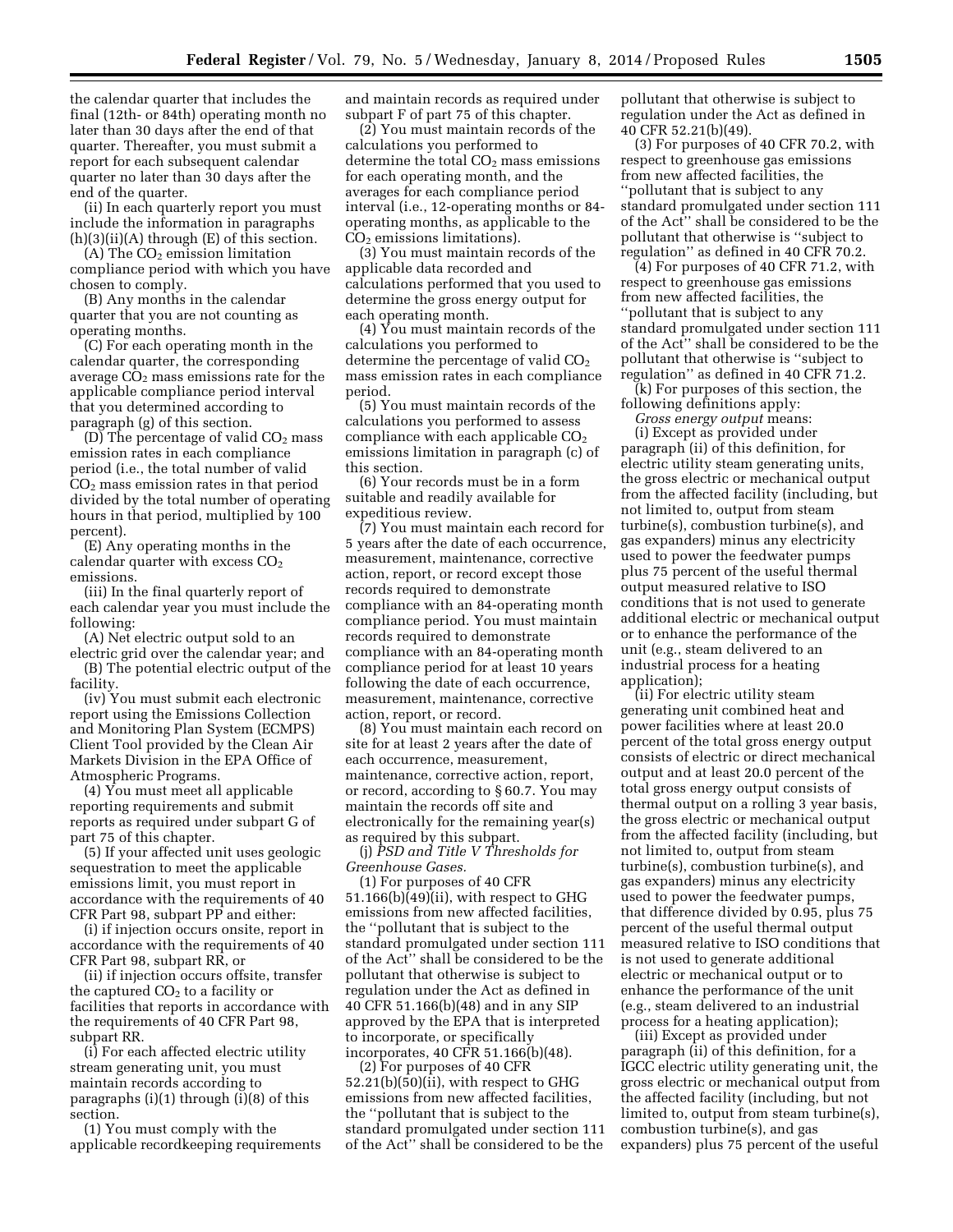thermal output measured relative to ISO conditions that is not used to generate additional electric or mechanical output or to enhance the performance of the unit (e.g., steam delivered to an industrial process for a heating application);

(iv) For IGCC electric utility generating unit combined heat and power facilities where at least 20.0 percent of the total gross energy output consists of electric or direct mechanical output and at least 20.0 percent of the total gross energy output consists of thermal output on a rolling 3 year basis, the gross electric or mechanical output from the affected facility (including, but not limited to, output from steam turbine(s), combustion turbine(s), and gas expanders) divided by 0.95, plus 75 percent of the useful thermal output measured relative to ISO conditions that is not used to generate additional electric or mechanical output or to enhance the performance of the unit (e.g., steam delivered to an industrial process for a heating application);

*IGCC facility is an integrated gasification combined cycle electric utility steam generating unit,* which means an electric utility combined cycle facility that is designed to burn fuels containing 50 percent (by heat input) or more solid-derived fuel not meeting the definition of natural gas plus any integrated equipment that provides electricity or useful thermal output to either the affected facility or auxiliary equipment. The Administrator may waive the 50 percent solid-derived fuel requirement during periods of the gasification system construction, startup and commissioning, shutdown, or repair. No solid fuel is directly burned in the facility during operation.

*Net-electric output* means:

(i) Except as provided under paragraph (ii) of this definition, the gross electric sales to the utility power distribution system minus purchased power on a calendar year basis, or

(ii) For combined heat and power facilities where at least 20.0 percent of the total gross energy output consists of electric or direct mechanical output and at least 20.0 percent of the total gross energy output consists of thermal output, the gross electric sales to the utility power distribution system minus purchased power of the thermal host facility or facilities on a calendar year basis.

*Potential electric output* means: (i) Either 33 percent or the design net electric output efficiency, at the election of the owner/operator of the affected facility,

(ii) Multiplied by the maximum design heat input capacity of the steam generating unit,

(iii) Divided by 3,413 Btu/KWh, (iv) Divided by 1,000 kWh/MWh, and

(v) Multiplied by 8,760 h/yr.

(vi) For example, a 35 percent efficient steam generating unit with a 100 MW (341 MMBtu/h) fossil-fuel heat input capacity would have a 310,000 MWh 12 month potential electric output capacity.

*Steam generating unit* means any furnace, boiler, or other device used for combusting fuel for the purpose of producing steam (nuclear steam generators are not included) plus any integrated equipment that provides electricity or useful thermal output to either the boiler or auxiliary equipment.

# **Subpart KKKK—Standards of Performance for Stationary Combustion Turbines**

■ 3. Section 60.4305 is amended by adding paragraph (c) to read as follows:

# **§ 60.4305 Does this subpart apply to my stationary combustion turbine?**

\* \* \* \* \* (c) For purposes of regulation of greenhouse gases, the applicable provisions of this subpart affect your stationary combustion turbine if it meets the applicability conditions in paragraphs (c)(1) through (c)(5) of this section.

(1) Commenced construction after [DATE OF PUBLICATION IN THE **FEDERAL REGISTER**];

(2) Has a design heat input to the turbine engine greater than 73 MW (250 MMBtu/h);

(3) Combusts fossil fuel for more than 10.0 percent of the heat input during any 3 consecutive calendar years.

(4) Combusts over 90% natural gas on a heat input basis on a 3 year rolling average basis; and

(5) Was constructed for the purpose of supplying, and supplies, one-third or more of its potential electric output and more than 219,000 MWh net-electrical output to a utility distribution system on a 3 year rolling average basis.

■ 4. Section 60.4315 is revised to read as follows:

# **§ 60.4315 What pollutants are regulated by this subpart?**

(a) The pollutants regulated by this subpart are nitrogen oxides  $(NO<sub>X</sub>)$ , sulfur dioxide  $(SO<sub>2</sub>)$ , and greenhouse gases.

(b)(1) The greenhouse gases regulated by this subpart consist of carbon dioxide  $(CO<sub>2</sub>)$ .

(2) *PSD and Title V Thresholds for Greenhouse Gases.* 

(i) For purposes of 40 CFR 51.166(b)(49)(ii), with respect to GHG emissions from affected stationary combustion turbine, the ''pollutant that is subject to the standard promulgated under section 111 of the Act'' shall be considered to be the pollutant that otherwise is subject to regulation under the Act as defined in 40 CFR 51.166(b)(48) and in any SIP approved by the EPA that is interpreted to incorporate, or specifically incorporates, 40 CFR 51.166(b)(48).

(ii) For purposes of 40 CFR 52.21(b)(50)(ii), with respect to GHG emissions from affected stationary combustion turbines, the ''pollutant that is subject to the standard promulgated under section 111 of the Act'' shall be considered to be the pollutant that otherwise is subject to regulation under the Act as defined in 40 CFR 52.21(b)(49).

(iii) For purposes of 40 CFR 70.2, with respect to greenhouse gas emissions from affected stationary combustion turbines, the ''pollutant that is subject to any standard promulgated under section 111 of the Act'' shall be considered to be the pollutant that otherwise is ''subject to regulation'' as defined in 40 CFR 70.2.

(iv) For purposes of 40 CFR 71.2, with respect to greenhouse gas emissions from affected stationary combustion turbines, the ''pollutant that is subject to any standard promulgated under section 111 of the Act'' shall be considered to be the pollutant that otherwise is ''subject to regulation'' as defined in 40 CFR 71.2.

■ 5. Section 60.4326 is added to read as follows:

# **§ 60.4326 What CO**2 **emissions standard must I meet?**

You must not discharge from your affected stationary combustion turbine into the atmosphere any gases that contain  $CO<sub>2</sub>$  in excess of the applicable CO2 emissions standard specified in Table 2 of this subpart.

■ 6. Section 60.4333 is amended by adding paragraph (c) to read as follows:

### **§ 60.4333 What are my general requirements for complying with this subpart?**

\* \* \* \* \* (c) If you own or operate an affected stationary combustion turbine subject to a CO2 emissions standard in § 60.4326, you must make compliance determinations on a 12-operating month rolling average basis, and you must determine compliance monthly by calculating the average  $CO<sub>2</sub>$  emissions rate for the affected stationary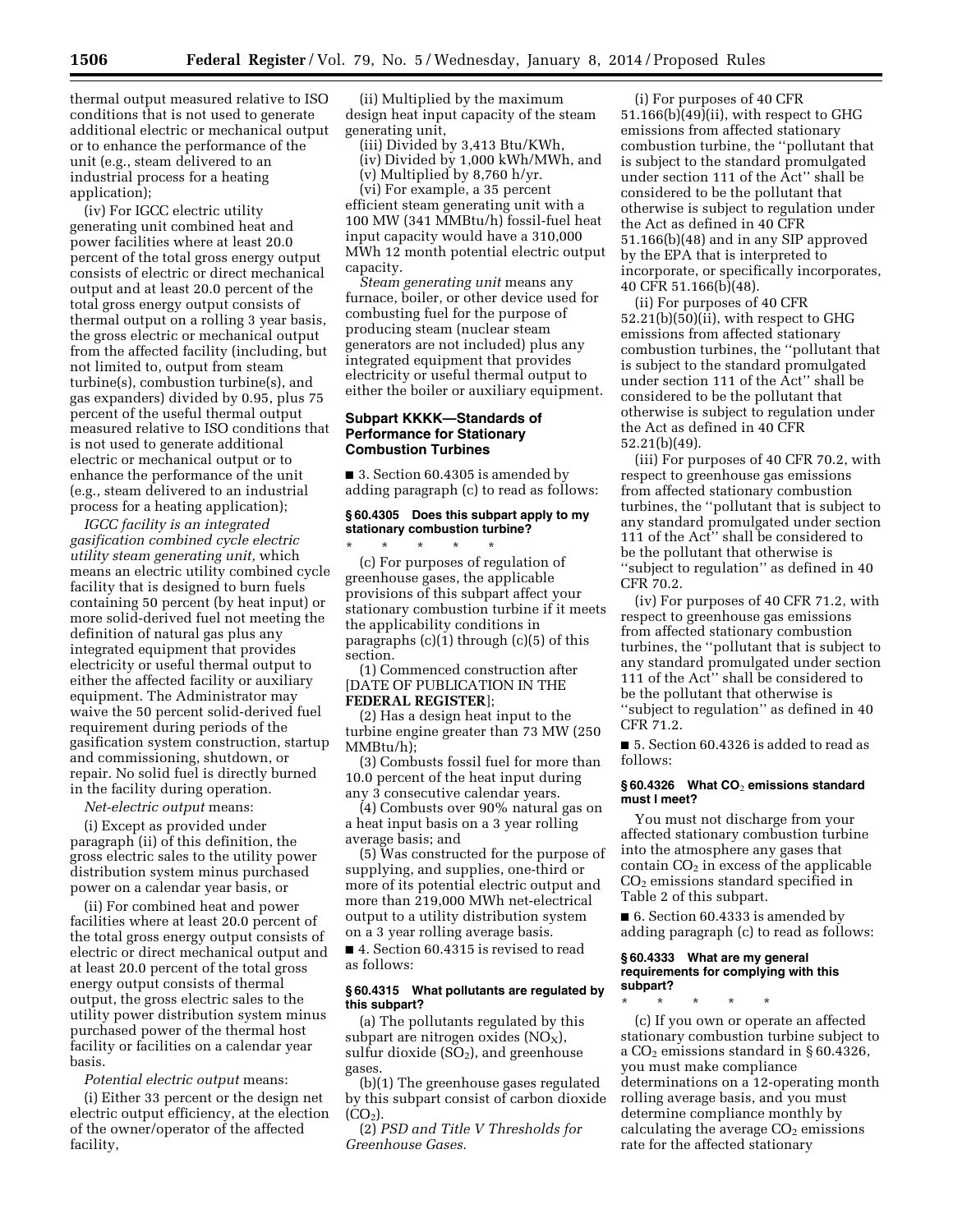combustion turbine at the end of each 12-operating month period.

■ 7. Section 60.4373 is added under undesignated center heading ''Monitoring'' to read as follows:

#### **§ 60.4373 How do I monitor and collect data to demonstrate compliance with my CO**2 **emissions standard using a CO**2 **CEMS?**

(a) You must prepare a monitoring plan in accordance with the applicable provisions in § 75.53(g) and (h) of this chapter.

(b) You must measure the hourly  $CO<sub>2</sub>$ mass emissions from each affected stationary combustion turbine using the procedures in paragraphs (b)(1) through (5) of this section, except as provided in paragraph (c) of this section.

(1) You must install, certify, operate, maintain, and calibrate a  $CO<sub>2</sub>$ continuous emission monitoring system (CEMS) to directly measure and record  $CO<sub>2</sub>$  concentrations in the stationary combustion turbine exhaust gases emitted to the atmosphere and an exhaust gas flow rate monitoring system according to  $\S 75.10(a)(3)(i)$  of this chapter. If you measure  $CO<sub>2</sub>$ concentration on a dry basis, you must also install, certify, operate, maintain, and calibrate a continuous moisture monitoring system, according to § 75.11(b) of this chapter.

(2) For each monitoring system that you use to determine the  $CO<sub>2</sub>$  mass emissions, you must meet the applicable certification and quality assurance procedures in § 75.20 of this chapter and Appendices B and D to part 75 of this chapter.

(3) You must use a laser device to measure the dimensions of each exhaust gas stack or duct at the flow monitor and the reference method sampling locations prior to the initial setup (characterization) of the flow monitor. For circular stacks, you must make measure of the diameter at three or more distinct locations and average the results. For rectangular stacks or ducts, you must measure each dimension (i.e., depth and width) at three or more distinct locations and average the results. If the flow rate monitor or reference method sampling site is relocated, you must repeat these measurements at the new location.

(4) You must use unadjusted exhaust gas volumetric flow rates only to determine the hourly CO<sub>2</sub> mass emissions from the affected stationary combustion turbine; you must not apply the bias adjustment factors described in section 7.6.5 of Appendix A to part 75 of this chapter to the exhaust gas flow rate data.

(5) If you chose to use Method 2 in Appendix A–1 to this part to perform the required relative accuracy test audits (RATAs) of the part 75 flow rate monitoring system, you must use a calibrated Type-S pitot tube or pitot tube assembly. You must not use the default Type-S pitot tube coefficient.

(c) As an alternative to complying with paragraph (b) of this section, you may determine the hourly  $CO<sub>2</sub>$  mass emissions by using Equation G–4 in Appendix G to part 75 of this chapter according to the requirements specified in paragraphs (c)(1) and (2) of this section.

(1) You must implement the applicable procedures in appendix D to part 75 of this chapter to determine hourly unit heat input rates (MMBtu/h), based on hourly measurements of fuel flow rate and periodic determinations of the gross calorific value (GCV) of each fuel combusted.

(2) You may determine site-specific carbon-based F-factors (Fc) using Equation F–7b in section 3.3.6 of Appendix F to part 75 of this chapter, and you may use these  $F_c$  values in the emissions calculations instead of using the default  $F_c$  values in the Equation G-4 nomenclature.

(d) You must install, calibrate, maintain, and operate a sufficient number of watt meters to continuously measure and record the gross electric output from the affected stationary combustion turbine. If the affected stationary combustion turbine is a CHP stationary combustion turbine, you must also install, calibrate, maintain, and operate meters to continuously determine and record the total useful recovered thermal energy. For process steam applications, you will need to install, calibrate, maintain, and operate meters to continuously determine and record steam flow rate, temperature, and pressure. If the affected stationary combustion turbine has a direct mechanical drive application, you must submit a plan to the Administrator or delegated authority for approval of how gross energy output will be determined. Your plan shall ensure that you install, calibrate, maintain, and operate meters to continuously determine and record each component of the determination.

(e) If two or more affected stationary combustion turbines serve a common electric generator, you must apportion the combined hourly gross output to the individual stationary combustion turbines using a plan approved by the Administrator (e.g., using steam load or heat input to each affected stationary combustion turbine). Your plan shall ensure that you install, calibrate, maintain, and operate meters to

continuously determine and record each component of the determination.

(f) In accordance with  $\S 60.13(g)$ , if two or more stationary combustion turbines that implement the continuous emission monitoring provisions in paragraph (b) of this section share a common exhaust gas stack and are subject to the same emissions standard under § 60.4326, you may monitor the hourly CO<sub>2</sub> mass emissions at the common stack in lieu of monitoring each stationary combustion turbine separately. If you choose this option, the hourly gross load (electric, thermal, and/or mechanical, as applicable) must be the sum of the hourly loads for the individual stationary combustion turbines and you must express the operating time as ''stack operating hours'' (as defined in § 72.2 of this chapter). If you attain compliance with the applicable emissions standard in § 60.4326 at the common stack, each stationary combustion turbine sharing the stack is in compliance.

(g) In accordance with  $\S 60.13$ (g), if the exhaust gases from a stationary combustion turbine that implements the continuous emission monitoring provisions in paragraph (b) of this section are emitted to the atmosphere through multiple stacks (or if the exhaust gases are routed to a common stack through multiple ducts and you chose to monitor in the ducts), you must monitor the hourly  $CO<sub>2</sub>$  mass emissions and the ''stack operating time'' (as defined in § 72.2 of this chapter) at each stack or duct separately. In this case, you determine compliance with the applicable emissions standard in  $§ 60.4326$  by summing the  $CO<sub>2</sub>$  mass emissions measured at the individual stacks or ducts and dividing by the total gross output for the unit.

■ 8. Section 60.4374 is added under undesignated center heading ''Monitoring'' to read as follows:

#### **§ 60.4374 How do I demonstrate compliance with my CO**2 **emissions standard and determine excess emissions?**

(a) You must calculate the  $CO<sub>2</sub>$  mass emissions rate for your affected stationary combustion turbine by using the hourly  $CO<sub>2</sub>$  mass emissions and total gross output data determined and recorded according to the procedures in § 60.4373 for the compliance period for the  $CO<sub>2</sub>$  emissions standard applicable to the affected stationary combustion turbine, and the calculation procedures in paragraphs (a)(1) through (a)(5) of this section.

(1) You must only use operating hours in the compliance period for the compliance determination calculation for which you obtained valid data for all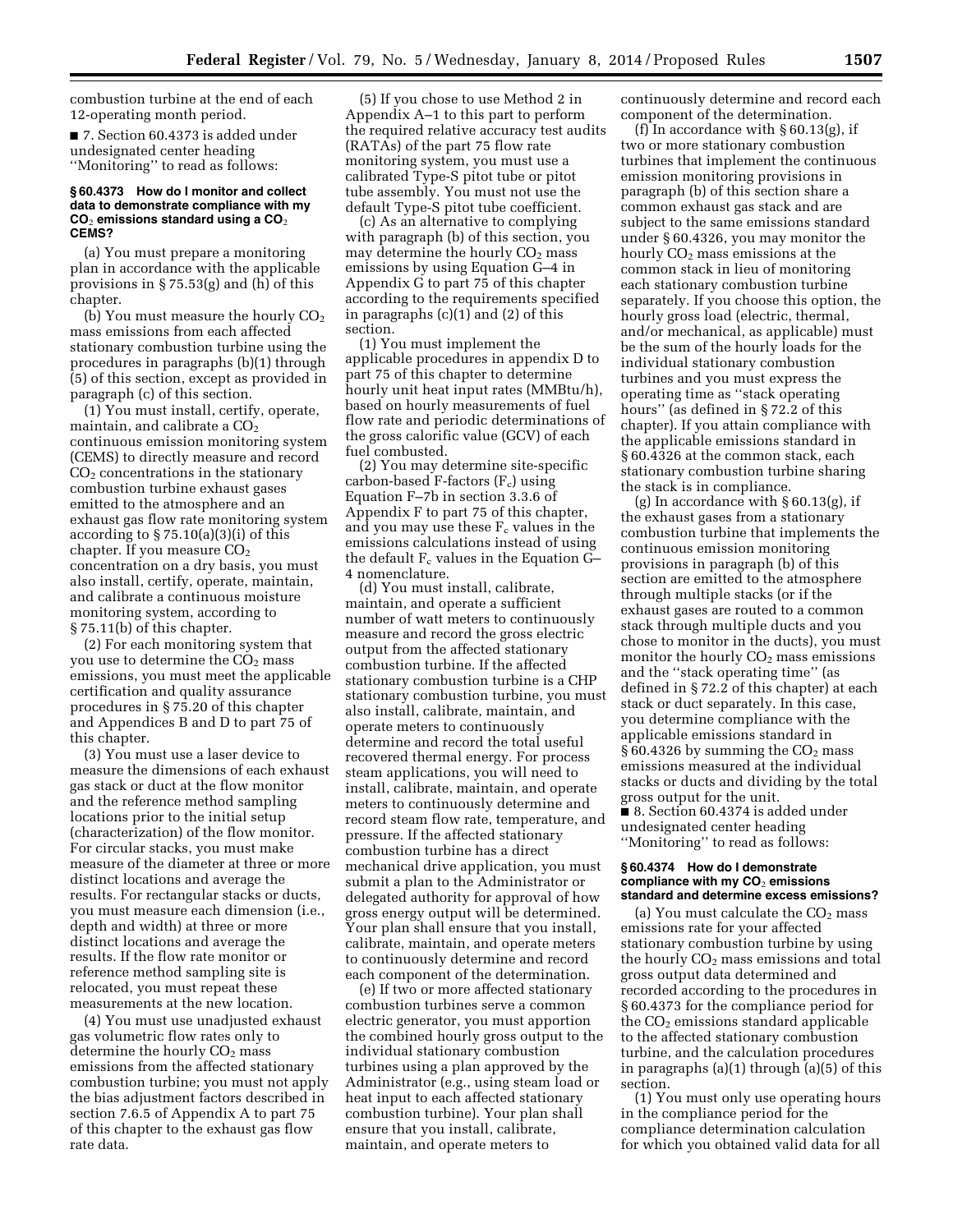parameters you used to determine the hourly  $CO<sub>2</sub>$  mass emissions and gross output data, are used for the compliance determination calculation. You must not include operating hours in which you used the substitute data provisions of part 75 of this chapter for any of the parameters in the calculation. For the compliance determination calculation, you must obtain valid hourly CO<sub>2</sub> mass emission values for a minimum of 95 percent of the operating hours in the compliance period.

(2) You must calculate the total  $CO<sub>2</sub>$ mass emissions by summing the hourly  $CO<sub>2</sub>$  mass emissions values for the affected stationary combustion turbine determined to be valid according to the conditions specified in paragraph (a)(1) of this section for all of the operating hours in the applicable compliance period.

(3) For each operating hour of the compliance period used in paragraph (a)(2) of this section to calculate the total  $CO<sub>2</sub>$  mass emissions, you must

determine the affected stationary combustion turbine's corresponding hourly gross output  $(P_{\text{gross}})$  by applying the appropriate definitions in §§ 60.4420 and 60.4421 of this subpart and according to the procedures specified in paragraphs (a)(3)(i) and (iv) of this section.

(i) Calculate  $P_{\text{gross}}$  for your affected stationary combustion turbine using the following equation:

$$
P_{gross} = \frac{(Pe)_{CT} + (Pe)_{ST} + (Pe)_{IE}}{T} + 0.75 \times [(Pt)_{PS} + (Pt)_{HR} + (Pt)_{IE}]
$$

Where:

- $P<sub>gross</sub> = Gross energy output of your affected$ stationary combustion turbine in megawatt-hours in MWh.
- $(Pe)_{CT}$  = Electric energy output plus mechanical energy output (if any) of stationary combustion turbines in MWh.
- $(Pe)_{ST}$  = Electric energy output plus mechanical energy output (if any) of steam turbines in MWh.
- $(Pe)_{IE}$  = Electric energy output plus mechanical energy output (if any) of your affected stationary combustion turbine's integrated equipment that provides electricity to the affected facility or auxiliary equipment in MWh.
- $(Pt)_{PS}$  = Useful thermal energy output of steam relative to ISO conditions that is used for applications that do not generate additional electricity, produce mechanical energy output, enhance the performance of the affected facility. Calculated using the equation specified in paragraph (a)(3)(ii) of this section in MWh.
- $(Pt)_{HR}$  = Useful thermal energy output relative to ISO conditions from heat recovery that is used for applications other than steam generation or performance enhancement of the affected facility in MWh.
- $(Pt)_{IE}$  = Useful thermal energy output relative to ISO conditions from any integrated equipment that provides input to the affected facility or auxiliary equipment in MWh.
- T = Electric Transmission and Distribution Factor.
- T = 0.95 for a CHP stationary combustion turbine where at least on an annual basis 20.0 percent of the total gross energy output consists of electric or direct mechanical output and 20.0 percent of the total gross energy output consists of useful thermal energy output on a rolling 3 year basis.
- $T = 1.0$  for all other affected stationary combustion turbines.

(ii) If applicable to your affected stationary combustion turbine, calculate  $(Pt)_{PS}$  using the following equation:

$$
(Pt)_{PS} = \frac{Q_m \times H}{3.6 \times 10^9}
$$

Where:

- $Q_m$  = Measured steam flow in kilograms (kg) (or pounds (lb)) for the operating hour.
- H = Enthalpy of the steam at measured temperature and pressure relative to ISO conditions in Joules per kilogram (J/kg) (or Btu/lb).
- $3.6 \times 10^9$  = Conversion factor (J/MWh) (or  $3.413 \times 10^6$  Btu/MWh).

(iii) You must determine the hourly gross energy output for each operating hour in which there is no electric output, but there is mechanical output or useful thermal output. In addition you must determine the hourly gross CO2 emissions for each operating hour in which there is no useful output.

(iv) In the case for which compliance is demonstrated according to § 60.4373(f) for affected stationary combustion turbines that vent to a common stack, then you must calculate the hourly gross energy output (electric, mechanical, and/or thermal, as applicable) by summing the hourly gross energy output you determined for each of your individual affected stationary combustion turbines that vent to the common stack; and you must express the operating time as ''stack operating hours'' (as defined in § 72.2 of this chapter).

(4) You must calculate the total gross output for the affected stationary combustion turbine's compliance period by summing the hourly gross output values for the affected stationary combustion turbine determined from paragraph (a)(2) of this section for all of the operating hours in the applicable compliance period.

(5) You must calculate the  $CO<sub>2</sub>$  mass emissions rate for the affected stationary combustion turbine by dividing the total CO2 mass emissions value as calculated according to the requirements of paragraph (a)(2) of this section by the total gross output value as calculated according to the requirements of paragraph (a)(4) of this section.

(b) If the  $CO<sub>2</sub>$  mass emissions rate for the affected stationary combustion turbine determined according to the procedures specified in paragraph (a) of this section is less than or equal to the CO2 emissions standard in Table 2 of this subpart applicable to the affected stationary combustion turbine, then your affected stationary combustion turbine is in compliance with the emissions standard. If the average  $CO<sub>2</sub>$ mass emissions rate is greater than the CO2 emissions standard in Table 2 of this subpart applicable to the affected stationary combustion turbine, then your affected stationary combustion turbine has excess  $CO<sub>2</sub>$  emissions.

■ 9. Section 60.4375 is amended by revising the section heading to read as follows:

**§ 60.4375 What reports must I submit to comply with my NO**X **and SO**2 **emissions limits?** 

\* \* \* \* \* ■ 10. Section 60.4376 is added to read as follows:

#### **§ 60.4376 What notifications and reports**  must I submit to comply with my CO<sub>2</sub> **emissions standard?**

(a)(1) You must prepare and submit the notifications specified in §§ 60.7(a)(1) and (a)(3) and 60.19, as applicable to your affected stationary combustion turbine.

(2) You must prepare and submit notifications specified in § 75.61 of this chapter, as applicable to your affected stationary combustion turbine.

(b) You must prepare and submit reports according to paragraphs  $(b)(1)$ through (d) of this section, as applicable.

(1) For stationary combustion turbines that are required, by  $\S 60.4333(c)$ , to conduct initial and on-going compliance determinations on a 12-operating month rolling average basis for the standard in § 60.4326, you must submit electronic quarterly reports as follows. After you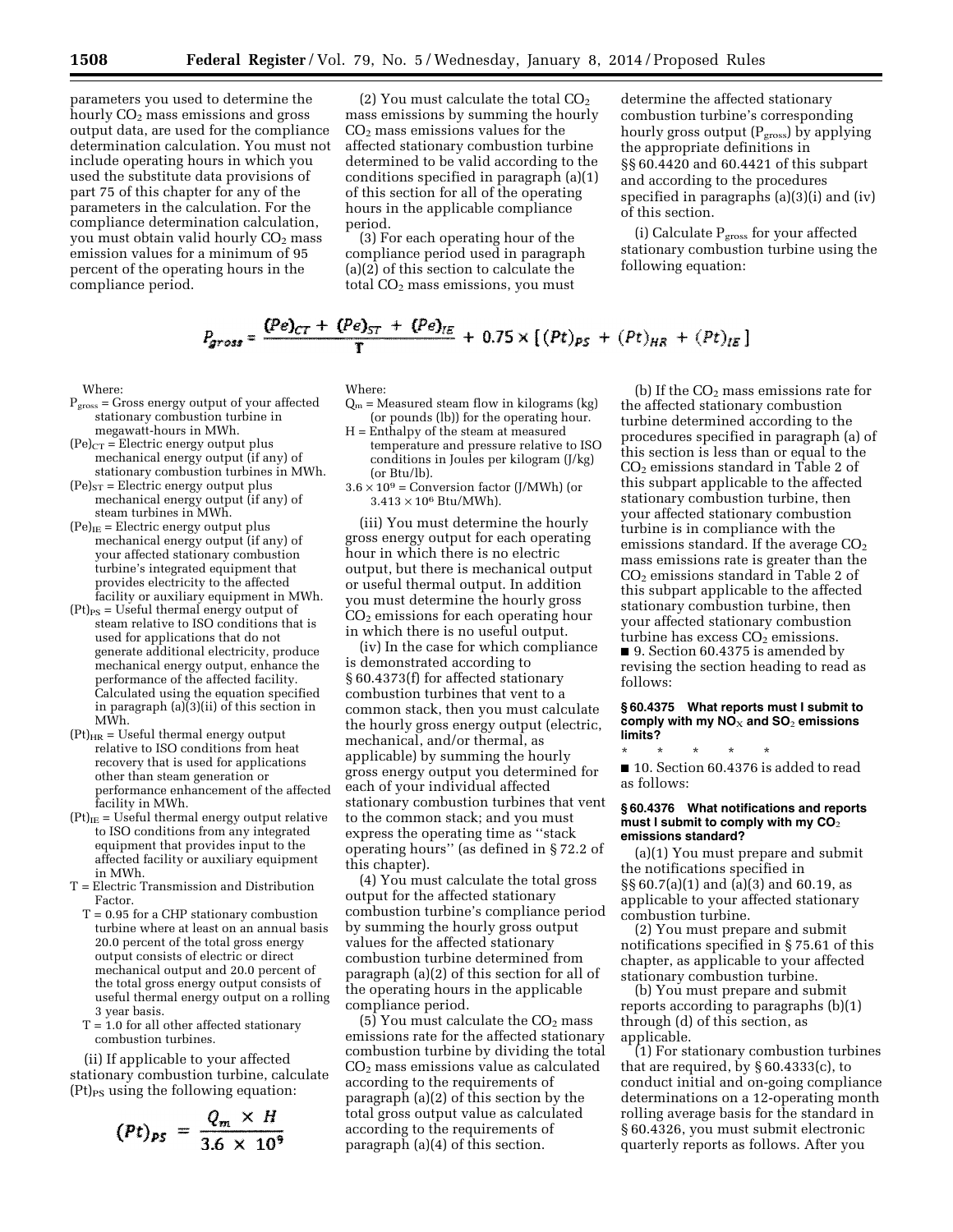have accumulated the first 12-operating months for the affected stationary combustion turbine, you must submit a report for the calendar quarter that includes the 12th-operating month no later than 30 days after the end of that quarter. Thereafter, you must submit a report for each subsequent calendar quarter, no later than 30 days after the end of the quarter.

(2) In each quarterly report, you must include the following information, as applicable:

(i) Each rolling average  $CO<sub>2</sub>$  mass emissions rate for which the last (12th) operating month in a 12-operating month compliance period falls within the calendar quarter. You must calculate each average  $CO<sub>2</sub>$  mass emissions rate according to the requirements of § 60.4374. You must report the dates (month and year) of the 1st and 12thoperating months in each compliance period for which you performed a  $CO<sub>2</sub>$ mass emissions rate calculation. If there are no compliance periods that end in the quarter, you must include a statement to that effect;

(ii) If one or more compliance periods end in the quarter, you must identify each operating month in the calendar quarter with excess  $CO<sub>2</sub>$  emissions;

(iii) The percentage of valid  $CO<sub>2</sub>$  mass emission rates (as defined in § 60.4374) in each 12-operating month compliance period described in paragraph (b)(2)(i) of this section (i.e., the total number of valid CO<sub>2</sub> mass emission rates in that period divided by the total number of operating hours in that period, multiplied by 100 percent); and

(iv) The  $CO<sub>2</sub>$  emissions standard (as identified in Table 2 of this subpart) with which your affected stationary combustion turbine is complying.

(3) The final quarterly report of each calendar year must contain the following:

(i) Net electric output sold to an electric grid over the 4 quarters of the calendar year; and

(ii) The potential electric output of the stationary combustion turbine.

(c) You must submit all electronic reports required under paragraph (b) of this section using the Emissions Collection and Monitoring Plan System (ECMPS) Client Tool provided by the Clean Air Markets Division in the Office of Atmospheric Programs of the EPA.

(d) You must meet all applicable reporting requirements and submit reports as required under subpart G of part 75 of this chapter.

■ 11. Section 60.4391 is added to read as follows:

### **§ 60.4391 What records must I maintain to comply with my CO**2 **emissions limits?**

(a) You must maintain records of the information you used to demonstrate compliance with this subpart as specified in § 60.7(b) and (f).

(b) You must follow the applicable recordkeeping requirements and maintain records as required under subpart F of part 75 of this chapter.

(c) You must keep records of the calculations you performed to determine the total  $CO<sub>2</sub>$  mass emissions for:

(1) Each operating month (for all affected units);

(2) Each compliance period, including, as applicable, each 12 operating month compliance period.

(d) You must keep records of the applicable data recorded and calculations performed that you used to determine your affected stationary combustion turbine's gross output for each operating month.

(e) You must keep records of the calculations you performed to determine the percentage of valid  $CO<sub>2</sub>$ mass emission rates in each compliance period.

(f) You must keep records of the calculations you performed to assess compliance with each applicable  $CO<sub>2</sub>$ mass emissions standard in § 60.4326.

(g) You must keep records of the calculations you performed to determine any site-specific carbonbased F-factors you used in the emissions calculations (if applicable).

(h)(1) Your records must be in a form suitable and readily available for expeditious review.

(2) You must keep each record for 5 years after the date of each occurrence, measurement, maintenance, corrective action, report, or record to demonstrate compliance with a 12-operating month emissions standard.

(3) You must keep each record on site for at least 2 years after the date of each occurrence, measurement, maintenance, corrective action, report, or record, according to § 60.7. You may keep the records off site and electronically for the remaining year(s) as required by this subpart.

■ 12. Section 60.4395 is revised to read as follows:

#### **§ 60.4395 When must I submit my reports?**

All of your reports required under § 60.7(c) must be postmarked by the 30th day after the end of each 6-month period, except as specified in § 60.4376 ■ 13. Section 60.4421 is added to read as follows:

# **§ 60.4421 What definitions with respect to CO**2 **emissions apply to this subpart?**

*As used in this subpart:* 

*Base load rating* means 100 percent of the manufacturer's design heat input capacity of the combustion turbine engine at ISO conditions using the higher heating value of the fuel (heat input from duct burners is not included).

*Excess emissions* means a specified averaging period over which either:

(1) The  $CO<sub>2</sub>$  emissions rate of your affected stationary combustion turbine exceeds the applicable emissions standard in Table 2 of this subpart or § 60.4330; or

(2) The recorded value of a particular monitored parameter is outside the acceptable range specified in the parameter monitoring plan for the affected unit.

*Gross energy output* means: (1) The gross electric or direct mechanical output from both the combustion turbine engine and any associated steam turbine(s) or integrated equipment plus any useful thermal output measured relative to ISO conditions (except for GHG calculations in § 60.4374 as only 75 percent credit is given) that is not used to generate additional electric or mechanical output or to enhance the performance of the unit (e.g., steam delivered to an industrial process for a heating application).

(2) For a CHP stationary combustion turbine where at least 20.0 percent of the total gross energy output consists of electric or direct mechanical output and at least 20.0 percent of the total gross energy output consists of useful thermal output on a rolling 3-year basis, the sum of the gross electric or direct mechanical output from both the combustion turbine engine and any associated steam turbine(s) divided by 0.95 plus any useful thermal output measured relative to ISO conditions (except for GHG calculations in § 60.4374 as only 75 percent credit is given) that is not used to generate additional electric or mechanical output or to enhance the performance of the unit (e.g., steam delivered to an industrial process for a heating application).

*Net-electric output* means: (1) The gross electric sales to the utility power distribution system minus purchased power on a 3 calendar year rolling average basis; or

(2) For combined heat and power facilities where at least 20.0 percent of the total gross energy output consists of electric or direct mechanical output and at least 20.0 percent of the total gross energy output consists of useful thermal output on a 3 calendar year rolling average basis, the gross electric sales to the utility power distribution system minus purchased power of the thermal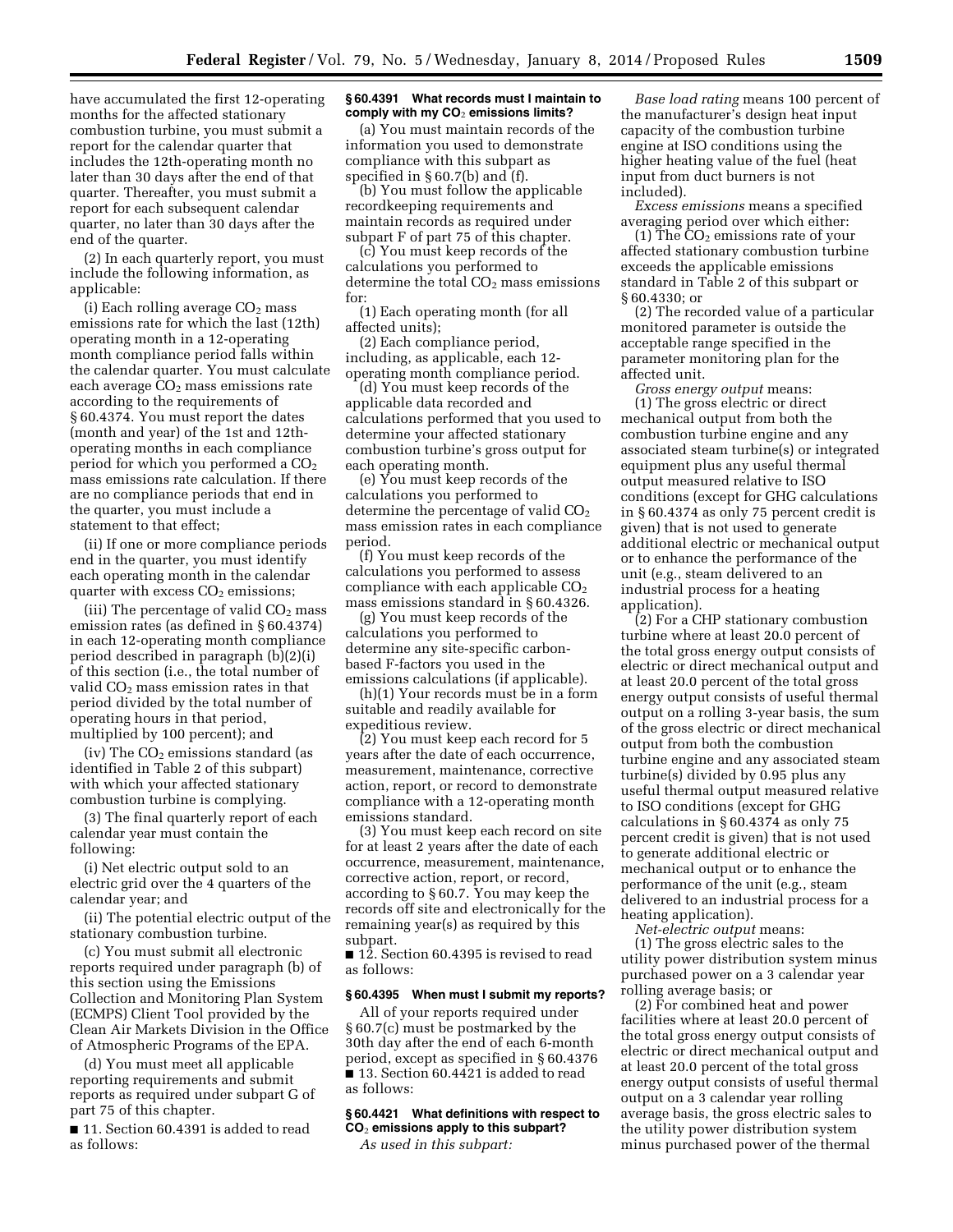host facility or facilities on a three calendar year rolling average basis.

*Operating month* means a calendar month during which any fuel is combusted in the affected stationary combustion turbine.

*Potential electric output* means 33 percent or the design electric output efficiency on a net output basis (at the election of the owner/operator of the affected facility) multiplied by the base load rating (expressed in MMBtu/h) of the stationary combustion turbine, multiplied by 106 Btu/MMBtu, divided by 3,413 Btu/KWh, divided by 1,000

kWh/MWh, and multiplied by 8,760 h/yr (e.g., a 35 percent efficient stationary combustion turbine with a 100 MW (341 MMBtu/h) fossil-fuel heat input capacity would have a 310,000 MWh 12-month potential electric output capacity).

*Stationary combustion turbine* means all equipment, including but not limited to the combustion turbine engine, the fuel, air, lubrication and exhaust gas systems, control systems, heat recovery system, steam turbine, fuel compressor, heater, and/or pump, post-combustion emission control technology, and any

ancillary components and subcomponents plus any integrated equipment that provides electricity or useful thermal output to the combustion turbine engine, heat recovery system or auxiliary equipment. Stationary means that the combustion turbine is not self propelled or intended to be propelled while performing its function. It may, however, be mounted on a vehicle for portability.

■ 14. Table 2 to Subpart KKKK of Part 60 is added to read as follows:

# TABLE 2 TO SUBPART KKKK OF PART 60—CARBON DIOXIDE EMISSION LIMITS FOR STATIONARY COMBUSTION TURBINES

[**Note:** all numerical values have a minimum of 2 significant figures]

| Affected stationary combustion turbine                                                                                                                                                                                                                                                                 | $CO2$ Emission standard                                                                                                                                                                                                                      |
|--------------------------------------------------------------------------------------------------------------------------------------------------------------------------------------------------------------------------------------------------------------------------------------------------------|----------------------------------------------------------------------------------------------------------------------------------------------------------------------------------------------------------------------------------------------|
| Stationary combustion turbine that has a design heat input to the tur-<br>bine engine of greater than 250 MW (850MMBtu/h).<br>Stationary combustion turbine that has a design heat input to the tur-<br>bine engine greater than 73 MW (250 MMBtu/h) and equal to or less<br>than 250 MW (850MMBtu/h). | 450 kilograms (kg) of $CO2$ per megawatt-hour (MWh) of gross output<br>(1,000 lb/MWh) on a 12-operating month rolling average.<br>500 kg of $CO2$ per MWh of gross output (1,100 lb $CO2/MWh$ ) on a 12-<br>operating month rolling average. |

# ■ 15. Table 3 to Subpart KKKK of Part 60 is added to read as follows:

# TABLE 3 TO SUBPART KKKK OF PART 60—APPLICABILITY OF SUBPART A GENERAL PROVISIONS TO STATIONARY COMBUSTION TURBINE CO<sub>2</sub> EMISSIONS STANDARDS IN SUBPART KKKK

| General provisions citation | Subject of citation                                    | Applies to<br>subpart<br><b>KKKK</b>         | Explanation                                                                             |
|-----------------------------|--------------------------------------------------------|----------------------------------------------|-----------------------------------------------------------------------------------------|
|                             | Determination of construction or modification          | Yes.<br>Yes.<br>Yes.<br>Yes.<br>Yes.<br>Yes. |                                                                                         |
|                             |                                                        | Yes                                          | Only the requirements to<br>submit the notification in<br>$§ 60.7(a)(1)$ and $(a)(3)$ . |
|                             |                                                        | No.                                          |                                                                                         |
|                             |                                                        | Yes.                                         |                                                                                         |
|                             |                                                        | Yes.                                         |                                                                                         |
|                             | Compliance with standards and maintenance requirements | No.                                          |                                                                                         |
|                             |                                                        | Yes.                                         |                                                                                         |
|                             |                                                        | Yes.                                         |                                                                                         |
|                             |                                                        | No.                                          |                                                                                         |
|                             |                                                        | No.                                          |                                                                                         |
|                             |                                                        | No.                                          |                                                                                         |
|                             |                                                        | Yes.                                         |                                                                                         |
|                             |                                                        | No.                                          |                                                                                         |
|                             | General notification and reporting requirements        | Yes.                                         |                                                                                         |

■ 16. Part 60 is amended by adding subpart TTTT to read as follows:

# **Subpart TTTT—Standards of Performance for Greenhouse Gas Emissions for Electric Utility Generating Units**

Sec.

# Applicability

- 60.5508 What is the purpose of this subpart?
- 60.5509 Am I subject to this subpart?

# Emission Standards

- 60.5515 What greenhouse gases are regulated by this subpart?
- 60.5520 What  $CO<sub>2</sub>$  emissions standard must I meet?

General Compliance Requirements

- 60.5525 What are my general requirements for complying with this subpart?
- 60.5530 Affirmative defense for violation of emission standards during malfunction

Monitoring and Compliance Determination Procedures

60.5535 How do I monitor and collect data to demonstrate compliance?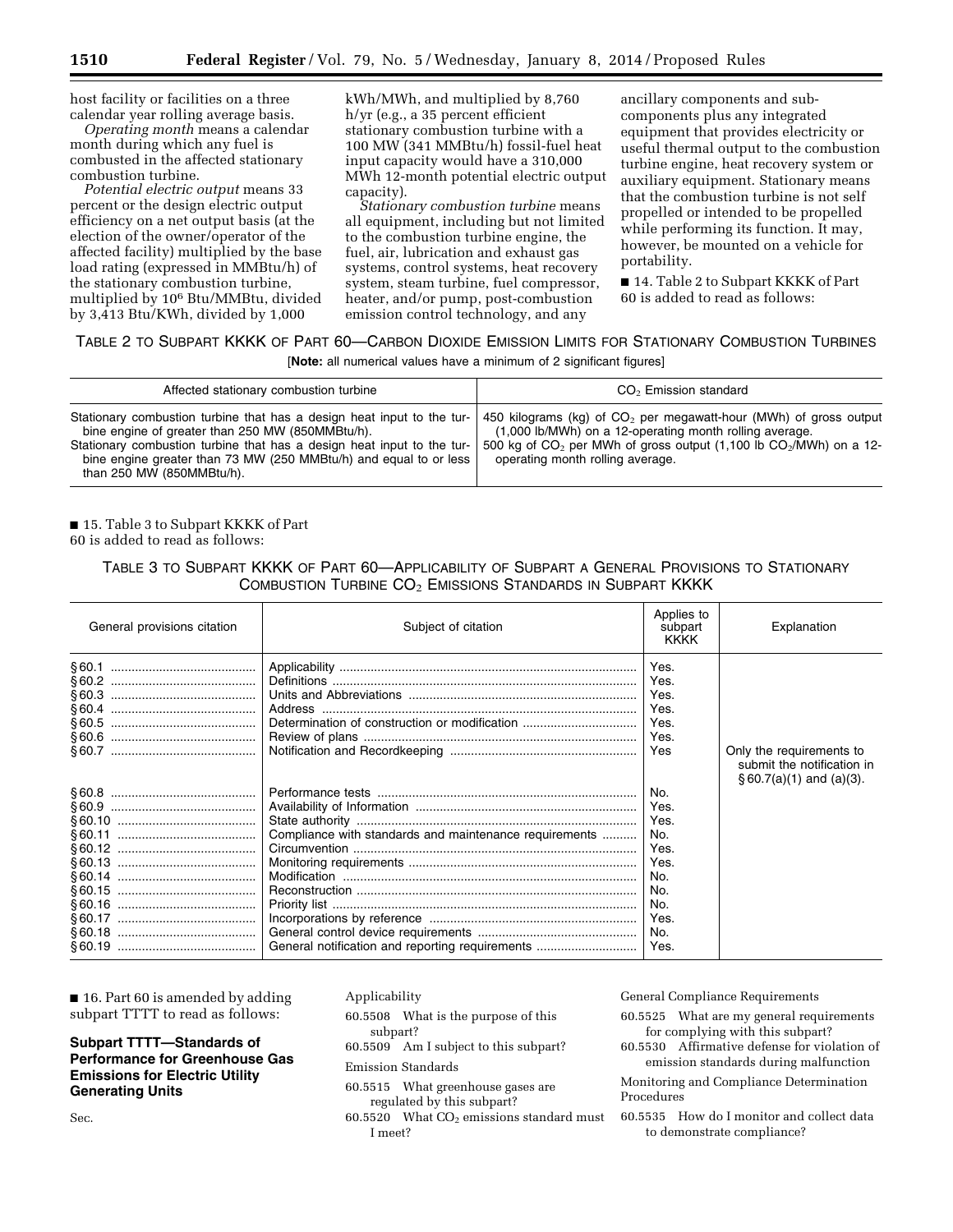- 60.5540 How do I demonstrate compliance with  $my CO<sub>2</sub>$  emissions standard and determine excess emissions?
- Notifications, Reports, and Records
- 60.5550 What notifications must I submit and when?
- 60.5555 What reports must I submit and when?

60.5560 What records must I maintain?

- 60.5565 In what form and how long must I keep my records?
- Other Requirements and Information
- 60.5570 What parts of the General Provisions apply to my affected facility?
- 60.5575 Who implements and enforces this subpart?
- 60.5580 What definitions apply to this subpart?

# **Applicability**

### **§ 60.5508 What is the purpose of this subpart?**

This subpart establishes emission standards and compliance schedules for the control of greenhouse gas (GHG) emissions from a steam generating unit, IGCC, or a stationary combustion turbine that commences construction after [DATE OF PUBLICATION IN THE **FEDERAL REGISTER**].

#### **§ 60.5509 Am I subject to this subpart?**

(a) Except as provided for in paragraph (b) of this section, the subpart applies to any steam generating unit, IGCC, or stationary combustion turbine that commences construction after [DATE OF PUBLICATION IN THE **FEDERAL REGISTER**] that meets the relevant applicability conditions in paragraphs (a)(1) and (a)(2) of this section.

(1) A steam generating unit or IGCC that has a design heat input greater than 73 MW (250MMBtu/h) heat input of fossil fuel (either alone or in combination with any other fuel), combusts fossil fuel for more than 10.0 percent of the average annual heat input during a 3 year rolling average basis, and was constructed for the purpose of supplying, and supplies, one-third or more of its potential electric output and more than 219,000 MWh net-electric output to a utility distribution system on an annual basis.

(2) A stationary combustion turbine that has a design heat input to the turbine engine greater than 73 MW (250 MMBtu/h), combusts fossil fuel for more than 10.0 percent of the average annual heat input during a 3 year rolling average basis, combusts over 90% natural gas on a heat input basis on a 3 year rolling average basis, and was constructed for the purpose of supplying, and supplies, one-third or more of its potential electric output and more than 219,000 MWh net-electrical

output to a utility distribution system on a 3 year rolling average basis.

(b) You are not subject to the requirements of this subpart if your affected facility meets any one of the conditions specified in paragraphs (b)(1) through (b)(5) of this section.

(1) The proposed Wolverine EGU project described in Permit to Install No. 317–07 issued by the Michigan Department of Environmental Quality, Air Quality Division, effective June 29, 2011 (as revised July 12, 2011).

(2) The proposed Washington County EGU project described in Air Quality Permit No. 4911–303–0051–P–01–0 issued by the Georgia Department of Natural Resources, Environmental Protection Division, Air Protection Branch, effective April 8, 2010, provided that construction had not commenced for NSPS purposes as of [DATE OF PUBLICATION IN THE **FEDERAL REGISTER**].

(3) The proposed Holcomb EGU project described in Air Emission Source Construction Permit 0550023 issued by the Kansas Department of Health and Environment, Division of Environment, effective December 16, 2010, provided that construction had not commenced for NSPS purposes as of [DATE OF PUBLICATION IN THE **FEDERAL REGISTER**].

(4) Your affected facility is a municipal waste combustor unit that is subject to subpart Eb of this part.

(5) Your affected facility is a commercial or industrial solid waste incineration unit that is subject to subpart CCCC of this part.

#### **Emission Standards**

# **§ 60.5515 What greenhouse gases are regulated by this subpart?**

(a) The greenhouse gas regulated by this subpart is carbon dioxide  $(CO<sub>2</sub>)$ .

(b) *PSD and Title V Thresholds for Greenhouse Gases.* 

(1) For purposes of 40 CFR 51.166(b)(49)(ii), with respect to GHG emissions from affected facilities, the ''pollutant that is subject to the standard promulgated under section 111 of the Act'' shall be considered to be the pollutant that otherwise is subject to regulation under the Act as defined in 40 CFR 51.166(b)(48) and in any SIP approved by the EPA that is interpreted to incorporate, or specifically incorporates, 40 CFR 51.166(b)(48).

(2) For purposes of 40 CFR  $52.21(b)(50)(ii)$ , with respect to GHG emissions from affected facilities, the ''pollutant that is subject to the standard promulgated under section 111 of the Act'' shall be considered to be the pollutant that otherwise is subject to

regulation under the Act as defined in 40 CFR 52.21(b)(49).

(3) For purposes of 40 CFR 70.2, with respect to greenhouse gas emissions from affected facilities, the ''pollutant that is subject to any standard promulgated under section 111 of the Act'' shall be considered to be the pollutant that otherwise is ''subject to regulation'' as defined in 40 CFR 70.2.

(4) For purposes of 40 CFR 71.2, with respect to greenhouse gas emissions from affected facilities, the ''pollutant that is subject to any standard promulgated under section 111 of the Act'' shall be considered to be the pollutant that otherwise is ''subject to regulation'' as defined in 40 CFR 71.2.

#### **§ 60.5520 What CO**2 **emissions standard must I meet?**

For each affected facility subject to this subpart, you must not discharge from the affected facility stack into the atmosphere any gases that contain  $CO<sub>2</sub>$ in excess of the applicable  $CO<sub>2</sub>$ emissions standard specified in Table 1 of this subpart.

#### **General Compliance Requirements**

#### **§ 60.5525 What are my general requirements for complying with this subpart?**

(a) You must be in compliance with the emission standards in this subpart that apply to your affected facility at all times. However, you must make a compliance determination only at the end of the applicable operating month, as provided in paragraphs (a)(1) and (2) of this section.

(1) For each affected facility subject to a CO2 emissions standard based on a 12 operating month rolling average, you must determine compliance monthly by calculating the average  $CO<sub>2</sub>$  emissions rate for the affected facility at the end of each 12-operating month period.

(2) For each affected facility subject to a CO<sub>2</sub> emissions standard based on an 84-operating month rolling average, you must determine compliance monthly by calculating the average  $CO<sub>2</sub>$  emissions rate for the affected facility at the end of each 84-operating month period.

(b) At all times you must operate and maintain each affected facility, including associated equipment and monitoring equipment, in a manner consistent with safety and good air pollution control practice. The Administrator will determine if you are using consistent operation and maintenance procedures based on information available to the Administrator that may include, but is not limited to, fuel use records, monitoring results, review of operation and maintenance procedures and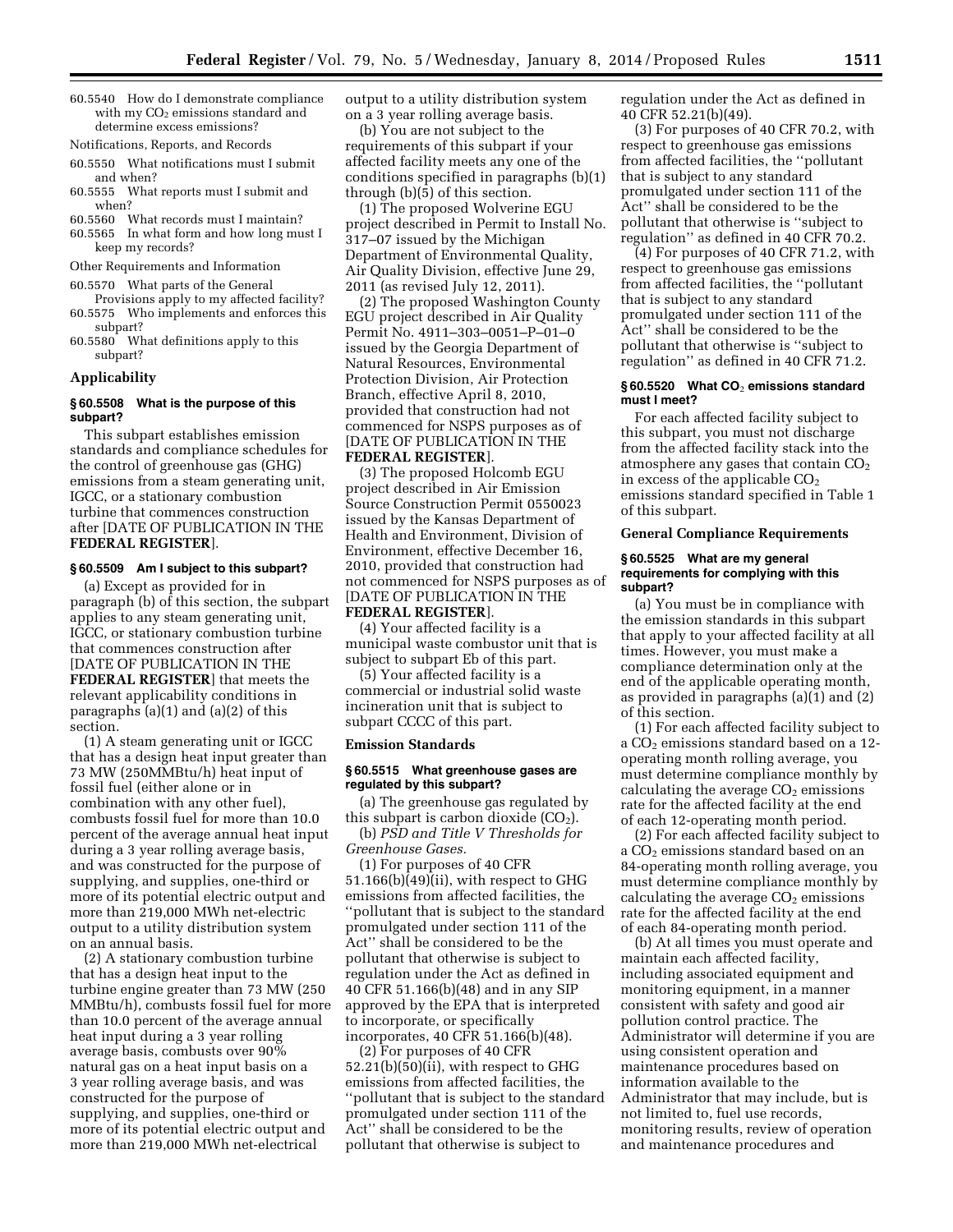records, review of reports required by this subpart, and inspection of the facility.

(c) You must conduct an initial compliance determination for your affected facility for the applicable emissions standard in § 60.5520, according to the requirements in this subpart, within 30 days after the end of the initial compliance period for the  $CO<sub>2</sub>$  emissions standards applicable to your affected facility (i.e., 12-operating months or 84-operating months). The first operating month included in this compliance period is the month in which emissions reporting is required to begin under § 75.64(a) of this chapter.

#### **§ 60.5530 Affirmative defense for violation of emission standards during malfunction.**

In response to an action to enforce the standards set forth in § 60.5520, you may assert an affirmative defense to a claim for civil penalties for violations of such standards that are caused by malfunction, as defined at 40 CFR 60.2. Appropriate penalties may be assessed if you fail to meet your burden of proving all of the requirements in the affirmative defense. The affirmative defense shall not be available for claims for injunctive relief.

(a) *Assertion of affirmative defense.*  To establish the affirmative defense in any action to enforce such a standard, you must timely meet the reporting requirements in paragraph (b) of this section, and must prove by a preponderance of evidence that:

(1) The violation:

(i) Was caused by a sudden, infrequent, and unavoidable failure of air pollution control equipment, process equipment, or a process to operate in a normal or usual manner; and

(ii) Could not have been prevented through careful planning, proper design or better operation and maintenance practices;

(iii) Did not stem from any activity or event that could have been foreseen and avoided, or planned for;

(iv) Was not part of a recurring pattern indicative of inadequate design, operation, or maintenance;

(2) Repairs were made as

expeditiously as possible when the violation occurred;

(3) The frequency, amount and duration of the violation (including any bypass) were minimized to the maximum extent practicable;

(4) If the violation resulted from a bypass of control equipment or a process, then the bypass was unavoidable to prevent loss of life, personal injury, or severe property damage;

(5) All possible steps were taken to minimize the impact of the violation on ambient air quality, the environment, and human health;

(6) All emissions monitoring and control systems were kept in operation if at all possible, consistent with safety and good air pollution control practices;

(7) All of the actions in response to the violation were documented by properly signed, contemporaneous operating logs;

(8) At all times, the affected source was operated in a manner consistent with good practices for minimizing emissions; and

(9) A written root cause analysis has been prepared, the purpose of which is to determine, correct, and eliminate the primary causes of the malfunction and the violation resulting from the malfunction event at issue. The analysis shall also specify, using best monitoring methods and engineering judgment, the amount of any emissions that were the result of the malfunction.

(b) *Report.* The owner or operator seeking to assert an affirmative defense shall submit a written report to the Administrator to demonstrate, with all necessary supporting documentation, that it has met the requirements set forth in paragraph (a) of this section. This affirmative defense report is due after the initial occurrence of the exceedance of the standard in § 60.5520, and on the same quarterly reporting schedule as in § 60.5555 (which may be the end of any applicable averaging period). If such quarterly report is due less than 45 days after the initial occurrence of the violation, the affirmative defense report may be included in the following quarterly report required in § 60.5555(a).

# **Monitoring and Compliance Determination Procedures**

### **§ 60.5535 How do I monitor and collect data to demonstrate compliance?**

(a) You must prepare a monitoring plan in accordance with the applicable provisions in § 75.53(g) and (h) of this chapter.

(b) You must measure the hourly  $CO<sub>2</sub>$ mass emissions from each affected facility using the procedures in paragraphs (b)(1) through (5) of this section, except as provided in paragraph (c) of this section.

(1) You must install, certify, operate, maintain, and calibrate a  $CO<sub>2</sub>$ continuous emission monitoring system (CEMS) to directly measure and record CO2 concentrations in the affected facility exhaust gases emitted to the atmosphere and an exhaust gas flow rate monitoring system according to § 75.10(a)(3)(i) of this chapter. If you measure  $CO<sub>2</sub>$  concentration on a dry basis, you must also install, certify,

operate, maintain, and calibrate a continuous moisture monitoring system, according to § 75.11(b) of this chapter.

(2) For each monitoring system you use to determine the  $CO<sub>2</sub>$  mass emissions, you must meet the applicable certification and quality assurance procedures in § 75.20 of this chapter and Appendices B and D to part 75 of this chapter.

(3) You must use a laser device to measure the dimensions of each exhaust gas stack or duct at the flow monitor and the reference method sampling locations prior to the initial setup (characterization) of the flow monitor. For circular stacks, you must measure the diameter at three or more distinct locations and average the results. For rectangular stacks or ducts, you must measure each dimension (i.e., depth and width) at three or more distinct locations and average the results. If the flow rate monitor or reference method sampling site is relocated, you must repeat these measurements at the new location.

(4) You must use only unadjusted exhaust gas volumetric flow rates to determine the hourly  $CO<sub>2</sub>$  mass emissions from the affected facility; you must not apply the bias adjustment factors described in section 7.6.5 of Appendix A to part 75 of this chapter to the exhaust gas flow rate data.

(5) If you choose to use Method 2 in Appendix A–1 to this part to perform the required relative accuracy test audits (RATAs) of the part 75 flow rate monitoring system, you must use a calibrated Type-S pitot tube or pitot tube assembly. You must not use the default Type-S pitot tube coefficient.

(c) If your affected facility exclusively combusts liquid fuel and/or gaseous fuel as an alternative to complying with paragraph (b) of this section, you may determine the hourly  $CO<sub>2</sub>$  mass emissions by using Equation G–4 in Appendix G to part 75 of this chapter according to the requirements in paragraphs (c)(1) and (2) of this section.

(1) You must implement the applicable procedures in appendix D to part 75 of this chapter to determine hourly unit heat input rates (MMBtu/h), based on hourly measurements of fuel flow rate and periodic determinations of the gross calorific value (GCV) of each fuel combusted.

(2) You may determine site-specific carbon-based  $F$ -factors  $(F_c)$  using Equation F–7b in section 3.3.6 of appendix F to part 75 of this chapter, and you may use these  $F_c$  values in the emissions calculations instead of using the default  $F_c$  values in the Equation G-4 nomenclature.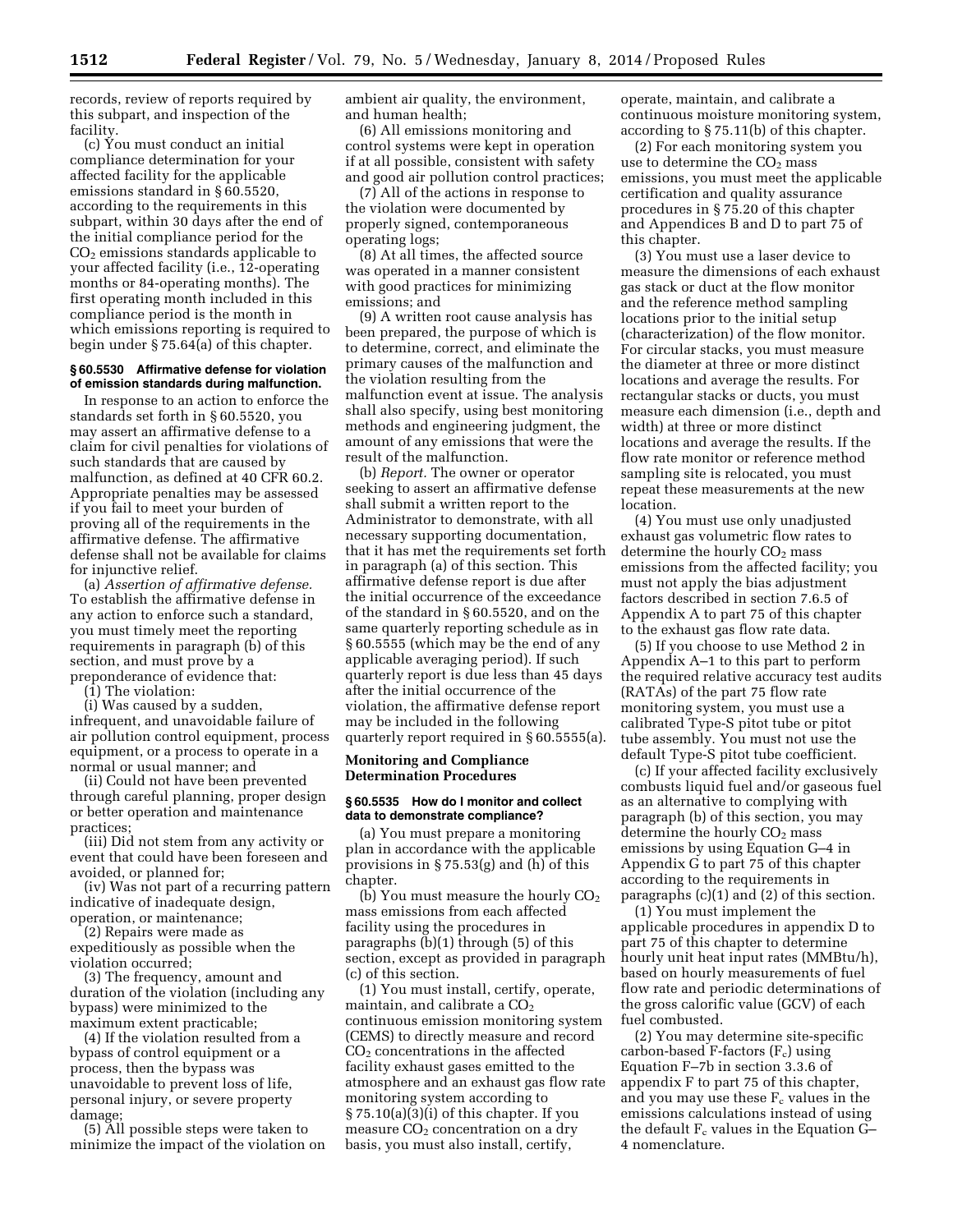(d) You must install, calibrate, maintain, and operate a sufficient number of watt meters to continuously measure and record the gross electric output from the affected facility. If the affected facility is a CHP facility, you must also install, calibrate, maintain, and operate meters to continuously determine and record the total useful recovered thermal energy. For process steam applications, you will need to install, calibrate, maintain, and operate meters to continuously determine and record steam flow rate, temperature, and pressure. If the affected facility has a direct mechanical drive application, you must submit a plan to the Administrator or delegated authority for approval of how gross energy output will be determined. Your plan shall ensure that you install, calibrate, maintain, and operate meters to continuously determine and record each component of the determination.

(e) If two or more affected facilities serve a common electric generator, you must apportion the combined hourly gross output to the individual affected facilities using a plan approved by the Administrator (e.g., using steam load or heat input to each affected EGU). Your plan shall ensure that you install, calibrate, maintain, and operate meters to continuously determine and record each component of the determination.

(f) In accordance with  $\S 60.13(g)$ , if two or more affected facilities that implement the continuous emission monitoring provisions in paragraph (b) of this section share a common exhaust gas stack and are subject to the same emissions standard under § 60.5520, you may monitor the hourly CO<sub>2</sub> mass emissions at the common stack in lieu of monitoring each EGU separately. If you choose this option, the hourly gross

load (electric, thermal, and/or mechanical, as applicable) must be the sum of the hourly loads for the individual affected facility and you must express the operating time as ''stack operating hours'' (as defined in § 72.2 of this chapter). If you attain compliance with the applicable emissions standard in § 60.5520 at the common stack, each affected facility sharing the stack is in compliance.

(g) In accordance with § 60.13(g), if the exhaust gases from an affected facility that implements the continuous emission monitoring provisions in paragraph (b) of this section are emitted to the atmosphere through multiple stacks (or if the exhaust gases are routed to a common stack through multiple ducts and you elect to monitor in the ducts), you must monitor the hourly CO2 mass emissions and the ''stack operating time'' (as defined in § 72.2 of this chapter) at each stack or duct separately. In this case, you must determine compliance with the applicable emissions standard in § 60.5520 by summing the  $CO<sub>2</sub>$  mass emissions measured at the individual stacks or ducts and dividing by the total gross output for the affected facility.

#### **§ 60.5540 How do I demonstrate compliance with my CO**2 **emissions standard and determine excess emissions?**

(a) You must calculate the  $CO<sub>2</sub>$  mass emissions rate for your affected facility by using the hourly  $CO<sub>2</sub>$  mass emissions and total gross output data determined and recorded according to the procedures in § 60.5535 for each operating hour in the compliance period for the  $CO<sub>2</sub>$  emissions standard applicable to the affected facility (i.e., 12- or 84-operating month rolling average period), and the calculation

procedures in paragraphs (a)(1) through (a)(5) of this section.

(1) You can only use operating hours in the compliance period for the compliance determination calculation if valid data are obtained for all parameters you used to determine the hourly  $CO<sub>2</sub>$  mass emissions and the gross output data are used for the compliance determination calculation. You must not include operating hours in which you used the substitute data provisions of part 75 of this chapter for any of those parameters in the calculation. For the compliance determination calculation, you must obtain valid hourly  $CO<sub>2</sub>$  mass emission values for a minimum of 95 percent of the operating hours in the compliance period for the  $CO<sub>2</sub>$  emissions standard applicable to the affected facility.

(2) You must calculate the total  $CO<sub>2</sub>$ mass emissions by summing the valid hourly  $CO<sub>2</sub>$  mass emissions values for all of the operating hours in the applicable compliance period.

(3) For each operating hour of the compliance period that you used in paragraph (a)(2) of this section to calculate the total  $CO<sub>2</sub>$  mass emissions, you must determine the affected facility's corresponding hourly gross output according to the procedures in paragraphs (a)(3)(i) and (ii) of this section, as appropriate for the type of affected facility. For an operating hour in which there is no gross electric load, but there is mechanical or useful thermal output, you must still determine the gross output for that hour. In addition, for operating hours in which there is no useful output, you still need to determine the CO2 emissions for that hour.

(i) Calculate  $P_{\text{gross}}$  for your affected facility using the following equation:

$$
P_{\text{gross}} = \frac{(Pe)_{ST} + (Pe)_{CT} + (Pe)_{IE} - (Pe)_{FW}}{T} + 0.75 \times [(Pt)_{PS} + (Pt)_{HR} + (Pt)_{IE}]
$$

#### Where: a

- $P<sub>gross</sub> = Gross energy output of your affected$ facility in megawatt-hours in MWh.
- $(Pe)_{ST}$  = Electric energy output plus mechanical energy output (if any) of steam turbines in MWh.
- $(Pe)_{CT}$  = Electric energy output plus mechanical energy output (if any) of stationary combustion turbine(s) in MWh.
- $(Pe)_{IE}$  = Electric energy output plus mechanical energy output (if any) of your affected facility's integrated equipment that provides electricity or mechanical energy to the affected facility or auxiliary equipment in MWh.
- $(Pe)_{FW}$  = Electric energy used to power boiler feedwater pumps at steam generating

units in MWh. Not applicable to stationary combustion turbines or IGCC facilities.

- $({\rm Pt})_{\rm PS} = {\rm Useful}$  thermal energy output of steam measured relative to ISO conditions that is used for applications that do not generate additional electricity, produce mechanical energy output, or enhance the performance of the affected facility. Calculated using the equation specified in paragraph  $(g)(3)(iii)(B)$  of this section in MWh.
- $(Pt)_{HR}$  = Hourly useful thermal energy output measured relative to ISO conditions from heat recovery that is used for applications other than steam generation or performance enhancement of the affected facility in MWh.
- $(Pt)_{IE}$  = Useful thermal energy output relative to ISO conditions from any integrated equipment that provides thermal energy to the affected facility or auxiliary equipment in MWh.
- T = Electric Transmission and Distribution Factor.
	- T = 0.95 for a combined heat and power affected facility where at least on an annual basis 20.0 percent of the total gross energy output consists of electric or direct mechanical output and 20.0 percent of the total gross energy output consists of useful thermal energy output on a rolling 3 year basis.
	- $T = 1.0$  for all other affected facilities.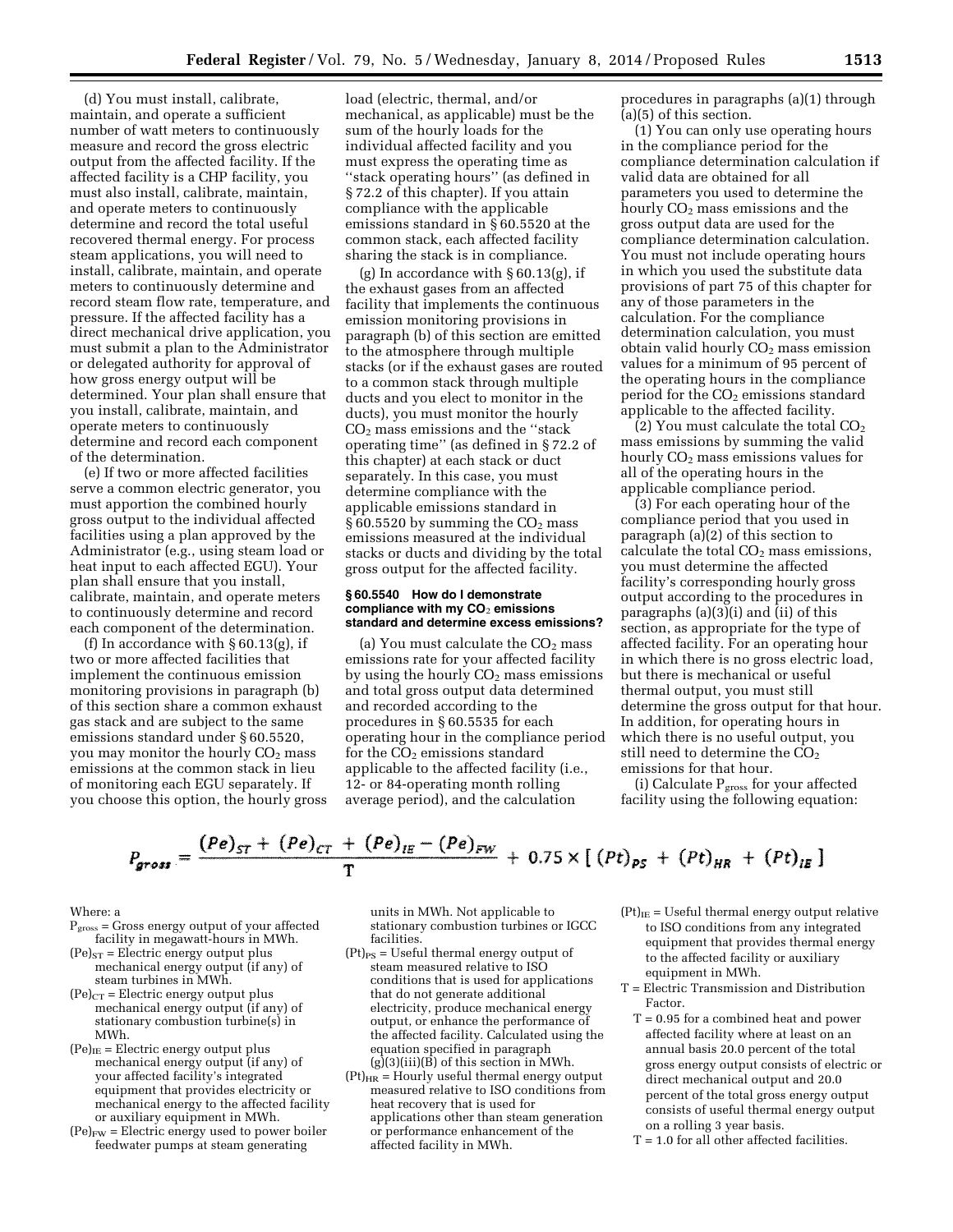(ii) If applicable to your affected facility, you must calculate  $(Pt)_{PS}$  using the following equation:

$$
(Pt)_{PS} = \frac{Q_m \times H}{3.6 \times 10^9}
$$

Where:

- $Q_m$  = Measured steam flow in kilograms (kg) (or pounds (lb)) for the operating hour.
- H = Enthalpy of the steam at measured temperature and pressure relative to ISO conditions in Joules per kilogram (J/kg) (or Btu/lb).
- $3.6 \times 10^9$  = Conversion factor (J/MWh) (or  $3.413 \times 10^6$  Btu/MWh).

(4) You must calculate the total gross output for the affected facility's compliance period by summing the hourly gross output values for the affected facility that you determined from paragraph (a)(2) of this section for all of the operating hours in the applicable compliance period.

 $(5)$  You must calculate the  $CO<sub>2</sub>$  mass emissions rate for the affected facility by dividing the total  $CO<sub>2</sub>$  mass emissions value calculated according to the procedures in paragraph (a)(2) of this section by the total gross output value calculated according to the procedures in paragraph (a)(4) of this section.

(b) If the  $CO<sub>2</sub>$  mass emissions rate for your affected facility that you determined according to the procedures specified in paragraph (a) of this section is less than or equal to the  $CO<sub>2</sub>$ emissions standard in Table 1 of this subpart applicable to the affected facility, then your affected facility is in compliance with the emissions standard. If the average  $CO<sub>2</sub>$  mass emissions rate is greater than the  $CO<sub>2</sub>$ emissions standard in Table 1 of this subpart applicable to the affected facility, then your affected facility has excess  $CO<sub>2</sub>$  emissions.

#### **Notification, Reports, and Records**

### **§ 60.5550 What notifications must I submit and when?**

(a) You must prepare and submit the notifications specified in §§ 60.7(a)(1) and (a)(3) and 60.19, as applicable to your affected facility.

(b) You must prepare and submit notifications specified in § 75.61 of this chapter, as applicable to your affected facility.

### **§ 60.5555 What reports must I submit and when?**

(a) You must prepare and submit reports according to paragraphs (a) through (d) of this section, as applicable.

(1) For affected facilities that are required by § 60.5525 to conduct initial and on-going compliance determinations on a 12- or 84-operating month rolling average basis for the standard in § 60.5520 you must submit electronic quarterly reports as follows. After you have accumulated the first 12 operating months for the affected facility (or, the first 84-operating months for an affected facility electing to comply with the 84-operating month standard), you must submit a report for the calendar quarter that includes the twelfth (or eighty-fourth) operating month no later than 30 days after the end of that quarter. Thereafter, you must submit a report for each subsequent calendar quarter, no later than 30 days after the end of the quarter.

(2) In each quarterly report you must include the following information, as applicable:

(i) Each rolling average  $CO<sub>2</sub>$  mass emissions rate for which the last (12th or eighty-fourth) operating month in a 12- or 84-operating month compliance period falls within the calendar quarter. You must calculate each average CO<sub>2</sub> mass emissions rate according to the procedures in § 60.5540. You must report the dates (month and year) of the first and twelfth (or eighty-fourth) operating months in each compliance period for which you performed a CO<sub>2</sub> mass emissions rate calculation. If there are no compliance periods that end in the quarter, you must include a statement to that effect;

(ii) If one or more compliance periods end in the quarter you must identify each operating month in the calendar quarter with excess  $CO<sub>2</sub>$  emissions;

(iii) The percentage of valid  $CO<sub>2</sub>$  mass emission rates (as defined in § 60.5540) in each 12- or 84-operating month compliance period described in paragraph (a)(1)(i) of this section (i.e., the total number of valid  $CO<sub>2</sub>$  mass emission rates in that period divided by the total number of operating hours in that period, multiplied by 100 percent); and

(iv) The  $CO<sub>2</sub>$  emissions standard (as identified in Table 1 of this subpart) with which your affected facility is complying.

(3) In the final quarterly report of each calendar year, you must include the following:

(i) Gross electric output sold to an electric grid over the 4 quarters of the calendar year; and

(ii) The potential electric output of the facility.

(b) You must submit all electronic reports required under paragraph (a) of this section using the Emissions Collection and Monitoring Plan System (ECMPS) Client Tool provided by the Clean Air Markets Division in the Office of Atmospheric Programs of EPA.

(c) You must meet all applicable reporting requirements and submit reports as required under subpart G of part 75 of this chapter.

(d) If your affected unit employs geologic sequestration to meet the applicable emission limit, you must report in accordance with the requirements of 40 CFR part 98, subpart PP and either:

(1) if injection occurs onsite, report in accordance with the requirements of 40 CFR part 98, subpart RR, or

(2) if injection occurs offsite, transfer the captured  $CO<sub>2</sub>$  to a facility or facilities that reports in accordance with the requirements of 40 CFR part 98, subpart RR.

# **§ 60.5560 What records must I maintain?**

(a) You must maintain records of the information you used to demonstrate compliance with this subpart as specified in § 60.7(b) and (f).

(b) You must follow the applicable recordkeeping requirements and maintain records as required under subpart F of part 75 of this chapter.

(c) You must keep records of the calculations you performed to determine the total  $CO<sub>2</sub>$  mass emissions for:

(1) Each operating month (for all affected units);

(2) Each compliance period, including, as applicable, each 12 operating month compliance period and the 84-operating month compliance period.

(d) You must keep records of the applicable data recorded and calculations performed that you used to determine your affected facility's gross output for each operating month.

(e) You must keep records of the calculations you performed to determine the percentage of valid  $CO<sub>2</sub>$ mass emission rates in each compliance period.

(f) You must keep records of the calculations you performed to assess compliance with each applicable  $CO<sub>2</sub>$ mass emissions standard in § 60.5520.

(g) You must keep records of the calculations you performed to determine any site-specific carbonbased F-factors you used in the emissions calculations (if applicable).

#### **§ 60.5565 In what form and how long must I keep my records?**

(a) Your records must be in a form suitable and readily available for expeditious review.

(b) You must maintain each record for 5 years after the date of each occurrence, measurement, maintenance, corrective action, report, or record except those records required to demonstrate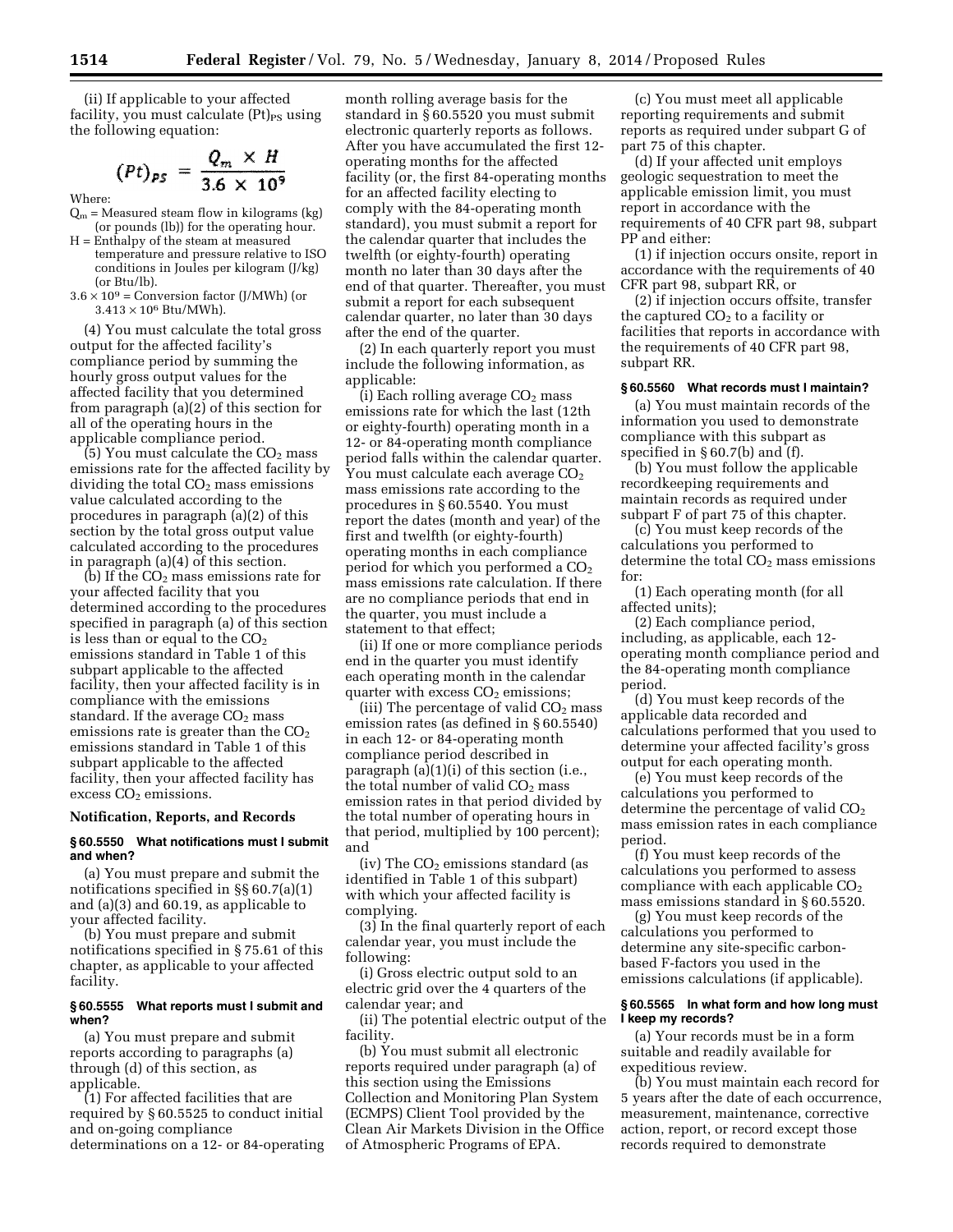compliance with an 84-operating month compliance period. You must maintain records required to demonstrate compliance with an 84-operating month compliance period for at least 10 years following the date of each occurrence, measurement, maintenance, corrective action, report, or record.

(c) You must maintain each record on site for at least 2 years after the date of each occurrence, measurement, maintenance, corrective action, report, or record, according to § 60.7. You may maintain the records off site and electronically for the remaining year(s) as required by this subpart.

# **Other Requirements and Information**

### **§ 60.5570 What parts of the General Provisions apply to my affected facility?**

Notwithstanding any other provision of this chapter, certain parts of the General Provisions in §§ 60.1 through 60.19, listed in Table 2 of this subpart, do not apply to your affected facility.

# **§ 60.5575 Who implements and enforces this subpart?**

(a) This subpart can be implemented and enforced by the EPA, or a delegated authority such as your state, local, or tribal agency. If the Administrator has delegated authority to your state, local, or tribal agency, then that agency (as well as the EPA) has the authority to implement and enforce this subpart. You should contact your EPA Regional Office to find out if this subpart is delegated to your state, local, or tribal agency.

(b) In delegating implementation and enforcement authority of this subpart to a state, local, or tribal agency, the Administrator retains the authorities listed in paragraphs (b)(1) through (5) of this section and does not transfer them to the state, local, or tribal agency. In addition, the EPA retains oversight of this subpart and can take enforcement actions, as appropriate.

(1) Approval of alternatives to the emission standards.

(2) Approval of major alternatives to test methods.

(3) Approval of major alternatives to monitoring.

(4) Approval of major alternatives to recordkeeping and reporting.

(5) Performance test and data reduction waivers under § 60.8(b).

### **§ 60.5580 What definitions apply to this subpart?**

As used in this subpart, all terms not defined herein will have the meaning given them in the Clean Air Act and in subpart A (General Provisions of this part).

*Affirmative defense* means, in the context of an enforcement proceeding, a response or defense put forward by a defendant, regarding which the defendant has the burden of proof, and the merits of which are independently and objectively evaluated in a judicial or administrative proceeding.

*Base load rating* means the maximum amount of heat input (fuel) that a steam generating unit can combust on a steady state basis, as determined by the physical design and characteristics of the steam generating unit at ISO conditions. For a stationary combustion turbine, *baseload* means 100 percent of the design heat input capacity of the simple cycle portion of the stationary combustion turbine at ISO conditions (heat input from duct burners is not included).

*Coal* means all solid fuels classified as anthracite, bituminous, subbituminous, or lignite by the American Society of Testing and Materials in ASTM D388 (incorporated by reference, see § 60.17), coal refuse, and petroleum coke. Synthetic fuels derived from coal for the purpose of creating useful heat, including but not limited to solventrefined coal, gasified coal (not meeting the definition of natural gas), coal-oil mixtures, and coal-water mixtures are included in this definition for the purposes of this subpart.

*Coal refuse* means waste products of coal mining, physical coal cleaning, and coal preparation operations (*e.g.* culm, gob, etc.) containing coal, matrix material, clay, and other organic and inorganic material.

*Combined cycle facility* means an electric generating unit that uses a stationary combustion turbine from which the heat from the turbine exhaust gases is recovered by a heat recovery steam generating unit to generate additional electricity.

*Combined heat and power facility* or *CHP facility, (*also known as ''cogeneration'') means an electric generating unit that that use a steamgenerating unit or stationary combustion turbine to simultaneously produce both electric (or mechanical) and useful thermal energy from the same primary energy source.

*Distillate oil* means fuel oils that contain no more than 0.05 weight percent nitrogen and comply with the specifications for fuel oil numbers 1 and 2, as defined by the American Society of Testing and Materials in ASTM D396 (incorporated by reference, see § 60.17); diesel fuel oil numbers 1 and 2, as defined by the American Society for Testing and Materials in ASTM D975 (incorporated by reference, see § 60.17); kerosene, as defined by the American Society of Testing and Materials in ASTM D3699 (incorporated by

reference, see § 60.17); biodiesel as defined by the American Society of Testing and Materials in ASTM D6751 (incorporated by reference, see § 60.17); or biodiesel blends as defined by the American Society of Testing and Materials in ASTM D7467 (incorporated by reference, see § 60.17).

*Excess emissions* means a specified averaging period over which the  $CO<sub>2</sub>$ emissions rate is higher than the applicable emissions standard located in Table 1 of this subpart.

*Fossil fuel* means natural gas, petroleum, coal, and any form of solid, liquid, or gaseous fuel derived from such material for the purpose of creating useful heat.

*Gaseous fuel* means any fuel that is present as a gas at ISO conditions and includes, but is not limited to, natural gas, refinery fuel gas, process gas, cokeoven gas, synthetic gas, and gasified coal.

*Gross energy output* means: (1) For stationary combustion turbines and IGCC facilities, the gross electric or direct mechanical output from both the unit (including, but not limited to, output from steam turbine(s), combustion turbine(s), and gas expander(s)) plus 75 percent of the useful thermal output measured relative to ISO conditions that is not used to generate additional electric or mechanical output or to enhance the performance of the unit (e.g., steam delivered to an industrial process for a heating application).

(2) For electric utility steam generating units, the gross electric or mechanical output from the affected facility (including, but not limited to, output from steam turbine(s), combustion turbine(s), and gas expander(s)) minus any electricity used to power the feedwater pumps plus 75 percent of the useful thermal output measured relative to ISO conditions that is not used to generate additional electric or mechanical output or to enhance the performance of the unit (e.g., steam delivered to an industrial process for a heating application);

(3) For combined heat and power facilities where at least 20.0 percent of the total gross energy output consists of electric or direct mechanical output and 20.0 percent of the total gross energy output consists of thermal output on a rolling 3 year basis, the gross electric or mechanical output from the affected facility (including, but not limited to, output from steam turbine(s), combustion turbine(s), and gas expander(s)) minus any electricity used to power the feedwater pumps (the electric auxiliary load of boiler feedwater pumps is not applicable to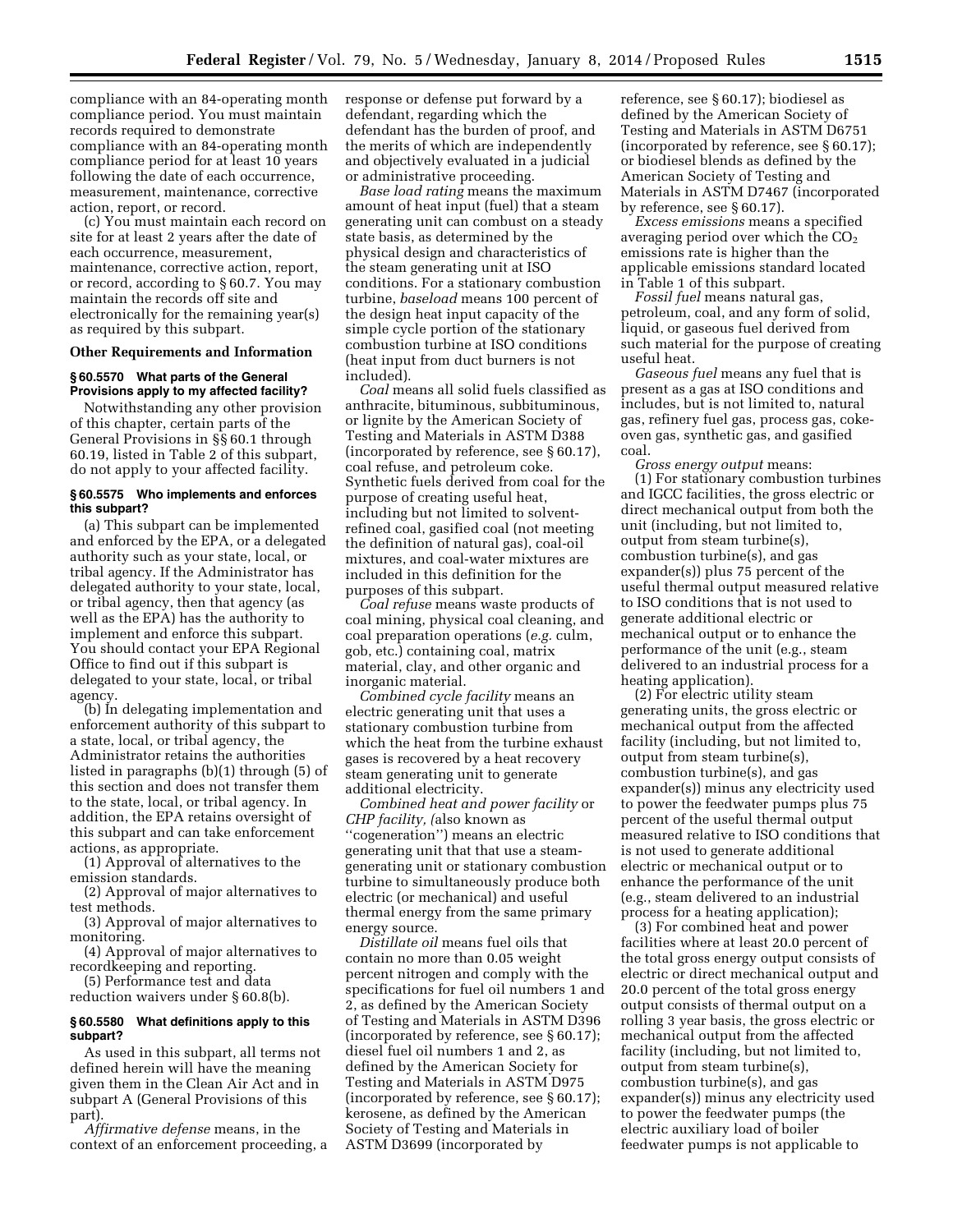IGCC facilities), that difference divided by 0.95, plus 75 percent of the useful thermal output measured relative to ISO conditions that is not used to generate additional electric or mechanical output or to enhance the performance of the unit (e.g., steam delivered to an industrial process for a heating application).

*Heat recovery steam generating unit (HRSG)* means a unit in which hot exhaust gases from the combustion turbine engine are routed in order to extract heat from the gases and generate useful output. Heat recovery steam generating units can be used with or without duct burners.

*Integrated gasification combined cycle facility* or *IGCC facility* means a combined cycle stationary combustion turbine that is designed to burn fuels containing 50 percent (by heat input) or more solid-derived fuel not meeting the definition of natural gas. The Administrator may waive the 50 percent solid-derived fuel requirement during periods of the gasification system construction, startup and commissioning, shutdown, or repair. No solid fuel is directly burned in the unit during operation.

*ISO conditions* means 288 Kelvin (15° C), 60 percent relative humidity and 101.3 kilopascals pressure.

*Liquid fuel* means any fuel that is present as a liquid at ISO conditions and includes, but is not limited to, distillate oil and residual oil.

*Mechanical output* means the useful mechanical energy that is not used to operate the affected facility, generate electricity and/or thermal energy, or to enhance the performance of the affected facility. Mechanical energy measured in horsepower hour should be converted into MWh by multiplying it by 745.7 then dividing by 1,000,000.

*Natural gas* means a fluid mixture of hydrocarbons (e.g., methane, ethane, or propane), composed of at least 70 percent methane by volume or that has a gross calorific value between 35 and 41 megajoules (MJ) per dry standard cubic meter (950 and 1,100 Btu per dry standard cubic foot), that maintains a

gaseous state under ISO conditions. In addition, natural gas contains 20.0 grains or less of total sulfur per 100 standard cubic feet. Finally, natural gas does not include the following gaseous fuels: landfill gas, digester gas, refinery gas, sour gas, blast furnace gas, coalderived gas, producer gas, coke oven gas, or any gaseous fuel produced in a process which might result in highly variable sulfur content or heating value. *Net-electric output* means:

(1) The gross electric sales to the utility power distribution system minus purchased power on a three calendar year rolling average basis; or

(2) For combined heat and power facilities where at least 20.0 percent of the total gross energy output consists of electric or direct mechanical output and at least 20.0 percent of the total gross energy output consists of useful thermal output on a 3 calendar year rolling average basis, the gross electric sales to the utility power distribution system minus purchased power of the thermal host facility or facilities on a three calendar year rolling average basis.

*Oil* means crude oil or petroleum or a fuel derived from crude oil or petroleum, including distillate and residual oil, and gases derived from solid oil-derived fuels (not meeting the definition of natural gas).

*Operating month* means a calendar month during which any fuel is combusted in the affected facility at any time.

*Potential electric output* means 33 percent or the design electric output efficiency on a net output basis multiplied by the maximum design heat input capacity (expressed in MMBtu/h) of the steam generating unit, multiplied by 106 Btu/MMBtu, divided by 3,413 Btu/KWh, divided by 1,000 kWh/MWh, and multiplied by 8,760 h/yr (e.g., a 35 percent efficient affected facility with a 100 MW (341 MMBtu/h) fossil-fuel heat input capacity would have a 310,000 MWh 12 month potential electric output capacity).

*Solid fuel* means any fuel that has a definite shape and volume, has no tendency to flow or disperse under

moderate stress, and is not liquid or gaseous at ISO conditions. This includes, but is not limited to, coal, biomass, and pulverized solid fuels.

*Stationary combustion turbine* means all equipment, including but not limited to the turbine engine, the fuel, air, lubrication and exhaust gas systems, control systems (except emissions control equipment), heat recovery system, fuel compressor, heater, and/or pump, post-combustion emission control technology, and any ancillary components and sub-components comprising any simple cycle stationary combustion turbine, any combined cycle combustion turbine, and any combined heat and power combustion turbine based system plus any integrated equipment that provides electricity or useful thermal output to the combustion turbine engine, heat recovery system or auxiliary equipment. Stationary means that the combustion turbine is not self propelled or intended to be propelled while performing its function. It may, however, be mounted on a vehicle for portability. If a stationary combustion turbine burns any solid fuel directly it is considered a steam generating unit.

*Steam generating unit* means any furnace, boiler, or other device used for combusting fuel and producing steam (nuclear steam generators are not included) plus any integrated equipment that provides electricity or useful thermal output to the affected facility or auxiliary equipment.

*Useful thermal output* means the thermal energy made available for use in any industrial or commercial process, or used in any heating or cooling application, i.e., total thermal energy made available for processes and applications other than electric generation, mechanical output at the affected facility, or to enhance the performance of the affected facility. Thermal output for this subpart means the energy in recovered thermal output measured against the energy in the thermal output at ISO conditions.

# TABLE 1 TO SUBPART TTTT OF PART  $60$ - $CO<sub>2</sub>$  Emission Standards

[NOTE: all numerical values have a minimum of 2 significant figures]

| Affected facility                                                                                                                                                                                                                                                                                              | $CO2$ Emission standard                                                                                                                                                                                                                      |
|----------------------------------------------------------------------------------------------------------------------------------------------------------------------------------------------------------------------------------------------------------------------------------------------------------------|----------------------------------------------------------------------------------------------------------------------------------------------------------------------------------------------------------------------------------------------|
| Stationary combustion turbine that has a base load rating heat input to<br>the turbine engine of greater than 250 MW (850MMBtu/h).<br>Stationary combustion turbine that has a design heat input to the tur-<br>bine engine greater than 73 MW (250 MMBtu/h) and equal to or less<br>than 250 MW (850MMBtu/h). | 450 kilograms (kg) of $CO2$ per megawatt-hour (MWh) of gross output<br>(1,000 lb/MWh) on a 12-operating month rolling average.<br>500 kg of $CO2$ per MWh of gross output (1,100 lb $CO2/MWh$ ) on a 12-<br>operating month rolling average. |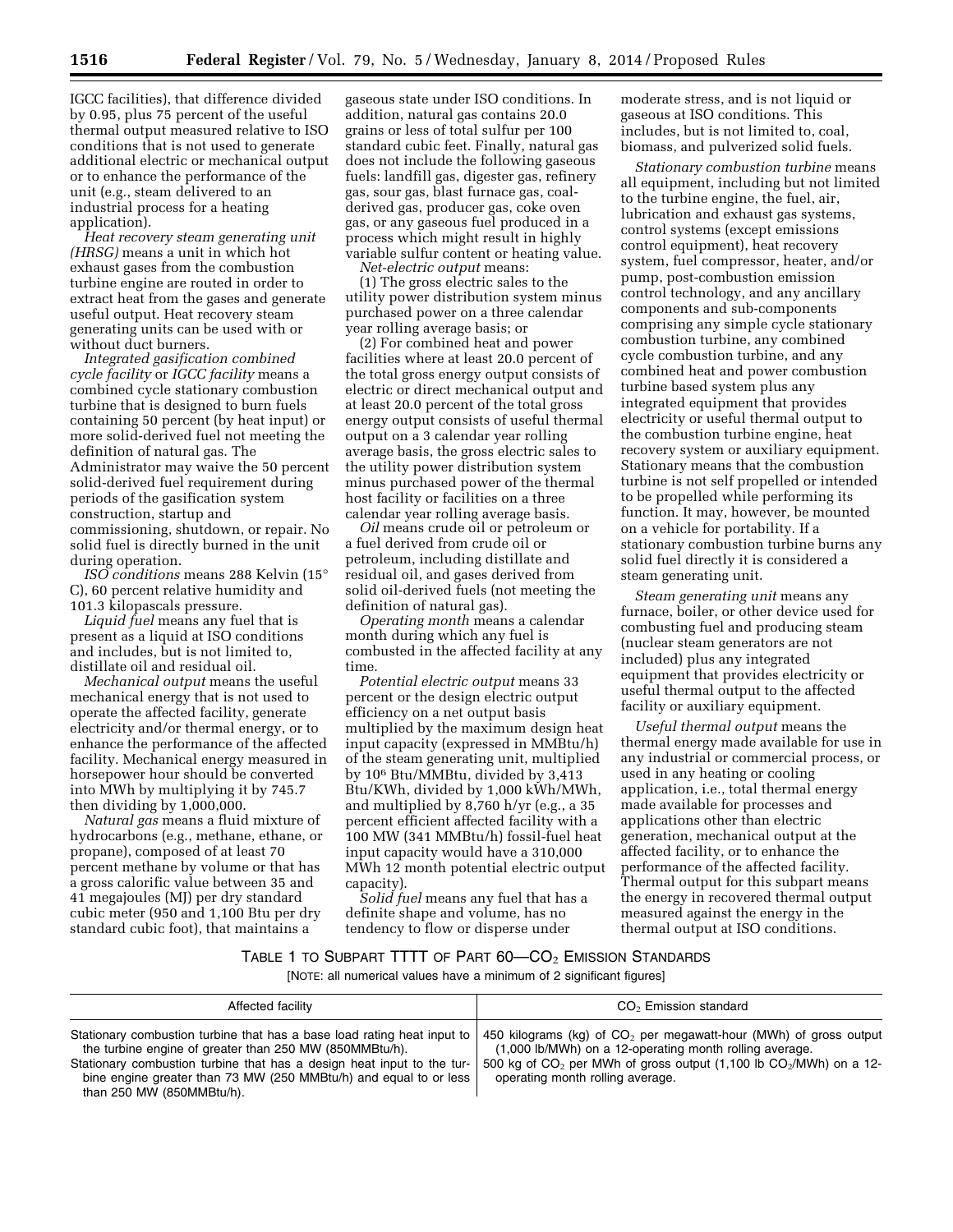# TABLE 1 TO SUBPART TTTT OF PART 60—CO2 EMISSION STANDARDS—Continued

[NOTE: all numerical values have a minimum of 2 significant figures]

| Affected facility | CO <sub>2</sub> Emission standard                                                                                                                                                               |
|-------------------|-------------------------------------------------------------------------------------------------------------------------------------------------------------------------------------------------|
|                   | 500 kg of $CO2$ per MWh of gross energy output (1,100 lb $CO2/MWh$ )<br>on a 12-operating month rolling average basis;<br>or                                                                    |
|                   | 480 kg of $CO2$ per MWh of gross energy output (1,050 lb $CO2/MWh$ )<br>on an 84-operating month rolling average basis.<br>500 kg of $CO2$ per MWh of gross energy output (1,100 lb $CO2/MWh$ ) |
|                   | on a 12-operating month rolling average basis;<br>or<br>480 kg of $CO2$ per MWh of gross energy output (1,050 lb $CO2/MWh$ )<br>on an 84-operating month rolling average basis.                 |

# TABLE 2 TO SUBPART TTTT OF PART 60—APPLICABILITY OF SUBPART A GENERAL PROVISIONS TO SUBPART TTTT

| General provisions citation | Subject of citation                                    | Applies to<br>subpart<br>TTTT | Explanation                                                                              |
|-----------------------------|--------------------------------------------------------|-------------------------------|------------------------------------------------------------------------------------------|
|                             |                                                        | Yes.<br>Yes                   | Additional terms defined in<br>\$60.5580.                                                |
|                             |                                                        | Yes.<br>Yes.                  |                                                                                          |
|                             | Determination of construction or modification          | Yes.                          |                                                                                          |
|                             |                                                        | Yes.                          |                                                                                          |
| § 60.7 ……………………………………       |                                                        | Yes                           | Only the requirements to<br>submit the notification in<br>$\S 60.7(a)(1)$ and $(a)(3)$ . |
|                             |                                                        | No.                           |                                                                                          |
|                             |                                                        | Yes.                          |                                                                                          |
|                             |                                                        | Yes.                          |                                                                                          |
|                             | Compliance with standards and maintenance requirements | No.                           |                                                                                          |
|                             |                                                        | Yes.                          |                                                                                          |
|                             |                                                        | Yes.                          |                                                                                          |
|                             |                                                        | No.                           |                                                                                          |
|                             |                                                        | No.                           |                                                                                          |
|                             |                                                        | No.                           |                                                                                          |
|                             |                                                        | Yes.                          |                                                                                          |
|                             |                                                        | No.                           |                                                                                          |
|                             |                                                        | Yes.                          |                                                                                          |

# **PART 70—STATE OPERATING PERMIT PROGRAMS**

■ 17. The authority citation for part 70 continues to read as follows:

**Authority:** 42 U.S.C. 7401, *et seq.* 

■ 18. Section 70.2 is amended: ■ a. By adding in alphabetical order the definition of ''Greenhouse gases,'' ■ b. By revising the introductory text, removing "or" from the end of paragraph (2), adding ''or'' to the end of paragraph (3), and adding paragraph (4) to the definition of ''Regulated pollutant (for presumptive fee calculation),'' and ■ c. By revising paragraph (1) to the definition of ''Subject to regulation.''

The revision and additions read as follows:

### **§ 70.2 Definitions.**

\* \* \* \* \*

*Greenhouse gases (GHGs)* means the air pollutant defined in § 86.1818–12(a) of this chapter as the aggregate group of six greenhouse gases: carbon dioxide, nitrous oxide, methane, hydrofluorocarbons, perfluorocarbons, and sulfur hexafluoride.

*Regulated pollutant (for presumptive fee calculation),* which is used only for purposes of § 70.9(b)(2), means any regulated air pollutant except the following:

\* \* \* \* \*

\* \* \* \* \*

(4) Greenhouse gases.

\* \* \* \* \*

\* \* \* \* \*

*Subject to regulation* \* \* \*

(1) Greenhouse gases shall not be subject to regulation unless, as of July 1, 2011, the GHG emissions are at a stationary source emitting or having the potential to emit  $100,000$  tpy  $CO<sub>2</sub>$ equivalent emissions.

■ 19. Section 70.9 is amended by revising paragraph (b)(2)(i), and by adding paragraph  $(b)(2)(v)$  to read as follows:

### **§ 70.9 Fee determination and certification.**

\* \* \* \* \*

(b) \* \* \*

(2)(i) The Administrator will presume that the fee schedule meets the requirements of paragraph (b)(1) of this section if it would result in the collection and retention of an amount not less than \$25 per year [as adjusted pursuant to the criteria set forth in paragraph (b)(2)(iv) of this section] times the total tons of the actual emissions of each regulated pollutant (for presumptive fee calculation) emitted from part 70 sources and any GHG cost adjustment required under paragraph  $(b)(2)(v)$  of this section. \* \* \* \* \*

(v) *GHG cost adjustment.* The amount calculated in paragraph (b)(2)(i) of this section shall be increased by the GHG cost adjustment determined as follows: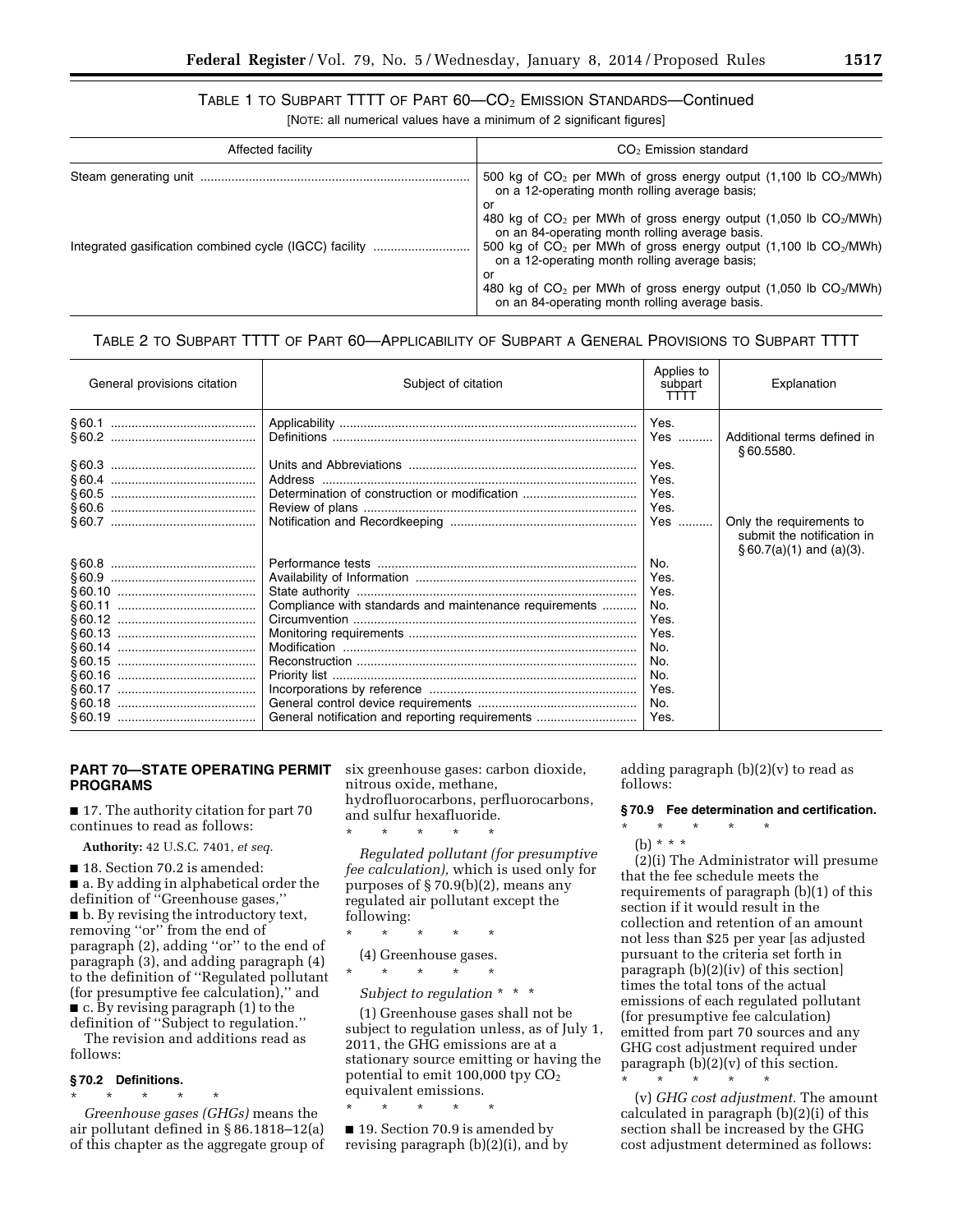For each activity identified in the following table, multiply the number of activities performed by the permitting authority by the burden hours per activity, and then calculate a total number of burden hours for all activities. Next, multiply the burden hours by the average cost of staff time, including wages, employee benefits and overhead.

| Activity                                                       | Burden<br>hours per<br>activity |
|----------------------------------------------------------------|---------------------------------|
| GHG completeness determina-<br>tion (for initial permit or up- |                                 |
| dated application)<br>GHG evaluation for a modifica-           | 43                              |
| tion or related permit action<br>GHG evaluation at permit re-  |                                 |
| newal                                                          |                                 |

# **PART 71—FEDERAL OPERATING PERMIT PROGRAMS**

\* \* \* \* \*

■ 20. The authority citation for part 71 continues to read as follows:

**Authority:** 42 U.S.C. 7401, *et seq.* 

■ 21. Section 71.2 is amended:

■ a. By adding in alphabetical order the definition of ''Greenhouse gases,'' ■ b. By removing ''or'' from the end of paragraph (2), adding ''or'' to the end of paragraph (3), and adding paragraph (4) to the definition of ''Regulated pollutant (for fee calculation),'' and

■ c. By revising paragraph (1) of the definition of ''Subject to regulation.''

The revisions and additions read as follows:

### **§ 71.2 Definitions.**

\* \* \* \* \* *Greenhouse gases (GHGs)* means the air pollutant defined in § 86.1818–12(a) of this chapter as the aggregate group of six greenhouse gases: carbon dioxide, nitrous oxide, methane, hydrofluorocarbons, perfluorocarbons, and sulfur hexafluoride.

\* \* \* \* \* *Regulated pollutant (for fee calculation),* which is used only for purposes of § 71.9(c), means any ''regulated air pollutant'' except the following:

- \* \* \* \* \*
- (4) Greenhouse gases. \* \* \* \* \*

*Subject to regulation* \* \* \*

(1) Greenhouse gases shall not be subject to regulation unless, as of July 1, 2011, the GHG emissions are at a stationary source emitting or having the

potential to emit  $100,000$  tpy  $CO<sub>2</sub>$ equivalent emissions.

\* \* \* \* \* ■ 22. Section 71.9 is amended by:  $\blacksquare$  a. Revising paragraphs (c)(1), (c)(2)(i),

 $(c)(3)$ , and  $(c)(4)$ , and

 $\blacksquare$  b. Adding paragraph (c)(8).

The revisions and additions read as follows:

#### **§ 71.9 Permit fees.**

\* \* \* \* \*  $(c) * * * *$ 

(1) For part 71 programs that are administered by EPA, each part 71 source shall pay an annual fee which is the sum of:

(i) \$32 per ton (as adjusted pursuant to the criteria set forth in paragraph (n)(1) of this section) times the total tons of the actual emissions of each regulated pollutant (for fee calculation) emitted from the source, including fugitive emissions; and

(ii) Any GHG fee adjustment required under paragraph (c)(8) of this section.  $(2)$  \* \* \*

(i) Where the EPA has not suspended its part 71 fee collection pursuant to paragraph (c)(2)(ii) of this section, the annual fee for each part 71 source shall be the sum of:

(A) \$24 per ton (as adjusted pursuant to the criteria set forth in paragraph (n)(1) of this section) times the total tons of the actual emissions of each regulated pollutant (for fee calculation) emitted from the source, including fugitive emissions; and

(B) Any GHG fee adjustment required under paragraph (c)(8) of this section.

\* \* \* \* \* (3) For part 71 programs that are administered by EPA with contractor assistance, the per ton fee shall vary depending on the extent of contractor involvement and the cost to EPA of contractor assistance. The EPA shall establish a per ton fee that is based on the contractor costs for the specific part 71 program that is being administered, using the following formula: Cost per  $\tan = (E \times 32) + [(1 - E) \times $C]$ 

Where *E* represents EPA's proportion of total effort (expressed as a percentage of total effort) needed to administer the part 71 program,  $1-E$  represents the contractor's effort, and *C* represents the contractor assistance cost on a per ton basis. *C* shall be computed by using the following formula:  $C = [B + T + N]$ divided by 12,300,000

Where *B* represents the base cost (contractor costs), where *T* represents travel costs, and where *N* represents nonpersonnel data management and tracking costs. In addition, each part 71 source shall pay a GHG fee adjustment

for each activity as required under paragraph (c)(8) of this section.

(4) For programs that are delegated in part, the fee shall be computed using the following formula: Cost per ton =  $(E \times$  $32$ ) +  $(D \times 24)$  +  $[(1 - E - D) \times $C]$ 

Where *E* and *D* represent, respectively, the EPA and delegate agency proportions of total effort (expressed as a percentage of total effort) needed to administer the part 71 program,  $1 - E - D$  represents the contractor's effort, and *C* represents the contractor assistance cost on a per ton basis. *C* shall be computed using the formula for contractor assistance cost found in paragraph (c)(3) of this section and shall be zero if contractor assistance is not utilized. In addition, each part 71 source shall pay a GHG fee adjustment for each activity as required under paragraph  $(c)(8)$  of this section. \* \* \* \* \*

(8) *GHG fee adjustment.* The annual fee shall be increased by a GHG fee adjustment for any source that has initiated an activity listed in the following table since the fee was last paid. The GHG fee adjustment shall be equal to the set fee provided in the table for each activity that has been initiated since the fee was last paid:

| Activity                                                                                                                                       | Set fee        |
|------------------------------------------------------------------------------------------------------------------------------------------------|----------------|
| GHG completeness determination<br>(for initial permit or updated ap-<br>GHG evaluation for a permit modi-<br>fication or related permit action | \$2.236<br>364 |
| GHG evaluation at permit renewal                                                                                                               | 520            |

\* \* \* \* \*

# **PART 98—MANDATORY GREENHOUSE GAS REPORTING**

■ 23. The authority citation for part 98 is revised to read as follows:

**Authority:** 42 U.S.C. 7401–7671q.

# **Subpart PP—Suppliers of Carbon Dioxide**

■ 24. Section 98.426 is amended by adding paragraph (h) to read as follows:

**§ 98.426 Data reporting requirements.** 

\* \* \* \* \*

(h) If you capture a  $CO<sub>2</sub>$  stream from an electricity generating unit that is subject to subpart D of this part and transfer  $CO<sub>2</sub>$  to any facilities that are subject to subpart RR of this part, you must:

(1) Report the facility identification number associated with the annual GHG report for the facility that is subject to subpart D of this part,

(2) Report each facility identification number associated with the annual GHG